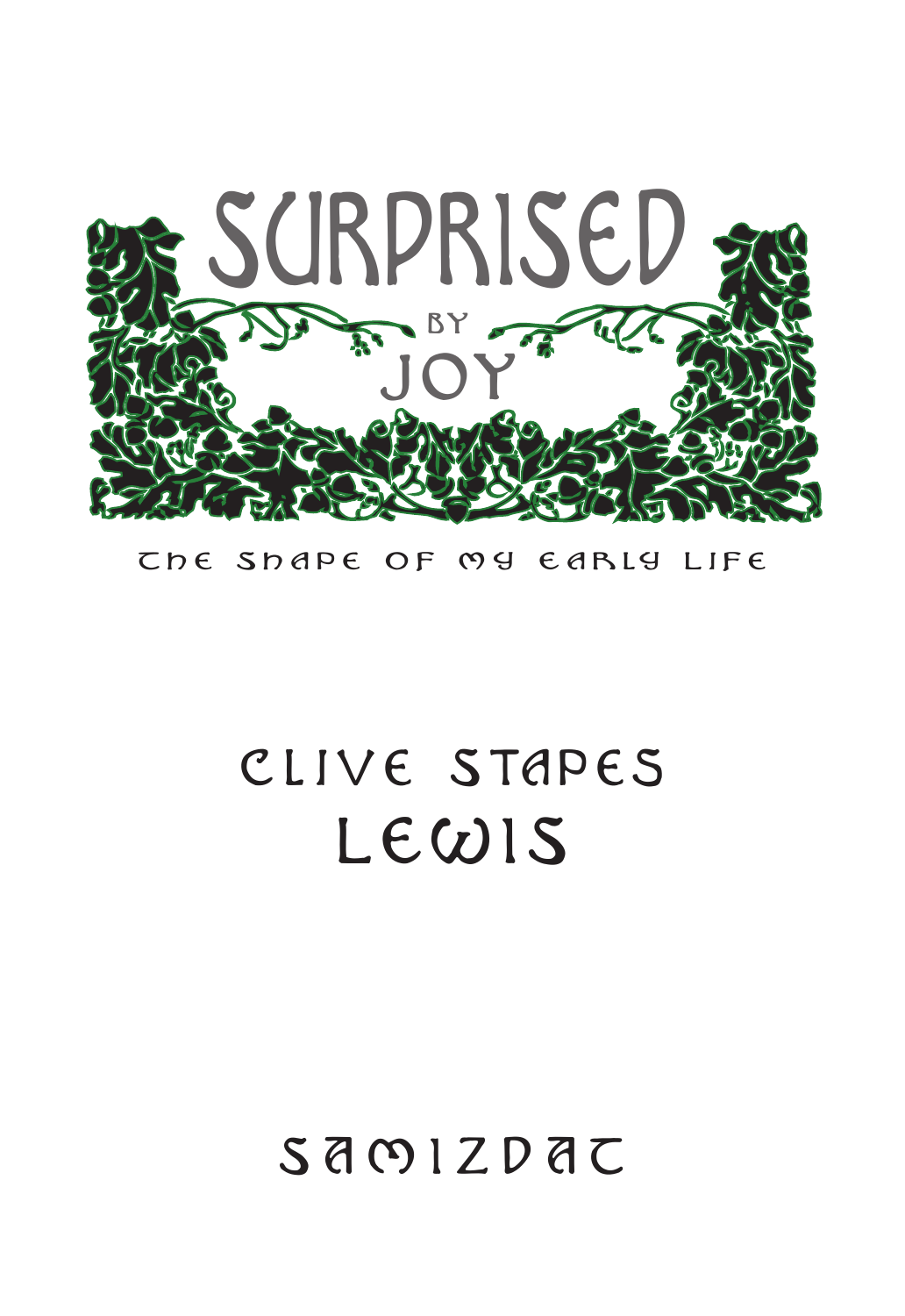**Surprised by Joy** by C.S. Lewis (1895-1963) Date of first publication: 1955.

Edition used as the basis for this ebook: Geoffrey Bles, London 1955

Source: [Project Gutenberg Canada](http://www.gutenberg.ca/), Ebook #1275 Ebook text was produced by Marcia Brooks, Mark Akrigg, Stephen Hutcheson & the Online Distributed Proofreading Canada Team.

**Warning** : this document is for free distribution only. [Ebook Samizdat](http://www.samizdat.qc.ca/Ebooks/) 2016 (public domain under [Canadian copyright law\)](http://laws-lois.justice.gc.ca/eng/acts/C-42/page-3.html#h-6)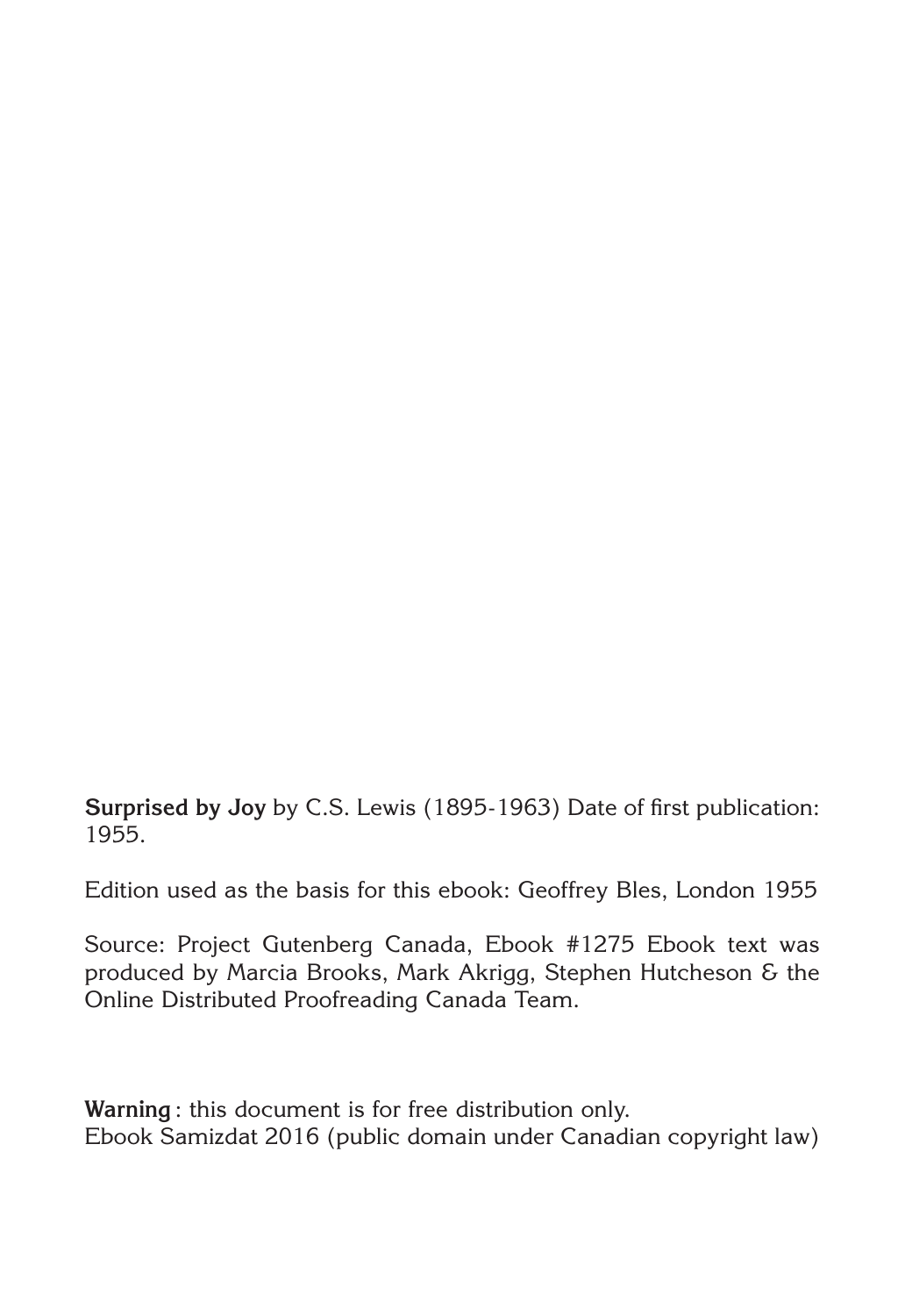$Surprised by joy - impatient as the wind. *WORDSWORTH*$ 

*To Dom Bede Griffiths, O.S.B.*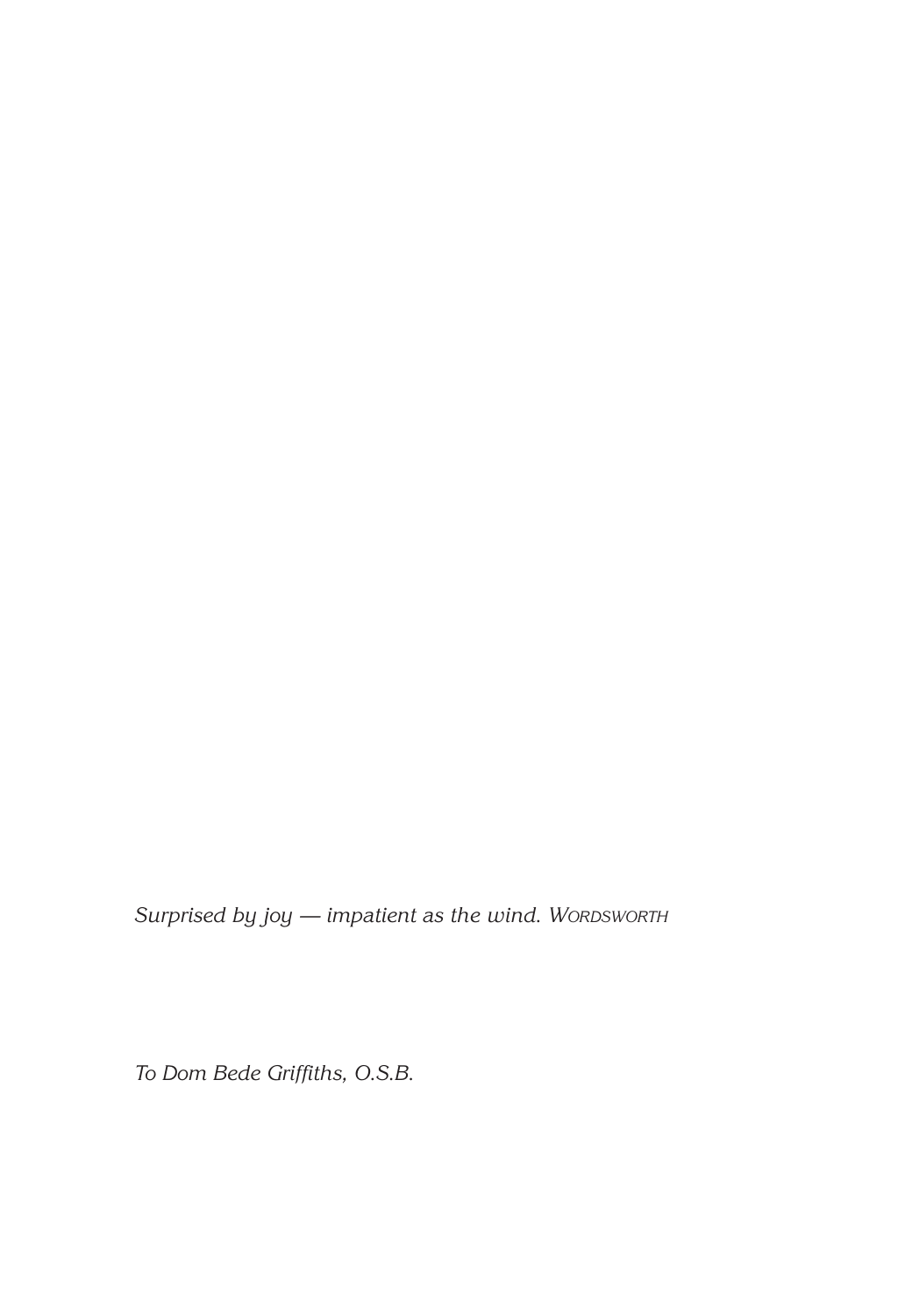# TABLE OF CONTENTS

| <b>PREFACE</b>                    | $\mathbf{1}$   |
|-----------------------------------|----------------|
| I. THE FIRST YEARS                | $\overline{2}$ |
| <b>II. CONCENTRATION CAMP</b>     | 15             |
| III. MOUNTBRACKEN AND CAMPBELL    | 29             |
| <b>IV. I BROADEN MY MIND</b>      | 38             |
| <b>V. RENAISSANCE</b>             | 48             |
| <b>VI. BLOODERY</b>               | 57             |
| <b>VII. LIGHT AND SHADE</b>       | 69             |
| <b>VIII. RELEASE</b>              | 81             |
| IX. THE GREAT KNOCK               | 91             |
| <b>X. FORTUNE'S SMILE</b>         | 103            |
| <b>XI. CHECK</b>                  | 114            |
| <b>XII. GUNS AND GOOD COMPANY</b> | 126            |
| <b>XIII. THE NEW LOOK</b>         | 136            |
| <b>XIV. CHECKMATE</b>             | 146            |
| <b>XV. THE BEGINNING</b>          | 158            |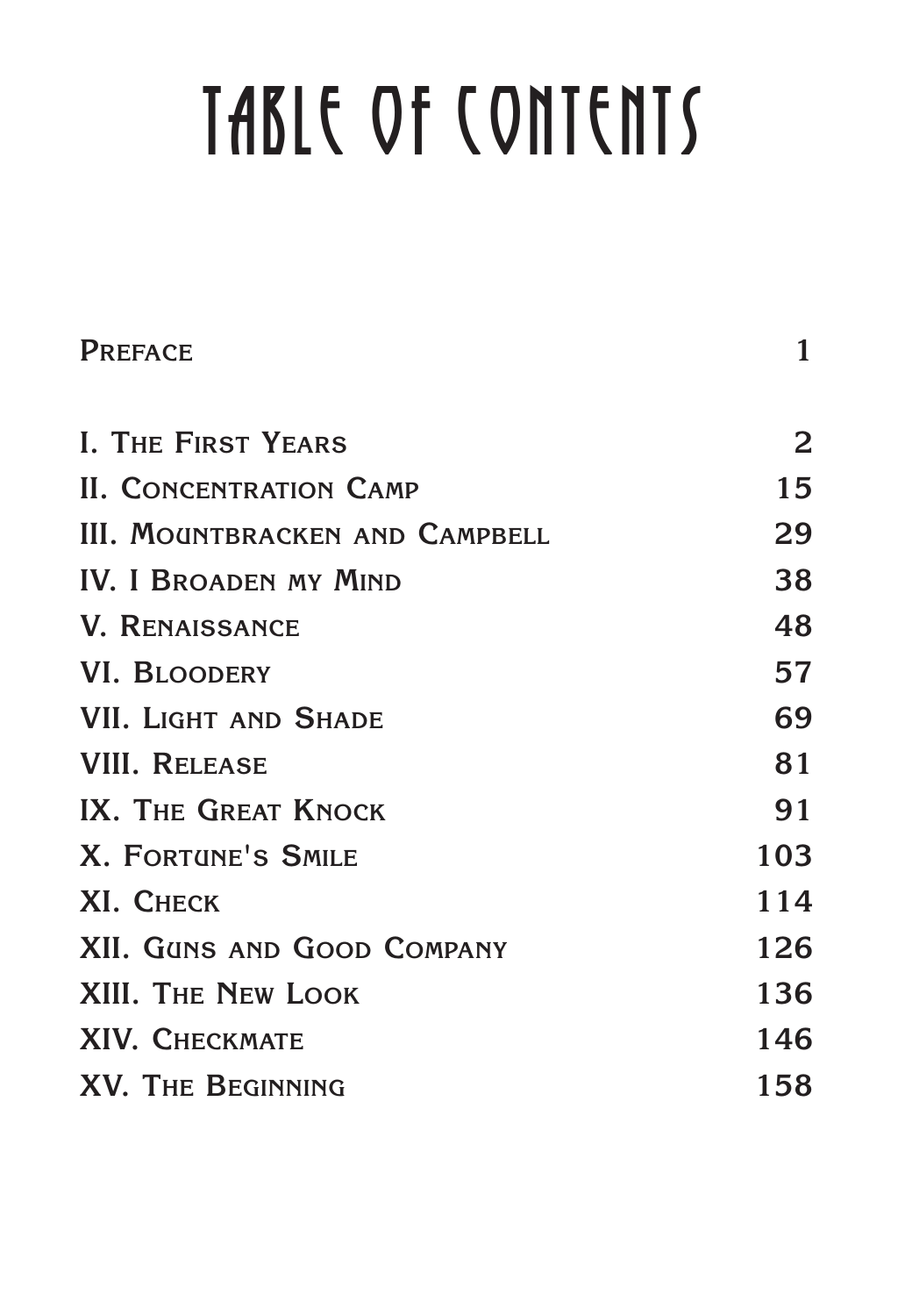# Preface

<span id="page-4-0"></span>This book is written partly in answer to requests that I would tell how I passed from Atheism to Christianity and partly to correct one or two false notions that seem to have got about. How far the story matters to anyone but myself depends on the degree to which others have experienced what I call "joy". If it is at all common, a more detailed treatment of it than has (I believe) been attempted before may be of some use. I have been emboldened to write of it because I notice that a man seldom mentions what he had supposed to be his most idiosyncratic sensations without receiving from at least one (often more) of those present the reply, "What! Have *you* felt that too? I always thought I was the only one."

The book aims at telling the story of my conversion and is not a general autobiography, still less "Confessions" like those of St. Augustine or Rousseau. This means in practice that it gets less like a general autobiography as it goes on. In the earlier chapters the net has to be spread pretty wide in order that, when the explicitly spiritual crisis arrives, the reader may understand what sort of person my childhood and adolescence had made me. When the "build-up" is complete, I confine myself strictly to business and omit everything (however important by ordinary biographical standards) which seems, at that stage, irrelevant. I do not think there is much loss; I never read an autobiography in which the parts devoted to the earlier years were not far the most interesting.

The story is, I fear, suffocatingly subjective; the kind of thing I have never written before and shall probably never write again. I have tried so to write the first chapter that those who can't bear such a story will see at once what they are in for and close the book with the least waste of time.

C. S. L.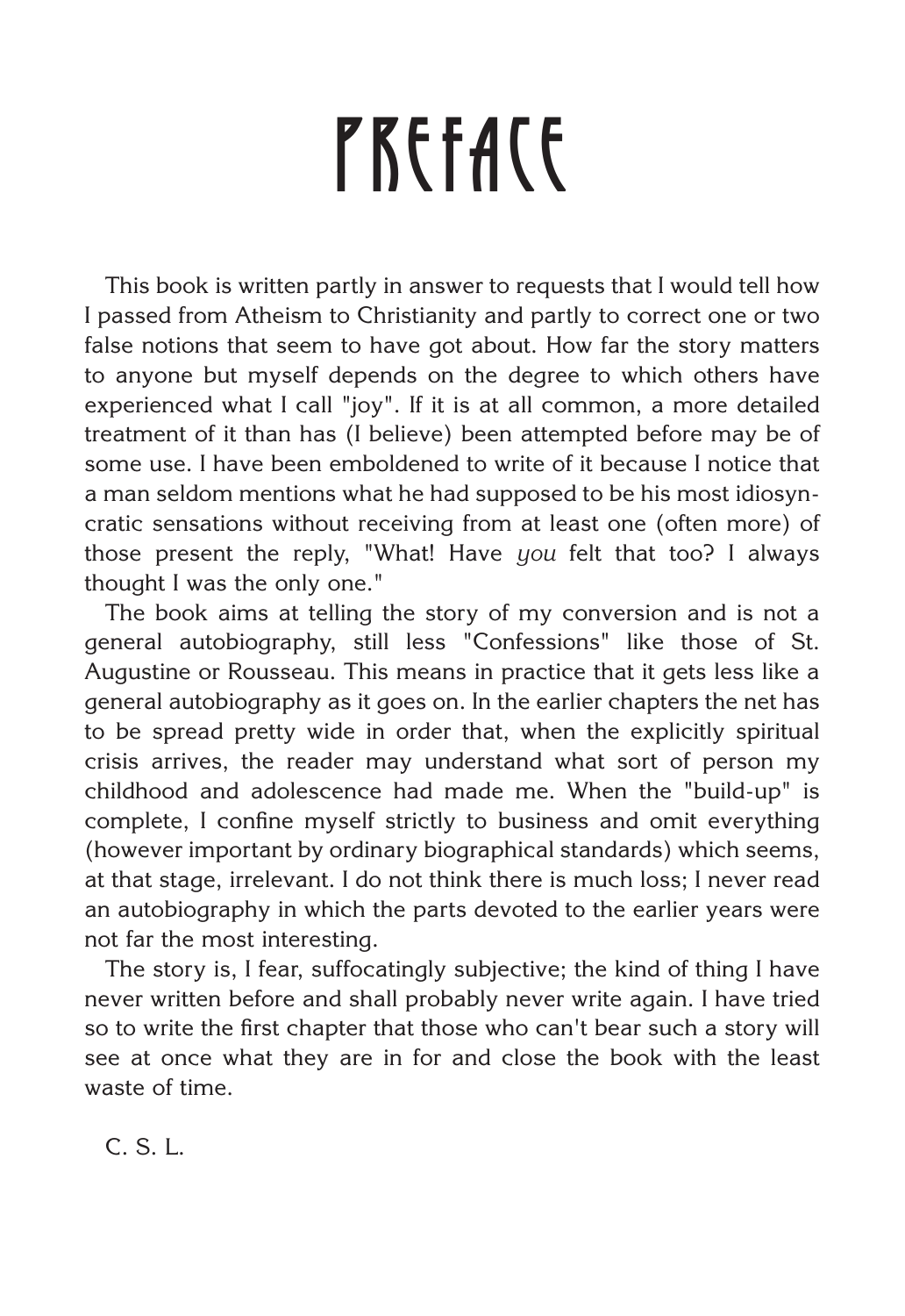# <span id="page-5-0"></span>I. The First Years

*Happy, but for so happy ill secured. Milton*



Was born in the winter of 1898 at Belfast, the son of a solicitor<br>and of a clergyman's daughter. My parents had only two chil-<br>dren, both sons, and I was the younger by about three years. and of a clergyman's daughter. My parents had only two children, both sons, and I was the younger by about three years.

Two very different strains had gone to our making. My father belonged to the first generation of his family that reached professional station. His grandfather had been a Welsh farmer; his father, a self-made man, had begun life as a workman, emigrated to Ireland, and ended as a partner in the firm of Macilwaine and Lewis, "Boiler-makers, Engineers, and Iron Ship Builders". My mother was a Hamilton with many generations of clergymen, lawyers, sailors, and the like behind her; on her mother's side, through the Warrens, the blood went back to a Norman knight whose bones lie at Battle Abbey. The two families from which I spring were as different in temperament as in origin. My father's people were true Welshmen, sentimental, passionate, and rhetorical, easily moved both to anger and to tenderness; men who laughed and cried a great deal and who had not much of the talent for happiness. The Hamiltons were a cooler race. Their minds were critical and ironic and they had the talent for happiness in a high degree — went straight for it as experienced travellers go for the best seat in a train. From my earliest years I was aware of the vivid contrast between my mother's cheerful and tranquil affection and the ups and downs of my father's emotional life, and this bred in me long before I was old enough to give it a name a certain distrust or dislike of emotion as something uncomfortable and embarrassing and even dangerous.

Both my parents, by the standards of that time and place, were bookish or "clever" people. My mother had been a promising mathematician in her youth and a B.A. of Queen's College, Belfast, and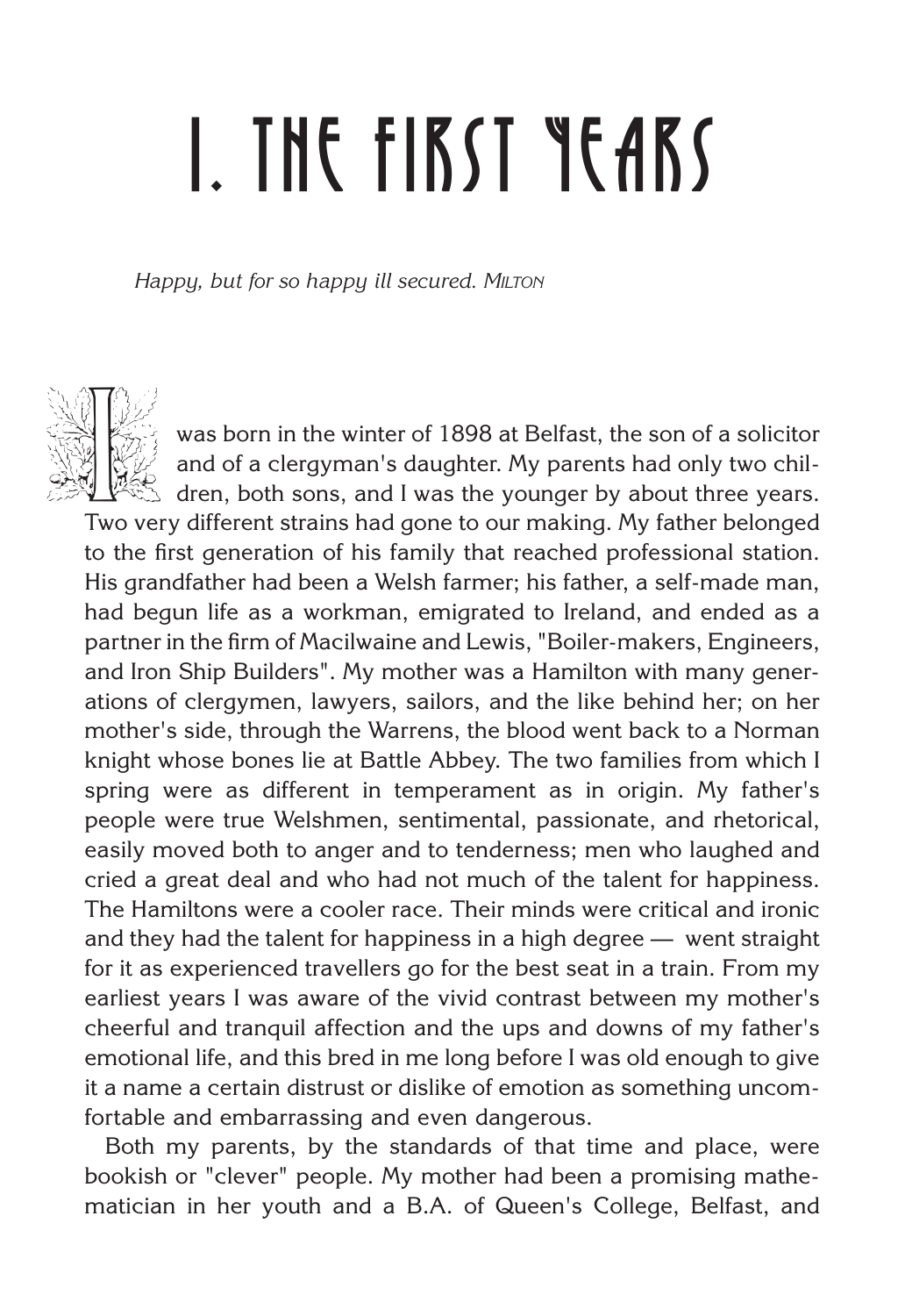before her death was able to start me both in French and Latin. She was a voracious reader of good novels, and I think the Merediths and Tolstoys which I have inherited were bought for her. My father's tastes were quite different. He was fond of oratory and had himself spoken on political platforms in England as a young man; if he had had independent means he would certainly have aimed at a political career. In this, unless his sense of honour, which was fine to the point of being Quixotic, had made him unmanageable, he might well have succeeded, for he had many of the gifts once needed by a Parliamentarian — a fine presence, a resonant voice, great quickness of mind, eloquence, and memory. Trollope's political novels were very dear to him; in following the career of Phineas Finn he was, as I now suppose, vicariously gratifying his own desires. He was fond of poetry provided it had elements of rhetoric or pathos, or both; I think *Othello* was his favourite Shakespearian play. He greatly enjoyed nearly all humorous authors, from Dickens to W. W. Jacobs, and was himself, almost without rival, the best *raconteur* I have ever heard; the best, that is, of his own type, the type that acts all the characters in turn with a free use of grimace, gesture, and pantomime. He was never happier than when closeted for an hour or so with one or two of my uncles exchanging "wheezes" (as anecdotes were oddly called in our family). What neither he nor my mother had the least taste for was that kind of literature to which my allegiance was given the moment I could choose books for myself. Neither had ever listened for the horns of elfland. There was no copy either of Keats or Shelley in the house, and the copy of Coleridge was never (to my knowledge) opened. If I am a romantic my parents bear no responsibility for it. Tennyson, indeed, my father liked, but it was the Tennyson of *In Memoriam* and *Locksley Hall*. I never heard from him of the *Lotus Eaters* or the *Morte d'Arthur*. My mother, I have been told, cared for no poetry at all.

In addition to good parents, good food, and a garden (which then seemed large) to play in, I began life with two other blessings. One was our nurse, Lizzie Endicott, in whom even the exacting memory of childhood can discover no flaw — nothing but kindness, gaiety, and good sense. There was no nonsense about "lady nurses" in those days. Through Lizzie we struck our roots into the peasantry of County Down. We were thus free of two very different social worlds. To this I owe my lifelong immunity from the false identification which some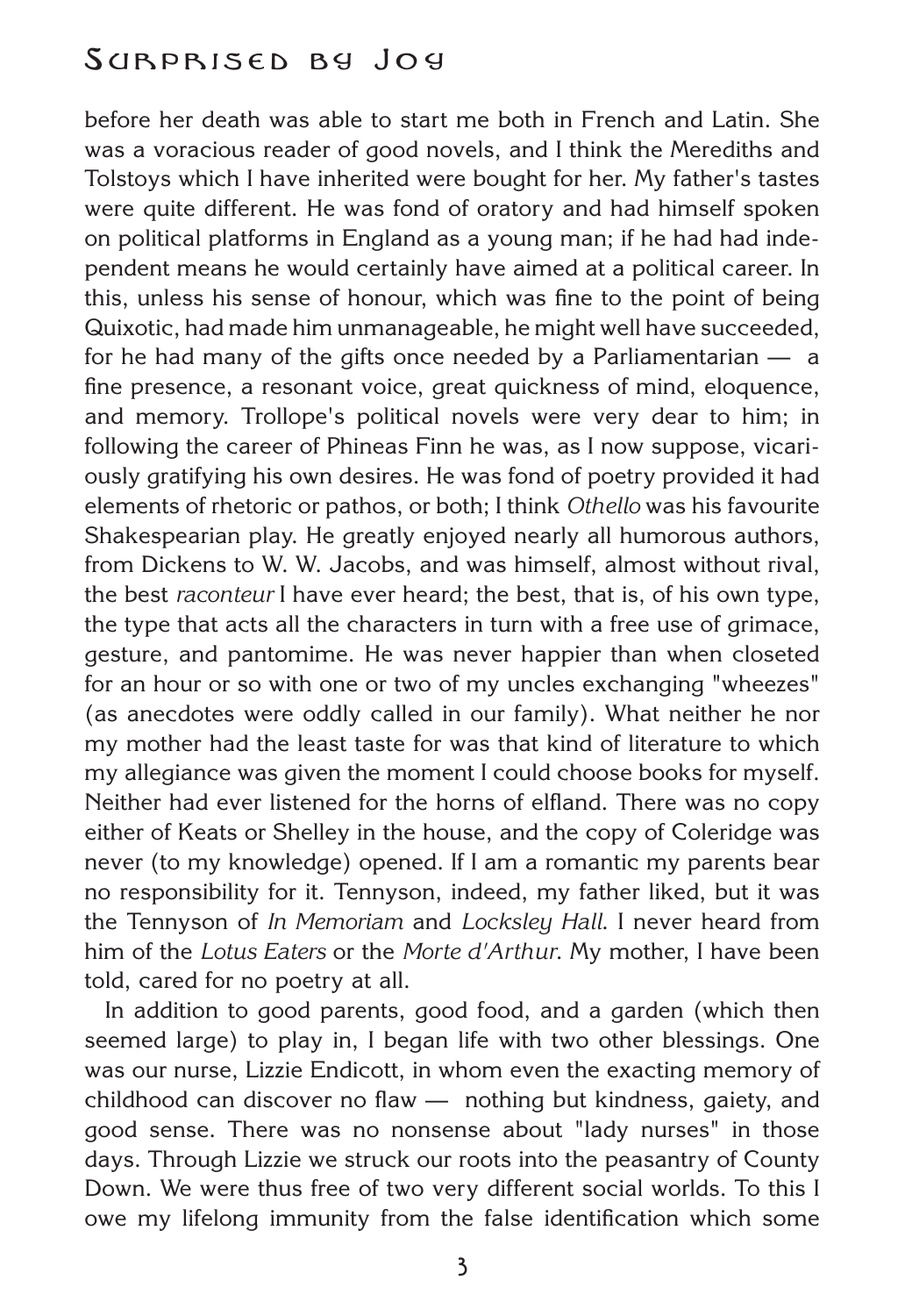people make of refinement with virtue. From before I can remember I had understood that certain jokes could be shared with Lizzie which were impossible in the drawing-room; and also that Lizzie was, as nearly as a human can be, simply good.

The other blessing was my brother. Though three years my senior, he never seemed to be an elder brother; we were allies, not to say confederates, from the first. Yet we were very different. Our earliest pictures (and I can remember no time when we were not incessantly drawing) reveal it. His were of ships and trains and battles; mine, when not imitated from his, were of what we both called "dressed animals" — the anthropomorphised beasts of nursery literature. His earliest story — as my elder he preceded me in the transition from drawing to writing — was called *The Young Rajah*. He had already made India "his country"; Animal-Land was mine. I do not think any of the surviving drawings date from the first six years of my life which I am now describing, but I have plenty of them that cannot be much later. From them it appears to me that I had the better talent. From a very early age I could draw movement — figures that looked as if they were really running or fighting — and the perspective is good. But nowhere, either in my brother's work or my own, is there a single line drawn in obedience to an idea, however crude, of beauty. There is action, comedy, invention; but there is not even the germ of a feeling for design, and there is a shocking ignorance of natural form. Trees appear as balls of cotton wool stuck on posts, and there is nothing to show that either of us knew the shape of any leaf in the garden where we played almost daily. This absence of beauty, now that I come to think of it, is characteristic of our childhood. No picture on the walls of my father's house ever attracted — and indeed none deserved our attention. We never saw a beautiful building nor imagined that a building could be beautiful. My earliest aesthetic experiences, if indeed they were aesthetic, were not of that kind; they were already incurably romantic, not formal. Once in those very early days my brother brought into the nursery the lid of a biscuit tin which he had covered with moss and garnished with twigs and flowers so as to make it a toy garden or a toy forest. That was the first beauty I ever knew. What the real garden had failed to do, the toy garden did. It made me aware of nature — not, indeed, as a storehouse of forms and colours but as something cool, dewy, fresh, exuberant. I do not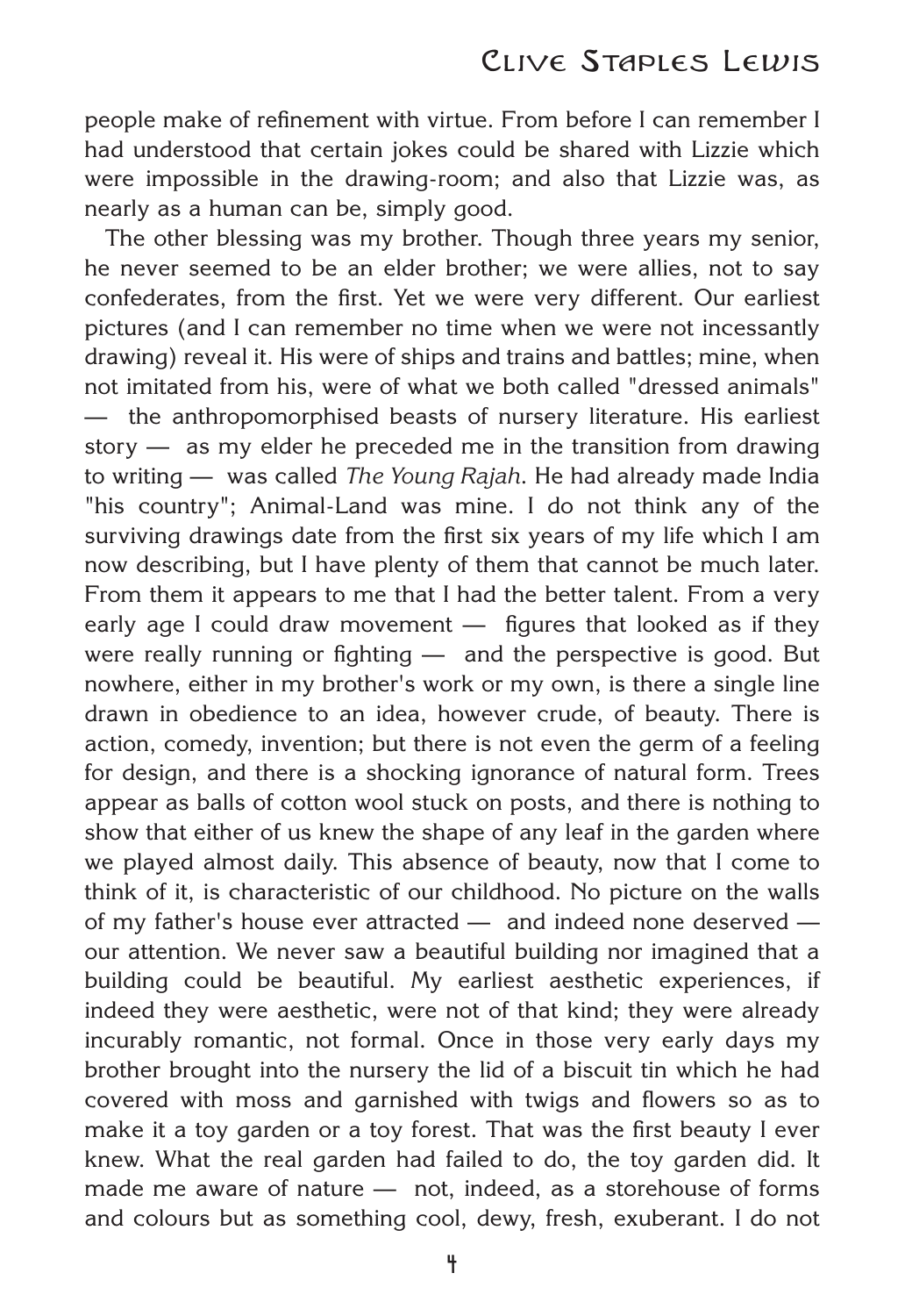think the impression was very important at the moment, but it soon became important in memory. As long as I live my imagination of Paradise will retain something of my brother's toy garden. And every day there were what we called "the Green Hills"; that is, the low line of the Castlereagh Hills which we saw from the nursery windows. They were not very far off but they were, to children, quite unattainable. They taught me longing — *Sehnsucht*; made me for good or ill, and before I was six years old, a votary of the Blue Flower.

If aesthetic experiences were rare, religious experiences did not occur at all. Some people have got the impression from my books that I was brought up in strict and vivid Puritanism, but this is quite untrue. I was taught the usual things and made to say my prayers and in due time taken to church. I naturally accepted what I was told but I cannot remember feeling much interest in it. My father, far from being specially Puritanical, was, by nineteenth-century and Church of Ireland standards, rather "high", and his approach to religion, as to literature, was at the opposite pole from what later became my own. The charm of tradition and the verbal beauty of Bible and Prayer Book (all of them for me late and acquired tastes) were his natural delight, and it would have been hard to find an equally intelligent man who cared so little for metaphysics. Of my mother's religion I can say almost nothing from my own memory. My childhood, at all events, was not in the least other-worldly. Except for the toy garden and the Green Hills it was not even imaginative; it lives in my memory mainly as a period of humdrum, prosaic happiness and awakes none of the poignant nostalgia with which I look back on my much less happy boyhood. It is not settled happiness but momentary joy that glorifies the past.

To this general happiness there was one exception. I remember nothing earlier than the terror of certain dreams. It is a very common trouble at that age, yet it still seems to me odd that petted and guarded childhood should so often have in it a window opening on what is hardly less than Hell. My bad dreams were of two kinds, those about spectres and those about insects. The second were, beyond comparison, the worse; to this day I would rather meet a ghost than a tarantula. And to this day I could almost find it in my heart to rationalise and justify my phobia. As Owen Barfield once said to me, "The trouble about insects is that they are like French locomotives — they have all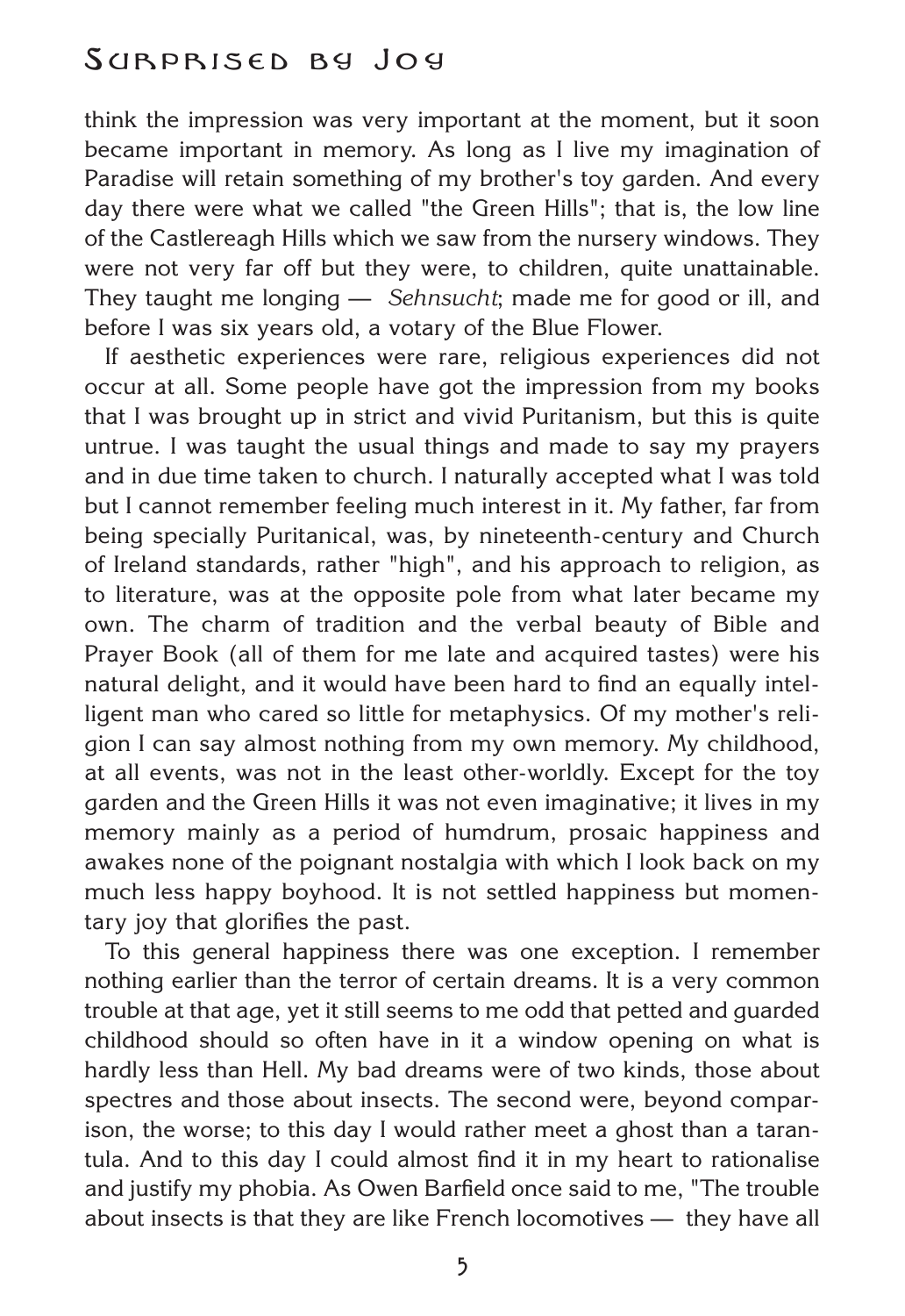the works on the outside." *The works* — that is the trouble. Their angular limbs, their jerky movements, their dry, metallic noises, all suggest either machines that have come to life or life degenerating into mechanism. You may add that in the hive and the ant-hill we see fully realised the two things that some of us most dread for our own species — the dominance of the female and the dominance of the collective. One fact about the history of this phobia is perhaps worth recording. Much later, in my teens, from reading Lubbock's *Ants, Bees and Wasps*, I developed for a short time a genuinely scientific interest in insects. Other studies soon crowded it out; but while my entomological period lasted my fear almost vanished, and I am inclined to think a real objective curiosity will usually have this cleansing effect.

I am afraid the psychologists will not be content to explain my insect fears by what a simpler generation would diagnose as their cause — a certain detestable picture in one of my nursery books. In it a midget child, a sort of Tom Thumb, stood on a toadstool and was threatened from below by a stag-beetle very much larger than himself. This was bad enough; but there is worse to come. The horns of the beetle were strips of cardboard separate from the plate and working on a pivot. By moving a devilish contraption on the *verso* you could make them open and shut like pincers: snip-snap — snip-snap — I can see it while I write. How a woman ordinarily so wise as my mother could have allowed this abomination into the nursery is difficult to understand. Unless, indeed (for now a doubt assails me), unless that picture itself is a product of nightmare. But I think not.

In 1905, my seventh year, the first great change in my life took place. We moved house. My father, growing, I suppose, in prosperity, decided to leave the semi-detached villa in which I had been born and build himself a much larger house, further out into what was then the country. The "New House", as we continued for years to call it, was a large one even by my present standards; to a child it seemed less like a house than a city. My father, who had more capacity for being cheated than any man I have ever known, was badly cheated by his builders; the drains were wrong, the chimneys were wrong, and there was a draught in every room. None of this, however, mattered to a child. To me, the important thing about the move was that the background of my life became larger. The New House is almost a major character in my story. I am a product of long corridors, empty sunlit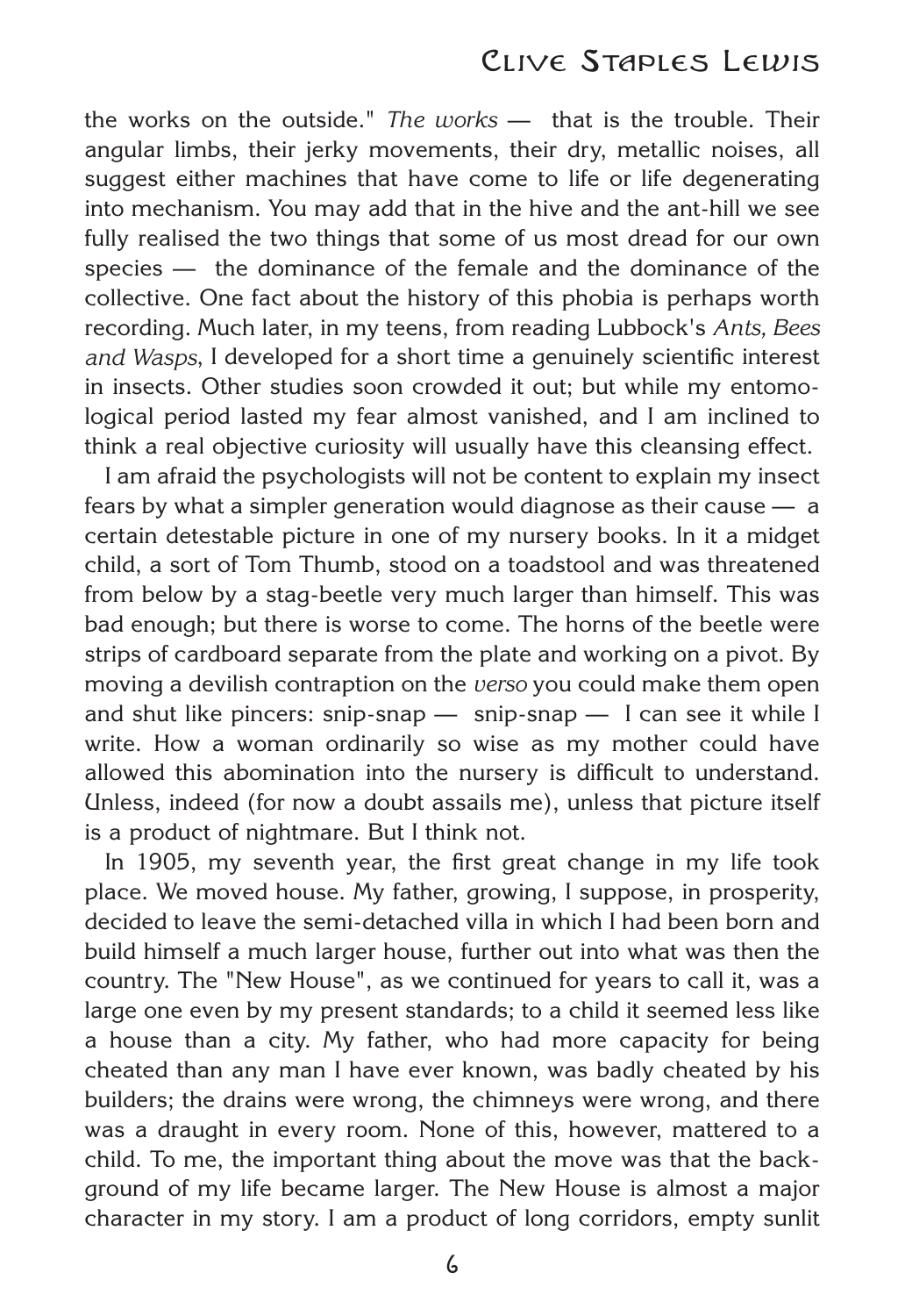rooms, upstair indoor silences, attics explored in solitude, distant noises of gurgling cisterns and pipes, and the noise of wind under the tiles. Also, of endless books. My father bought all the books he read and never got rid of any of them. There were books in the study, books in the drawing-room, books in the cloakroom, books (two deep) in the great bookcase on the landing, books in a bedroom, books piled as high as my shoulder in the cistern attic, books of all kinds reflecting every transient stage of my parents' interests, books readable and unreadable, books suitable for a child and books most emphatically not. Nothing was forbidden me. In the seemingly endless rainy afternoons I took volume after volume from the shelves. I had always the same certainty of finding a book that was new to me as a man who walks into a field has of finding a new blade of grass. Where all these books had been before we came to the New House is a problem that never occurred to me until I began writing this paragraph. I have no idea of the answer.

Out of doors was "the view" for which, no doubt, the site had principally been chosen. From our front door we looked down over wide fields to Belfast Lough and across it to the long mountain line of the Antrim shore — Divis, Colin, Cave Hill. This was in the far-off days when Britain was the world's carrier and the Lough was full of shipping; a delight to both us boys, but most to my brother. The sound of a steamer's horn at night still conjures up my whole boyhood. Behind the house, greener, lower, and nearer than the Antrim mountains, were the Holywood Hills, but it was not till much later that they won my attention. The north-western prospect was what mattered at first; the interminable summer sunsets behind the blue ridges, and the rooks flying home. In these surroundings the blows of change began to fall.

First of all, my brother was packed off to an English boarding-school and thus removed from my life for the greater part of every year. I remember well the rapture of his homecomings for the holidays but have no recollection of any corresponding anguish at his departures. His new life made no difference to the relations between us. I, meanwhile, was going on with my education at home; French and Latin from my mother and everything else from an excellent governess, Annie Harper. I made rather a bugbear of this mild and modest little lady at the time, but all that I can remember assures me that I was unjust. She was a Presbyterian; and a longish lecture which she once interpolated between sums and copies is the first thing I can remember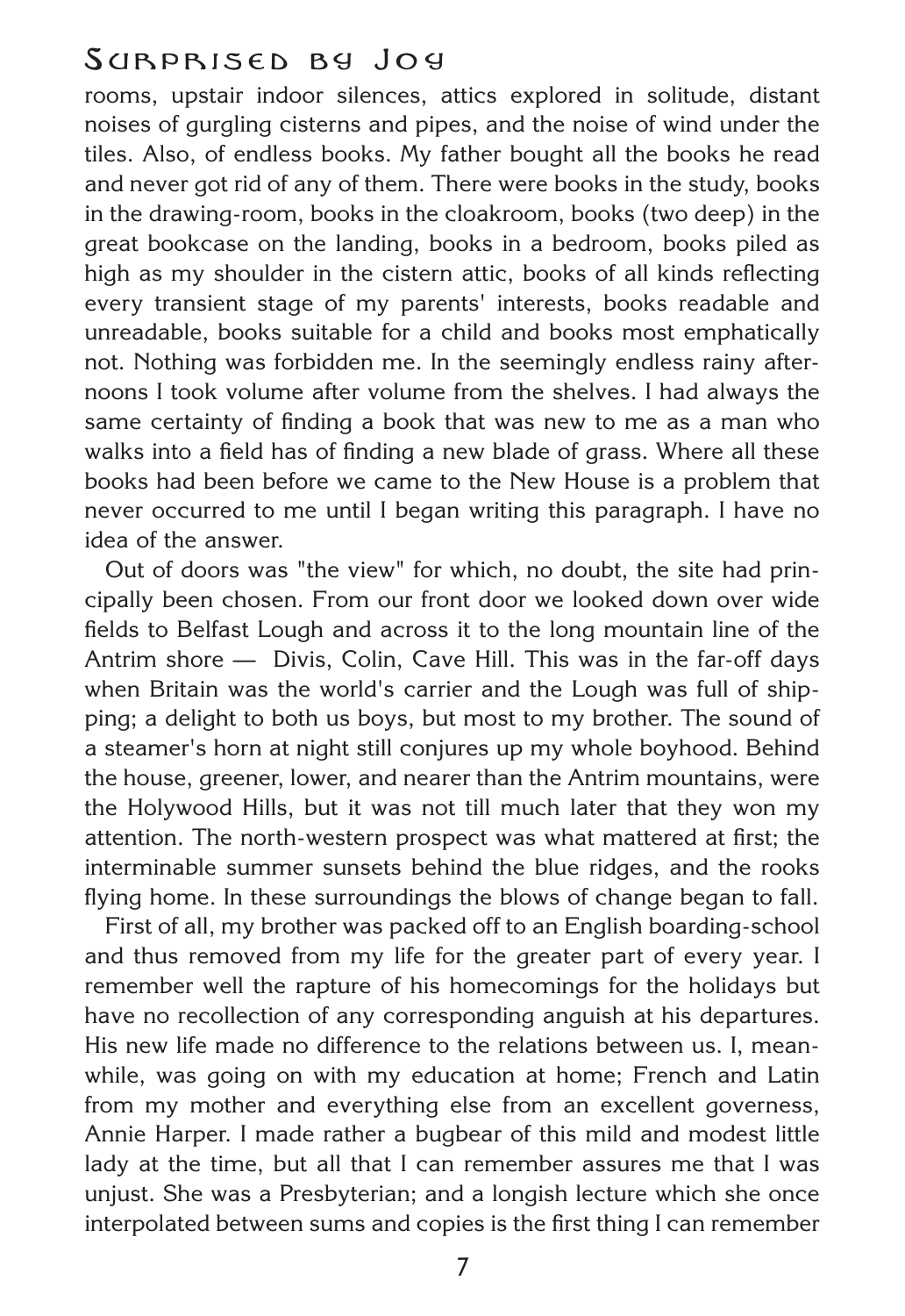that brought the other world to my mind with any sense of reality. But there were many things that I thought about more. My real life — or what memory reports as my real life — was increasingly one of solitude. I had indeed plenty of people to talk to: my parents, my grandfather Lewis, prematurely old and deaf, who lived with us; the maids; and a somewhat bibulous old gardener. I was, I believe, an intolerable chatterbox. But solitude was nearly always at my command, somewhere in the garden or somewhere in the house. I had now learned both to read and to write; I had a dozen things to do.

What drove me to write was the extreme manual clumsiness from which I have always suffered. I attribute it to a physical defect which my brother and I both inherit from our father; we have only one joint in the thumb. The upper joint (that furthest from the nail) is visible, but it is a mere sham; we cannot bend it. But whatever the cause, nature laid on me from birth an utter incapacity to make anything. With pencil and pen I was handy enough, and I can still tie as good a bow as ever lay on a man's collar; but with a tool or a bat or a gun, a sleeve-link or a corkscrew, I have always been unteachable. It was this that forced me to write. I longed to make things, ships, houses, engines. Many sheets of cardboard and pairs of scissors I spoiled, only to turn from my hopeless failures in tears. As a last resource, as a *pis aller*, I was driven to write stories instead; little dreaming to what a world of happiness I was being admitted. You can do more with a castle in a story than with the best cardboard castle that ever stood on a nursery table.

I soon staked out a claim to one of the attics and made it "my study". Pictures, of my own making or cut from the brightly coloured Christmas numbers of magazines, were nailed on the walls. There I kept my pen and inkpot and writing books and paint-box; and there

*What more felicity can fall to creature Than to enjoy delight with liberty?*

Here my first stories were written, and illustrated, with enormous satisfaction. They were an attempt to combine my two chief literary pleasures — "dressed animals" and "knights-in-armour". As a result, I wrote about chivalrous mice and rabbits who rode out in complete mail to kill not giants but cats. But already the mood of the systema-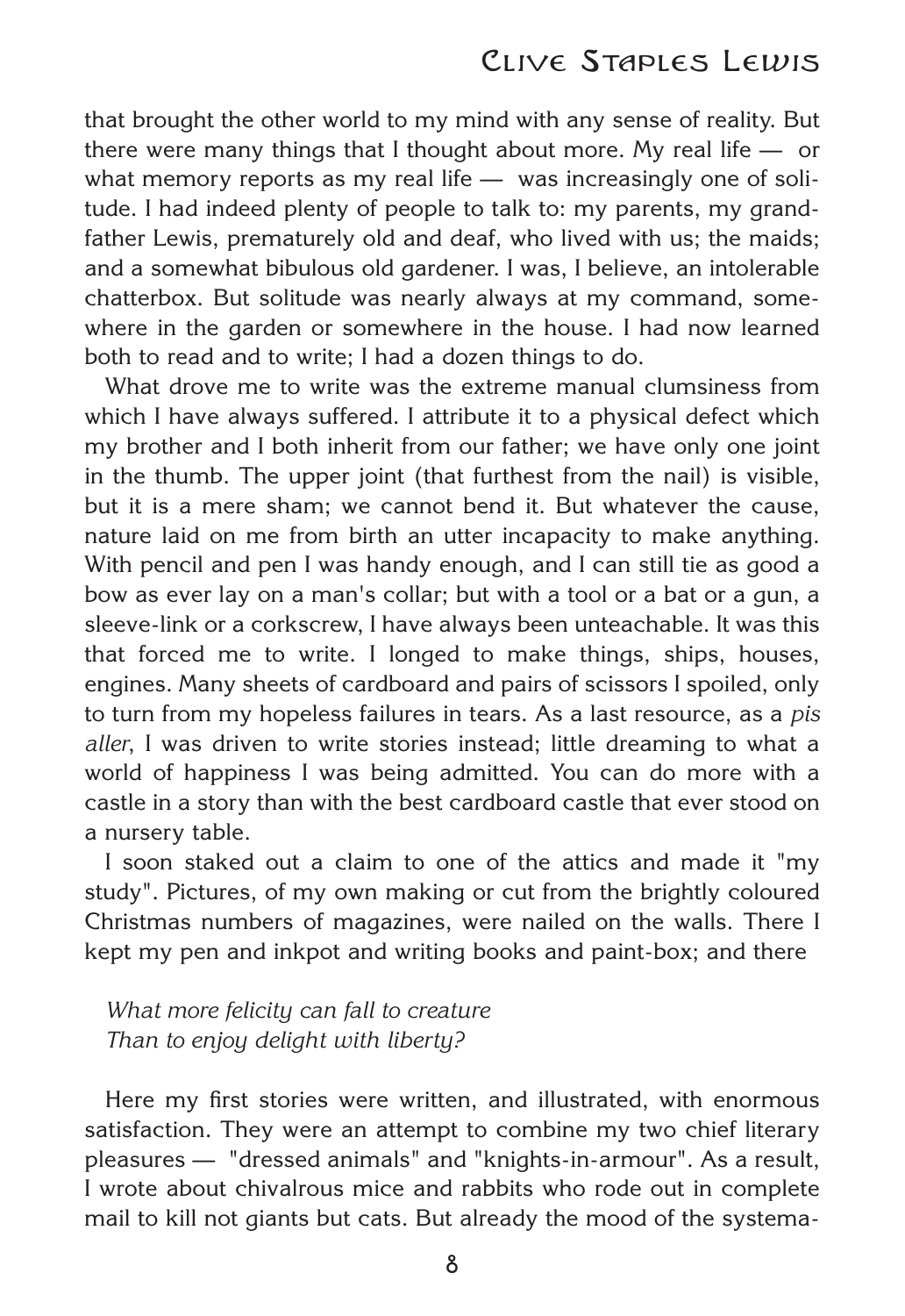tiser was strong in me; the mood which led Trollope so endlessly to elaborate his Barsetshire. The Animal-Land which came into action in the holidays when my brother was at home was a modern Animal-Land; it had to have trains and steamships if it was to be a country shared with him. It followed, of course, that the medieval Animal-Land about which I wrote my stories must be the same country at an earlier period; and of course the two periods must be properly connected. This led me from romancing to historiography; I set about writing a full history of Animal-Land. Though more than one version of this instructive work is extant, I never succeeded in bringing it down to modern times; centuries take a deal of filling when all the events have to come out of the historian's head. But there is one touch in the *History* that I still recall with some pride. The chivalric adventures which filled my stories were in it alluded to very lightly and the reader was warned that they might be "only legends". Somehow — but heaven knows how — I realised even then that a historian should adopt a critical attitude towards epic material. From history it was only a step to geography. There was soon a map of Animal-Land several maps, all tolerably consistent. Then Animal-Land had to be geographically related to my brother's India, and India consequently lifted out of its place in the real world. We made it an island, with its north coast running along the back of the Himalayas; between it and Animal-Land my brother rapidly invented the principal steamship routes. Soon there was a whole world and a map of that world which used every colour in my paint box. And those parts of that world which we regarded as our own — Animal-Land and India — were increasingly peopled with consistent characters.

Of the books that I read at this time very few have quite faded from memory, but not all have retained my love. Conan Doyle's *Sir Nigel*, which first set my mind upon "knights in armour", I have never felt inclined to reread. Still less would I now read Mark Twain's *Yankee at the Court of King Arthur*, which was then my only source for the Arthurian story, blissfully read for the sake of the romantic elements that came through and with total disregard of the vulgar ridicule directed against them. Much better than either of these was E. Nesbit's trilogy, *Five Children and It*, *The Phoenix and the Wishing Carpet*, and *The Amulet*. The last did most for me. It first opened my eyes to antiquity, the "dark backward and abysm of time". I can still re-read it with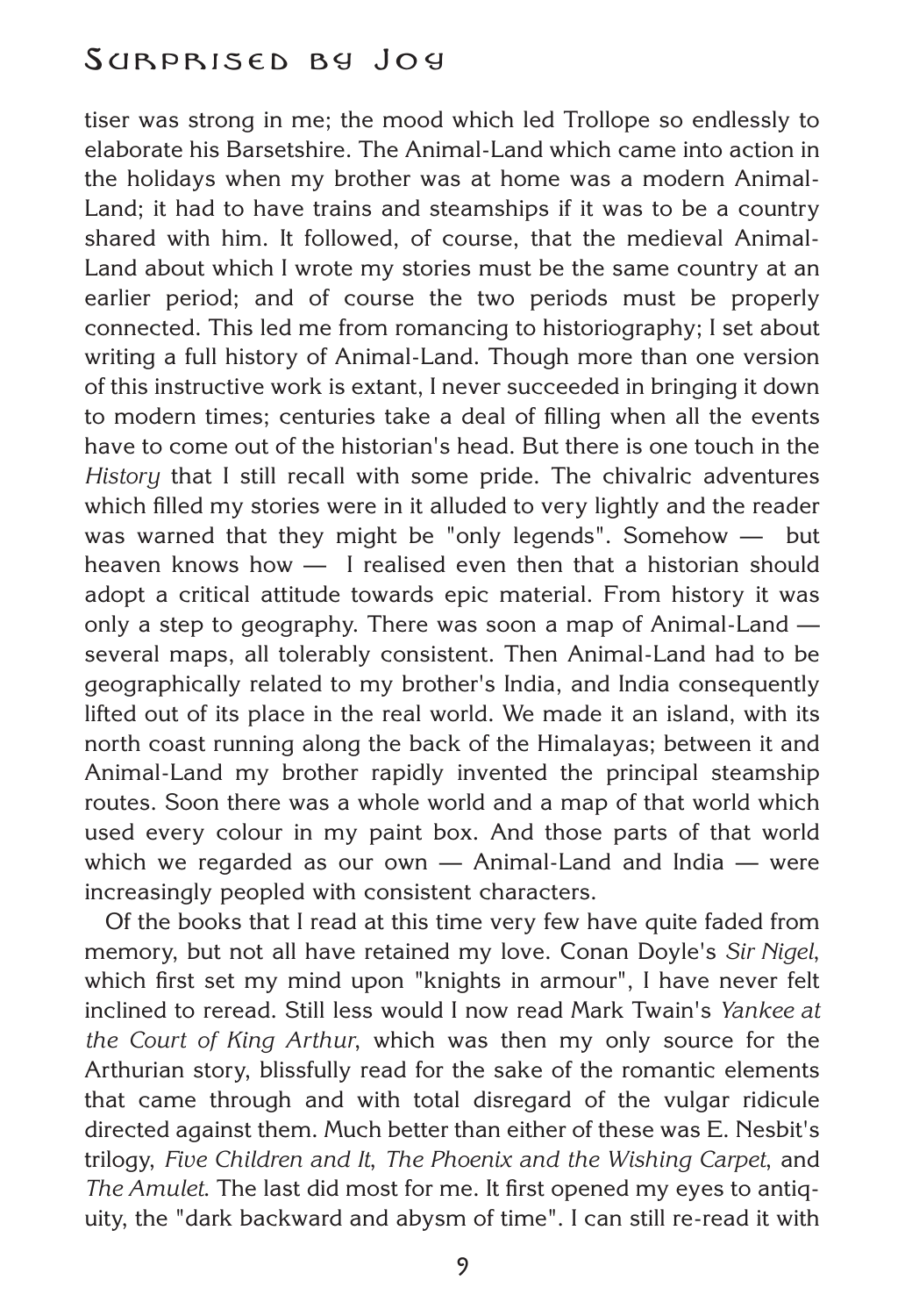delight. *Gulliver* in an unexpurgated and lavishly illustrated edition was one of my favourites, and I pored endlessly over an almost complete set of old *Punches* which stood in my father's study. Tenniel gratified my passion for "dressed animals" with his Russian Bear, British Lion, Egyptian Crocodile and the rest, while his slovenly and perfunctory treatment of vegetation confirmed my own deficiencies. Then came the Beatrix Potter books, and here at last beauty.

It will be clear that at this time — at the age of six, seven, and eight — I was living almost entirely in my imagination; or at least that the imaginative experience of those years now seems to me more important than anything else. Thus I pass over a holiday in Normandy (of which, nevertheless, I retain very clear memories) as a thing of no account; if it could be cut out of my past I should still be almost exactly the man I am. But imagination is a vague word and I must make some distinctions. It may mean the world of reverie, daydream, wish-fulfilling fantasy. Of that I knew more than enough. I often pictured myself cutting a fine figure. But I must insist that this was a totally different activity from the invention of Animal-Land. Animal-Land was not (in that sense) a fantasy at all. I was not one of the characters it contained. I was its creator, not a candidate for admission to it. Invention is essentially different from reverie; if some fail to recognise the difference that is because they have not themselves experienced both. Anyone who has will understand me. In my day-dreams I was training myself to be a fool; in mapping and chronicling Animal-Land I was training myself to be a novelist. Note well, a novelist; not a poet. My invented world was full (for me) of interest, bustle, humour, and character; but there was no poetry, even no romance, in it. It was almost astonishingly prosaic.<sup>1</sup> Thus if we use the word imagination in a third sense, and the highest sense of all, this invented world was not imaginative. But certain other experiences were, and I will now try to record them. The thing has been much better done by Traherne and Wordsworth, but every man must tell his own tale.

The first is itself the memory of a memory. As I stood beside a flow-

<sup>1 -</sup> For readers of my children's books, the best way of putting this would be to say that Animal-Land had nothing whatever in common with Narnia except the anthropomorphic beasts. Animal-Land, by its whole quality, excluded the least hint of wonder.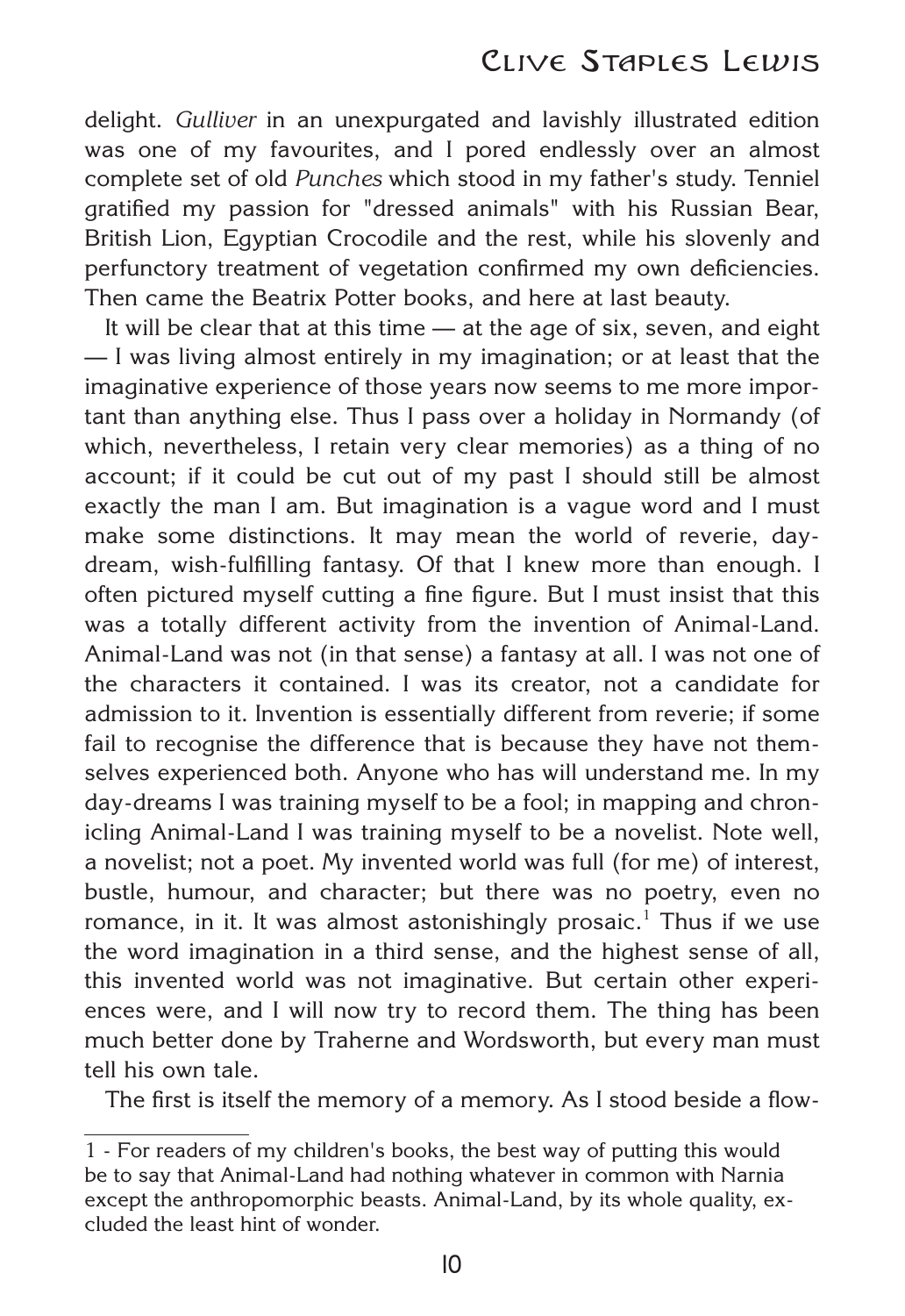ering currant bush on a summer day there suddenly arose in me without warning, and as if from a depth not of years but of centuries, the memory of that earlier morning at the Old House when my brother had brought his toy garden into the nursery. It is difficult to find words strong enough for the sensation which came over me; Milton's "enormous bliss" of Eden (giving the full, ancient meaning to "enormous") comes somewhere near it. It was a sensation, of course, of desire; but desire for what? not, certainly, for a biscuit-tin filled with moss, nor even (though that came into it) for my own past. Ioυλίανποθω<sup>2</sup> — and before I knew what I desired, the desire itself was gone, the whole glimpse withdrawn, the world turned commonplace again, or only stirred by a longing for the longing that had just ceased. It had taken only a moment of time; and in a certain sense everything else that had ever happened to me was insignificant in comparison.

The second glimpse came through *Squirrel Nutkin*; through it only, though I loved all the Beatrix Potter books. But the rest of them were merely entertaining; it administered the shock, it was a trouble. It troubled me with what I can only describe as the Idea of Autumn. It sounds fantastic to say that one can be enamoured of a season, but that is something like what happened; and, as before, the experience was one of intense desire. And one went back to the book, not to gratify the desire (that was impossible — how can one *possess* Autumn?) but to re-awake it. And in this experience also there was the same surprise and the same sense of incalculable importance. It was something quite different from ordinary life and even from ordinary pleasure; something, as they would now say, "in another dimension".

The third glimpse came through poetry. I had become fond of Longfellow's *Saga of King Olaf*: fond of it in a casual, shallow way for its story and its vigorous rhythms. But then, and quite different from such pleasures, and like a voice from far more distant regions, there came a moment when I idly turned the pages of the book and found the unrhymed translation of *Tegner's Drapa* and read

*I heard a voice that cried, Balder the beautiful Is dead, is dead ——* 

2 - Oh, I desire too much.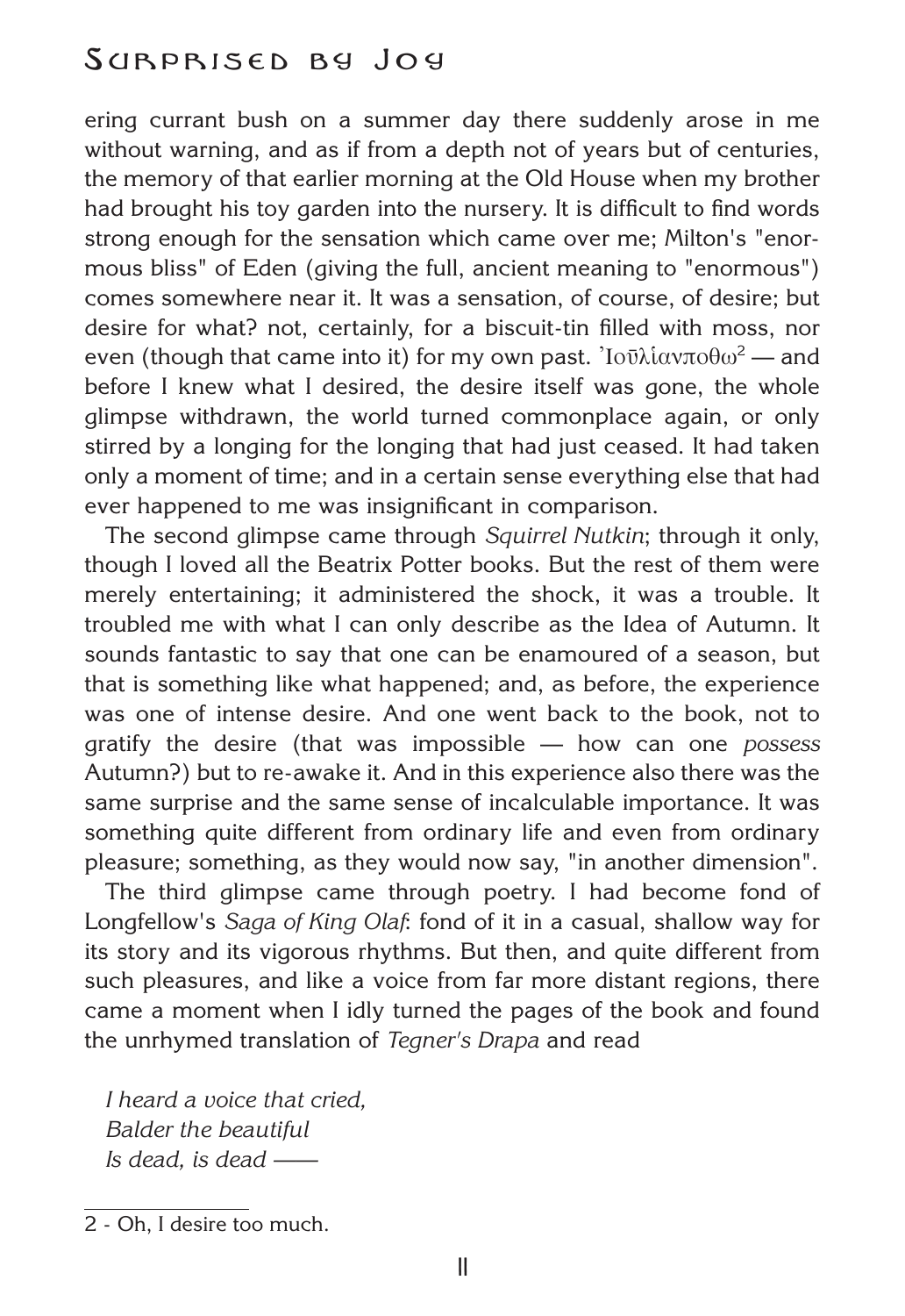I knew nothing about Balder; but instantly I was uplifted into huge regions of northern sky, I desired with almost sickening intensity something never to be described (except that it is cold, spacious, severe, pale, and remote) and then, as in the other examples, found myself at the very same moment already falling out of that desire and wishing I were back in it.

The reader who finds these three episodes of no interest need read this book no further, for in a sense the central story of my life is about nothing else. For those who are still disposed to proceed I will only underline the quality common to the three experiences; it is that of an unsatisfied desire which is itself more desirable than any other satisfaction. I call it Joy, which is here a technical term and must be sharply distinguished both from Happiness and from Pleasure. Joy (in my sense) has indeed one characteristic, and one only, in common with them; the fact that anyone who has experienced it will want it again. Apart from that, and considered only in its quality, it might almost equally well be called a particular kind of unhappiness or grief. But then it is a kind we want. I doubt whether anyone who has tasted it would ever, if both were in his power, exchange it for all the pleasures in the world. But then Joy is never in our power and pleasure often is.

I cannot be absolutely sure whether the things I have just been speaking of happened before or after the great loss which befell our family and to which I must now turn. There came a night when I was ill and crying both with headache and toothache and distressed because my mother did not come to me. That was because she was ill too; and what was odd was that there were several doctors in her room, and voices and comings and goings all over the house and doors shutting and opening. It seemed to last for hours. And then my father, in tears, came into my room and began to try to convey to my terrified mind things it had never conceived before. It was in fact cancer and followed the usual course; an operation (they operated in the patient's house in those days), an apparent convalescence, a return of the disease, increasing pain, and death. My father never fully recovered from this loss.

Children suffer not (I think) less than their elders, but differently. For us boys the real bereavement had happened before our mother died. We lost her gradually as she was gradually withdrawn from our life into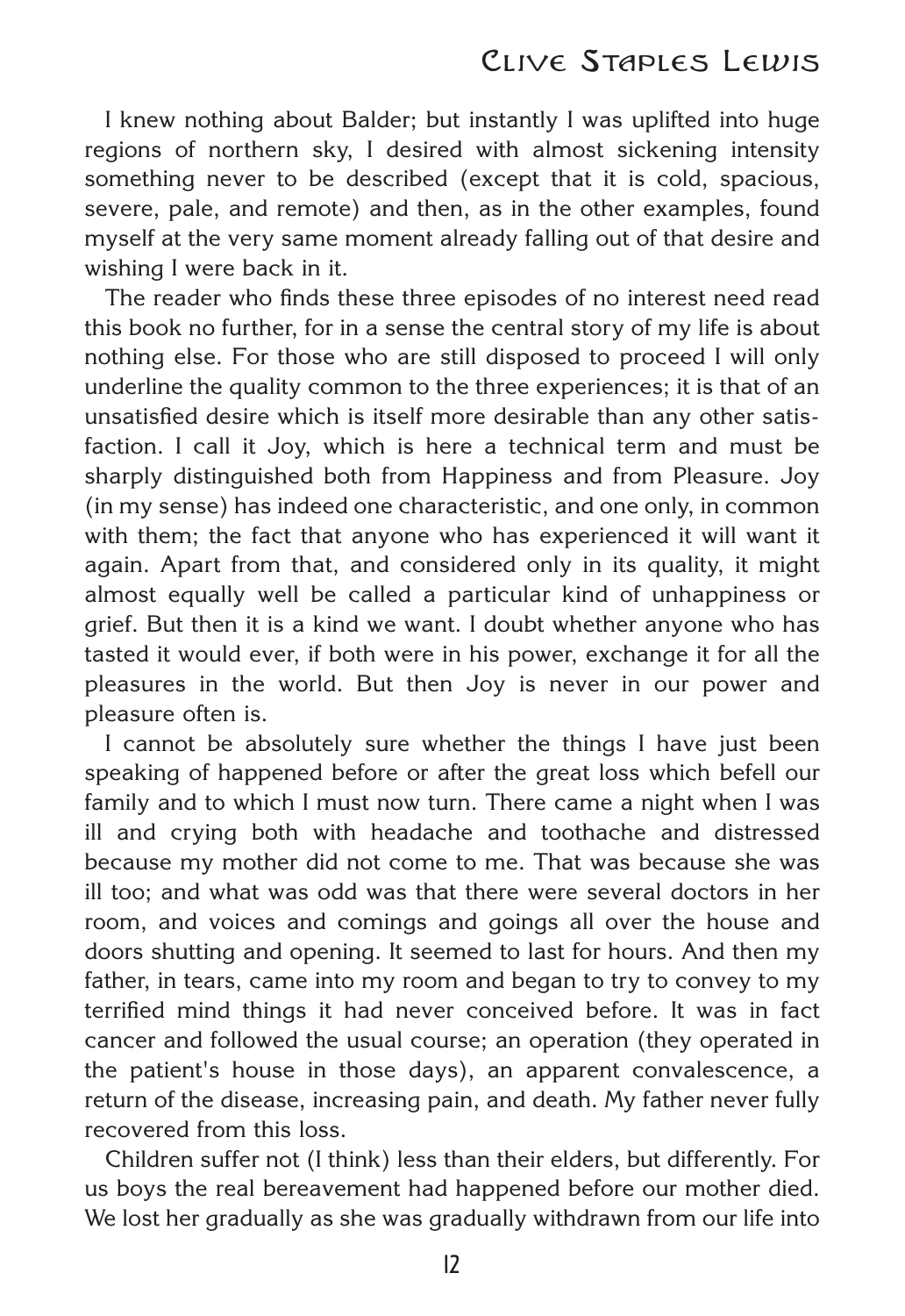the hands of nurses and delirium and morphia, and as our whole existence changed into something alien and menacing, as the house became full of strange smells and midnight noises and sinister whispered conversations. This had two further results, one very evil and one very good. It divided us from our father as well as our mother. They say that a shared sorrow draws people closer together; I can hardly believe that it often has that effect when those who share it are of widely different ages. If I may trust my own experience, the sight of adult misery and adult terror has an effect on children which is merely paralysing and alienating. Perhaps it was our fault. Perhaps if we had been better children we might have lightened our father's sufferings at this time. We certainly did not. His nerves had never been of the steadiest and his emotions had always been uncontrolled. Under the pressure of anxiety his temper became incalculable; he spoke wildly and acted unjustly. Thus by a peculiar cruelty of fate, during those months the unfortunate man, had he but known it, was really losing his sons as well as his wife. We were coming, my brother and I, to rely more and more exclusively on each other for all that made life bearable; to have confidence only in each other. I expect that we (or at any rate I) were already learning to lie to him. Everything that had made the house a home had failed us; everything except one another. We drew daily closer together (that was the good result) — two frightened urchins huddled for warmth in a bleak world.

Grief in childhood is complicated with many other miseries. I was taken into the bedroom where my mother lay dead; as they said, "to see her", in reality, as I at once knew, "to see it". There was nothing that a grown-up would call disfigurement — except for that total disfigurement which is death itself. Grief was overwhelmed in terror. To this day I do not know what they mean when they call dead bodies beautiful. The ugliest man alive is an angel of beauty compared with the loveliest of the dead. Against all the subsequent paraphernalia of coffin, flowers, hearse, and funeral I reacted with horror. I even lectured one of my aunts on the absurdity of mourning clothes in a style which would have seemed to most adults both heartless and precocious; but this was our dear Aunt Annie, my maternal uncle's Canadian wife, a woman almost as sensible and sunny as my mother herself. To my hatred for what I already felt to be all the fuss and flummery of the funeral I may perhaps trace something in me which I now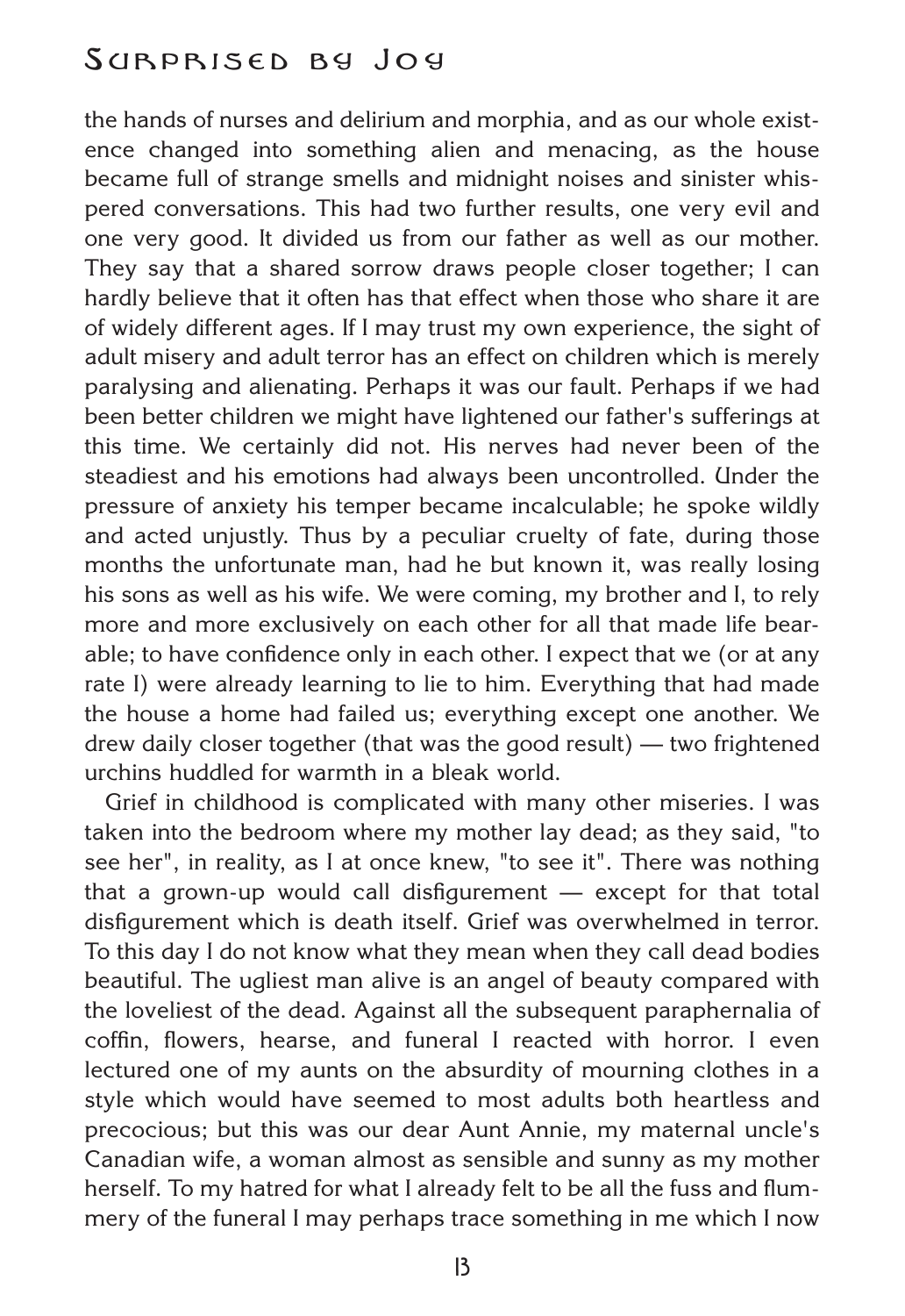recognise as a defect but which I have never fully overcome — a distaste for all that is public, all that belongs to the collective; a boorish inaptitude for formality.

My mother's death was the occasion of what some (but not I) might regard as my first religious experience. When her case was pronounced hopeless I remembered what I had been taught; that prayers offered in faith would be granted. I accordingly set myself to produce by will-power a firm belief that my prayers for her recovery would be successful; and, as I thought, I achieved it. When nevertheless she died I shifted my ground and worked myself into a belief that there was to be a miracle. The interesting thing is that my disappointment produced no results beyond itself. The thing hadn't worked, but I was used to things not working, and I thought no more about it. I think the truth is that the belief into which I had hypnotised myself was itself too irreligious for its failure to cause any religious revolution. I had approached God, or my idea of God, without love, without awe, even without fear. He was, in my mental picture of this miracle, to appear neither as Saviour nor as Judge, but merely as a magician; and when He had done what was required of Him I supposed He would simply — well, go away. It never crossed my mind that the tremendous contact which I solicited should have any consequences beyond restoring the *status quo*. I imagine that a "faith" of this kind is often generated in children and that its disappointment is of no religious importance; just as the things believed in, if they could happen and be only as the child pictures them, would be of no religious importance either.

With my mother's death all settled happiness, all that was tranquil and reliable, disappeared from my life. There was to be much fun, many pleasures, many stabs of Joy; but no more of the old security. It was sea and islands now; the great continent had sunk like Atlantis.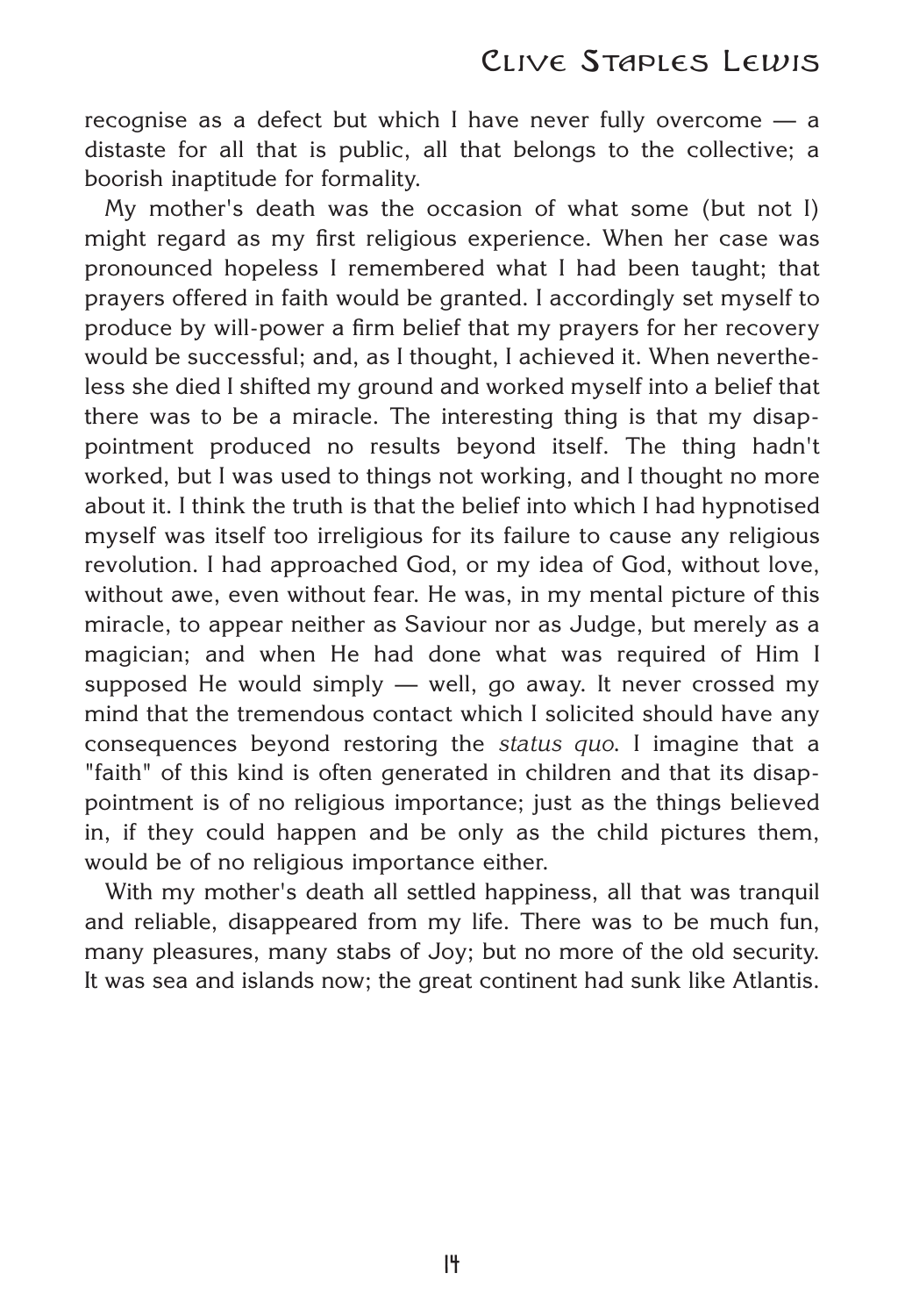# <span id="page-18-0"></span>II. CONCENTRATION CAMP

*Arithmetic with Coloured Rods. Times Educational Supplement, Nov. 19, 1954*



lop-clop-clop-clop... we are in a four-wheeler rattling over the uneven squaresets of the Belfast streets through the damp twilight of a September evening, 1908; my father, my brother, and I. I am going to school for the first time. We are in low spirits. My brother, who has most reason to be so, for he alone knows what we are going to, shows his feelings least. He is already a veteran. I perhaps am buoyed up by a little excitement, but very little. The most important fact at the moment is the horrible clothes I have been made to put on. Only this morning  $-$  only two hours ago  $-1$  was running wild in shorts and blazer and sandshoes. Now I am choking and sweating, itching too, in thick dark stuff, throttled by an Eton collar, my feet already aching with unaccustomed boots. I am wearing knickerbockers that button at the knee. Every night for some forty weeks of every year and for many a year I am to see the red, smarting imprint of those buttons in my flesh when I undress. Worst of all is the bowler-hat, apparently made of iron, which grasps my head. I have read of boys in the same predicament who welcomed such things as signs of growing up; I had no such feeling. Nothing in my experience had ever suggested to me that it was nicer to be a schoolboy than a child or nicer to be a man than a schoolboy. My brother never talked much about school in the holidays. My father, whom I implicitly believed, represented adult life as one of incessant drudgery under the continual threat of financial ruin. In this he did not mean to deceive us. Such was his temperament that when he exclaimed, as he frequently did, "There'll soon be nothing for it but the workhouse," he momentarily believed, or at least felt, what he said. I took it all literally and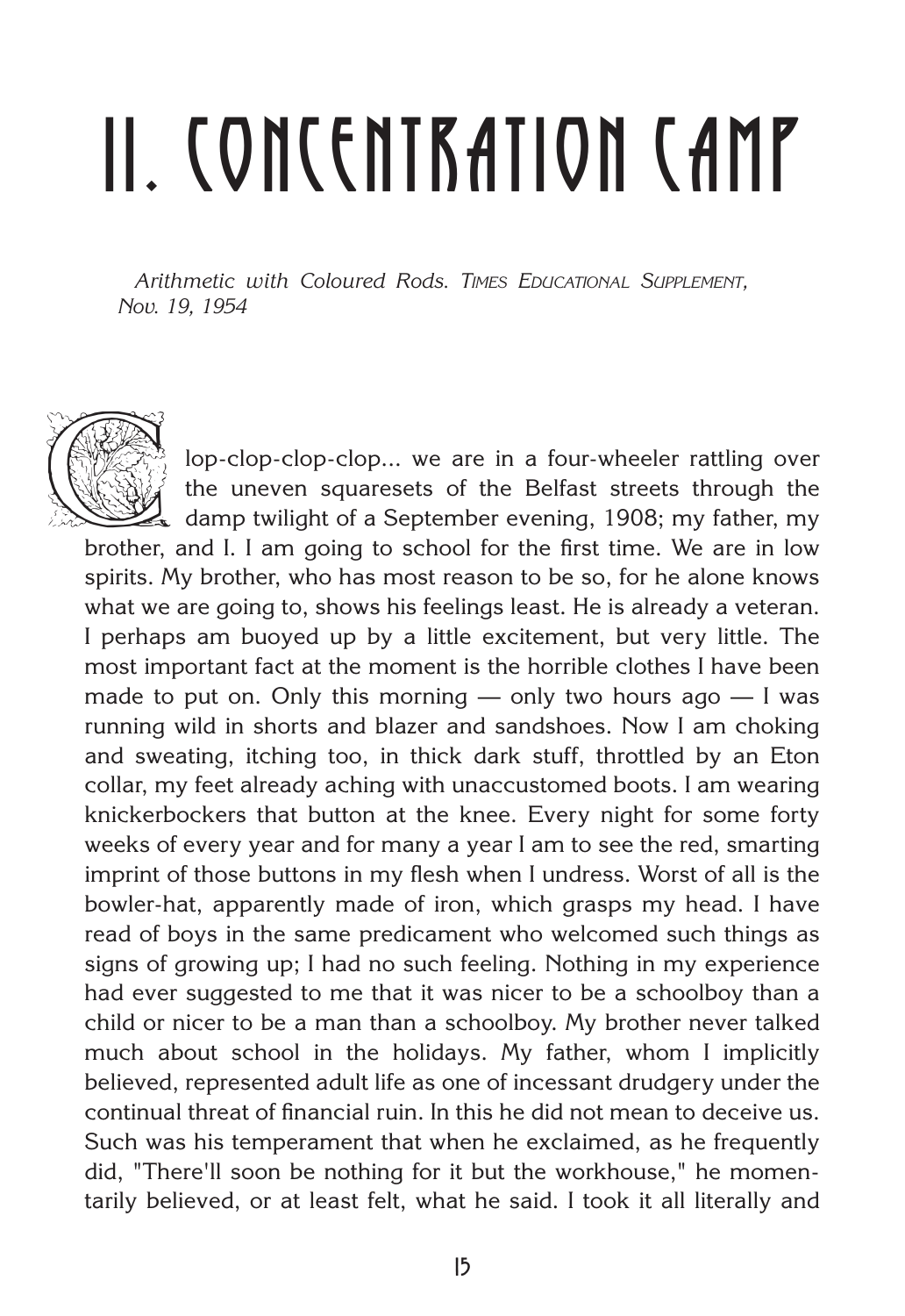had the gloomiest anticipation of adult life. In the meantime, the putting on of the school clothes was, I well knew, the assumption of a prison uniform.

We reach the quay and go on board the old "Fleetwood boat"; after some miserable strolling about the deck my father bids us goodbye. He is deeply moved; I, alas, am mainly embarrassed and selfconscious. When he has gone ashore we almost, by comparison, cheer up. My brother begins to show me over the ship and tell me about all the other shipping in sight. He is an experienced traveller and a complete man of the world. A certain agreeable excitement steals over me. I like the reflected port and starboard lights on the oily water, the rattle of winches, the warm smell from the engine-room skylight. We cast off. The black space widens between us and the quay; I feel the throb of screws underneath me. Soon we are dropping down the Lough and there is a taste of salt on one's lips, and that cluster of lights astern, receding from us, is everything I have known. Later, when we have gone to our bunks, it begins to blow. It is a rough night and my brother is sea-sick. I absurdly envy him this accomplishment. He is behaving as experienced travellers should. By great efforts I succeed in vomiting; but it is a poor affair — I was, and am, an obstinately good sailor.

No Englishman will be able to understand my first impressions of England. When we disembarked, I suppose at about six next morning (but it seemed to be midnight), I found myself in a world to which I reacted with immediate hatred. The flats of Lancashire in the early morning are in reality a dismal sight; to me they were like the banks of Styx. The strange English accents with which I was surrounded seemed like the voices of demons. But what was worst was the English landscape from Fleetwood to Euston. Even to my adult eye that main line still appears to run through the dullest and most unfriendly strip in the island. But to a child who had always lived near the sea and in sight of high ridges it appeared as I suppose Russia might appear to an English boy. The flatness! The interminableness! The miles and miles of featureless land, shutting one in from the sea, imprisoning, suffocating! Everything was wrong; wooden fences instead of stone walls and hedges, red brick farmhouses instead of white cottages, the fields too big, haystacks the wrong shape. Well does the *Kalevala* say that in the stranger's house the floor is full of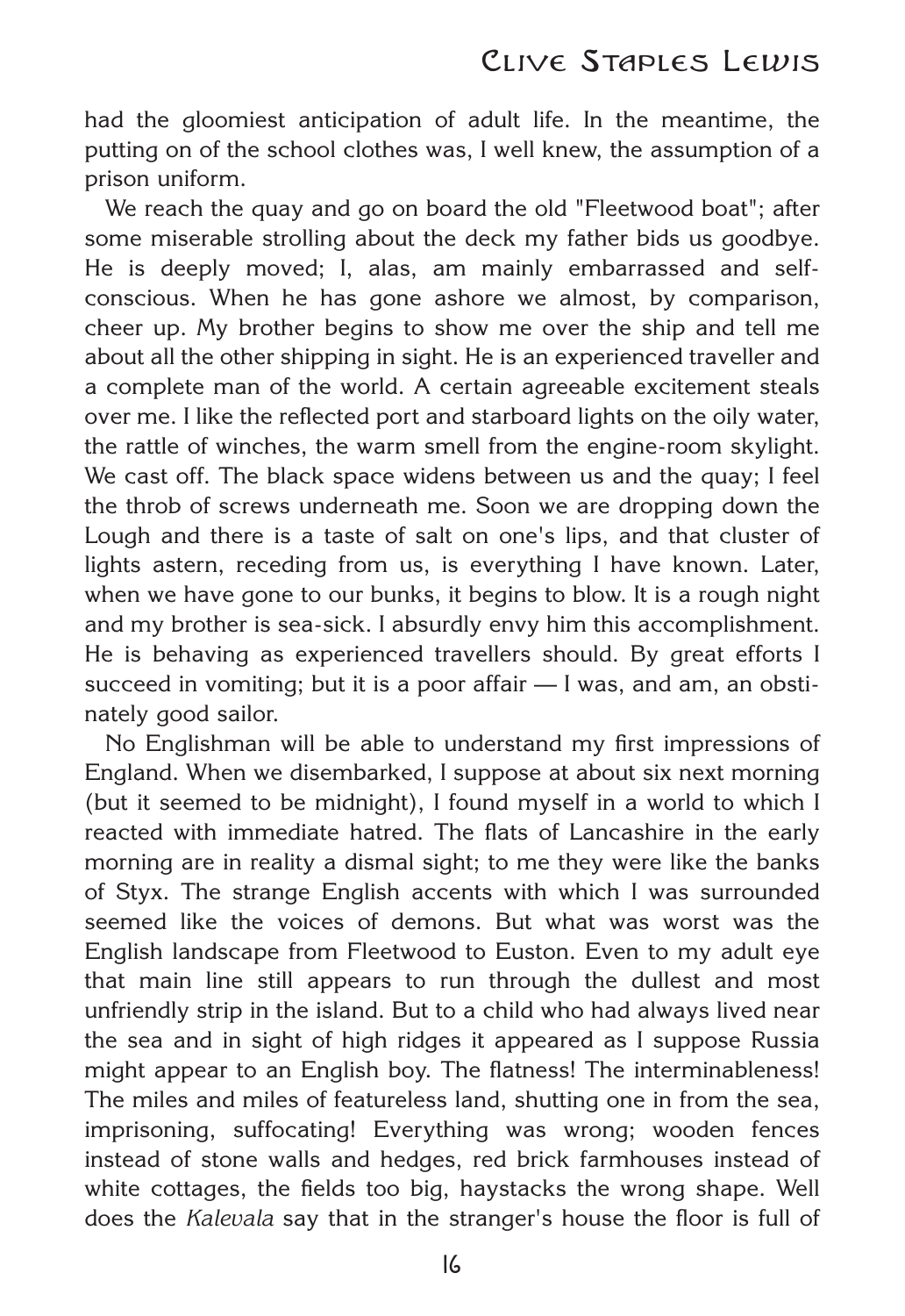knots. I have made up the quarrel since; but at that moment I conceived a hatred for England which took many years to heal.

Our destination was the little town of  $-$  let us call it Belsen  $-$  in Hertfordshire. "Green Hertfordshire", Lamb calls it; but it was not green to a boy bred in County Down. It was flat Hertfordshire, flinty Hertfordshire, Hertfordshire of the yellow soil. There is the same difference between the climate of Ireland and of England as between that of England and the Continent. There was far more weather at Belsen than I had ever met before; there I first knew bitter frost and stinging fog, sweltering heat and thunderstorms on the great scale. There, through the curtainless dormitory windows, I first came to know the ghastly beauty of the full moon.

The school, as I first knew it, consisted of some eight or nine boarders and about as many day-boys. Organised games, except for endless rounders in the flinty playground, had long been moribund and were finally abandoned not very long after my arrival. There was no bathing except one's weekly bath in the bathroom. I was already doing Latin exercises (as taught by my mother) when I went there in 1908, and I was still doing Latin exercises when I left there in 1910; I had never got in sight of a Roman author. The only stimulating element in the teaching consisted of a few well-used canes which hung on the green iron chimney-piece of the single schoolroom. The teaching staff consisted of the headmaster and proprietor (we called him Oldie), his grown-up son (Wee Wee), and an usher. The ushers succeeded one another with great rapidity; one lasted for less than a week. Another was dismissed in the presence of the boys, with a rider from Oldie to the effect that if he were not in Holy Orders he would kick him downstairs. This curious scene took place in the dormitory, though I cannot remember why. All these ushers (except the one who stayed less than a week) were obviously as much in awe of Oldie as we. But there came a time when there were no more ushers, and Oldie's youngest daughter taught the junior pupils. By that time there were only five boarders, and Oldie finally gave up his school and sought a cure of souls. I was one of the last survivors, and left the ship only when she went down under us.

Oldie lived in a solitude of power, like a sea-captain in the days of sail. No man or woman in that house spoke to him as an equal. No one except Wee Wee initiated conversation with him at all. At meal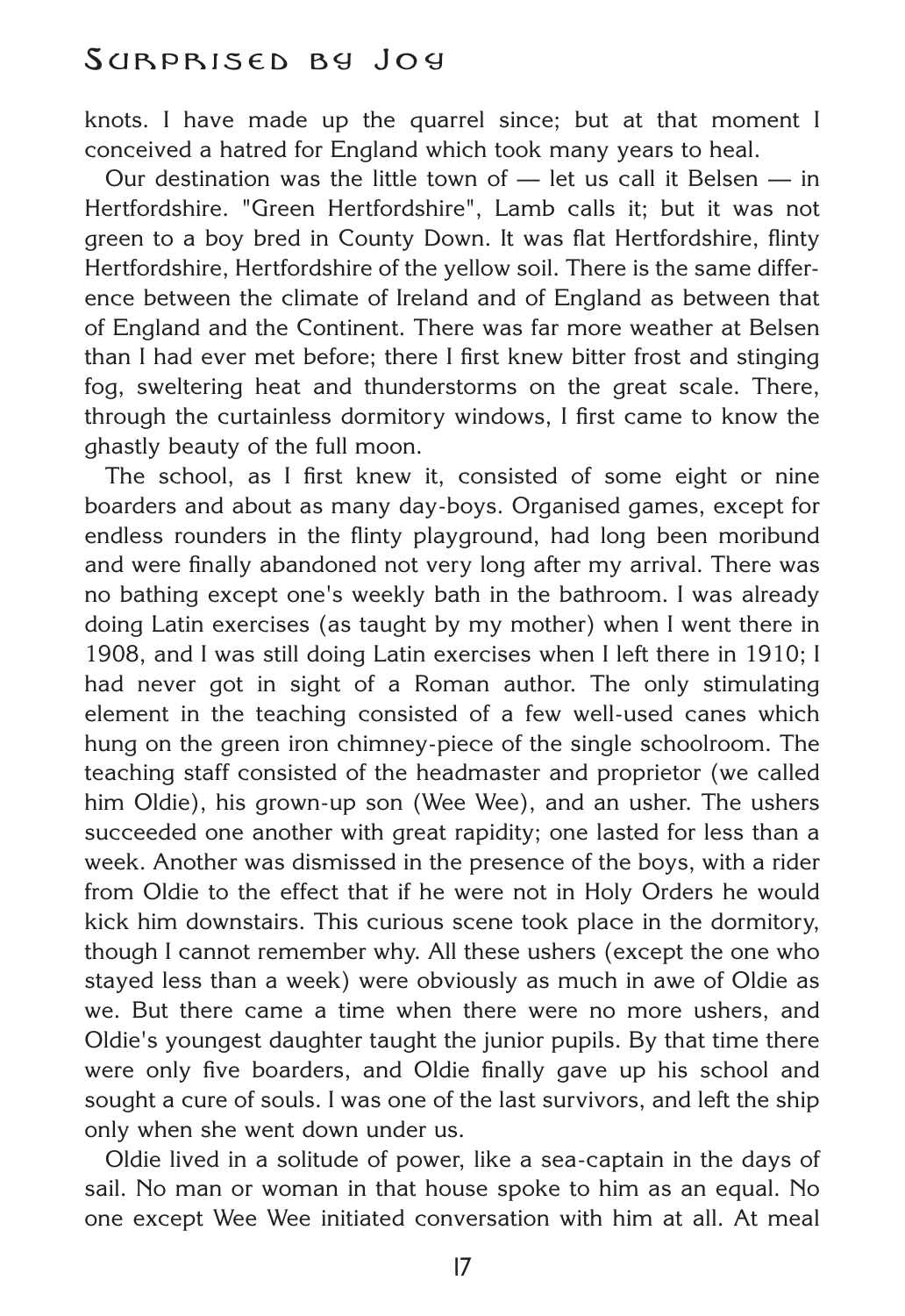times we boys had a glimpse of his family life. His son sat on his right hand; they two had separate food. His wife and three grown-up daughters (silent), the usher (silent), and the boys (silent) munched their inferior messes. His wife, though I think she never addressed Oldie, was allowed to make something of a reply to him; the girls — three tragic figures, dressed summer and winter in the same shabby black — never went beyond an almost whispered "Yes, Papa", or "No, Papa", on the rare occasions when they were addressed. Few visitors entered the house. Beer, which Oldie and Wee Wee drank regularly at dinner, was offered to the usher but he was expected to refuse; the one who accepted got his pint, but was taught his place by being asked a few moments later in a voice of thunderous irony, "Perhaps you would like a little *more* beer, Mr. N.?" Mr. N., a man of spirit, replied casually, "Well, thank you, Mr. C., I think I would." He was the one who did not stay till the end of his first week; and the rest of that day was a black one for us boys.

I myself was rather a pet or mascot of Oldie's — a position which I swear I never sought and of which the advantages were purely negative. Even my brother was not one of his favourite victims. For he had his favourite victims, boys who could do nothing right. I have known Oldie enter the schoolroom after breakfast, cast his eyes round, and remark, "Oh, there you are, Rees, you horrid boy. If I'm not too tired I shall give you a good drubbing this afternoon." He was not angry, nor was he joking. He was a big, bearded man with full lips like an Assyrian king on a monument, immensely strong, physically dirty. Everyone talks of sadism nowadays but I question whether his cruelty had any erotic element in it. I half divined then, and seem to see clearly now, what all his whipping-boys had in common. They were the boys who fell below a certain social status, the boys with vulgar accents. Poor P. — dear, honest, hard-working, friendly, healthily pious P. — was flogged incessantly, I now think, for one offence only; he was the son of a dentist. I have seen Oldie make that child bend down at one end of the schoolroom and then take a run of the room's length at each stroke; but P. was the trained sufferer of countless thrashings and no sound escaped him until, towards the end of the torture, there came a noise quite unlike a human utterance. That peculiar croaking or rattling cry, that, and the grey faces of all the other boys, and their deathlike stillness, are among the memories I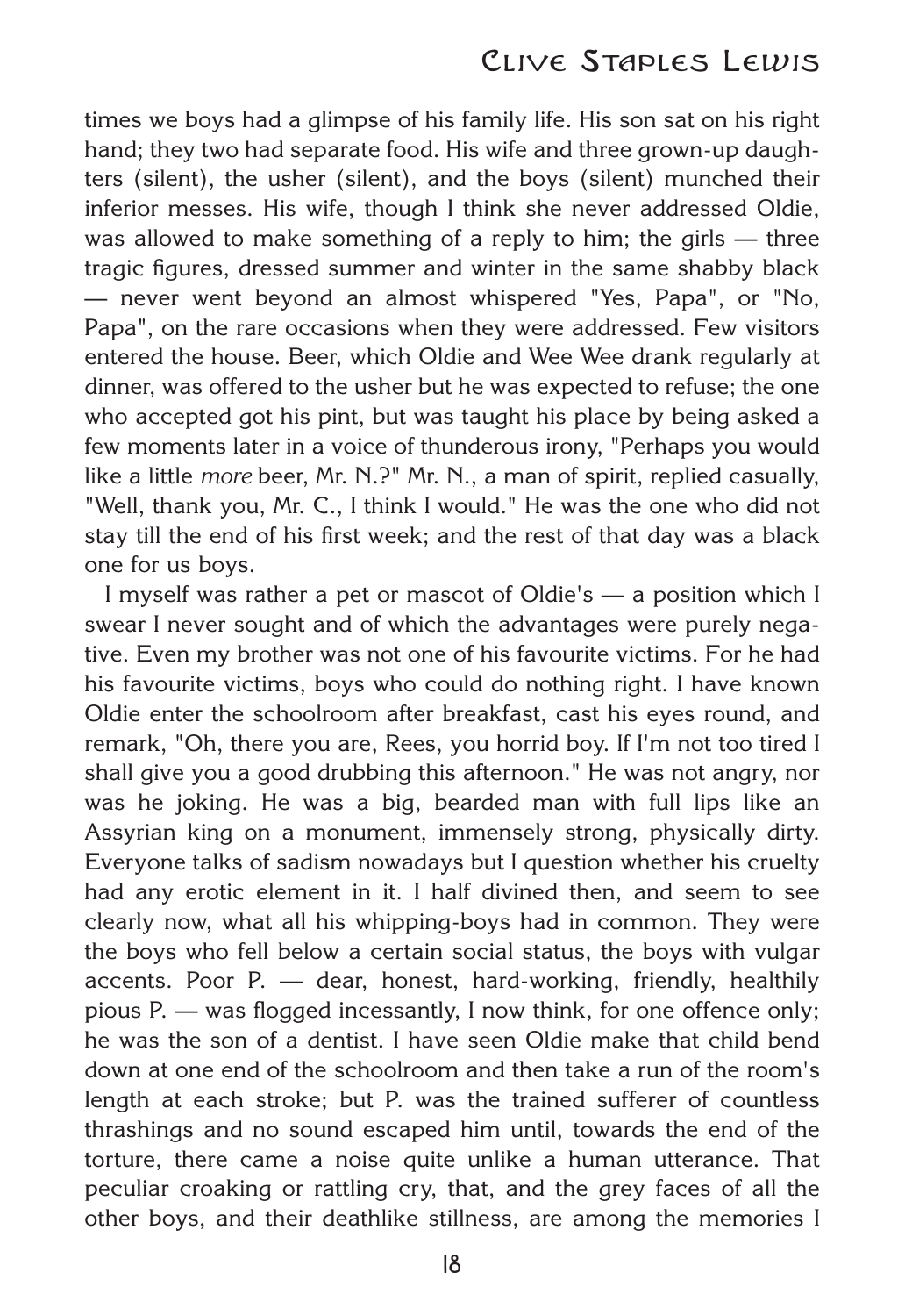could willingly dispense with.<sup>3</sup>

The curious thing is that despite all this cruelty we did surprisingly little work. This may have been partly because the cruelty was irrational and unpredictable; but it was partly because of the curious methods employed. Except at geometry (which he really liked) it might be said that Oldie did not teach at all. He called his class up and asked questions. When the replies were unsatisfactory he said in a low, calm voice, "Bring me my cane. I see I shall need it." If a boy became confused Oldie flogged the desk, shouting in a crescendo, "Think — Think — THINK!!" Then, as the prelude to execution, he muttered, "Come out, come out, come out." When really angry he proceeded to antics; worming for wax in his ear with his little finger and babbling, "Aye, aye, aye, aye...". I have seen him leap up and dance round and round like a performing bear. Meanwhile, almost in whispers, Wee Wee or the usher, or (later) Oldie's youngest daughter, was questioning us juniors at another desk. "Lessons" of this sort did not take very long; what was to be done with the boys for the rest of the time? Oldie had decided that they could, with least trouble to himself, be made to do arithmetic. Accordingly, when you entered school at nine o'clock you took your slate and began doing sums. Presently you were called up to "say a lesson". When that was finished you went back to your place and did more sums — and so forever. All the other arts and sciences thus appeared as islands (mostly rocky and dangerous islands)

*Which like to rich and various gems inlaid The unadorned bosom of the deep*

 — the deep being a shoreless ocean of arithmetic. At the end of the morning you had to say how many sums you had done; and it was not quite safe to lie. But supervision was slack and very little assistance was given. My brother — I have told you that he was already a man of the world — soon found the proper solution. He announced every morning with perfect truth that he had done five sums; he did not add that they were the same five every day. It would be interesting to know how many thousand times he did them.

I must restrain myself. I could continue to describe Oldie for many 3 - This punishment was for a mistake in a geometrical proof.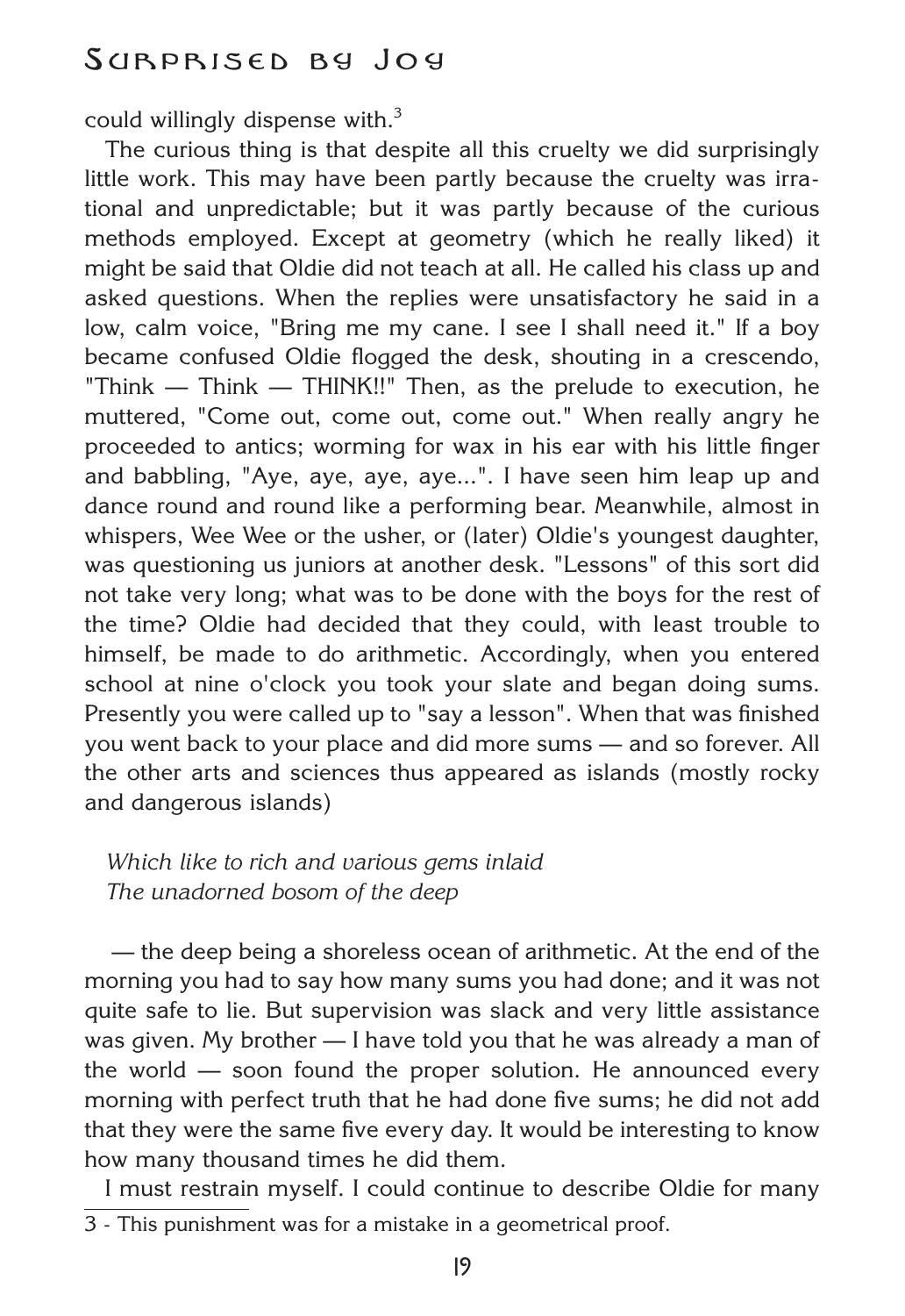pages; some of the worst is unsaid. But perhaps it would be wicked, and it is certainly not obligatory, to do so. One good thing I can tell of him. Impelled by conscience, a boy once confessed to him an otherwise undetectable lie. The ogre was touched; he only patted the terrified boy's back and said, "Always stick to the truth." I can also say that though he taught geometry cruelly, he taught it well. He forced us to reason, and I have been the better for those geometry lessons all my life. For the rest, there is a possible explanation of his behaviour which renders it more forgivable. Years after, my brother met a man who had grown up in the house next door to Oldie's school. That man and his family, and (I think) the neighbours in general, believed Oldie to be insane. Perhaps they were right. And if he had fairly recently become so, it would explain a thing which puzzles me. At that school as I knew it most boys learned nothing and no boy learned much. But Oldie could boast an impressive record of scholarships in the past. His school cannot always have been the swindle it was in our time.

You may ask how our father came to send us there. Certainly not because he made a careless choice. The surviving correspondence shows that he had considered many other schools before fixing on Oldie's; and I know him well enough to be sure that in such a matter he would never have been guided by his first thoughts (which would probably have been right) nor even by his twenty-first (which would at least have been explicable). Beyond doubt he would have prolonged deliberation till his hundred-and-first; and they would be infallibly and invincibly wrong. This is what always happens to the deliberations of a simple man who thinks he is a subtle one. Like Earle's *Scepticke in Religion* he "is alwayes too hard for himself". My father piqued himself on what he called "reading between the lines". The obvious meaning of any fact or document was always suspect: the true and inner meaning, invisible to all eyes except his own, was unconsciously created by the restless fertility of his imagination. While he thought he was interpreting Oldie's prospectus, he was really composing a school-story in his own mind. And all this, I doubt not, with extreme conscientiousness and even some anguish. It might, perhaps, have been expected that this story of his would presently be blown away by the real story which we had to tell after we had gone to Belsen. But this did not happen. I believe it rarely happens. If the parents in each generation always or often knew what really goes on at their sons'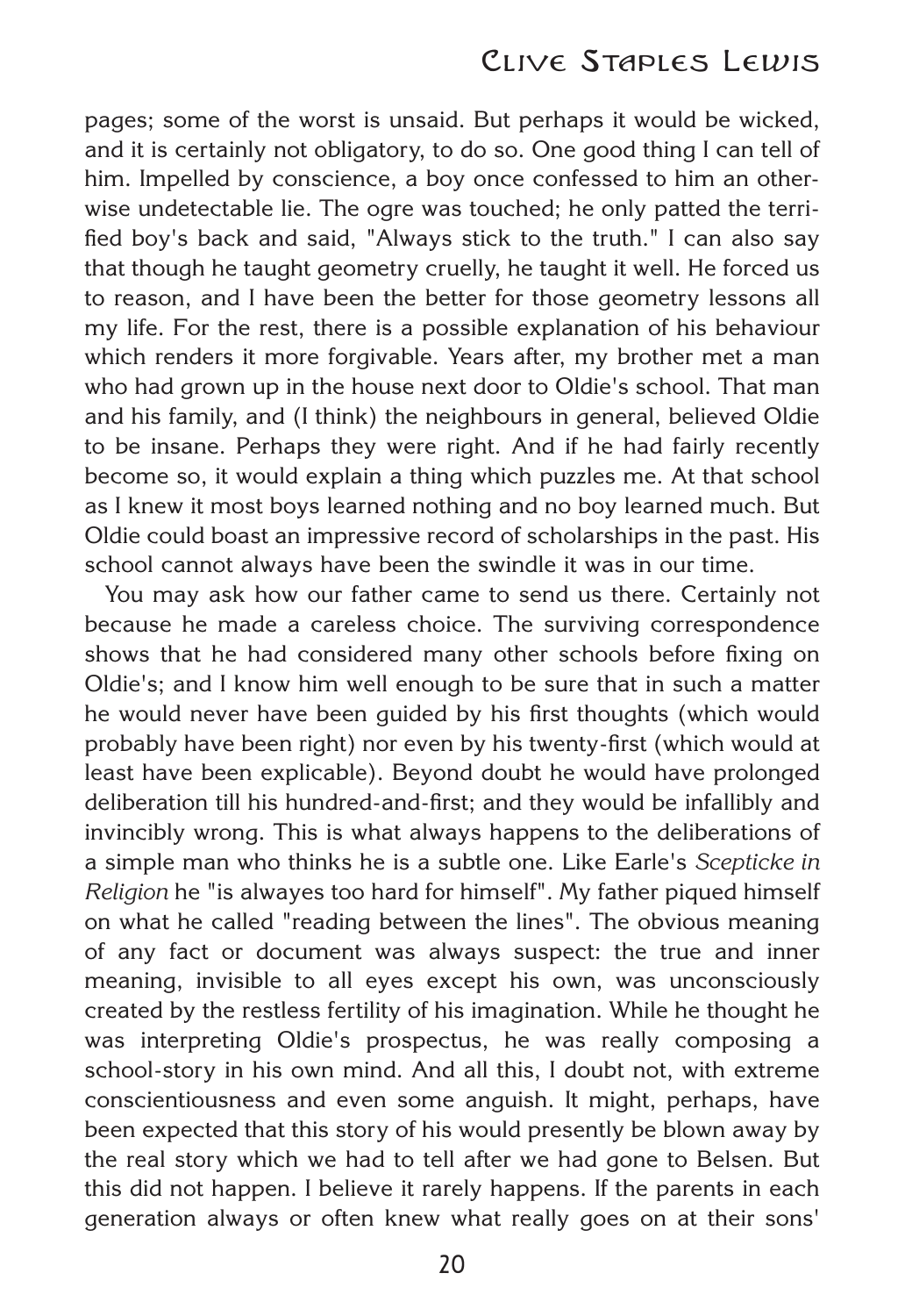schools, the history of education would be very different. At any rate, my brother and I certainly did not succeed in impressing the truth on our father's mind. For one thing (and this will become clearer in the sequel) he was a man not easily informed. His mind was too active to be an accurate receiver. What he thought he had heard was never exactly what you had said. We did not even try very hard. Like other children, we had no standard of comparison; we supposed the miseries of Belsen to be the common and unavoidable miseries of all schools. Vanity helped to tie our tongues. A boy home from school (especially during that first week when the holidays seem eternal) likes to cut a dash. He would rather represent his master as a buffoon than an ogre. He would hate to be thought a coward and a cry-baby, and he cannot paint the true picture of his concentration camp without admitting himself to have been for the last thirteen weeks a pale, quivering, tear-stained, obsequious slave. We all like showing scars received in battle; the wounds of the *ergastulum*, less. My father must not bear the blame for our wasted and miserable years at Oldie's; and now, in Dante's words, "to treat of the good that I found there".

First, I learned, if not friendship, at least gregariousness. There had been bullying at the school when my brother first went there. I had my brother's protection for my first few terms (after which he left to go to a school we may call Wyvern) but I doubt if it was necessary. During those last declining years of the school we boarders were too few and too badly treated to do or suffer much in that way. Also, after a certain time, there were no new boys. We had our quarrels, which seemed serious enough at the time; but long before the end we had known one another too long and suffered too much together not to be, at the least, very old acquaintance. That, I think, is why Belsen did me, in the long run, so little harm. Hardly any amount of oppression from above takes the heart out of a boy like oppression from his fellows. We had many pleasant hours alone together, we five remaining boarders. The abandonment of organised games, though a wretched preparation for the public school life to which most of us were destined, was at the time a great blessing. We were sent out for walks alone on half holidays. We did not do much walking. We bought sweets in drowsy village shops and pottered about on the canal bank or sat at the brow of a railway cutting watching a tunnel-mouth for trains. Hertfordshire came to look less hostile. Our talk was not bound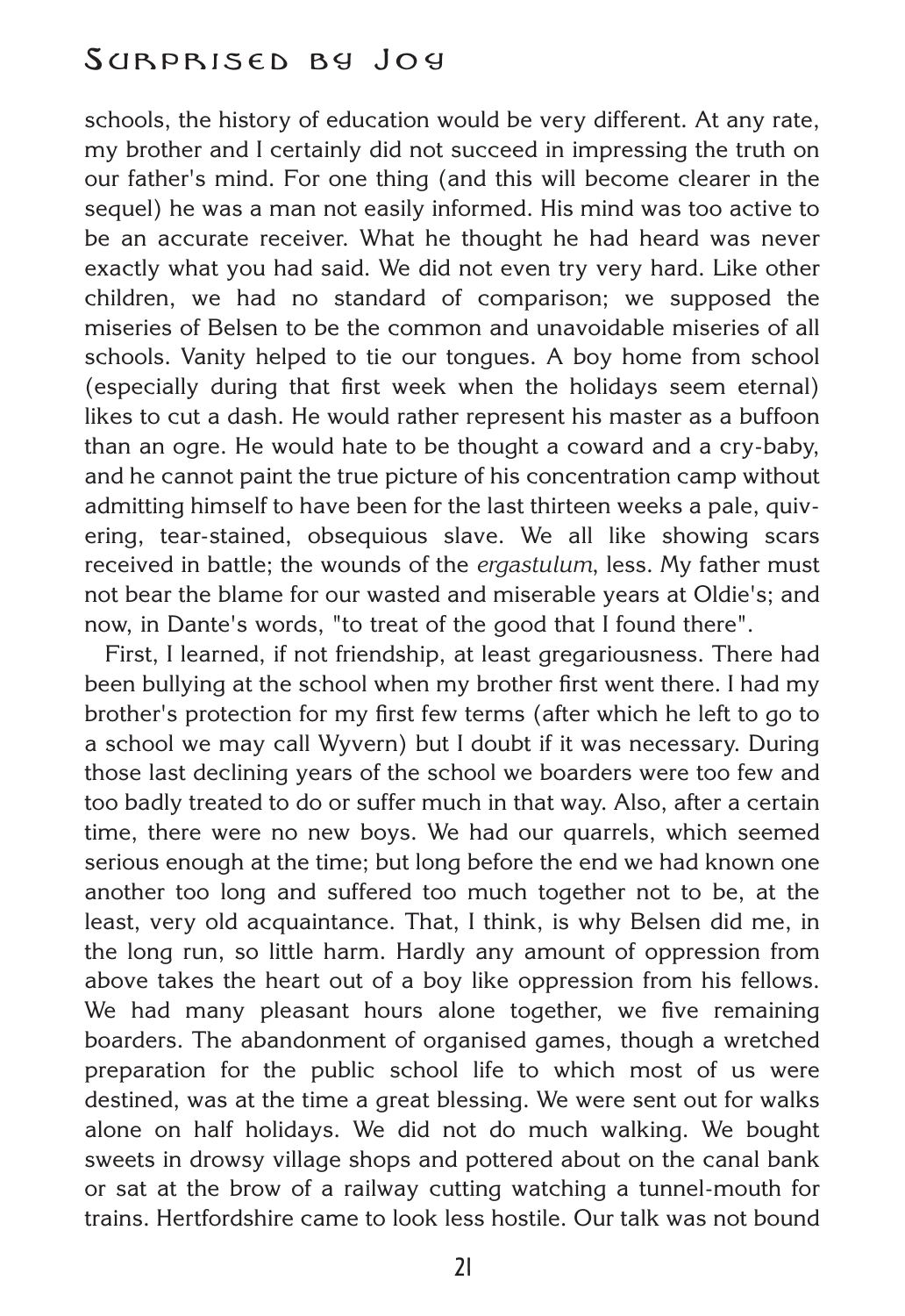down to the narrow interests which satisfy public school boys; we still had the curiosity of children. I can even remember from those days what must have been the first metaphysical argument I ever took part in. We debated whether the future was like a line you can't see or like a line that is not yet drawn. I have forgotten which side I took though I know that I took it with great zeal. And always there was what Chesterton calls "the slow maturing of old jokes".

The reader will notice that school was thus coming to reflect a pattern I had already encountered in my home life. At home, the bad times had drawn my brother and me closer together; here, where the times were always bad, the fear and hatred of Oldie had something the same effect upon us all. His school was in some ways very like Dr. Grimstone's school in *Vice Versa*; but unlike Dr. Grimstone's it contained no informer. We stood foursquare against the common enemy. I suspect that this pattern, occurring twice and so early in my life, has unduly biassed my whole outlook. To this day the vision of the world which comes most naturally to me is one in which "we two" or "we few" (and in a sense "we happy few") stand together against something stronger and larger. England's position in 1940 was to me no surprise; it was the sort of thing that I always expect. Hence while friendship has been by far the chief source of my happiness, acquaintance or general society has always meant little to me, and I cannot quite understand why a man should wish to know more people than he can make real friends of. Hence, too, a very defective, perhaps culpably defective, interest in large impersonal movements, causes and the like. The concern aroused in me by a battle (whether in story or in reality) is almost in an inverse ratio to the number of the combatants.

In another way too Oldie's school presently repeated my home experience. Oldie's wife died; and in term time. He reacted to bereavement by becoming more violent than before; so much so that Wee Wee made a kind of apology for him to the boys. You will remember that I had already learned to fear and hate emotion; here was a fresh reason to do so.

But I have not yet mentioned the most important thing that befell me at Oldie's. There first I became an effective believer. As far as I know, the instrument was the church to which we were taken twice every Sunday. This was high "Anglo-Catholic". On the conscious level I reacted strongly against its peculiarities — was I not an Ulster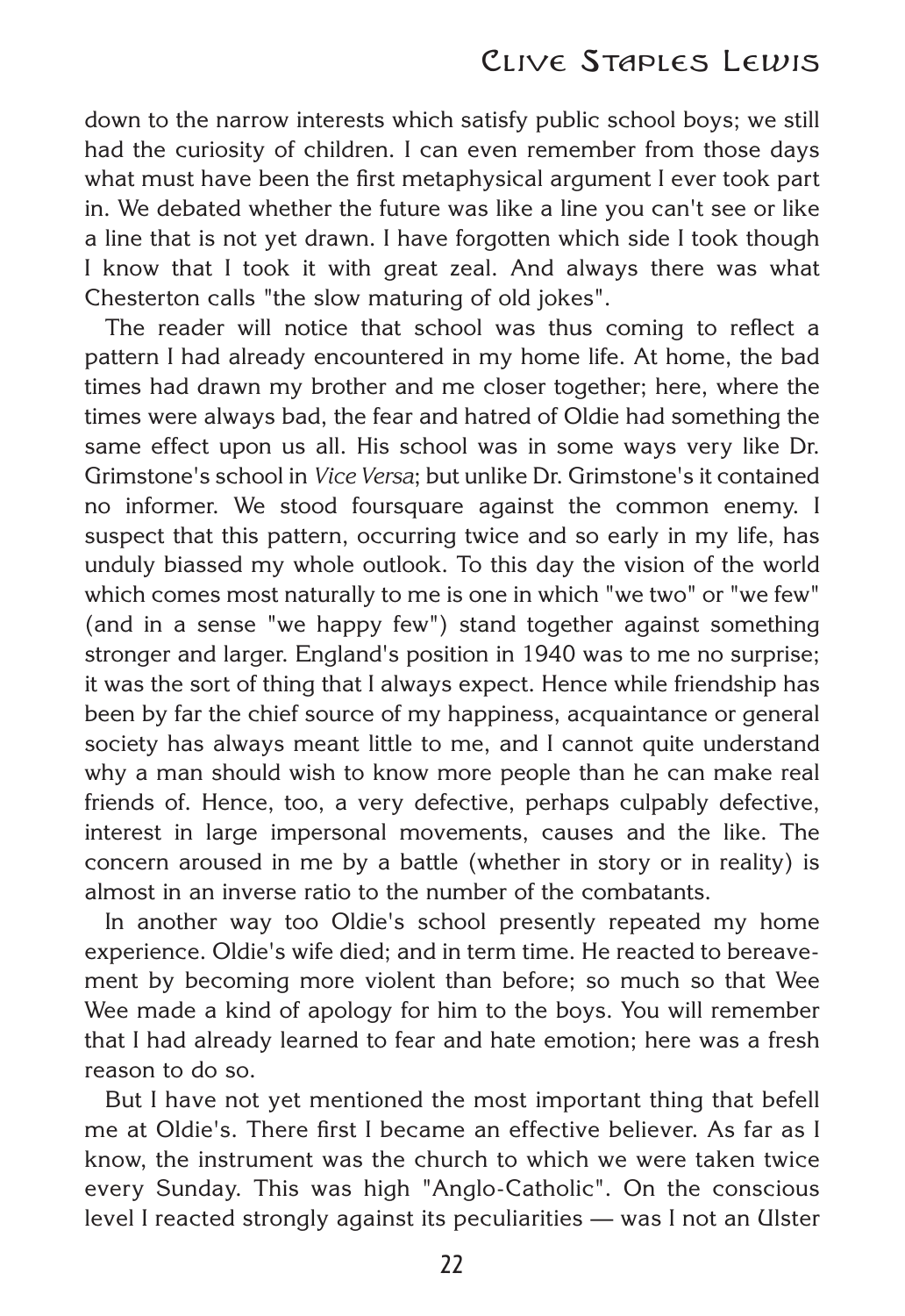Protestant, and were not these unfamiliar rituals an essential part of the hated English atmosphere? Unconsciously, I suspect, the candles and incense, the vestments and the hymns sung on our knees, may have had a considerable, and opposite, effect on me. But I do not think they were the important thing. What really mattered was that I here heard the doctrines of Christianity (as distinct from general "uplift") taught by men who obviously believed them. As I had no scepticism, the effect was to bring to life what I would already have said that I believed. In this experience there was a great deal of fear. I do not think there was more than was wholesome or even necessary; but if in my books I have spoken too much of Hell, and if critics want a historical explanation of the fact, they must seek it not in the supposed Puritanism of my Ulster childhood but in the Anglo-Catholicism of the church at Belsen. I feared for my soul; especially on certain blazing moonlit nights in that curtainless dormitory how the sound of other boys breathing in their sleep comes back! The effect, so far as I can judge, was entirely good. I began seriously to pray and to read my Bible and to attempt to obey my conscience. Religion was among the subjects which we often discussed; discussed, if my memory serves me, in an entirely healthy and profitable way, with great gravity and without hysteria, and without the shamefacedness of older boys. How I went back from this beginning you shall hear later.

Intellectually, the time I spent at Oldie's was almost entirely wasted; if the school had not died, and if I had been left there two years more, it would probably have sealed my fate as a scholar for good. Geometry and some pages in West's *English Grammar* (but even those I think I found for myself) are the only items on the credit side. For the rest, all that rises out of the sea of arithmetic is a jungle of dates, battles, exports, imports and the like, forgotten as soon as learned and perfectly useless had they been remembered. There was also a great decline in my imaginative life. For many years Joy (as I have defined it) was not only absent but forgotten. My reading was now mainly rubbish; but as there was no library at the school we must not make Oldie responsible for that. I read twaddling school-stories in *The Captain*. The pleasure here was, in the proper sense, mere wishfulfilment and fantasy; one enjoyed vicariously the triumphs of the hero. When the boy passes from nursery literature to school-stories he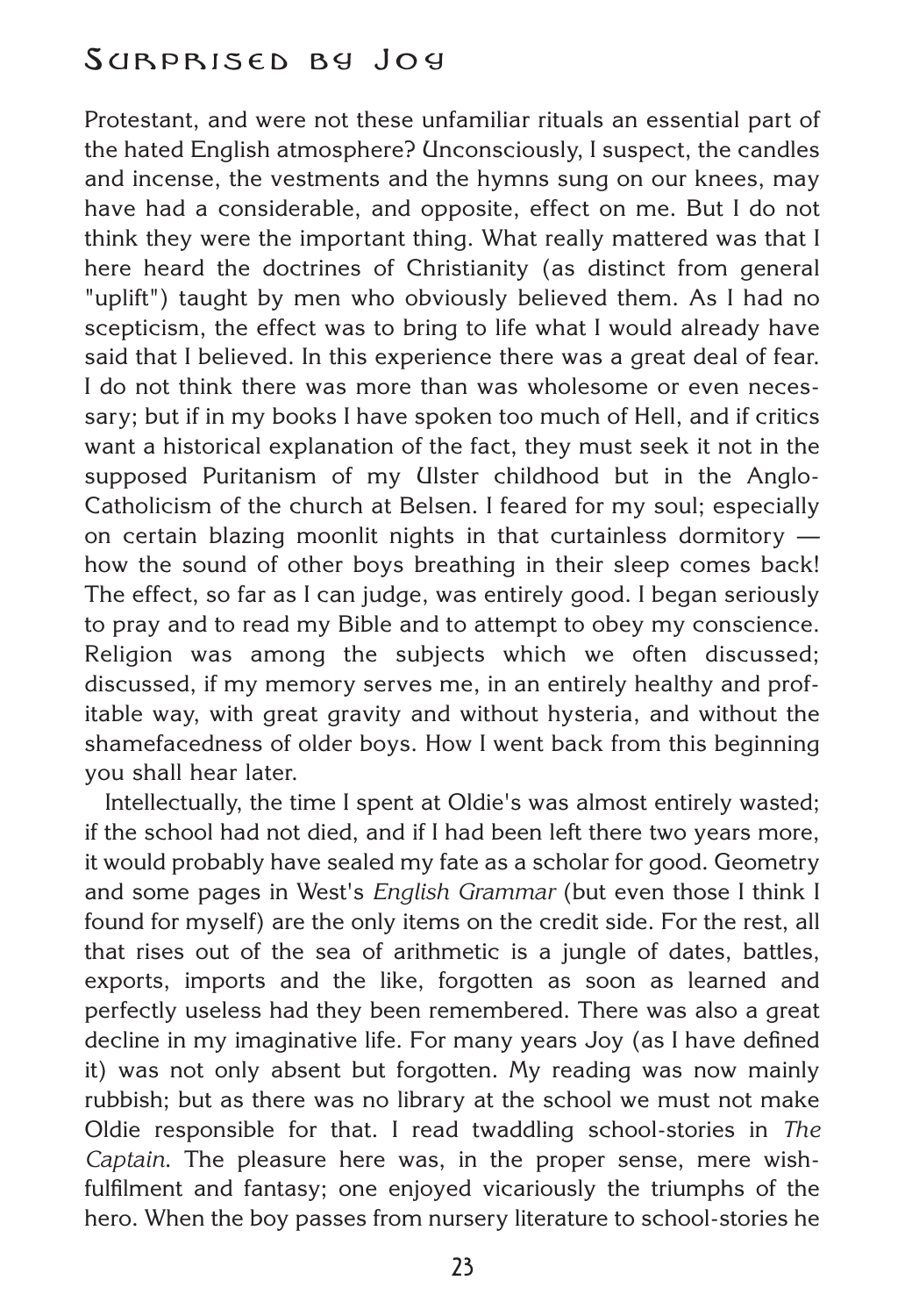is going down, not up. *Peter Rabbit* pleases a disinterested imagination, for the child does not want to be a rabbit, though he may like pretending to be a rabbit as he may later like acting Hamlet; but the story of the unpromising boy who became captain of the First Eleven exists precisely to feed his real ambitions. I also developed a great taste for all the fiction I could get about the ancient world: *Quo Vadis*, *Darkness and Dawn*, *The Gladiators*, *Ben Hur*. It might be expected that this arose out of my new concern for my religion, but I think not. Early Christians came into many of these stories, but they were not what I was after. I simply wanted sandals, temples, togas, slaves, emperors, galleys, amphitheatres; the attraction, as I now see, was erotic, and erotic in rather a morbid way. And they were mostly, as literature, rather bad books. What has worn better, and what I took to at the same time, is the work of Rider Haggard; and also the "scientifiction" of H. G. Wells. The idea of other planets exercised upon me then a peculiar, heady attraction, which was quite different from any other of my literary interests. Most emphatically it was not the romantic spell of *Das Ferne*. "Joy" (in my technical sense) never darted from Mars or the Moon. This was something coarser and stronger. The interest, when the fit was upon me, was ravenous, like a lust. This particular coarse strength I have come to accept as a mark that the interest which has it is psychological, not spiritual; behind such a fierce tang there lurks, I suspect, a psychoanalytical explanation. I may perhaps add that my own planetary romances have been not so much the gratification of that fierce curiosity as its exorcism. The exorcism worked by reconciling it with, or subjecting it to, the other, the more elusive, and genuinely imaginative, impulse. That the ordinary interest in scientifiction is an affair for psychoanalysts is borne out by the fact that all who like it, like it thus ravenously, and equally by the fact that those who do not, are often nauseated by it. The repulsion of the one sort has the same coarse strength as the fascinated interest of the other and is equally a tell-tale.

So much for Oldie's; but the year was not all term. Life at a vile boarding-school is in this way a good preparation for the Christian life, that it teaches one to five by hope. Even, in a sense, by faith; for at the beginning of each term, home and the holidays are so far off that it is as hard to realise them as to realise heaven. They have the same pitiful unreality when confronted with immediate horrors. To-morrow's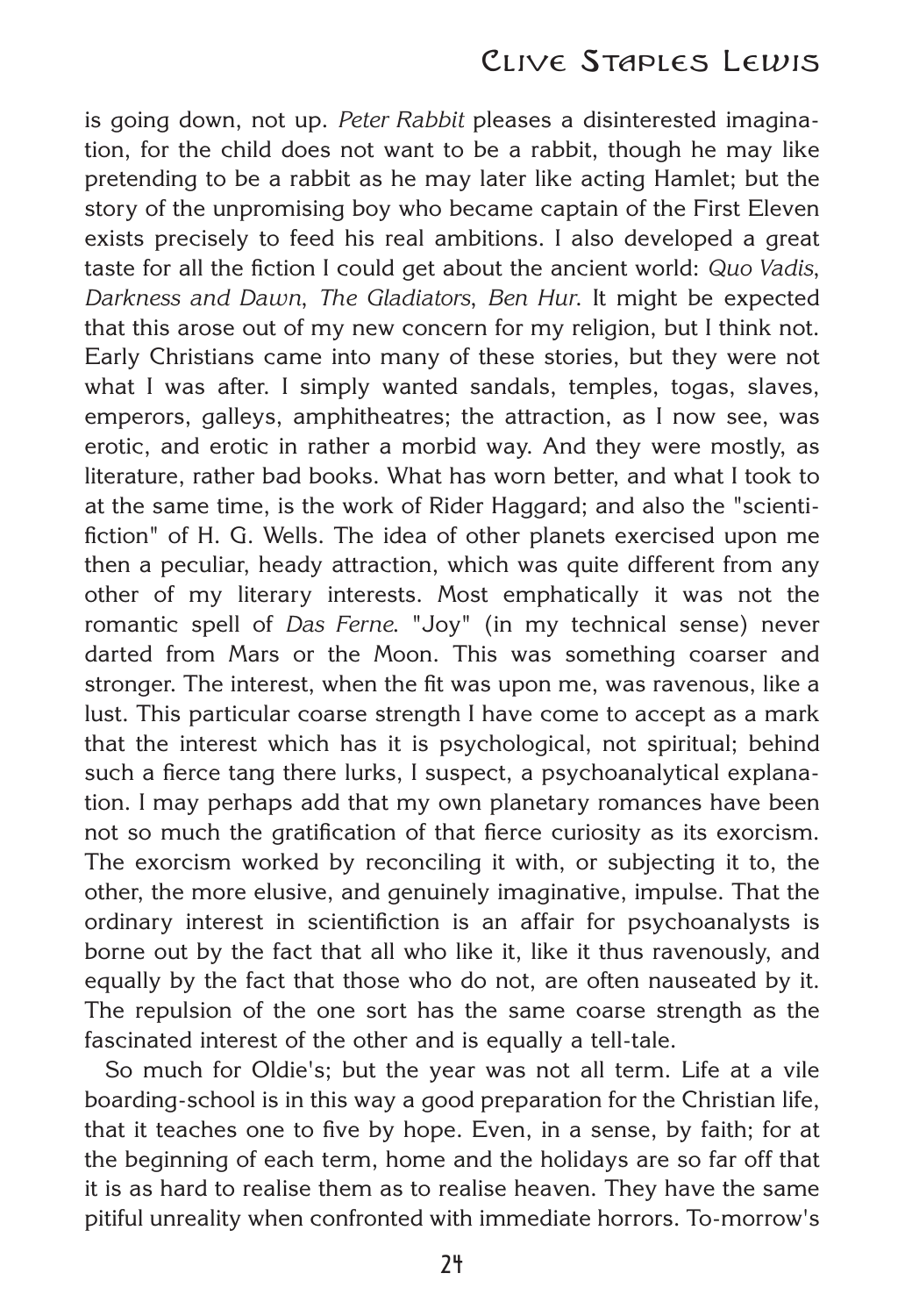geometry blots out the distant end of term as to-morrow's operation may blot out the hope of Paradise. And yet, term after term, the unbelievable happened. Fantastical and astronomical figures like "This time six weeks" shrank into practicable figures like "This time next week", and then "This time to-morrow", and the almost supernatural bliss of the Last Day punctually appeared. It was a delight that almost demanded to be stayed with flagons and comforted with apples; a delight that tingled down the spine and troubled the belly and at moments went near to stopping the breath. Of course this had a terrible and equally relevant reverse side. In the first week of the holidays we might acknowledge that term would come again — as a young man, in peace time, in full health, acknowledges that he will one day die. But like him we could not even by the grimmest *memento mori* be brought to realise it. And there too, each time, the unbelievable happened. The grinning skull finally peered through all disguises; the last hour, held at bay by every device our will and imaginations knew, came in the end, and once more it was the bowler-hat, the Eton collar, the knickerbockers, and (clop-clop-clop-clop) the evening drive to the quay. In all seriousness I think that the life of faith is easier to me because of these memories. To think, in sunny and confident times, that I shall die and rot, or to think that one day all this universe will slip away and become memory (as Oldie slipped away into memory three times a year, and with him the canes and the disgusting food, the stinking sanitation and the cold beds) — this is easier to us if we have seen just that sort of thing happening before. We have learned not to take present things at their face value.

In attempting to give an account of our home life at this time I am troubled by doubts about chronology. School affairs can to some extent be dated by surviving records, but the slow, continuous unfolding of family life escapes them. Our slight alienation from our father imperceptibly increased. In part no one was to blame; in a very great part we were to blame. A temperamental widower, still prostrated by the loss of his wife, must be a very good and wise man indeed if he makes no mistakes in bringing up two noisy and mischievous schoolboys who reserve their confidence wholly for each other. And my father's good qualities as well as his weaknesses incapacitated him for the task. He was far too manly and generous to strike a child for the gratification of his anger; and he was too impulsive ever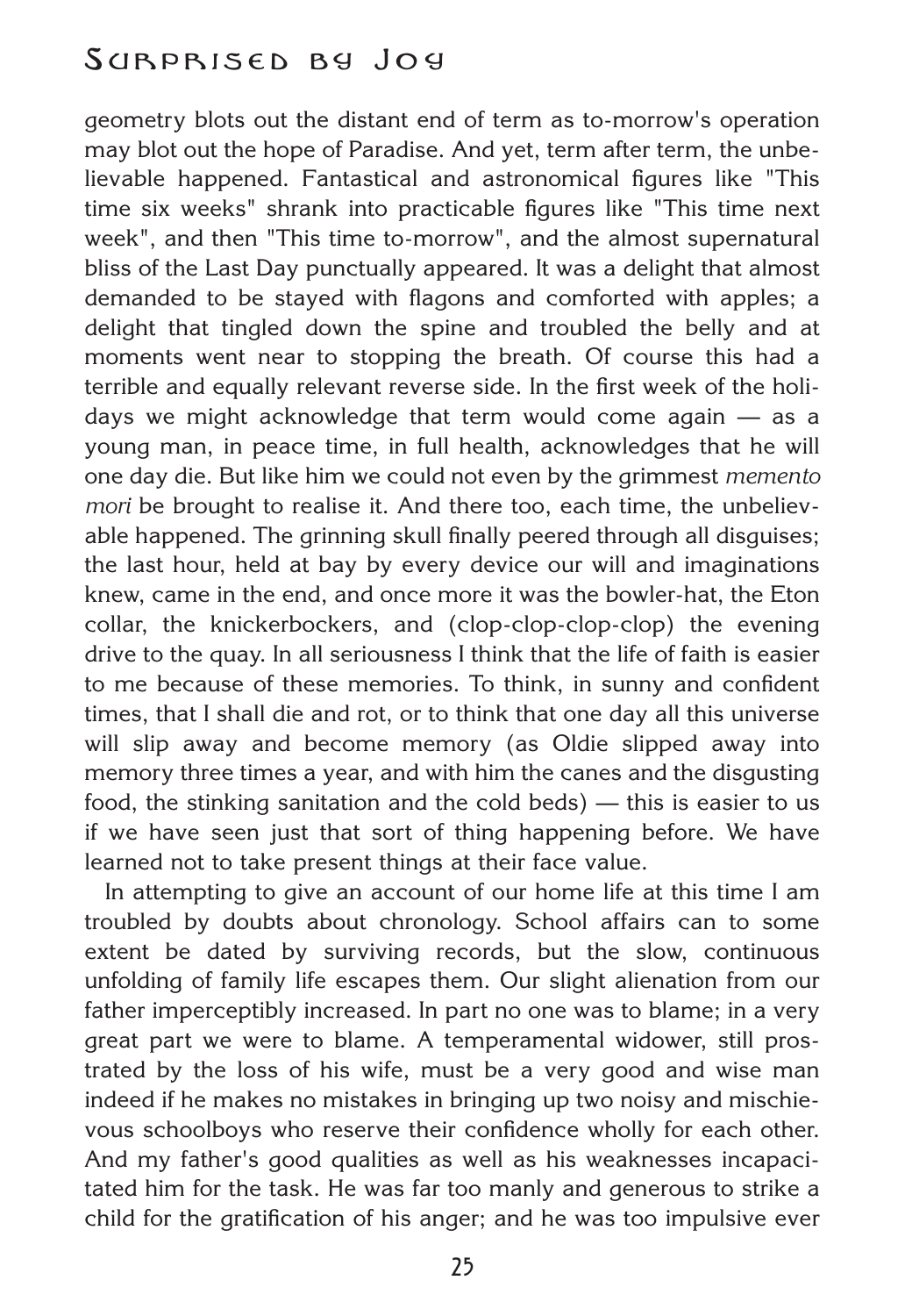to punish a child in cold blood and on principle. He therefore relied wholly on his tongue as the instrument of domestic discipline. And here that fatal bent towards dramatisation and rhetoric (I speak of it the more freely since I inherit it) produced a pathetic yet comic result. When he opened his mouth to reprove us he no doubt intended a short well-chosen appeal to our common sense and conscience. But alas, he had been a public speaker long before he became a father. He had for many years been a public prosecutor. Words came to him and intoxicated him as they came. What actually happened was that a small boy who had walked on damp grass in his slippers or left a bathroom in a pickle found himself attacked with something like Cicero on Catiline, or Burke on Warren Hastings; simile piled on simile, rhetorical question on rhetorical question, the flash of an orator's eye and the thundercloud of an orator's brow, the gestures, the cadences and the pauses. The pauses might be the chief danger. One was so long that my brother, quite innocently supposing the denunciation to have ended, humbly took up his book and resumed his reading; a gesture which my father (who had after all only made a rhetorical miscalculation of about a second and a half) not unnaturally took for "cool, premeditated insolence". The ludicrous disproportion between such harangues and their occasions puts me in mind of the advocate in Martial who thunders about all the villains of Roman history while meantime *lis est de tribus capellis* —

*This case, I beg the court to note, Concerns a trespass by a goat.*

My poor father, while he spoke, forgot not only the offence, but the capacities, of his audience. All the resources of his immense vocabulary were poured forth. I can still remember such words as "abominable", "sophisticated" and "surreptitious". You will not get the full flavour unless you know an angry Irishman's energy in explosive consonants and the rich growl of his R's. A worse treatment could hardly have been applied. Up to a certain age these invectives filled me with boundless terror and dismay. From the wilderness of the adjectives and the welter of the unintelligible, emerged ideas which I thought I understood only too well, as I heard with implicit and literal belief that our Father's ruin was approaching, that we should all soon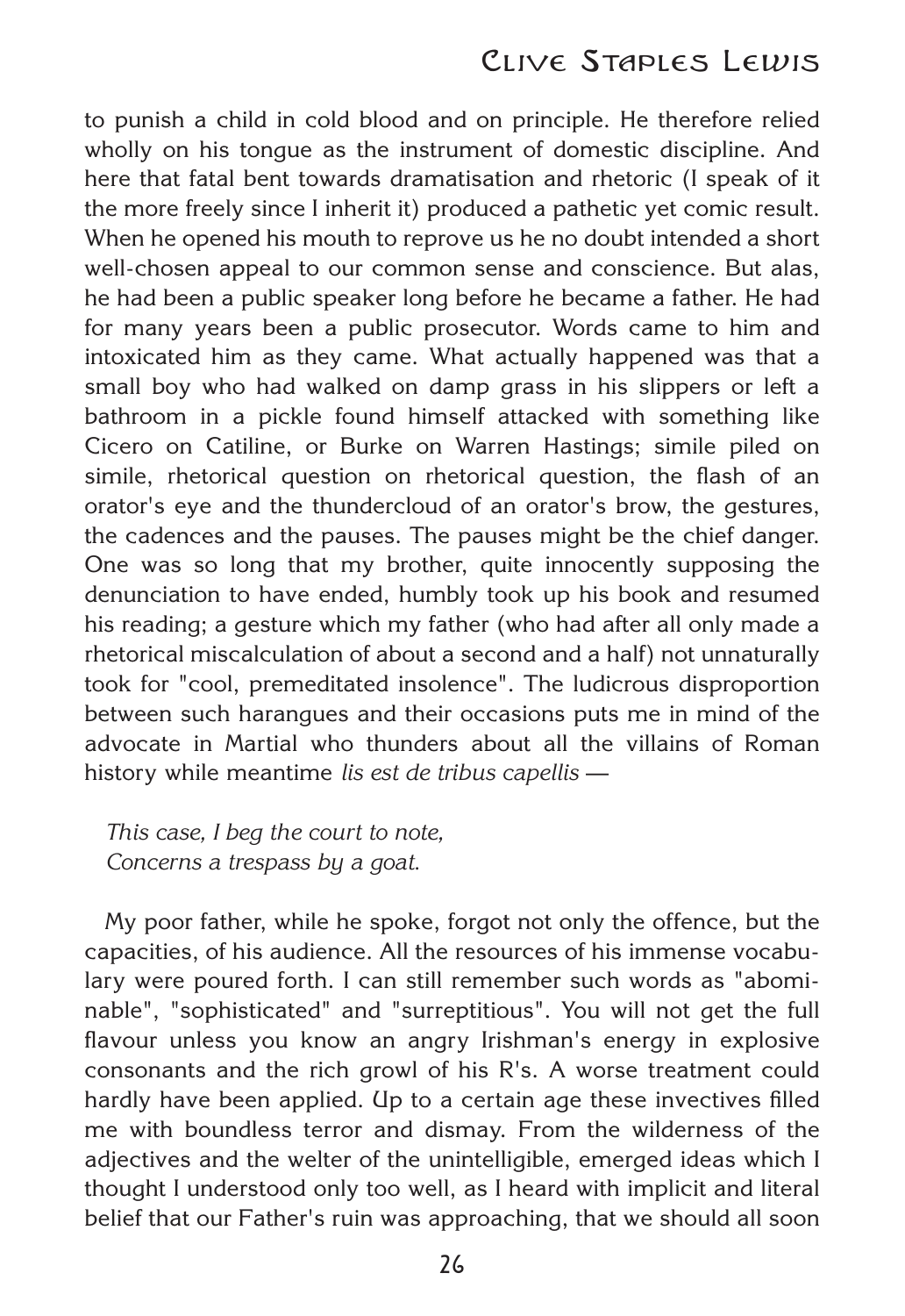beg our bread in the streets, that he would shut up the house and keep us at school all the year round, that we should be sent to the colonies and there end in misery the career of crime on which we had, it seemed, already embarked. All security seemed to be taken from me; there was no solid ground beneath my feet. It is significant that at this time if I woke in the night and did not immediately hear my brother's breathing from the neighbouring bed, I often suspected that my father and he had secretly risen while I slept and gone off to America — that I was finally abandoned. Such was the effect of my father's rhetoric up to a certain age; then, quite suddenly, it became ridiculous. I can even remember the moment of the change, and the story well illustrates both the justice of my father's anger and the unhappy way in which he expressed it. One day my brother decided it would be a good thing to make a tent. Accordingly we procured a dust-sheet from one of the attics. The next step was to find uprights; the step-ladder in the wash-house suggested itself. For a boy with a hatchet it was the work of a moment to reduce this to a number of disconnected poles. Four of these were then planted in the earth and the sheet draped over them. To make sure that the whole structure was really reliable my brother then tried sitting on the top of it. We remembered to put away the ragged remains of the sheet but quite forgot about the uprights. That evening, when my father had come home from work and dined, he went for a stroll in the garden, accompanied by us. The sight of four slender wooden posts rising from the grass moved in him a pardonable curiosity. Interrogation followed; on this occasion we told the truth. Then the lightnings flashed and the thunder roared; and all would have gone now as it had gone on a dozen previous occasions, but for the climax — "Instead of which I find you have cut up the step-ladder. And what for, forsooth? To make a thing like an abortive Punch-and-Judy show." At that moment we both hid our faces; not, alas, to cry.

As will be seen from this anecdote one dominant factor in our life at home was the daily absence of our father from about nine in the morning till six at night. For the rest of the day we had the house to ourselves, except for the cook and housemaid with whom we were sometimes at war and sometimes in alliance. Everything invited us to develop a life that had no connection with our father. The most important of our activities was the endless drama of Animal-Land and India,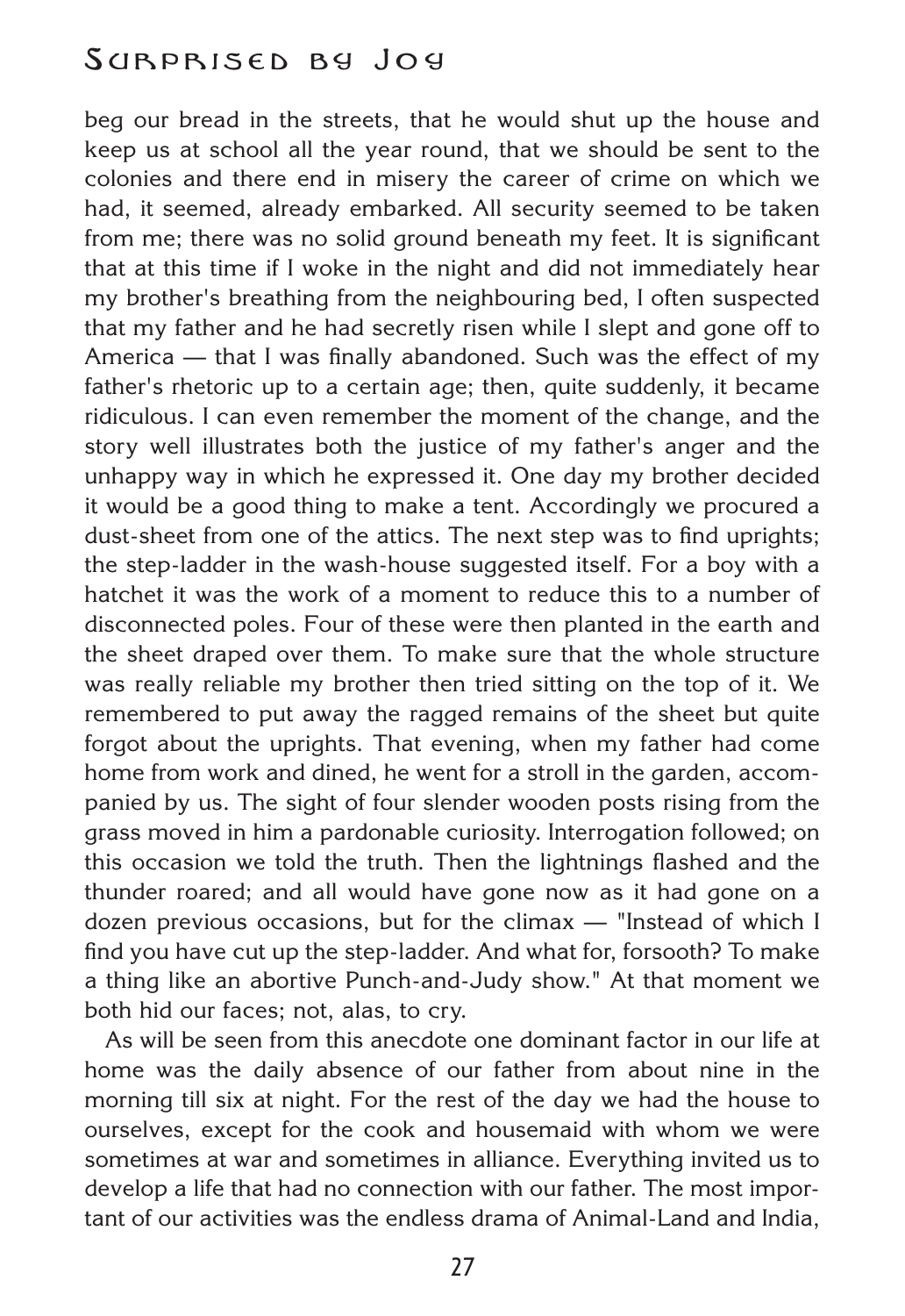and this of itself isolated us from him.

But I must not leave the reader under the impression that all the happy hours of the holidays occurred during our father's absence. His temperament was mercurial, his spirits rose as easily as they fell, and his forgiveness was as thorough-going as his displeasure. He was often the most jovial and companionable of parents. He could "play the fool" as well as any of us, and had no regard for his own dignity, "conned no state". I could not, of course, at that age see what good company (by adult standards) he was, his humour being of the sort that requires at least some knowledge of life for its full appreciation; I merely basked in it as in fine weather. And all the time there was the sensuous delight of being at home, the delight of luxury — "civilisation", as we called it. I spoke just now of *Vice Versa*. Its popularity was surely due to something more than farce. It is the only truthful school story in existence. The machinery of the Garuda Stone really serves to bring out in their true colours (which would otherwise seem exaggerated) the sensations which every boy had on passing from the warmth and softness and dignity of his home life to the privations, the raw and sordid ugliness, of school. I say "had" not "has"; for perhaps homes have gone down in the world and schools gone up since then.

It will be asked whether we had no friends, no neighbours, no relatives. We had. To one family in particular our debt is so great that it had better be left, with some other matters, to the next chapter.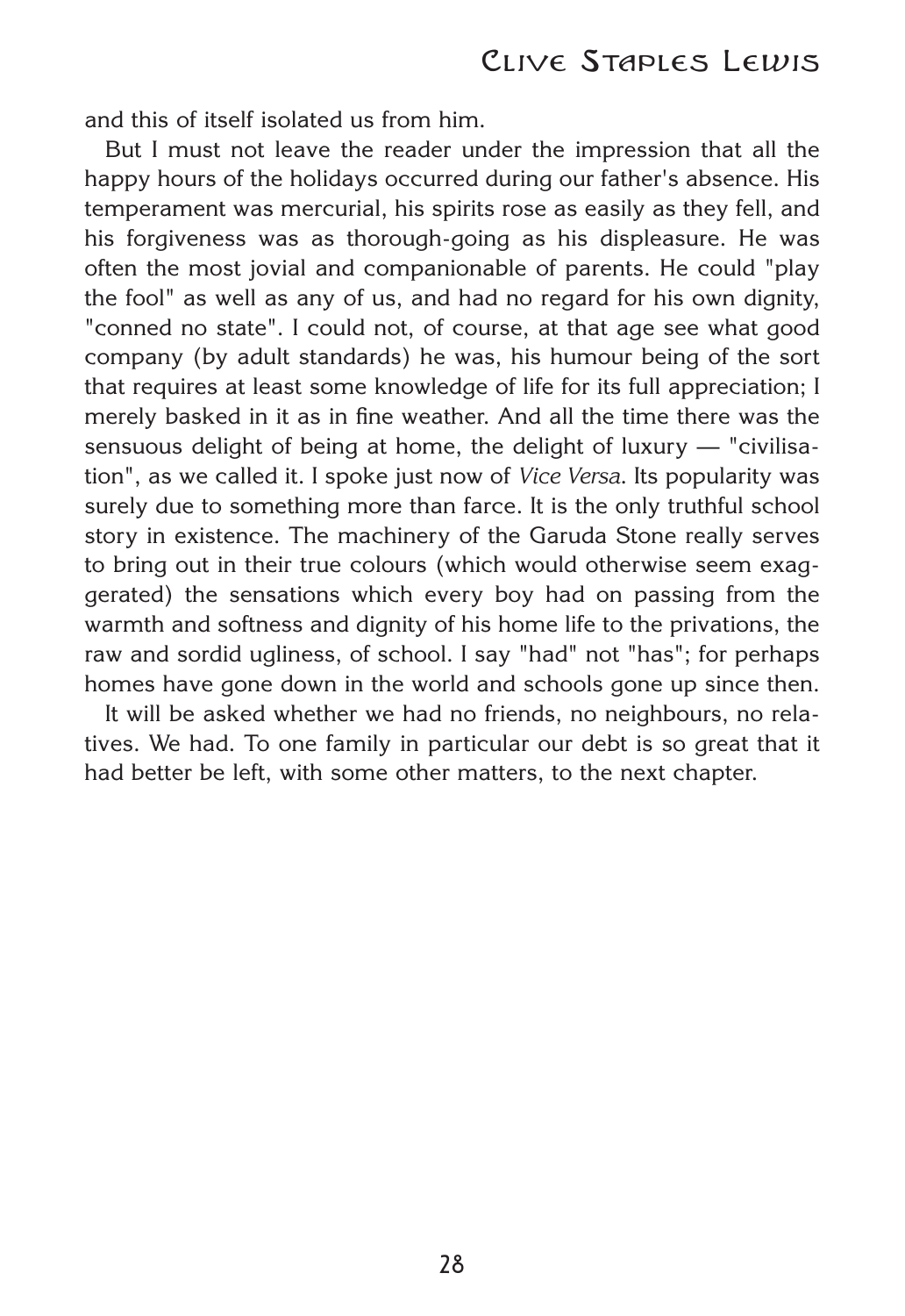# <span id="page-32-0"></span>III. MOUNTBRACKEN AND CAMPBELL

*For all these fair people in hall were in their first age; none happier under the heaven; their king, the man of noblest temper. It would be a hard task to-day to find so brave a fellowship in any castle. Gawain & The Green Knight*



o speak of my nearer relatives is to remind myself how the contrast of Lewis and Hamilton dominated my whole early life. It began, for me, with the grandparents. Grandfather

Lewis, deaf, slow-moving, humming his psalm chants, much concerned for his health and prone to remind the family that he would not be with them long, is contrasted with Grandmother Hamilton, the sharp-tongued, sharp-witted widow, full of heterodox opinions (even, to the scandal of the whole connection, a Home Ruler), every inch a Warren, indifferent to convention as only an old Southern Irish aristocrat could be, living alone in a large tumble-down house with half a hundred cats for company. To how many an innocent conversational gambit did she reply, "You're talking great nonsense"? Born a little later, she would, I think, have been a Fabian. She met vague small talk with ruthless statements of ascertainable fact and well-worn maxims with a tart demand for evidence. Naturally, people called her eccentric. Coming down a generation I find the same opposition. My father's elder brother "Uncle Joe", with his family of two boys and three girls, lived very close to us while we were at the Old House. His younger son was my earliest friend, but we drifted apart as we grew older. Uncle Joe was both a clever man and a kind, and especially fond of me. But I remember nothing that was said by our elders in that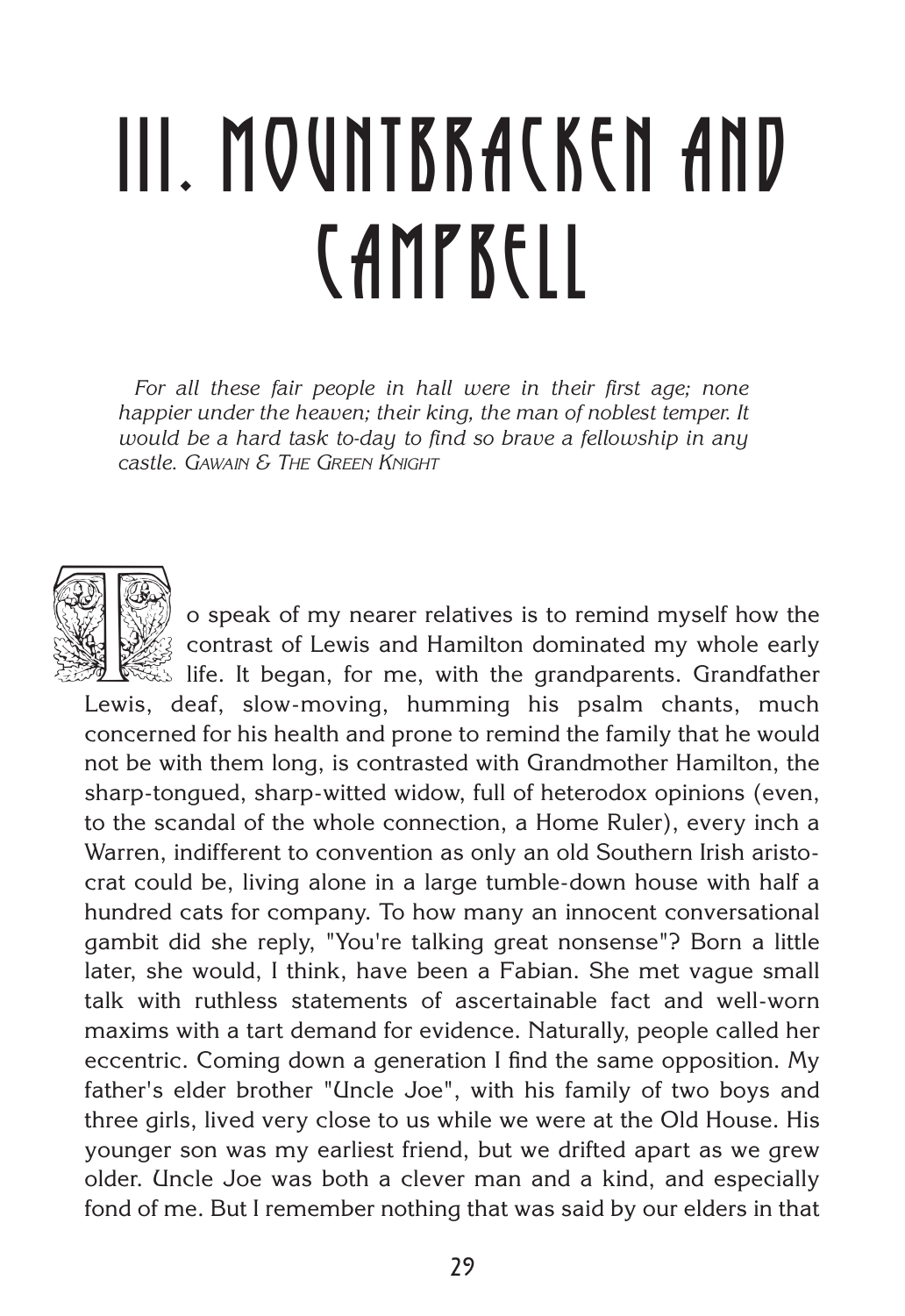house; it was simply "grown up" conversation — about people, business, politics, and health, I suppose. But "Uncle Gussie" — my mother's brother, A. W. Hamilton — talked to me as if we were of an age. That is, he talked about Things. He told me all the science I could then take in, clearly, eagerly, without silly jokes and condescensions, obviously liking it as much as I did. He thus provided the intellectual background for my reading of H. G. Wells. I do not suppose he cared for me as a person half so much as Uncle Joe did; and that (call it an injustice or not) was what I liked. During these talks our attention was fixed not on one another but on the subject. His Canadian wife I have already mentioned. In her also I found what I liked best — an unfailing, kindly welcome without a hint of sentimentality, unruffled good sense, the unobtrusive talent for making all things at all times as cheerful and comfortable as circumstances allowed. What one could not have one did without and made the best of it. The tendency of the Lewises to re-open wounds and to rouse sleeping dogs was unknown to her as to her husband.

But we had other kin who mattered to us far more than our aunts and uncles. Less than a mile from our home stood the largest house I then knew, which I will here call Mountbracken, and there lived Sir W. E. Lady E. was my mother's first cousin and perhaps my mother's dearest friend, and it was no doubt for my mother's sake that she took upon herself the heroic work of civilising my brother and me. We had a standing invitation to lunch at Mountbracken whenever we were at home; to this, almost entirely, we owe it that we did not grow up savages. The debt is not only to Lady E. ("Cousin Mary") but to her whole family; walks, motor-drives (in those days an exciting novelty), picnics, and invitations to the theatre were showered on us, year after year, with a kindness which our rawness, our noise, and our unpunctuality never seemed to weary. We were at home there almost as much as in our own house, but with this great difference, that a certain standard of manners had to be kept up. Whatever I know (it is not much) of courtesy and *savoir faire* I learned at Mountbracken.

Sir W. ("Cousin Quartus") was the eldest of several brothers who owned between them one of the most important industrial concerns in Belfast. He belonged in fact to just that class and generation of which the modern man gets his impressions through Galsworthy's Forsytes. Unless Cousin Quartus was very untrue to type (as he may well have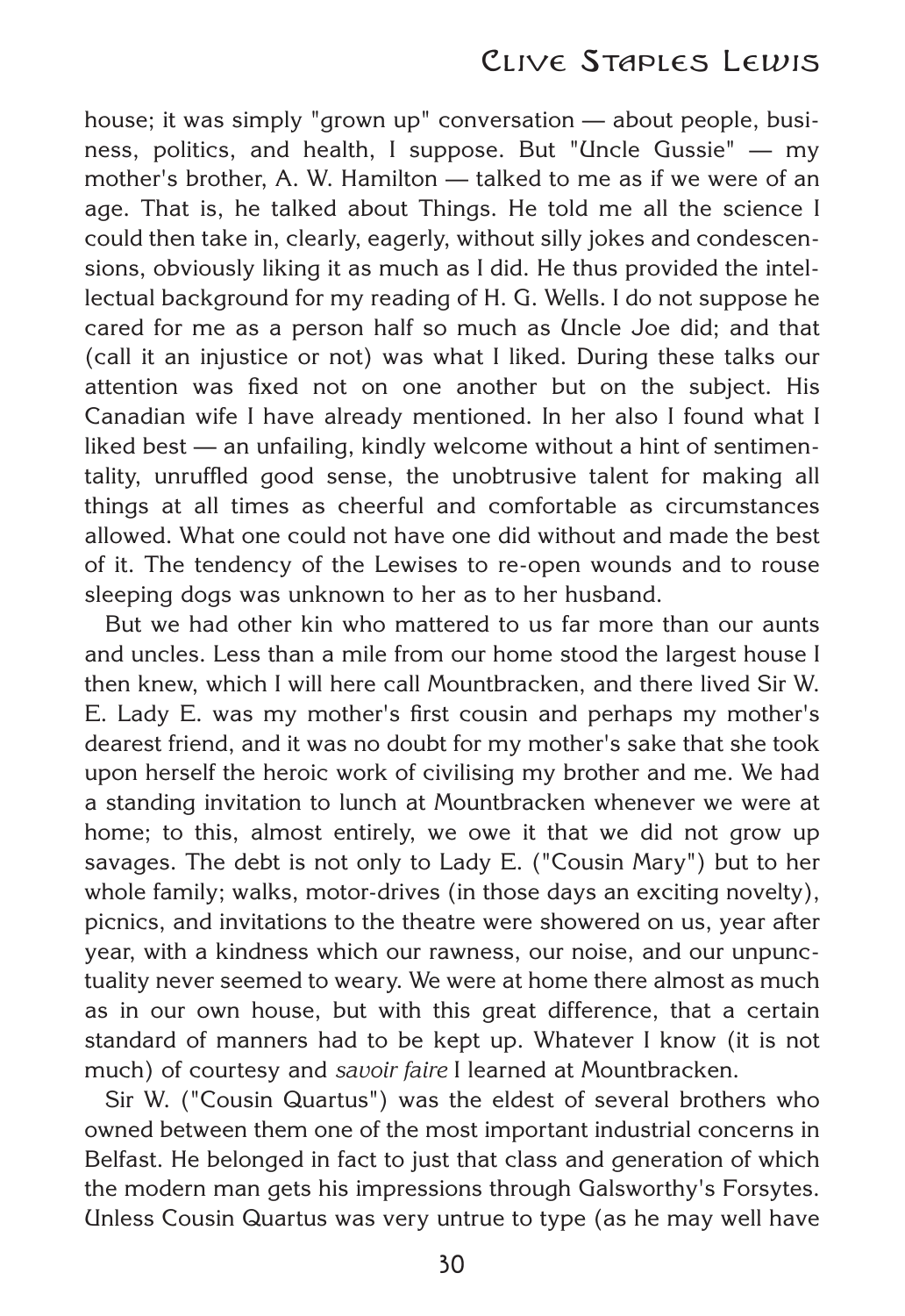been) that impression is grossly unjust. No one less like a Galsworthian character ever existed. He was gracious, childlike, deeply and religiously humble, and abounding in charity. No man could feel more fully his responsibility to dependants. He had a good deal of boyish gaiety about him; at the same time I always felt that the conception of duty dominated his life. His stately figure, his grey beard, and his strikingly handsome profile make up one of the most venerable images in my memory. Physical beauty was indeed common to most of the family. Cousin Mary was the very type of the beautiful old lady, with her silver hair and her sweet Southern Irish voice; foreigners must be warned that this resembles what they call a "brogue" about as little as the speech of a Highland gentleman resembles the jargon of the Glasgow slums. But it was the three daughters whom we knew best. All three were "grown up" but in fact much nearer to us in age than any other grown-ups we knew, and all three were strikingly handsome. H., the eldest and the gravest, was a Juno, a dark queen who at certain moments looked like a Jewess. K. was more like a Valkyrie (though all, I think, were good horse-women) with her father's profile. There was in her face something of the delicate fierceness of a thoroughbred horse, an indignant fineness of nostril, the possibility of an excellent disdain. She had what the vanity of my own sex calls a "masculine" honesty; no man ever was a truer friend. As for the youngest, G., I can only say that she was the most beautiful woman I have ever seen, perfect in shape and colour and voice and every movement — but who can describe beauty? The reader may smile at this as the far-off echo of a precocious calf-love, but he will be wrong. There are beauties so unambiguous that they need no lens of that kind to reveal them; they are visible even to the careless and objective eyes of a child. (The first woman who ever spoke to my blood was a dancing mistress at a school that will come in a later chapter.)

In some ways Mountbracken was like our Father's house. There too we found the attics, the indoor silences, the endless bookshelves. In the early days, when we were still only a quarter tamed, we often neglected our hostesses and rummaged on our own; it was there that I found Lubbock's *Ants, Bees and Wasps*. But it was also very different. Life there was more spacious and considered than with us, glided like a barge where ours bumped like a cart.

Friends of our own age — boy and girl friends — we had none. In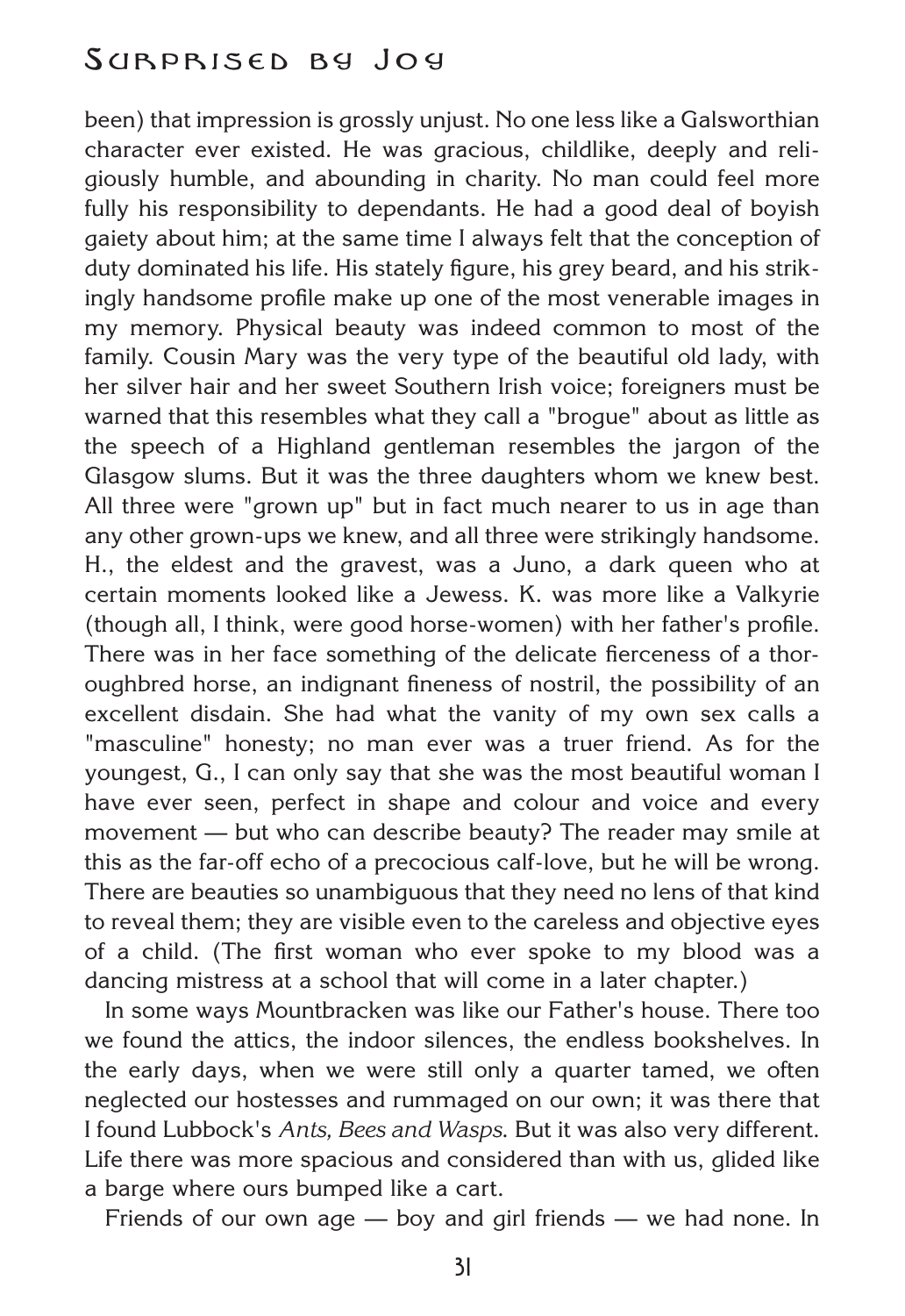part this is a natural result of boarding school; children grow up strangers to their next-door neighbours. But much more it was the result of our own obstinate choice. One boy who lived near us attempted every now and then to get to know us. We avoided him by every means in our power. Our lives were already full, and the holidays too short for all the reading, writing, playing, cycling, and talking that we wanted to get through. We resented the appearance of any third party as an infuriating interruption. We resented even more bitterly all attempts (excepting the great and successful attempt made by Mountbracken) to show us hospitality. At the period that I am now speaking of this had not yet become a serious nuisance, but as it became gradually and steadily more serious throughout our schooldays I may be allowed to say a word about it here and to get the subject out of our way. It was the custom of the neighbourhood to give parties which were really dances for adults but to which, none the less, mere schoolboys and schoolgirls were asked. One sees the advantages of this arrangement from the hostess's point of view; and when the junior guests know each other well and are free from self-consciousness perhaps they enjoy themselves. To me these dances were a torment — of which ordinary shyness made only a part. It was the false position (which I was well able to realise) that tormented me; to know that one was regarded as a child and yet be forced to take part in an essentially grown-up function, to feel that all the adults present were being half-mockingly kind and pretending to treat you as what you were not. Add to this the discomfort of one's Eton suit and stiff shirt, the aching feet and burning head, and the mere weariness of being kept up so many hours after one's usual bedtime. Even adults, I fancy, would not find an evening party very endurable without the attraction of sex and the attraction of alcohol; and how a small boy who can neither flirt nor drink should be expected to enjoy prancing about on a polished floor till the small hours of the morning, is beyond my conception. I had of course no notion of the social nexus. I never realised that certain people were in civility obliged to ask me because they knew my father or had known my mother. To me it was all inexplicable, unprovoked persecution; and when, as often happened, such engagements fell in the last week of the holidays and wrested from us a huge cantle of hours in which every minute was worth gold, I positively felt that I could have torn my hostess limb from limb. Why should she thus pester me? I had never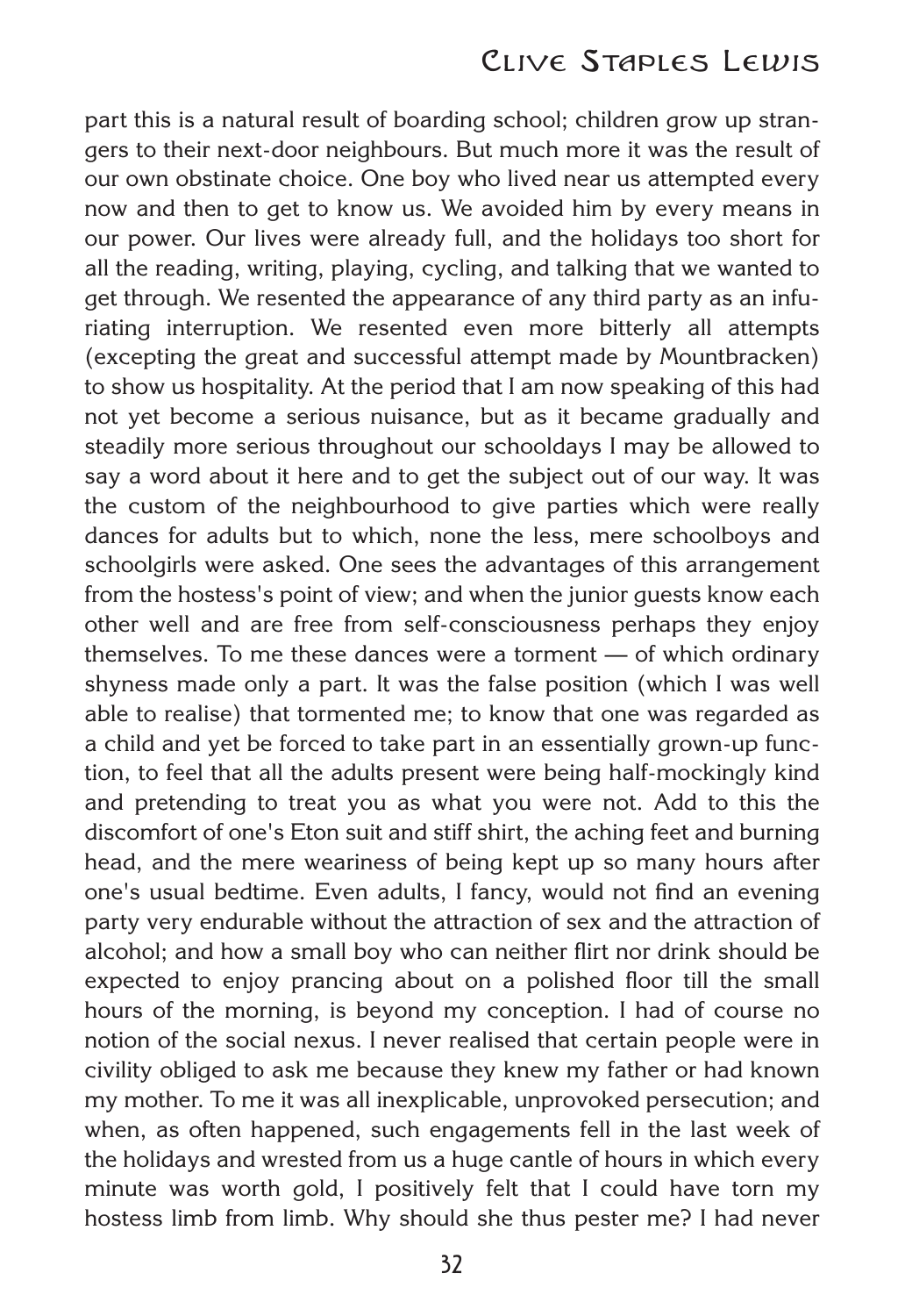done her any harm, never asked *her* to a party.

My discomforts were aggravated by the totally unnatural behaviour which I thought it my duty to adopt at a dance; and that had come about in a sufficiently amusing way. Reading much and mixing little with children of my own age, I had, before I went to school, developed a vocabulary which must (I now see) have sounded very funny from the lips of a chubby urchin in an Eton jacket. When I brought out my "long words" adults not unnaturally thought I was showing off. In this they were quite mistaken. I used the only words I knew. The position was indeed the exact reverse of what they supposed; my pride would have been gratified by using such schoolboy slang as I possessed, not at all by using the bookish language which (inevitably in my circumstances) came naturally to my tongue. And there were not lacking adults who would egg me on with feigned interest and feigned seriousness — on and on till the moment at which I suddenly knew I was being laughed at. Then, of course, my mortification was intense; and after one or two such experiences I made it a rigid rule that at "social functions" (as I secretly called them) I must never on any account speak of any subject in which I felt the slightest interest nor in any words that naturally occurred to me. And I kept my rule only too well; a giggling and gurgling imitation of the vapidest grown-up chatter, a deliberate concealment of all that I really thought and felt under a sort of feeble jocularity and enthusiasm, was henceforth my party manner, assumed as consciously as an actor assumes his role, sustained with unspeakable weariness, and dropped with a groan of relief the moment my brother and I at last tumbled into our cab and the drive home (the only pleasure of the evening) began. It took me years to make the discovery that any real human intercourse could take place at a mixed assembly of people in their good clothes.

I am here struck by the curious mixture of justice and injustice in our lives. We are blamed for our real faults but usually not on the right occasions. I was, no doubt, and was blamed for being, a conceited boy; but the blame was usually attached to something in which no conceit was present. Adults often accuse a child of vanity without pausing to discover on what points children in general, or that child in particular, are likely to be vain. Thus it was for years a complete mystery to me that my father should stigmatise as "affectation" my complaints about the itching and tickling of new underclothes. I see it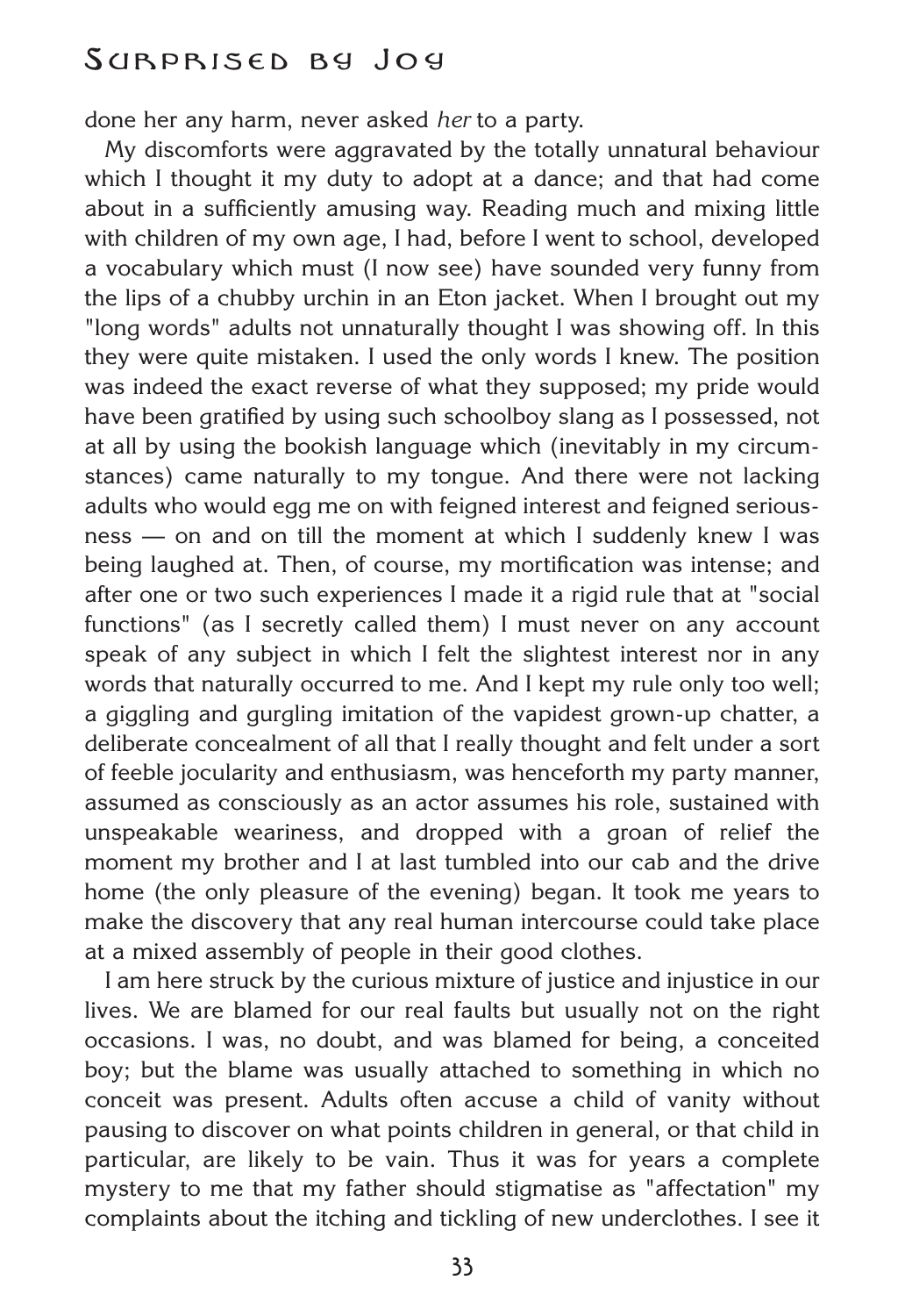all now; he had in mind a social legend associating delicacy of skin with refinement and supposed that I was claiming to be unusually refined. In reality I was in simple ignorance of that social legend, and if vanity had come into the matter would have been much prouder of having a skin like a sailor. I was being accused of an offence which I lacked resources to commit. I was on another occasion called "affected" for asking what "stirabout" was. It is, in fact, a "low" Irish word for porridge. To certain adults it seems obvious that he who claims not to know the Low must be pretending to be High. Yet the real reason why I asked was that I had never happened to hear the word; had I done so I should have piqued myself on using it.

Oldie's school, you will remember, sank unlamented in summer 1910; new arrangements had to be made for my education. My father now hit upon a plan which filled me with delight. About a mile from the New House rose the large red-brick walls and towers of Campbell College, which had been founded for the express purpose of giving Ulster boys all the advantages of a public school education without the trouble of crossing the Irish Sea. My clever cousin, Uncle Joe's boy, was already there and doing well. It was decided that I should go as a boarder, but I could get an *exeat* to come home every Sunday. I was enchanted. I did not believe that anything Irish, even a school, could be bad; certainly not so bad as all I yet knew of England. To "Campbell" I accordingly went.

I was at this school for so short a time that I shall attempt no criticism of it. It was very unlike any English public school that I have ever heard of. It had indeed prefects, but the prefects were of no importance. It was nominally divided into "houses" on the English pattern, but they were mere legal fictions; except for purposes of games (which were not compulsory) no one took any notice of them. The population was socially much more "mixed" than at most English schools; I rubbed shoulders there with farmers' sons. The boy I most nearly made a friend of was the son of a tradesman who had recently been going the rounds with his father's van because the driver was illiterate and could not keep "the books". I much envied him this pleasant occupation, and he, poor fellow, looked back on it as a golden age. "This time last month, Lewis," he used to say, "I wouldn't have been going in to Preparation. I'd have been coming home from my rounds and a wee teacloth laid for me at one end of the table and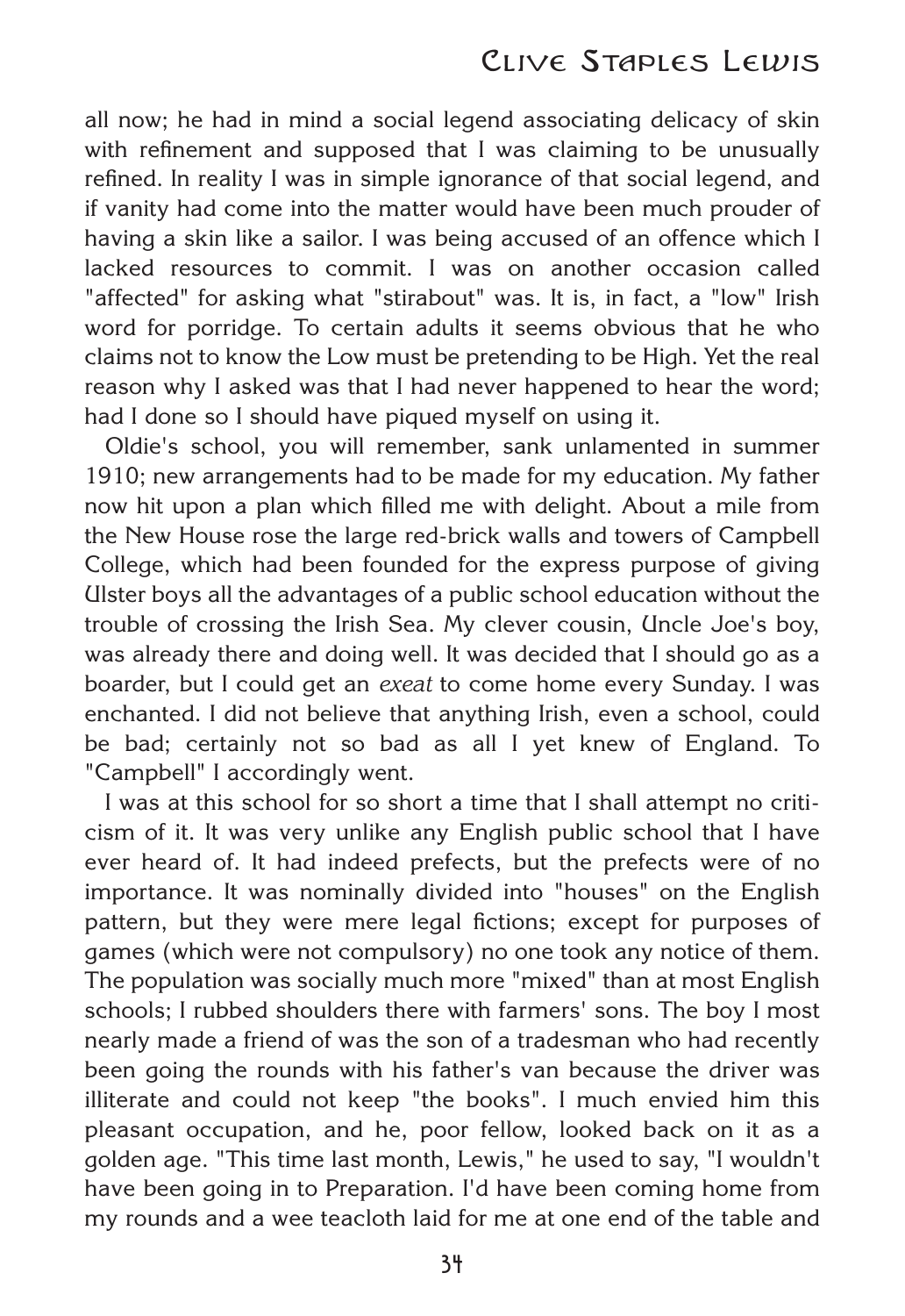sausages to my tea."

I am always glad, as a historian, to have known Campbell, for I think it was very much what the great English schools had been before Arnold. There were real fights at Campbell, with seconds, and (I think) betting, and a hundred or more roaring spectators. There was bullying, too, though no serious share of it came my way, and there was no trace of the rigid hierarchy which governs a modern English school; every boy held just the place which his fists and mother-wit could win for him. From my point of view the great drawback was that one had, so to speak, no home. Only a few very senior boys had studies. The rest of us, except when seated at table for meals or in a huge "preparation room" for evening "Prep", belonged nowhere. In out-of-school hours one spent one's time either evading or conforming to all those inexplicable movements which a crowd exhibits as it thins here and thickens there, now slackens its pace and now sets like a tide in one particular direction, now seems about to disperse and then clots again. The bare brick passages echoed to a continual tramp of feet, punctuated with cat-calls, scrimmages, gusty laughter. One was always "moving on" or "hanging about" — in lavatories, in store rooms, in the great hall. It was very like living permanently in a large railway station.

The bullying had this negative merit that it was honest bullying; not bullying conscience-salved and authorised in the *maison tolérée* of the prefectorial system. It was done mainly by gangs; parties of eight or ten boys each who scoured those interminable corridors for prey. Their sorties, though like a whirlwind, were not perceived by the victim till too late; the general, endless confusion and clamour, I suppose, masked them. Sometimes capture involved serious consequences; two boys whom I knew were carried off and flogged in some backwater — flogged in the most disinterested fashion, for their captors had no personal acquaintance with them; art for art's sake. But on the only occasion when I was caught myself my fate was much milder and perhaps odd enough to be worth recording. When I had come to myself after being dragged at headlong speed through a labyrinth of passages which took me beyond all usual landmarks, I found that I was one of several prisoners in a low, bare room, half-lit (I think) by a single gas-jet. After a pause to recover their breath two of the brigands led out the first captive. I now noticed that a horizontal row

35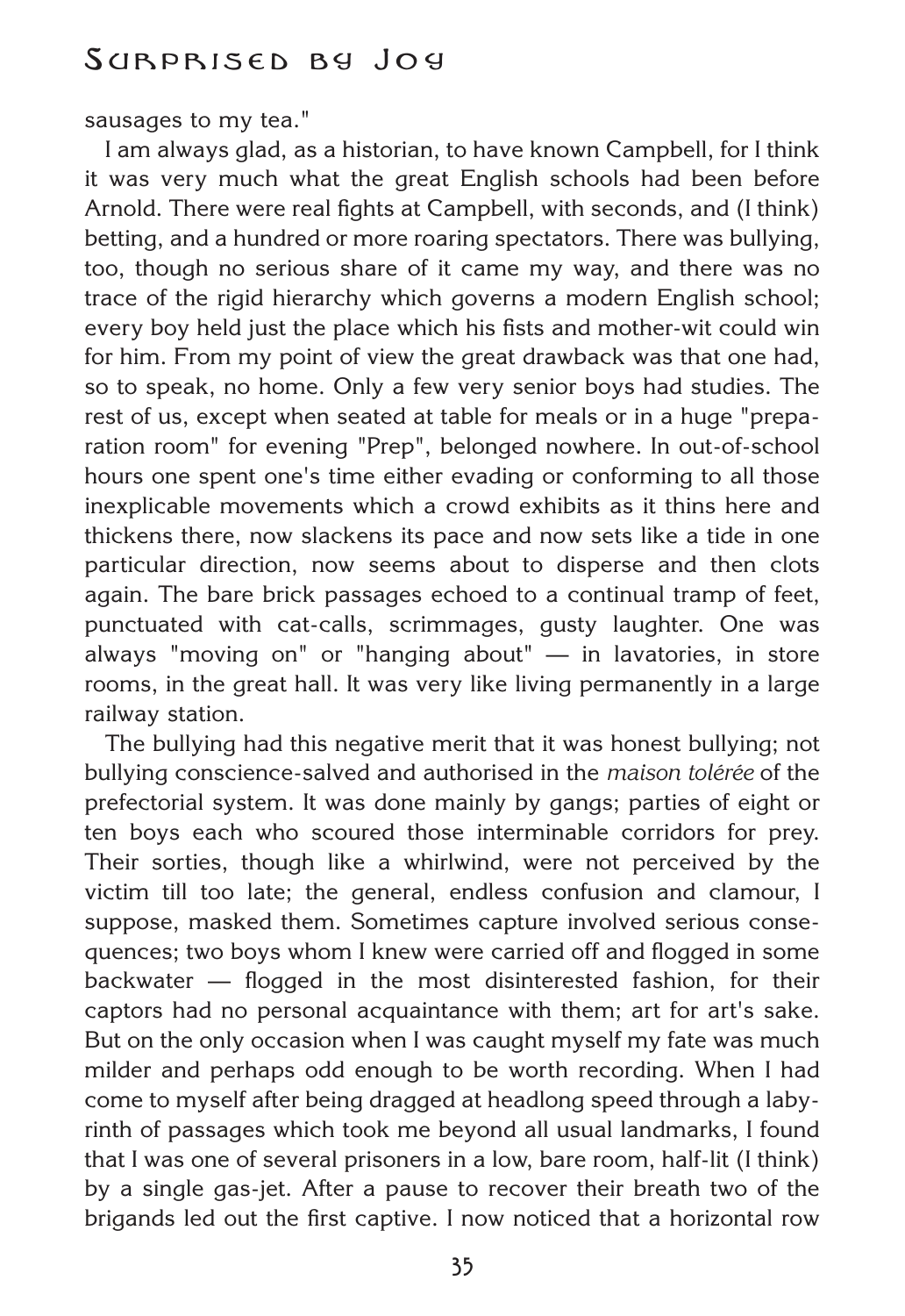of pipes ran along the opposite wall, about three feet from the floor. I was alarmed but not surprised when the prisoner was forced into a bending position with his head under the lowest pipe, in the very posture for execution. But I was very much surprised a moment later. You will remember that the room was half dark. The two gangsters gave their victim a shove; and instantly no victim was there. He vanished; without trace, without sound. It appeared to be sheer black magic. Another victim was led out; again the posture for a flogging was assumed; again, instead of flogging, — dissolution, atomisation, annihilation. At last my own turn came. I too received the shove from behind, and found myself falling through a hole or hatch in the wall into what turned out to be a coal-cellar. Another small boy came hurtling in after me, the door was slammed and bolted behind us, and our captors with a joyous whoop rushed away for more booty. They were, no doubt, playing against a rival gang with whom they would presently compare "bags". We were let out again presently, very dirty and rather cramped, but otherwise none the worse.

Much the most important thing that happened to me at Campbell was that I there read *Sohrab and Rustum*<sup>4</sup> in form under an excellent master whom we called Octie. I loved the poem at first sight and have loved it ever since. As the wet fog, in the first line, rose out of the Oxus stream, so out of the whole poem there rose and wrapped me round an exquisite, silvery coolness, a delightful quality of distance and calm, a grave melancholy. I hardly appreciated then, as I have since learned to do, the central tragedy; what enchanted me was the artist in Pekin with his ivory forehead and pale hands, the cypress in the queen's garden, the backward glance at Rustum's youth, the pedlars from Khabul, the hushed Chorasmian waste. Arnold gave me at once (and the best of Arnold gives me still) a sense, not indeed of passionless vision, but of a passionate, silent gazing at things a long way off. And here observe how literature actually works. Parrot critics say that *Sohrab* is a poem for classicists, to be enjoyed only by those who recognise the Homeric echoes. But I, in Octie's form-room (and on Octie be peace) knew nothing of Homer. For me the relation between Arnold and Homer worked the other way; when I came, years later, to read the *Iliad* I liked it partly because it was for me reminiscent of *Sohrab*. Plainly, it does not matter at what point you first break into the

<sup>4 - [</sup>Editor's note] A narrative poem published in 1853 by Matthew Arnold.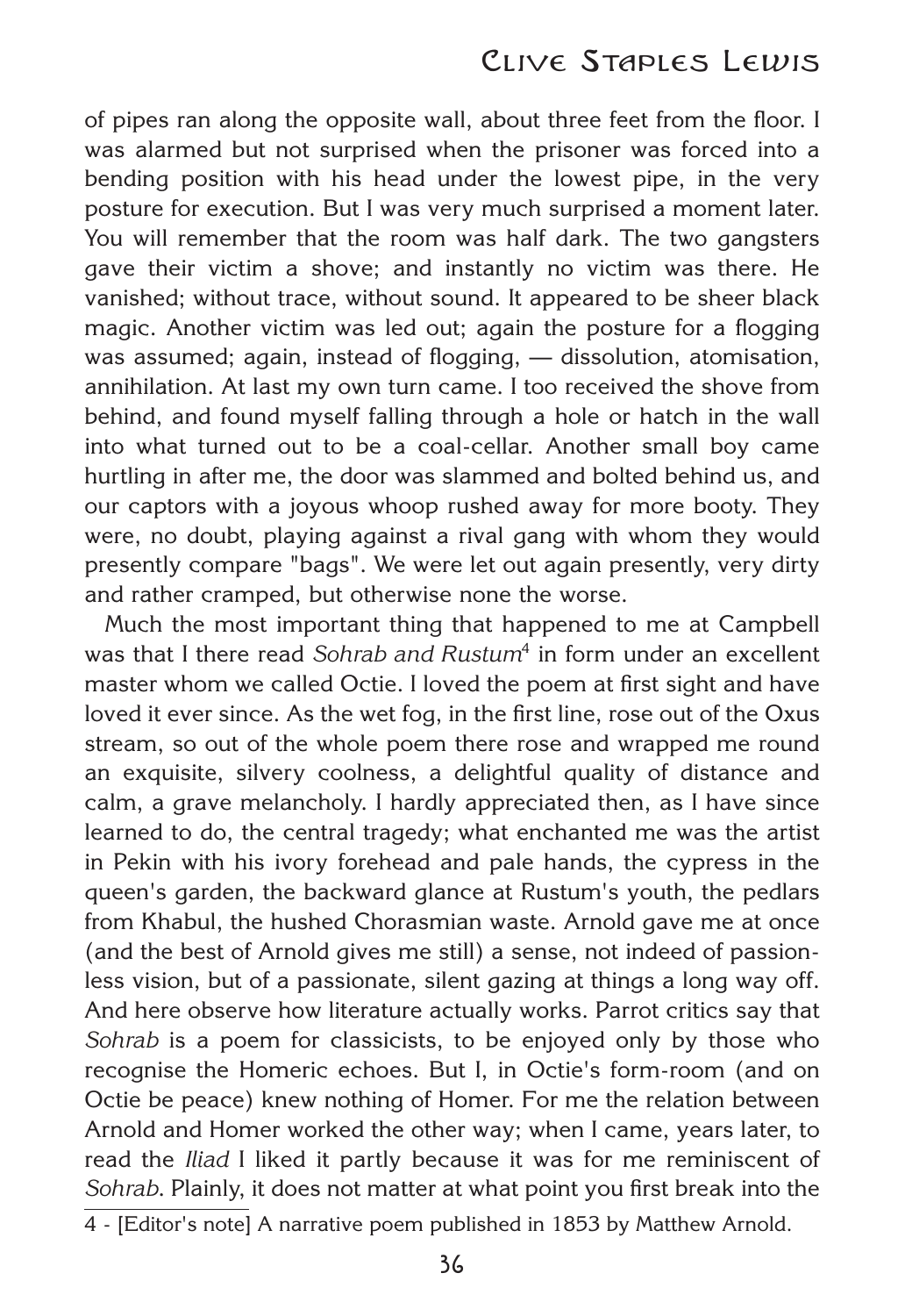system of European poetry. Only keep your ears open and your mouth shut and everything will lead you to everything else in the end — *ogni parte ad ogni parte splende*s.

About half-way through my first and only term at Campbell I fell ill and was taken home. My father, for reasons I do not quite know, had become dissatisfied with the school. He had also been attracted by accounts of a preparatory school in the town of Wyvern, though quite unconnected with Wyvern College; especially by the convenience that if I went there my brother and I could still do the journey together. Accordingly I had a blessed six weeks at home, with the Christmas holidays to look forward to at the end and, after that, a new adventure. In a surviving letter my father writes to my brother that I think myself lucky but he "fears I shall be very lonely before the end of the week". It is strange that having known me all my life he should have known me so little. During these weeks I slept in his room and was thus freed from solitude during most of those dark hours in which alone solitude was dreadful to me. My brother being absent, he and I could not lead one another into mischief; there was therefore no friction between my father and myself. I remember no other time in my life of such untroubled affection; we were famously snug together. And in the days, when he was out, I entered with complete satisfaction into a deeper solitude than I had ever known. The empty house, the empty, silent rooms, were like a refreshing bath after the crowded noise of Campbell. I could read, write, and draw to my heart's content. Curiously enough it is at this time, not in earlier childhood, that I chiefly remember delighting in fairy tales. I fell deeply under the spell of Dwarfs — the old bright-hooded, snowy-bearded dwarfs we had in those days before Arthur Rackham sublimed, or Walt Disney vulgarised, the earthmen. I visualised them so intensely that I came to the very frontiers of hallucination; once, walking in the garden, I was for a second not quite sure that a little man had not run past me into the shrubbery. I was faintly alarmed, but it was not like my night-fears. A fear that guarded the road to Faerie was one I could face. No one is a coward at all points.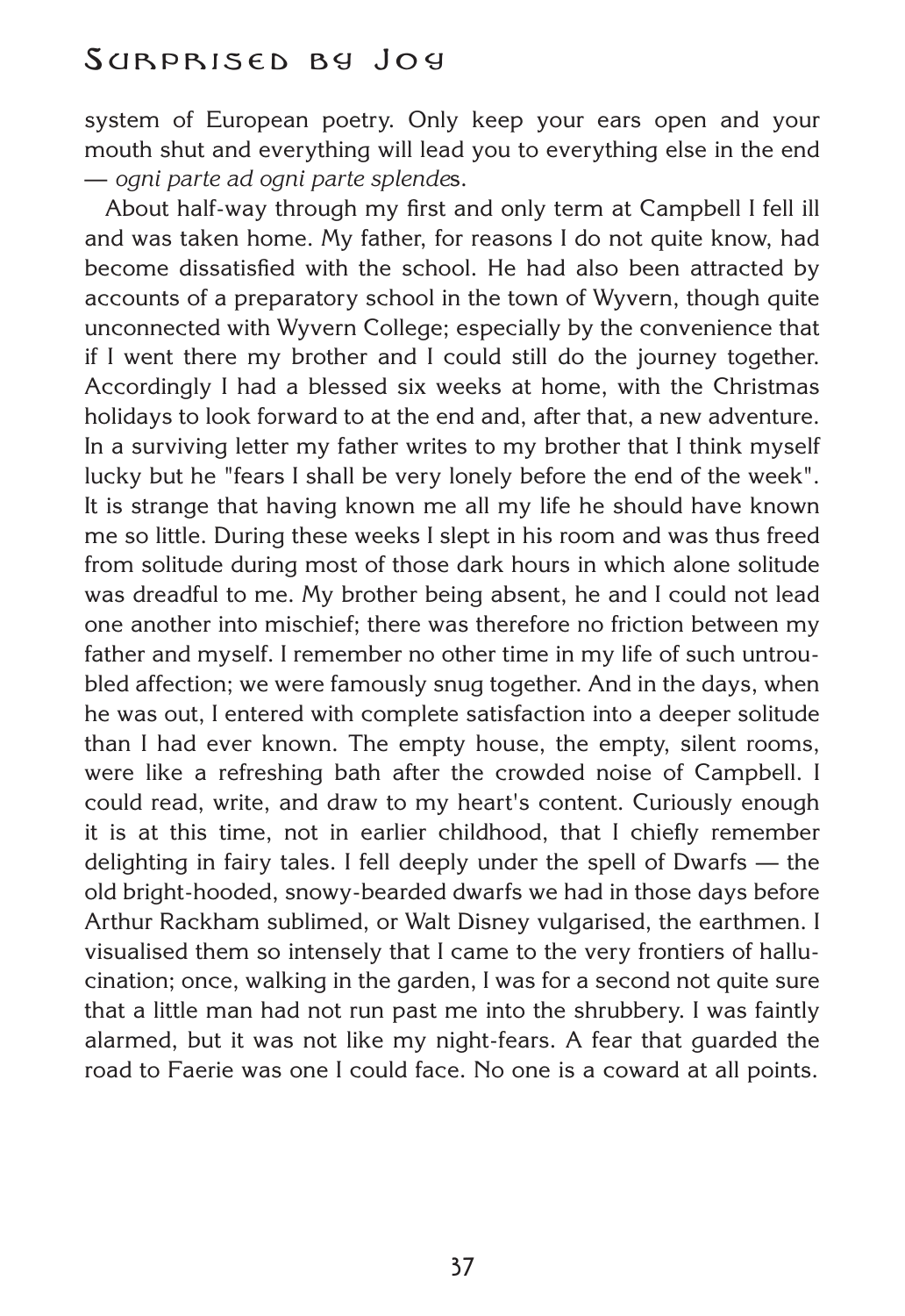# IV. I BROADEN MY MIND

*I struck the board, and cry'd, 'No more; I will abroad.' What? shall I ever sigh and pine? My lines and life are free: free as the rode, Loose as the winde, as large as store. Herbert*



In January 1911, just turned thirteen, I set out with my<br>brother to Wyvern, he for the College and I for a preparatory<br>school which we will call Chartres. Thus began what may be brother to Wyvern, he for the College and I for a preparatory school which we will call Chartres. Thus began what may be

called the classic period of our schooldays, the thing we both think of first when boyhood is mentioned. The joint journeys back to school with a reluctant parting at Wyvern station, the hilarious reunion at the same station for the joint journey home, were now the great structural pillars of each year. Growing maturity is marked by the increasing liberties we take with our travelling. At first, on being landed early in the morning at Liverpool, we took the next train south; soon we learned that it was pleasanter to spend the whole morning in the lounge of the Lime Street Hotel with our magazines and cigarettes and to proceed to Wyvern by an afternoon train which brought us there at the latest permitted moment. Soon too we gave up the magazines; we made the discovery (some people never make it) that real books can be taken on a journey and that hours of golden reading can so be added to its other delights. (It is important to acquire early in life the power of reading sense wherever you happen to be. I first read *Tamburlaine* while travelling from Larne to Belfast in a thunderstorm, and first read Browning's *Paracelsus* by a candle which went out and had to be re-lit whenever a big battery fired in a pit below me, which I think it did every four minutes all that night.) The homeward journey was even more festal. It had an invariable routine: first the supper at a restaurant — it was merely poached eggs and tea but to us the tables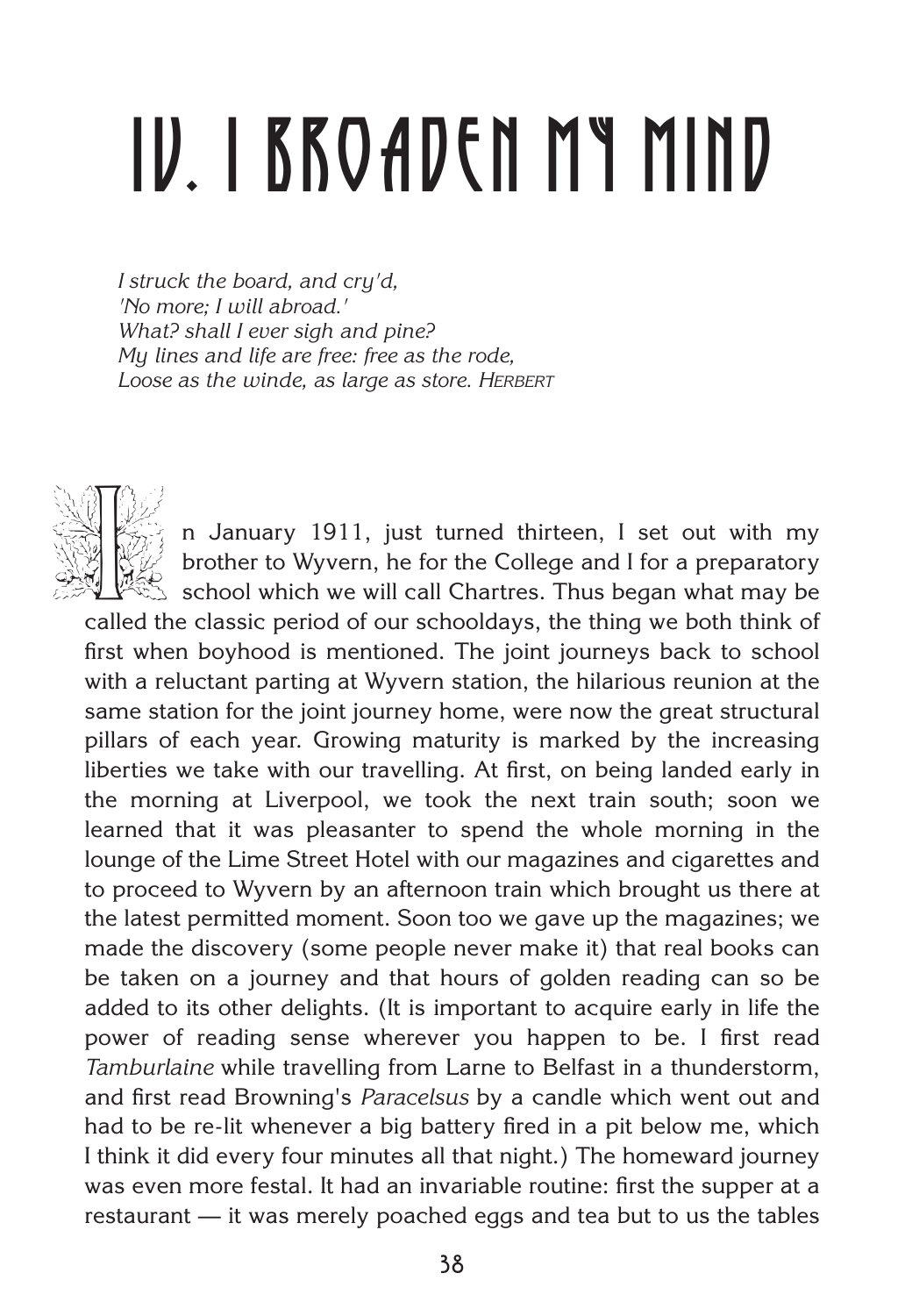of the gods — then the visit to the old Empire (there were still music halls in those days) — and after that the journey to the Landing Stage, the sight of great and famous ships, the departure, and once more the blessed salt on our lips.

The smoking was of course, as my father would have said, "surreptitious"; not so the visit to the Empire. He was no Puritan about such matters, and often of a Saturday night would take us to the Belfast Hippodrome. I recognise now that I never had the taste for vaudeville which he shared with my brother. At the time I supposed myself to be enjoying the show, but I was mistaken. All those antics lie dead in my memory and are incapable of rousing the least vibration even of reminiscent pleasure; whereas the pain of sympathy and vicarious humiliation which I felt when a "turn" failed is still vivid. What I enjoyed was merely the etcetera of the show, the bustle and lights, the sense of having a night out, the good spirits of my father in his holiday mood, and — above all — the admirable cold supper to which we came back at about ten o'clock. For this was also the classical age of our domestic cookery, the age of one Annie Strahan. There were certain "raised pies" set on that table of which a modern English boy has no conception, and which even then would have astonished those who knew only the poor counterfeits sold in shops.

Chartres, a tall, white building further up the hill than the College, was a smallish school with less than twenty boarders; but it was quite unlike Oldie's. Here indeed my education really began. The Headmaster, whom we called Tubbs, was a clever and patient teacher; under him I rapidly found my feet in Latin and English and even began to be looked on as a promising candidate for a scholarship at the College. The food was good (though of course we grumbled at it) and we were well cared for. On the whole I got on well with my school-fellows, though we had our full share of those lifelong friendships and irreconcilable factions and deadly quarrels and final settlements and glorious revolutions which made up so much of the life of a small boy, and in which I came out sometimes at the bottom and sometimes at the top.

Wyvern itself healed my quarrel with England. The great blue plain below us and, behind, those green, peaked hills, so mountainous in form and yet so manageably small in size, became almost at once my delight. And Wyvern Priory was the first building that I ever perceived to be beautiful. And at Chartres I made my first real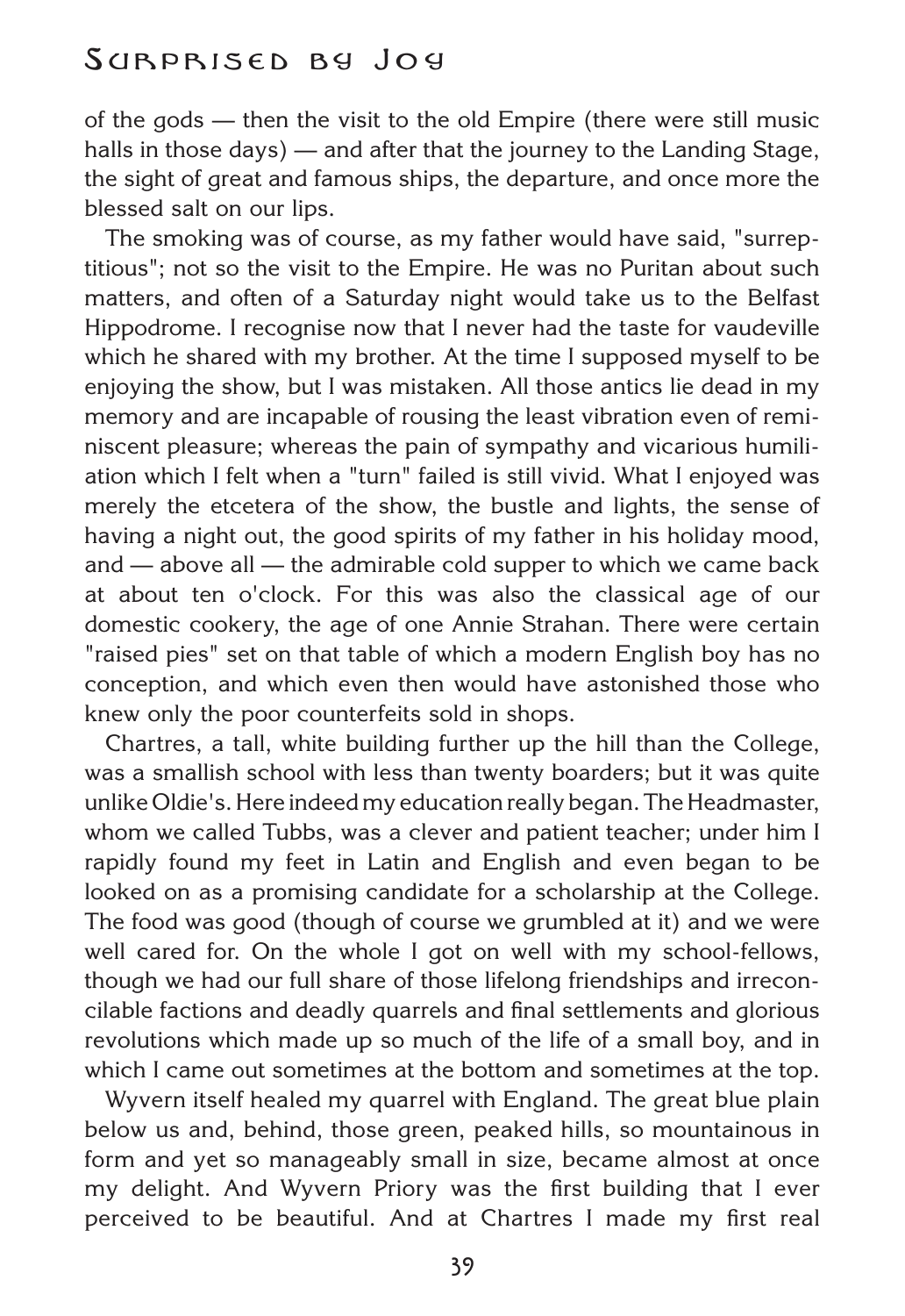friends. But there, too, something far more important happened to me: I ceased to be a Christian.

The chronology of this disaster is a little vague, but I know for certain that it had not begun when I went there and that the process was complete very shortly after I left. I will try to set down what I know of the conscious causes and what I suspect of the unconscious.

Most reluctantly, venturing no blame, and as tenderly as I would at need reveal some error in my own mother, I must begin with dear Miss C., the Matron. No school ever had a better Matron, more skilled and comforting to boys in sickness, or more cheery and companionable to boys in health. She was one of the most selfless people I have ever known. We all loved her; I, the orphan, especially. Now it so happened that Miss C., who seemed old to me, was still in her spiritual immaturity, still hunting, with the eagerness of a soul that had a touch of angelic quality in it, for a truth and a way of life. Guides were even rarer then than now. She was (as I should now put it) floundering in the mazes of Theosophy, Rosicrucianism, Spiritualism; the whole Anglo-American Occultist tradition. Nothing was further from her intention than to destroy my faith; she could not tell that the room into which she brought this candle was full of gunpowder. I had never heard of such things before; never, except in a nightmare or a fairy tale, conceived of spirits other than God and men. I had loved to read of strange sights and other worlds and unknown modes of being, but never with the slightest belief; even the phantom dwarf had only flashed on my mind for a moment. It is a great mistake to suppose that children believe the things they imagine; and I, long familiar with the whole imaginary world of Animal-Land and India (which I could not possibly believe in since I knew I was one of its creators) was as little likely as any child to make that mistake. But now, for the first time, there burst upon me the idea that there might be real marvels all about us, that the visible world might be only a curtain to conceal huge realms uncharted by my very simple theology. And that started in me something with which, on and off, I have had plenty of trouble since — the desire for the preternatural, simply as such, the passion for the Occult. Not everyone has this disease; those who have will know what I mean. I once tried to describe it in a novel. It is a spiritual lust; and like the lust of the body it has the fatal power of making everything else in the world seem uninteresting while it lasts. It is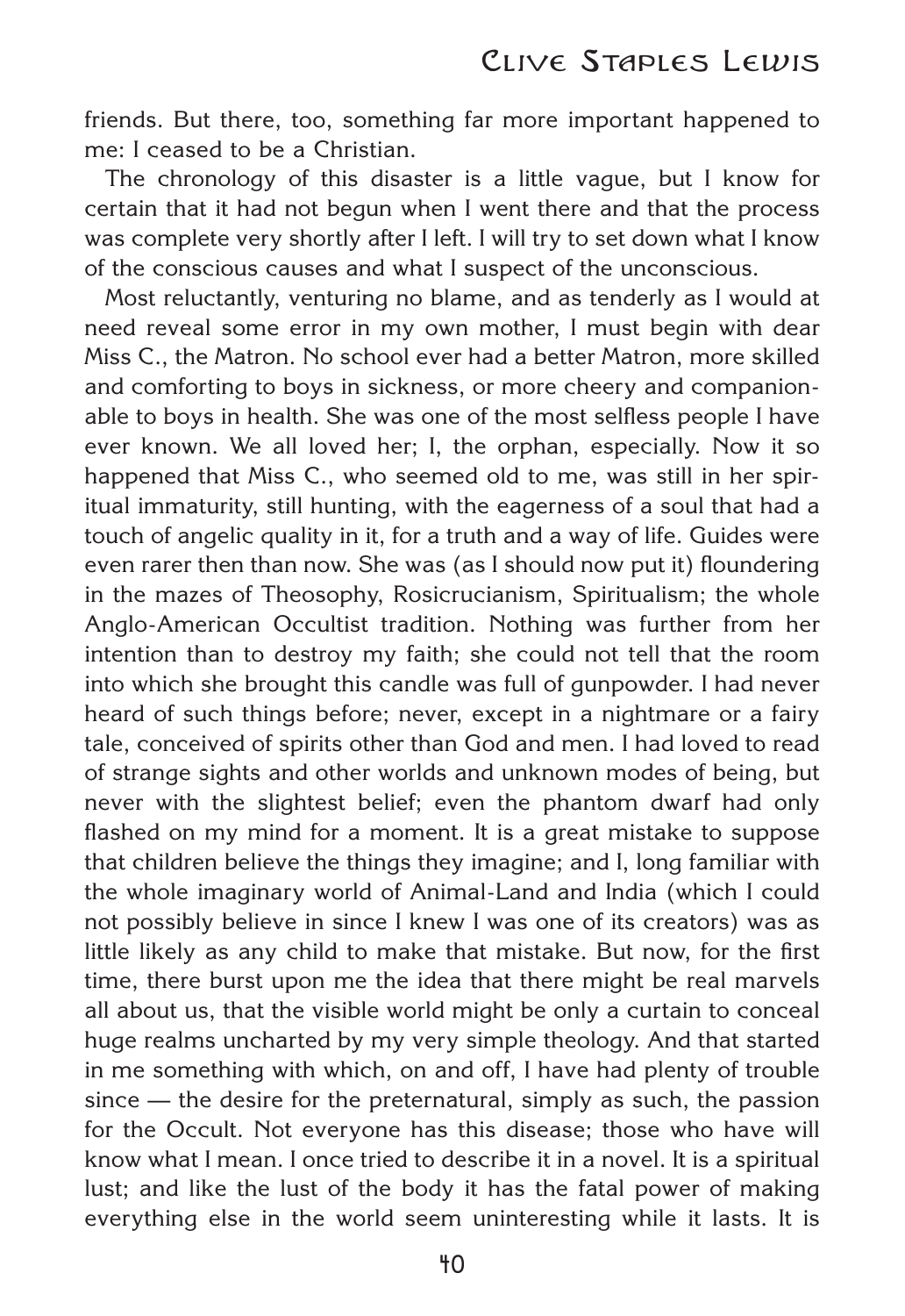probably this passion, more even than the desire for power, which makes magicians. But the result of Miss C.'s conversation did not stop there. Little by little, unconsciously, unintentionally, she loosened the whole framework, blunted all the sharp edges, of my belief. The vagueness, the merely speculative character, of all this Occultism began to spread — yes, and to spread *deliciously* — to the stern truths of the creed. The whole thing became a matter of speculation: I was soon (in the famous words) "altering 'I believe' to 'one does feel'". And oh, the relief of it! Those moonlit nights in the dormitory at Belsen faded far away. From the tyrannous noon of revelation I passed into the cool evening twilight of Higher Thought, where there was nothing to be obeyed, and nothing to be believed except what was either comforting or exciting. I do not mean that Miss C. did this; better say that the Enemy did this in me, taking occasion from things she innocently said.

One reason why the Enemy found this so easy was that, without knowing it, I was already desperately anxious to get rid of my religion; and that for a reason worth recording. By a sheer mistake — and I still believe it to have been an honest mistake — in spiritual technique I had rendered my private practice of that religion a quite intolerable burden. It came about in this way. Like everyone else I had been told as a child that one must not only say one's prayers but think about what one was saying. Accordingly, when (at Oldie's) I came to a serious belief, I tried to put this into practice. At first it seemed plain sailing. But soon the false conscience (St. Paul's "Law", Herbert's "prattler") came into play. One had no sooner reached "Amen" than it whispered, "Yes. But are you sure you were really thinking about what you said?"; then, more subtly, "Were you, for example, thinking about it as well as you did last night?" The answer, for reasons I did not then understand, was nearly always No. "Very well," said the voice, "hadn't you, then, better try it over again?" And one obeyed; but of course with no assurance that the second attempt would be any better.

To these nagging suggestions my reaction was, on the whole, the most foolish I could have adopted. I set myself a standard. No clause of my prayer was to be allowed to pass muster unless it was accompanied by what I called a "realisation", by which I meant a certain vividness of the imagination and the affections. My nightly task was to produce; by sheer will-power a phenomenon which will-power could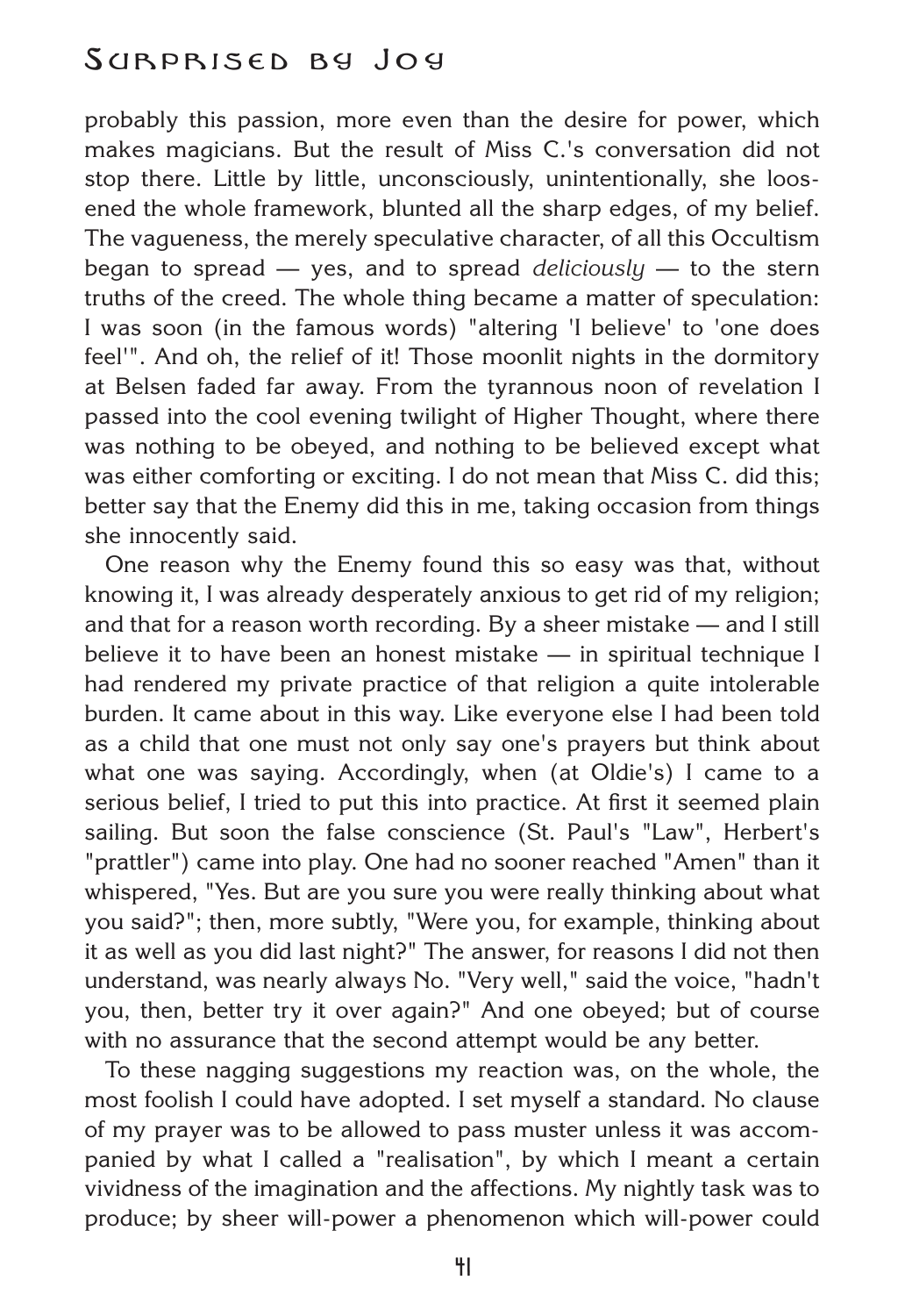never produce, which was so ill-defined that I could never say with absolute confidence whether it had occurred, and which, even when it did occur, was of very mediocre spiritual value. If only someone had read to me old Walter Hilton's warning that we must never in prayer strive to extort "by maistry" what God does not give! But no one did; and night after night, dizzy with desire for sleep and often in a kind of despair, I endeavoured to pump up my "realisations". The thing threatened to become an infinite regress. One began of course by praying for good "realisations". But had that preliminary prayer itself been "realised"? This question I think I still had enough sense to dismiss; otherwise it might have been as difficult to begin my prayers as to end them. How it all comes back! The cold oil-cloth, the quarters chiming, the night slipping past, the sickening, hopeless weariness. This was the burden from which I longed with soul and body to escape. It had already brought me to such a pass that the nightly torment projected its gloom over the whole evening, and I dreaded bedtime as if I were a chronic sufferer from insomnia. Had I pursued the same road much further I think I should have gone mad.

This ludicrous burden of false duties in prayer provided, of course, an unconscious motive for wishing to shuffle off the Christian faith; but about the same time, or a little later, conscious causes of doubt arose. One came from reading the classics. Here, especially in Virgil, one was presented with a mass of religious ideas; and all teachers and editors took it for granted from the outset that these religious ideas were sheer illusion. No one ever attempted to show in what sense Christianity fulfilled Paganism or Paganism prefigured Christianity. The accepted position seemed to be that religions were normally a mere farrago of nonsense, though our own, by a fortunate exception, was exactly true. The other religions were not even explained, in the earlier Christian fashion, as the work of devils. That I might, conceivably, have been brought to believe. But the impression I got was that religion in general, though utterly false, was a natural growth, a kind of endemic nonsense into which humanity tended to blunder. In the midst of a thousand such religions stood our own, the thousand and first, labelled True. But on what grounds could I believe in this exception? It obviously was in some general sense the same kind of thing as all the rest. Why was it so differently treated? Need I, at any rate, continue to treat it differently? I was very anxious not to.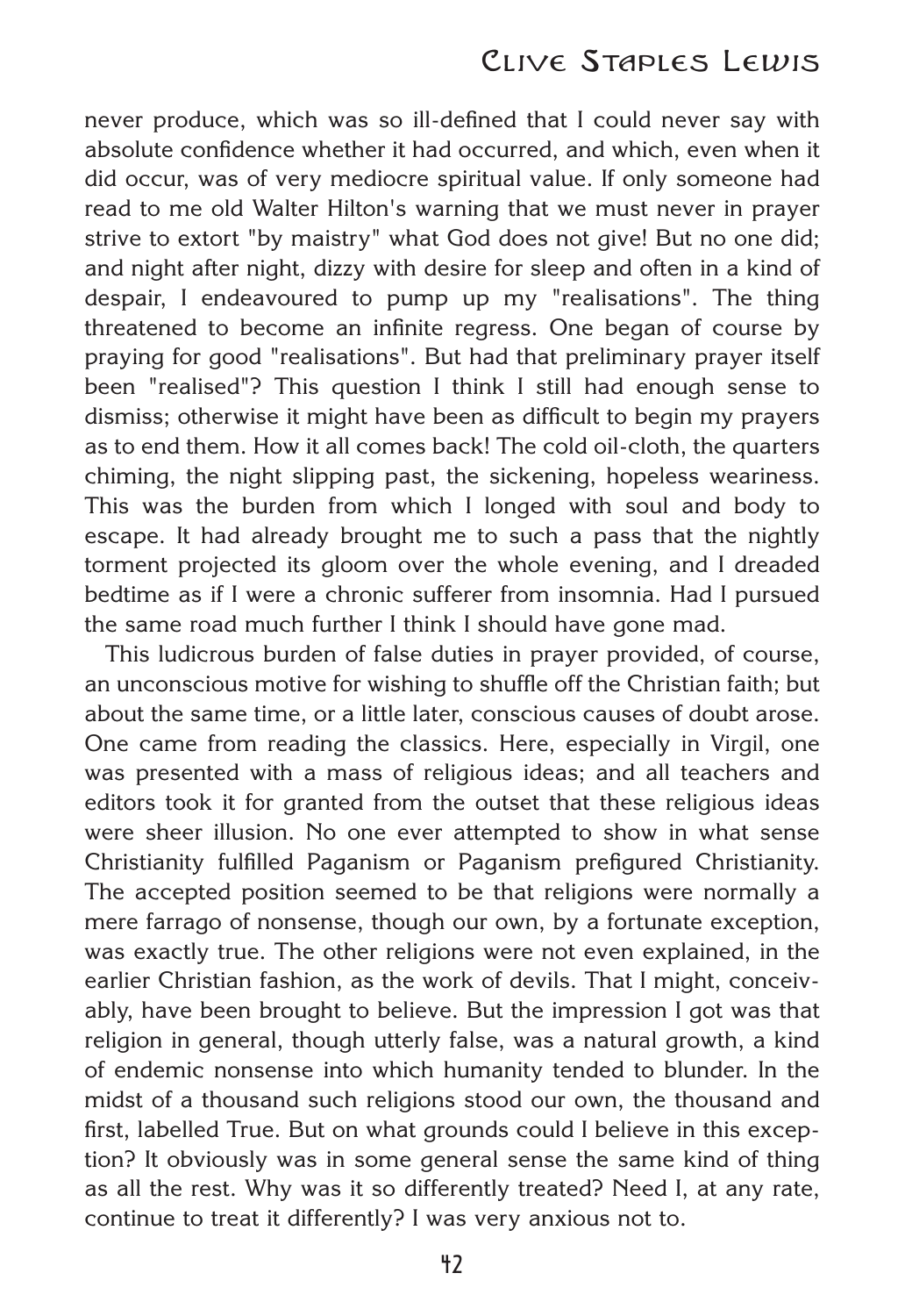In addition to this, and equally working against my faith, there was in me a deeply ingrained pessimism; a pessimism, by that time, much more of intellect than of temper. I was now by no means unhappy; but I had very definitely formed the opinion that the universe was, in the main, a rather regrettable institution. I am well aware that some will feel disgust and some will laugh, at the idea of a loutish, well-fed boy in an Eton collar, passing an unfavourable judgement on the cosmos. They may be right in either reaction, but no more right because I wore an Eton collar. They are forgetting what boyhood felt like from within. Dates are not so important as people believe. I fancy that most of those who think at all have done a great deal of their thinking in the first fourteen years. As to the sources of my pessimism, the reader will remember that, though in many ways most fortunate, yet I had very early in life met a great dismay. But I am now inclined to think that the seeds of pessimism were sown before my mother's death. Ridiculous as it may sound, I believe that the clumsiness of my hands was at the root of the matter. How could this be? Not, certainly, that a child says, "I can't cut a straight line with a pair of scissors, therefore the universe is evil." Childhood has no such power of generalisation and is not (to do it justice) so silly. Nor did my clumsiness produce what is ordinarily called an Inferiority Complex. I was not comparing myself with other boys; my defeats occurred in solitude. What they really bred in me was a deep (and, of course, inarticulate) sense of resistance or opposition on the part of inanimate things. Even that makes it too abstract and adult. Perhaps I had better call it a settled expectation that everything would do what you did not want it to do. Whatever you wanted to remain straight, would bend; whatever you tried to bend would fly back to the straight; all knots which you wished to be firm would come untied; all knots you wanted to untie would remain firm. It is not possible to put it into language without making it comic, and I have indeed no wish to see it (now) except as something comic. But it is perhaps just these early experiences which are so fugitive and, to an adult, so grotesque, that give the mind its earliest bias, its habitual sense of what is or is not plausible.

There was another predisposing factor. Though the son of a prosperous man — a man by our present tax-ridden standards almost incredibly comfortable and secure — I had heard ever since I could remember, and believed, that adult life was to be an unremitting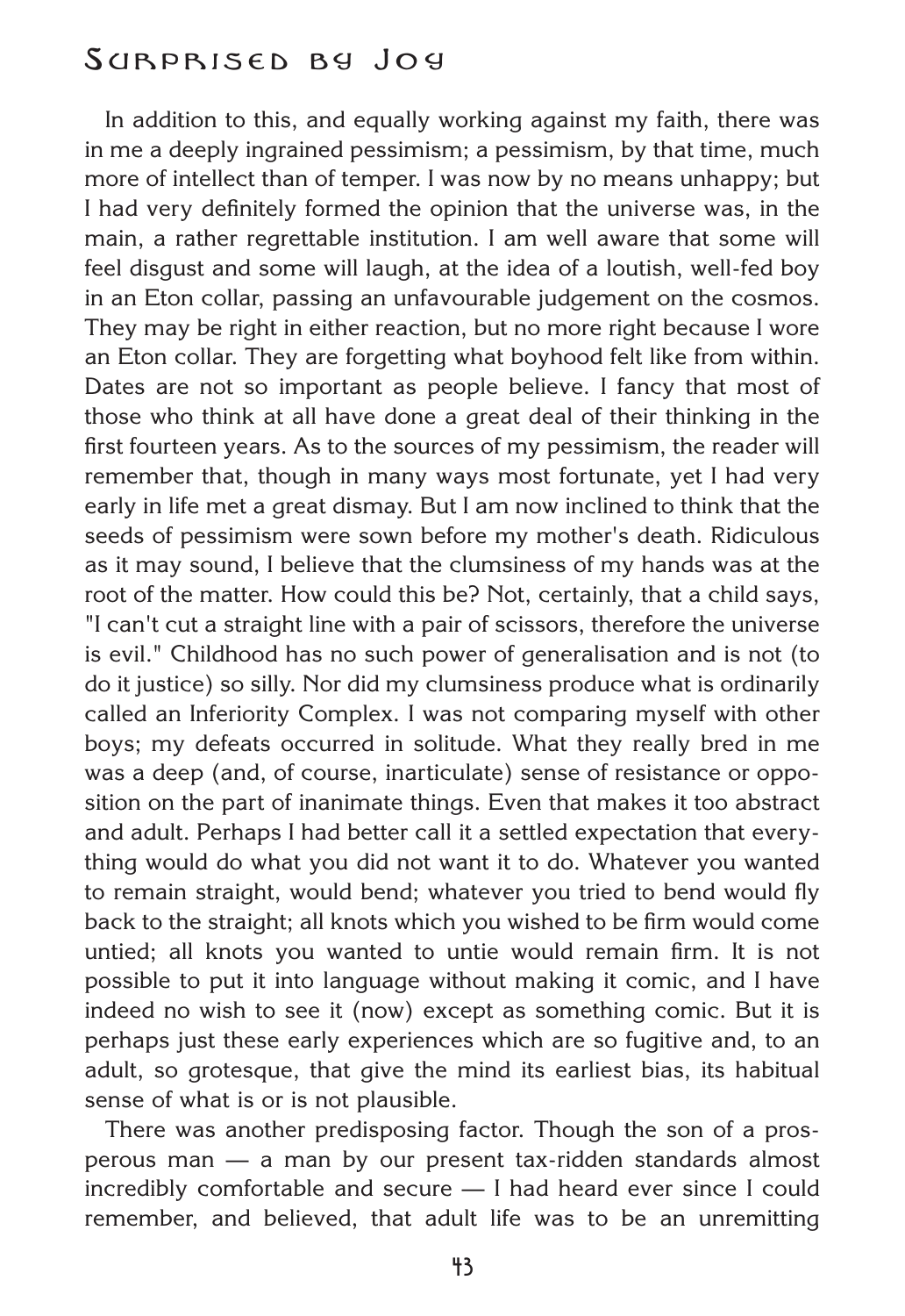struggle in which the best I could hope for was to avoid the workhouse by extreme exertion. My father's highly coloured statements on such matters had sunk deeply into my mind; and I never thought to check them by the very obvious fact that most of the adults I actually knew seemed to be living very comfortable lives. I remember summing up what I took to be our destiny, in conversation with my best friend at Chartres, by the formula, "Term, holidays, term, holidays, till we leave school, and then work, work, work till we die." Even if I had been free from this delusion, I think I should still have seen grounds for pessimism. One's views, even at that age, are not wholly determined by one's own momentary situation; even a boy can recognise that there is desert all round him though he, for the nonce, sits in an oasis. I was, in my ineffective way, a tender-hearted creature; perhaps the most murderous feelings I ever entertained were towards an under master at Chartres who forbade me to give to a beggar at the school gate. Add to this that my early reading — not only Wells but Sir Robert Ball — had lodged very firmly in my imagination the vastness and cold of space, the littleness of Man. It is not strange that I should feel the universe to be a menacing and unfriendly place. Several years before I read Lucretius I felt the force of his argument (and it is surely the strongest of all) for atheism —

*Nequaquam nobis divinitus esse paratam Naturam rerum; tanta stat praedita culpa* Had God designed the world, it would not be A world so frail and faulty as we see.

You may ask how I combined this directly Atheistical thought, this great "Argument from Undesign" with my Occultist fancies. I do not think I achieved any logical connection between them. They swayed me in different moods, and had only this in common, that both made against Christianity. And so, little by little, with fluctuations which I cannot now trace, I became an apostate, dropping my faith with no sense of loss but with the greatest relief.

My stay at Chartres lasted from the spring term of 1911 till the end of the summer term 1913, and, as I have said, I cannot give an accurate chronology, between those dates, of my slow apostasy. In other respects the period is divided into two; about half-way through it a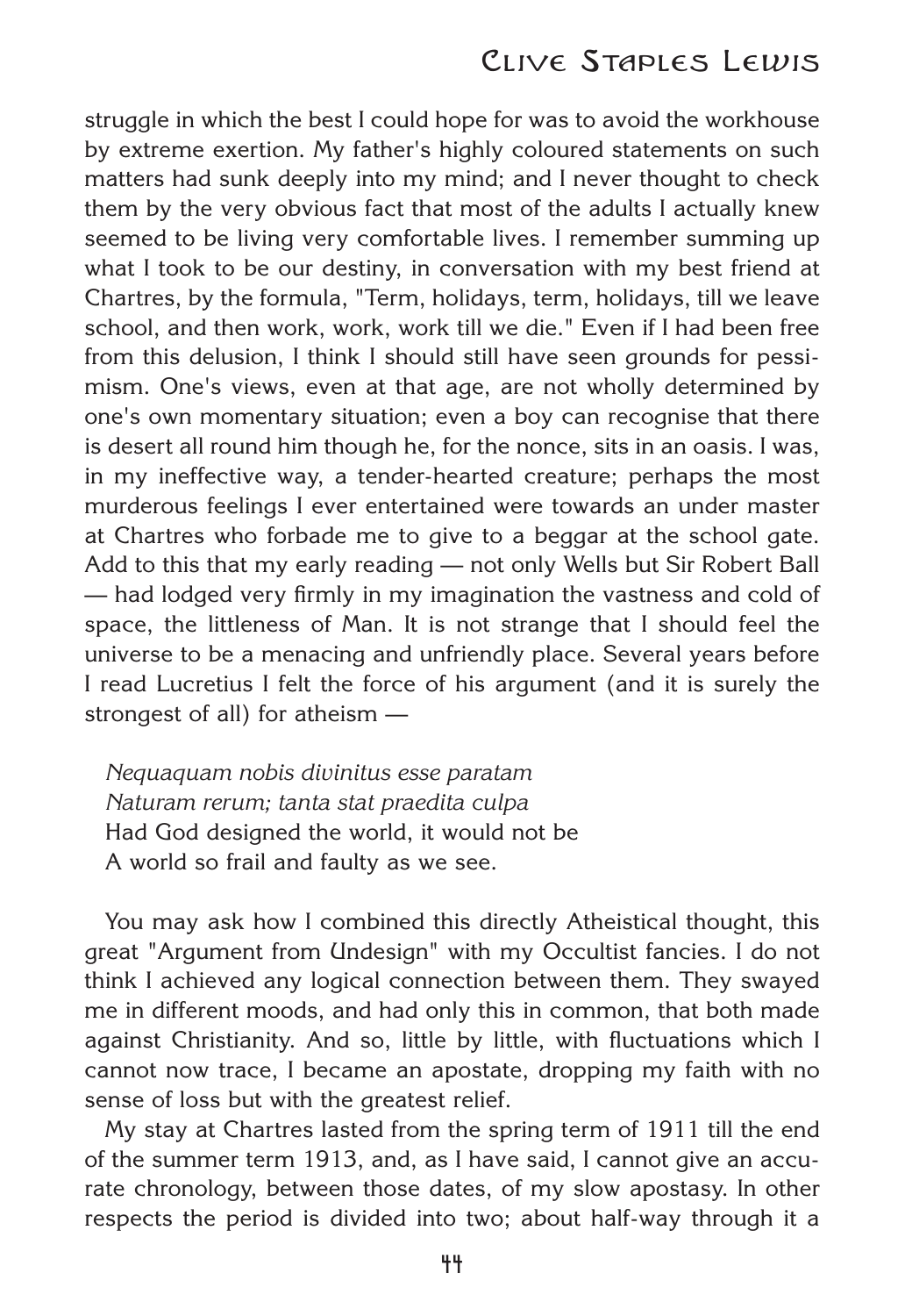much loved under master, and the even more loved Matron, left at the same time. From that day onwards there was a sharp decline; not, indeed, in apparent happiness but in solid good. Dear Miss C. had been the occasion of much good to me as well as of evil. For one thing, by awakening my affections, she had done something to defeat that anti-sentimental inhibition which my early experience had bred in me. Nor would I deny that in all her "Higher Thought", disastrous though its main effect on me was, there were elements of real and disinterested spirituality by which I benefited. Unfortunately, once her presence was withdrawn, the good effects withered and the bad ones remained. The change of masters was even more obviously for the worse. "Sirrah", as we called him, had been an admirable influence. He was what I would now describe as a wise madcap: a boisterous, boyish, hearty man, well able to keep his authority while yet mixing with us almost as one of ourselves, an untidy, rollicking man without a particle of affectation. He communicated (what I very much needed) a sense of the gusto with which life ought, wherever possible, to be taken. I fancy it was on a run with him in the sleet that I first discovered how bad weather is to be treated — as a rough joke, a romp. He was succeeded by a young gentleman just down from the University whom we may call Pogo. Pogo was a very minor edition of a Saki, perhaps even a Wodehouse, hero. Pogo was a wit, Pogo was a dressy man, Pogo was a man about town, Pogo was even a lad. After a week or so of hesitation (for his temper was uncertain) we fell at his feet and adored. Here was sophistication, glossy all over, and (dared one believe it?) ready to impart sophistication to us.

We became — at least I became — dressy. It was the age of the "knut": of "spread" ties with pins in them, of very low cut coats and trousers worn very high to show startling socks, and brogue shoes with immensely wide laces. Something of all this had already trickled to me from the College through my brother, who was now becoming sufficiently senior to aspire to knuttery. Pogo completed the process. A more pitiful ambition for a lout of an overgrown fourteen-year-old with a shilling a week pocket money could hardly be imagined; the more so since I am one of those on whom Nature has laid the doom that whatever they buy and whatever they wear they will always look as if they had come out of an old clothes shop. I cannot even now remember without embarrassment the concern that I then felt about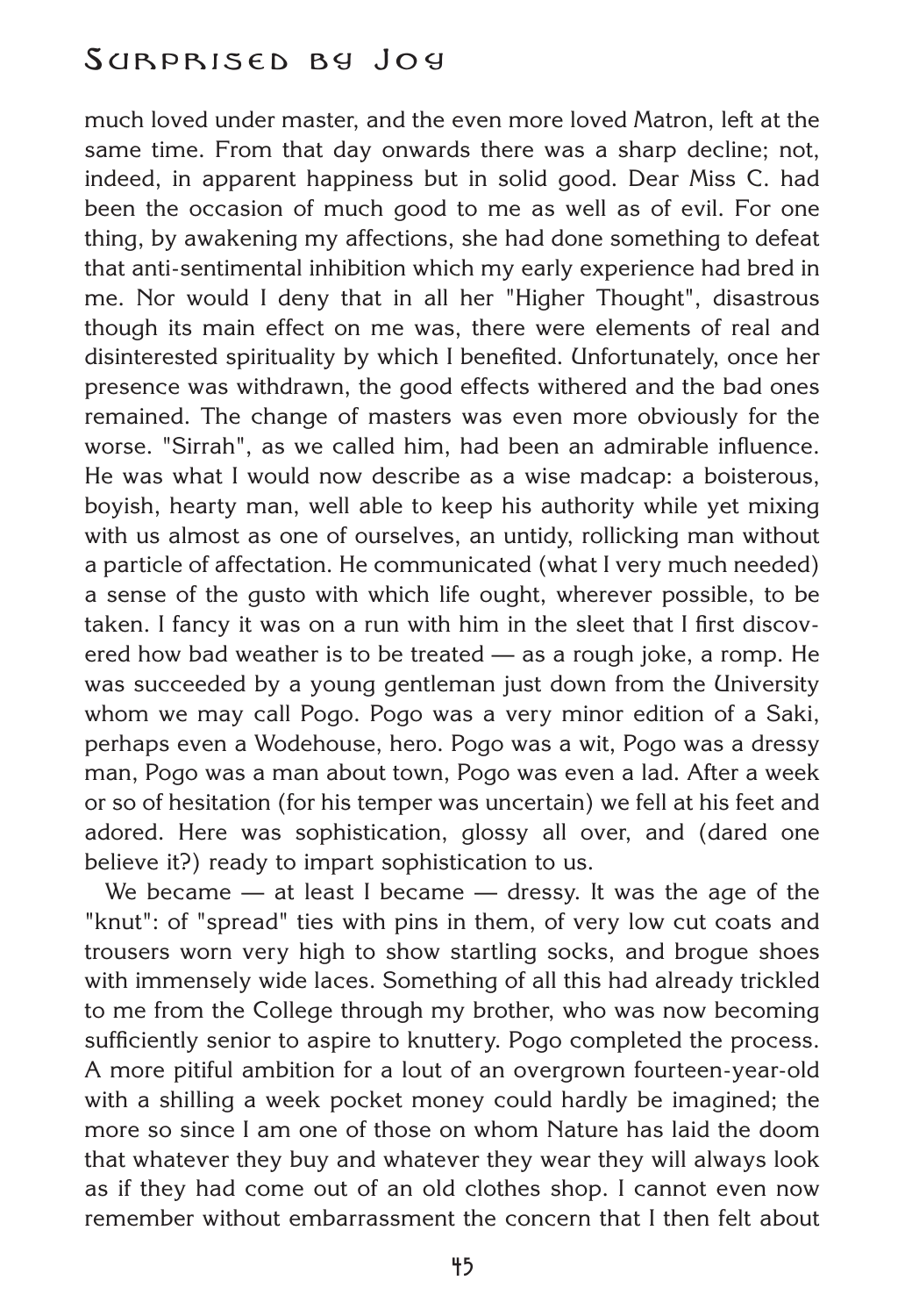pressing my trousers and (filthy habit) plastering my hair with oil. A new element had entered my life: Vulgarity. Up till now I had committed nearly every other sin and folly within my power, but I had not yet been flashy.

These hobble-de-hoy fineries were, however, only a small part of our new sophistication. Pogo was a great theatrical authority. We soon knew all the latest songs. We soon knew all about the famous actresses of that age — Lily Elsie, Gertie Millar, Zena Dare. Pogo was a fund of information about their private lives. We learned from him all the latest jokes; where we did not understand he was ready to give us help. He explained many things. After a term of Pogo's society one had the feeling of being not twelve weeks but twelve years older.

How gratifying, and how edifying, it would be if I could trace to Pogo all my slips from virtue and wind up by pointing the moral; how much harm a loose-talking young man can do to innocent boys! Unfortunately this would be false. It is quite true that at this time I underwent a violent, and wholly successful, assault of sexual temptation. But this is amply accounted for by the age I had then reached and by my recent, in a sense my deliberate, withdrawal of myself from Divine protection. I do not believe Pogo had anything to do with it. The mere facts of generation I had learned long ago, from another boy, when I was too young to feel much more than a scientific interest in them. What attacked me through Pogo was not the Flesh (I had that of my own) but the World: the desire for glitter, swagger, distinction, the desire to be in the know. He gave little help, if any, in destroying my chastity, but he made sad work of certain humble and childlike and self-forgetful qualities which (I think) had remained with me till that moment. I began to labour very hard to make myself into a fop, a cad, and a snob.

Pogo's communications, however much they helped to vulgarise my mind, had no such electric effect on my senses as the dancing mistress, nor as Bekker's *Charicles*, which was given me for a prize. I never thought that dancing mistress as beautiful as my cousin G., but she was the first woman I ever "looked upon to lust after her"; assuredly through no fault of her own. A gesture, a tone of the voice, may in these matters have unpredictable results. When the schoolroom on the last night of the winter term was decorated for a dance, she paused, lifted a flag, and, remarking, "I love the smell of bunting,"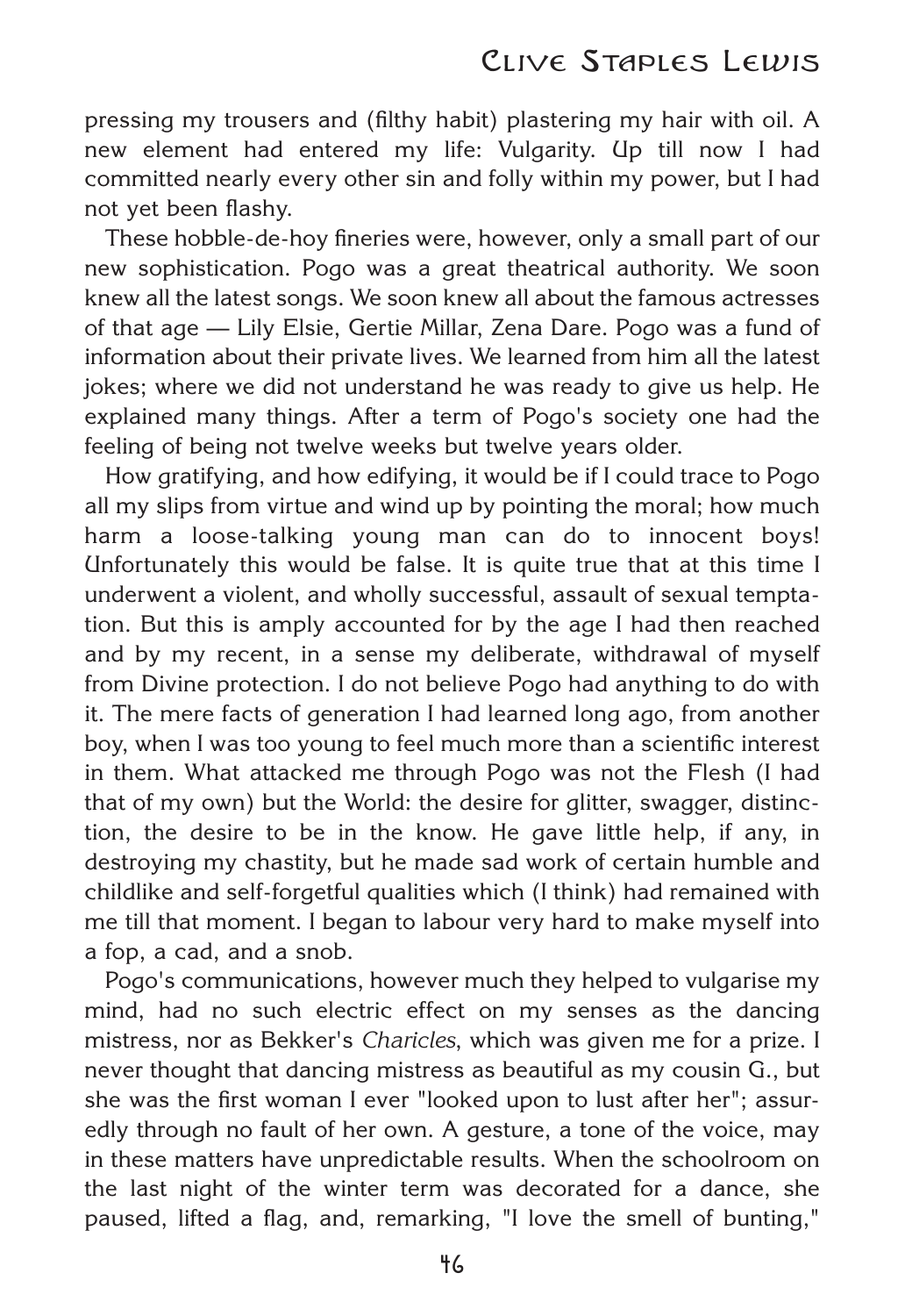pressed it to her face — and I was undone.

You must not suppose that this was a romantic passion. The passion of my life, as the next chapter will show, belonged to a wholly different region. What I felt for the dancing mistress was sheer appetite; the prose and not the poetry of the Flesh. I did not feel at all like a knight devoting himself to a lady; I was much more like a Turk looking at a Circassian whom he could not afford to buy. I knew quite well what I wanted. It is common, by the way, to assume that such an experience produces a feeling of guilt, but it did not do so in me. And I may as well say here that the feeling of guilt, save where a moral offence happened also to break the code of honour or had consequences which excited my pity, was a thing which at that time I hardly knew. It took me as long to acquire inhibitions as others (they say) have taken to get rid of them. That is why I often find myself at such crosspurposes with the modern world: I have been a converted Pagan living among apostate Puritans.

I would be sorry if the reader passed too harsh a judgement on Pogo. As I now see it, he was not too old to have charge of boys but too young. He was only an adolescent himself, still immature enough to be delightedly "grown up" and naif enough to enjoy our greater *naïveté*. And there was a real friendliness in him. He was moved partly by that to tell us all he knew or thought he knew. And now, as Herodotus would say, "Goodbye to Pogo."

Meanwhile, side by side with my loss of faith, of virtue, and of simplicity, something quite different was going on. It will demand a new chapter.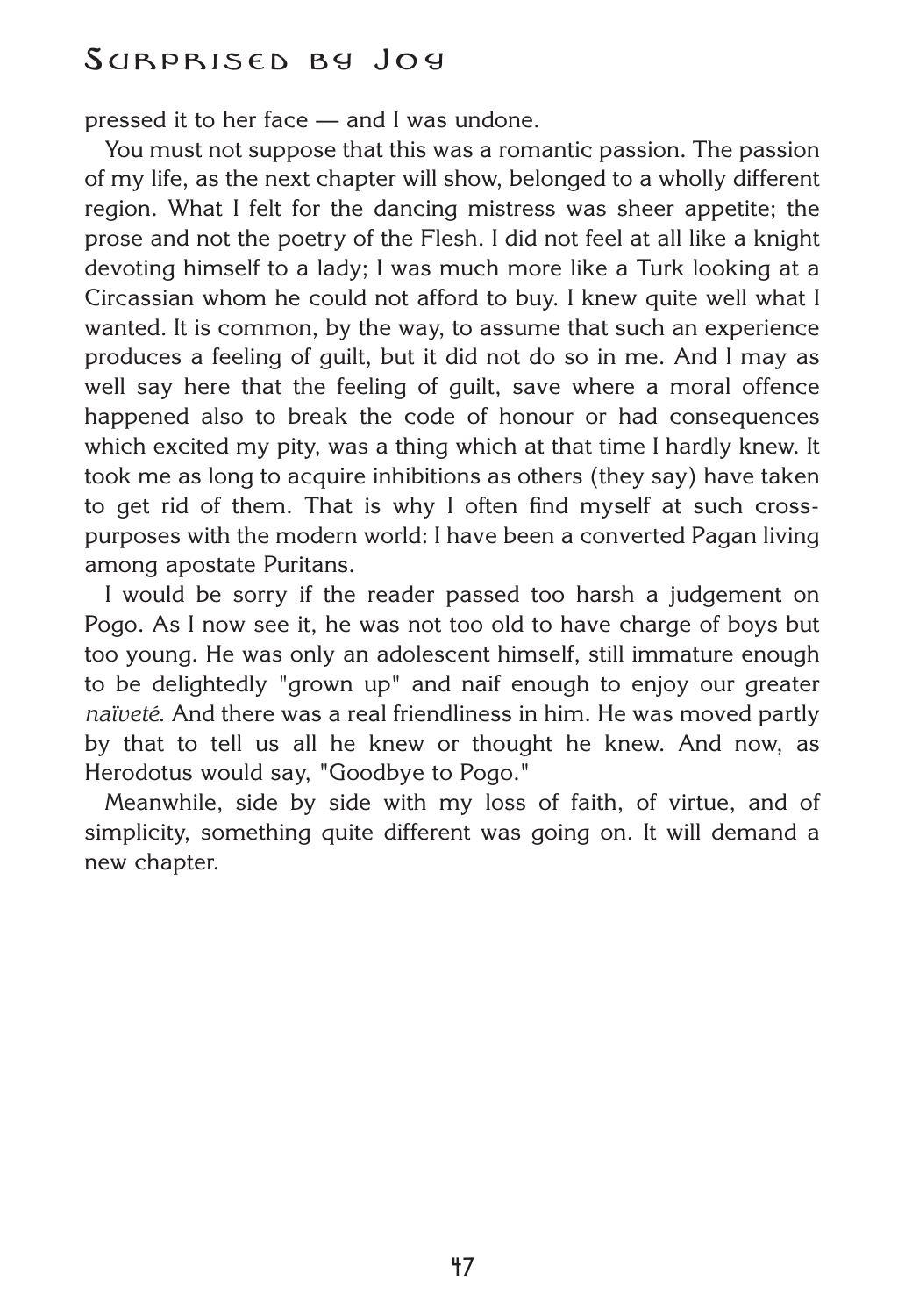## V. RENAISSANCE

*So is there in us a world of love to somewhat, though we know not what in the world that should be. Traherne*



do not much believe in the Renaissance as generally described by historians. The more I look into the evidence the less trace I find of that vernal rapture which is supposed

to have swept Europe in the fifteenth century. I half suspect that the glow in the historians' pages has a different source, that each is remembering, and projecting, his own personal Renaissance; that wonderful reawakening which comes to most of us when puberty is complete. It is properly called a re-birth not a birth, a reawakening not a wakening, because in many of us, besides being a new thing, it is also the recovery of things we had in childhood and lost when we became boys. For boyhood is very like the "dark ages" not as they were but as they are represented in bad, short histories. The dreams of childhood and those of adolescence may have much in common; between them, often, boyhood stretches like an alien territory in which everything (ourselves included) has been greedy, cruel, noisy, and prosaic, in which the imagination has slept and the most un-ideal senses and ambitions have been restlessly, even maniacally, awake.

In my own life it was certainly so. My childhood is at unity with the rest of my life; my boyhood not so. Many of the books that pleased me as a child, please me still; nothing but necessity would make me re-read most of the books that I read at Oldie's or at Campbell. From that point of view it is all a sandy desert. The authentic "Joy" (as I tried to describe it in an earlier chapter) had vanished from my life: so completely that not even the memory or the desire of it remained. The reading of *Sohrab* had not given it to me. Joy is distinct not only from pleasure in general but even from aesthetic pleasure. It must have the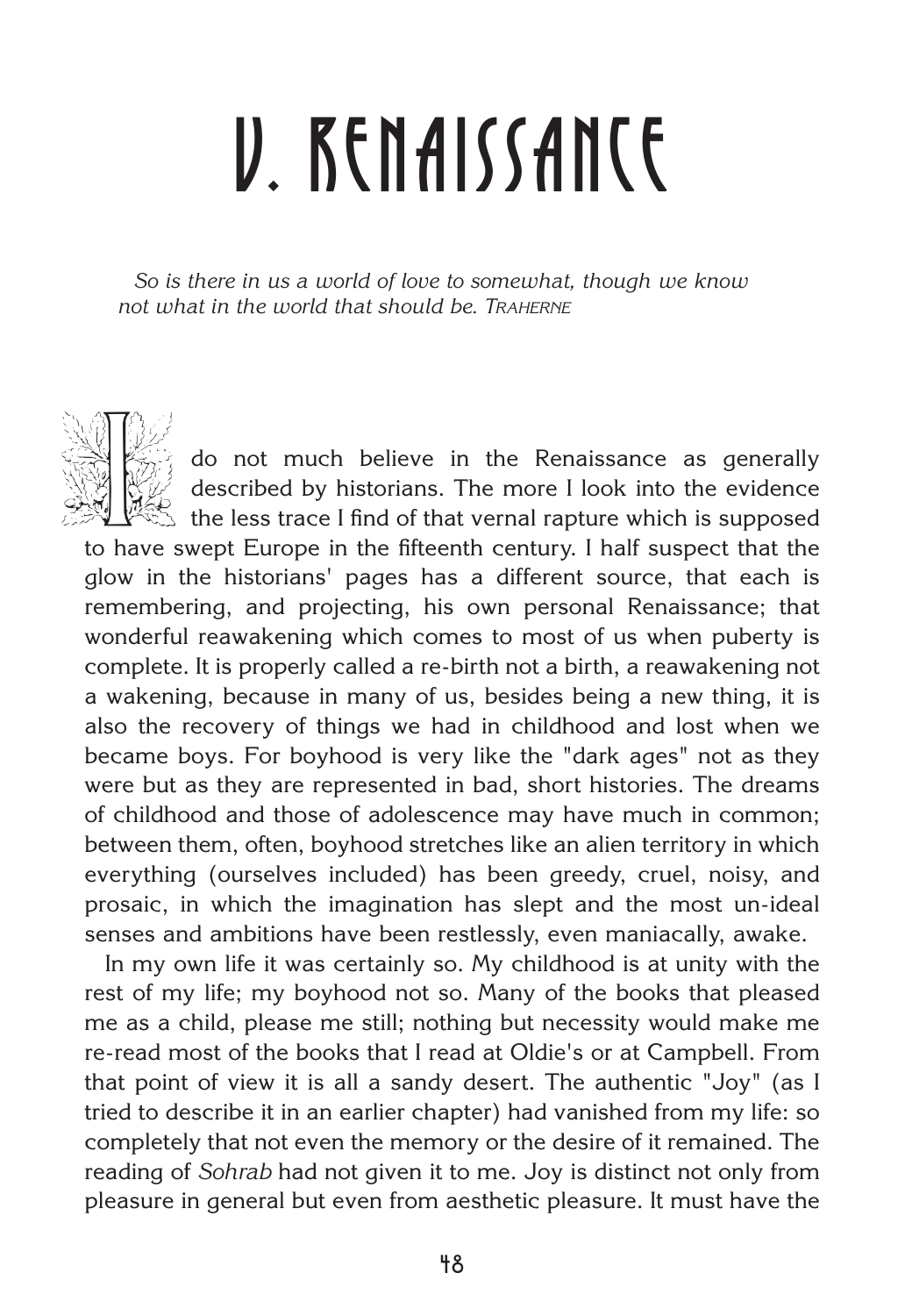stab, the pang, the inconsolable longing.

This long winter broke up in a single moment, fairly early in my time at Chartres. Spring is the inevitable image, but this was not gradual like Nature's springs. It was as if the Arctic itself, all the deep layers of secular ice, should change not in a week nor in an hour, but instantly, into a landscape of grass and primroses and orchards in bloom, deafened with bird songs and astir with running water. I can lay my hand on the very moment; there is hardly any fact I know so well, though I cannot date it. Someone must have left in the schoolroom a literary periodical: *The Bookman*, perhaps, or the *Times Literary Supplement*. My eye fell upon a headline and a picture, carelessly, expecting nothing. A moment later, as the poet says, "The sky had turned round."

What I had read was the words *Siegfried and the Twilight of the Gods*. What I had seen was one of Arthur Rackham's illustrations to that volume. I had never heard of Wagner, nor of Siegfried. I thought the Twilight of the Gods meant the twilight in which the gods lived. How did I know, at once and beyond question, that this was no Celtic, or silvan, or terrestrial twilight? But so it was. Pure "Northernness" engulfed me: a vision of huge, clear spaces hanging above the Atlantic in the endless twilight of Northern summer, remoteness, severity... and almost at the same moment I knew that I had met this before, long, long ago (it hardly seems longer now) in *Tegner's Drapa*, that Siegfried (whatever it might be) belonged to the same world as Balder and the sunward-sailing cranes. And with that plunge back into my own past there arose at once, almost like heartbreak, the memory of Joy itself, the knowledge that I had once had what I had now lacked for years, that I was returning at last from exile and desert lands to my own country; and the distance of the Twilight of the Gods and the distance of my own past Joy, both unattainable, flowed together into a single, unendurable sense of desire and loss, which suddenly became one with the loss of the whole experience, which, as I now stared round that dusty schoolroom like a man recovering from unconsciousness, had already vanished, had eluded me at the very moment when I could first say *It is*. And at once I knew (with fatal knowledge) that to "have it again" was the supreme and only important object of desire.

After this everything played into my hands. One of my father's many presents to us boys had been a gramophone. Thus at the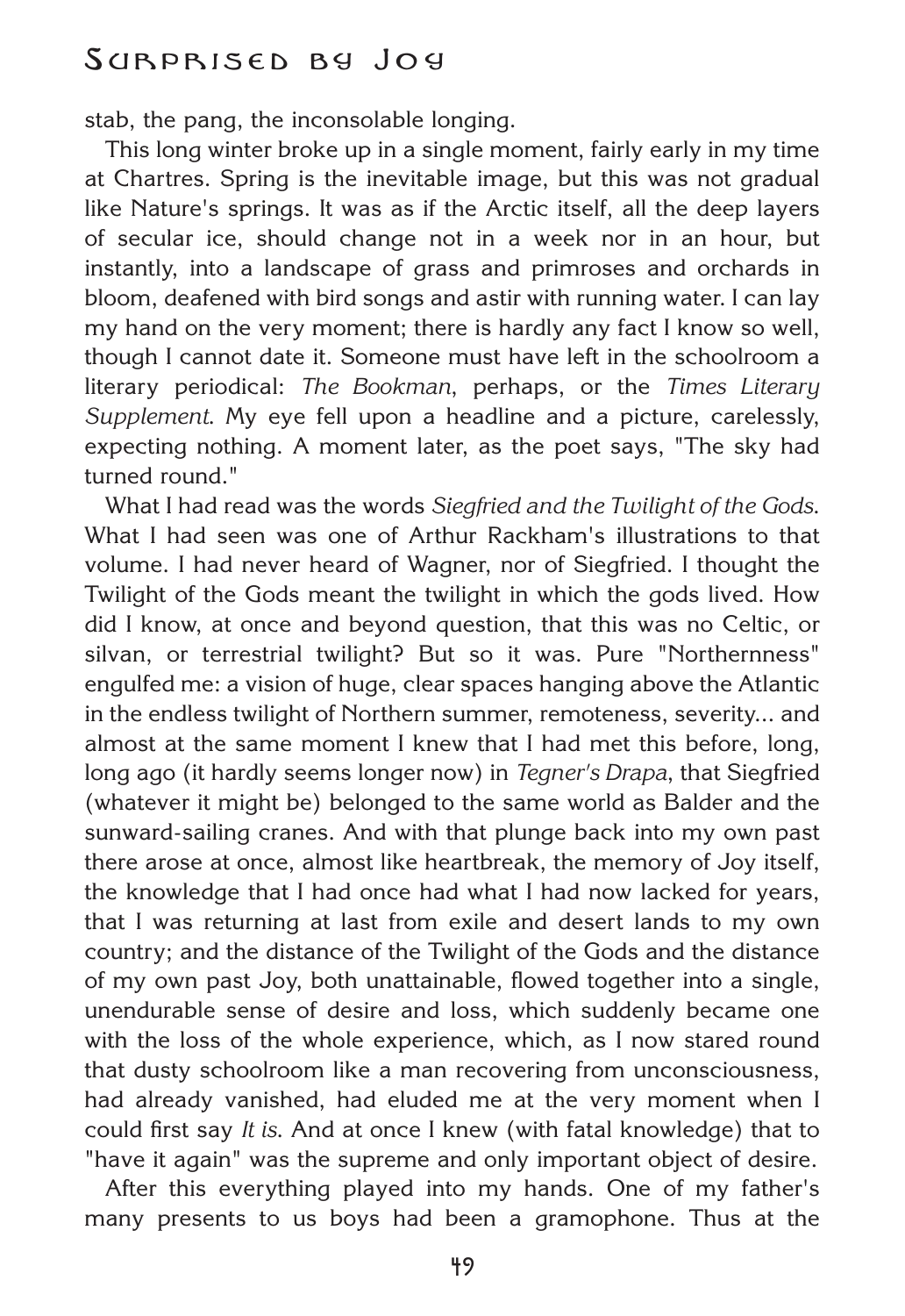moment when my eyes fell on the words *Siegfried and the Twilight of the Gods*, gramophone catalogues were already one of my favourite forms of reading; but I had never remotely dreamed that the records from Grand Opera with their queer German or Italian names could have anything to do with me. Nor did I for a week or two think so now. But then I was assailed from a new quarter. A magazine called *The Soundbox* was doing synopses of great operas week by week, and it now did the whole *Ring*. I read in a rapture and discovered who Siegfried was and what was the "twilight" of the gods. I could contain myself no longer — I began a poem, a heroic poem on the Wagnerian version of the Niblung story. My only source was the abstracts in *The Soundbox*, and I was so ignorant that I made Alberich rhyme with *ditch* and Mime with *time*. My model was Pope's *Odyssey* and the poem began (with some mixture of mythologies)

*Descend to earth, descend, celestial Nine And chant the ancient legends of the Rhine....*

Since the fourth book had carried me only as far as the last scene of *The Rheingold*, the reader will not be surprised to hear that the poem was never finished. But it was not a waste of time, and I can still see just what it did for me and where it began to do it. The first three books (I may, perhaps, at this distance of time, say it without vanity) are really not at all bad for a boy. At the beginning of the unfinished fourth it goes all to pieces; and that is exactly the point at which I really began to try to make poetry. Up to then, if my lines rhymed and scanned and got on with the story I asked no more. Now, at the beginning of the fourth, I began to try to convey some of the intense excitement I was feeling, to look for expressions which would not merely state but suggest. Of course I failed, lost my prosaic clarity, spluttered, gasped, and presently fell silent; but I had learned what writing means.

All this time I had still not heard a note of Wagner's music, though the very shape of the printed letters of his name had become to me a magical symbol. Next holidays, in the dark, crowded shop of T. Edens Osborne (on whom be peace), I first heard a record of the *Ride of the Valkyries*. They laugh at it nowadays, and, indeed, wrenched from its context to make a concert piece, it may be a poor thing. But I had this in common with Wagner, that I was thinking not of concert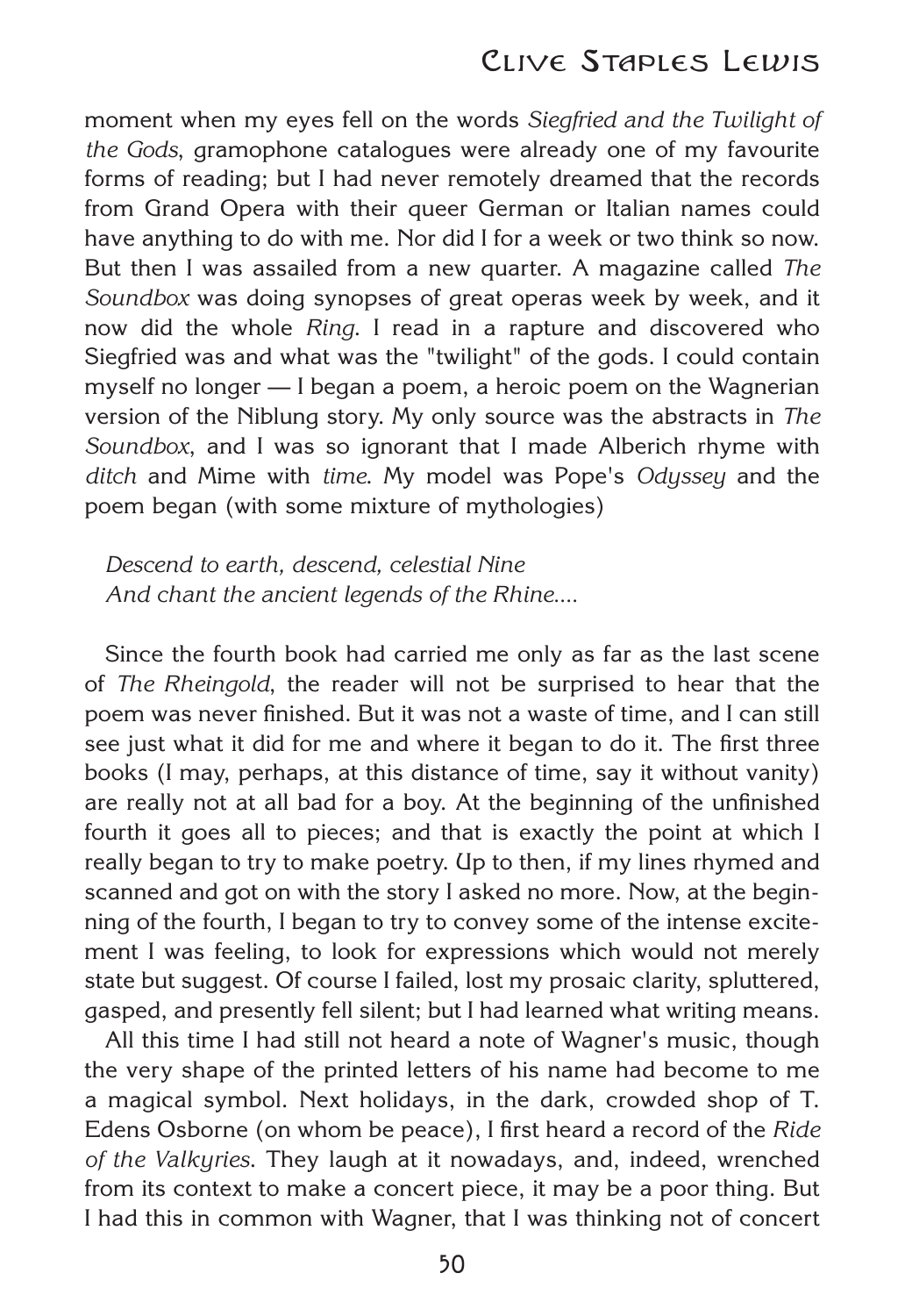pieces but of heroic drama. To a boy already crazed with "the Northernness", whose highest musical experience had been Sullivan, the *Ride* came like a thunderbolt. From that moment Wagnerian records (principally from the *Ring*, but also from *Lohengrin* and *Parsifal*) became the chief drain on my pocket money and the presents I invariably asked for. My general appreciation of music was not, at first, much altered. "Music" was one thing, "Wagnerian music" quite another, and there was no common measure between them; it was not a new pleasure but a new kind of pleasure, if indeed "pleasure" is the right word, rather than trouble, ecstasy, astonishment, "a conflict of sensations without name".

That summer our cousin H. (you remember, I hope, Cousin Quartus's eldest daughter, the dark Juno, the queen of Olympus) who was now married, asked us to spend some weeks with her on the outskirts of Dublin, in Dundrum. There, on her drawing-room table, I found the very book which had started the whole affair and which I had never dared to hope I should see, *Siegfried and the Twilight of the Gods* illustrated by Arthur Rackham. His pictures, which seemed to me then to be the very music made visible, plunged me a few fathoms deeper into my delight. I have seldom coveted anything as I coveted that book; and when I heard that there was a cheaper edition at fifteen shillings (though the sum was to me almost mythological) I knew I could never rest till it was mine. I got it in the end, largely because my brother went shares with me, purely through kindness, as I now see and then more than half suspected, for he was not enslaved by the Northernness. With a generosity which I was even then half ashamed to accept, he sank in what must have seemed to him a mere picturebook seven and sixpence for which he knew a dozen better uses.

Although this affair will already seem to some readers undeserving of the space I have given it, I cannot continue my story, at all without noting some of its bearings on the rest of my life.

First, you will misunderstand everything unless you realise that, at the time, Asgard and the Valkyries seemed to me incomparably more important than anything else in my experience — than the Matron Miss C., or the dancing mistress, or my chances of a scholarship. More shockingly, they seemed much more important than my steadily growing doubts about Christianity. This may have been — in part, no doubt was — penal blindness; yet that might not be the whole story. If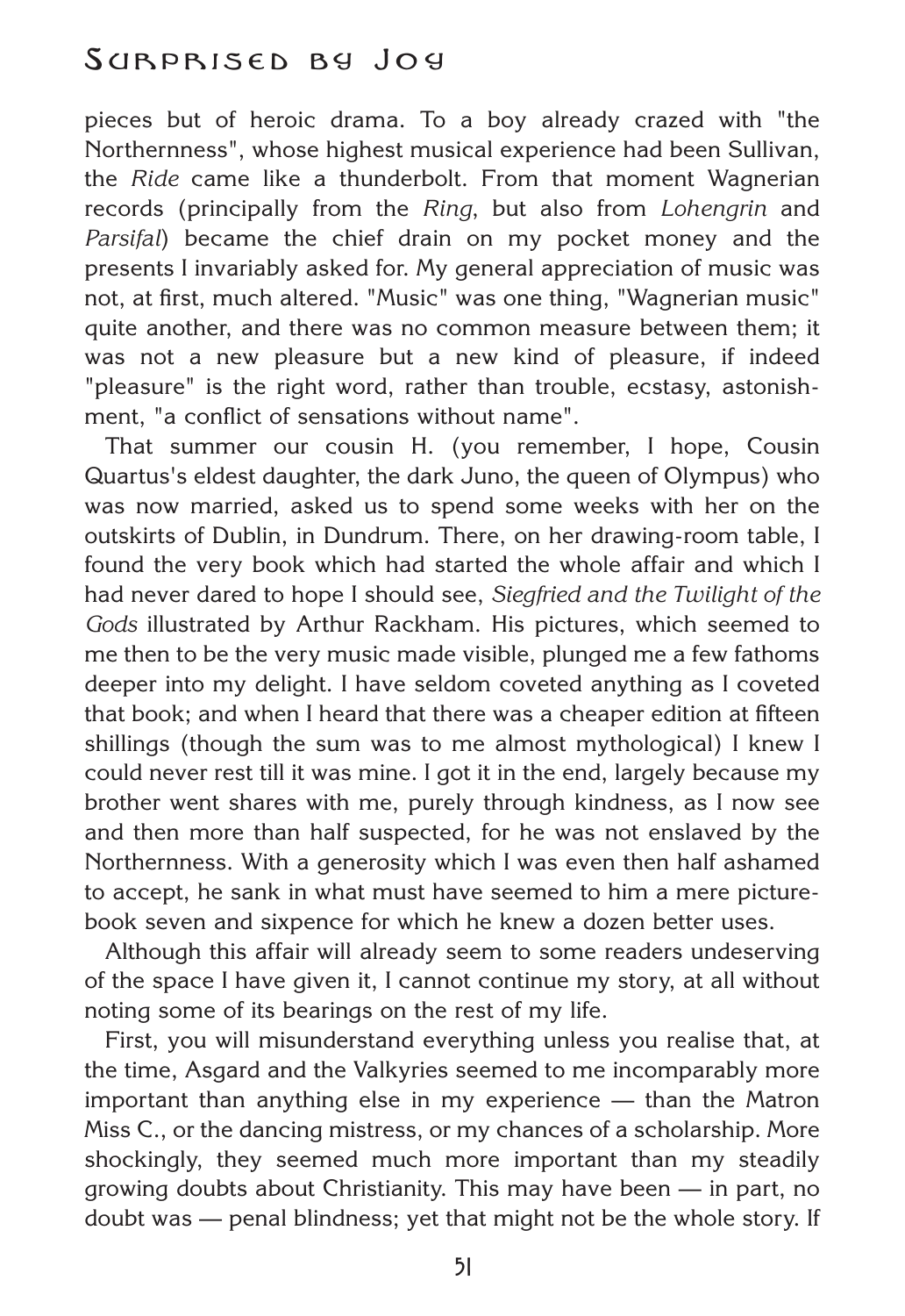the Northernness seemed then a bigger thing than my religion, that may partly have been because my attitude towards it contained elements which my religion ought to have contained and did not. It was not itself a new religion, for it contained no trace of belief and imposed no duties. Yet unless I am greatly mistaken there was in it something very like adoration, some kind of quite disinterested selfabandonment to an object which securely claimed this by simply being the object it was. We are taught in the Prayer Book to "give thanks to God for His great glory", as if we owed Him more thanks for being what He necessarily is than for any particular benefit He confers upon us; and so indeed we do and to know God is to know this. But I had been far from any such experience; I came far nearer to feeling this about the Norse gods whom I disbelieved in than I had ever done about the true God while I believed. Sometimes I can almost think that I was sent back to the false gods there to acquire some capacity for worship against the day when the true God should recall me to Himself. Not that I might not have learned this sooner and more safely, in ways I shall now never know, without apostasy, but that Divine punishments are also mercies, and particular good is worked out of particular evil, and the penal blindness made sanative.

Secondly, this imaginative Renaissance almost at once produced a new appreciation of external nature. At first, I think, this was parasitic on the literary and musical experiences. On that holiday at Dundrum, cycling among the Wicklow mountains, I was always involuntarily looking for scenes that might belong to the Wagnerian world, here a steep hillside covered with firs where Mime might meet Sieglinde, there a sunny glade where Siegfried might listen to the bird, or presently a dry valley of rocks where the lithe scaly body of Fafner might emerge from its cave. But soon (I cannot say how soon) nature ceased to be a mere reminder of the books, became herself the medium of the real joy. I do not say she ceased to be a reminder. All Joy reminds. It is never a possession, always a desire for something longer ago or further away or still "about to be". But Nature and the books now became equal reminders, joint reminders, of — well, of whatever it is. I came no nearer to what some would regard as the only genuine love of nature, the studious love which will make a man a botanist or an ornithologist. It was the mood of a scene that mattered to me; and in tasting that mood my skin and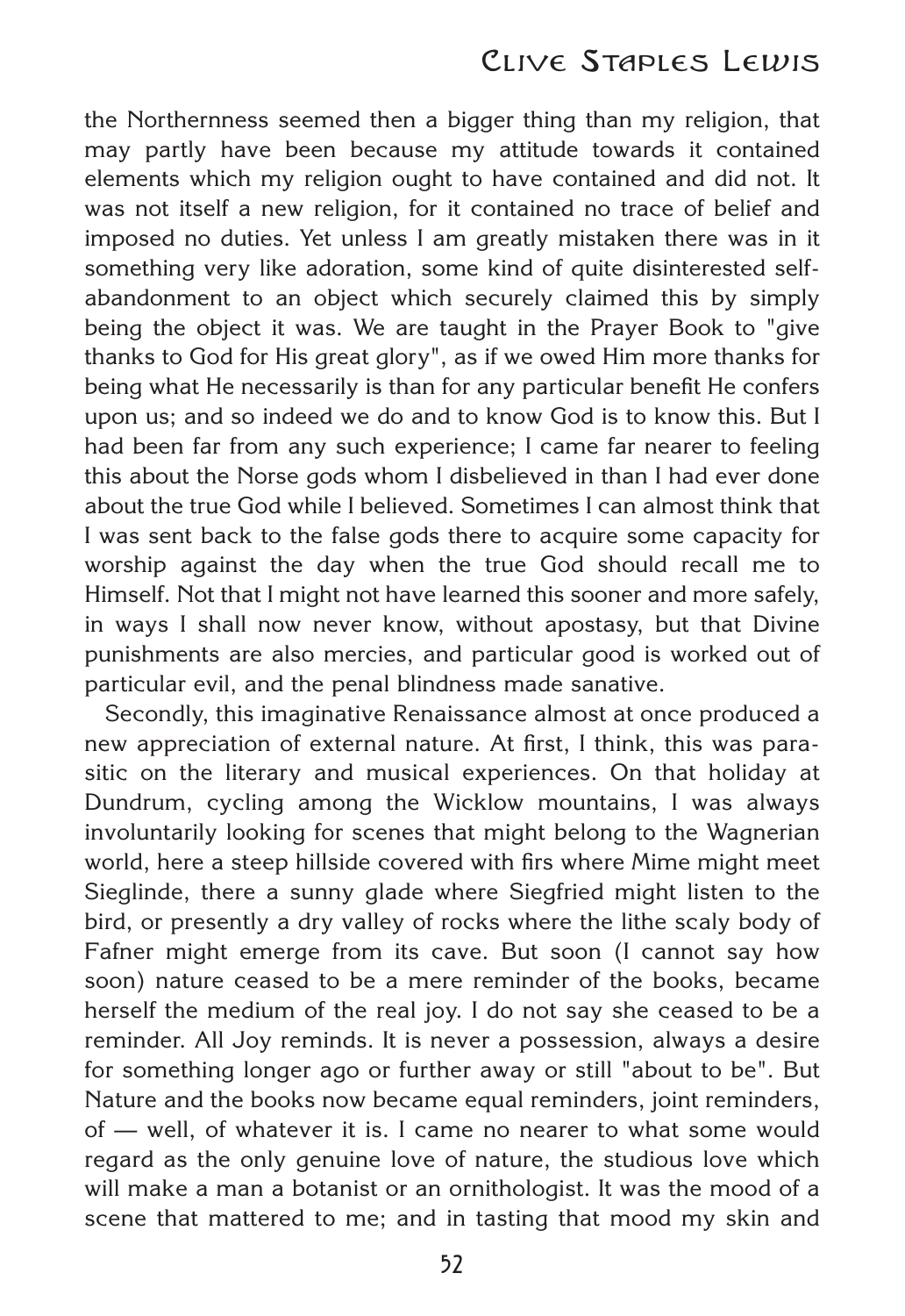nose were as busy as my eyes.

Thirdly, I passed on from Wagner to everything else I could get hold of about Norse mythology, *Myths of the Norsemen*, *Myths and Legends of the Teutonic Race*, Mallet's *Northern Antiquities*. I became knowledgeable. From these books again and again I received the stab of Joy. I did not yet notice that it was, very gradually, becoming rarer. I did not yet reflect on the difference between it and the merely intellectual satisfaction of getting to know the Eddaic universe. If I could at this time have found anyone to teach me Old Norse I believe I would have worked at it hard.

And finally, the change I had undergone introduces a new difficulty into the writing of this present book. From that first moment in the schoolroom at Chartres my secret, imaginative life began to be so important and so distinct from my outer life that I almost have to tell two separate stories. The two lives do not seem to influence each other at all. Where there are hungry wastes, starving for Joy, in the one, the other may be full of cheerful bustle and success; or again, where the outer life is miserable, the other may be brimming over with ecstasy. By the imaginative life I here mean only my life as concerned with Joy — including in the outer life much that would ordinarily be called imagination, as, for example, much of my reading, and all my erotic or ambitious fantasies; for these are self-regarding. Even Animal-Land and India belong to the "Outer".

But they were no longer Animal-Land and India; some time in the late eighteenth century (their eighteenth century, not ours) they had been united into the single state of Boxen, which yields, oddly, an adjective *Boxonian*, not *Boxenian* as you might expect. By a wise provision they retained their separate kings but had a common legislative assembly, the Damerfesk. The electoral system was democratic, but this mattered very much less than in England, for the Damerfesk was never doomed to one fixed meeting place. The joint sovereigns could summon it anywhere, say at the tiny fishing village of Danphabel (the Clovelly of Northern Animal-Land, nestling at the foot of the mountains) or in the island of Piscia; and since the Court knew the sovereigns' choice earlier than anyone else, all local accommodation would be booked before a private member got wind of the matter, nor, if he reached the session, had he the least assurance that it would not be moved elsewhere as soon as he arrived.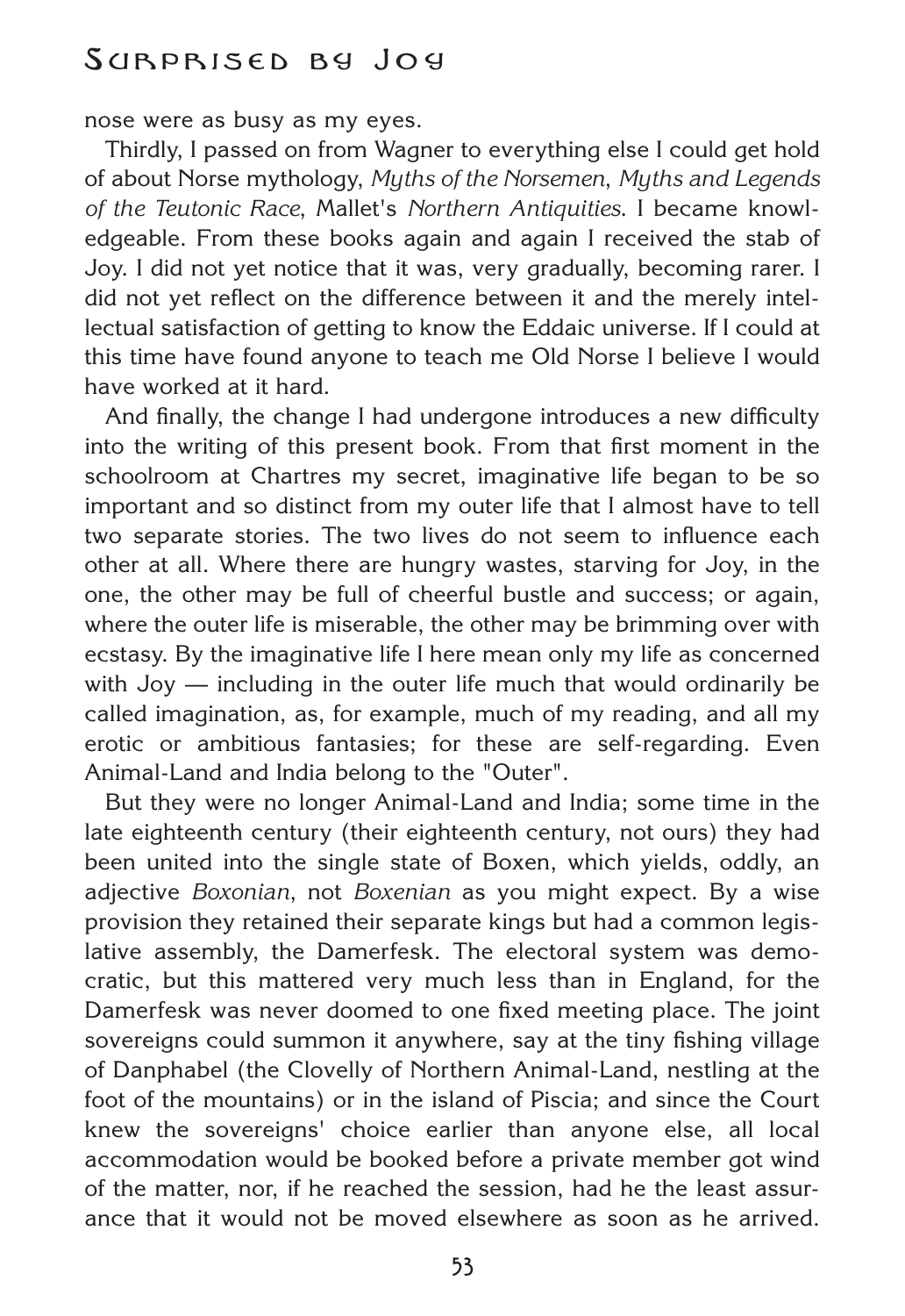Hence we hear of a certain member who had never actually sat in the Damerfesk at all except on one fortunate occasion when it met in his home town. The records sometimes call this assembly the Parliament, but that is misleading. It had only a single chamber, and the kings presided. At the period which I know best the effective control, however, was not in their hands but in those of an all-important functionary known as the Littlemaster (you must pronounce this all as one word with the accent on the first syllable — like *Jerrybuilder*). The Littlemaster was a Prime Minister, a judge, and if not always Commander-in-Chief (the records waver on this point) certainly always a member of the General Staff. Such at least were the powers he wielded when I last visited Boxen. They may have been encroachments, for the office was held at that time by a man — or to speak more accurately, a Frog — of powerful personality. Lord Big brought to his task one rather unfair advantage; he had been the tutor of the two young kings and continued to hold over them a quasi-parental authority. Their spasmodic efforts to break his yoke were, unhappily, more directed to the evasion of his inquiry into their private pleasures than to any serious political end. As a result Lord Big, immense in size, resonant of voice, chivalrous (he was the hero of innumerable duels), stormy, eloquent, and impulsive, almost was the state. The reader will divine a certain resemblance between the life of the two kings under Lord Big and our own life under our father. He will be right. But Big was not, in origin, simply our Father first batrachised and then caricatured in some directions and glorified in others. He was in many ways a prophetic portrait of Sir Winston Churchill as Sir Winston Churchill came to be during the last war; I have indeed seen photographs of that great statesman in which, to anyone who has known Boxen, the frog element was unmistakable. This was not our only anticipation of the real world. Lord Big's most consistent opponent, the gadfly that always got inside his armour, was a certain small brown bear, a lieutenant in the Navy; and believe me or believe me not, Lieutenant James Bar was almost exactly like Mr. John Betjeman, whose acquaintance I could not then have made. Ever since I have done so, I have been playing Lord Big to his James Bar.

The interesting thing about the resemblance between Lord Big and my father is that such reflections of the real world had not been the germ out of which Boxen grew. They were more numerous as it drew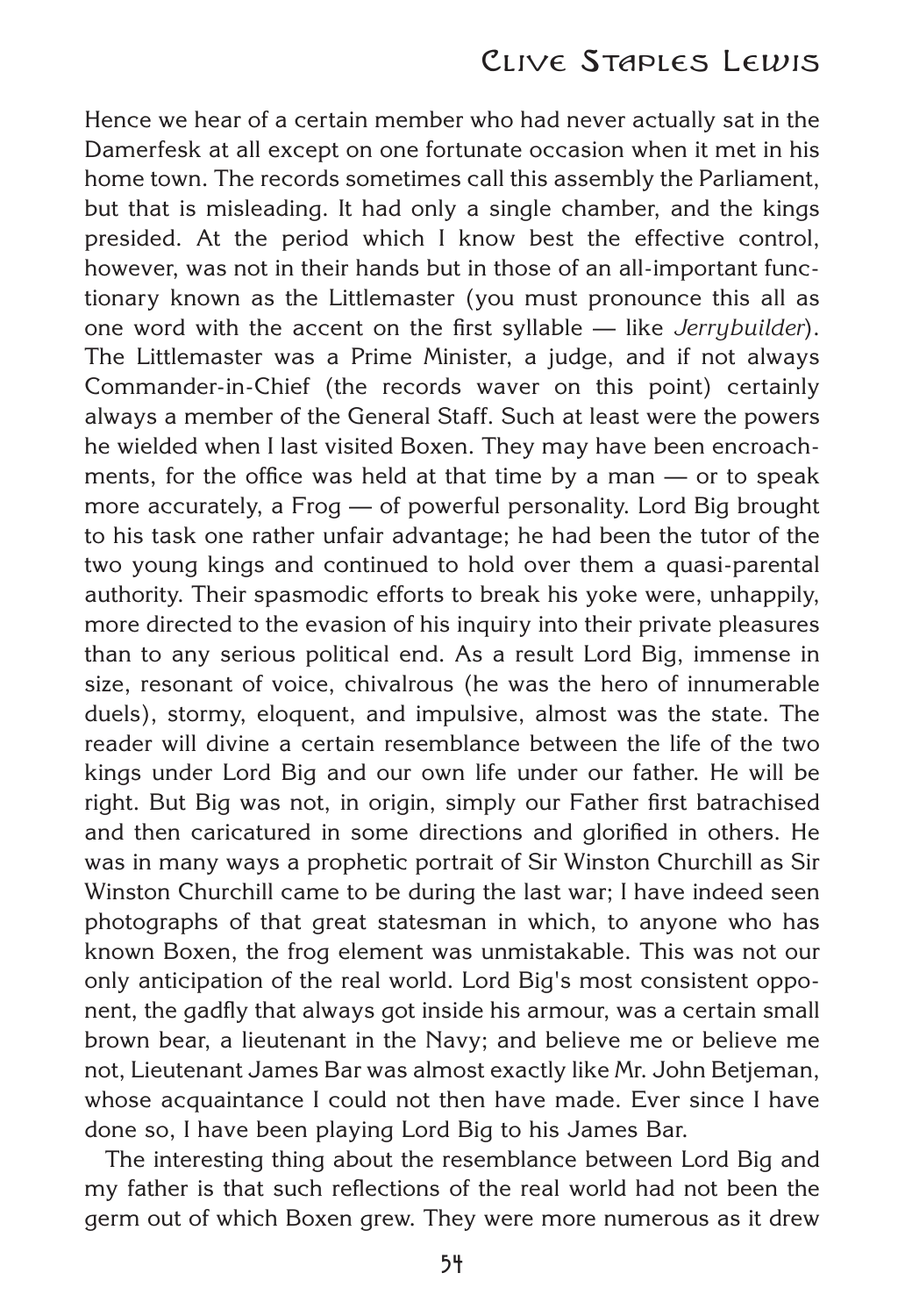nearer to its end, a sign of over-ripeness or even the beginning of decay. Go back a little and you will not find them. The two sovereigns who allowed themselves to be dominated by Lord Big were King Benjamin VIII of Animal-Land and Rajah Hawki (I think, VI) of India. They had much in common with my brother and myself. But their fathers, the elder Benjamin and the elder Hawki, had not. The Fifth Hawki is a shadowy figure; but the Seventh Benjamin (a rabbit, as you will have guessed) is a rounded character. I can see him still — the heaviest-jowled and squarest-builded of all rabbits, very fat in his later years, most shabbily and unroyally clad in his loose brown coat and baggy checked trousers, yet not without a certain dignity which could, on occasion, take disconcerting forms. His earlier life had been dominated by the belief that he could be both a king and an amateur detective. He never succeeded in the latter role, partly because the chief enemy whom he was pursuing (Mr. Baddlesmere) was not really a criminal at all but a lunatic — a complication which would have thrown out the plans of Sherlock Holmes himself. But he very often got himself kidnapped, sometimes for longish periods, and caused great anxiety to his court (we do not learn that his colleague, Hawki V, shared this). Once, on his return from such a misadventure, he had great difficulty in establishing his identity; Baddlesmere had dyed him and the familiar brown figure reappeared as a piebald rabbit. Finally (what will not boys think of?) he was a very early experimenter with what has since been called artificial insemination. The judgement of history cannot pronounce him either a good rabbit or a good King; but he was not a nonentity. He ate prodigiously.

And now that I have opened the gate, all the Boxonians, like the ghosts in Homer, come clamouring for mention. But they must be denied it. Readers who have built a world would rather tell of their own than hear of mine; those who have not would perhaps be bewildered and repelled. Nor had Boxen any connection with Joy. I have mentioned it at all only because to omit it would have been to misrepresent this period of my life.

One caution must here be repeated. I have been describing a life in which, plainly, imagination of one sort or another played the dominant part. Remember that it never involved the least grain of belief; I never mistook imagination for reality. About the Northernness no such question could arise: it was essentially a desire and implied the absence of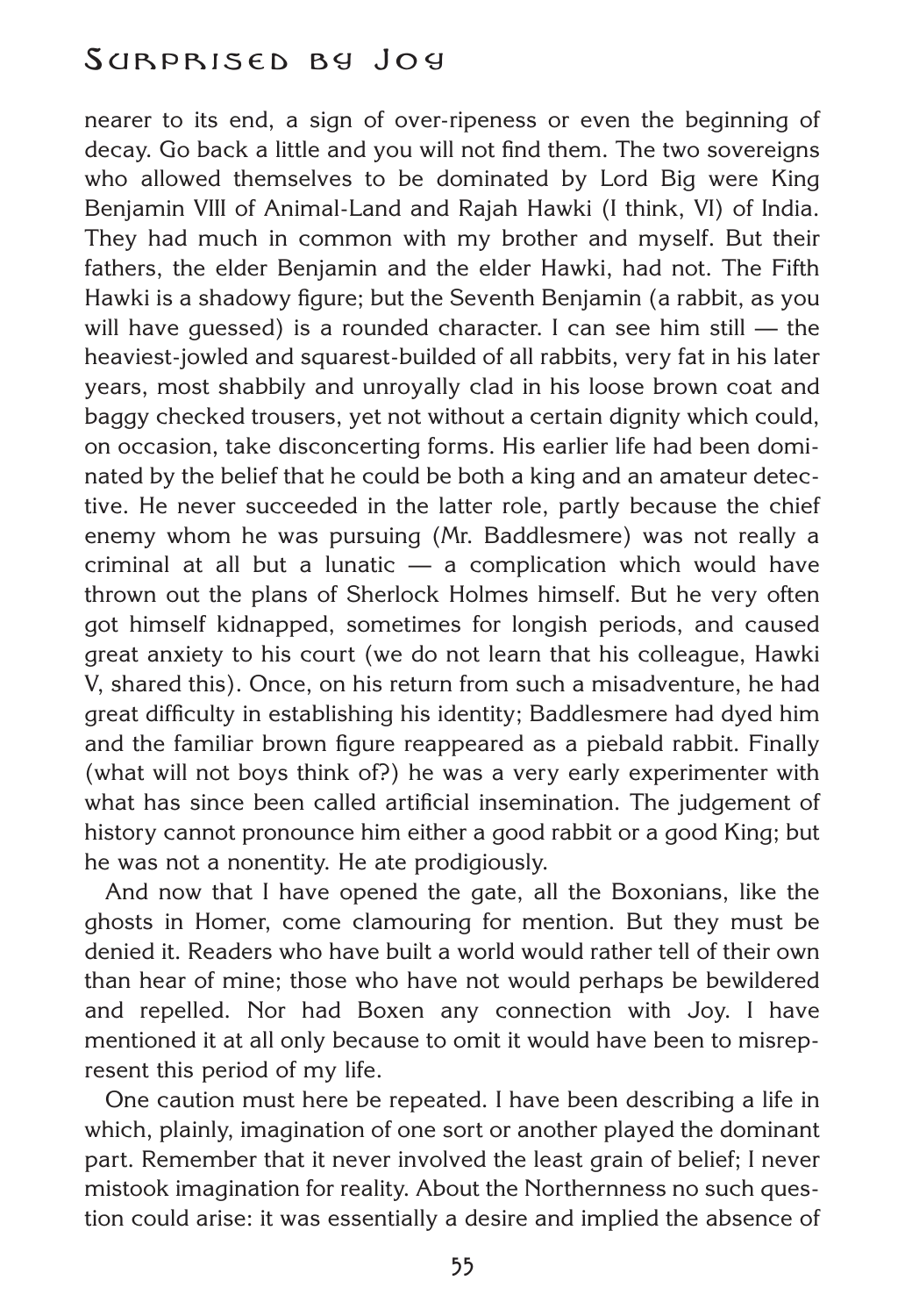its object. And Boxen we never could believe in, for we had made it. No novelist (in that sense) believes in his own characters.

At the end of the Summer Term 1913 I won a classical entrance scholarship to Wyvern College.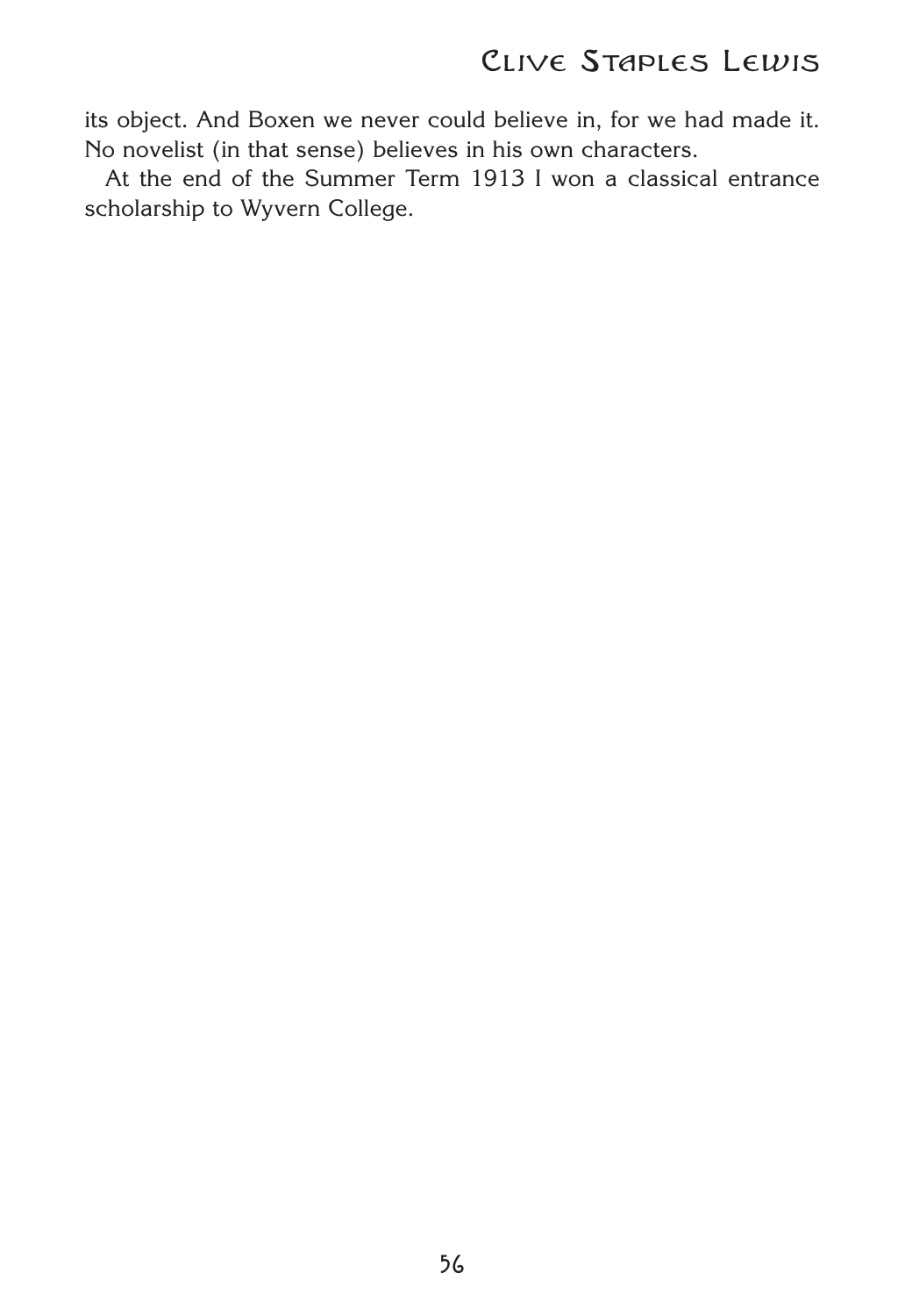## VI. Bloodery

*Any way for Heaven sake So I were out of your whispering. WEBSTER*



Now that we have done with Chartres we may call Wyvern<br>College simply Wyvern, or more simply still, as Wyvernians<br>States themselves call it, The Coll. College simply Wyvern, or more simply still, as Wyvernians **themselves call it. The Coll.** 

Going to the Coll was the most exciting thing that had yet happened in my outer life. At Chartres we had lived under the shadow of the Coll. We were often taken there to see matches or sports or the finish of the great Goldbury Run. These visits turned our heads. The crowd of boys older than oneself, their dazzling air of sophistication, scraps of their esoteric talk overheard, were like Park Lane in the old "Season" to a girl who is to be a *débutante* next year. Above all, the Bloods, the adored athletes and prefects, were an embodiment of all worldly pomp, power, and glory. Beside them Pogo shrank into insignificance; what is a Master compared with a Blood? The whole school was a great temple for the worship of these mortal gods; and no boy ever went there more prepared to worship them than I.

If you have not been at such a school as Wyvern, you may ask what a *Blood* is. He is a member of the school aristocracy. Foreign readers must clearly understand that this aristocracy has nothing whatever to do with the social position of the boys in the outer world. Boys of good, or wealthy, family are no more likely to be in it than anyone else; the only nobleman in my House at Wyvern never became a Blood. Shortly before my time there the son of a very queer customer had been at least on the fringe of Bloodery. The qualifying condition for Bloodery is that one should have been at the school for a considerable time. This by itself will not get you in, but newness will certainly exclude you. The most important qualification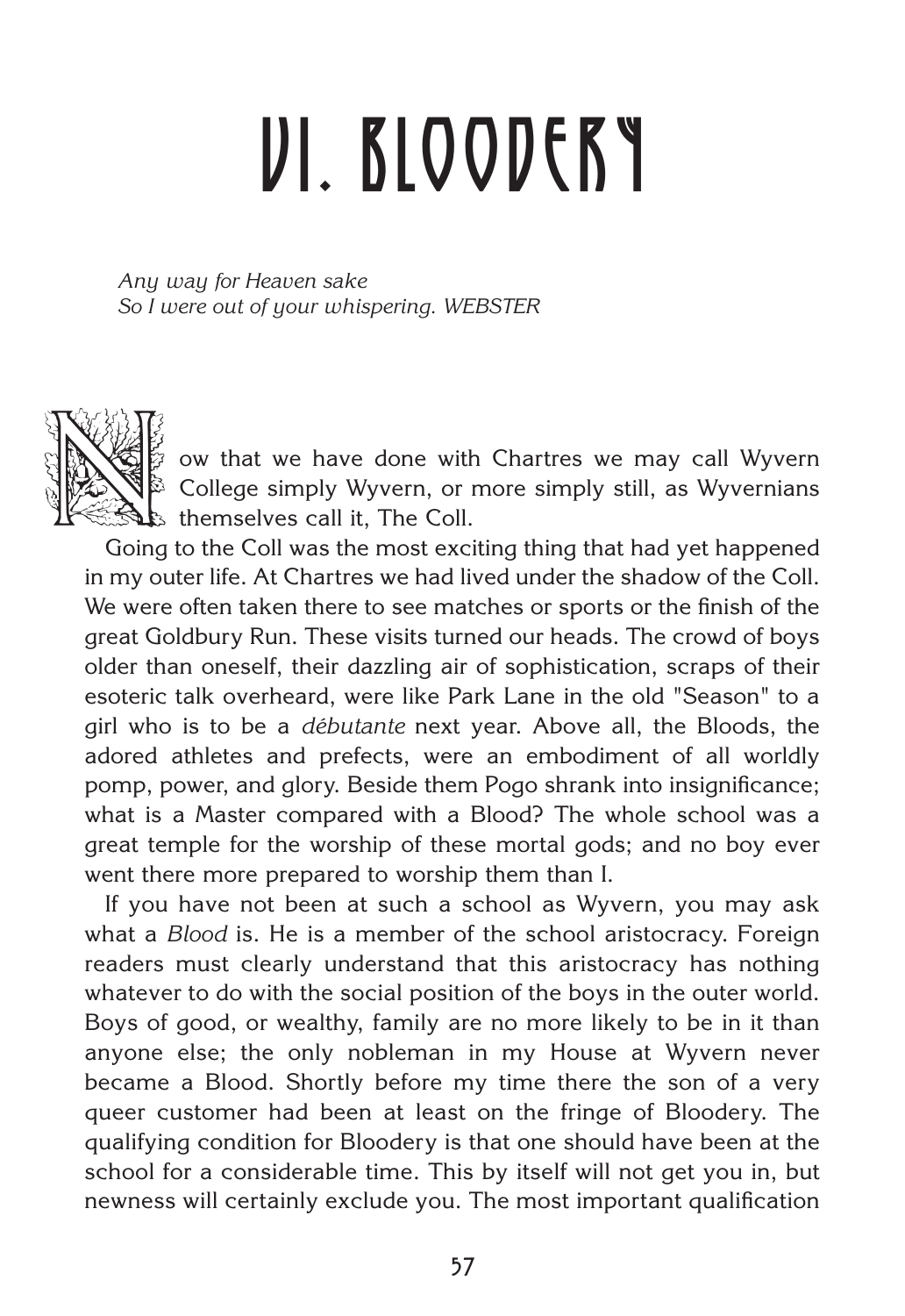is athletic prowess. Indeed if this is sufficiently brilliant it makes you a Blood automatically. If it is a little less brilliant, then good looks and personality will help. So, of course, will fashion, as fashion is understood at your school. A wise candidate for Bloodery will wear the right clothes, use the right slang, admire the right things, laugh at the right jokes. And of course, as in the outer world, those on the fringes of the privileged class can, and do, try to worm their way into it by all the usual arts of pleasing.

At some schools, I am told, there is a sort of dyarchy. An aristocracy of Bloods, supported or at least tolerated by popular sentiment, stands over against an official ruling class of prefects appointed by the Masters. I believe they usually appoint it from the highest form, so that it has some claim to be an intelligentsia. It was not so at the Coll. Those who were made prefects were nearly all Bloods and they did not have to be in any particular form. Theoretically (though I do not suppose this would ever happen) the dunce at the bottom of the lowest form could have been made the captain — in our language, the Head — of the Coll. We thus had only a single governing class, in whom every kind of power, privilege, and prestige were united. Those to whom the hero-worship of their juniors would in any case have gone, and those whose astuteness and ambition would under any system have enabled them to rise, were the same whom the official power of the Masters supported. Their position was emphasised by special liberties, clothes, priorities, and dignities which affected every side of school life. This, you will see, makes a pretty strong class. But it was strengthened still further by a factor which distinguishes school from ordinary life. In a country governed by an oligarchy, huge numbers of people, and among them some very stirring spirits, know they can never hope to get into that oligarchy; it may therefore be worth their while to attempt a revolution. At the Coll the lowest social class of all were too young, therefore too weak, to dream of revolt. In the middle class — boys who were no longer fags but not yet Bloods — those who alone had physical strength and popularity enough to qualify them as leaders of a revolution were already beginning to hope for Bloodery themselves. It suited them better to accelerate their social progress by courting the existing Bloods than to risk a revolt which, in the unlikely event of its succeeding, would destroy the very prize they were longing to share. And if at last they despaired of ever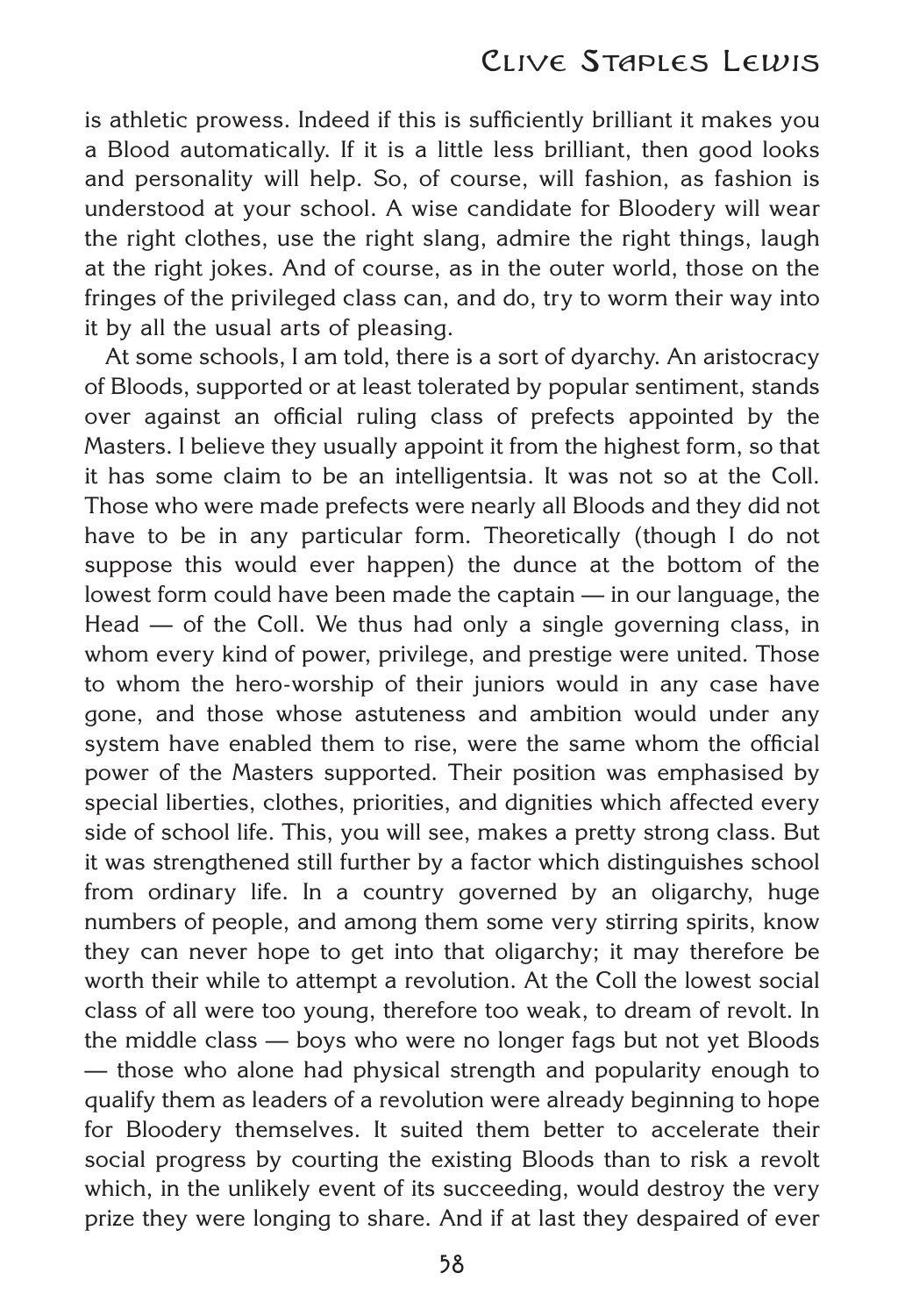doing so — why, by that time their schooldays were nearly over. Hence the Wyvernian constitution was unbreakable. Schoolboys have often risen against their Masters; I doubt if there has ever been or ever can be a revolt against Bloods.

It is not, then, surprising if I went to the Coll prepared to worship. Can any adult aristocracy present the World to us in quite such an alluring form as the hierarchy of a public school? Every motive for prostration is brought to bear at once on the mind of the New Boy when he sees a Blood; the natural respect of the thirteen-year-old for the nineteen-year-old, the fan's feeling for a film-star, the suburban woman's feeling for a duchess, the newcomer's awe in the presence of the Old Hand, the street urchin's dread of the police.

One's first hours at a public school are unforgettable. Our House was a tall, narrow stone building (and, by the way, the only house in the place which was not an architectural nightmare) rather like a ship. The deck on which we chiefly lived consisted of two very dark stone corridors at right angles to one another. The doors off them opened into the studies — little rooms about six feet square, each shared by two or three boys. The very sight of them was ravishing to a boy from a Prep. school who had never before had a *pied-à-terre* of his own. As we were still living (culturally) in the Edwardian period, each study imitated as closely as possible the cluttered appearance of an Edwardian drawing-room; the aim was to fill the tiny cell as full as it could hold with bookcases, corner cupboards, knick-knacks, and pictures. There were two larger rooms on the same floor; one the "Pres' Room", the synod of Olympus, and the other the New Boys' Study. It was not like a study at all. It was larger, darker, and undecorated; an immovable bench ran round a clamped table. But we knew, we ten or twelve recruits, that not all of us would be left in the New Boys' Study. Some of us would be given "real" studies; the residue would occupy the opprobrious place for a term or so. That was the great hazard of our first evening; one was to be taken and another left.

As we sat round our clamped table, silent for the most part and speaking in whispers when we spoke, the door would be opened at intervals; a boy would look in, smile (not at us but to himself) and withdraw. Once, over the shoulder of the smiler there came another face, and a chuckling voice said, "Ho-ho! I know what *you're* looking for." Only I knew what it was all about, for my brother had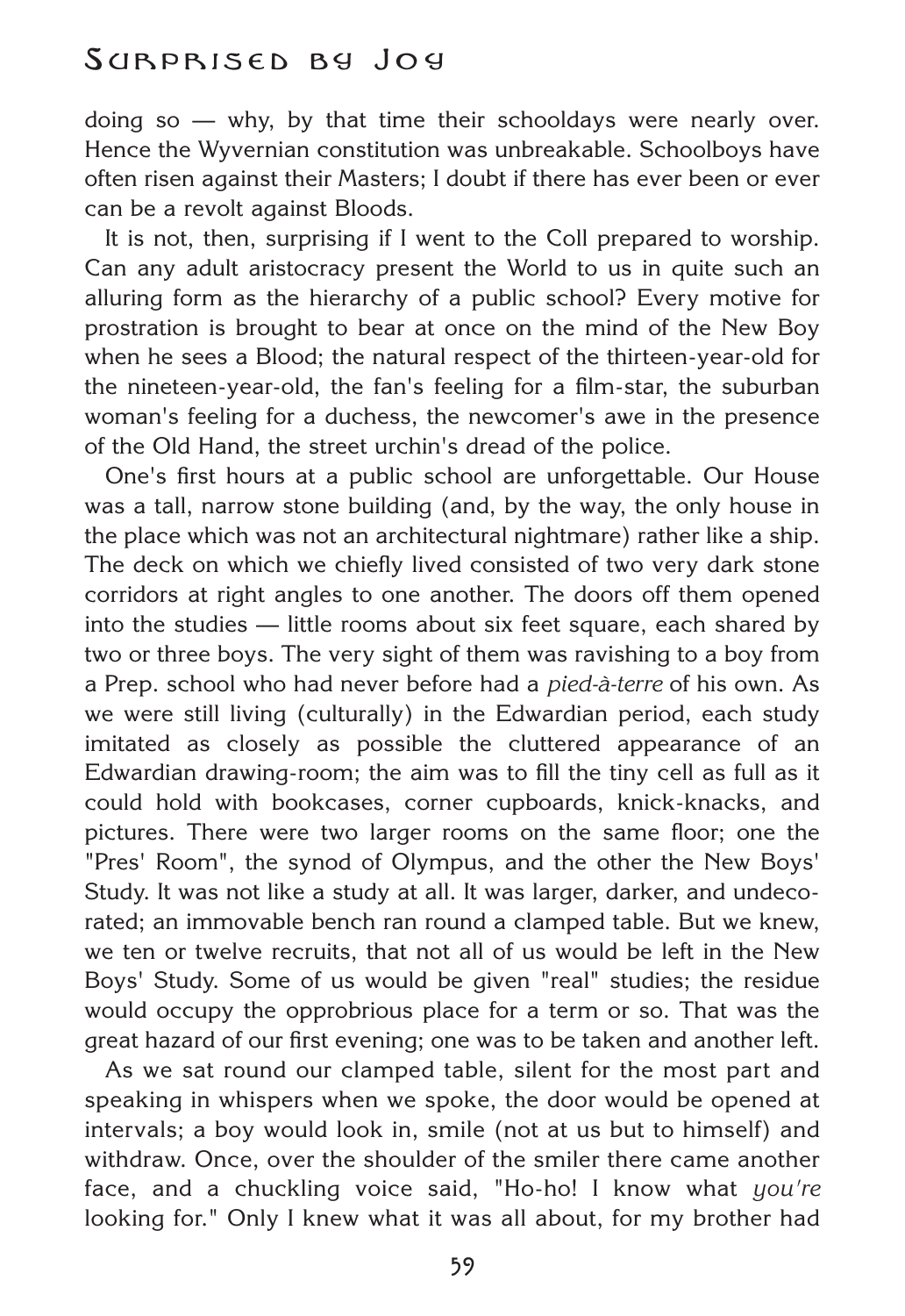played Chesterfield to my Stanhope and instructed me in the manners of the Coll. None of the boys who looked in and smiled was a Blood; they were all quite young and there was something common to the faces of them all. They were, in fact, the reigning or fading Tarts of the House, trying to guess which of us were their destined rivals or successors.

It is possible that some readers will not know what a House Tart was. First, as to the adjective. All life at Wyvern was lived, so to speak, in the two concentric circles of Coll and House. You could be a Coll pre. or merely a House pre. You could be a Coll Blood or merely a House Blood, a Coll Punt (i.e. a pariah, an unpopular person) or merely a House Punt; and of course a Coll Tart or merely a House Tart. A Tart is<sup>5</sup> a pretty and effeminate-looking small boy who acts as a catamite to one or more of his seniors, usually Bloods. Usually, not always. Though our oligarchy kept most of the amenities of life to themselves, they were, on this point, liberal; they did not impose chastity on the middle-class boy in addition to all his other disabilities. Pederasty among the lower classes was not "side", or at least not serious side; not like putting one's hands in one's pockets or wearing one's coat unbuttoned. The gods had a sense of proportion.

The Tarts had an important function to play in making school (what it was advertised to be) a preparation for public life. They were not like slaves, for their favours were (nearly always) solicited, not compelled. Nor were they exactly like prostitutes, for the *liaison* often had some permanence and, far from being merely sensual, was highly sentimentalised. Nor were they paid (in hard cash, I mean) for their services; though of course they had all the flattery, unofficial influence, favour, and privileges which the mistresses of the great have always enjoyed in adult society. That was where the Preparation for Public Life came in. It would appear from Mr. Arnold Lunn's *Harrovians* that the Tarts at his school acted as informers. None of ours did. I ought to know, for one of my friends shared a study with a minor Tart; and except that he was sometimes turned out of the study when one of the Tart's lovers came in (and that, after all, was only natural) he had nothing to complain of. I was not shocked by these things. For me, at that age, the chief drawback to the whole system

<sup>5 -</sup> Here, and throughout this account, I sometimes use the "historic present". Heaven forfend I should be taken to mean that Wyvern is the same today.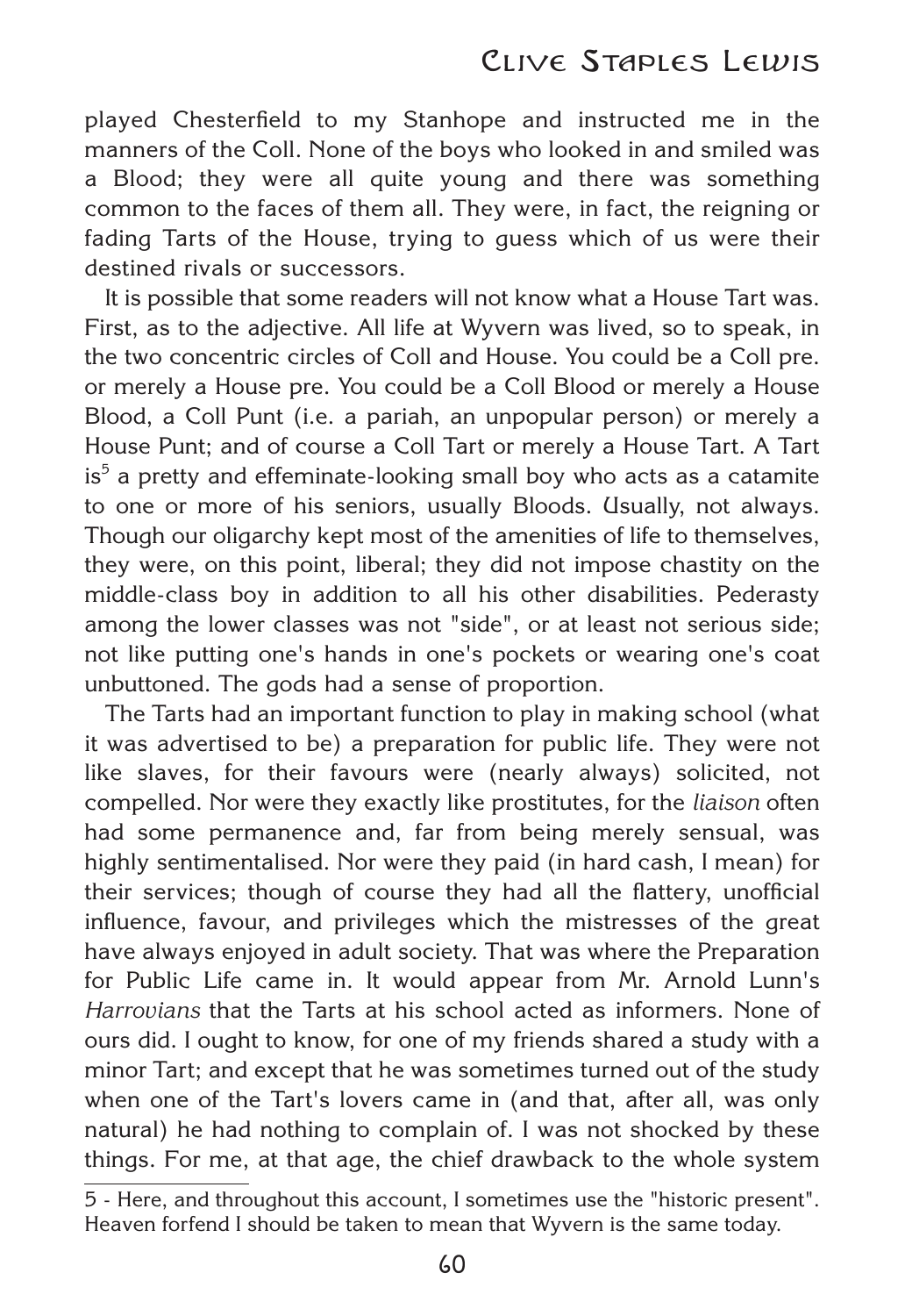was that it bored me considerably. For you will have missed the atmosphere of our House unless you picture the whole place from week's end to week's end buzzing, tittering, hinting, whispering about this subject. After games, gallantry was the principal topic of polite conversation; who had "a case with" whom, whose star was in the ascendant, who had whose photo, who and when and how often and what night and where.... I suppose it might be called the Greek Tradition. But the vice in question is one to which I had never been tempted, and which, indeed, I still find opaque to the imagination. Possibly, if I had only stayed longer at the Coll, I might, in this respect as in others, have been turned into a Normal Boy, as the system promises. As things were, I was bored.

Those first days, like your first days in the army, were spent in a frantic endeavour to find out what you had to do. One of my first duties was to find out what "Club" I was in. Clubs were the units to which we were assigned for compulsory games; they belonged to the Coll organisation, not the House organisation, so I had to go to a noticeboard "Up Coll" to get my facts. And first to find the place — and then to dare to squeeze oneself into the crowd of more important boys around the notice-board — and then to begin reading through five hundred names, but always with one eye on your watch, for of course there is something else to be done within ten minutes. I was forced away from the board before I had found my name, and so, sweating, back to the House, in a flurry of anxiety, wondering how I could find time to do the job to-morrow and what unheard-of disaster might follow if I could not. (Why, by the way, do some writers talk as if care and worry were the special characteristics of adult life? It appears to me that there is more *atra cura* in an average schoolboy's week than in a grown man's average year.)

When I reached the House something gloriously unexpected happened. At the door of the Pres' Room stood one Fribble; a mere House Blood, it is true, even a minor House Blood, but to me a sufficiently exalted figure; a youth of the lean, laughing type. I could hardly believe it when he actually addressed me. "Oh, I say, Lewis," he bawled, "I can tell you your Club. You're in the same one as me, B6." What a transition from all but despair to elation I underwent! All my anxiety was laid to rest. And then the graciousness of Fribble, the condescension! If a reigning monarch had asked me to dine, I could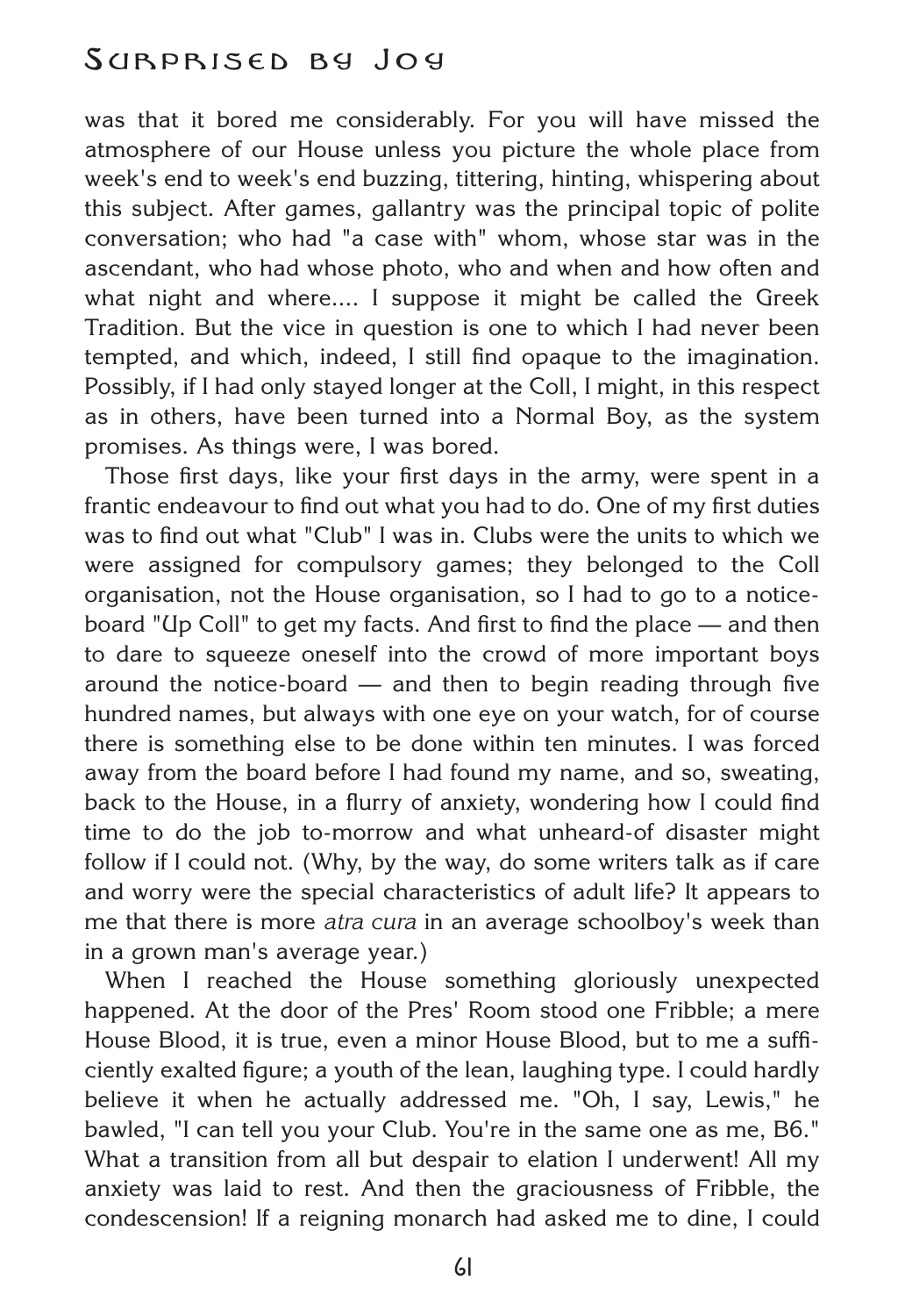hardly have been more flattered. But there was better to follow. On every half-holiday I went dutifully to the B6 notice-board to see whether my name was down to play that afternoon or not. And it never was. This was pure joy, for of course I hated games. My native clumsiness, combined with the lack of early training for which Belsen was responsible, had ruled out all possibility of my ever playing well enough to amuse myself, let alone to satisfy other players. I accepted games (quite a number of boys do) as one of the necessary evils of life, comparable to Income Tax or the Dentist. And so, for a week or two, I was in clover.

Then the blow fell. Fribble had lied. I was in a totally different Club. My name had more than once appeared on a notice-board I had never seen. I had committed the serious crime of "skipping Clubs". The punishment was a flogging administered by the Head of the Coll in the presence of the assembled Coll Pres. To the Head of the Coll himself — a red-headed, pimply boy with a name like Borage or Porridge — I can bear no grudge; it was to him a routine matter. But I must give him a name because the real point of the story requires it. The emissary (some Blood a little lower than the Head himself) who summoned me to execution attempted to reveal to me the heinousness of my crime by the words, "Who are you? Nobody. Who is Porridge? THE MOST IMPORTANT PERSON THERE IS."

I thought then, and I still think, that this rather missed the point. There were two perfectly good morals he could have drawn. He might have said, "We are going to teach you never to rely on second-hand information when first-hand is available" — a very profitable lesson. Or he might have said, "What made you think that a Blood could not be a liar?" But, "Who are you? Nobody," however just, seems hardly relevant. The implication is that I have skipped Club in arrogance or defiance. And I puzzle endlessly over the question whether the speaker really believed that. Did he really think it likely that an utterly helpless stranger in a new society, a society governed by an irresistible class on whose favour all his hopes of happiness depended, had set himself in the first week to pull the nose of The Most Important Person There Is? It is a problem which has met me many times in later life. What does a certain type of examiner mean when he says, "To show up work like this is an insult to the examiners"? Does he really think that the ploughed candidate has insulted him?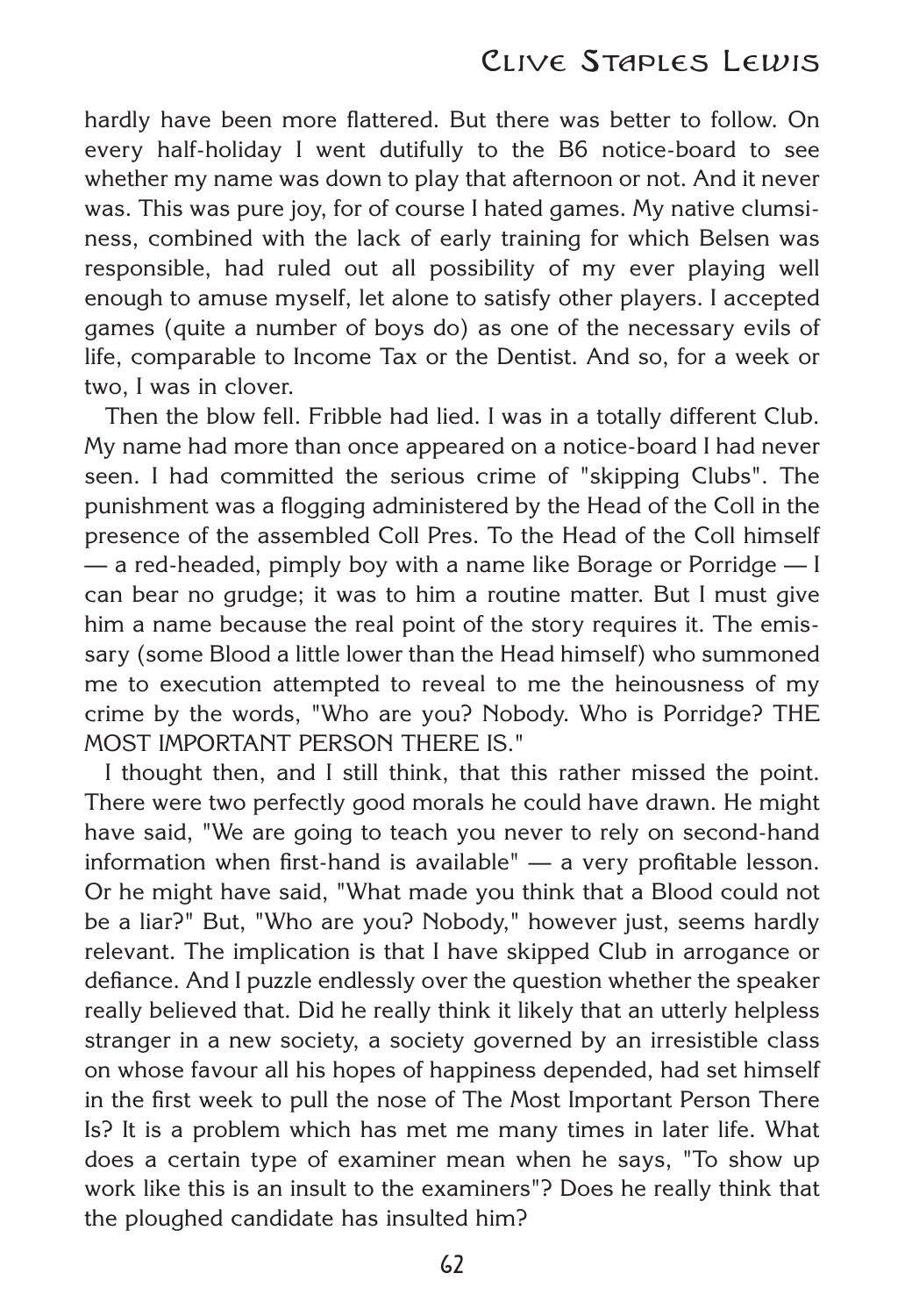Another problem is Fribble's share in my little catastrophe. Was his lie to me a hoax, a practical joke? Was he paying off some old score against my brother? Or was he (as I now think most likely) simply what our ancestors called a Rattle, a man from whose mouth information, true and false, flows out all day long without consideration, almost without volition? Some might think that, whatever his motive had originally been, he might have come forward and confessed his part when he saw what I was in for. But that, you know, was hardly to be expected. He was a very minor Blood, still climbing up the social stair; Burradge was almost as far above Fribble as Fribble was above me. By coming forward he would have imperilled his social position, in a community where social advancement was the one thing that mattered; school is a preparation for public life.

In justice to Wyvern, I must add that Fribble was not, by our standards, quite a fair representative of Bloodery. He had offended against the rules of gallantry in a manner which (my brother tells me) would have been impossible in his day. I said just now that the Tarts were solicited, not compelled. But Fribble did use all his prefectorial powers for a whole term to persecute a boy called, let us say, Parsley who had refused his suit. This was quite easy for Fribble to do. The innumerable small regulations which a junior boy could break almost unawares enabled a prefect to make sure that a given boy was nearly always in trouble, while the fagging system made it easy to see that he had no leisure at all at any hour of any day. So Parsley learned what it was to refuse even a minor Blood. The story would be more impressive if Parsley had been a virtuous boy and had refused on moral grounds. Unfortunately he was "as common as a barber's chair", had been a reigning toast in my brother's day, and was now almost past his bloom. He drew the line at Fribble. But Fribble's attempt at coercion was the only instance of its kind I ever knew.

Indeed, taking them by and large, and considering the temptations of adolescents, so privileged, so flattered, our Bloods were not a bad lot. The Count was even kindly. The Parrot was nothing worse than a grave fool: "Yards-of-Face" they called him. Stopfish, whom some thought cruel, even had moral principles; in his younger days many (I'm told) had desired him as a Tart, but he had kept his virtue. "Pretty, but no good to anyone; he's *pie*," would be the Wyvernian comment. The hardest to defend, perhaps, is Tennyson. We did not much mind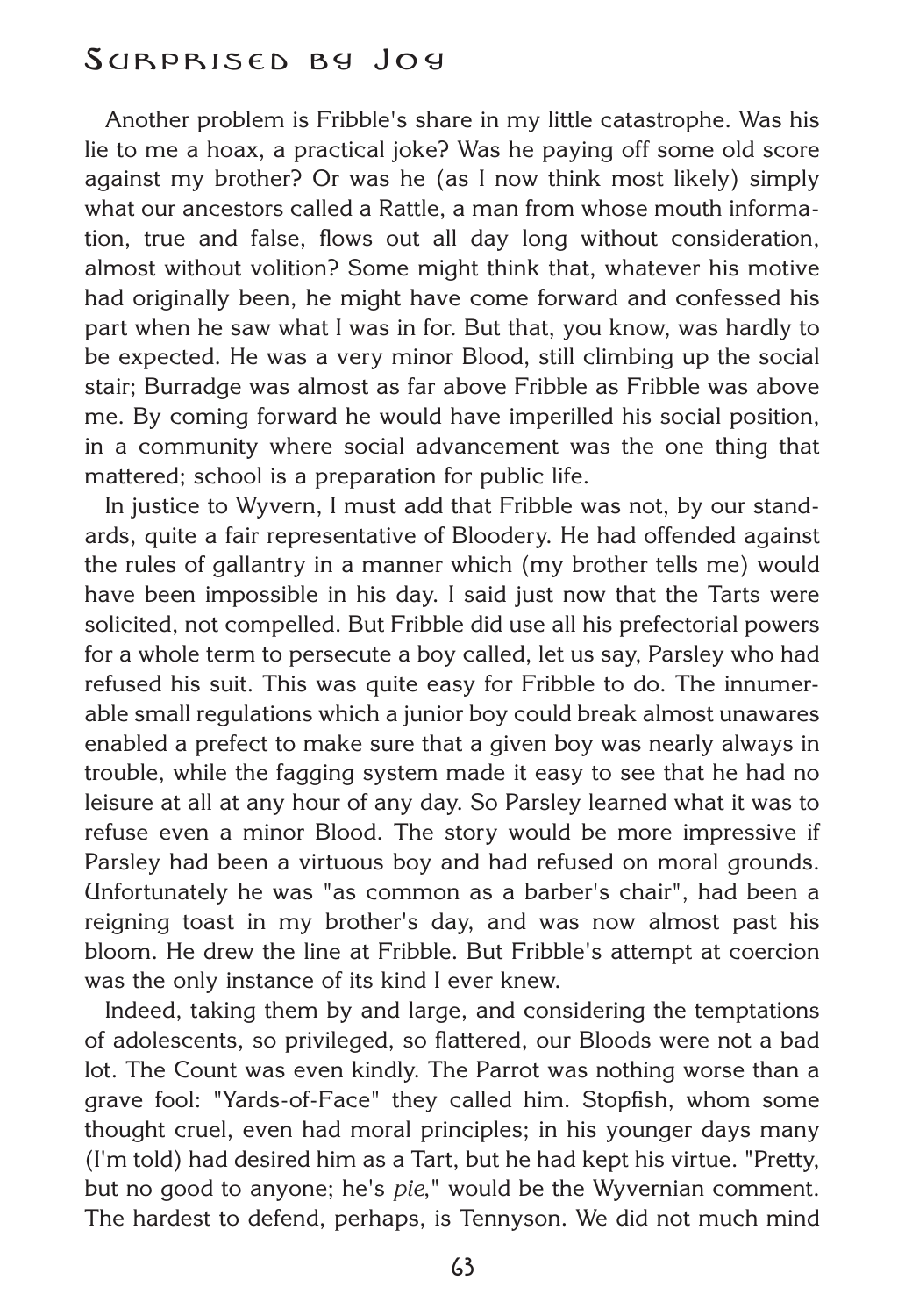his being a shoplifter; some people thought it rather clever of him to come back from a tour of the town with more ties and socks than he had paid for. We minded more his favourite punishment for us rabble, "a clip". Yet he could truly have pleaded to the authorities that it meant merely a box on the ear. He would not have added that the patient was made to stand with his left ear, temple and cheek almost, but not quite, touching the jamb of a doorway, and then struck with full force on the right. We also grumbled a little in secret when he got up a tournament (either explicitly or virtually compulsory, I think) in a game called Yard Cricket, collected subscriptions, and neither held the tournament nor returned the cash. But you will remember that this happened in the Marconi period, and to be a prefect is a Preparation for Public Life. And for all of them, even Tennyson, one thing can be said; they were never drunk. I was told that their predecessors, a year before I came, were sometimes very drunk indeed in the House corridor at mid-day. In fact, odd as it would have sounded to an adult, I joined the House when it was in a stern mood of moral rearmament. That was the point of a series of speeches which the prefects addressed to us all in the House Library during my first week. It was explained with a wealth of threatenings that we were to be pulled Up or Together or wherever decadents are pulled by moral reformers. Tennyson was very great on that occasion. He had a fine bass voice and sang solos in the choir. I knew one of his Tarts.

Peace to them all. A worse fate awaited them than the most vindictive fag among us could have wished. Ypres and the Somme ate up most of them. They were happy while their good days lasted.

My flogging by pimply old Ullage was no unmerciful affair in itself. The real trouble was that I think I now became, thanks to Fribble, a marked man; the sort of dangerous New Boy who skips Clubs. At least I think that must have been the main reason why I was an object of dislike to Tennyson. There were probably others. I was big for my age, a great lout of a boy, and that sets one's seniors against one. I was also useless at games. Worst of all, there was my face. I am the kind of person who gets told, "And take that look off your face too." Notice, once more, the mingled justice and injustice of our lives. No doubt in conceit or ill-temper I have often intended to look insolent or truculent; but on those occasions people don't appear to notice it. On the other hand, the moments at which I was told to "take that look off"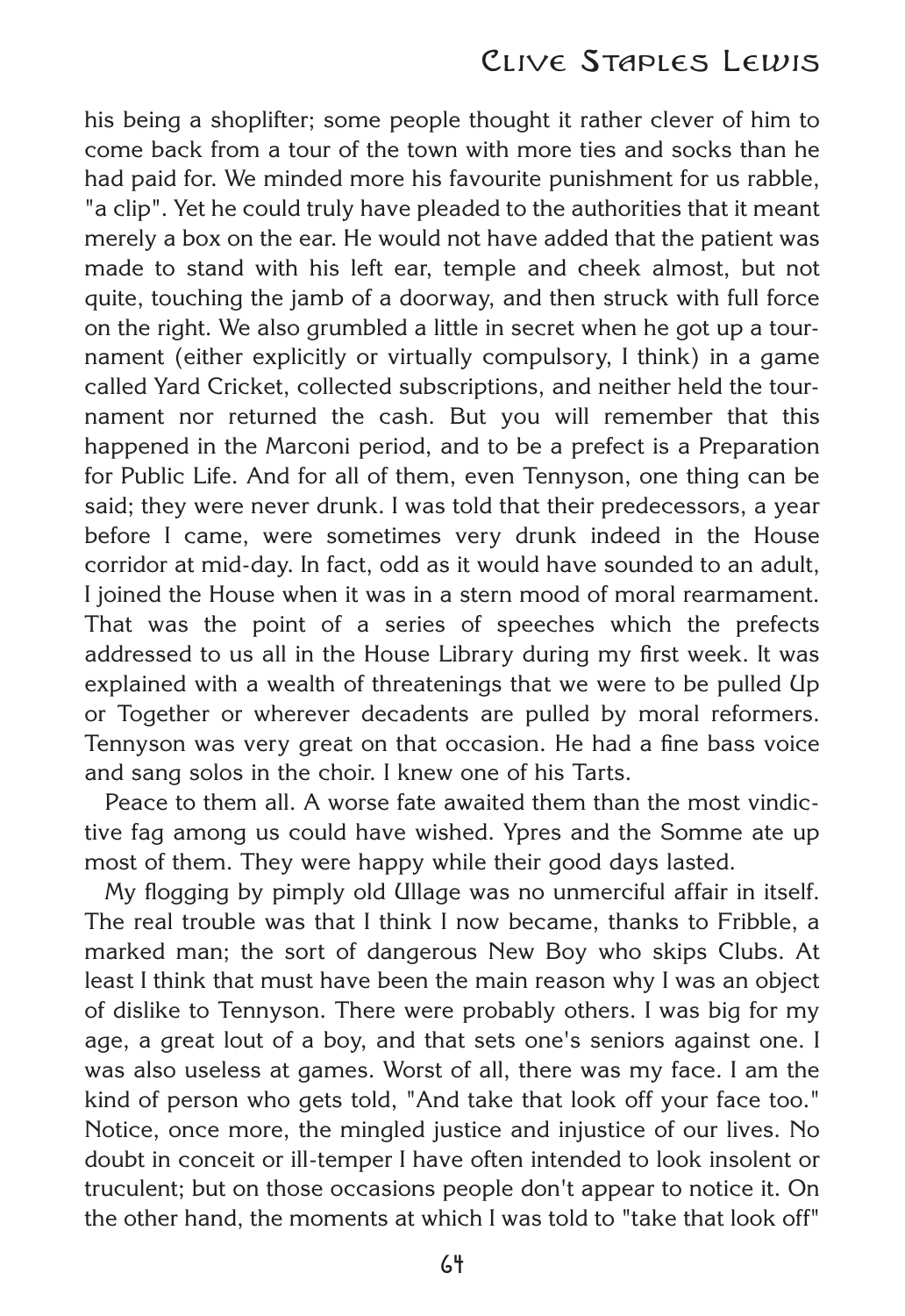were usually those when I intended to be most abject. Can there have been a freeman somewhere among my ancestors whose expression, against my will, looked out?

As I have hinted before, the fagging system is the chief medium by which the Bloods, without breaking any rule, can make a junior boy's life a weariness to him. Different schools have different kinds of fagging. At some of them, individual Bloods have individual fags. This is the system most often depicted in school stories; it is sometimes represented as — and, for all I know, sometimes really is — a fruitful relation as of knight and squire, in which service on the one part is rewarded with some degree of countenance and protection on the other. But whatever its merits may be, we never experienced them at Wyvern. Fagging with us was as impersonal as the labour-market in Victorian England; in that way, too, the Coll was a preparation for public life. All boys under a certain seniority constituted a labour pool, the common property of all the Bloods. When a Blood wanted his O.T.C. kit brushed and polished, or his boots cleaned, or his study "done out", or his tea made, he shouted. We all came running, and of course the Blood gave the work to the boy he most disliked. The kitcleaning — it took hours, and then, when you had finished it, your own kit was still to do — was the most detested *corvée*. Shoe-cleaning was a nuisance not so much in itself as in its attendant circumstances. It came at an hour which was vital for a boy like me who, having won a scholarship, had been placed in a high form and could hardly, by all his best efforts, keep up with the work. Hence the success of one's whole day in Form might depend on the precious forty minutes between breakfast and Morning School, when one went over the set passages of translation with other boys in the same Form. This could be done only if one escaped being fagged as a shoeblack. Not, of course, that it takes forty minutes to clean a pair of shoes. What takes the time is waiting in the queue of other fags in the "boot-hole" to get your turn at the brushes and blacking. The whole look of that cellar, the darkness, the smell, and (for most of the year) the freezing cold, are a vivid memory. You must not of course suppose that, in those spacious days, we lacked servants. There were two official "bootboys" paid by the Housemaster for cleaning all boots and shoes, and everyone, including us fags who had cleaned both our own shoes and the Bloods' shoes daily, tipped the bootboys at the end of each term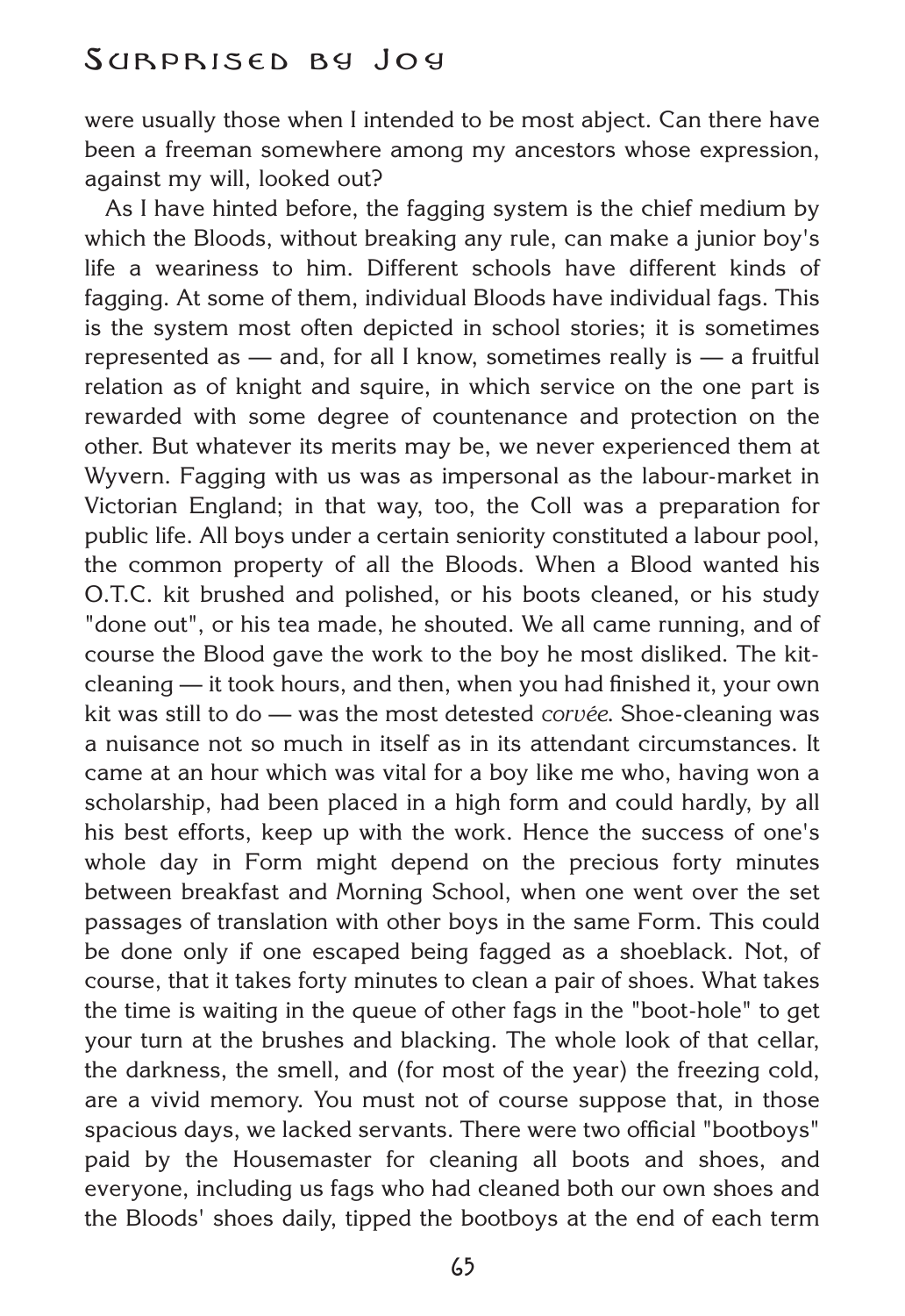for their services.

For a reason which all English readers will understand (others will hear something of it in the next chapter) I am humiliated and embarrassed at having to record that as time went on I came to dislike the fagging system. No true defender of the Public Schools will believe me if I say that I was tired. But I was — dog-tired, cab-horse tired, tired (almost) like a child in a factory. Many things besides fagging contributed to it. I was big and had possibly outgrown my strength. My work in Form was almost beyond me. I was having a good deal of dental trouble at the time, and many nights of clamorous pain. Never, except in the front line trenches (and not always there) do I remember such aching and continuous weariness as at Wyvern. Oh, the implacable day, the horror of waking, the endless desert of hours that separated one from bed-time! And remember that, even without fagging, a school day contains hardly any leisure for a boy who does not like games. For him, to pass from the form-room to the playing field is simply to exchange work in which he can take some interest for work in which he can take none, in which failure is more severely punished, and in which (worst of all) he must feign an interest.

I think that this feigning, this ceaseless pretence of interest in matters to me supremely boring, was what wore me out more than anything else. If the reader will picture himself, unarmed, shut up for thirteen weeks on end, night and day, in a society of fanatical golfers — or, if he is a golfer himself, let him substitute fishermen, theosophists, bimetallists, Baconians, or German undergraduates with a taste for autobiography — who all carry revolvers and will probably shoot him if he ever seems to lose interest in their conversation, he will have an idea of my school life. Even the hardy Chowbok (in *Erewhon*) quailed at such a destiny. For games (and gallantry) were the only subjects, and I cared for neither. But I must seem to care for both, for a boy goes to a Public School precisely to be made a normal, sensible boy — a good mixer — to be taken out of himself; and eccentricity is severely penalised.

You must not, from this, hastily conclude that most boys liked *playing* games any better than I did. To escape Clubs was considered by dozens of boys an obvious good. Leave off Clubs required the Housemaster's signature, and that harmless Merovingian's signature was imitable. A competent forger (I knew one member of the profes-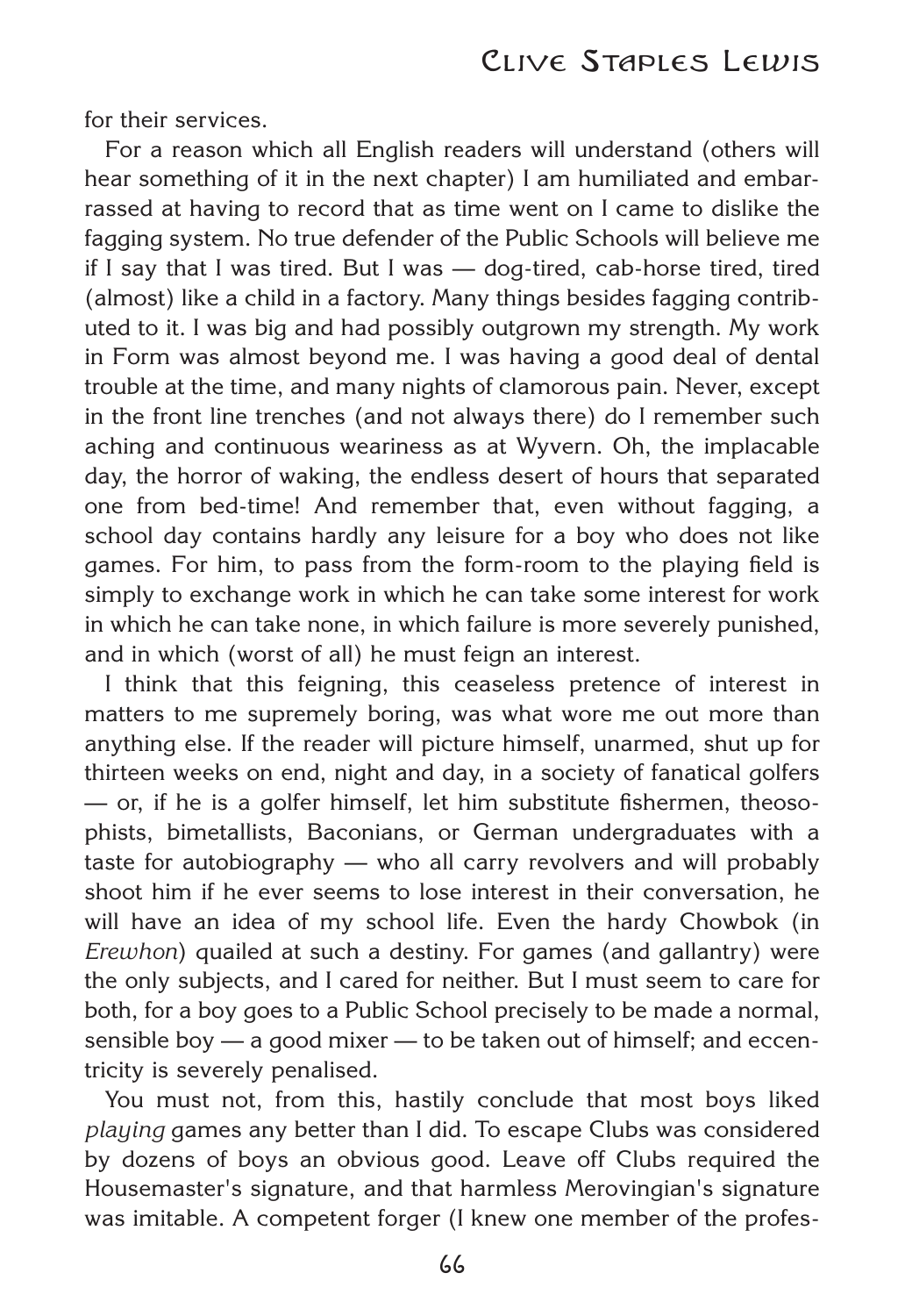sion) by manufacturing and selling forged signatures could make a steady addition to his pocket money. The perpetual talk about games depended on three things. First, on the same sort of genuine (though hardly practical) enthusiasm which sends the crowds to the League Football Matches. Few wanted to play, but many wanted to watch, to participate vicariously in the triumphs of the Coll, or the House, team. Secondly, this natural feeling had the vigilant backing of all the Bloods and nearly all the Masters. To be lukewarm on such matters was the supreme sin. Hence enthusiasm had to be exaggerated where it existed and simulated where it did not. At cricket matches minor Bloods patrolled the crowd of spectators to detect and punish any "slackness" in the applause; it reminds one of the precautions taken when Nero sang. For of course the whole structure of Bloodery would collapse if the Bloods played in the spirit of play, for their recreation; there must be audience and limelight. And this brings us to the third reason. For boys who were not yet Bloods but who had some athletic promise, Games were essentially a *moyen de parvenir*. There was nothing recreational about Clubs for them any more than for me. They went to the playing fields not as men go to the tennis-club but as stage-struck girls go to an Audition; tense and anxious, racked with dazzling hopes and sickening fears, never in peace of mind till they had won some notice which would set their feet on the first rung of the social ladder. And not then at peace either; for not to advance is to fall back.

The truth is that organised and compulsory games had, in my day, banished the element of play from school life almost entirely. There was no time to play (in the proper sense of the word). The rivalry was too fierce, the prizes too glittering, the "hell of failure" too severe.

The only boy, almost, who "played" (but not at games) was our Irish earl. But then he was an exception to all rules; not because of his earldom but because he was an untamable Irishman, anarch in grain, whom no society could iron out. He smoked a pipe in his first term. He went off by night on strange expeditions to a neighbouring city; not, I believe, for women, but for harmless rowdyism, low life, and adventure. He always carried a revolver. I remember it well, for he had a habit of loading one chamber only, rushing into your study, and then firing off (if that is the right word) all the others at you, so that your life depended on his counting accurately. I felt at the time, and I feel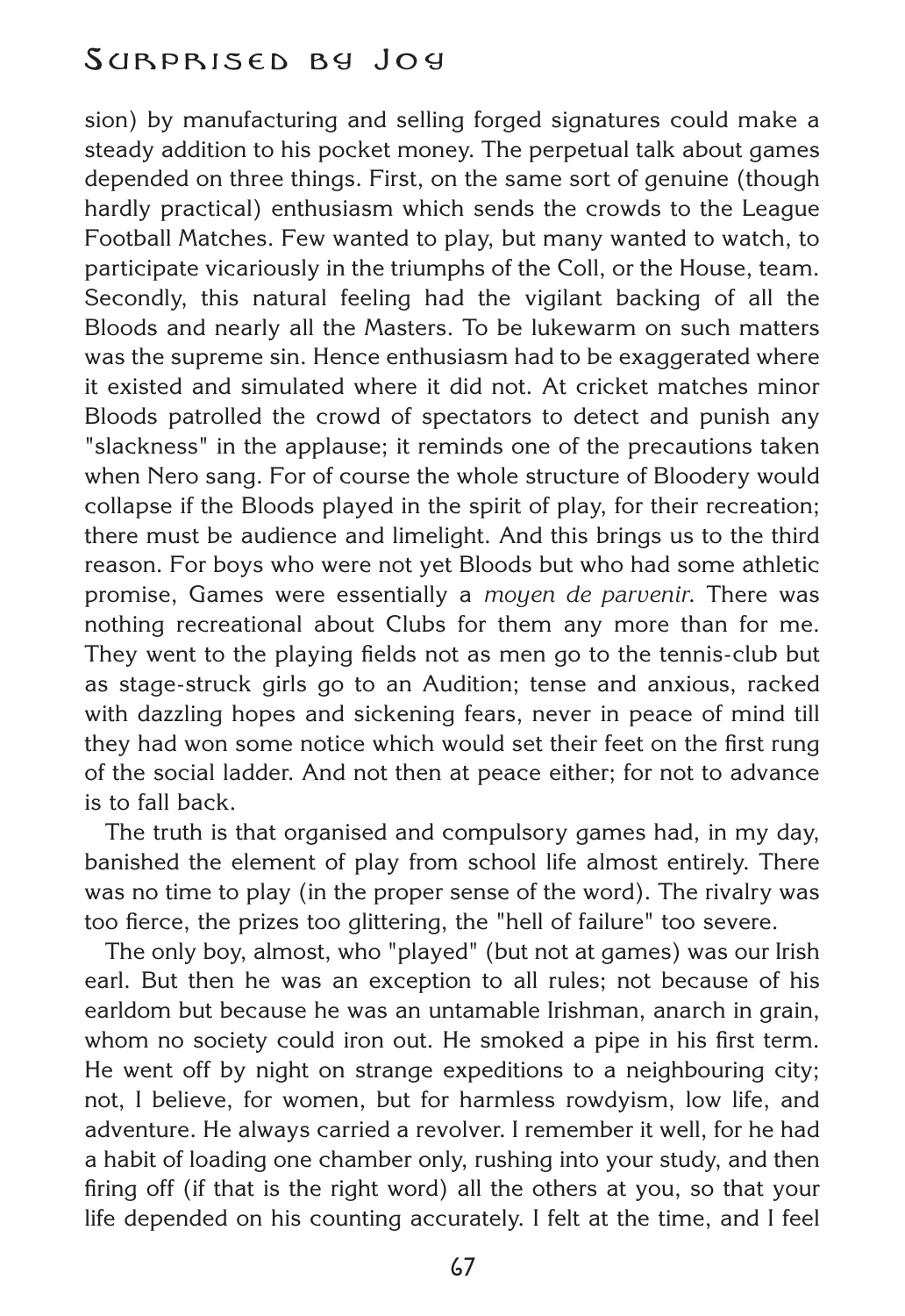still, that this (unlike the fagging) was the sort of thing no sensible boy could object to. It was done in defiance both of masters and Bloods, it was wholly useless, and there was no malice in it. I liked Ballygunnian; he, too, was killed in France. I do not think he ever became a Blood; if he had, he wouldn't have noticed it. He cared nothing for the limelight or for social success. He passed through the Coll without paying it any attention.

I suppose Popsy — the pretty red-head who was housemaid on "the Private side" — might also rank as an element making for "play". Popsy, when caught and carried bodily into our part of the House (I think by the Count), was all giggles and screams. She was too sensible a girl to surrender her "virtue" to any Blood; but it was rumoured that those who found her in the right time and place might induce her to give certain lessons in anatomy. Perhaps they lied.

I have hardly mentioned a Master yet. One master, dearly loved and reverenced, will appear in the next chapter. But other masters are hardly worth speaking of. It is difficult for parents (and more difficult, perhaps, for schoolmasters) to realise the unimportance of most masters in the life of a school. Of the good and evil which is done to a schoolboy masters, in general, do little, and know less. Our own Housemaster must have been an upright man, for he fed us excellently. For the rest, he treated his House in a very gentlemanly, uninquisitive way. He sometimes walked round the dormitories of a night, but he always wore boots, trod heavily and coughed at the door. He was no spy and no kill-joy, honest man. Live and let live.

As I grew more and more tired, both in body and mind, I came to hate Wyvern. I did not notice the real harm it was doing to me. It was gradually teaching me to be a prig; that is, an intellectual prig or (in the bad sense) a High Brow. But that subject must wait for another chapter. At the tail-end of this I must repeat (for this is the overall impression left by Wyvern) that I was tired. Consciousness itself was becoming the supreme evil; sleep, the prime good. To lie down, to be out of the sound of voices, to pretend and grimace and evade and slink no more, that was the object of all desire — if only there were not another morning ahead — if only sleep could last for ever!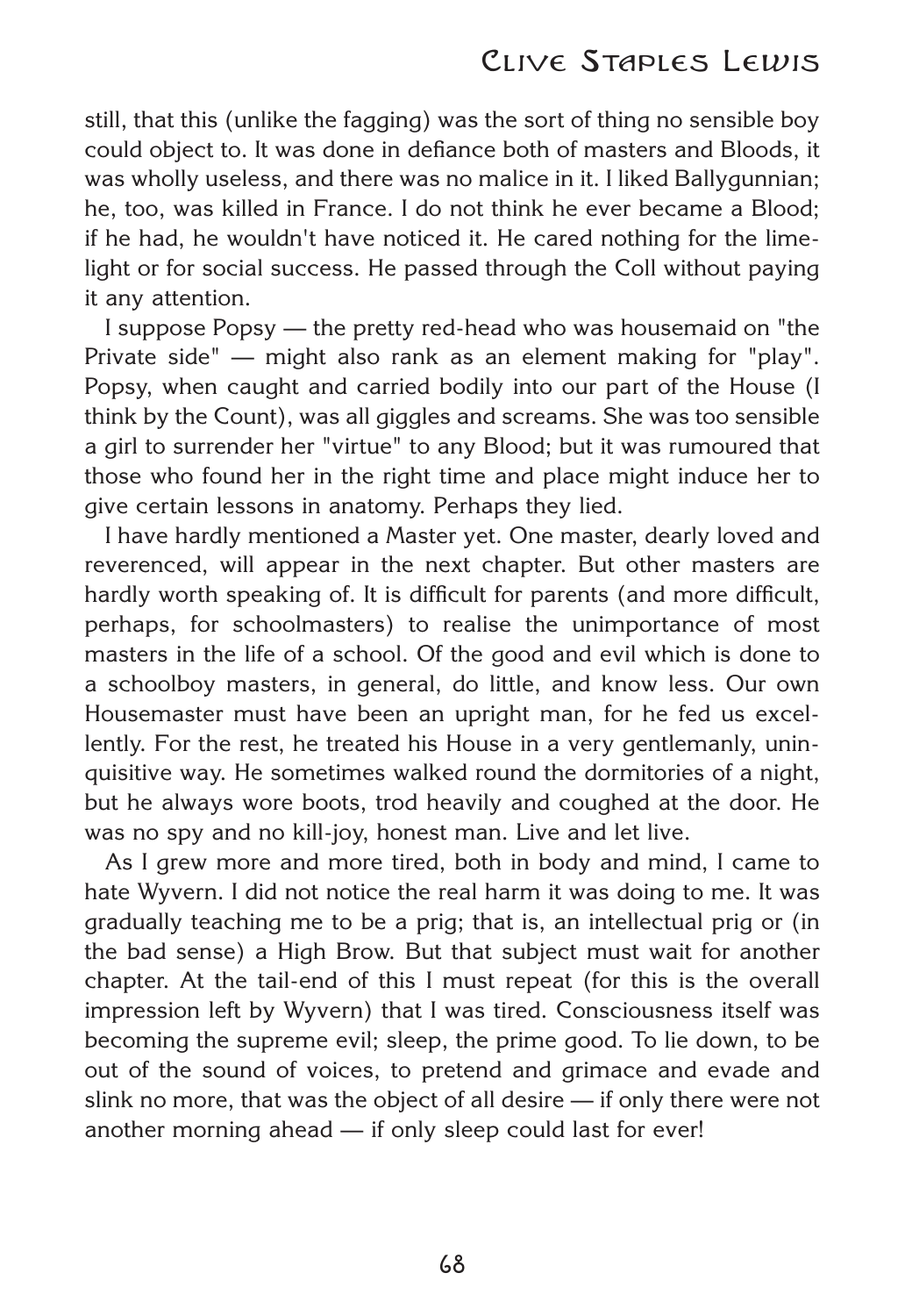# VII. Light and Shade

*No situation, however wretched it seems, but has some sort of*   $confort$  attending it. GOLDSMITH



ere's a fellow, you say, who used to come before us as a moral and religious writer, and now, if you please, he's written a whole chapter describing his old school as a very

furnace of impure loves without one word on the heinousness of the sin. But there are two reasons. One you shall hear before this chapter ends. The other is that, as I have said, the sin in question is one of the two (gambling is the other) which I have never been tempted to commit. I will not indulge in futile philippics against enemies I never met in battle.

("This means, then, that all the other vices you have so largely written about..." Well, yes, it does, and more's the pity; but it's nothing to our purpose at the moment.)

I have now to tell you how Wyvern made me a prig. When I went there, nothing was further from my mind than the idea that my private taste for fairly good books, for Wagner, for mythology, gave me any sort of superiority to those who read nothing but magazines and listened to nothing but the (then fashionable) Rag-time. The claim might seem unbelievable if I did not add that I had been protected from this sort of conceit by downright ignorance. Mr. Ian Hay somewhere draws a picture of the reading minority at a Public School in his day as boys who talked about "G. B. S. and G. K. C." in the same spirit in which other boys secretly smoked; both sets were inspired by the same craving for forbidden fruit and the same desire to be grown-up. And I suppose boys such as he describes might come from Chelsea or Oxford or Cambridge homes where they heard things about contemporary literature. But my position was wholly different. I was,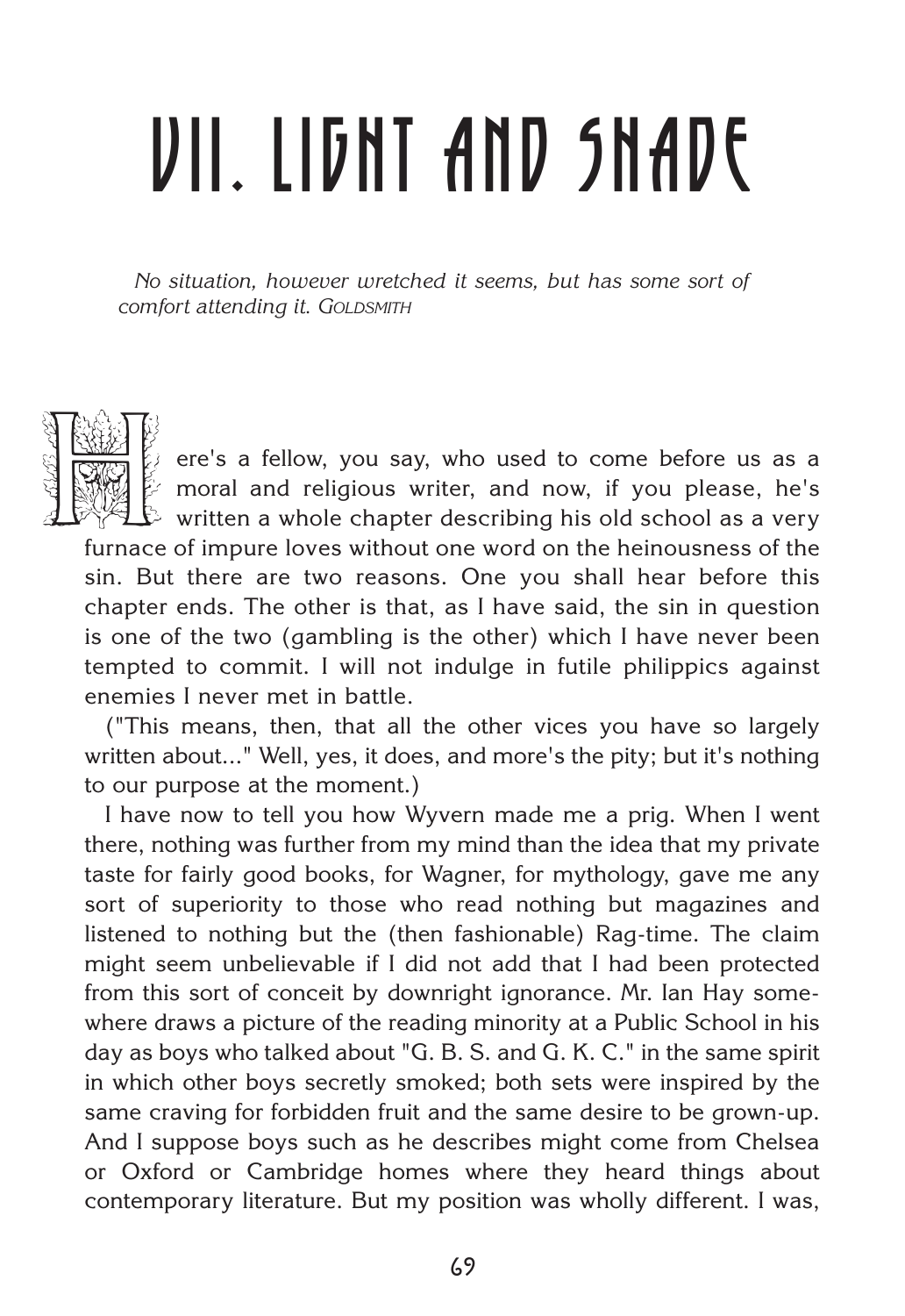for example, a great reader of Shaw about the time I went to Wyvern, but I had never dreamed that reading Shaw was anything to be proud of. Shaw was an author on my father's shelves like any other author. I began reading him because his *Dramatic Opinions* contained a good deal about Wagner and Wagner's very name was then a lure to me. Thence I went on to read most of the other Shaws we had. But how his reputation stood in the literary world I neither knew nor cared; I didn't know there was "a literary world". My father told me Shaw was "a mountebank" but that there were some laughs in *John Bull's Other Island*. It was the same with all my other reading; no one (thank God) had ever admired or encouraged it. (William Morris, for some unfathomable reason, my father always referred to as "that whistlepainter".) I might be — no doubt I was — conceited at Chartres for being good at my Latin; this was something recognised as meritorious. But "Eng. Lit." was blessedly absent from the official syllabus, so I was saved from any possibility of conceit about it. Never in my life had I read a work of fiction, poetry, or criticism in my own language except because, after trying the first few pages, I liked the taste of it. I could not help knowing that most other people, boys and grown-ups alike, did not care for the books I read. A very few tastes I could share with my father, a few more with my brother; apart from that, there was no point of contact, and this I accepted as a sort of natural law. If I reflected on it at all, it would have given me, I think, a slight feeling, not of superiority, but of inferiority. The latest popular novel was so obviously a more adult, a more normal, a more sophisticated taste than any of mine. A certain shame or bashfulness attached itself to whatever one deeply and privately enjoyed. I went to the Coll far more disposed to excuse my literary tastes than to plume myself on them.

But this innocence did not last. It was, from the first, a little shaken by all that I soon began to learn from my form-master about the glories of literature. I was at last made free of the dangerous secret that others had, like me, found there "enormous bliss" and been maddened by beauty. Among the other New Bugs of my year, too, I met a pair of boys who came from the Dragon School at Oxford (where Naomi Mitchison in her 'teens had just produced her first play) and from them also I got the dim impression that there was a world I had never dreamed of, a world in which poetry, say, was a thing public and accepted, just as Games and Gallantry were accepted at Wyvern;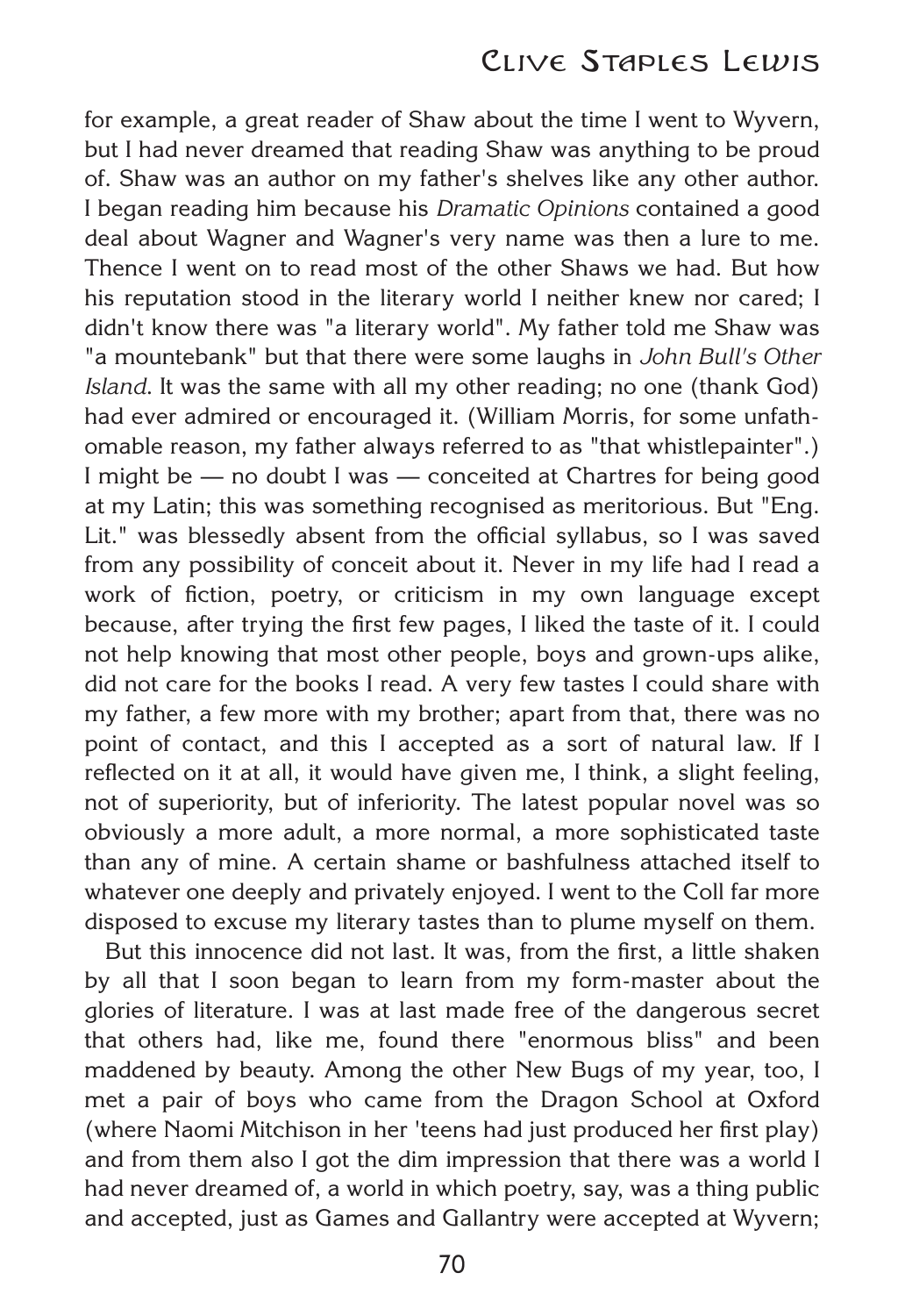nay, a world in which a taste for such things was almost meritorious. I felt as Siegfried felt when it first dawned on him that he was not Mime's son. What had been "my" taste was apparently "our" taste (if only I could ever meet the "we" to whom that "our" belonged). And if "our" taste, then — by a perilous transition — perhaps "good" taste or "the right taste". For that transition involves a kind of Fall. The moment good taste knows itself, some of its goodness is lost. Even then, however, it is not necessary to take the further downward step of despising the "philistines" who do not share it. Unfortunately I took it. Hitherto, though increasingly miserable at Wyvern, I had been half ashamed of my own misery, still ready (if I were only allowed) to admire the Olympians, still a little overawed, cowed rather than resentful. I had, you see, no standing place against the Wyvernian *ethos*, no side for which I could play against it; it was a bare "I" against what seemed simply the world. But the moment that "I" became, however vaguely, a *we* — and Wyvern not *the* world but *a* world — the whole thing changed. It was now possible, at least in thought, to retaliate. I can remember what may well have been the precise moment of this transition. A prefect called Blugg or Glubb or some such name stood opposite me, belching in my face, giving me some order. The belching was not intended as an insult. You can't "insult" a fag any more than an animal. If Bulb had thought of my reactions at all, he would have expected me to find his eructations funny. What pushed me over the edge into pure priggery was his face — the puffy bloated cheeks, the thick, moist, sagging lower lip, the yokel blend of drowsiness and cunning. "The lout!" I thought. "The clod! The dull, crass clown! For all his powers and privileges, I would not be he." I had become a Prig, a High-Brow.

The interesting thing is that the Public School system had thus produced the very thing which it was advertised to prevent or cure. For you must understand (if you have not been dipped in that tradition yourself) that the whole thing was devised to "knock the nonsense" out of the smaller boys and "put them in their place". "If the junior boys weren't fagged," as my brother once said, "they would become insufferable." That is why I felt so embarrassed, a few pages ago, when I had to confess that I got rather tired of perpetual fagging. If you say this, every true defender of the system will diagnose your case at once, and they will all diagnose it in the same way. "Ho-ho!" they will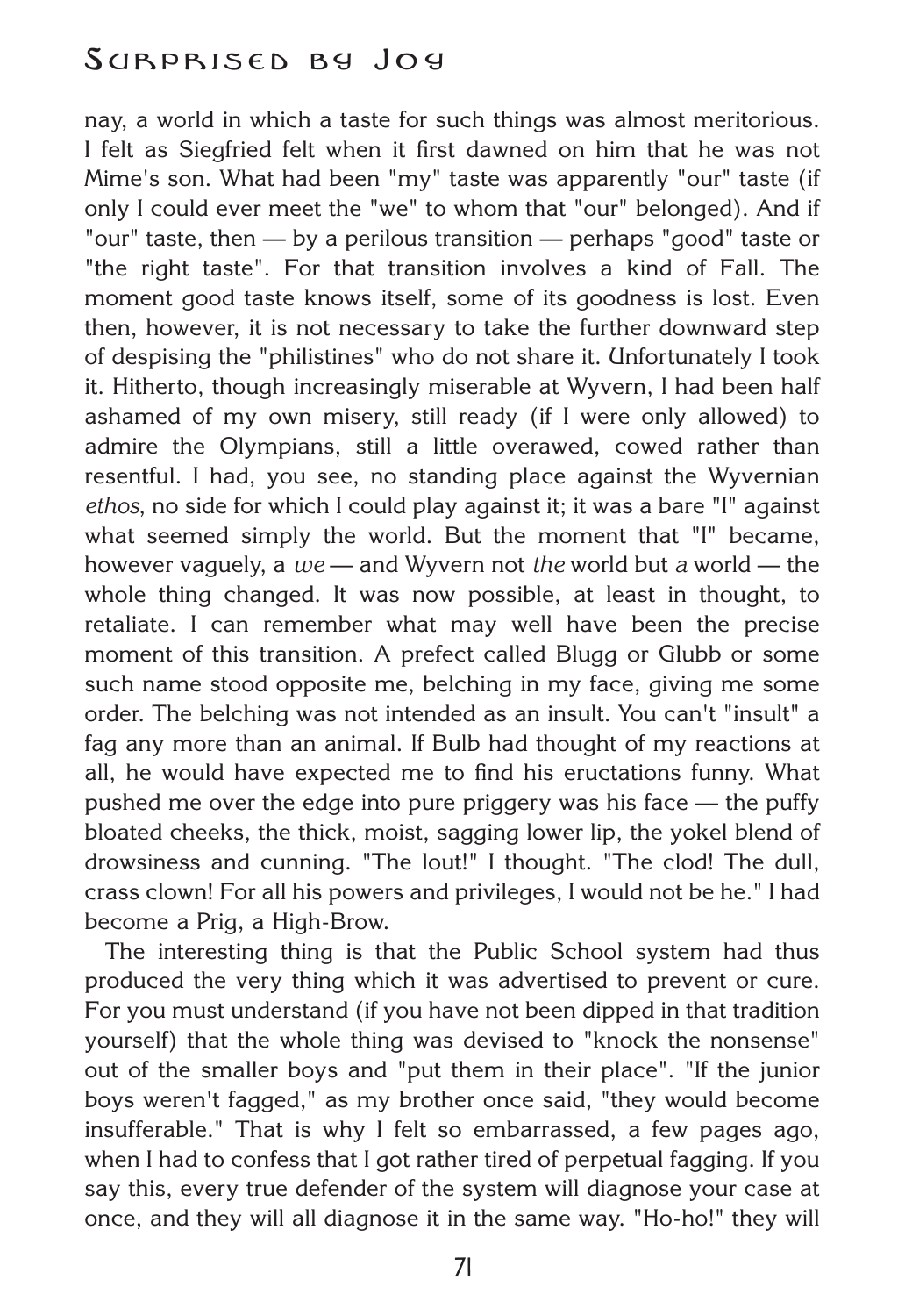cry, "so *that's* the trouble! Thought yourself too good to black your betters' boots, did you? That just shows how badly you needed to be fagged. It's to cure young prigs like you that the system exists." That any cause except "thinking yourself too good for it" might awaken discontent with a fag's lot will not be admitted. You have only to transfer the thing to adult life and you will, apparently, see the full logic of the position. If some neighbouring V.I.P. had irresistible authority to call on you for any service he pleased at any hour when you were not in the office — if, when you came home on a summer evening, tired from work and with more work to prepare against the morrow, he could drag you to the links and make you his caddy till the light failed — if at last he dismissed you unthanked with a suitcase full of his clothes to brush and clean and return to him before breakfast, and a hamper full of his foul linen for your wife to wash and mend — and if, under this regime, you were not always perfectly happy and contented; where could the cause lie except in your own vanity? What else, after all, could it be? For, almost by definition, every offence a junior boy commits must be due to "cheek" or "side"; and to be miserable, even to fall short of rapturous enthusiasm, is an offence.

Obviously a certain grave danger was ever-present to the minds of those who built up the Wyvernian hierarchy. It seemed to them selfevident that, if you left things to themselves, boys of nineteen who played rugger for the county and boxed for the school would everywhere be knocked down and sat on by boys of thirteen. And that, you know, would be a very shocking spectacle. The most elaborate mechanism, therefore, had to be devised for protecting the strong against the weak, the close corporation of Old Hands against the parcel of new-comers who were strangers to one another and to everyone in the place, the poor, trembling lions against the furious and ravening sheep.

There is, of course, some truth in it. Small boys can be cheeky; and half an hour in the society of a French thirteen-year-old makes most of us feel that there is something to be said for fagging after all. Yet I cannot help thinking that the bigger boys would have been able to hold their own without all the complicated assurances, pattings on the back, and encouragement which the authorities gave them. For, of course, these authorities, not content with knocking the "nonsense" out of the sheep, were always coaxing and petting an at least equal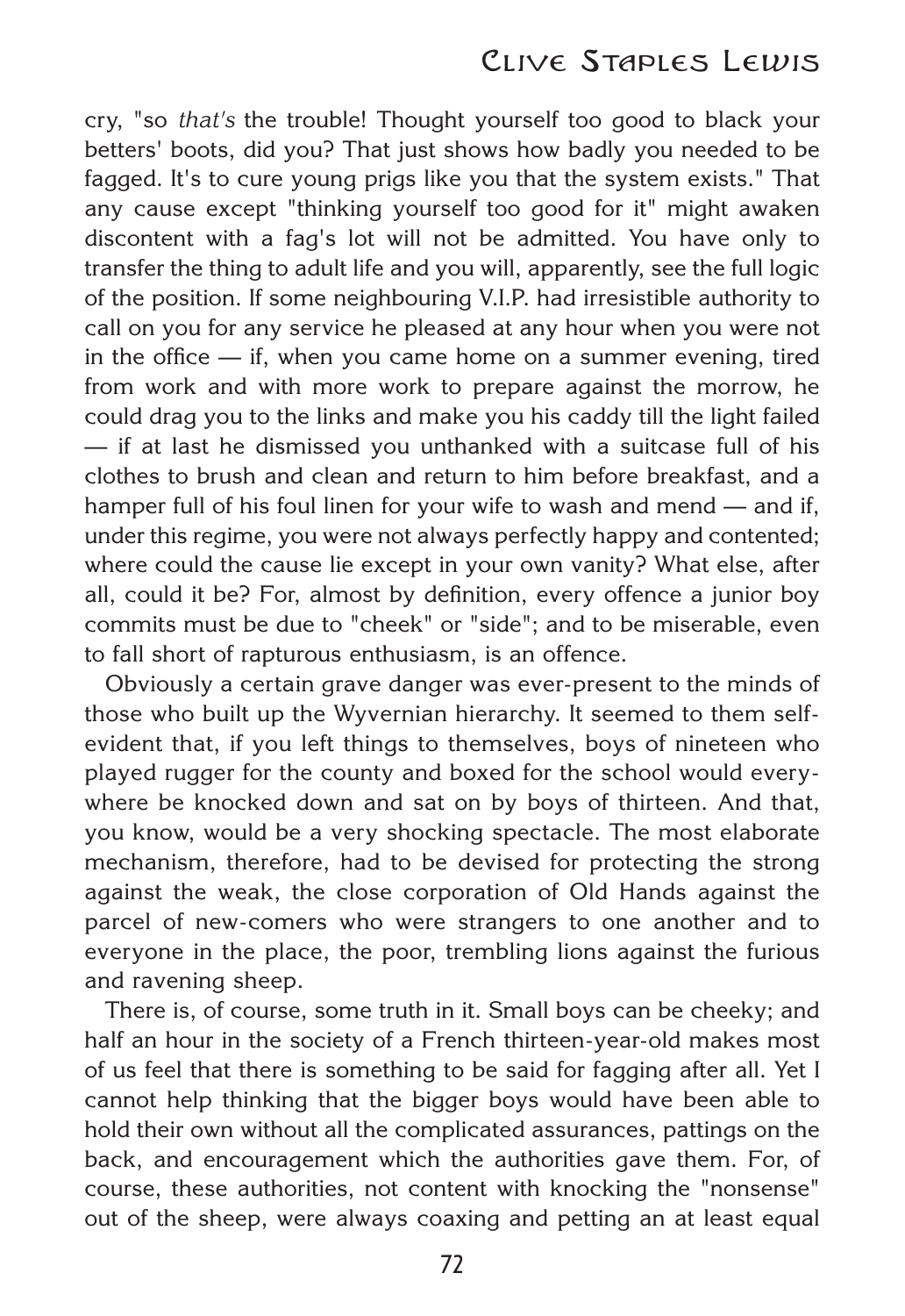quantity of "nonsense" into the lions; power and privilege and an applauding audience for the games they play. Might not the mere nature of boys have done all, and rather more than all, that needed doing in this direction without assistance?

But whatever the rationality of the design, I contend that it did not achieve its object. For the last thirty years or so England has been filled with a bitter, truculent, sceptical, debunking, and cynical *intelligentsia*. A great many of them were at public schools, and I believe very few of them liked it. Those who defend the schools will, of course, say that these Prigs are the cases which the system failed to cure; they were not kicked, mocked, fagged, flogged, and humiliated enough. But surely it is equally possible that they are the products of the system? that they were not Prigs at all when they came to their schools but were made Prigs by their first year, as I was? For, really, that would be a very natural result. Where oppression does not completely and permanently break the spirit, has it not a natural tendency to produce retaliatory pride and contempt? We reimburse ourselves for cuffs and toil by a double dose of self-esteem. No one is more likely to be arrogant than a lately freed slave.

I write, of course, only to neutral readers. With the wholehearted adherents of the system there is no arguing, for, as we have already seen, they have maxims and logic which the lay mind cannot apprehend. I have even heard them defend compulsory games on the ground that all boys "except a few rotters" like the games; they have to be compulsory because no compulsion is needed. (I wish I had never heard chaplains in the Armed Forces produce a similar argument in defence of the wicked institution of Church Parades.)

But the essential evil of public school life, as I see it, did not lie either in the sufferings of the fags or in the privileged arrogance of the Bloods. These were symptoms of something more all-pervasive, something which, in the long run, did most harm to the boys who succeeded best at school and were happiest there. Spiritually speaking, the deadly thing was that school life was a life almost wholly dominated by the social struggle; to get on, to arrive, or, having reached the top, to remain there, was the absorbing preoccupation. It is often, of course, the preoccupation of adult life as well; but I have not yet seen any adult society in which the surrender to this impulse was so total. And from it, at school as in the world, all sorts of mean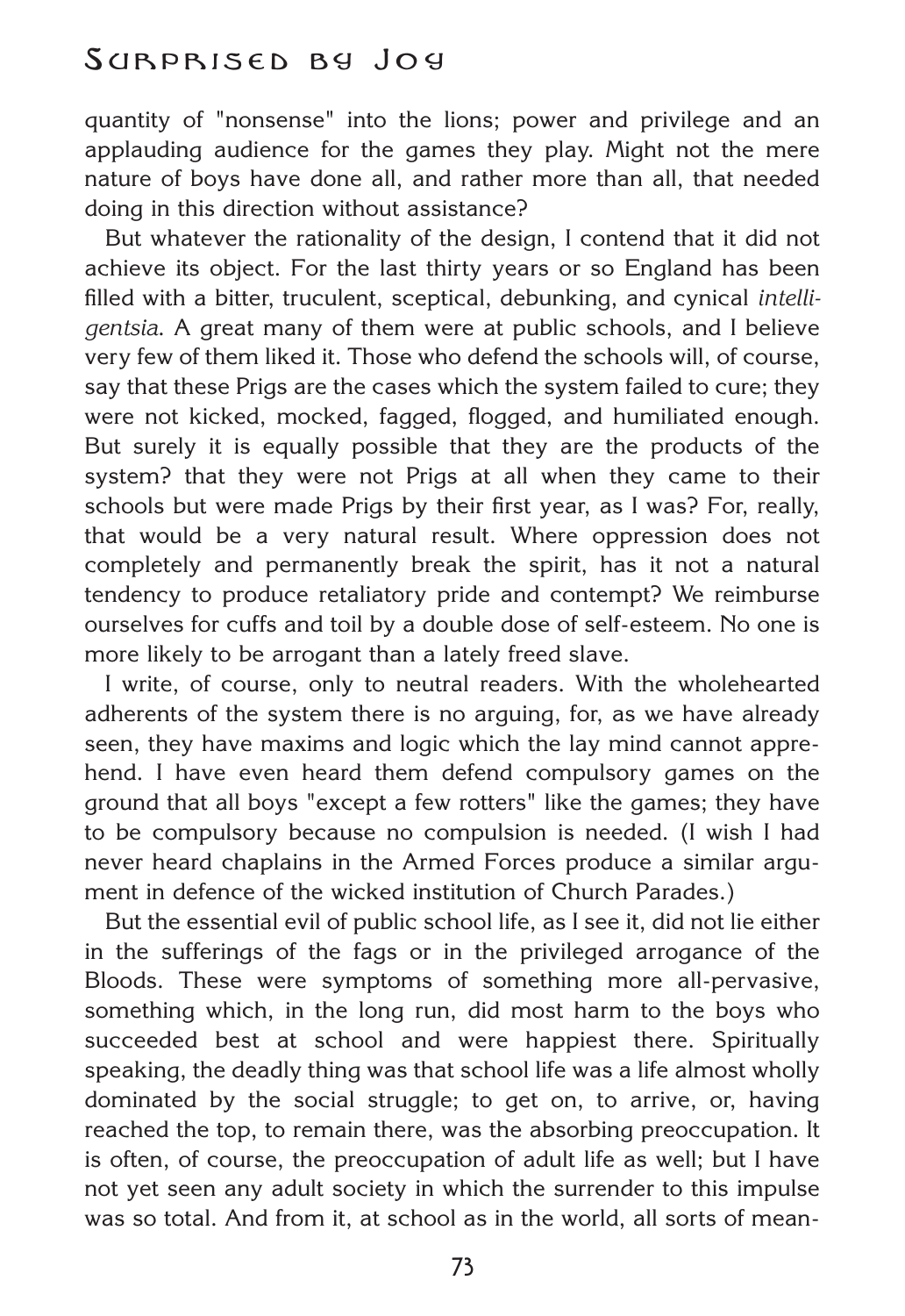ness flow; the sycophancy that courts those higher in the scale, the cultivation of those whom it is well to know, the speedy abandonment of friendships that will not help on the upward path, the readiness to join the cry against the unpopular, the secret motive in almost every action. The Wyvernians seem to me in retrospect to have been the least spontaneous, in that sense the least boyish, society I have ever known. It would perhaps not be too much to say that in some boys' lives everything was calculated to the great end of advancement. For this games were played; for this clothes, friends, amusements, and vices were chosen.

And that is why I cannot give pederasty anything like a first place among the evils of the Coll. There is much hypocrisy on this theme. People commonly talk as if every other evil were more tolerable than this. But why? Because those of us who do not share the vice feel for it a certain nausea, as we do, say, for necrophily? I think that of very little relevance to moral judgement. Because it produces permanent perversion? But there is very little evidence that it does. The Bloods would have preferred girls to boys if they could have come by them; when, at a later age, girls were obtainable, they probably took them. Is it then on Christian grounds? But how many of those who fulminate on the matter are in fact Christians? And what Christian, in a society so worldly and cruel as that of Wyvern, would pick out the carnal sins for special reprobation? Cruelty is surely more evil than lust and the World at least as dangerous as the Flesh. The real reason for all the pother is, in my opinion, neither Christian nor ethical. We attack this vice not because it is the worst but because it is, by adult standards, the most disreputable and unmentionable, and happens also to be a crime in English law. The World will lead you only to Hell; but sodomy may lead you to jail and create a scandal, and lose you your job. The World, to do it justice, seldom does that.

If those of us who have known a school like Wyvern dared to speak the truth, we should have to say that pederasty, however great an evil in itself, was, in that time and place, the only foothold or cranny left for certain good things. It was the only counterpoise to the social struggle; the one oasis (though green only with weeds and moist only with foetid water) in the burning desert of competitive ambition. In his unnatural love-affairs, and perhaps only there, the Blood went a little out of himself, forgot for a few hours that he was One of the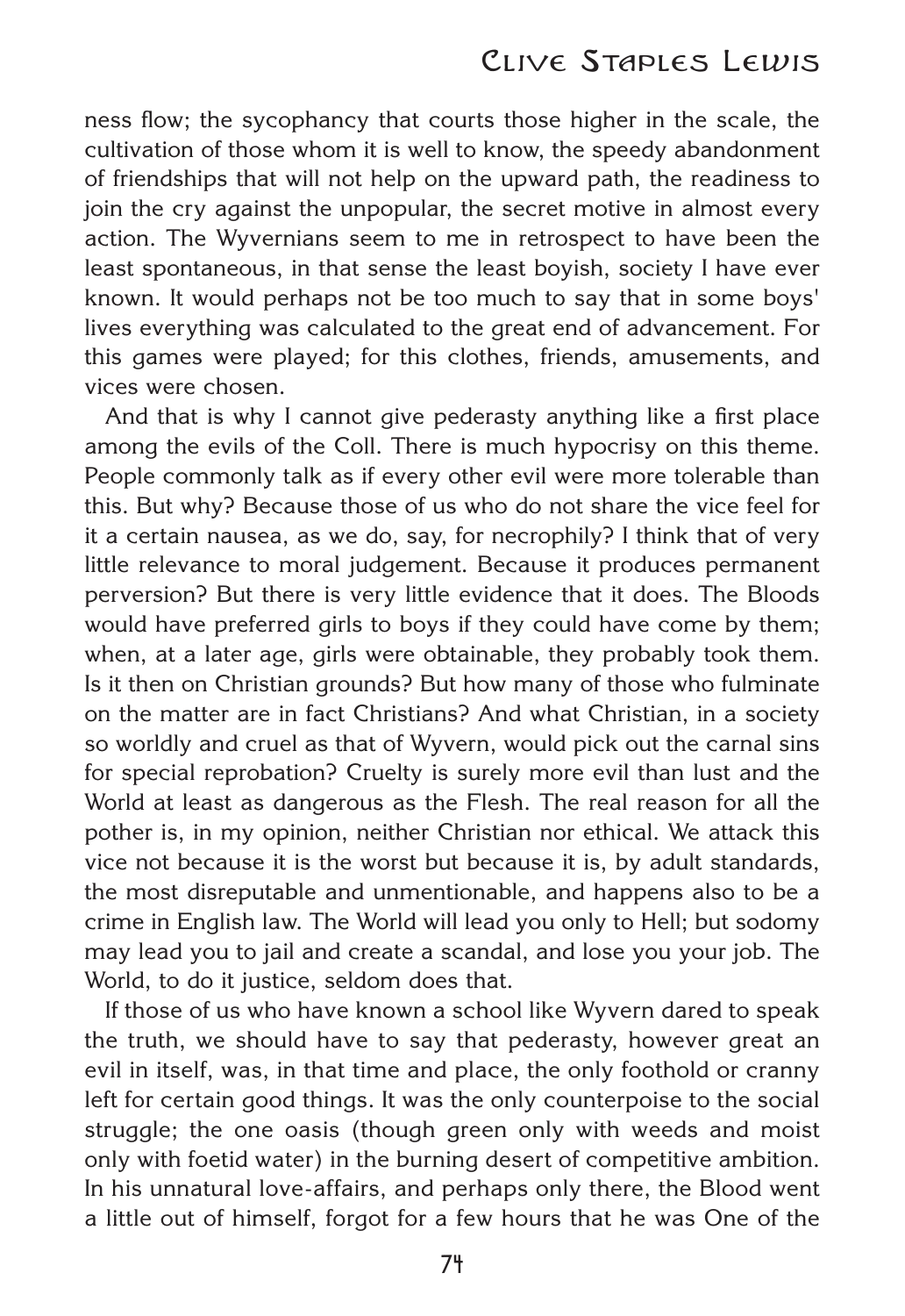Most Important People There Are. It softens the picture. A perversion was the only chink left through which something spontaneous and uncalculating could creep in. Plato was right after all. Eros, turned upside down, blackened, distorted, and filthy, still bore the traces of his divinity.

What an answer, by the by, Wyvern was to those who derive all the ills of society from economics! For money had nothing to do with its class system. It was not (thank Heaven) the boys with threadbare coats who became Punts, nor the boys with plenty of pocket-money who became Bloods. According to some theorists, therefore, it ought to have been entirely free from bourgeois vulgarities and iniquities. Yet I have ever seen a community so competitive, so full of snobbery and flunkeyism, a ruling class so selfish and so class-conscious, or a proletariat so fawning, so lacking in all solidarity and sense of corporate honour. But perhaps one hardly needs to cite experience for a truth so obvious *a priori*. As Aristotle remarked, men do not become dictators in order to keep warm. If a ruling class has some other source of strength, why need it bother about money? Most of what it wants will be pressed upon it by emulous flatterers; the rest can be taken by force.

There were two blessings at Wyvern that wore no disguise; one of them was my form master, Smewgy as we called him. I spell the name so as to insure the right pronunciation — the first syllable should rhyme exactly with *Fugue* — though the Wyvernian spelling was "Smugy".

Except at Oldie's I had been fortunate in my teachers ever since I was born; but Smewgy was "beyond expectation, beyond hope". He was a grey-head with large spectacles and a wide mouth which combined to give him a froglike expression, but nothing could be less froglike than his voice. He was honey-tongued. Every verse he read turned into music on his lips: something midway between speech and song. It is not the only good way of reading verse, but it is the way to enchant boys; more dramatic and less rhythmical ways can be learned later. He first taught me the right sensuality of poetry, how it should be savoured and mouthed in solitude. Of Milton's "Thrones, Dominations, Princedoms, Virtues, Powers" he said, "That line made me happy for a week." It was not the sort of thing I had heard anyone say before. Nor had I ever met before perfect courtesy in a teacher. It had nothing to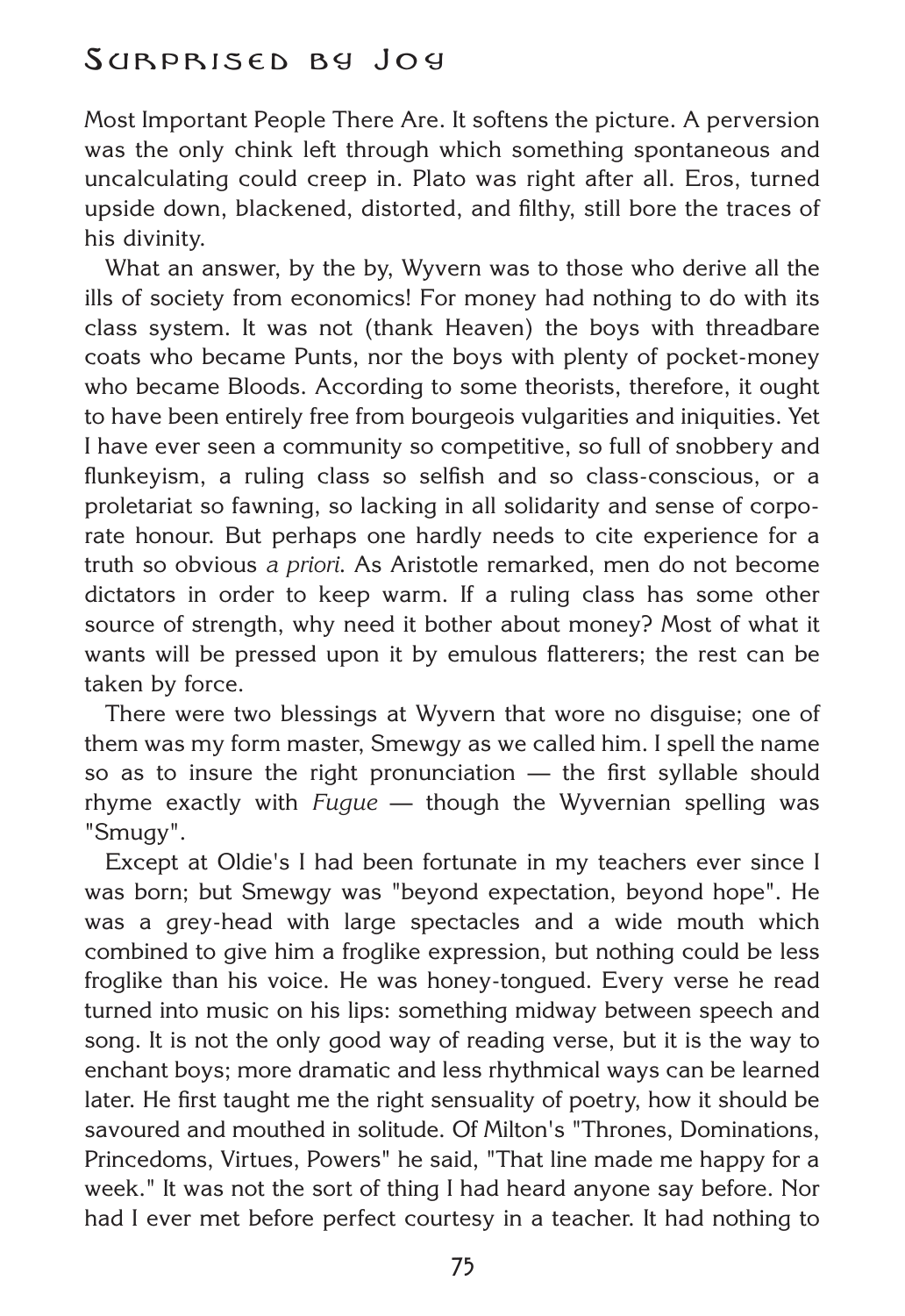do with softness; Smewgy could be very severe, but it was the severity of a judge, weighty and measured, without taunting —

*He never yet no vileinye ne sayde In all his lyf unto no maner wight.*

He had a difficult team to drive, for our form consisted partly of youngsters, New Bugs with scholarships, starting there like myself, and partly of veterans who had arrived there at the end of their slow journey up the school. He made us a unity by his good manners. He always addressed us as "gentlemen" and the possibility of behaving otherwise seemed thus to be ruled out from the beginning; and in that room at least the distinction between fags and Bloods never raised its head. On a hot day, when he had given us permission to remove our coats, he asked our permission before removing his gown. Once for bad work I was sent by him to the Headmaster to be threatened and rated. The Headmaster misunderstood Smewgy's report and thought there had been some complaint about my manners. Afterward Smewgy got wind of the Head's actual words and at once corrected the mistake, drawing me aside and saying, "There has been some curious misunderstanding. I said nothing of the sort about you. You will have to be whipped if you don't do better at your Greek Grammar next week, but naturally that has nothing to do with your manners or mine." The idea that the tone of conversation between one gentleman and another should be altered by a flogging (any more than by a duel) was ridiculous. His manner was perfect: no familiarity, no hostility, no threadbare humour; mutual respect; decorum. "Never let us live with *amousia*," was one of his favourite maxims: *amousia*, the absence of the Muses. And he knew, as Spenser knew, that courtesy was of the Muses.

Thus, even had he taught us nothing else, to be in Smewgy's form was to be in a measure ennobled. Amidst all the banal ambition and flashy splendours of school life he stood as a permanent reminder of things more gracious, more humane, larger and cooler. But his teaching, in the narrower sense, was equally good. He could enchant but he could also analyse. An idiom or a textual crux, once expounded by Smewgy, became clear as day. He made us feel that the scholar's demand for accuracy was not merely pedantic, still less an arbitrary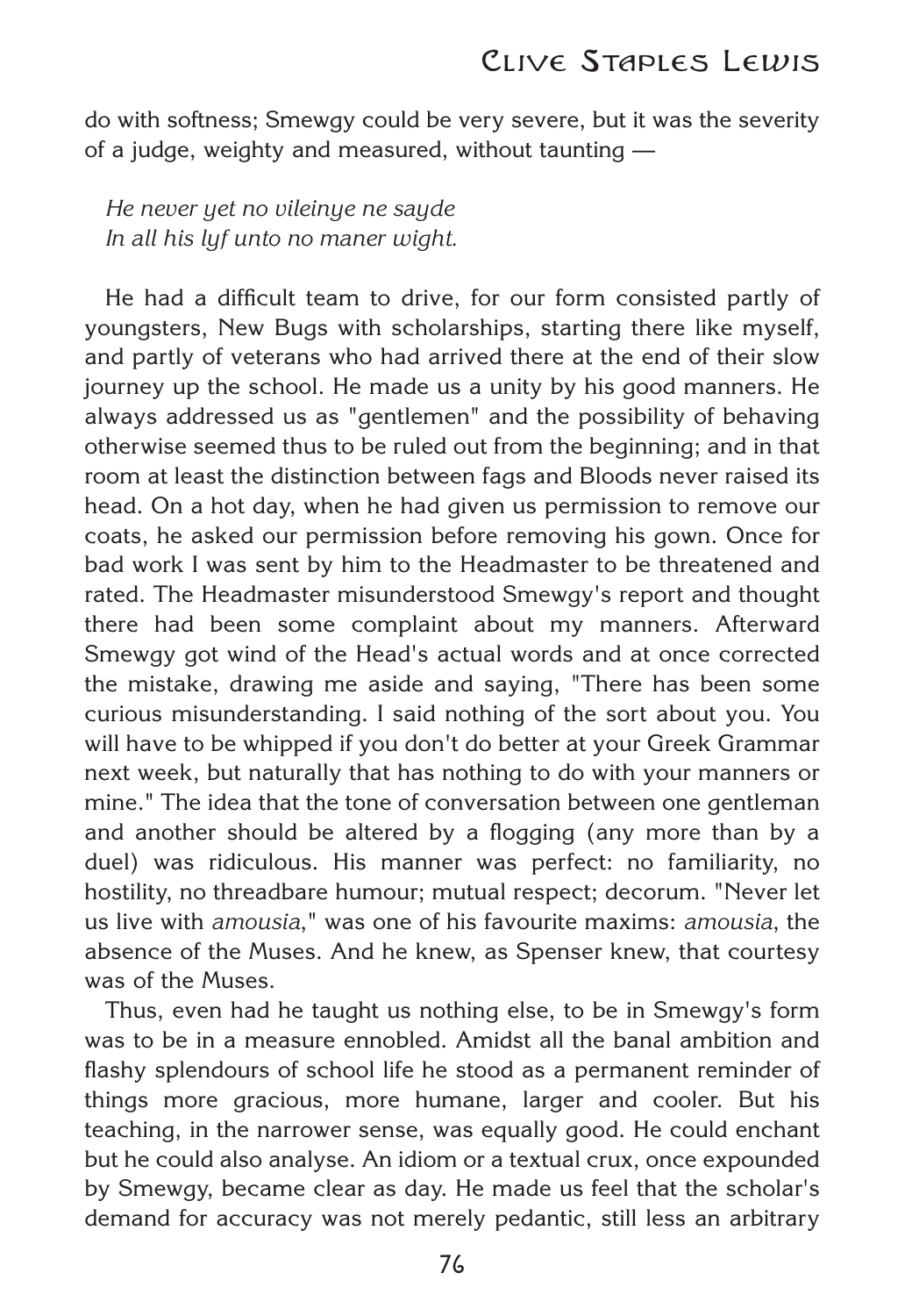moral discipline, but rather a niceness, a delicacy, to lack which argued "a gross and swainish disposition". I began to see that the reader who misses syntactical points in a poem is missing aesthetic points as well.

In those days a boy on the classical side officially did almost nothing but classics. I think this was wise; the greatest service we can do to education to-day is to teach fewer subjects. No one has time to do more than a very few things well before he is twenty, and when we force a boy to be a mediocrity in a dozen subjects we destroy his standards, perhaps for life. Smewgy taught us Latin and Greek, but everything else came in incidentally. The books I liked best under his teaching were Horace's Odes, Aeneid IV, and Euripides' *Bacchae*. I had always in one sense "liked" my classical work, but hitherto this had only been the pleasure that everyone feels in mastering a craft. Now I tasted the classics as poetry. Euripides' picture of Dionysus was closely linked in my mind with the whole mood of Mr. Stephens' *Crock of Gold*, which I had lately read for the first time with great excitement. Here was something very different from the Northernness. Pan and Dionysus lacked the cold, piercing appeal of Odin and Frey. A new quality entered my imagination: something Mediterranean and volcanic, the orgiastic drum-beat. Orgiastic, but not, or not strongly, erotic. It was perhaps unconsciously connected with my growing hatred of the public school orthodoxies and conventions, my desire to break and tear it all.

The other undisguised blessing of the Coll was "the Gurney", the school library; not only because it was a library, but because it was sanctuary. As the negro used to become free on touching English soil, so the meanest boy was "unfaggable" once he was inside the Gurney. It was not, of course, easy to get there. In the winter terms if you were not on the list for "Clubs" you had to go out for a run. In summer you could reach sanctuary of an afternoon only under favourable conditions. You might be put down for Clubs, and that excluded you. Or there might be either a House match or a Coll match which you were compelled to watch. Thirdly, and most probably, on your way to the Gurney you might be caught and fagged for the whole afternoon. But sometimes one succeeded in running the gauntlet of all these dangers; and then — books, silence, leisure, the distant sound of bat and ball ("Oh the brave music of a *distant* drum"), bees buzzing at the open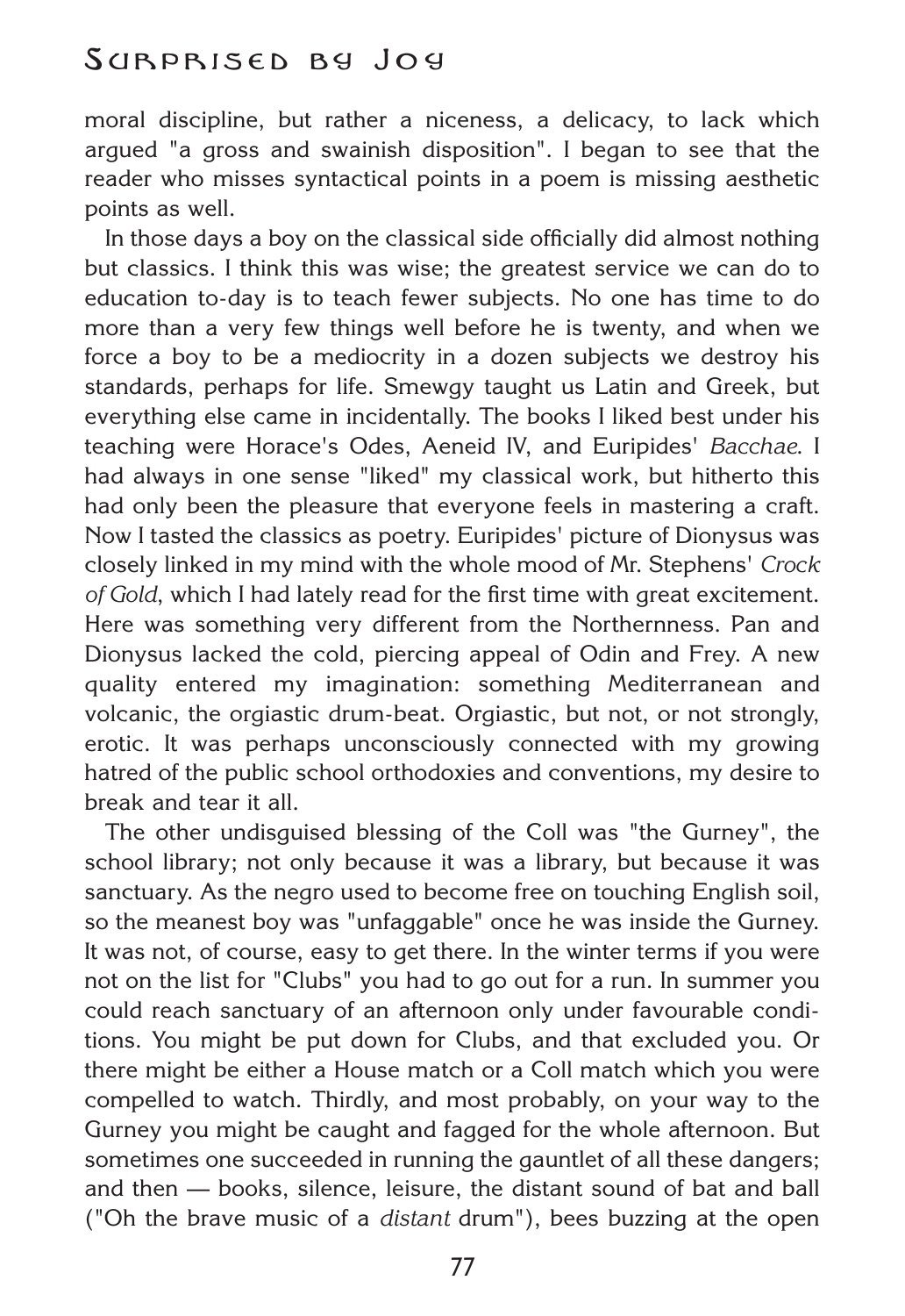windows, and freedom. In the Gurney I found *Corpus Poeticum Boreale* and tried, vainly but happily, to hammer out the originals from the translation at the bottom of the page. There too I found Milton, and Yeats, and a book on Celtic mythology, which soon became, if not a rival, yet a humble companion, to Norse. That did me good; to enjoy two mythologies (or three, now that I had begun to love the Greek), fully aware of their differing flavours, is a balancing thing, and makes for catholicity. I felt keenly the difference between the stony and fiery sublimity of Asgard, the green, leafy, amorous, and elusive world of Cruachan and the Red Branch and Tir-nan-Og, the harder, more defiant, sun-bright beauty of Olympus. I began (presumably in the holidays) an epic on Cuchulain and another on Finn, in English hexameters and in fourteeners respectively. Luckily they were abandoned before these easy and vulgar metres had time to spoil my ear.

But the Northernness still came first and the only work I completed at this time was a tragedy, Norse in subject and Greek in form. It was called *Loki Bound* and was as classical as any Humanist could have desired, with Prologos, Parodos, Epeisodia, Stasima, Exodos, Stichomythia, and (of course) one passage in trochaic *septenarii* with rhyme. I never enjoyed anything more. The content is significant. My Loki was not merely malicious. He was against Odin because Odin had created a world though Loki had clearly warned him that this was a wanton cruelty. Why should creatures have the burden of existence forced on them without their consent? The main contrast in my play was between the sad wisdom of Loki and the brutal orthodoxy of Thor. Odin was partly sympathetic; he could at least see what Loki meant and there had been old friendship between those two before cosmic politics forced them apart. Thor was the real villain, Thor with his hammer and his threats, who was always egging Odin on against Loki and always complaining that Loki did not sufficiently respect the major gods; to which Loki replied

*I pay respect to wisdom not to strength.*

Thor was, in fact, the symbol of the Bloods; though I see that more clearly now than I did at the time. Loki was a projection of myself; he voiced that sense of priggish superiority whereby I was, unfortunately, beginning to compensate myself for my unhappiness.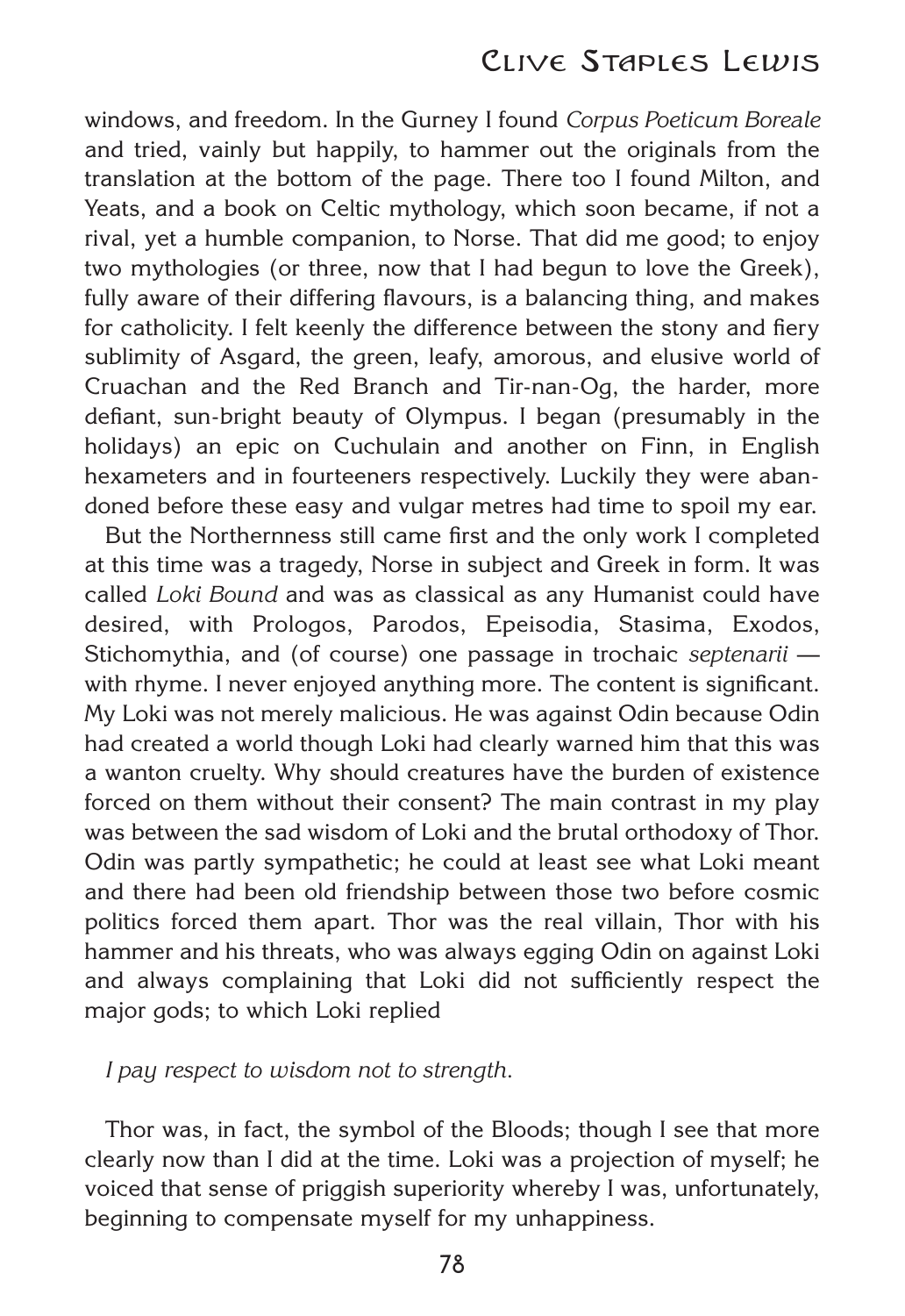The other feature in *Loki Bound* which may be worth commenting on is the pessimism. I was at this time living, like so many Atheists or Antitheists, in a whirl of contradictions. I maintained that God did not exist. I was also very angry with God for not existing. I was equally angry with Him for creating a world.

How far was this pessimism, this desire not to have been, sincere? Well, I must confess that this desire quite slipped out of my mind during the seconds when I was covered by the wild Earl's revolver. By the Chestertonian test, then, the test of *Manalive*, it was not sincere at all. But I am still not convinced by Chesterton's argument. It is true that when a pessimist's life is threatened he behaves like other men; his impulse to preserve life is stronger than his judgement that life is not worth preserving. But how does this prove that the judgement was insincere or even erroneous? A man's judgement that whisky is bad for him is not invalidated by the fact that when the bottle is at hand he finds desire stronger than reason and succumbs. Having once tasted life, we are subjected to the impulse of self-preservation. Life, in other words, is as habit-forming as cocaine. What then? If I still held creation to be "a great injustice" I should hold that this impulse to retain life aggravates the injustice. If it is bad to be forced to drink the potion, how does it mend matters that the potion turns out to be an addiction drug? Pessimism cannot be answered so. Thinking as I then thought about the universe, I was reasonable in condemning it. At the same time I now see that my view was closely connected with a certain lopsidedness of temperament. I had always been more violent in my negative than in my positive demands. Thus, in personal relations, I could forgive much neglect more easily than the least degree of what I regarded as interference. At table I could forgive much insipidity in my food more easily than the least suspicion of what seemed to me excessive or inappropriate seasoning. In the course of life I could put up with any amount of monotony far more patiently than even the smallest disturbance, bother, bustle, or what the Scotch call *kurfuffle*. Never at any age did I clamour to be amused; always and at all ages (where I dared) I hotly demanded not to be interrupted. The pessimism, or cowardice, which would prefer non-existence itself to even the mildest unhappiness was thus merely the generalisation of all these pusillanimous preferences. And it remains true that I have, almost all my life, been quite unable to feel that horror of nonentity, of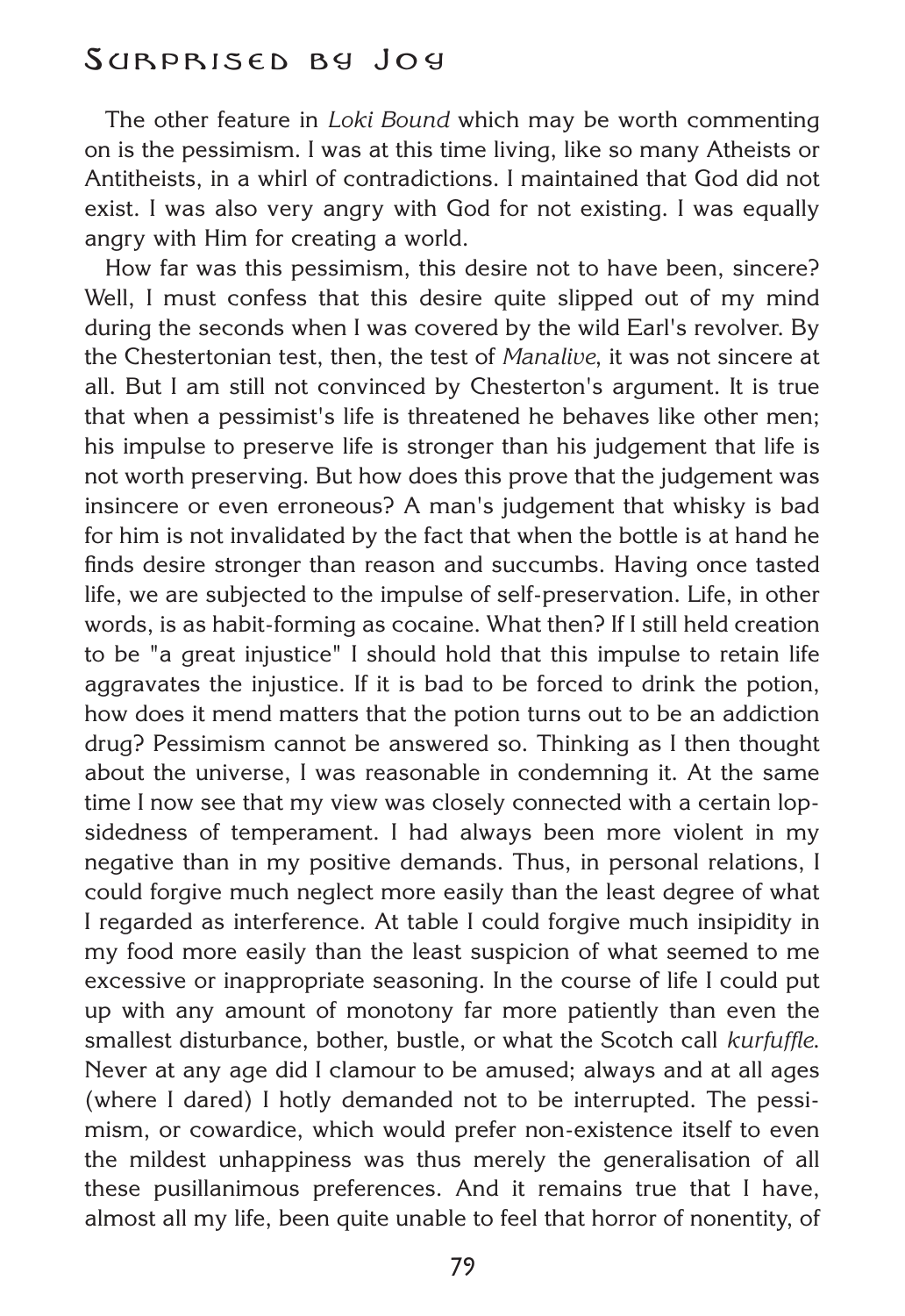annihilation, which, say, Dr. Johnson felt so strongly. I felt it for the very first time only in 1947. But that was after I had long been re-converted and thus begun to know what life really is and what would have been lost by missing it.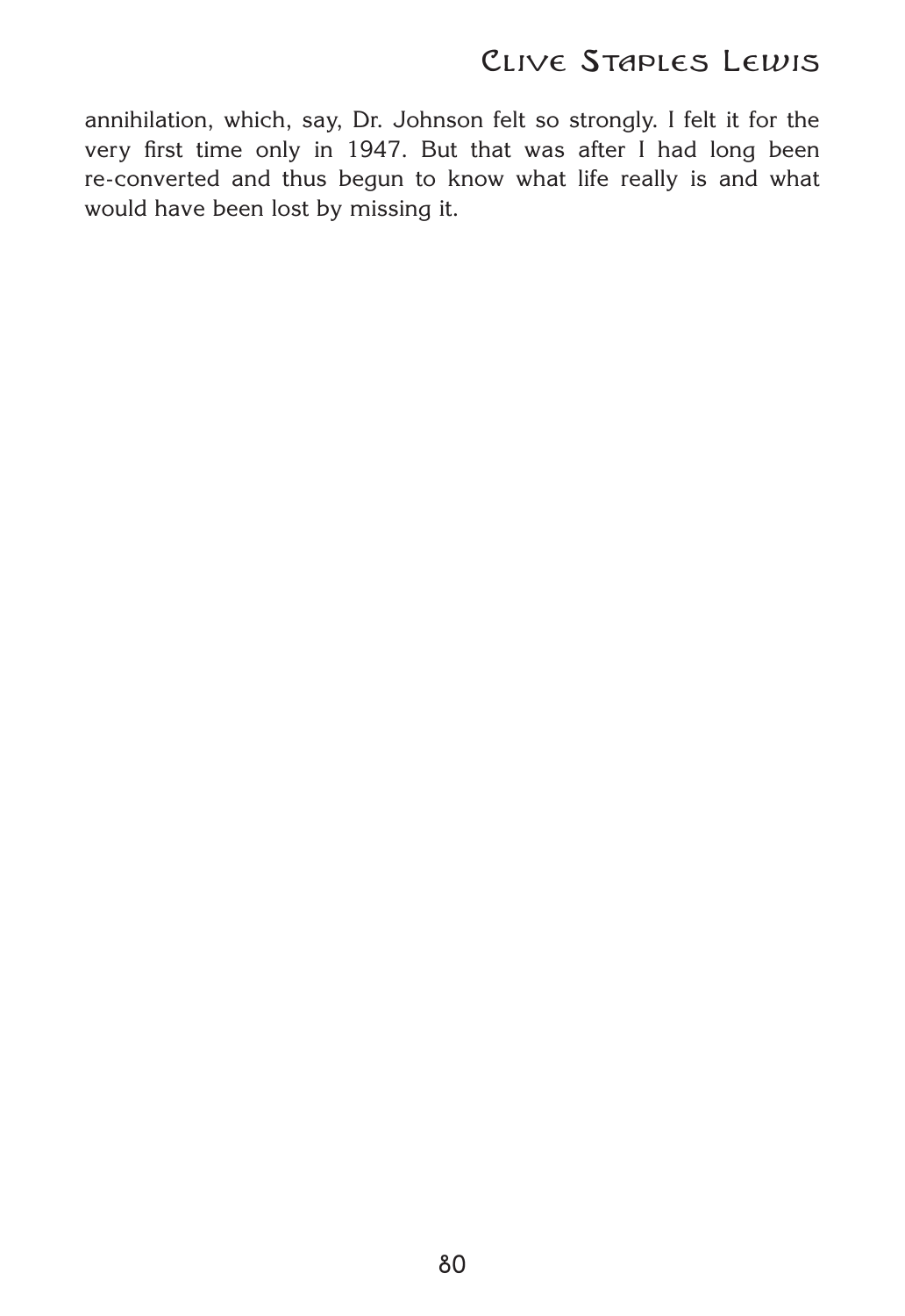### VIII. RELEASE

*As Fortune is wont, at her chosen hour, Whether she sends us solace or sore, The wight to whom she shows her power Will find that he gets still more and more. Pearl*



Few chapters ago I warned the reader that the return of Joy<br>
and introduced into my life a duality which makes it difficult<br>
to narrate. Reading through what I have just written about had introduced into my life a duality which makes it difficult to narrate. Reading through what I have just written about

Wyvern, I find myself exclaiming, "Lies, lies! This was really a period of ecstasy. It consisted chiefly of moments when you were too happy to speak, when the gods and heroes rioted through your head, when satyrs danced and Maenads roared on the mountains, when Brynhild and Sieglinde, Deirdre, Maeve and Helen were all about you, till sometimes you felt that it might break you with mere richness." And all that is true. There were more Leprechauns than fags in that House. I have seen the victories of Cuchulain more often than those of the first eleven. Was Borage the Head of the Coll? or was it Conachar MacNessa? And the world itself — can I have been unhappy, living in Paradise? What keen, tingling sunlight there was! The mere smells were enough to make a man tipsy — cut grass, dew-dabbled mosses, sweet pea, autumn woods, wood burning, peat, salt water. The sense ached. I was sick with desire; that sickness better than health. All this is true, but it does not make the other version a lie. I am telling a story of two lives. They have nothing to do with each other: oil and vinegar, a river running beside a canal, Jekyll and Hyde. Fix your eye on either and it claims to be the sole truth. When I remember my outer life I see clearly that the other is but momentary flashes, seconds of gold scattered in months of dross, each instantly swallowed up in the old, familiar, sordid, hopeless weariness. When I remember my inner life I see that everything mentioned in the last two chapters was merely a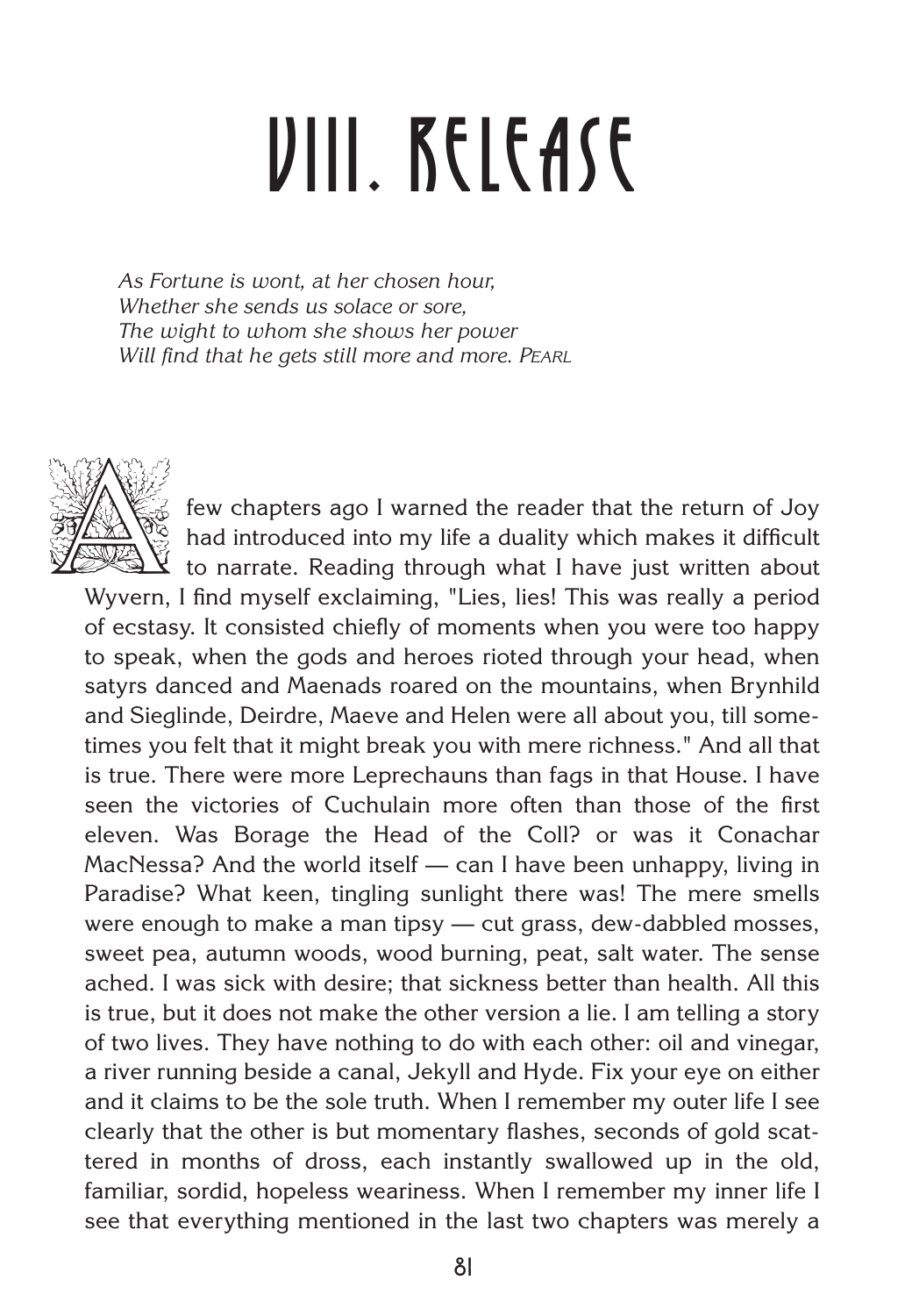coarse curtain which at any moment might be drawn aside to reveal all the heavens I then knew. The same duality perplexes the story of my home life, to which I must now turn.

Once my brother had left Wyvern and I had gone to it, the classic period of our boyhood was at an end. Something not so good succeeded it, but this had long been prepared by slow development within the classic age itself. All began, as I have said, with the fact that our father was out of the house from nine in the morning till six at night. From the very first we built up for ourselves a life that excluded him. He on his part demanded a confidence even more boundless, perhaps, than a father usually, or wisely, demands. One instance of this, early in my life, had far reaching effects. Once when I was at Oldie's and had just begun to try to live as a Christian I wrote out a set of rules for myself and put them in my pocket. On the first day of the holidays, noticing that my pockets bulged with all sorts of papers and that my coat was being pulled out of all shape, he plucked out the whole pile of rubbish and began to go through it. Boylike, I would have died rather than let him see my list of good resolutions. I managed to keep them out of his reach and get them into the fire. I do not see that either of us was to blame; but never from that moment until the hour of his death did I enter his house without first going through my own pockets and removing anything that I wished to keep private.

A habit of concealment was thus bred before I had anything guilty to conceal. By now I had plenty. And even what I had no wish to hide I could not tell. To have told him what Wyvern or even Chartres was really like would have been risky (he might write to the Headmaster) and intolerably embarrassing. It would also have been impossible; and here I must touch on one of his strangest characteristics.

My father — but these words, at the head of a paragraph, will carry the reader's mind inevitably to *Tristram Shandy*. On second thoughts I am content that they should. It is only in a Shandean spirit that my matter can be approached. I have to describe something as odd and whimsical as ever entered the brain of Sterne; and if I could, I would gladly lead you to the same affection for my father as you have for Tristram's. And now for the thing itself. You will have grasped that my father was no fool. He had even a streak of genius in him. At the same time he had — when seated in his own arm chair after a heavy mid-day dinner on an August afternoon with all the windows shut —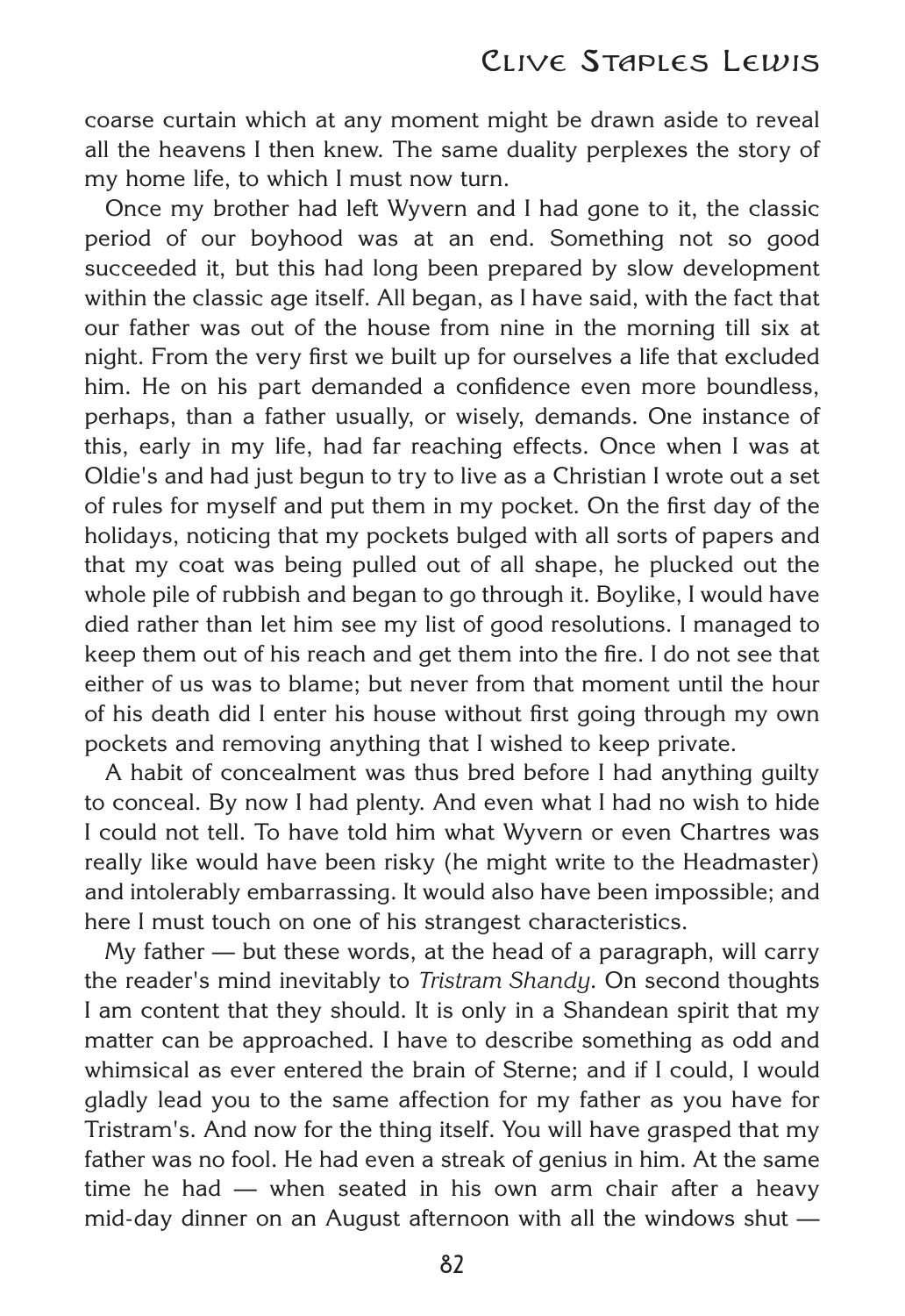more power of confusing an issue or taking up a fact wrongly than any man I have ever known. As a result it was impossible to drive into his head any of the realities of our school life, after which (nevertheless) he repeatedly enquired. The first and simplest barrier to communication was that, having earnestly asked, he did not "stay for an answer" or forgot it the moment it was uttered. Some facts must have been asked for and told him, on a moderate computation, once a week, and were received by him each time as perfect novelties. But this was the simplest barrier. Far more often he retained something, but something very unlike what you had said. His mind so bubbled over with humour, sentiment, and indignation that, long before he had understood or even listened to your words, some accidental hint had set his imagination to work, he had produced his own version of the facts, and believed that he was getting it from you. As he invariably got proper names wrong (no name seemed to him less probable than another) his *textus receptus* was often almost unrecognisable. Tell him that a boy called Churchwood had caught a fieldmouse and kept it as a pet, and a year, or ten years later, he would ask you, "Did you ever hear what became of poor Chickweed who was so afraid of the rats?" For his own version, once adopted, was indelible, and attempts to correct it only produced an incredulous "Hm! Well, that's not the story you *used* to tell." Sometimes, indeed, he took in the facts you had stated; but truth fared none the better for that. What are facts without interpretation? It was axiomatic to my father (in theory) that nothing was said or done from an obvious motive. Hence he who in his real life was the most honourable and impulsive of men, and the easiest victim that any knave or impostor could hope to meet, became a positive Machiavel when he knitted his brows and applied to the behaviour of people he had never seen the spectral and labyrinthine operation which he called "reading between the lines". Once embarked upon that, he might make his landfill anywhere in the wide world: and always with unshakable conviction. "I see it all" — "I understand it perfectly" — "It's as plain as a pikestaff," he would say; and then, as we soon learned, he would believe till his dying day in some deadly quarrel, some slight, some secret sorrow or some immensely complex machination, which was not only improbable but impossible. Dissent on our part was attributed, with kindly laughter, to our innocence, gullibility, and general ignorance of life. And besides all these confu-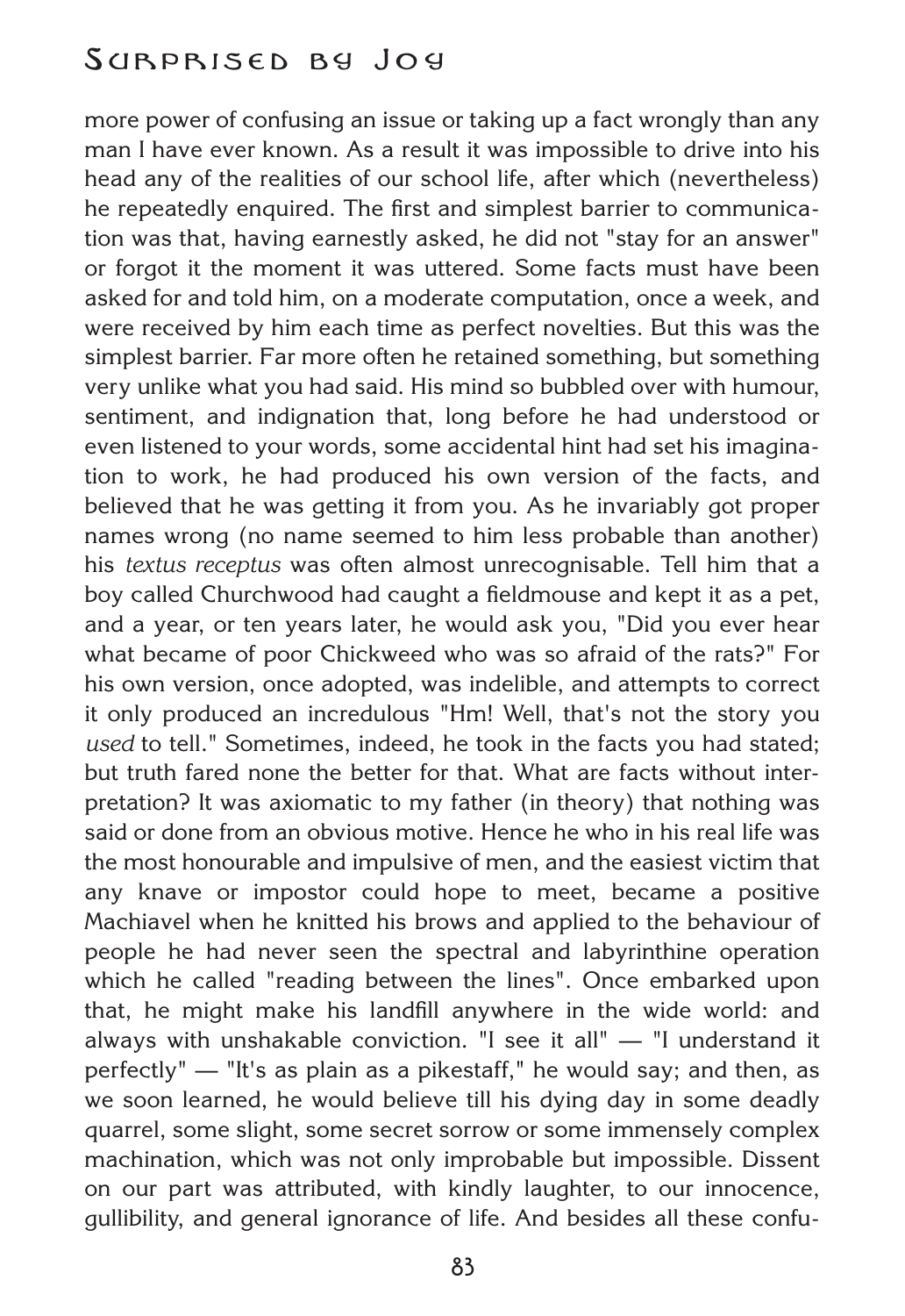sions, there were the sheer *non sequiturs* when the ground seemed to open at one's feet. "Did Shakespeare spell his name with an E at the end?" asked my brother. "I believe," said  $I -$  but my father interrupted: "I very much doubt if he used the Italian calligraphy *at all*." A certain church in Belfast has both a Greek inscription over the door and a curious tower. "That church is a great landmark," said I, "I can pick it out from all sorts of places — even from the top of Cave Hill." "Such nonsense," said my father, "how could you make out Greek letters three or four miles away?"

One conversation, held several years later, may be recorded as a specimen of these continual cross-purposes. My brother had been speaking of a re-union dinner for the officers of the Nth Division which he had lately attended. "I suppose your friend Collins was there," said my father.

- B. Collins? Oh no. He wasn't in the  $N<sup>th</sup>$ , you know.
- F. (After a pause.) Did these fellows not like Collins then?
- B. I don't quite understand. What fellows?
- F. The Johnnies that got up the dinner.
- B. Oh no, not at all. It was nothing to do with liking or not liking. You see, it was a purely Divisional affair. There'd be no question of asking anyone who hadn't been in the  $N<sup>th</sup>$ .
- F. (After a long pause.) Hm! Well, I'm sure poor Collins was very much hurt.

There are situations in which the very genius of Filial Piety would find it difficult not to let some sign of impatience escape him.

I would not commit the sin of Ham. Nor would I, as historian, reduce a complex character to a false simplicity. The man who, in his armchair, sometimes appeared not so much incapable of understanding anything as determined to misunderstand everything, was formidable in the police court and, I presume, efficient in his office. He was a humorist, even, on occasion, a wit. When he was dying, the pretty nurse, rallying him, said, "What an old pessimist you are! You're just like my father." "I suppose," replied her patient, "he has *several* daughters."

The hours my father spent at home were thus hours of perplexity for us boys. After an evening of the sort of conversation I have been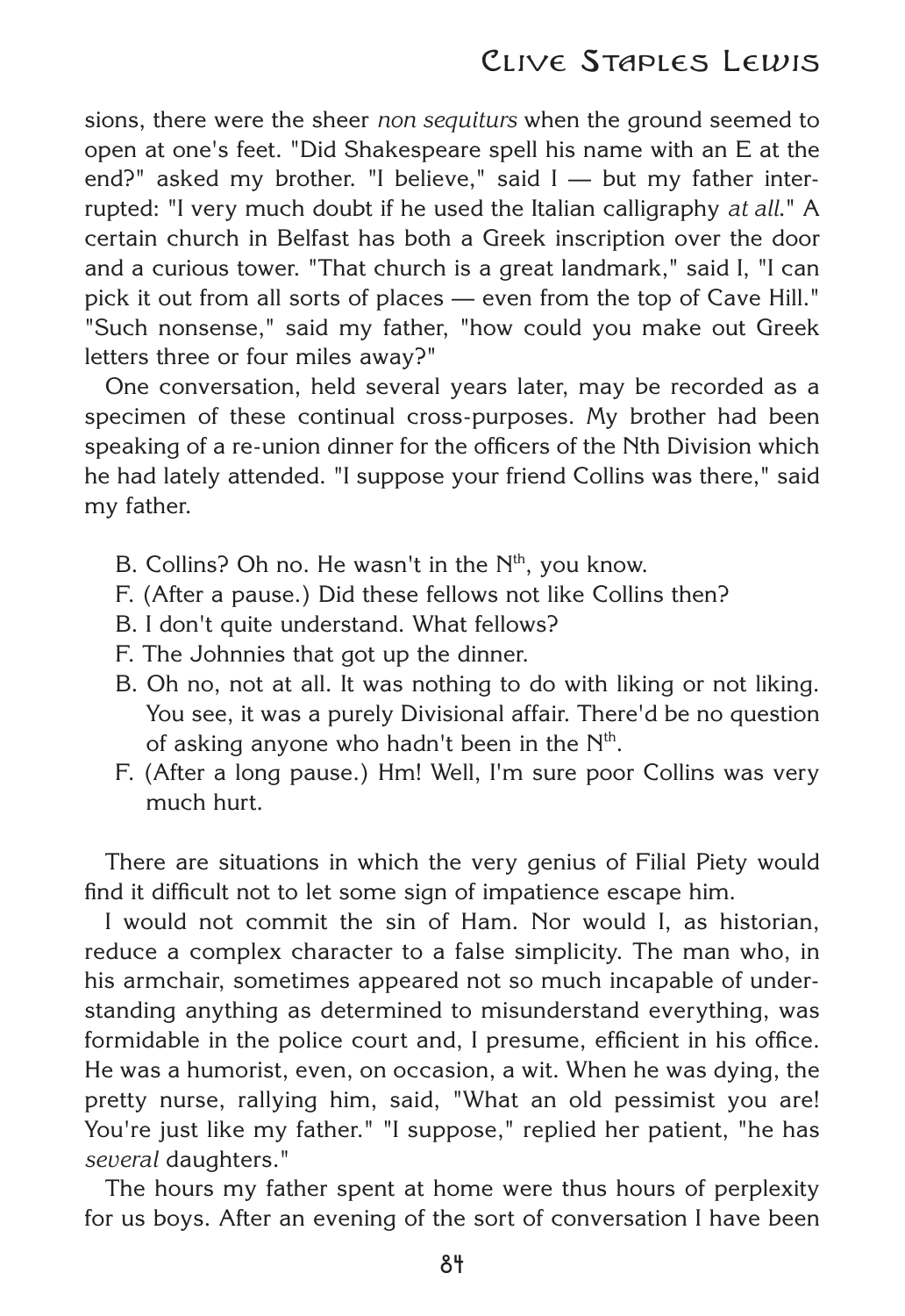describing one felt as if one's head were spinning like a top. His presence put an end to all our innocent as well as to all our forbidden occupations. It is a hard thing — nay, a wicked thing — when a man is felt to be an intruder in his own house. And yet, as Johnson said, "Sensation is sensation." I am sure it was not his fault, I believe much of it was ours; what is certain is that I increasingly found it oppressive to be with him. One of his most amiable qualities helped to make it so. I have said before that he "conned no state"; except during his Philippics he treated us as equals. The theory was that we lived together more like three brothers than like a father and two sons. That, I say, was the theory. But of course it was not and could not be so; indeed ought not to have been so. That relation cannot really exist between schoolboys and a middle-aged man of overwhelming personality and of habits utterly unlike theirs. And the pretence that it does ends by putting a curious strain on the juniors. Chesterton has laid his finger on the weak point of all such factitious equality: "If a boy's aunts are his pals, will it not soon follow that a boy needs no pals but his aunts?" That was not, of course, the question for us; we wanted no pals. But we did want liberty, if only liberty to walk about the house. And my father's theory that we were three boys together actually meant that while he was at home we were as closely bound to his presence as if the three of us had been chained together; and all our habits were frustrated. Thus if my father came home unexpectedly at midday, having allowed himself an extra half-holiday, he might, if it were summer, find us with chairs and books in the garden. An austere parent, of the formal school, would have gone in to his own adult occupations. Not so my father. Sitting in the garden? An excellent idea. But would not all three of us be better on the summerseat? Thither, after he had assumed one of his "light spring overcoats", we would go. (I do not know how many overcoats he had; I am still wearing two of them.) After sitting for a few minutes, thus clad, on a shadeless seat where the noonday sun was blistering the paint, he not unnaturally began to perspire. "I don't know what you two think," he would say, "but I'm finding this almost *too* hot. What about moving indoors?" That meant an adjournment to the study, where even the smallest chink of open window was rather grudgingly allowed. I say "allowed", but there was no question of authority. In theory, everything was decided by the general Will. "Liberty Hall,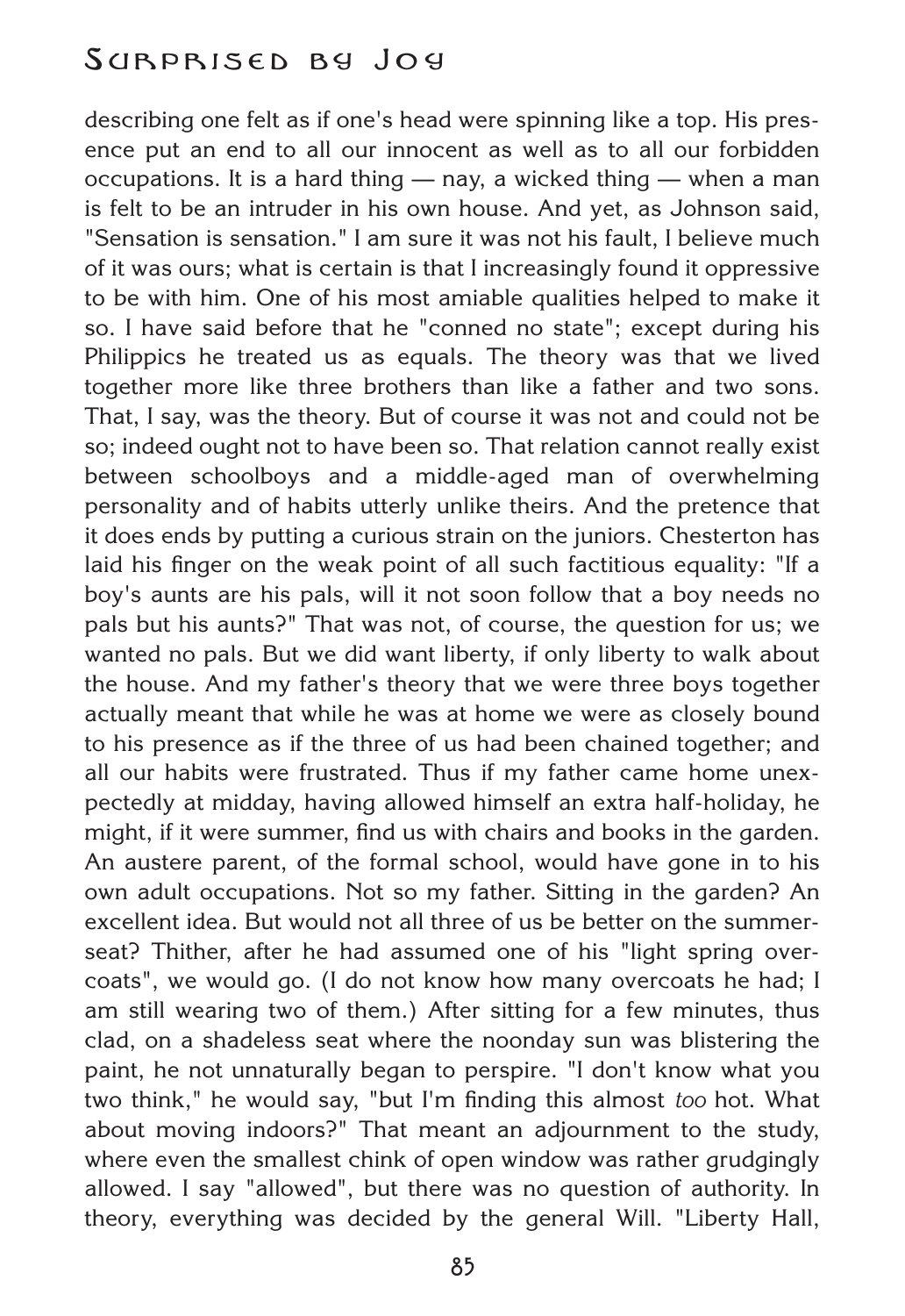boys, Liberty Hall," as he delighted to quote. "What time would you like lunch?" But we knew only too well that the meal which would otherwise have been at one had already been shifted, in obedience to his lifelong preference, to two or even two-thirty; and that the cold meats which we liked had already been withdrawn in favour of the only food our father ever voluntarily ate — hot butcher's meat, boiled, stewed or roast... and this to be eaten in mid-afternoon in a diningroom that faced south. For the whole of the rest of the day, whether sitting or walking, we were inseparable; and the speech (you see that it could hardly be called conversation), the speech with its crosspurposes, with its tone (inevitably) always set by him, continued intermittently till bedtime. I should be worse than a dog if I blamed my lonely father for thus desiring the friendship of his sons; or even if the miserable return I made him did not to this day lie heavy on my conscience. But "sensation is sensation". It was extraordinarily tiring. And in my own contributions to these endless talks — which were indeed too adult for me, too anecdotal, too prevailingly jocular — I was increasingly aware of an artificiality. The anecdotes were, indeed, admirable in their kind: business stories, Mahaffy stories (many of which I found attached to Jowett at Oxford), stories of ingenious swindles, social blunders, police-court "drunks". But I was acting when I responded to them. Drollery, whimsicality, the kind of humour that borders on the fantastic, was my line. I had to act. My father's geniality and my own furtive disobediences both helped to drive me into hypocrisy. I could not "be myself" while he was at home. God forgive me, I thought Monday morning, when he went back to his work, the brightest jewel in the week.

Such was the situation which developed during the classic period. Now, when I had gone to Wyvern and my brother to a tutor to prepare for Sandhurst, there came a change. My brother had liked Wyvern as much as I loathed it. There were many reasons for this: his more adaptable temper, his face which bore no such smack-inviting signature as mine, but most of all the fact that he had gone there straight from Oldie's and I from a preparatory school where I had been happy. No school in England but would have appeared a heaven on earth after Oldie's. Thus in one of his first letters from Wyvern my brother communicated the startling fact that you could really eat as much (or as little) as you wanted at table. To a boy fresh from the school at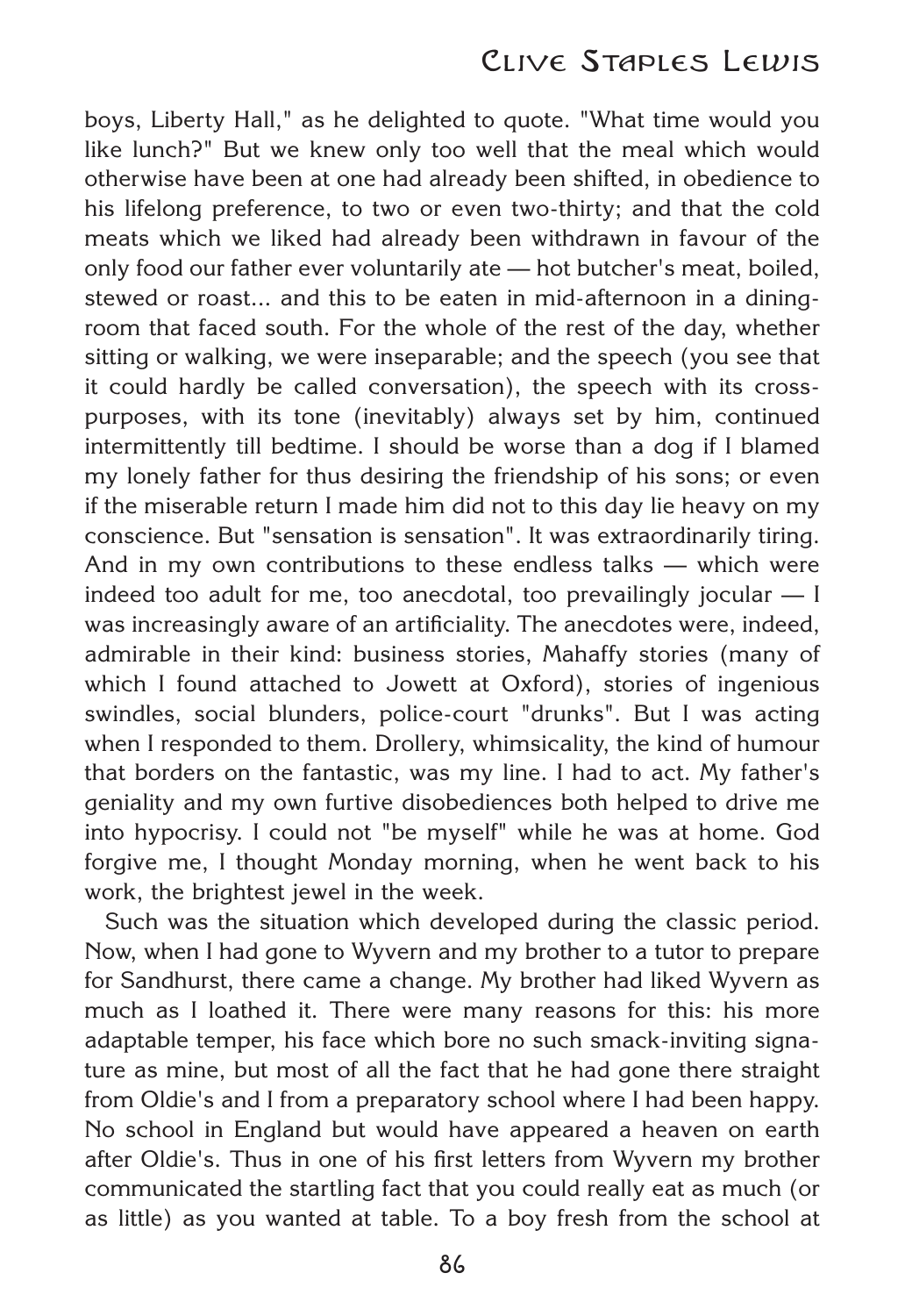Belsen, this alone would have outweighed almost everything else. But by the time I went to Wyvern I had learned to take decent feeding for granted. And now a terrible thing happened. My reaction to Wyvern was perhaps the first great disappointment my brother had ever experienced. Loving the place as he did, he had looked forward to the days when this too could be shared between us — an *idem sentire* about Wyvern succeeding an *idem sentire* about Boxen. Instead he heard, from me, blasphemies against all his gods; from Wyvern, that his young brother looked like becoming a Coll Punt. The immemorial league between us was strained, all but broken.

All this was cruelly complicated by the fact that relations between my father and my brother were never before or since so bad as at this time; and Wyvern was behind that too. My brother's reports had grown worse and worse; and the tutor to whom he had now been sent confirmed them to the extent of saying that he seemed to have learned almost nothing at school. Nor was that all. Sentences savagely underlined in my father's copy of *The Lanchester Tradition* reveal his thoughts. They are passages about a certain glazed insolence, an elaborate, heartless flippancy, which the reforming Headmaster in that story encountered in the Bloods of the school he wished to reform. That was how my father envisaged my brother at this period: flippant, languid, emptied of the intellectual interests which had appeared in his earlier boyhood, immovable, indifferent to all real values, and urgent in his demand for a motor-bicycle.

It was, of course, to turn us into public-school boys that my father had originally sent us to Wyvern; the finished product appalled him. It is a familiar tragi-comedy and you can study it in Lockhart; Scott laboured hard to make his son a hussar, but when the actual hussar was presented to him, Scott sometimes forgot the illusion of being an aristocrat and became once more a respectable Edinburgh lawyer with strong views about Puppyism. So in our family. Mispronunciation was one of my father's favourite rhetorical weapons. He now always sounded the first syllable of Wyvern wrongly. I can still hear him growl, "Wyvernian affectation." In proportion as my brother's tone became languid and urbanely weary, so my father's voice became more richly and energetically Irish, and all manner of strange music from his boyhood in Cork and Dublin forced its way up through the more recent Belfastian crust.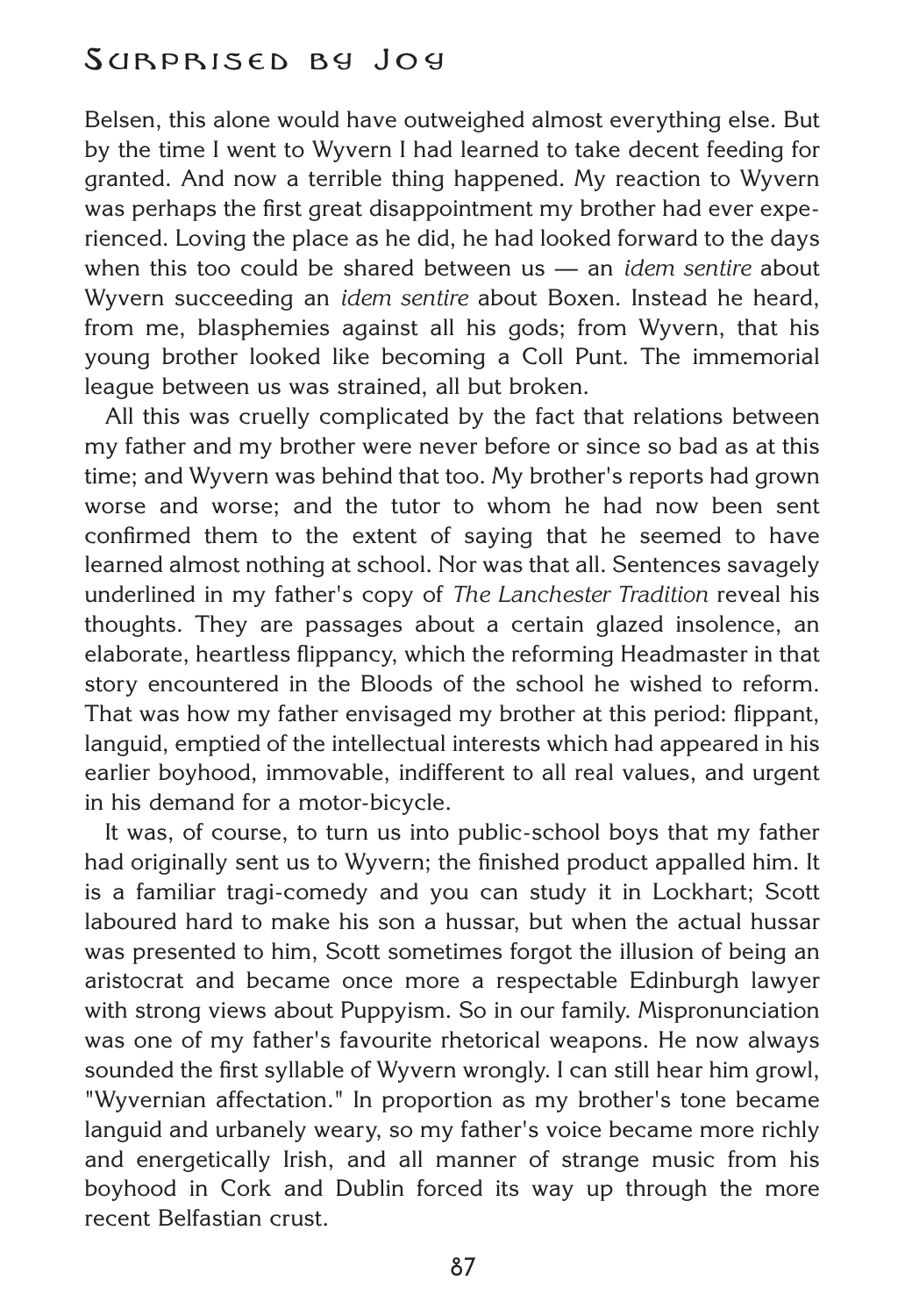During these miserable debates I occupied a most unfortunate position. To have been on my father's side and against my brother I should have had to unmake myself; it was a state of parties outside my whole philosophy of domestic politics. It was all very disagreeable.

Yet out of this "unpleasantness" (a favourite word of my father's) there sprang what I still reckon, by merely natural standards, the most fortunate thing that ever happened to me. The tutor (in Surrey) to whom my brother had been sent was one of my father's oldest friends. He had been headmaster of Lurgan when my father was a boy there. In a surprisingly short time he so re-built and extended the ruins of my brother's education that he not only passed into Sandhurst but was placed among those very few candidates at the top of the list who received prize cadetships. I do not think my father ever did justice to my brother's achievement; it came at a time when the gulf between them was too wide, and when they were friends again it had become ancient history. But he saw very clearly what it proved about the exceptional powers of his teacher. At the same time, he was almost as sick as I of the very name of Wyvern. And I never ceased, by letter and by word of mouth, to beg that I might be taken away. All these factors urged him to the decision which he now made. Might it not after all be best to give me my desire? to have done with school for good and send me also to Surrey to read for the University with Mr. Kirkpatrick? He did not form this plan without much doubt and hesitation. He did his best to put all the risks before me: the dangers of solitude, the sudden change from the life and bustle of a great school (which change I might not like so much as I anticipated), the possibly deadening effect of living with only an old man and his old wife for company. Should I really be happy with no companions of my own age? I tried to look very grave at these questions. But it was all imposture. My heart laughed. Happy without other boys? Happy without toothache, without chilblains, happy without pebbles in my shoes? And so the arrangement was made. If it had had nothing else to recommend it, the mere thought, "Never, never, never, shall I have to play games again," was enough to transport me. If you want to know how I felt, imagine your own feelings on waking one morning to find that income tax or unrequited love had somehow vanished from the world.

I should be sorry if I were understood to think, or if I encouraged any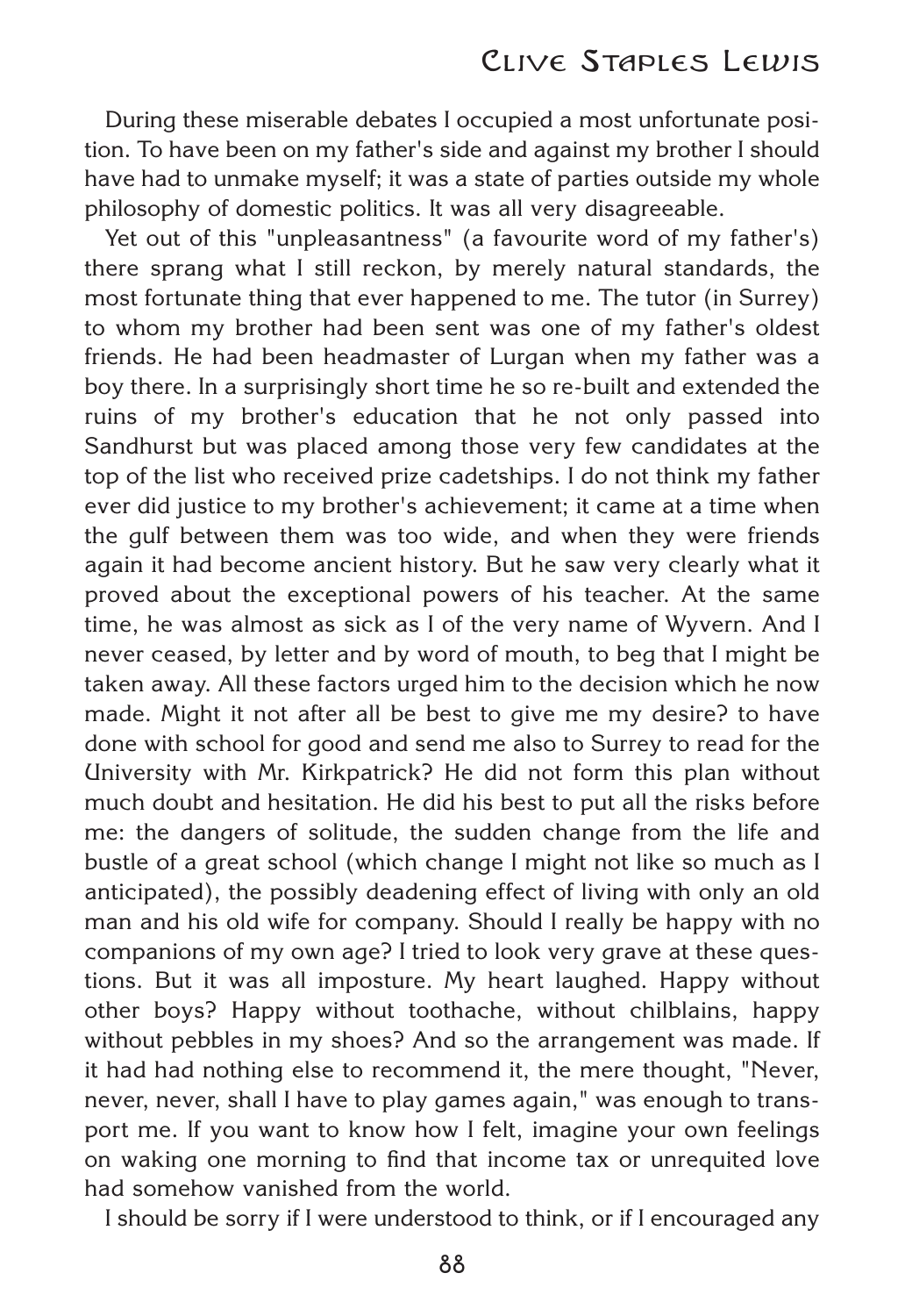reader in thinking, that this invincible dislike of doing things with a bat or a ball were other than a misfortune. Not, indeed, that I allow to games any of the moral and almost mystical virtue which schoolmasters claim for them; they seem to me to lead to ambition, jealousy, and embittered partisan feeling, quite as often as to anything else. Yet not to like them is a misfortune, because it cuts you off from companionship with many excellent people who can be approached in no other way. A misfortune, not a vice; for it is involuntary. I had tried to like games and failed. That impulse had been left out of my make-up; I was to games, as the proverb has it, like an ass to the harp.

It is a curious truth, noticed by many writers, that good fortune is nearly always followed by more good fortune, and bad, by more bad. About the same time that my Father decided to send me to Mr. Kirkpatrick, another great good came to me. Many chapters ago I mentioned a boy who lived near us and who had tried, quite unsuccessfully, to make friends with my brother and myself. His name was Arthur and he was my brother's exact contemporary; he and I had been at Campbell together though we never met. I think it was shortly before the beginning of my last term at Wyvern that I received a message saying that Arthur was in bed, convalescent, and would welcome a visit. I can't remember what led me to accept this invitation, but for some reason I did.

I found Arthur sitting up in bed. On the table beside him lay a copy of *Myths of the Norsemen*.

"Do *you* like that?" said I.

"Do *you* like that?" said he.

Next moment the book was in our hands, our heads were bent close together, we were pointing, quoting, talking — soon almost shouting — discovering in a torrent of questions that we liked not only the same thing, but the same parts of it and in the same way; that both knew the stab of Joy and that, for both, the arrow was shot from the North. Many thousands of people have had the experience of finding the first friend, and it is none the less a wonder; as great a wonder (*pace* the novelists) as first love, or even a greater. I had been so far from thinking such a friend possible that I had never even longed for one; no more than I longed to be King of England. If I had found that Arthur had independently built up an exact replica of the Boxonian world I should not really have been much more surprised. Nothing, I suspect,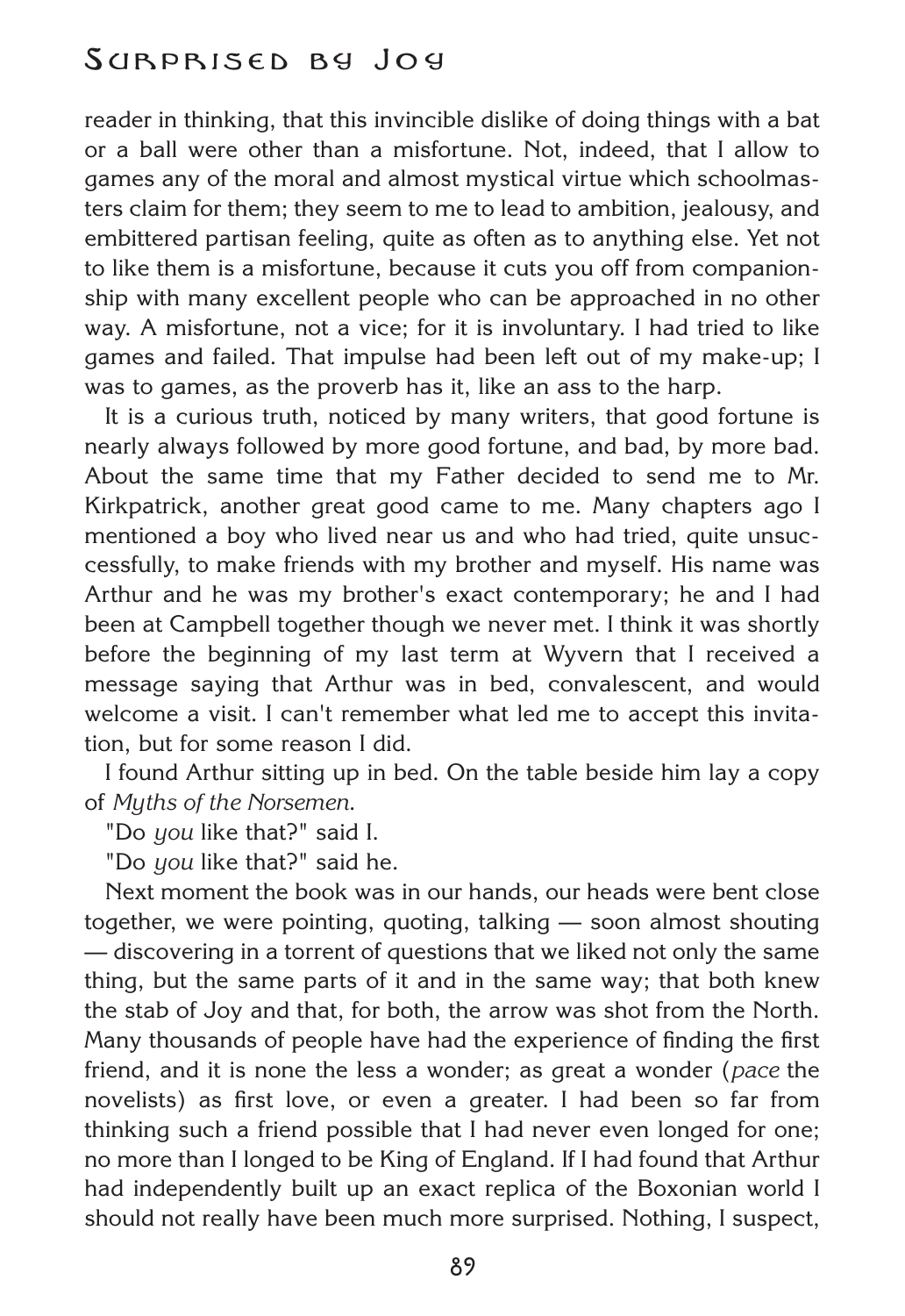is more astonishing in any man's life than the discovery that there do exist people very, very like himself.

During my last few weeks at Wyvern strange stories began to appear in the papers, for this was the summer of 1914. I remember how a friend and I puzzled over a column that bore the headline "Can England keep out of it?" "Keep out of it?" said he, "I don't see how she can get into it." Memory paints the last hours of that term in slightly apocalyptic colours, and perhaps memory lies. Or perhaps for me it was apocalyptic enough to know that I was leaving, to see all those hated things for the last time; yet not simply (at that moment) to hate them. There is a "rumness", a ghostliness, about even a Windsor chair when it says, "You will not see me again." Early in the holidays we declared war. My brother, then on leave from Sandhurst, was recalled. Some weeks later I went to Mr. Kirkpatrick at Great Bookham in Surrey.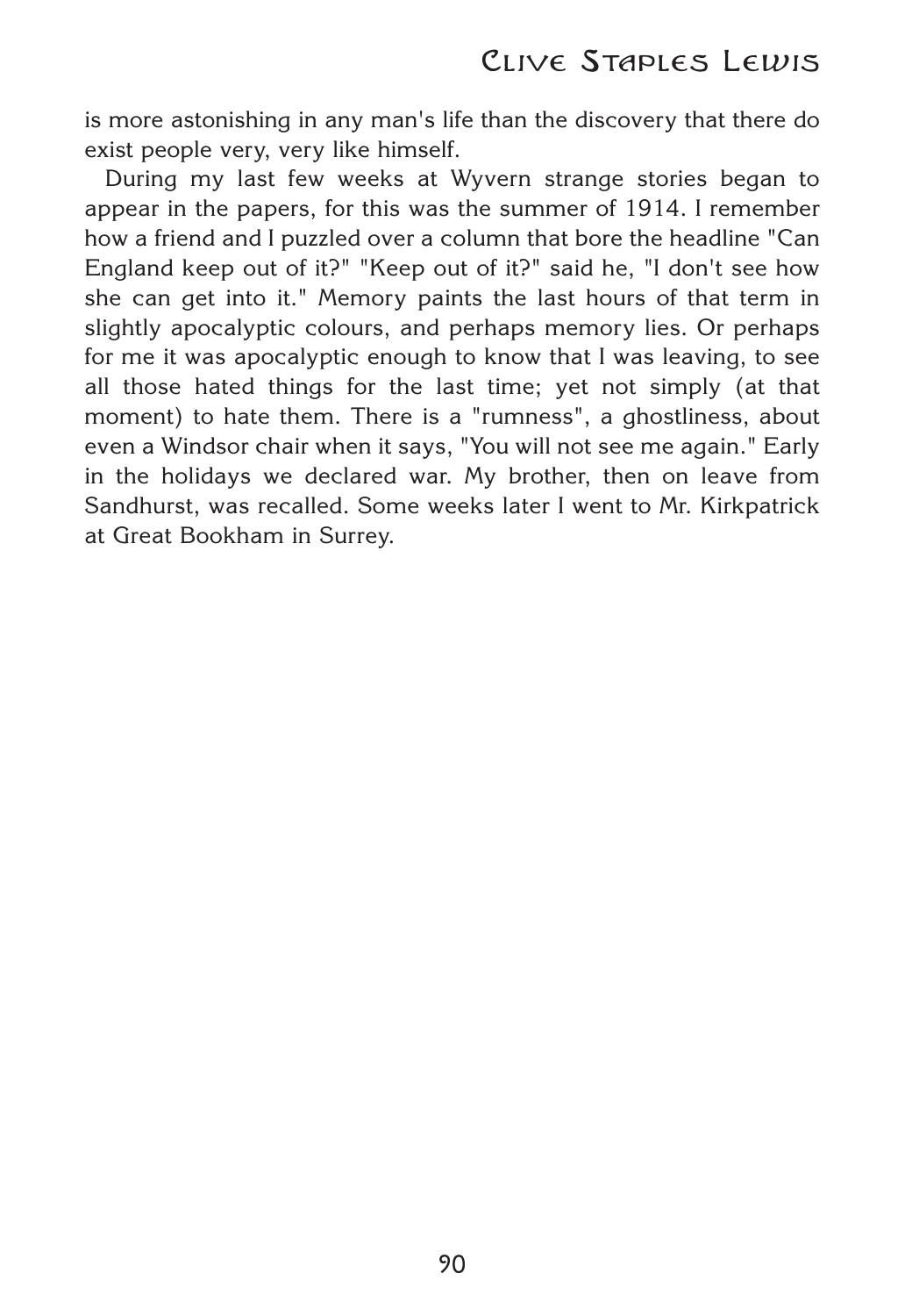# IX. The Great Knock

*You will often meet with characters in nature so extravagant that a discreet poet would not venture to set them upon the stage. Lord Chesterfield*



n a September day, having crossed to Liverpool and reached London, I made my way to Waterloo and ran down to Great Bookham. I had been told that Surrey was "suburban", and

the landscape that actually flitted past the windows astonished me. I saw steep little hills, watered valleys, and wooded commons which ranked by my Wyvernian and Irish standards as forests; bracken everywhere; a world of red and russet and yellowish greens. Even the sprinkling of suburban villas (much rarer then than now) delighted me. These timbered and red-tiled houses, embosomed in trees, were wholly unlike the stuccoed monstrosities which formed the suburbs of Belfast. Where I had expected gravel drives and iron gates and interminable laurels and monkey puzzlers, I saw crooked paths running up or down hill from wicket gates, between fruit trees and birches. By a severer taste than mine these houses would all be mocked perhaps; yet I cannot help thinking that those who designed them and their gardens achieved their object, which was to suggest Happiness. They filled me with a desire for that domesticity which, in its full development, I had never known; they set one thinking of tea trays.

At Bookham I was met by my new teacher — "Kirk" or "Knock" or the Great Knock as my father, my brother, and I all called him. We had heard about him all our lives and I therefore had a very clear impression of what I was in for. I came prepared to endure a perpetual lukewarm shower bath of sentimentality. That was the price I was ready to pay for the infinite blessedness of escaping school; but a heavy price. One story of my father's, in particular, gave me the most embar-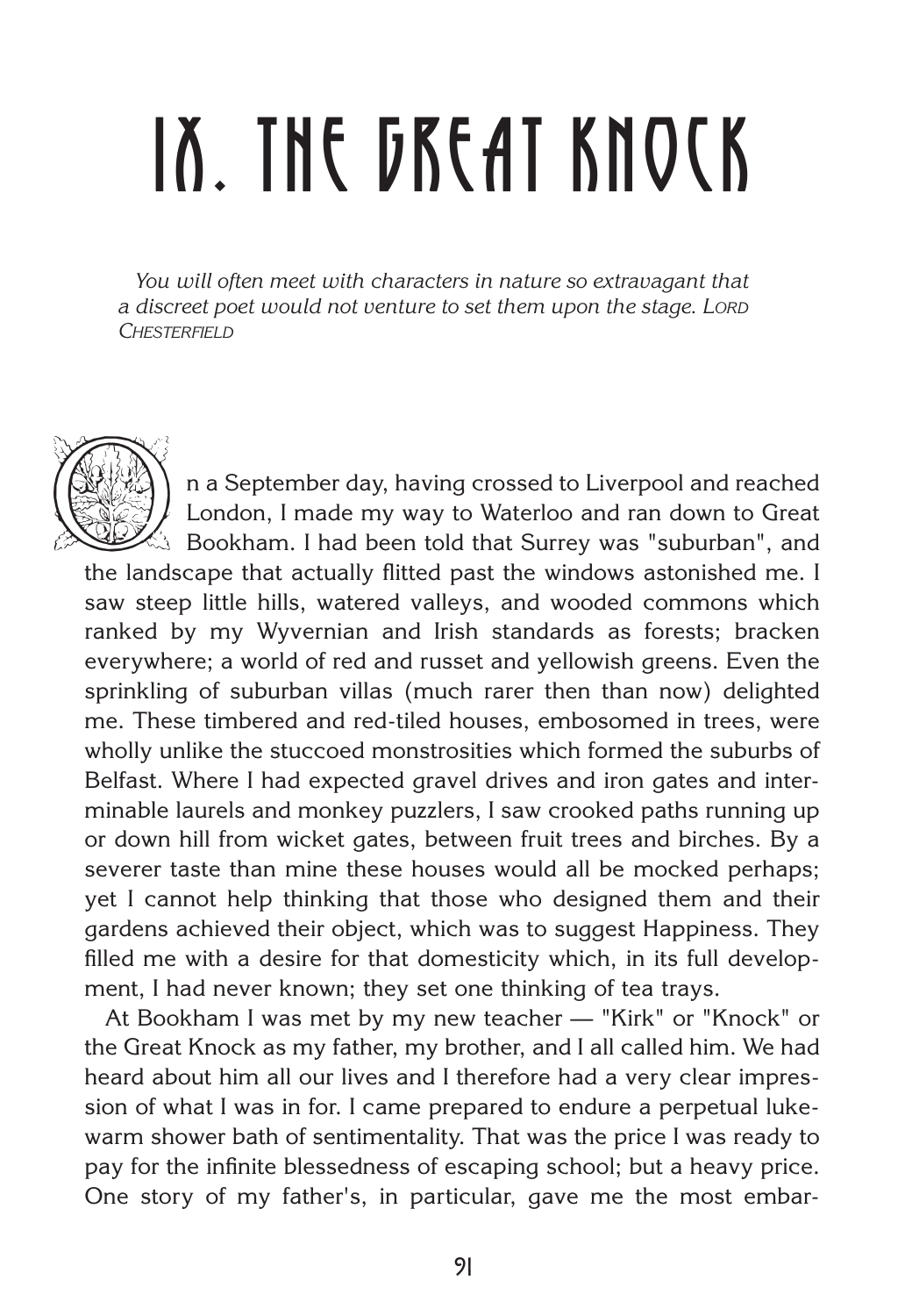rassing forebodings. He had loved to tell how once at Lurgan, when he was in some kind of trouble or difficulty, the Old Knock, or the dear Old Knock, had drawn him aside and there "quietly and naturally" slid his arm round him and rubbed his dear old whiskers against my father's youthful cheek and whispered a few words of comfort.... And here was Bookham at last, and there was the arch-sentimentalist himself waiting to meet me.

He was over six feet tall, very shabbily dressed (like a gardener, I thought), lean as a rake, and immensely muscular. His wrinkled face seemed to consist entirely of muscles, so far as it was visible; for he wore moustache and side whiskers with a clean-shaven chin like the Emperor Franz Joseph. The whiskers, you will understand, concerned me very much at that moment. My cheek already tingled in anticipation. Would he begin at once? There would be tears for certain; perhaps worse things. It is one of my lifelong weaknesses that I never could endure the embrace or kiss of my own sex. (An unmanly weakness, by the way; Aeneas, Beowulf, Roland, Launcelot, Johnson, and Nelson knew nothing of it.)

Apparently, however, the old man was holding his fire. We shook hands, and though his grip was like iron pincers it was not lingering. A few minutes later we were walking away from the station.

"You are now," said Kirk, "proceeding along the principal artery between Great and Little Bookham."

I stole a glance at him. Was this geographical exordium a heavy joke? Or was he trying to conceal his emotions? His face, however, showed only an inflexible gravity. I began to "make conversation" in the deplorable manner which I had acquired at those evening parties and indeed found increasingly necessary to use with my father. I said I was surprised at the "scenery" of Surrey; it was much "wilder" than I had expected.

"Stop!" shouted Kirk with a suddenness that made me jump. "What do you mean by wildness and what grounds had you for not expecting it?"

I replied I don't know what, still "making conversation". As answer after answer was torn to shreds it at last dawned upon me that he really wanted to know. He was not making conversation, nor joking, nor snubbing me; he wanted to know. I was stung into attempting a real answer. A few passes sufficed to show that I had no clear and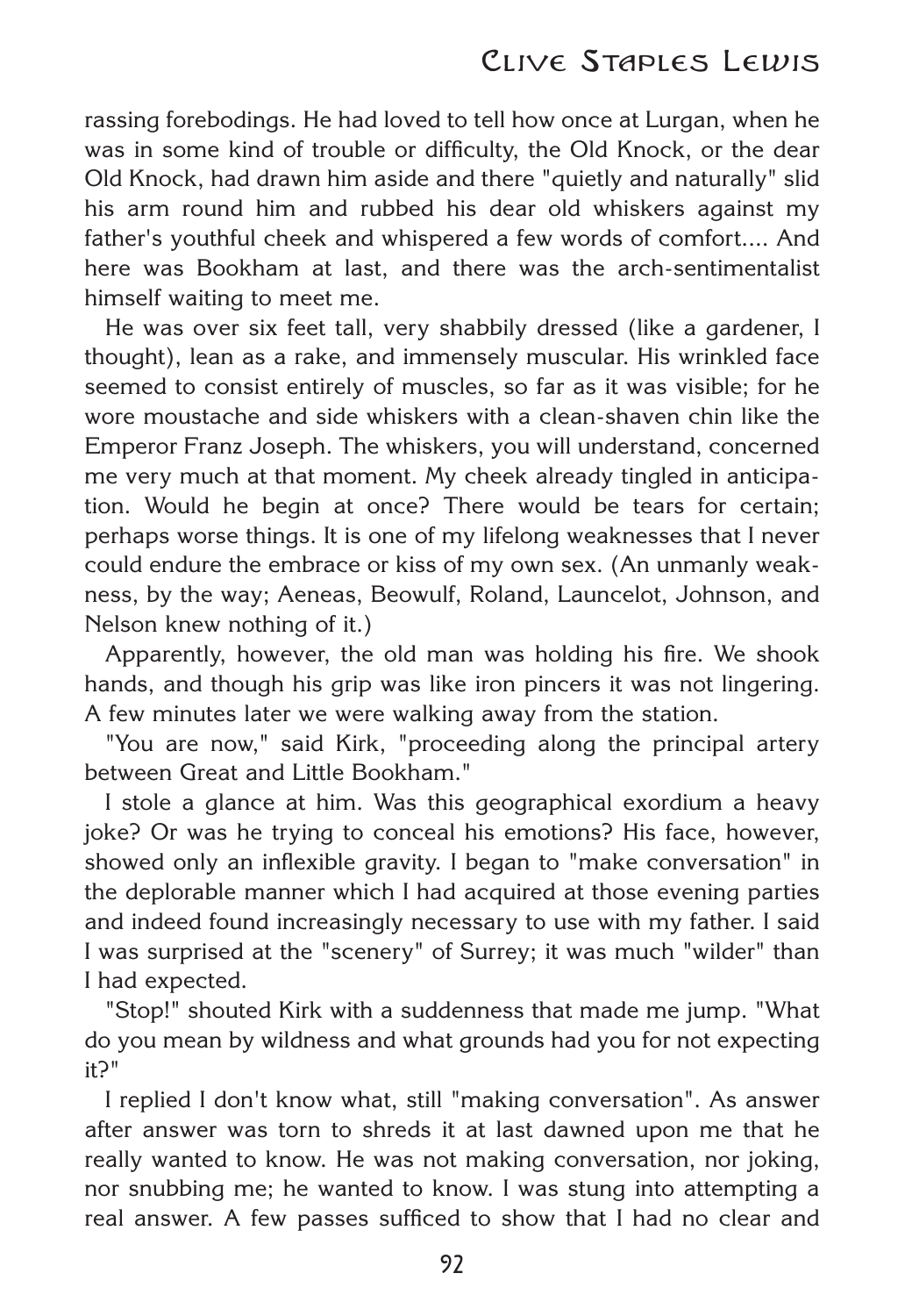distinct idea corresponding to the word "wildness", and that, in so far as I had any idea at all, "wildness" was a singularly inept word. "Do you not see, then," concluded the Great Knock, "that your remark was meaningless?" I prepared to sulk a little, assuming that the subject would now be dropped. Never was I more mistaken in my life. Having analysed my terms, Kirk was proceeding to deal with my proposition as a whole. On what had I based (but he pronounced it *baized*) my expectations about the Flora and Geology of Surrey? Was it maps, or photographs, or books? I could produce none. It had, heaven help me, never occurred to me that what I called my thoughts needed to be "baized" on anything. Kirk once more drew a conclusion — without the slightest sign of emotion, but equally without the slightest concession to what I thought good manners: "Do you not see, then, that you had no right to have any opinion whatever on the subject?"

By this time our acquaintance had lasted about three and a half minutes; but the tone set by this first conversation was preserved without a single break during all the years I spent at Bookham. Anything more grotesquely unlike the "dear Old Knock" of my father's reminiscences could not be conceived. Knowing my father's invariable intention of veracity and also knowing what strange transformations every truth underwent when once it entered his mind, I am sure he did not mean to deceive us. But if Kirk at any time of his life took a boy aside and there "quietly and naturally" rubbed the boy's face with his whiskers, I shall as easily believe that he sometimes varied the treatment by quietly and naturally standing on his venerable and egg-bald head.

If ever a man came near to being a purely logical entity, that man was Kirk. Born a little later, he would have been a Logical Positivist. The idea that human beings should exercise their vocal organs for any purpose except that of communicating or discovering truth was to him preposterous. The most casual remark was taken as a summons to disputation. I soon came to know the differing values of his three openings. The loud cry of "Stop!" was flung in to arrest a torrent of verbiage which could not be endured a moment longer; not because it fretted his patience (he never thought of that) but because it was wasting time, darkening counsel. The hastier and quieter "Excuse!" (i.e. "Excuse me") ushered in a correction or distinction merely parenthetical and betokened that, thus set right, your remark might still,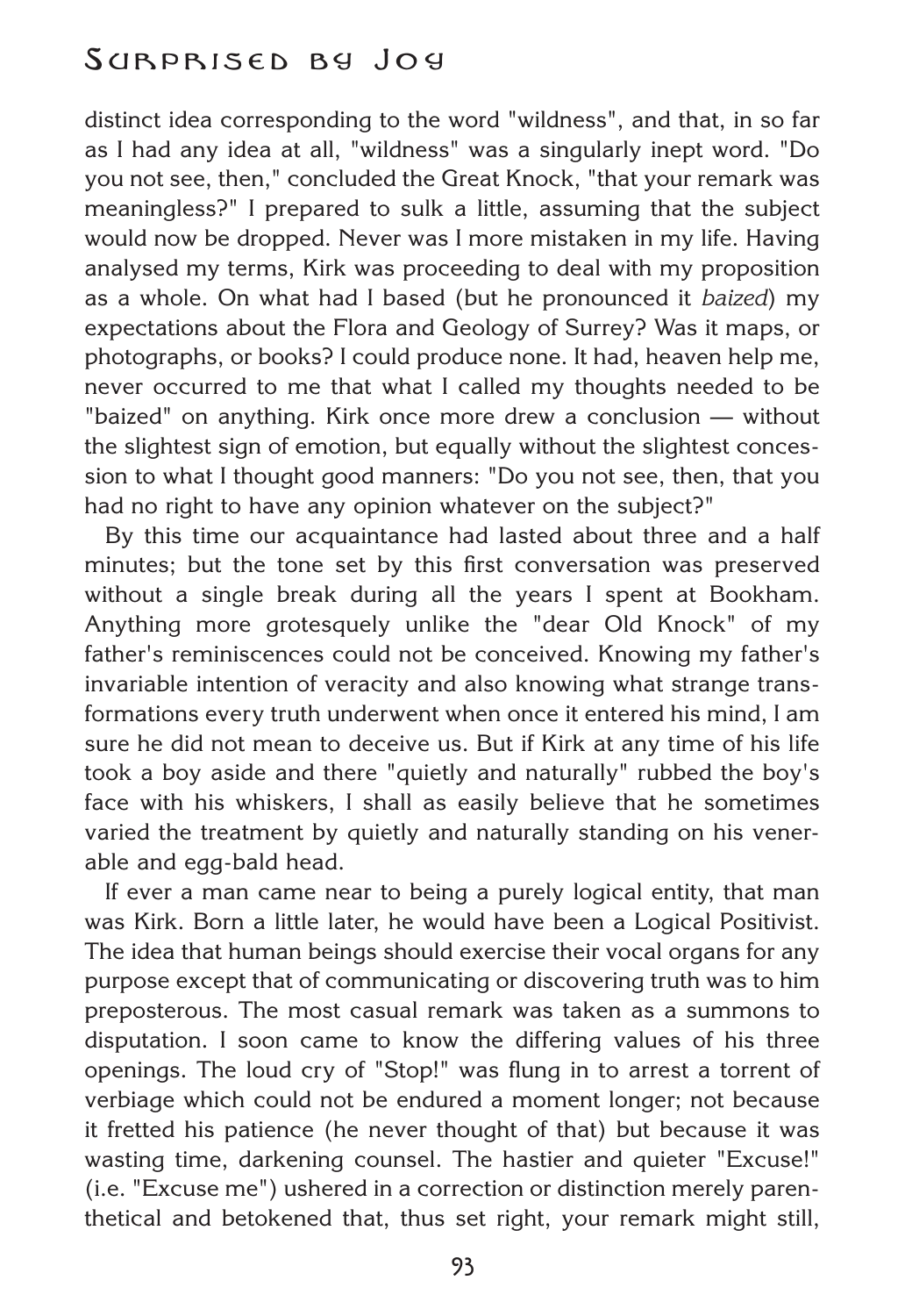without absurdity, be allowed to reach completion. The most encouraging of all was, "I hear you." This meant that your remark was significant and only required refutation; it had risen to the dignity of error. Refutation (when we got so far) always followed the same lines. Had I read this? Had I studied that? Had I any statistical evidence? Had I any evidence in my own experience? And so to the almost inevitable conclusion, "Do you not see then that you had no right, etc."

Some boys would not have liked it; to me it was red beef and strong beer. I had taken it for granted that my leisure hours at Bookham would be passed in "grown-up conversation". And that, as you know already, I had no taste for. In my experience it meant conversation about politics, money, deaths, and digestion. I assumed that a taste for it, as for eating mustard or reading newspapers, would develop in me when I grew older (so far, all three expectations have been disappointed). The only two kinds of talk I wanted were the almost purely imaginative and the almost purely rational; such talk as I had about Boxen with my brother or about Valhalla with Arthur, on the one hand, or such talk as I had had with my uncle Gussie about astronomy on the other. I could never have gone far in any science because on the path of every science the lion Mathematics lies in wait for you. Even in Mathematics, whatever could be done by mere reasoning (as in simple geometry) I did with delight; but the moment calculation came in I was helpless. I grasped the principles but my answers were always wrong. Yet though I could never have been a scientist, I had scientific as well as imaginative impulses, and I loved ratiocination. Kirk excited and satisfied one side of me. Here was talk that was really about something. Here was a man who thought not about you but about what you said. No doubt I snorted and bridled a little at some of my tossings; but, taking it all in all, I loved the treatment. After being knocked down sufficiently often I began to know a few guards and blows, and to put on intellectual muscle. In the end, unless I flatter myself, I became a not contemptible sparring partner. It was a great day when the man who had so long been engaged in exposing my vagueness at last cautioned me against the dangers of excessive subtlety.

If Kirk's ruthless dialectic had been merely a pedagogic instrument I might have resented it. But he knew no other way of talking. No age or sex was spared the elenchus. It was a continuous astonishment to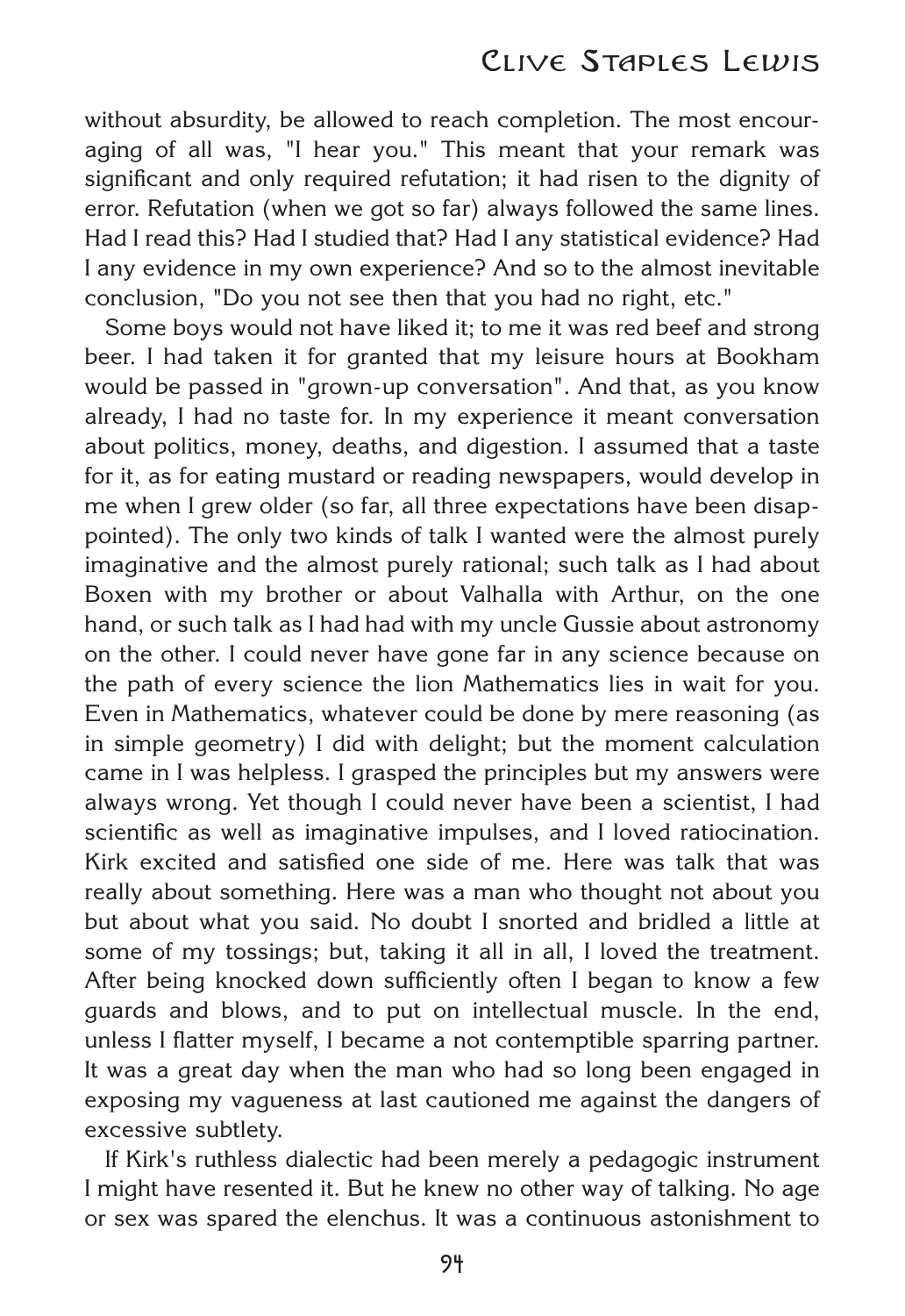him that anyone should not desire to be clarified or corrected. When a very dignified neighbour, in the course of a Sunday call, observed with an air of finality, "Well, well, Mr. Kirkpatrick, it takes all sorts to make a world. You are a Liberal and I am a Conservative; we naturally look at the facts from different angles," Kirk replied, "What do you mean? Are you asking me to picture Liberals and Conservatives playing peep-bo at a rectangular Fact from opposite sides of a table?" If an unwary visitor, hoping to waive a subject, observed, "Of course, I know opinions differ — " Kirk would raise both his hands and exclaim, "Good heavens! I have no *opinions* on any subject whatsoever." A favourite maxim was, "You can have enlightenment for ninepence but you prefer ignorance." The commonest metaphors would be questioned till some bitter truth had been forced from its hiding place. "These fiendish German atrocities — " "But are not fiends a figment of the imagination?" — "Very well, then; these brutal atrocities — " "But none of the brutes does anything of the kind!" — "Well, what am I to call them?" "Is it not plain that we must call them simply *Human*?" What excited his supreme contempt was the conversation of other Headmasters, which he had sometimes had to endure at conferences when he himself was Head of Lurgan. "They would come and ask me, 'What attitude do you adopt to a boy who does so-and-so?' Good Heavens! As if I ever adopted an attitude to anybody or anything!" Sometimes, but rarely, he was driven to irony. On such occasions his voice became even weightier than usual and only the distention of his nostrils betrayed the secret to those who knew him. It was in such fashion that he produced his *dictum*, "The Master of Balliol is one of the most important beings in the universe."

It will be imagined that Mrs. Kirkpatrick led a somewhat uneasy life: witness the occasion on which her husband by some strange error found himself in the drawing-room at the beginning of what his lady had intended to be a bridge party. About half an hour later she was observed to leave the room with a remarkable expression on her face; and many hours later still the Great Knock was discovered sitting on a stool in the midst of seven elderly ladies ("ful drery was hire chere") begging them to clarify their terms.

I have said that he was almost wholly logical; but not quite. He had been a Presbyterian and was now an Atheist. He spent Sunday, as he spent most of his time on week-days, working in his garden. But one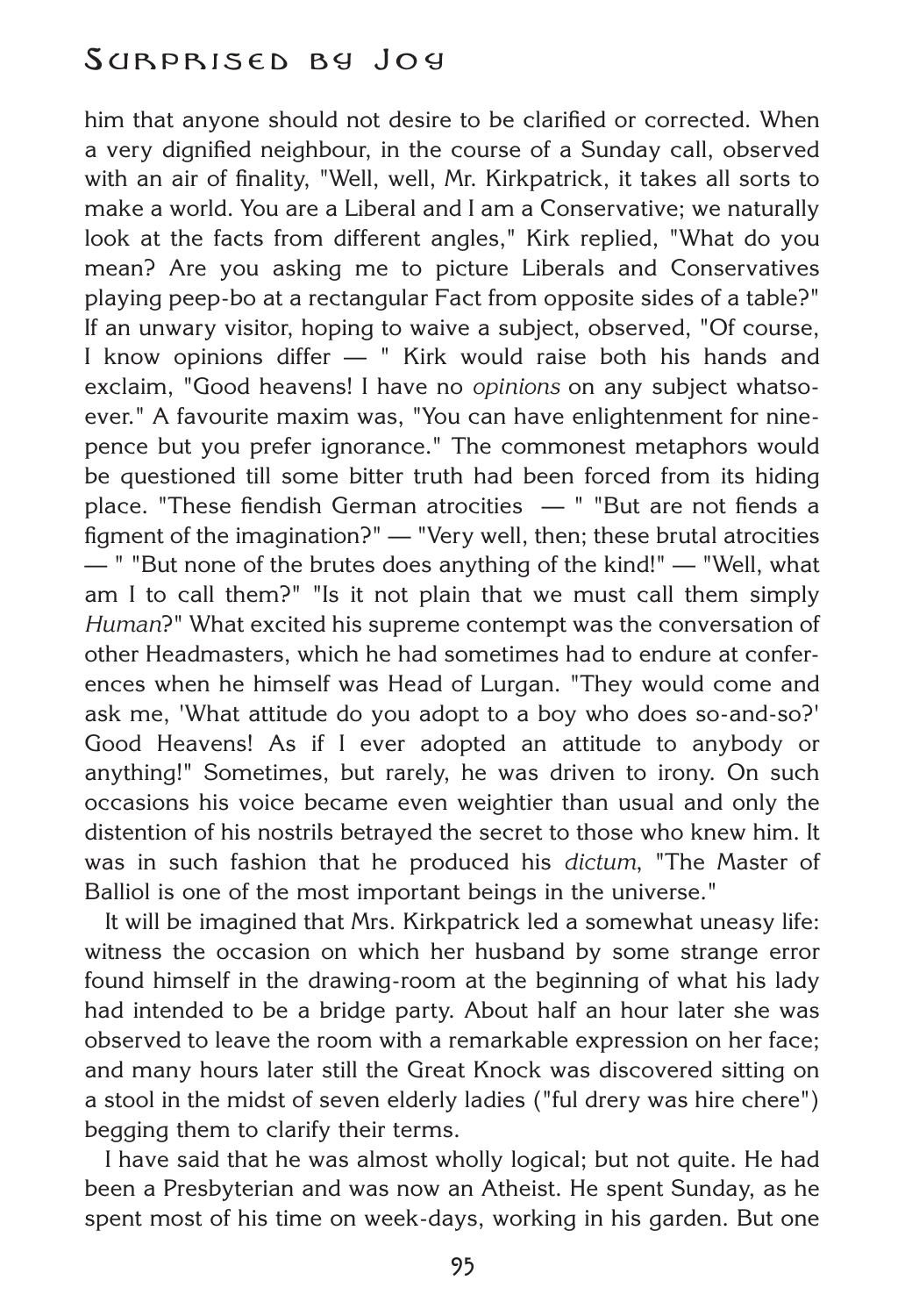curious trait from his Presbyterian youth survived. He always, on Sundays, gardened in a different, and slightly more respectable, suit. An Ulster Scot may come to disbelieve in God, but not to wear his week-day clothes on the Sabbath.

Having said that he was an Atheist, I hasten to add that he was a "Rationalist" of the old, high and dry nineteenth-century type. For Atheism has come down in the world since those days, and mixed itself with politics and learned to dabble in dirt. The anonymous donor who now sends me anti-God magazines hopes, no doubt, to hurt the Christian in me; he really hurts the ex-Atheist. I am ashamed that my old mates and (which matters much more) Kirk's old mates should have sunk to what they are now. It was different then; even McCabe wrote like a man. At the time when I knew him, the fuel of Kirk's Atheism was chiefly of the anthropological and pessimistic kind. He was great on *The Golden Bough* and Schopenhauer.

The reader will remember that my own Atheism and Pessimism were fully formed before I went to Bookham. What I got there was merely fresh ammunition for the defence of a position already chosen. Even this I got indirectly from the tone of his mind or independently from reading his books. He never attacked religion in my presence. It is the sort of fact that no one would infer from an outside knowledge of my life, but it is a fact.

I arrived at Gastons (so the Knock's home was called) on a Saturday, and he announced that we would begin Homer on Monday. I explained that I had never read a word in any dialect but the Attic, assuming that when he knew this he would approach Homer through some preliminary lessons on the Epic language. He replied merely with a sound very frequent in his conversation which I can only spell "Huh". I found this rather disquieting; and I woke on Monday saying to myself, "Now for Homer. Golly!" The name struck awe into my soul. At nine o'clock we sat down to work in the little upstairs study which soon became so familiar to me. It contained a sofa (on which we sat side by side when he was working with me), a table and chair (which I used when I was alone), a bookcase, a gas stove, and a framed photograph of Mr. Gladstone. We opened our books at *Iliad*, Book I. Without a word of introduction Knock read aloud the first twenty lines or so in the "new" pronunciation, which I had never heard before. Like Smewgy, he was a chanter; less mellow in voice, yet his frill gutturals and rolling R's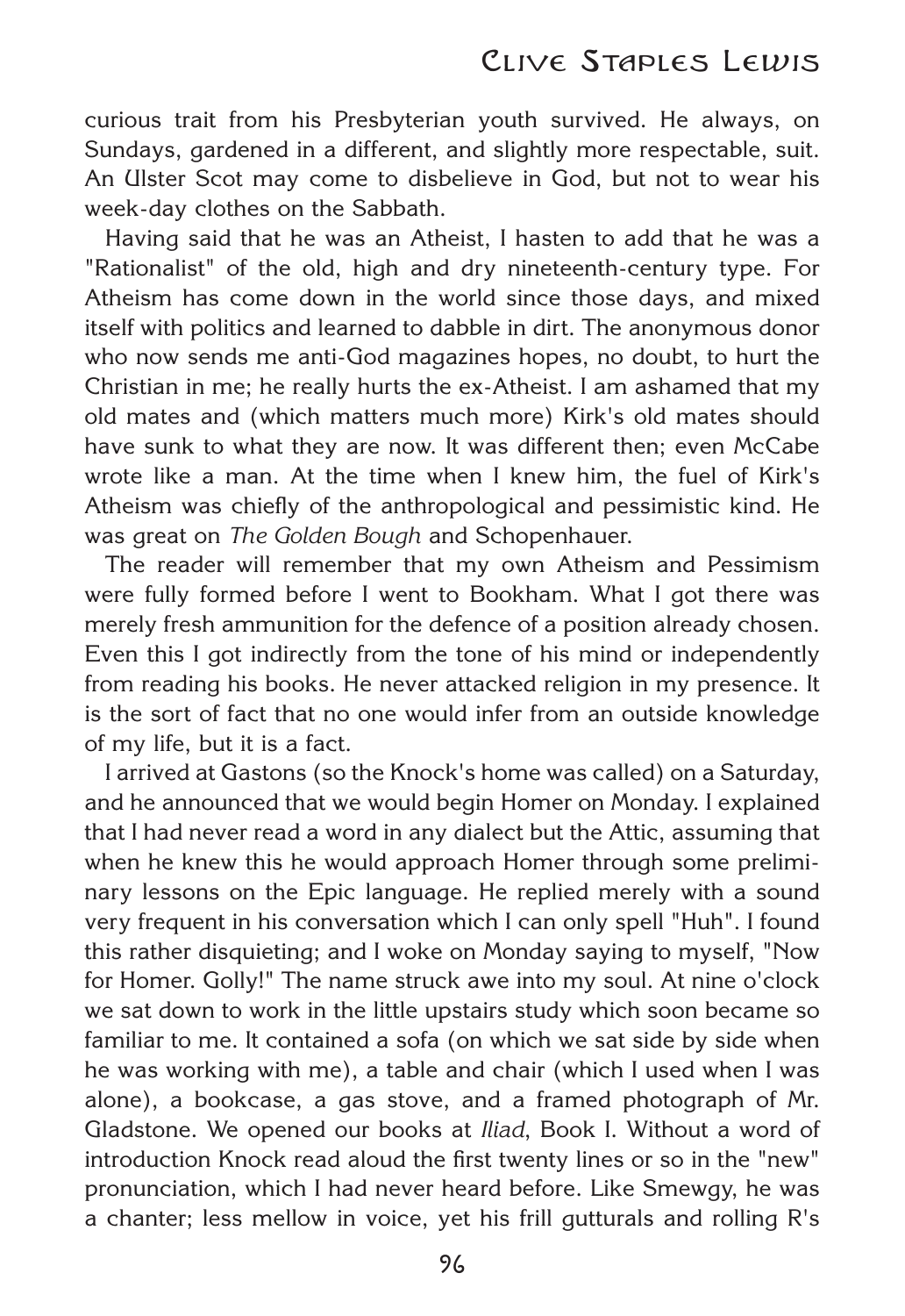and more varied vowels seemed to suit the bronze-age epic as well as Smewgy's honey tongue had suited Horace. For Kirk, even after years of residence in England, spoke the purest Ulster. He then translated, with a few, a very few explanations, about a hundred lines. I had never seen a classical author taken in such large gulps before. When he had finished he handed me over Crusius' *Lexicon* and, having told me to go through again as much as I could of what he had done, left the room. It seems an odd method of teaching, but it worked. At first I could travel only a very short way along the trail he had blazed, but every day I could travel further. Presently I could travel the whole way. Then I could go a line or two beyond his furthest North. Then it became a kind of game to see how far beyond. He appeared at this stage to value speed more than absolute accuracy. The great gain was that I very soon became able to understand a great deal without (even mentally) translating it; I was beginning to think in Greek. That is the great Rubicon to cross in learning any language. Those in whom the Greek word lives only while they are hunting for it in the lexicon, and who then substitute the English word for it, are not reading the Greek at all; they are only solving a puzzle. The very formula, "*Naus* means a ship," is wrong. *Naus* and *ship* both mean a thing, they do not mean one another. Behind *Naus*, as behind *navis* or *naca*, we want to have a picture of a dark, slender mass with sail or oars, climbing the ridges, with no officious English word intruding.

We now settled into a routine which has ever since served in my mind as an archtype, so that what I still mean when I speak of a "normal" day (and lament that normal days are so rare) is a day of the Bookham pattern. For if I could please myself I would always live as I lived there. I would choose always to breakfast at exactly eight and to be at my desk by nine, there to read or write till one. If a cup of good tea or coffee could be brought me about eleven, so much the better. A step or so out of doors for a pint of beer would not do quite so well; for a man does not want to drink alone and if you meet a friend in the tap-room the break is likely to be extended beyond its ten minutes. At one precisely lunch should be on the table; and by two at the latest I would be on the road. Not, except at rare intervals, with a friend. Walking and talking are two very great pleasures, but it is a mistake to combine them. Our own noise blots out the sounds and silences of the out-door world; and talking leads almost inevitably to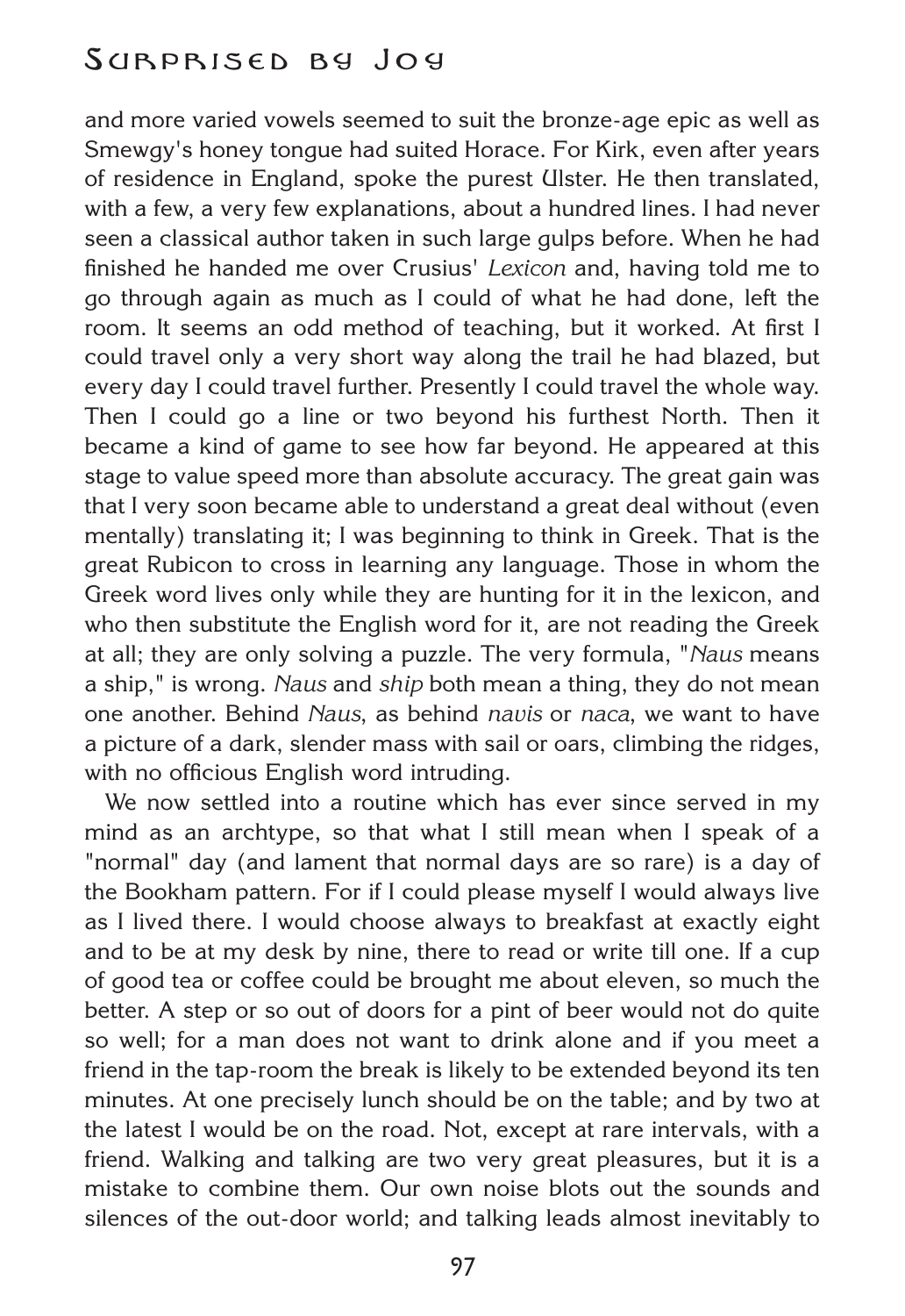smoking, and then farewell to nature as far as one of our senses is concerned. The only friend to walk with is one (such as I found, during the holidays, in Arthur) who so exactly shares your taste for each mood of the countryside that a glance, a halt, or at most a nudge, is enough to assure us that the pleasure is shared. The return from the walk, and the arrival of tea, should be exactly coincident, and not later than a quarter past four. Tea should be taken in solitude, as I took it at Bookham on those (happily numerous) occasions when Mrs. Kirkpatrick was out; the Knock himself disdained this meal. For eating and reading are two pleasures that combine admirably. Of course not all books are suitable for meal-time reading. It would be a kind of blasphemy to read poetry at table. What one wants is a gossipy, formless book which can be opened anywhere. The ones I learned so to use at Bookham were Boswell, and a translation of Herodotus, and Lang's *History of English Literature*. *Tristram Shandy*, *Elia* and the *Anatomy of Melancholy* are all good for the same purpose. At five a man should be at work again, and at it till seven. Then, at the evening meal and after, comes the time for talk, or, failing that, for lighter reading; and unless you are making a night of it with your cronies (and at Bookham I had none) there is no reason why you should ever be in bed later than eleven. But when is a man to write his letters? You forget that I am describing the happy life I led with Kirk or the ideal life I would live now if I could. And it is an essential of the happy life that a man would have almost no mail and never dread the postman's knock. In those blessed days I received, and answered, only two letters a week; one from my father, which was a matter of duty, and one from Arthur which was the high light of the week, for we poured out to each other on paper all the delight that was intoxicating us both. Letters from my brother, now on active service, were longer and rarer, and so were my replies.

Such is my ideal, and such then (almost) was the reality, of "settled, calm, Epicurean life". It is no doubt for my own good that I have been so generally prevented from leading it, for it is a life almost entirely selfish. Selfish, not self centred: for in such a life my mind would be directed towards a thousand things, not one of which is myself. The distinction is not unimportant. One of the happiest men and most pleasing companions I have ever known was intensely selfish. On the other hand I have known people capable of real sacrifice whose lives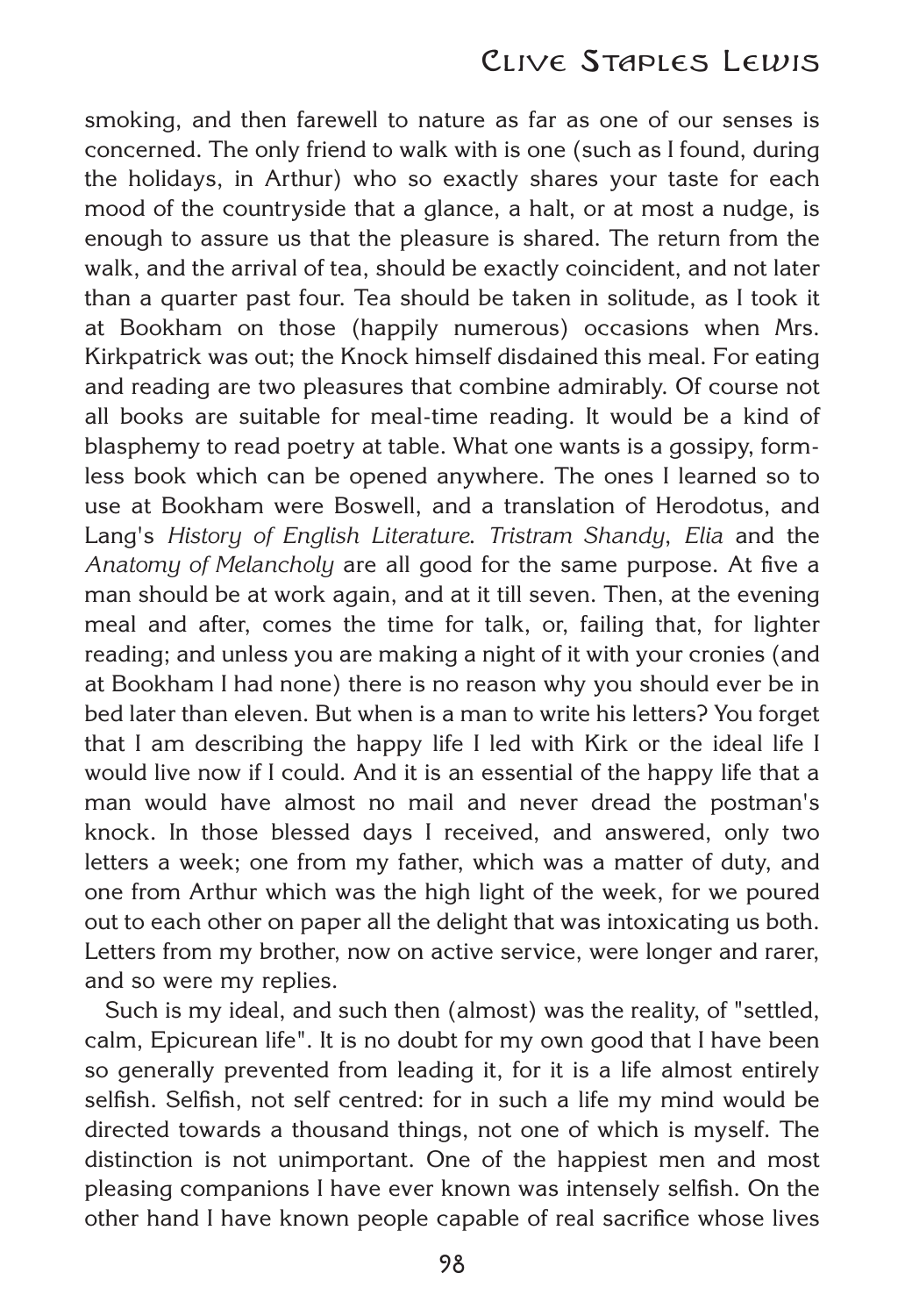were nevertheless a misery to themselves and to others, because selfconcern and self-pity filled all their thoughts. Either condition will destroy the soul in the end. But till the end, give me the man who takes the best of everything (even at my expense) and then talks of other things, rather than the man who serves me and talks of himself, and whose very kindnesses are a continual reproach, a continual demand for pity, gratitude, and admiration.

Kirk did not, of course, make me read nothing but Homer. The Two Great Bores (Demosthenes and Cicero) could not be avoided. There were (oh glory!) Lucretius, Catullus, Tacitus, Herodotus. There was Virgil, for whom I still had no true taste. There were Greek and Latin compositions. (It is a strange thing that I have contrived to reach my late fifties without ever reading one word of Caesar.) There were Euripides, Sophocles, Aeschylus. In the evenings there was French with Mrs. Kirkpatrick, treated much as her husband treated Homer. We got through a great many good novels in this way and I was soon buying French books on my own. I had hoped there would be English essays, but whether because he felt he could not endure mine or because he soon guessed that I was already only too proficient in that art (which he almost certainly despised) Kirk never set me one. For the first week or so he gave me directions about my English reading, but when he discovered that, left to myself, I was not likely to waste my time, he gave me absolute freedom. Later in my career we branched out into German and Italian. Here his methods were the same. After the very briefest contact with Grammars and Exercises I was plunged into *Faust* and the *Inferno*. In Italian we succeeded. In German I have little doubt that we should equally have succeeded if I had stayed with him a little longer. But I left too soon and my German has remained all my life that of a schoolboy. Whenever I have set about rectifying this, some other and more urgent task has always interrupted me.

But Homer came first. Day after day and month after month we drove gloriously onward, tearing the whole *Achilleid* out of the *Iliad* and tossing the rest on one side, and then reading the *Odyssey* entire, till the music of the thing and the clear, bitter brightness that lives in almost every formula had become part of me. Of course my appreciation was very romanticised — the appreciation of a boy soaked in William Morris. But this slight error saved me from that far deeper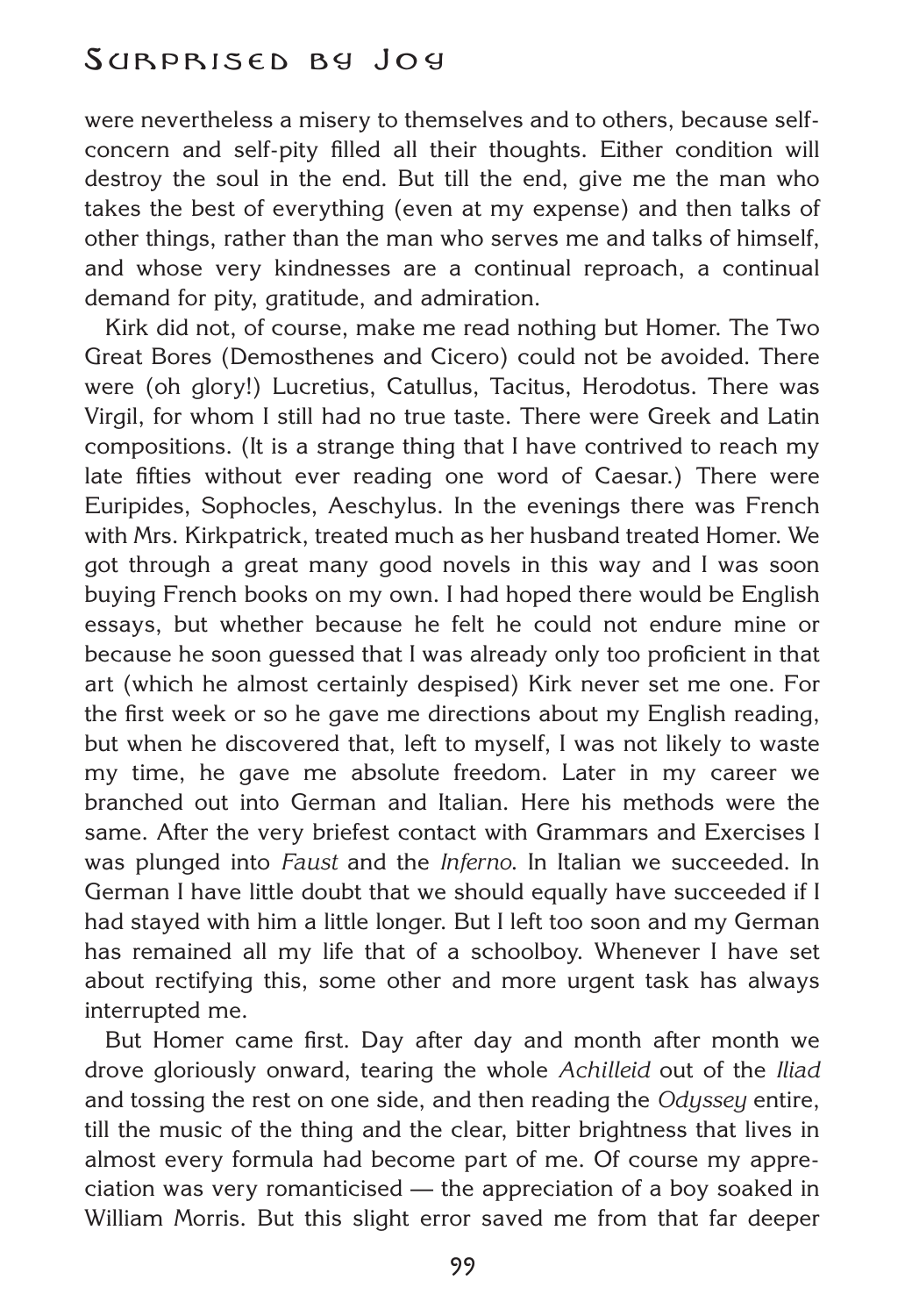error of "classicism" with which the Humanists have hoodwinked half the world. I cannot therefore deeply regret the days when I called Circe a "wise-wife" and every marriage a "high-tide". That has all burned itself out and left no snuff, and I can now enjoy the *Odyssey* in a maturer way. The wanderings mean as much as ever they did; the great moment of "eucatastrophe" (as Professor Tolkien would call it) when Odysseus strips off his rags and bends the bow, means more; and perhaps what now pleases me best of all is those exquisite, Charlotte M. Yonge families at Pylos and elsewhere. How rightly Sir Maurice Powicke says, "There have been civilised people in all ages." And let us add, "In all ages they have been surrounded by barbarism."

Meanwhile, on afternoons and on Sundays, Surrey lay open to me. County Down in the holidays and Surrey in the term  $-$  it was an excellent contrast. Perhaps, since their beauties were such that even a fool could not force them into competition, this cured me once and for all of the pernicious tendency to compare and to prefer — an operation that does little good even when we are dealing with works of art and endless harm when we are dealing with nature. Total surrender is the first step towards the fruition of either. Shut your mouth; open your eyes and ears. Take in what is there and give no thought to what might have been there or what is somewhere else. That can come later, if it must come at all. (And notice here how the true training for anything whatever that is good always prefigures and, if submitted to, will always help us in, the true training for the Christian life. That is a school where they can always use your previous work whatever subject it was on.) What delighted me in Surrey was its intricacy. My Irish walks commanded large horizons and the general lie of land and sea could be taken in at a glance; I will try to speak of them later. But in Surrey the contours were so tortuous, the little valleys so narrow, there was so much timber, so many villages concealed in woods or hollows, so many field paths, sunk lanes, dingles, copses, such an unpredictable variety of cottage, farmhouse, villa, and country seat, that the whole thing could never lie clearly in my mind, and to walk in it daily gave one the same sort of pleasure that there is in the labyrinthine complexity of Malory or the *Faerie Queene*. Even where the prospect was tolerably open, as when I sat looking down on the Leatherhead and Dorking valley from Polesdan Lacey, it always lacked the classic comprehensibility of the Wyvern landscape. The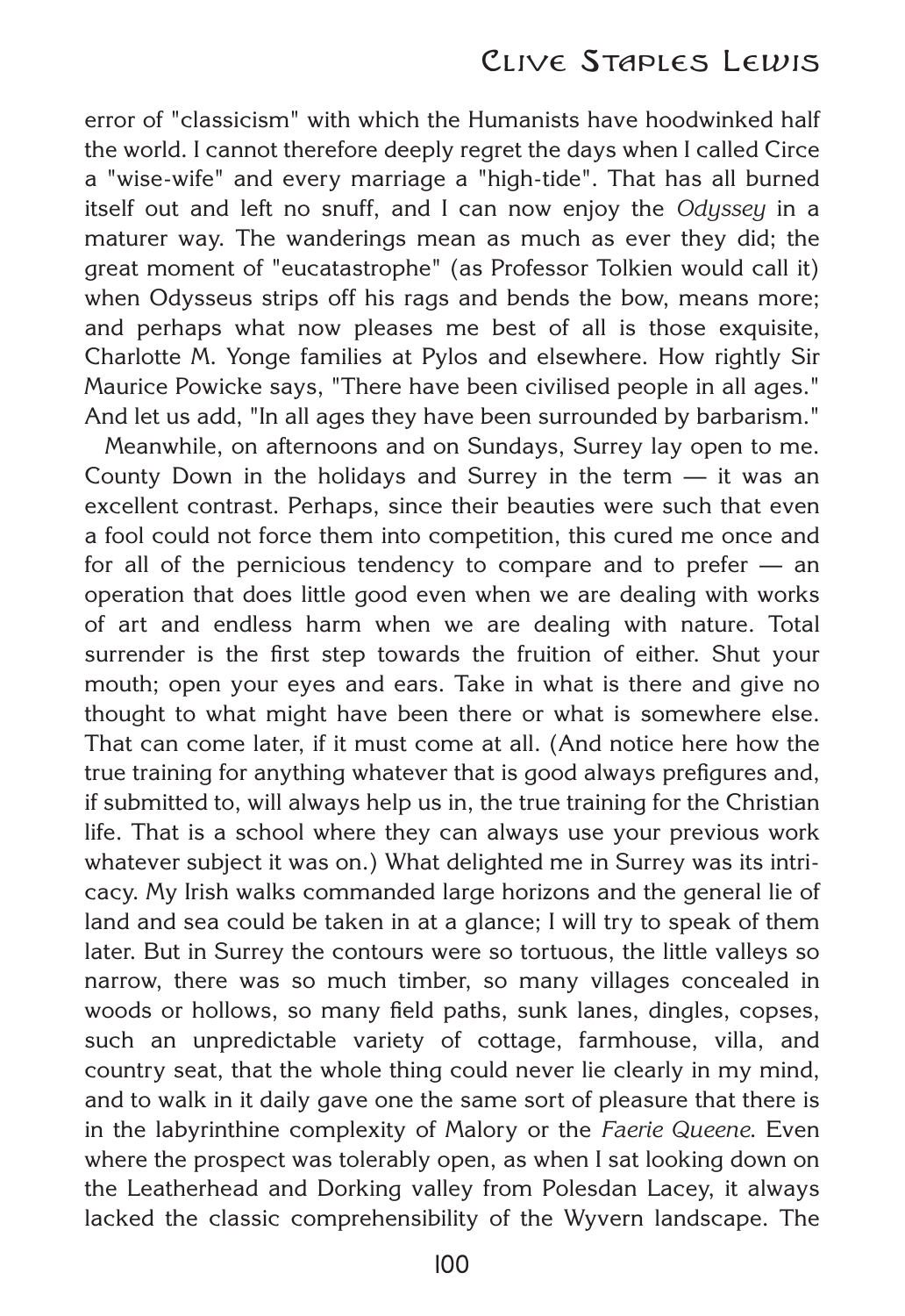valley twisted away southward into another valley, a train thudded past invisible in a wooded cutting, the opposite ridge concealed its bays and promontories. This, even on a summer morning. But I remember more dearly autumn afternoons in bottoms that lay intensely silent under old and great trees, and especially the moment, near Friday Street, when our party (that time I was not alone) suddenly discovered, from recognising a curiously shaped stump, that we had travelled round in a circle for the last half-hour; or one frosty sunset over the Hog's Back at Guildford. On a Saturday afternoon in winter, when nose and fingers might be pinched enough to give an added relish to the anticipation of tea and fireside, and the whole week-end's reading lay ahead, I suppose I reached as much happiness as is ever to be reached on earth. And especially if there were some new, longcoveted book awaiting me.

For I had forgotten. When I spoke of the post I forgot to tell you that it brought parcels as well as letters. Every man of my age has had in his youth one blessing for which our juniors may well envy him: we grew up in a world of cheap and abundant books. Your *Everyman* was then a bare shilling, and, what is more, always in stock; your *World's Classic*, *Muses' Library*, *Home University Library*, *Temple Classic*, Nelson's French series, Bohn, and Longman's Pocket Library, at proportionate prices. All the money I could spare went in postal orders to Messrs. Denny of the Strand. No days, even at Bookham, were happier than those on which the afternoon post brought me a neat little parcel in dark grey paper. Milton, Spenser, Malory, The High History of the Holy Grail, the *Laxdale Saga*, Ronsard, Chénier, Voltaire, *Beowulf* and *Gawain and the Green Knight* (both in translations), Apuleius, the *Kalevala*, Herrick, Walton, Sir John Mandeville, Sidney's *Arcadia*, and nearly all of Morris, came volume by volume into my hands. Some of my purchases proved disappointments and some went beyond my hopes, but the undoing of the parcel always remained a delicious moment. On my rare visits to London I looked at Messrs. Denny in the Strand with a kind of awe; so much pleasure had come from it.

Smewgy and Kirk were my two greatest teachers. Roughly, one might say (in medieval language) that Smewgy taught me Grammar and Rhetoric and Kirk taught me Dialectic. Each had, and gave me, what the other lacked. Kirk had none of Smewgy's graciousness or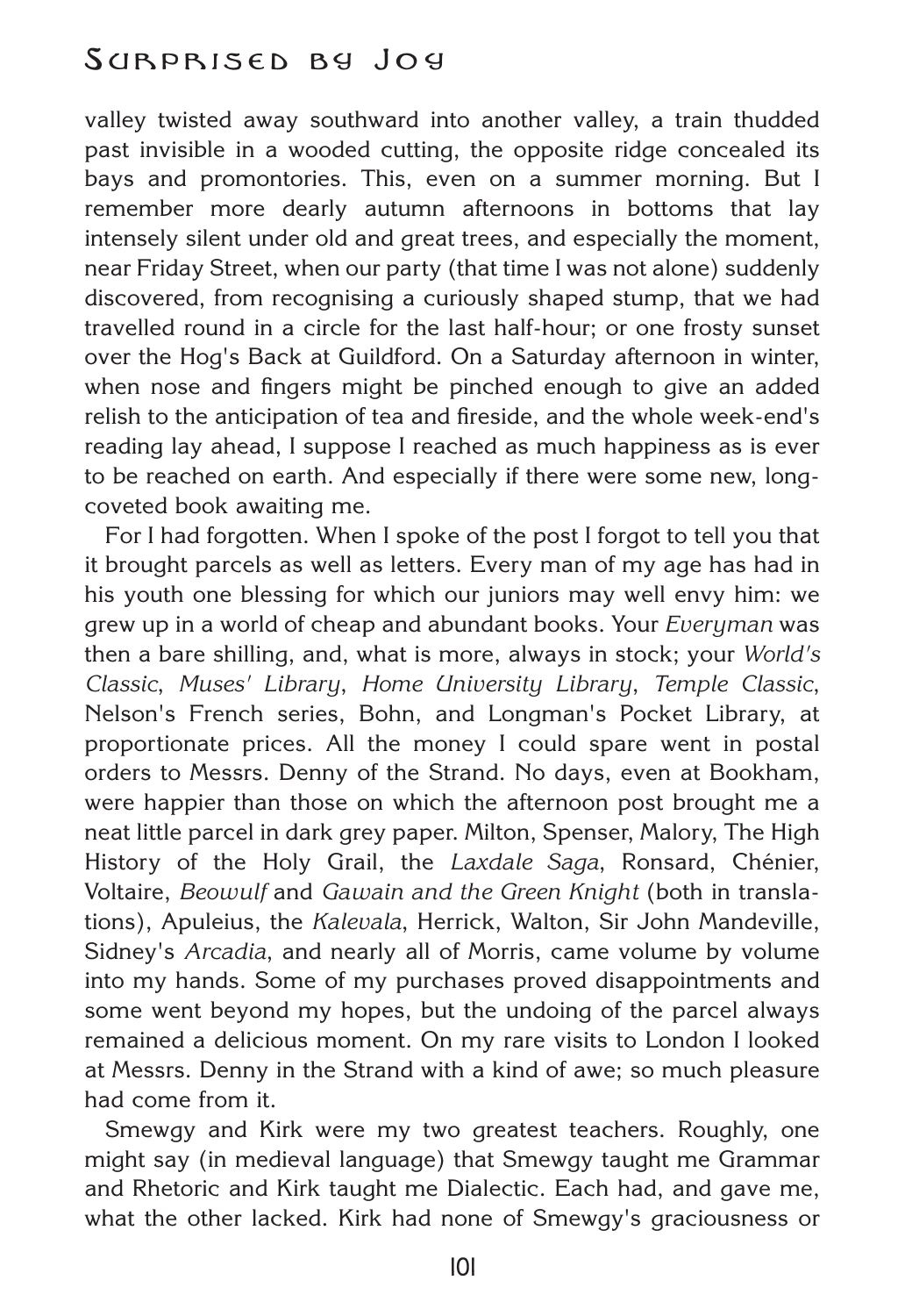delicacy, and Smewgy had less humour than Kirk. It was a saturnine humour. Indeed he was very like Saturn — not the dispossessed King of Italian legend, but grim old Cronos, Father Time himself with scythe and hour-glass. The bitterest, and also funniest, things came out when he had risen abruptly from table (always before the rest of us) and stood ferreting in a villainous old tobacco jar on the mantelpiece for the dottles of former pipes which it was his frugal habit to use again. My debt to him is very great, my reverence to this day undiminished.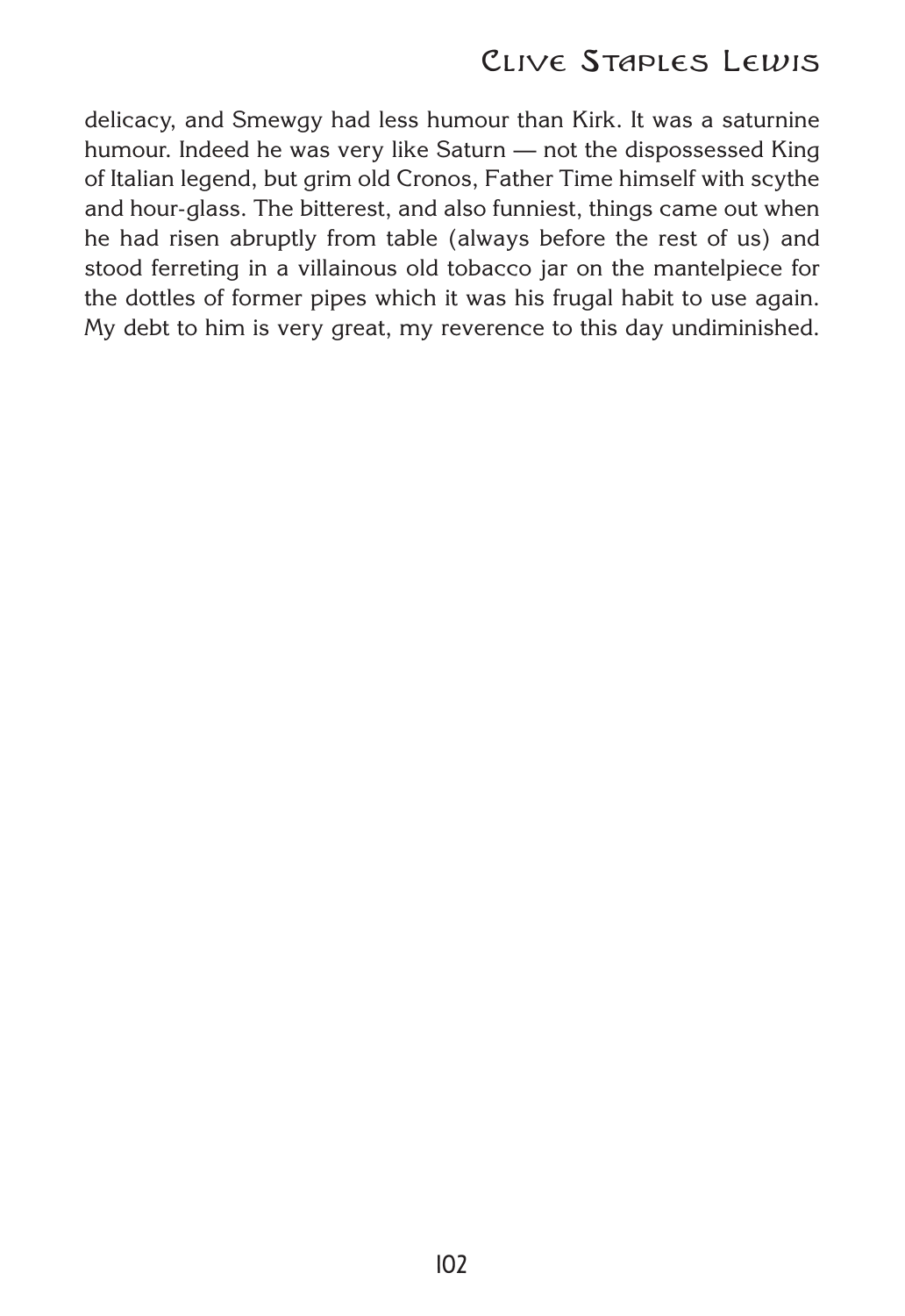# $\delta$ . FORTUNE'S SMILE

*The fields, the floods, the heavens, with one consent Did seeme to laugh on me, and favour mine intent. Spenser*



The same time that I exchanged Wyvern for Bookham I also exchanged my brother for Arthur as my chief companion. My brother, as you know, was serving in France. From 1914 to 1916, which is the Bookham period, he becomes a figure that at rare intervals appears unpredicted on leave, in all the glory of a young officer, with what then seemed unlimited wealth at his command, and whisks me off to Ireland. Luxuries hitherto unknown to me, such as first-class railway carriages and sleeping cars, glorify these journeys. You will understand that I had been crossing the Irish sea six times a year since I was nine. My brother's leaves now often added journeys extraordinary. That is why my memory is stored with ship's-side images to a degree unusual for such an untravelled man. I have only to close my eyes to see if I choose, and sometimes whether I choose or no, the phosphorescence of a ship's wash, the mast unmoving against the stars though the water is rushing past us, the long salmon-coloured rifts of dawn or sunset on the horizon of cold grey-green water, or the astonishing behaviour of land as you approach it, the promontories that walk out to meet you, the complex movements and final disappearance of the mountains further inland.

These leaves were of course a great delight. The strains that had been developing (thanks to Wyvern) before my brother went to France were forgotten. There was a tacit determination on both sides to revive, for the short time allowed us, the classic period of our boyhood. As my brother was in the R.A.S.C., which in those days was reckoned a safe place to be, we did not feel that degree of anxiety about him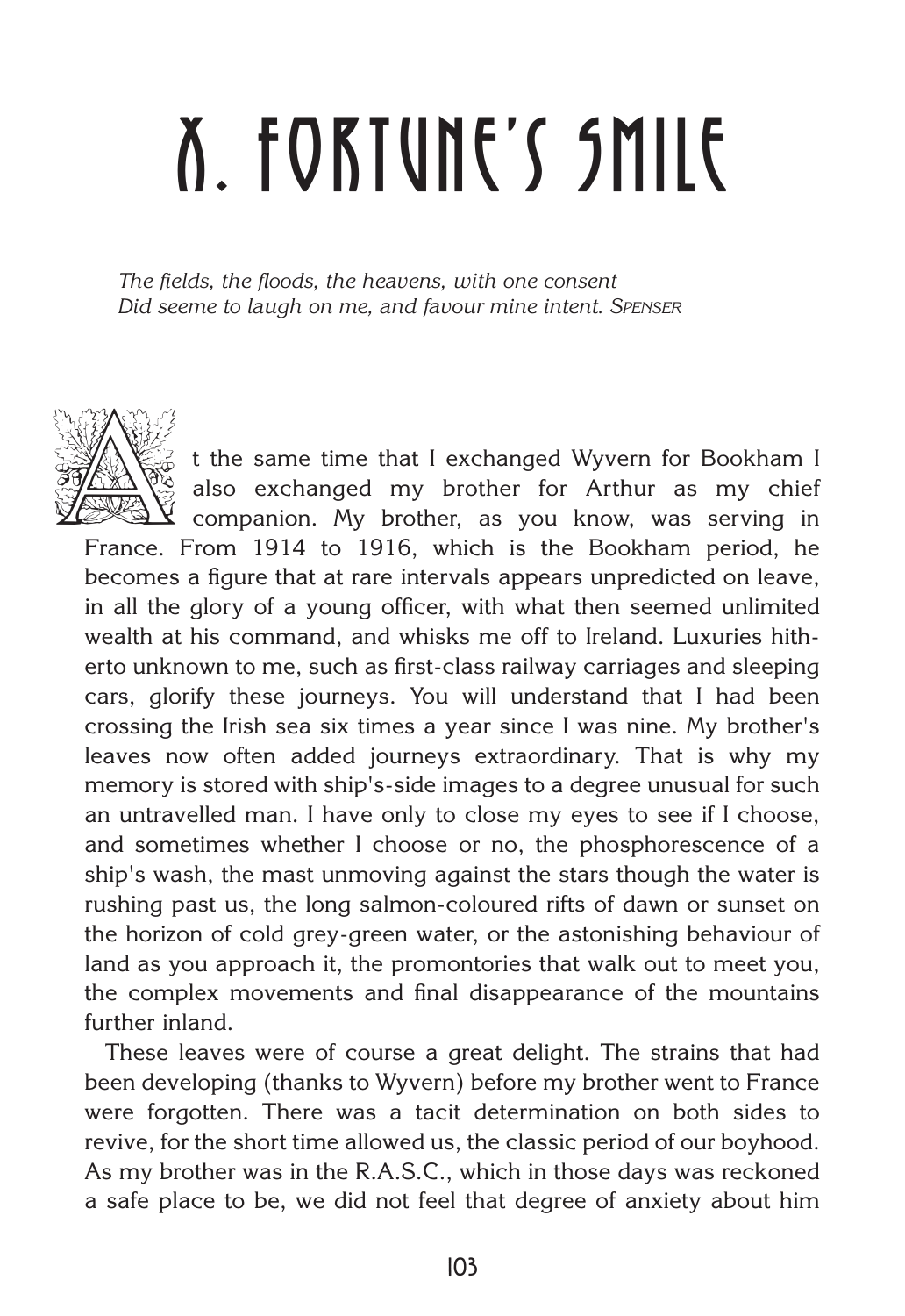which most families were suffering at this time. There may have been more anxiety in the unconscious than came out in fully waking thought. That, at least, would explain an experience I had, certainly once, and perhaps more often; not a belief, nor quite a dream, but an impression, a mental image, a haunting, which on a bitter winter night at Bookham represented my brother hanging about the garden and calling — or rather trying to call, but as in Virgil's Hell *inceptus clamor frustratur hiantem*, a bat's cry is all that comes. There hung over this image an atmosphere which I dislike as much as any I ever breathed, a blend of the macabre and the weakly, wretchedly, hopelessly pathetic — the dreary miasma of the Pagan Hades.

Though my friendship with Arthur began from an identity of taste on a particular point, we were sufficiently different to help one another. His home-life was almost the opposite of mine. His parents were members of the Plymouth Brothers, and he was the youngest of a large family; his home, nevertheless, was almost as silent as ours was noisy. He was at this time working in the business of one of his brothers, but his health was delicate and after an illness or two he was withdrawn from it. He was a man of more than one talent: a pianist and, in hope, a composer, and also a painter. One of our earliest schemes was that he should make an operatic score for *Loki Bound* — a project which, of course, after an extremely short and happy life, died a painless death. In literature he influenced me more, or more permanently, than I did him. His great defect was that he cared very little for verse. Something I did to mend this, but less than I wished. He, on the other hand, side by side with his love for myth and marvel, which I fully shared, had another taste which I lacked till I met him and with which, to my great good, he infected me for life. This was the taste for what he called "the good, solid, old books", the classic English novelists. It is astonishing how I had avoided them before I met Arthur. I had been persuaded by my father to read *The Newcomes* when I was rather too young for it and never tried Thackeray again till I was at Oxford. He is still antipathetic to me, not because he preaches but because he preaches badly. Dickens I looked upon with a feeling of horror, engendered by long poring over the illustrations before I had learned to read. I still think them depraved. Here, as in Walt Disney, it is not the ugliness of the ugly figures but the simpering dolls intended for our sympathy which really betray the secret (not that Walt Disney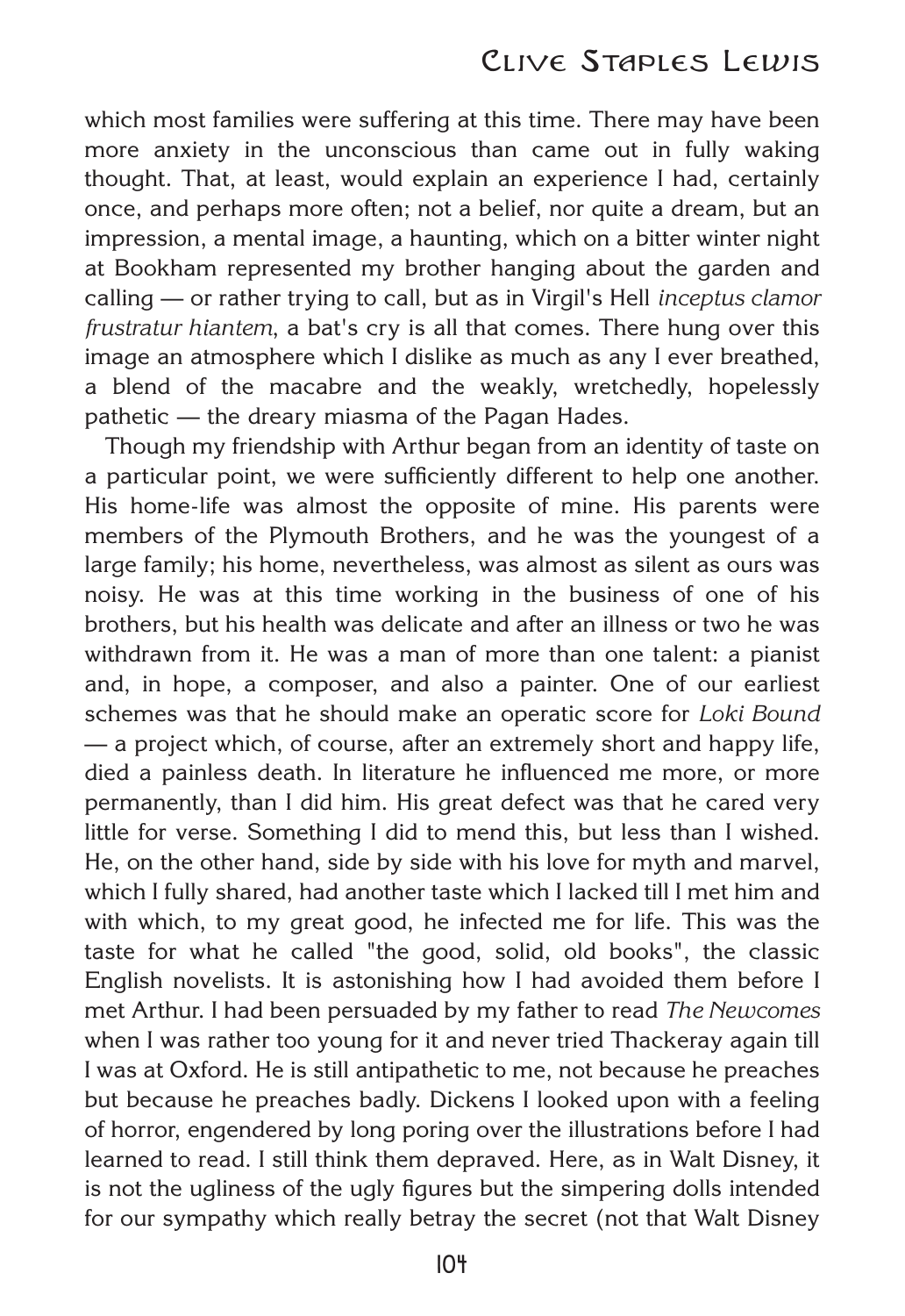is not far superior to the illustrators of Dickens). Of Scott I knew only a few of the medieval, that is, the weakest, novels. Under Arthur's influence I read at this time all the best Waverleys, all the BrontÎs, and all the Jane Austens. They provided an admirable complement to my more fantastic reading, and each was the more enjoyed for its contrast to the other. The very qualities which had previously deterred me from such books Arthur taught me to see as their charm. What I would have called their "stodginess" or "ordinariness" he called "Homeliness" — a key word in his imagination. He did not mean merely Domesticity, though that came into it. He meant the rooted quality which attaches them to all our simple experiences, to weather, food, the family, the neighbourhood. He could get endless enjoyment out of the opening sentence of *Jane Eyre*, or that other opening sentence in one of Hans Andersen's stories, "How it did rain, to be sure." The mere word "beck" in the Brontës was a feast to him; and so were the schoolroom and kitchen scenes. This love of the "Homely" was not confined to literature; he looked for it in out-of-door scenes as well and taught me to do the same.

Hitherto my feelings for nature had been too narrowly romantic. I attended almost entirely to what I thought awe-inspiring, or wild, or eerie, and above all to distance. Hence mountains and clouds were my especial delight; the sky was, and still is, to me one of the principal elements in any landscape, and long before I had seen them all named and sorted out in *Modern Painters* I was very attentive to the different qualities, and different heights, of the cirrus, the cumulus, and the rain-cloud. As for the Earth, the country I grew up in had everything to encourage a romantic bent, had indeed done so ever since I first looked at the unattainable Green Hills through the nursery window. For the reader who knows those parts it will be enough to say that my main haunt was the Holywood Hills-the irregular polygon you would have described if you drew a line from Stormont to Comber, from Comber to Newtownards, from Newtownards to Scrabo, from Scrabo to Craigantlet, from Craigantlet to Holywood, and thence through Knocknagonney back to Stormont. How to suggest it all to a foreigner I hardly know.

First of all, it is by Southern English standards bleak. The woods, for we have a few, are of small trees, rowan and birch and small fir. The fields are small, divided by ditches with ragged sea-nipped hedges on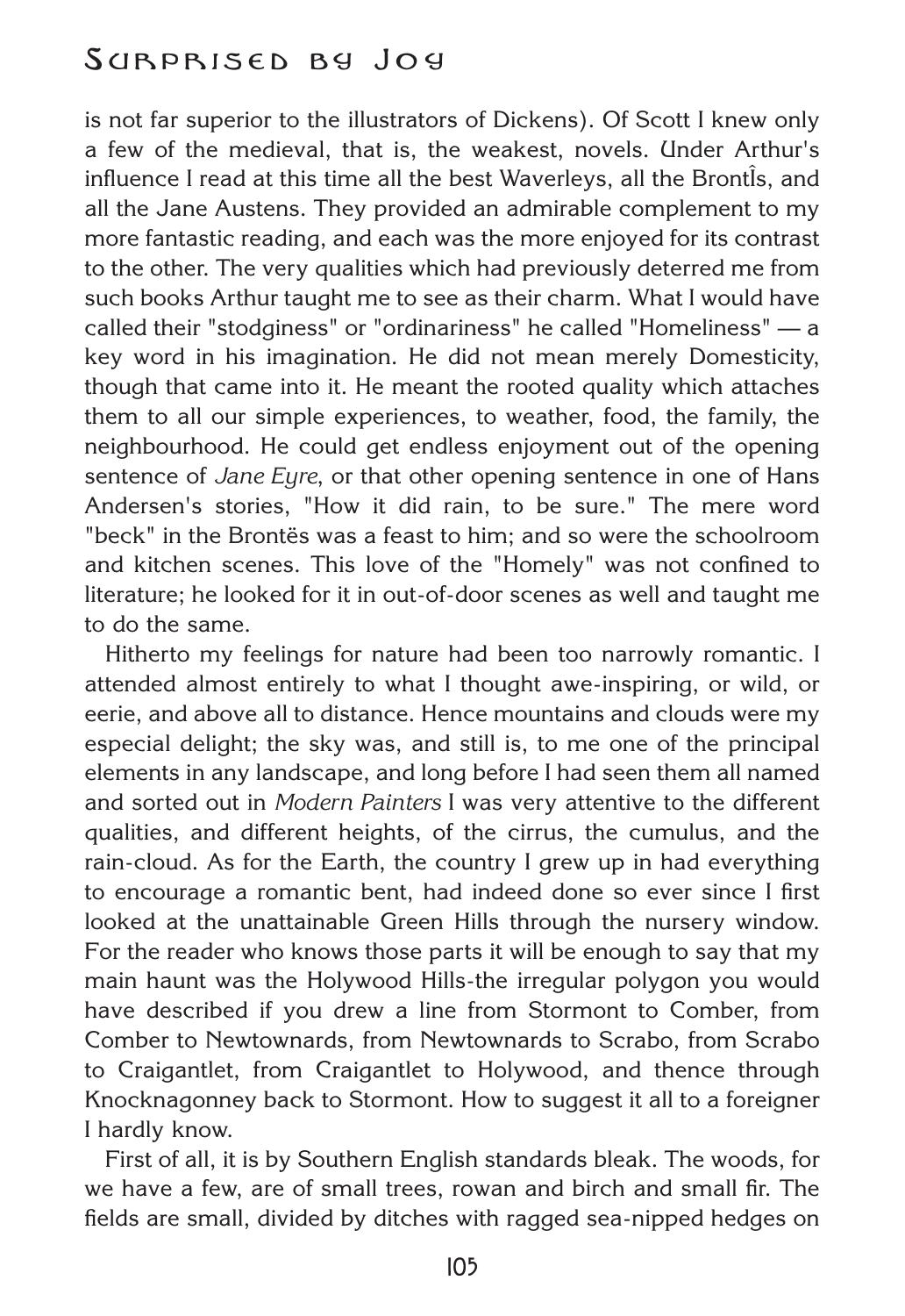top of them. There is a good deal of gorse and many outcroppings of rock. Small abandoned quarries, filled with cold-looking water, are surprisingly numerous. There is nearly always a wind whistling through the grass. Where you see a man ploughing there will be gulls following him and pecking at the furrow. There are no field-paths or rights of way, but that does not matter for everyone knows you — or if they do not know you, they know your kind and understand that you will shut gates and not walk over crops. Mushrooms are still felt to be common property, like the air. The soil has none of the rich chocolate or ochre you find in parts of England: it is pale — what Dyson calls "the ancient, bitter earth". But the grass is soft, rich, and sweet, and the cottages, always whitewashed and single storeyed and roofed with blue slate, light up the whole landscape.

Although these hills are not very high, the expanse seen from them is huge and various. Stand at the north-eastern extremity where the slopes go steeply down to Holywood. Beneath you is the whole expanse of the Lough. The Antrim coast twists sharply to the north and out of sight; green, and humble in comparison, Down curves away southward. Between the two the Lough merges into the sea, and if you look carefully on a good day you can even see Scotland, phantom-like on the horizon. Now come further to the south and west. Take your stand at the isolated cottage which is visible from my father's house and overlooks our whole suburb, and which everyone calls The Shepherd's Hut, though we are not really a shepherd country. You are still looking down on the Lough, but its mouth and the sea are now hidden by the shoulder you have just come from, and it might (for all you see) be a landlocked lake. And here we come to one of those great contrasts which have bitten deeply into my mind — Niflheim and Asgard, Britain and Logres, Handramit and Harandra, air and ether, the low world and the high. Your horizon from here is the Antrim Mountains, probably a uniform mass of greyish blue, though if it is a sunny day you may just trace on the Cave Hill the distinction between the green slopes that climb two-thirds of the way to the summit and the cliff wall that perpendicularly accomplishes the rest. That is one beauty; and here where you stand is another, quite different and even more dearly loved — sunlight and grass and dew, crowing cocks and gaggling ducks. In between them, on the flat floor of the Valley at your feet, a forest of factory chimneys, gantries, and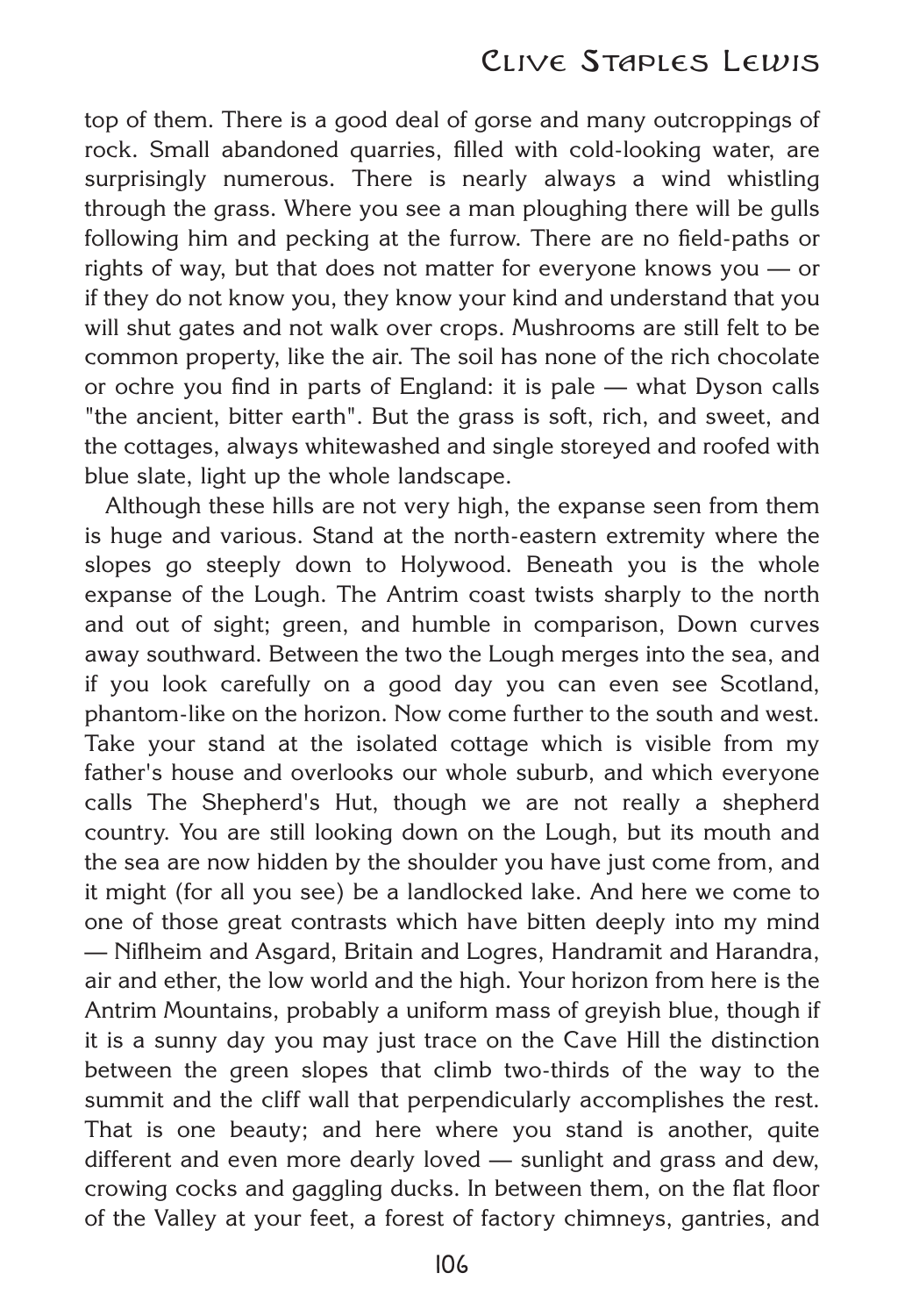giant cranes rising out of a welter of mist, lies Belfast. Noises come up from it continually, whining and screeching of trams, clatter of horse traffic on uneven sets, and, dominating all else, the continual throb and stammer of the great shipyards. And because we have heard this all our lives it does not, for us, violate the peace of the hill-top; rather, it emphasises it, enriches the contrast, sharpens the dualism. Down in that "smoke and stir" is the hated office to which Arthur, less fortunate than I, must return to-morrow: for it is only one of his rare holidays that allows us to stand here together on a weekday morning. And down there too are the barefoot old women, the drunken men stumbling in and out of the "spirit grocers" (Ireland's horrible substitute for the kindly English "pub"), the straining, overdriven horses, the hardfaced rich women — all the world which Alberich created when he cursed love and twisted the gold into a ring.

Now step a little way — only two fields and across a lane and up to the top of the bank on the far side — and you will see, looking south with a little east in it, a different world. And having seen it, blame me if you can for being a romantic. For here is the thing itself, utterly irresistible, the way to the world's end, the land of longing, the breaking and blessing of hearts. You are looking across what may be called, in a certain sense, the plain of Down, and seeing beyond it the Mourne Mountains.

It was K. — that is, Cousin Quartus' second daughter, the Valkyrie — who first expounded to me what this plain of Down is really like. Here is the recipe for imagining it. Take a number of medium-sized potatoes and lay them down (one layer of them only) in a flatbottomed tin basin. Now shake loose earth over them till the potatoes themselves, but not the shape of them, is hidden; and of course the crevices between them will now be depressions of earth. Now magnify the whole thing till those crevices are large enough to conceal each its stream and its huddle of trees. And then, for colouring, change your brown earth into the chequered pattern of fields, always small fields (a couple of acres each), with all their normal variety of crop, grass, and plough. You have now got a picture of the "plain" of Down, which is a plain only in this sense that if you were a very large giant you would regard it as level but very ill to walk on — like cobbles. And now remember that every cottage is white. The whole expanse laughs with these little white dots; it is like nothing so much as the assembly of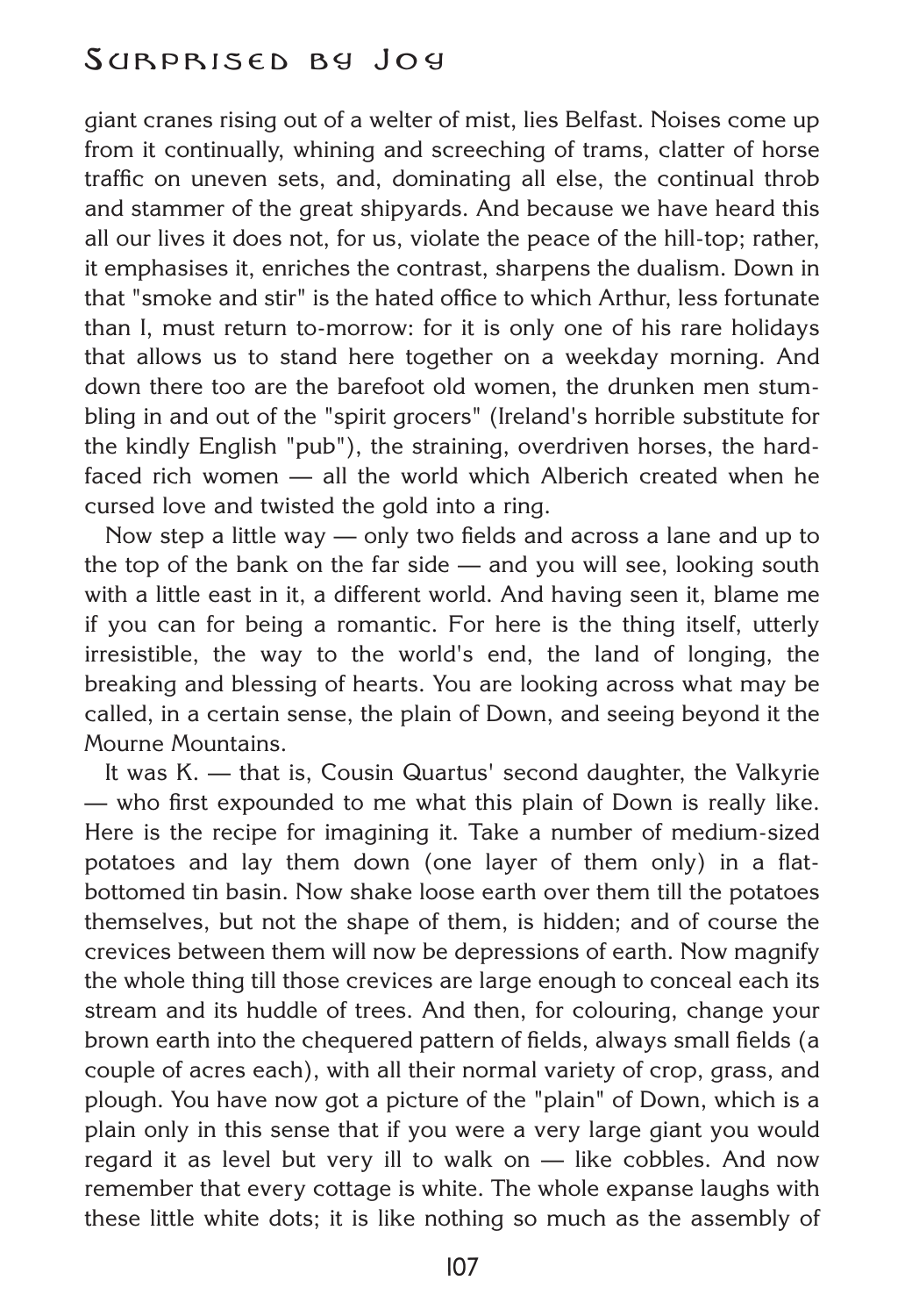white foam-caps when a fresh breeze is on a summer sea. And the roads are white too; there is no tarmac yet. And because the whole country is a turbulent democracy of little hills, these roads shoot in every direction, disappearing and reappearing. But you must not spread over this landscape your hard English sunlight; make it paler, make it softer, blur the edges of the white cumuli, cover it with watery gleams, deepening it, making all unsubstantial. And beyond all this, so remote that they seem fantastically abrupt, at the very limit of your vision, imagine the mountains. They are no stragglers. They are steep and compact and pointed and toothed and jagged. They seem to have nothing to do with the little hills and cottages that divide you from them. And sometimes they are blue, sometimes violet; but quite often they look transparent — as if huge sheets of gauze had been cut out into mountainous shapes and hung up there, so that you could see through them the light of the invisible sea at their backs.

I number it among my blessings that my father had no car, while yet most of my friends had, and sometimes took me for a drive. This meant that all these distant objects could be visited just enough to clothe them with memories and not impossible desires, while yet they remained ordinarily as inaccessible as the Moon. The deadly power of rushing about wherever I pleased had not been given me. I measured distances by the standard of man, man walking on his two feet, not by the standard of the internal combustion engine. I had not been allowed to deflower the very idea of distance; in return I possessed "infinite riches" in what would have been to motorists "a little room". The truest and most horrible claim made for modern transport is that it "annihilates space". It does. It annihilates one of the most glorious gifts we have been given. It is a vile inflation which lowers the value of distance, so that a modern boy travels a hundred miles with less sense of liberation and pilgrimage and adventure than his grandfather got from travelling ten. Of course if a man hates space and wants it to be annihilated, that is another matter. Why not creep into his coffin at once? There is little enough space there.

Such were my outdoor delights before I met Arthur, and all these he shared and confirmed. And in his search for the Homely he taught me to see other things as well. But for him I should never have known the beauty of the ordinary vegetables that we destine to the pot. "Drills," he used to say. "Just ordinary drills of cabbages — what can be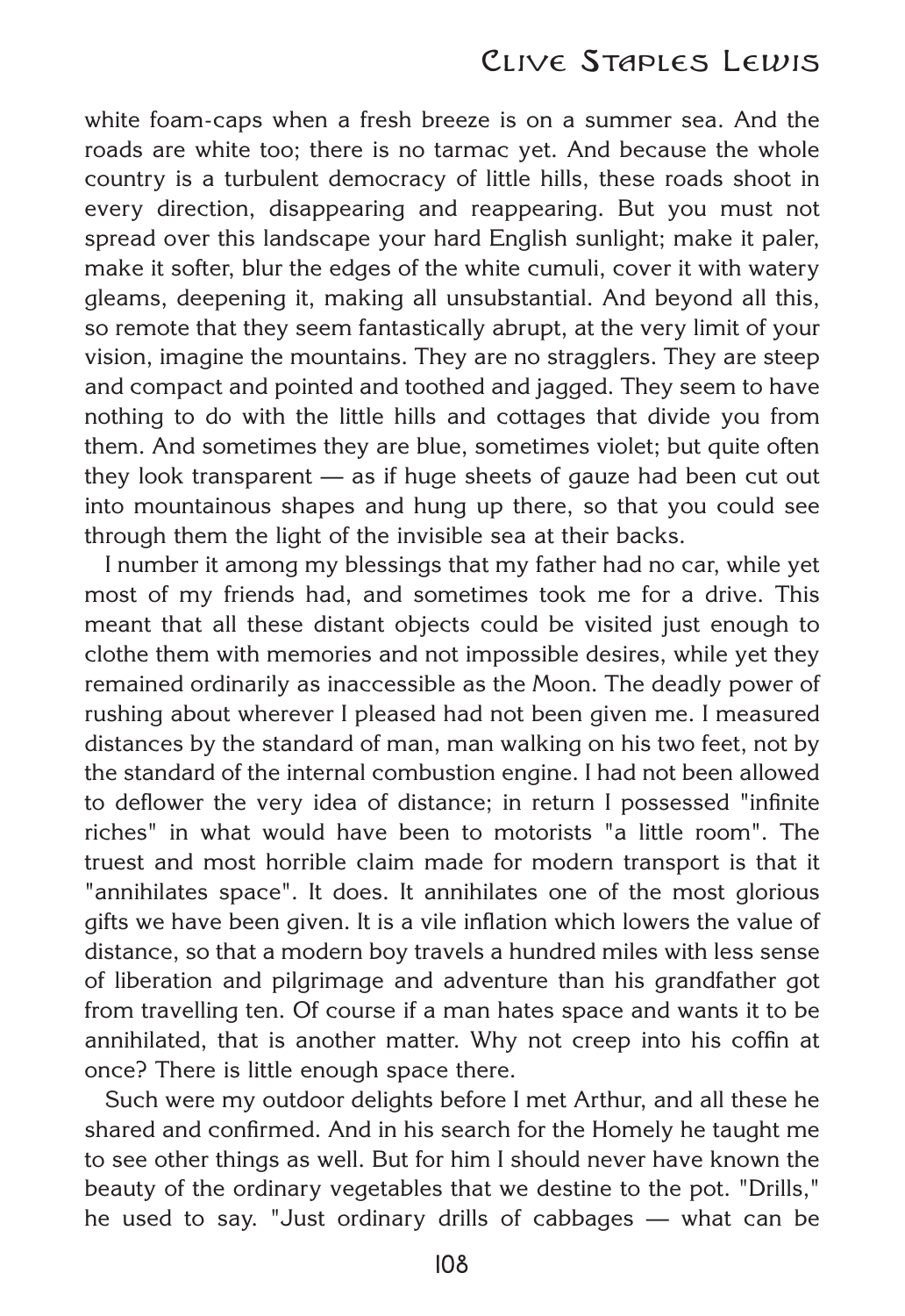better?" And he was right. Often he recalled my eyes from the horizon just to look through a hole in a hedge, to see nothing more than a farmyard in its mid-morning solitude, and perhaps a grey cat squeezing its way under a barn door, or a bent old woman with a wrinkled, motherly face coming back with an empty bucket from the pigstye. But best of all we liked it when the Homely and the unhomely met in sharp juxtaposition; if a little kitchen garden ran steeply up a narrowing *enclave* of fertile ground surrounded by outcroppings and furze, or some shivering quarry pool under a moonrise could be seen on our left, and on our right the smoking chimney and lamplit window of a cottage that was just settling down for the night.

Meanwhile, on the continent, the unskilled butchery of the first German War went on. As it did so and as I began to foresee that it would probably last till I reached military age, I was compelled to make a decision which the law had taken out of the hands of English boys of my own age; for in Ireland we had no conscription. I did not much plume myself even then for deciding to serve, but I did feel that the decision absolved me from taking any further notice of the war. For Arthur, whose heart hopelessly disqualified him, there was no such question. Accordingly I put the war on one side to a degree which some people will think shameful and some incredible. Others will call it a flight from reality. I maintain that it was rather a treaty with reality, the fixing of a frontier. I said to my country, in effect, "You shall have me on a certain date, not before. I will die in your wars if need be, but till then I shall live my own life. You may have my body, but not my mind. I will take part in battles but not read about them." If this attitude needs excusing I must say that a boy who is unhappy at school inevitably learns the habit of keeping the future in its place; if once he began to allow infiltrations from the coming term into the present holidays he would despair. Also, the Hamilton in me was always on guard against the Lewis; I had seen enough of the selftorturing temperament.

No doubt, even if the attitude was right, the quality in me which made it so easy to adopt is somewhat repellent. Yet, even so, I can hardly regret having escaped the appalling waste of time and spirit which would have been involved in reading the war news or taking more than an artificial and formal part in conversations about the war. To read without military knowledge or good maps accounts of fighting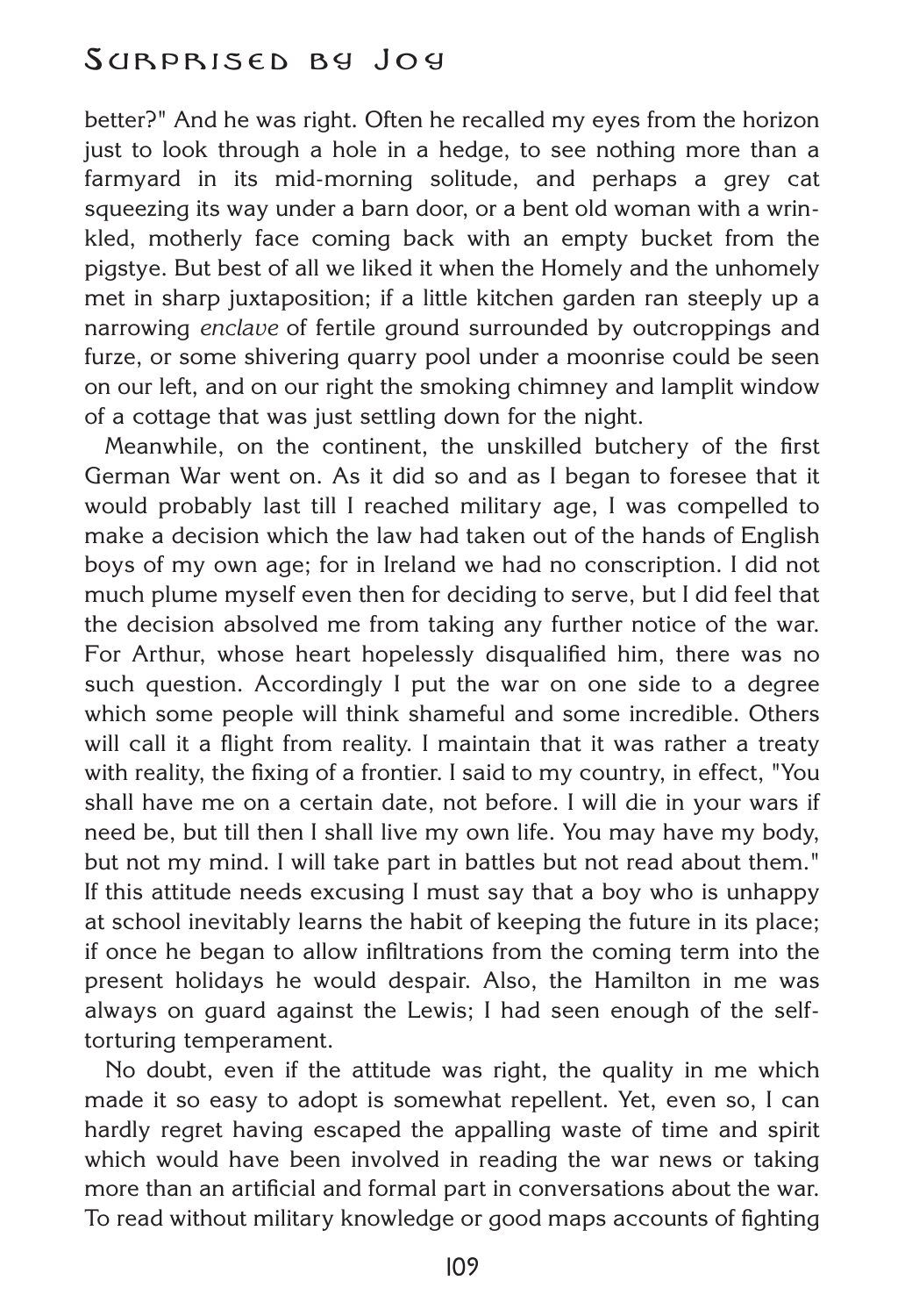which were distorted before they reached the Divisional general and further distorted before they left him and then "written up" out of all recognition by journalists, to strive to master what will be contradicted the next day, to fear and hope intensely on shaky evidence, is surely an ill use of the mind. Even in peacetime I think those are very wrong who say that schoolboys should be encouraged to read the newspapers. Nearly all that a boy reads there in his teens will be known before he is twenty to have been false in emphasis and interpretation, if not in fact as well, and most of it will have lost all importance. Most of what he remembers he will therefore have to unlearn; and he will probably have acquired an incurable taste for vulgarity and sensationalism and the fatal habit of fluttering from paragraph to paragraph to learn how an actress has been divorced in California, a train derailed in France, and quadruplets born in New Zealand.

I was now happier than I had ever been. All the sting had been drawn from the beginning of term. Yet the homecoming at its end remained almost as joyful as before. The holidays grew better and better. Our grown-up friends, and especially my cousins at Mountbracken, now seemed less grown up — for one's immediate elders grow downwards or backwards to meet one at that age. There were many merry meetings, much good talk. I discovered that other people besides Arthur loved books that I loved. The horrible old "social functions", the dances, were at an end, for my father now allowed me to refuse the invitations. All my engagements were now pleasant ones, within a small circle of people who were all intermarried, or very old neighbours, or (the women anyway) old school-fellows. I am shy of mentioning them. Of Mountbracken I have had to speak because the story of my life could not be told without it; beyond that I hesitate to go. Praise of one's friends is near impertinence. I cannot tell you here of Janie M. nor of her mother, nor of Bill and Mrs. Bill. In novels, provincial-suburban society is usually painted grey to black. I have not found it so. I think we Strandtown and Belmont people had among us as much kindness, wit, beauty, and taste as any circle of the same size that I have ever known.

At home the real separation and apparent cordiality between my father and myself continued. Every holidays I came back from Kirk with my thoughts and my speech a little clearer, and this made it progressively less possible to have any real conversation with my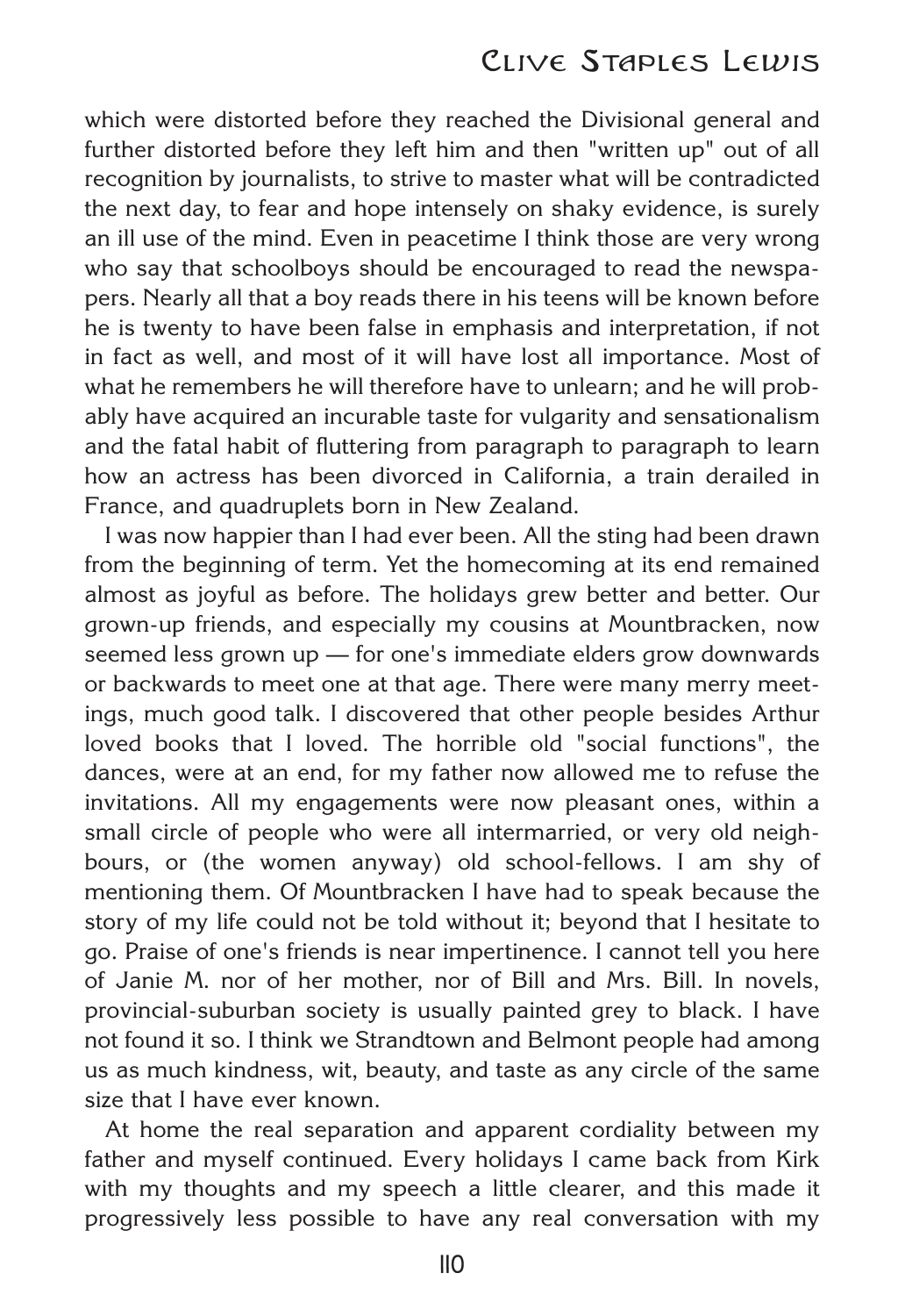father. I was far too young and raw to appreciate the other side of the account, to weigh the rich (if vague) fertility, the generosity and humour of my father's mind against the dryness, the rather death-like lucidity, of Kirk's. With the cruelty of youth I allowed myself to be irritated by traits in my father which, in other elderly men, I have since regarded as lovable foibles. There were so many unbridgeable misunderstandings. Once I received a letter from my brother in my father's presence which he immediately demanded to see. He objected to some expressions in it about a third person. In defence of them I pleaded that they had not been addressed to him. "What nonsense!" answered my father. "He knew you would show me the letter, and intended you to show me the letter." In reality, as I well knew, my brother had foolishly gambled on the chance that it would arrive when my father was out. But this my father could not conceive. He was not overriding by authority a claim to privacy which he disallowed; he could not imagine anyone making such a claim.

My relations to my father help to explain (I am not suggesting that they excuse) one of the worst acts of my life. I allowed myself to be prepared for confirmation, and confirmed, and to make my first Communion, in total disbelief, acting a part, eating and drinking my own condemnation. As Johnson points out, where courage is not, no other virtue can survive except by accident. Cowardice drove me into hypocrisy and hypocrisy into blasphemy. It is true that I did not and could not then know the real nature of the thing I was doing: but I knew very well that I was acting a lie with the greatest possible solemnity. It seemed to me impossible to tell my father my real views. Not that he would have stormed and thundered like the traditional orthodox parent. On the contrary, he would (at first) have responded with the greatest kindness. "Let's talk the whole thing over," he would have said. But it would have been quite impossible to drive into his head my real position. The thread would have been lost almost at once, and the answer implicit in all the quotations, anecdotes, and reminiscences which would have poured over me would have been one I then valued not a straw — the beauty of the Authorised Version, the beauty of the Christian tradition and sentiment and character. And later, when this failed, when I still tried to make my exact points clear, there would have been anger between us, thunder from him and a thin, peevish rattle from me. Nor could the subject, once raised, ever have been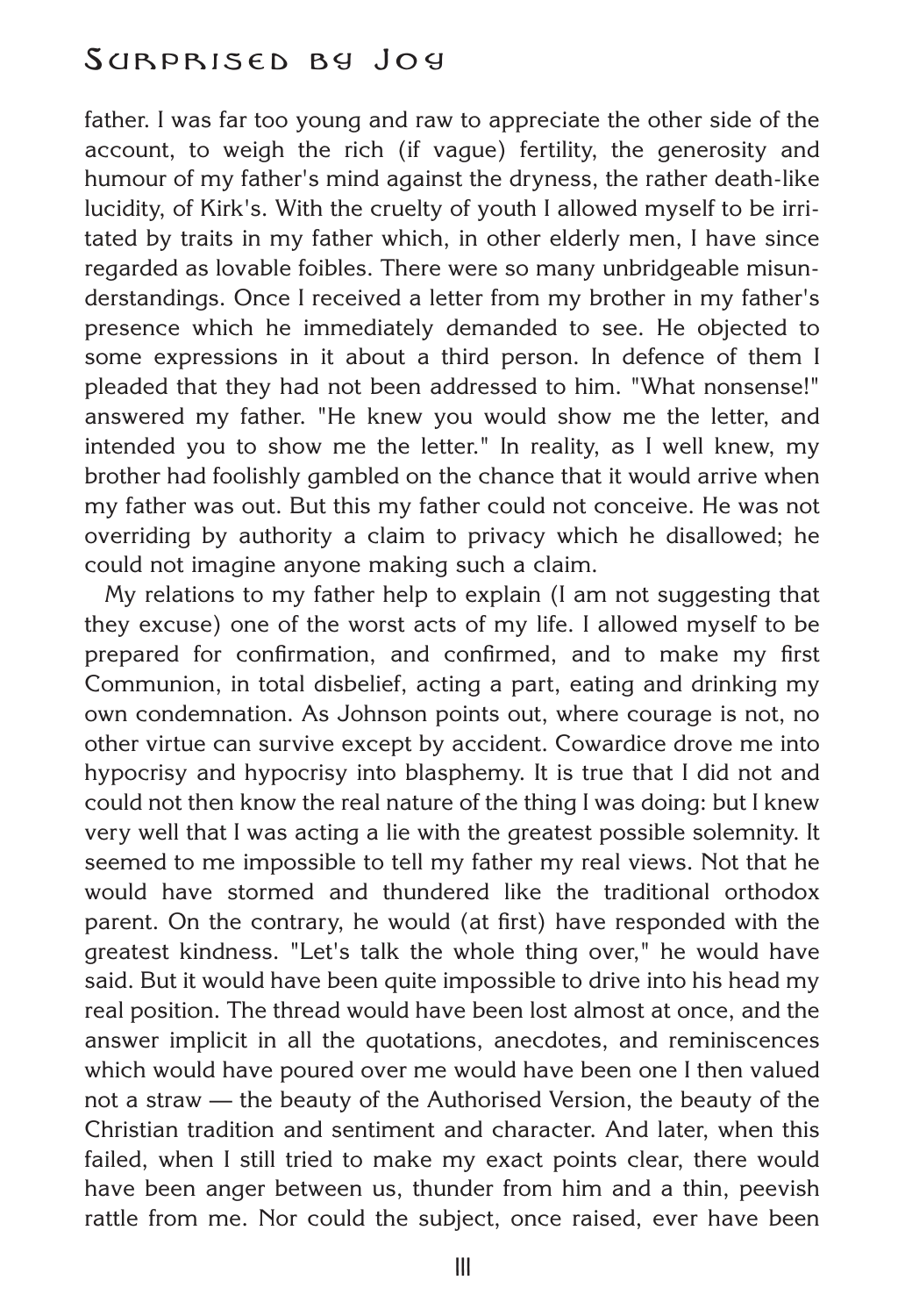dropped again. All this, of course, ought to have been dared rather than the thing I did. But at the time it seemed to me impossible. The Syrian captain was forgiven for bowing in the house of Rimmon. I am one of many who have bowed in the house of the real God when I believed Him to be no more than Rimmon.

During the week-ends and evenings I was closely tethered to my father and felt this something of a hardship, since these were the times when Arthur was most often accessible. My week-days continued to supply me with a full ration of solitude. I had, to be sure, the society of Tim, who ought to have been mentioned far sooner. Tim was our dog. He may hold a record for longevity among Irish terriers since he was already with us when I was at Oldie's and did not die till 1922. But Tim's society did not amount to much. It had long since been agreed between him and me that he should not be expected to accompany me on walks. I went a good deal further than he liked, for his shape was already that of a bolster, or even a barrel, on four legs. Also, I went to places where other dogs might be met; and though Tim was no coward (I have seen him fight like a demon on his home ground) he hated dogs. In his walking days he had been known, on seeing a dog far ahead, to disappear behind the hedge and re-emerge a hundred yards later. His mind had been formed during our schooldays and he had perhaps learned his attitude to other dogs from our attitude to other boys. By now he and I were less like master and dog than like two friendly visitors in the same hotel. We met constantly, passed the time of day, and parted with much esteem to follow our own paths. I think he had one friend of his own species, a neighbouring red setter; a very respectable, middle-aged dog. Perhaps a good influence; for poor Tim, though I loved him, was the most undisciplined, unaccomplished, and dissipated-looking creature that ever went on four legs. He never exactly obeyed you; he sometimes agreed with you.

The long hours in the empty house passed delightfully in reading and writing. I was in the midst of the Romantics now. There was a humility in me (as a reader) at that time which I shall never recapture. Some poems I could not enjoy as well as others. It never occurred to me that these might be the inferior ones; I merely thought that I was getting tired of my author or was not in the right mood. The *longueurs* of Endymion I attributed wholly to myself. The "swoony" element in Keats' sensuality (as when Porphyro grows "faint") I tried hard to like,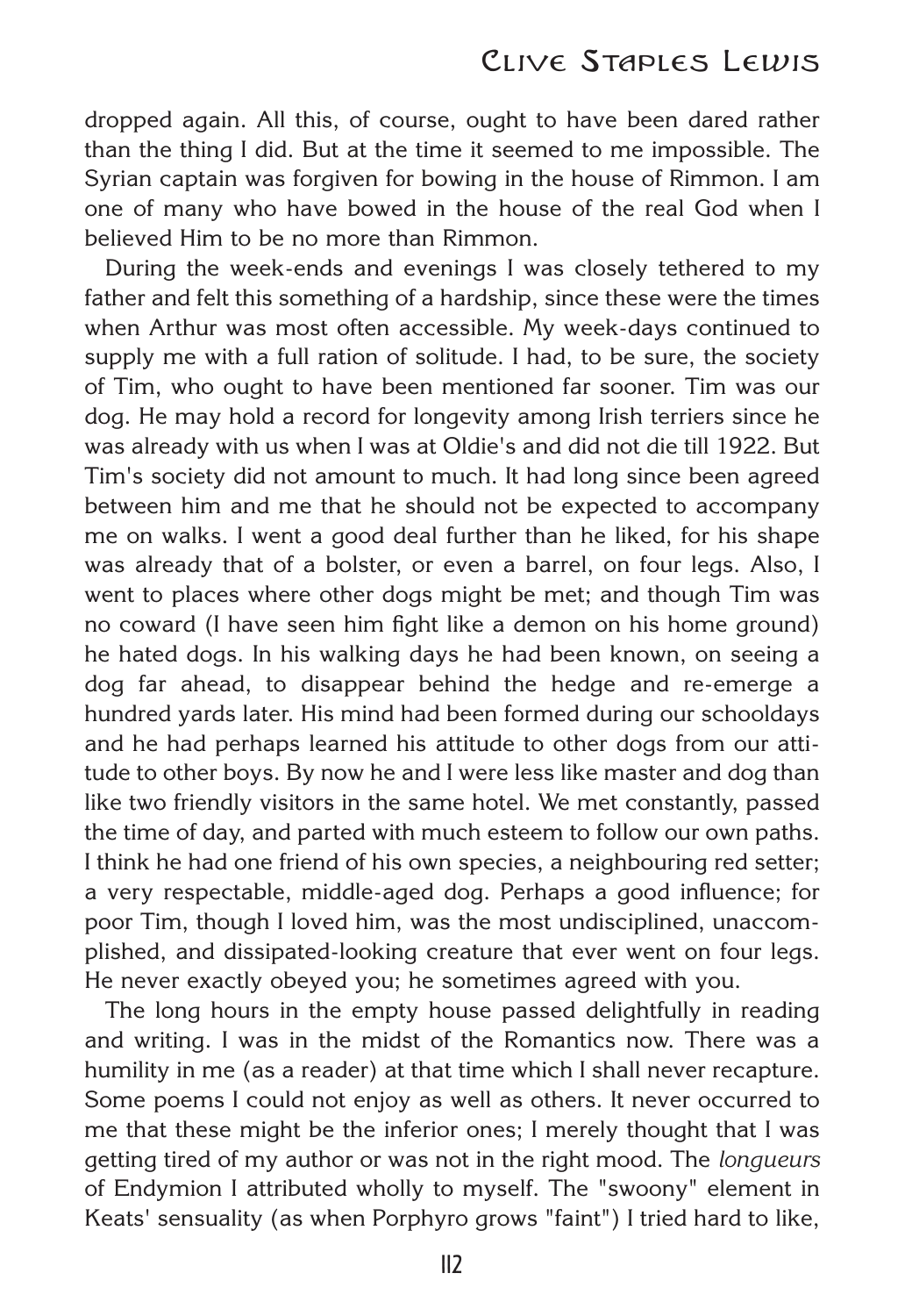and failed. I thought  $-$  though I have forgotten why  $-$  that Shelley must be better than Keats and was sorry I liked him less. But my great author at this period was William Morris. I had met him first in quotation in books on Norse Mythology; that led me to *Sigurd the Volsung*. I did not really like this as much as I tried to, and I think I now know why: the metre does not satisfy my ear. But then, in Arthur's bookcase, I found *The Well at the World's End*. I looked — I read chapter headings — I dipped — and next day I was off into town to buy a copy of my own. Like so many new steps it appeared to be partly a revival — "Knights in Armour" returning from a very early period of my childhood. After that I read all the Morris I could get, *Jason*, *The Earthly Paradise*, the prose romances. The growth of the new delight is marked by my sudden realisation, almost with a sense of disloyalty, that the letters WILLIAM MORRIS were coming to have at least as potent a magic in them as WAGNER.

One other thing that Arthur taught me was to love the bodies of books. I had always respected them. My brother and I might cut up stepladders without scruple; to have thumb-marked or dog's-eared a book would have filled us with shame. But Arthur did not merely respect, he was enamoured; and soon, I too. The set up of the page, the feel and smell of the paper, the differing sounds that different papers make as you turn the leaves, became sensuous delights. This revealed to me a flaw in Kirk. How often have I shuddered when he took a new classical text of mine in his gardener's hands, bent back the boards till they creaked, and left his sign on every page.

"Yes, I remember," said my father. "That was old Knock's one fault." "A bad one," said I.

"An all but unforgivable one," said my father.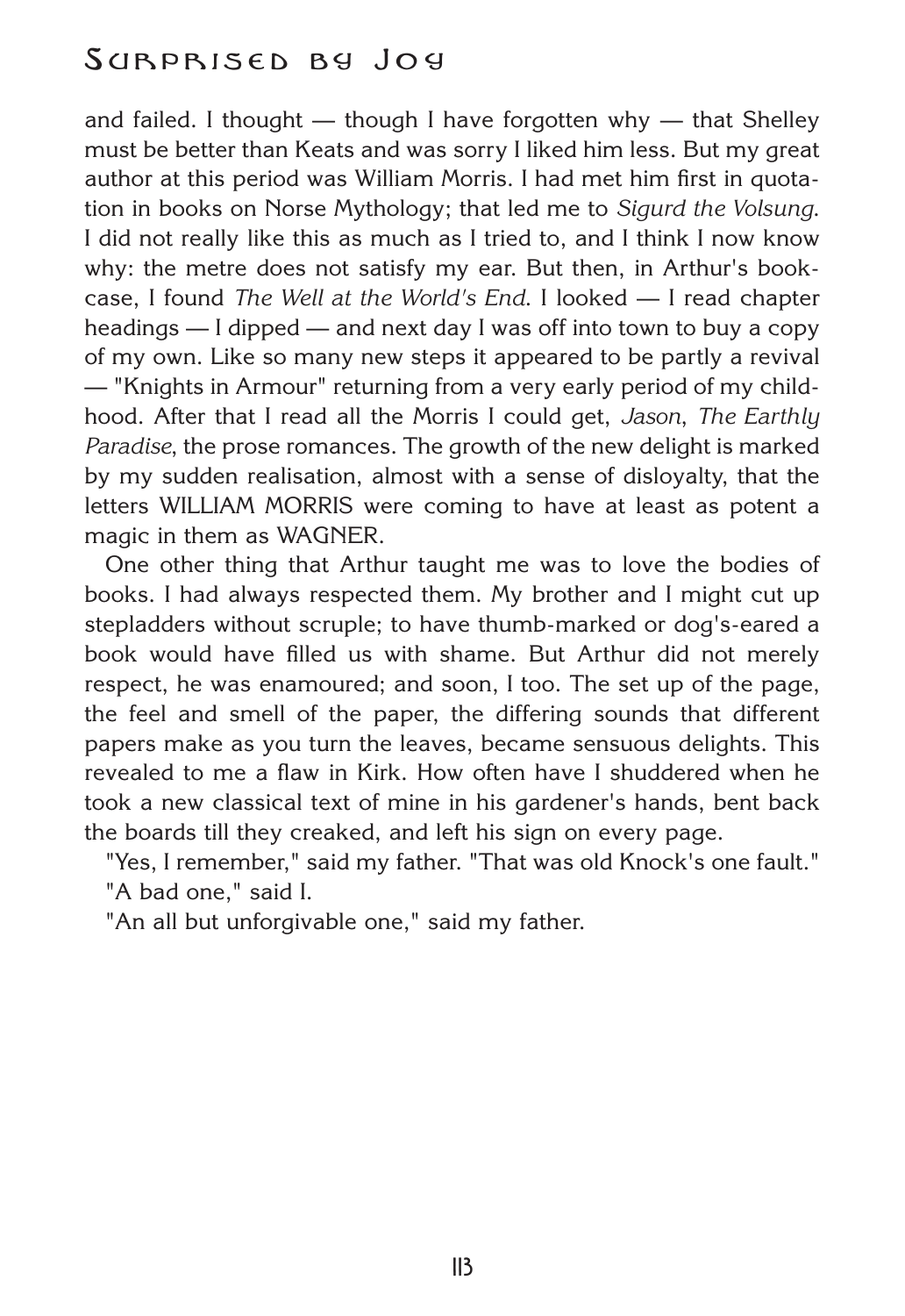## XI. Check

*When bale is at highest, boote is at next. Sir Aldingar*



he history of Joy, since it came riding back to me on huge waves of Wagnerian music and Norse and Celtic mythology several chapters ago, must now be brought up to date.

I have already hinted how my first delight in Valhalla and Valkyries began to turn itself imperceptibly into a scholar's interest in them. I got about as far as a boy who knew no old Germanic language could get. I could have faced a pretty stiff examination in my subject. I would have laughed at popular bunglers who confused the late mythological Sagas with the classic Sagas, or the Prose with the Verse Edda, or even, more scandalously, Edda with Saga. I knew my way about the Eddaic cosmos, could locate each of the roots of the Ash and knew who ran up and down it. And only very gradually did I realise that all this was something quite different from the original Joy. And I went on adding detail to detail, progressing towards the moment when "I should know most and should least enjoy". Finally I woke from building the temple to find that the God had flown. Of course I did not put it that way. I would have said simply that I didn't get the old thrill. I was in the Wordsworthian predicament, lamenting that "a glory" had passed away.

Thence arose the fatal determination to recover the old thrill, and at last the moment when I was compelled to realise that all such efforts were failures. I had no lure to which the bird would come. And now, notice my blindness. At that very moment there arose the memory of a place and time at which I had tasted the lost Joy with unusual fullness. It had been a particular hill-walk on a morning of white mist. The other volumes of the *Ring* (*The Rheingold* and *The Valkyrie*) had just arrived as a Christmas present from my father, and the thought of all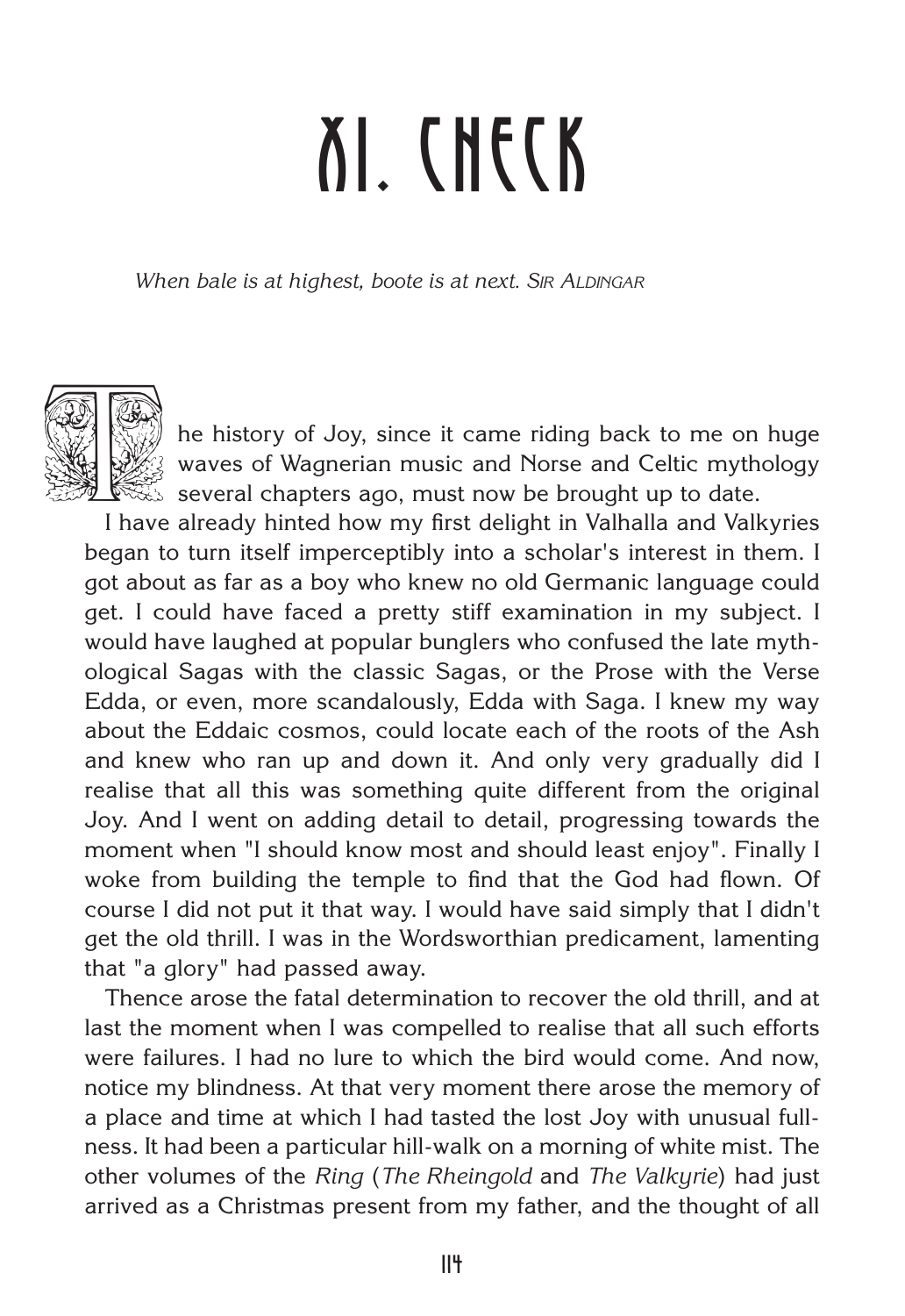the reading before me, mixed with the coldness and loneliness of the hillside, the drops of moisture on every branch, and the distant murmur of the concealed town, had produced a longing (yet it was also fruition) which had flowed over from the mind and seemed to involve the whole body. That walk I now remembered. It seemed to me that I had tasted heaven then. If only such a moment could return! But what I never realised was that it had returned — that the remembering of that walk was itself a new experience of just the same kind. True, it was desire, not possession. But then what I had felt on the walk had also been desire, and only possession in so far as that kind of desire is itself desirable, is the fullest possession we can know on earth; or rather, because the very nature of Joy makes nonsense of our common distinction between having and wanting. There, to have is to want and to want is to have. Thus, the very moment when I longed to be so stabbed again, was itself again such a stabbing. The Desirable which had once alighted on Valhalla was now alighting on a particular moment of my own past; and I would not recognise him there because, being an idolater and a formalist, I insisted that he ought to appear in the temple I had built him; not knowing that he cares only for temples building and not at all for temples built. Wordsworth, I believe, made this mistake all his life. I am sure that all that sense of the loss of vanished vision which fills *The Prelude* was itself vision of the same kind, if only he could have believed it.

In my scheme of thought it is not blasphemous to compare the error which I was making with that error which the angel at the Sepulchre rebuked when he said to the women, "Why seek ye the living among the dead? He is not here, He is risen." The comparison is of course between something of infinite moment and something very small; like comparison between the Sun and the Sun's reflection in a dewdrop. Indeed, in my view, very like it, for I do not think the resemblance between the Christian and the merely imaginative experience is accidental. I think that all things, in their way, reflect heavenly truth, the imagination not least. "Reflect" is the important word. This lower life of the imagination is not<sup>6</sup> a beginning of, nor a step towards, the higher life of the spirit, merely an image. In me, at any rate, it contained no element either of belief or of ethics; however far pursued,

<sup>6 -</sup> i.e. not necessarily and by its own nature. God can cause it to be such a beginning.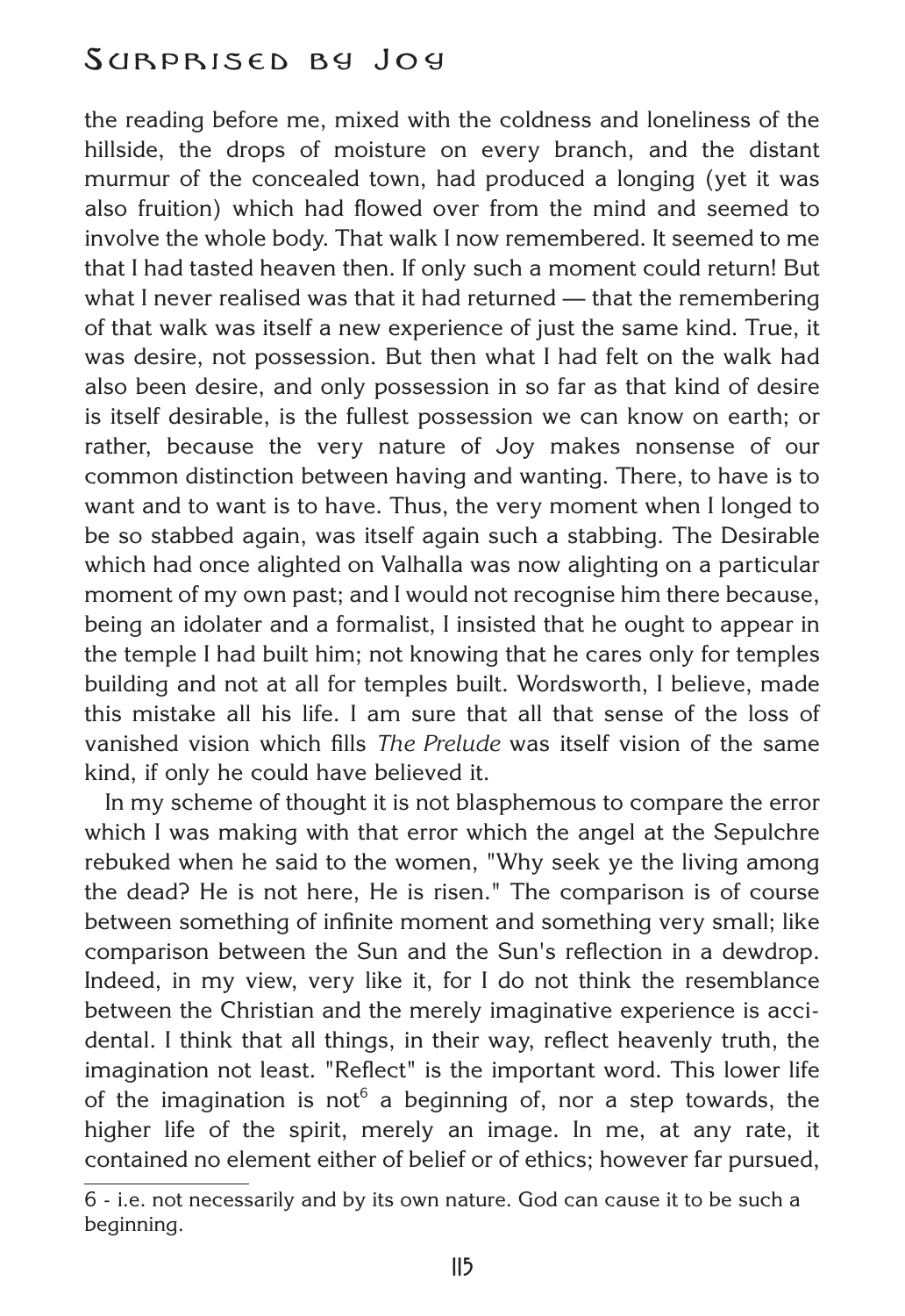it would never have made me either wiser or better. But it still had, at however many removes, the shape of the reality it reflected.

If nothing else suggests this resemblance it is at least suggested by the fact that we can make exactly the same mistakes on both levels. You will remember how, as a schoolboy, I had destroyed my religious life by a vicious subjectivism which made "realisations" the aim of prayer; turning away from God to seek states of mind, and trying to produce those states of mind by "maistry". With unbelievable folly I now proceeded to make exactly the same blunder in my imaginative life; or rather the same pair of blunders. The first was made at the very moment when I formulated the complaint that the "old thrill" was becoming rarer and rarer. For by that complaint I smuggled in the assumption that what I wanted was a "thrill", a state of my own mind. And there lies the deadly error. Only when your whole attention and desire are fixed on something else — whether a distant mountain, or the past, or the gods of Asgard — does the "thrill" arise. It is a by-product. Its very existence presupposes that you desire not it but something other and outer. If by any perverse askesis or the use of any drug it could be produced from within, it would at once be seen to be of no value. For take away the object, and what, after all, would be left? — a whirl of images, a fluttering sensation in the diaphragm, a momentary abstraction. And who could want that? This, I say, is the first and deadly error, which appears on every level of life and is equally deadly on all, turning religion into a self-caressing luxury and love into auto-eroticism. And the second error is, having thus falsely made a state of mind your aim, to attempt to produce it. From the fading of the Northernness I ought to have drawn the conclusion that the Object, the Desirable, was further away, more external, less subjective, than even such a comparatively public and external thing as a system of mythology — had, in fact, only shone through that system. Instead, I concluded that it was a mood or state within myself which might turn up in any context. To "get it again" became my constant endeavour; while reading every poem, hearing every piece of music, going for every walk, I stood anxious sentinel at my own mind to watch whether the blessed moment was beginning and to endeavour to retain it if it did. Because I was still young and the whole world of beauty was opening before me, my own officious obstructions were often swept aside and, startled into self-forgetfulness, I again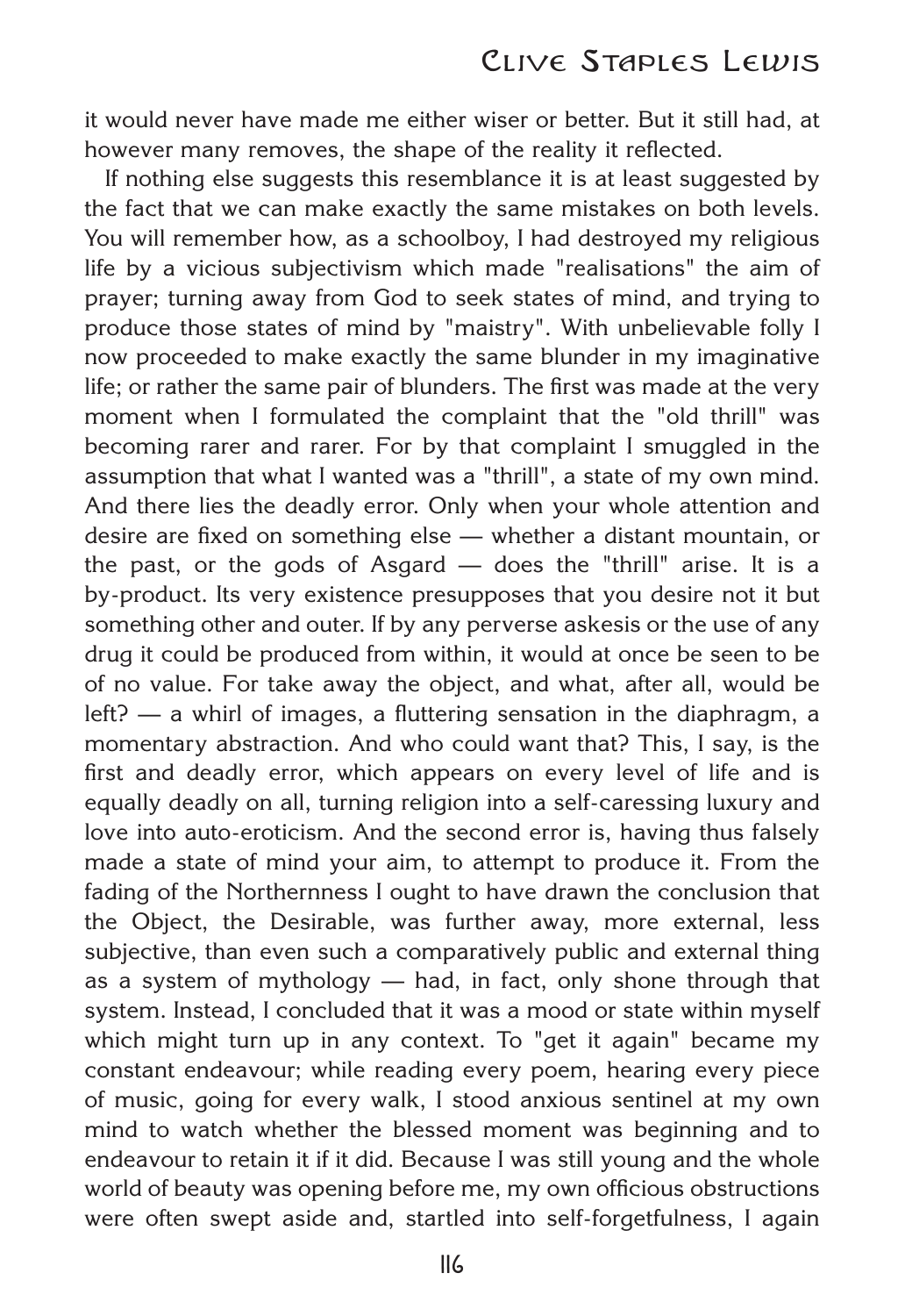tasted Joy. But far more often I frightened it away by my greedy impatience to snare it, and, even when it came, instantly destroyed it by introspection, and at all times vulgarised it by my false assumption about its nature.

One thing, however, I learned, which has since saved me from many popular confusions of mind. I came to know by experience that it is not a disguise of sexual desire. Those who think that if adolescents were all provided with suitable mistresses we should soon hear no more of "immortal longings" are certainly wrong. I learned this mistake to be a mistake by the simple, if discreditable, process of repeatedly making it. From the Northernness one could not easily have slid into erotic fantasies without noticing the difference; but when the world of Morris became the frequent medium of Joy, this transition became possible. It was quite easy to think that one desired those forests for the sake of their female inhabitants, the garden of Hesperus for the sake of his daughters, Hylas' river for the river nymphs. I repeatedly followed that path — to the end. And at the end one found pleasure; which immediately resulted in the discovery that pleasure (whether that pleasure or any other) was not what you had been looking for. No moral question was involved; I was at this time as nearly non-moral on that subject as a human creature can be. The frustration did not consist in finding a "lower" pleasure instead of a "higher". It was the irrelevance of the conclusion that marred it. The hounds had changed scent. One had caught the wrong quarry. You might as well offer a mutton chop to a man who is dying of thirst as offer sexual pleasure to the desire I am speaking of. I did not recoil from the erotic conclusion with chaste horror, exclaiming, "Not that!" My feelings could rather have been expressed in the words, "Quite. I see. But haven't we wandered from the real point?" Joy is not a substitute for sex; sex is very often a substitute for Joy. I sometimes wonder whether all pleasures are not substitutes for Joy.

Such, then, was the state of my imaginative life; over against it stood the life of my intellect. The two hemispheres of my mind were in the sharpest contrast. On the one side a many-islanded sea of poetry and myth; on the other a glib and shallow "rationalism". Nearly all that I loved I believed to be imaginary; nearly all that I believed to be real I thought grim and meaningless. The exceptions were certain people (whom I loved and believed to be real) and nature herself. That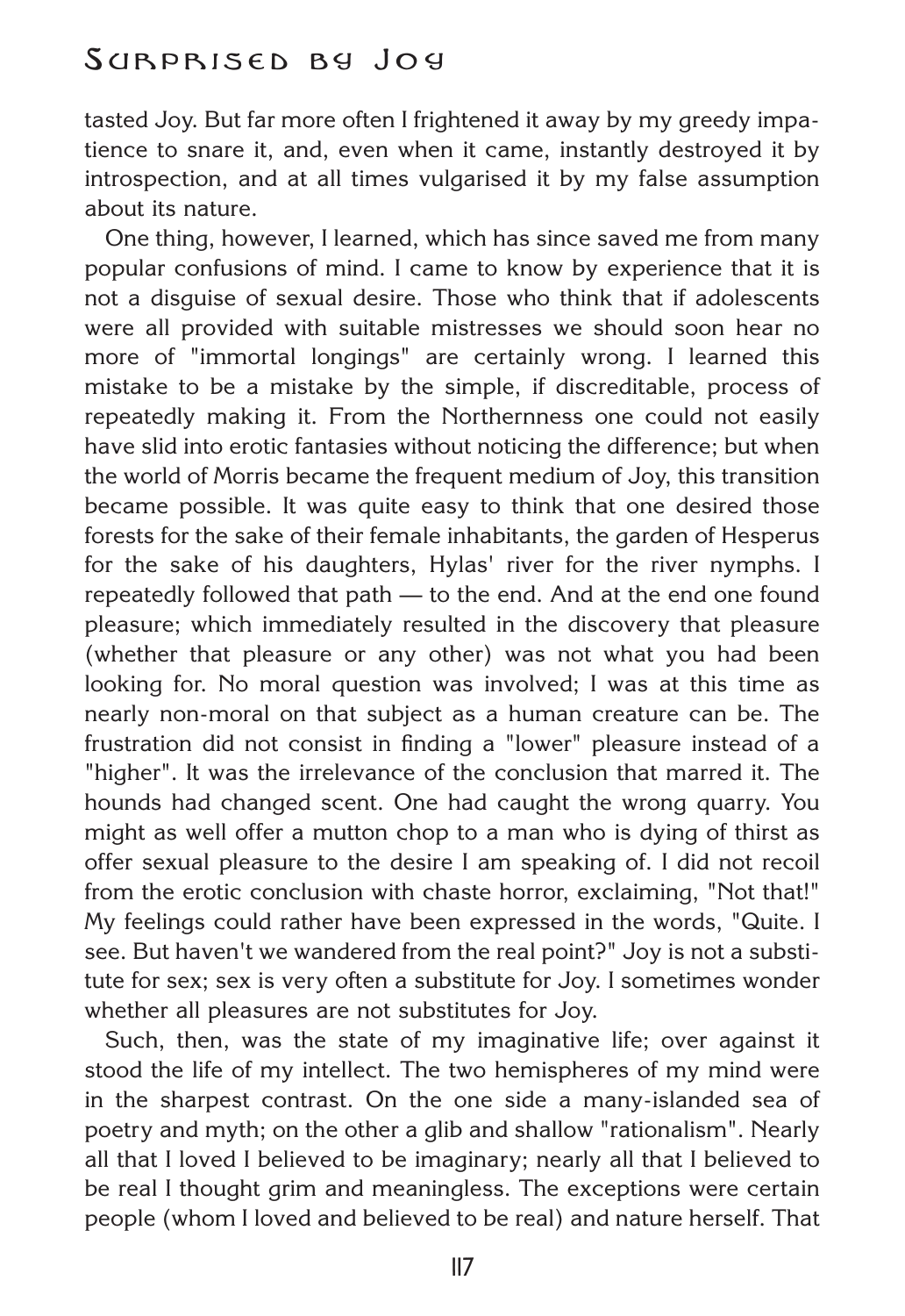is, nature as she appeared to the senses. I chewed endlessly on the problem: "How can it be so beautiful and also so cruel, wasteful and futile?" Hence at this time I could almost have said with Santayana, "All that is good is imaginary; all that is real is evil." In one sense nothing less like a "flight from reality" could be conceived. I was so far from wishful thinking that I hardly thought anything true unless it contradicted my wishes.

Hardly, but not quite. For there was one way in which the world, as Kirk's rationalism taught me to see it, gratified my wishes. It might be grim and deadly but at least it was free from the Christian God. Some people (not all) will find it hard to understand why this seemed to me such an overwhelming advantage. But you must take into account both my history and my temperament. The period of faith which I had lived through at Oldie's had contained a good deal of fear. And by now, looking back on that fear, and egged on by Shaw and Voltaire and Lucretius With his *Tantum religio*, I greatly exaggerated that element in my memory and forgot the many other elements which had been combined with it. At all costs I was anxious that those fullmoon-lit nights in the dormitory should never come again. I was also, as you may remember, one whose negative demands were more violent than his positive, far more eager to escape pain than to achieve happiness, and feeling it something of an outrage that I had been created without my own permission. To such a craven the materialist's universe had the enormous attraction that it offered you limited liabilities. No strictly infinite disaster could overtake you in it. Death ended all. And if ever finite disasters proved greater than one wished to bear, suicide would always be possible. The horror of the Christian universe was that it had no door marked *Exit*. It was also perhaps not unimportant that the externals of Christianity made no appeal to my sense of beauty. Oriental imagery and style largely repelled me; and for the rest, Christianity was mainly associated for me with ugly architecture, ugly music, and bad poetry. Wyvern Priory and Milton's verse were almost the only points at which Christianity and beauty had overlapped in my experience. But, of course, what mattered most of all was my deep-seated hatred of authority, my monstrous individualism, my lawlessness. No word in my vocabulary expressed deeper hatred than the word *Interference*. But Christianity placed at the centre what then seemed to me a transcendental Interferer. If its picture were true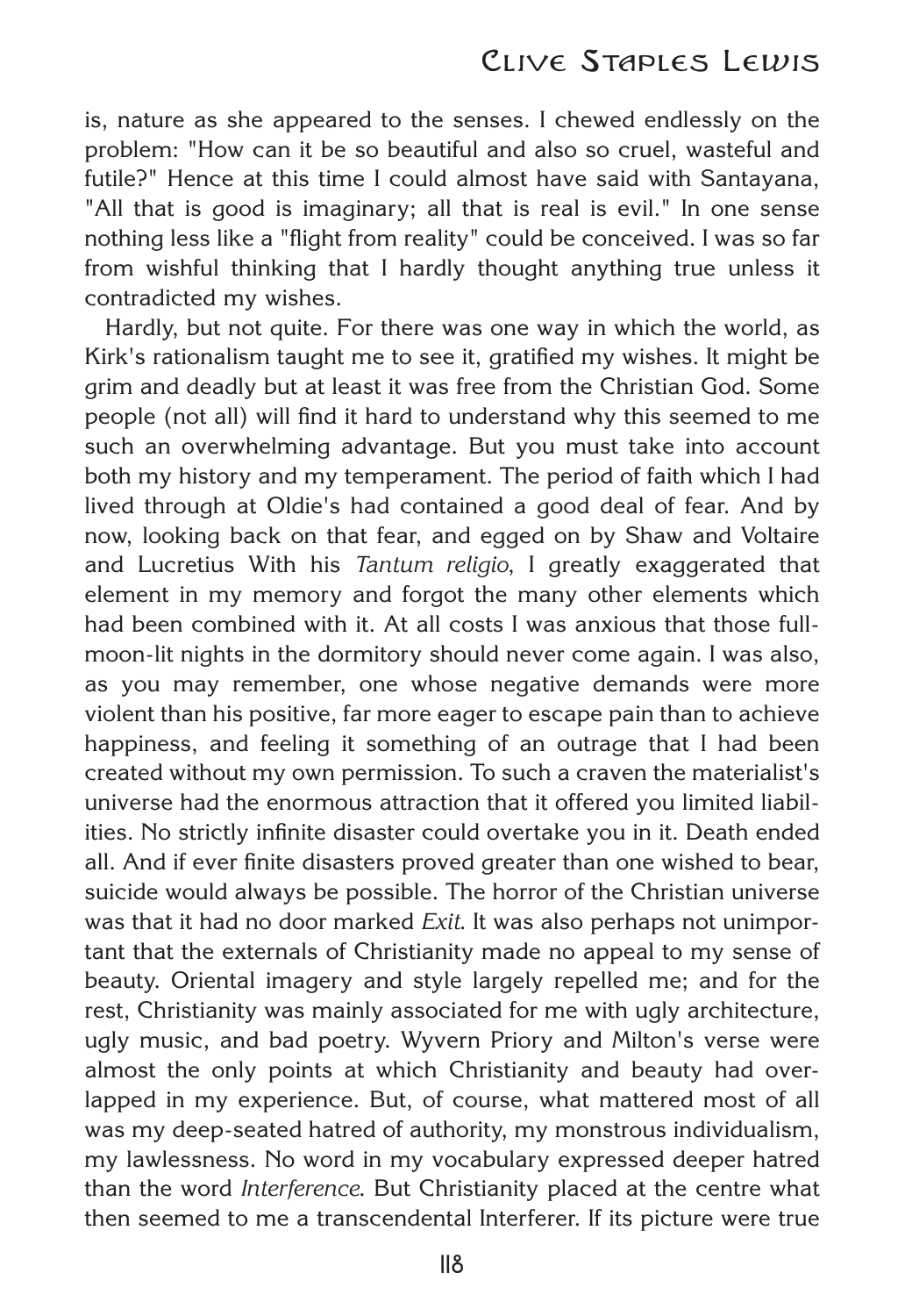then no sort of "treaty with reality" could ever be possible. There was no region even in the innermost depth of one's soul (nay, there least of all) which one could surround with a barbed wire fence and guard with a notice No Admittance. And that was what I wanted; some area, however small, of which I could say to all other beings, "This is my business and mine only."

In this respect, and this only at first, I may have been guilty of wishful thinking. Almost certainly I was. The materialist conception would not have seemed so immensely probable to me if it had not favoured at least one of my wishes. But the difficulty of explaining even a boy's thought entirely in terms of his wishes is that on such large questions as these he always has wishes on both sides. Any conception of reality which a sane mind can admit must favour some of its wishes and frustrate others. The materialistic universe had one great, negative attraction to offer me. It had no other. And this had to be accepted; one had to look out on a meaningless dance of atoms (remember, I was reading Lucretius), to realise that all the apparent beauty was a subjective phosphorescence, and to relegate everything one valued to the world of mirage. That price I tried loyally to pay. For I had learned something from Kirk about the honour of the intellect and the shame of voluntary inconsistency. And, of course, I exulted with youthful and vulgar pride in what I thought my enlightenment. In argument with Arthur I was a very swashbuckler. Most of it, as I now see, was incredibly crude and silly. I was in that state of mind in which a boy thinks it extremely telling to call God *Jahveh* and Jesus *Yeshua*.

Looking back on my life now, I am astonished that I did not progress into the opposite orthodoxy — did not become a Leftist, Atheist, satiric Intellectual of the type we all know so well. All the conditions seem to be present. I had hated my public school. I hated whatever I knew or imagined of the British Empire. And though I took very little notice of Morris's socialism (there were too many things in him that interested me far more) continual reading of Shaw had brought it about that such embryonic political opinions as I had were vaguely socialistic. Ruskin had helped me in the same direction. My lifelong fear of sentimentalism ought to have qualified me to become a vigorous "debunker". It is true that I hated the Collective as much as any man can hate anything; but I certainly did not then realise its relations to socialism. I suppose that my Romanticism was destined to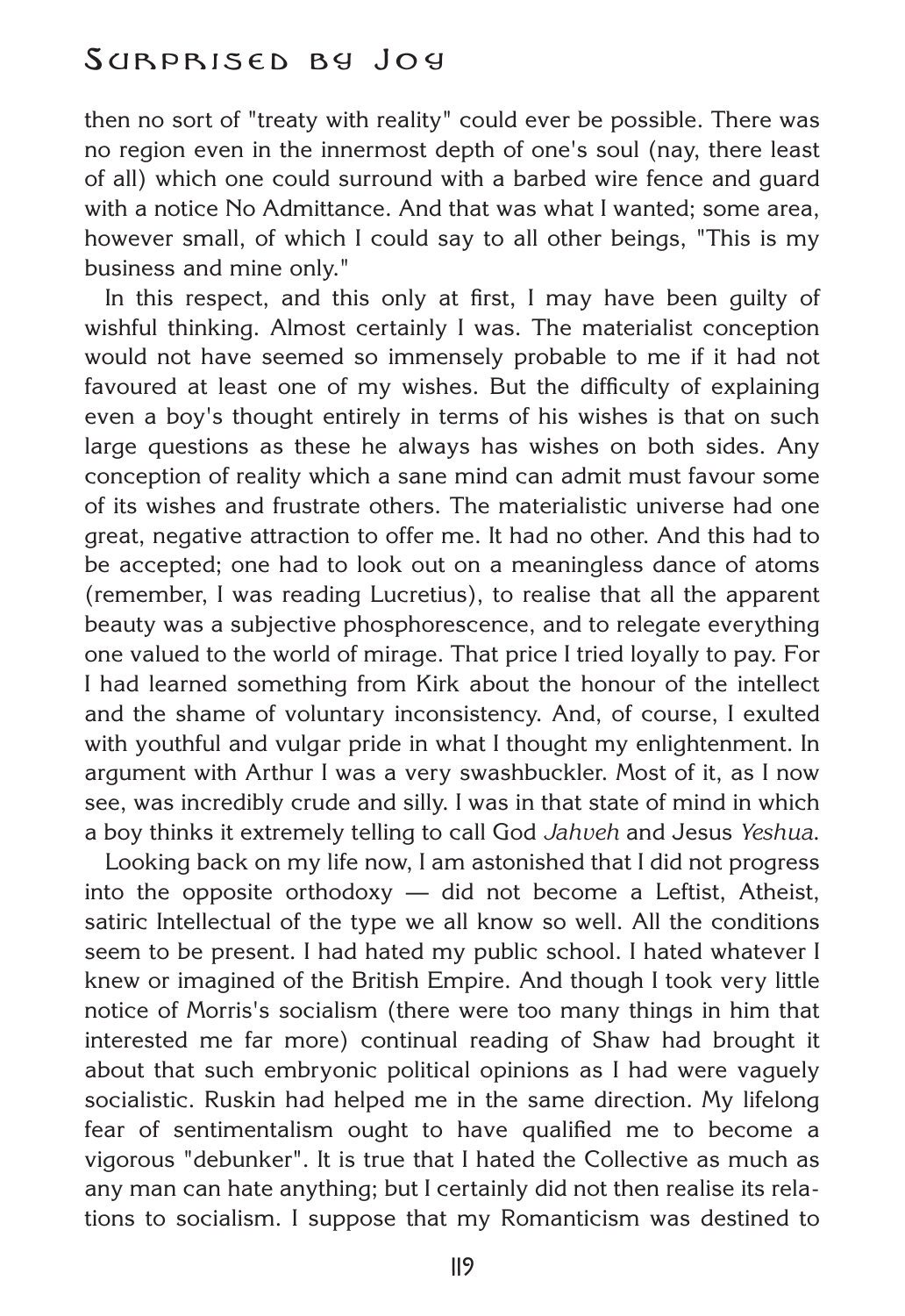divide me from the orthodox Intellectuals as soon as I met them; and also that a mind so little sanguine as mine about the future and about common action could only with great difficulty be made revolutionary.

Such, then, was my position: to care for almost nothing but the gods and heroes, the garden of the Hesperides, Launcelot and the Grail, and to believe in nothing but atoms and evolution and military service. At times the strain was severe, but I think this was a wholesome severity. Nor do I believe that the intermittent wavering in my materialistic "faith" (so to call it) which set in towards the end of the Bookham period would ever have arisen simply from my wishes. It came from another source.

Among all the poets whom I was reading at this time (I read *The Faerie Queene* and *The Earthly Paradise* entire) there was one who stood apart from the rest. Yeats was this poet. I had been reading him for a long time before I discovered the difference, and perhaps I should never have discovered it if I had not read his prose as well: things like *Rosa Alchemica* and *Per Amica Silentia Lunae*. The difference was that Yeats believed. His "ever living ones" were not merely feigned or merely desired. He really thought that there was a world of beings more or less like them, and that contact between that world and ours was possible. To put it quite plainly, he believed seriously in Magic. His later career as a poet has somewhat obscured that phase in popular estimates of him, but there is no doubt about the fact — as I learned when I met him some years later. Here was a pretty kettle of fish. You will understand that my rationalism was inevitably based on what I believed to be the findings of the sciences, and those findings, not being a scientist, I had to take on trust — in fact, on authority. Well, here was an opposite authority. If he had been a Christian I should have discounted his testimony, for I thought I had the Christians "placed" and disposed of forever. But I now learned that there were people, not traditionally orthodox, who nevertheless rejected the whole Materialist philosophy out of hand. And I was still very ingenuous. I had no conception of the amount of nonsense written and printed in the world. I regarded Yeats as a learned, responsible writer: what he said must be worthy of consideration. And after Yeats I plunged into Maeterlinck; quite innocently and naturally since everyone was reading him at that time and since I made a point of including a fair amount of French in my diet. In Maeterlinck I came up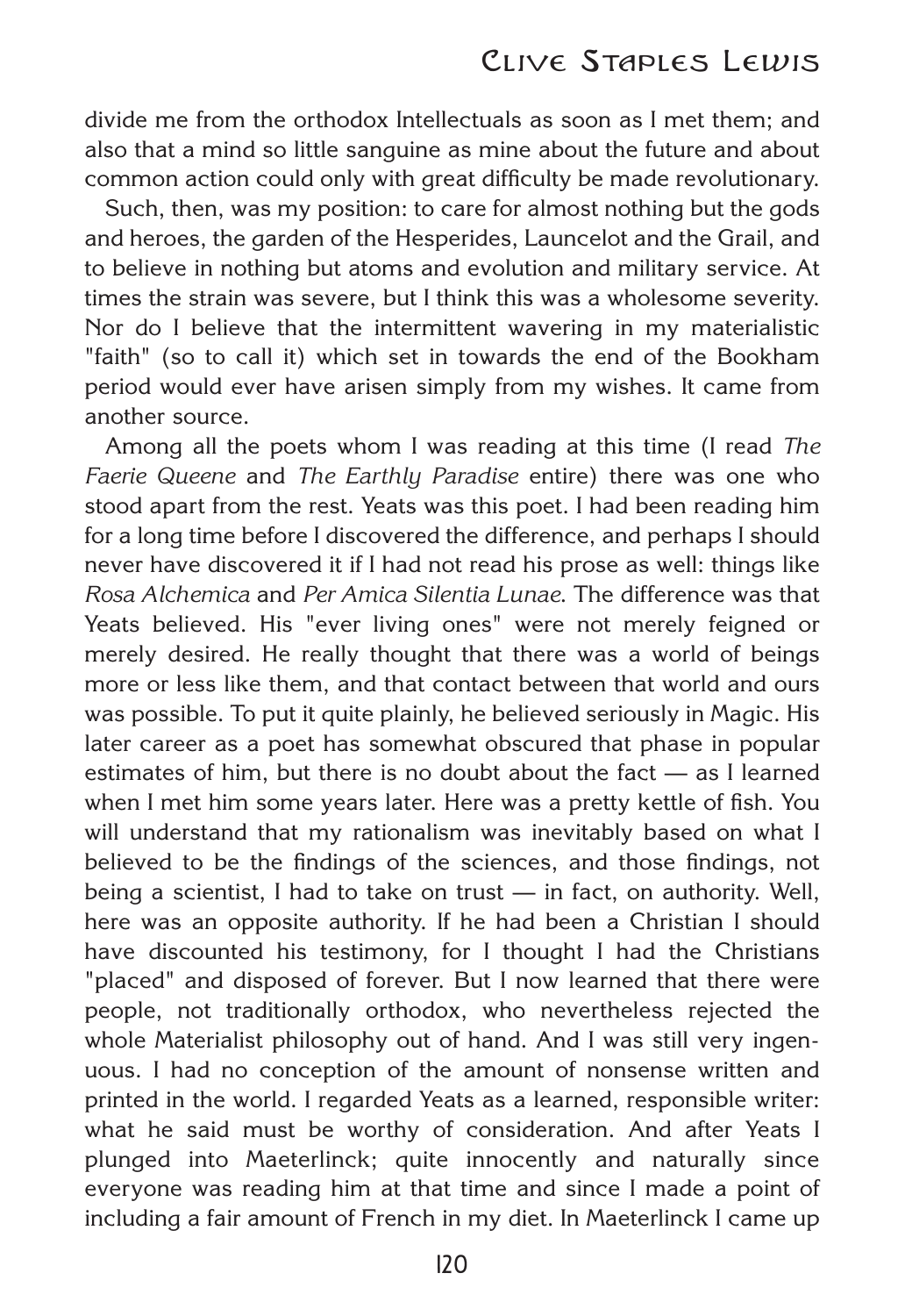against Spiritualism, Theosophy, and Pantheism. Here once more was a responsible adult (and not a Christian) who believed in a world behind, or around, the material world. I must do myself the justice of saying that I did not give my assent categorically. But a drop of disturbing doubt fell into my Materialism. It was merely a "Perhaps". Perhaps (oh joy!) there was, after all, "something else"; and (oh reassurance!) perhaps it had nothing to do with Christian Theology. And as soon as I paused on that "Perhaps", inevitably all the old Occultist lore, and all the old excitement which the Matron at Chartres had innocently aroused in me, rose out of the past.

Now the fat was in the fire with a vengeance. Two things hitherto widely separated in my mind rushed together: the imaginative longing for Joy, or rather the longing which *was* Joy, and the ravenous, quasiprurient desire for the Occult, the Preternatural as such. And with these there came (less welcome) some stirring of unease, some of the immemorial fear we have all known in the nursery, and (if we are honest) long after the nursery age. There is a kind of gravitation in the mind whereby good rushes to good and evil to evil. This mingled repulsion and desire drew towards them everything else in me that was bad. The idea that if there were Occult knowledge it was known to very few and scorned by the many became an added attraction; "we few", you will remember, was an evocative expression for me. That the means should be Magic — the most exquisitely unorthodox thing in the world, unorthodox both by Christian and by Rationalist standards — of course appealed to the rebel in me. I was already acquainted with the more depraved side of Romanticism; had read *Anactoria*, and Wilde, and pored upon Beardsley, not hitherto attracted, but making no moral judgement. Now I thought I began to see the point of it. In a word, you have already had in this story the World and the Flesh; now came the Devil. If there had been in the neighbourhood some elder person who dabbled in dirt of the Magical kind (such have a good nose for potential disciples) I might now be a Satanist or a maniac.

In actual fact I was wonderfully protected, and this spiritual debauch had in the end one rather good result. I was protected, first, by ignorance and incapacity. Whether Magic were possible or not, I at any rate had no teacher to start me on the path. I was protected also by cowardice; the reawakened terrors of childhood might add a spice to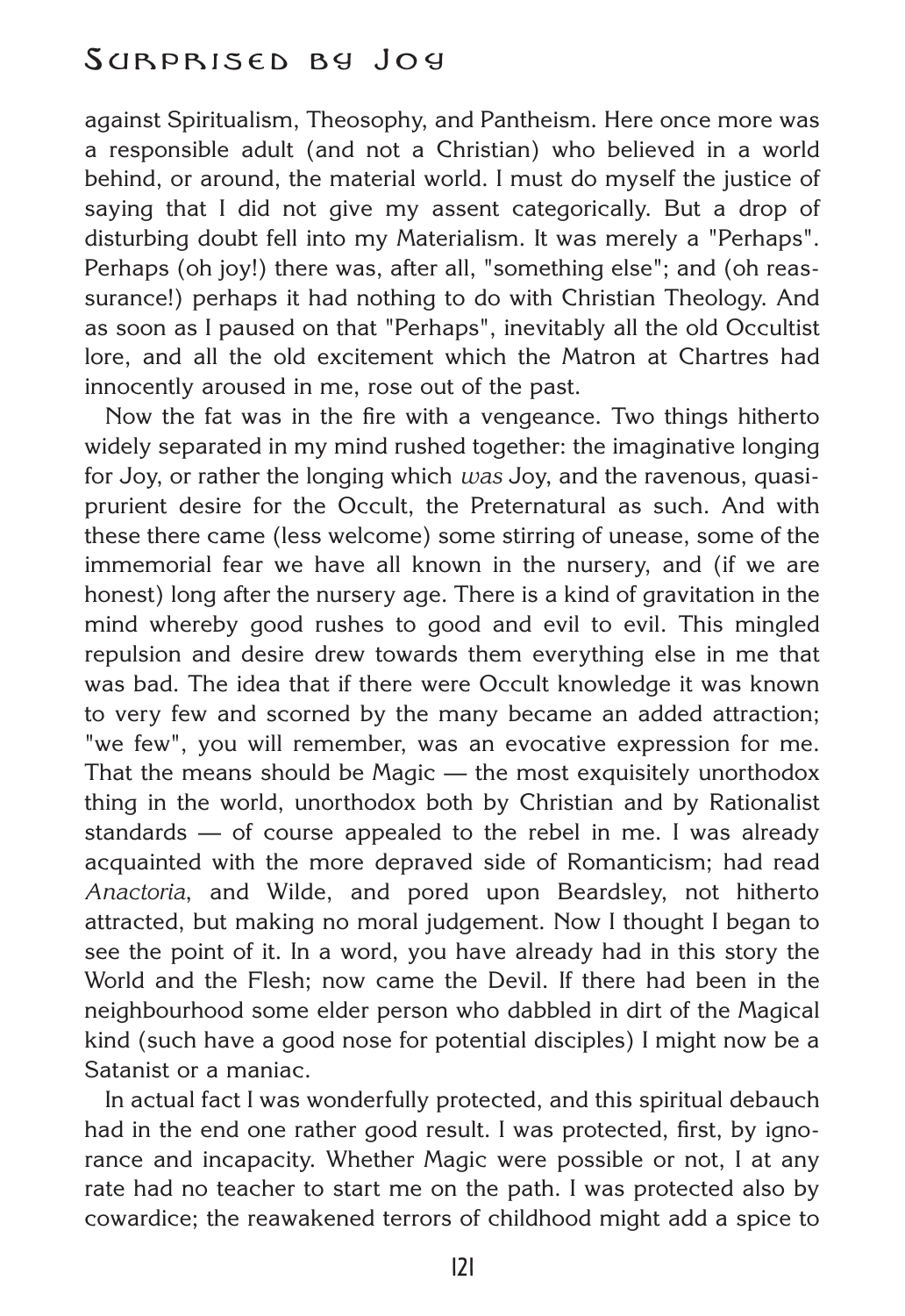my greed and curiosity as long as it was daylight. Alone, and in darkness, I used my best endeavours to become a strict Materialist again; not always with success. A "Perhaps" is quite enough for the nerves to work upon. But my best protection was the known nature of Joy. This ravenous desire to break the bounds, to tear the curtain, to be in the secret, revealed itself, more and more clearly the longer I indulged it, to be quite different from the longing that is Joy. Its coarse strength betrayed it. Slowly, and with many relapses, I came to see that the magical conclusion was just as irrelevant to Joy as the erotic conclusion had been. Once again one had changed scents. If circles and pentangles and the Tetragrammaton had been tried and had in fact raised, or seemed to raise, a spirit, that might have been — if a man's nerves could stand it — extremely interesting; but the real Desirable would have evaded one, the real Desire would have been left saying, "What is this to me?"

What I like about experience is that it is such an honest thing. You may take any number of wrong turnings; but keep your eyes open and you will not be allowed to go very far before the warning signs appear. You may have deceived yourself, but experience is not trying to deceive you. The universe rings true wherever you fairly test it.

The other results of my glance into the dark room were as follows. First, I now had both a fresh motive for wishing Materialism to be true and a decreased confidence that it was. The fresh motive came, as you have divined, from those fears which I had so wantonly stirred up from their sleeping place in the memories of childhood; behaving like a true Lewis who will not leave well alone. Every man who is afraid of spooks will have a reason for wishing to be a Materialist; that creed promises to exclude the bogies. As for my shaken confidence, it remained in the form of a "Perhaps", stripped of its directly and grossly magical "affect" — a pleasing possibility that the Universe might combine the snugness of Materialism here and now with... well, with I didn't know what; somewhere or something beyond, "the unimaginable lodge for solitary thinkings". This was very bad. I was beginning to try to have it both ways: to get the comforts both of a materialist and of a spiritual philosophy without the rigours of either. But the second result was better. I had learned a wholesome antipathy to everything occult and magical which was to stand me in good stead when, at Oxford, I came to meet Magicians, Spiritualists, and the like.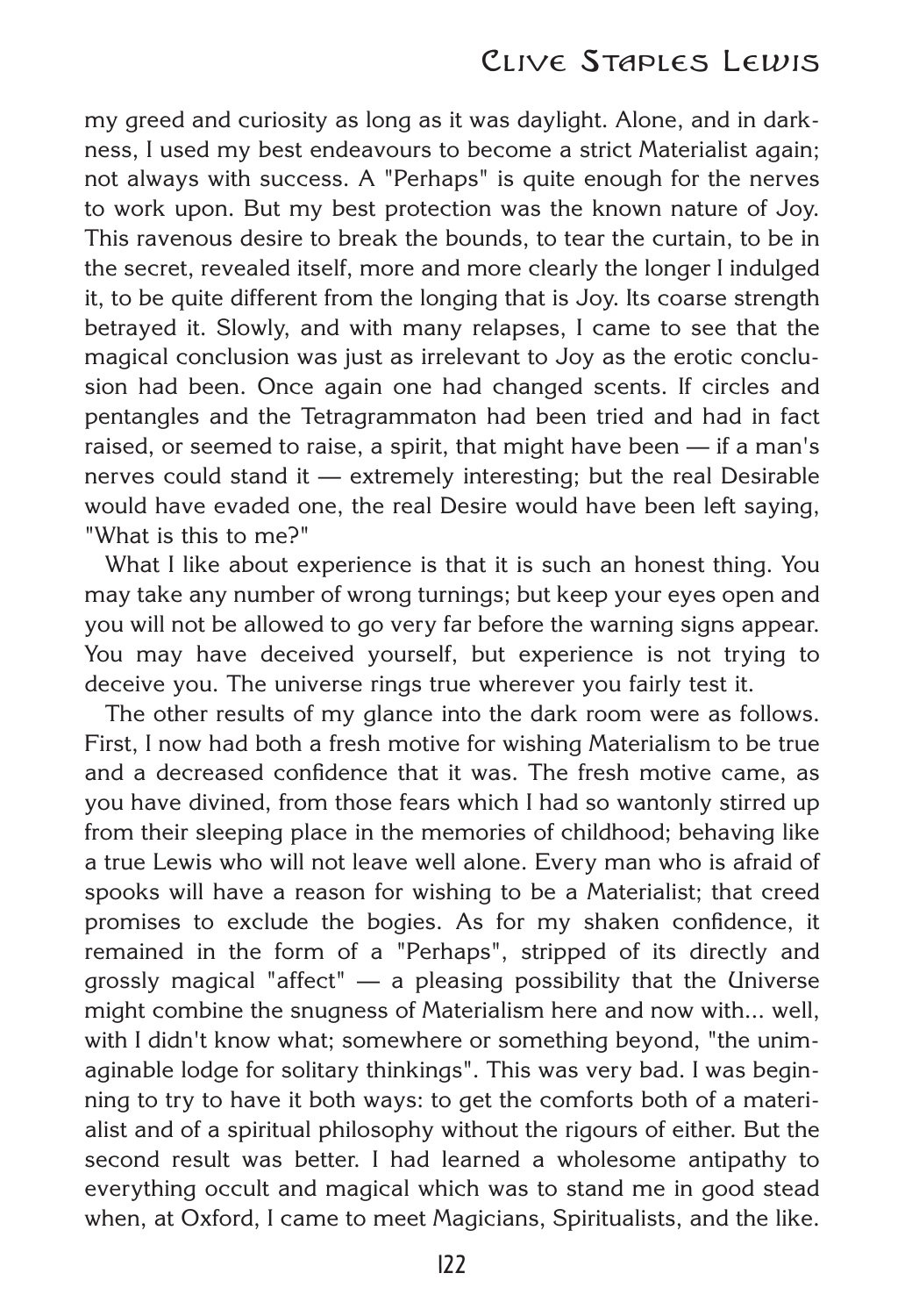Not that the ravenous lust was never to tempt me again but that I now knew it for a temptation. And above all, I now knew that Joy did not point in that direction.

You might sum up the gains of this whole period by saying that henceforward the Flesh and the Devil, though they could still tempt, could no longer offer me the supreme bribe. I had learned that it was not in their gift. And the World had never even pretended to have it.

And then, on top of this, in superabundance of mercy, came that event which I have already more than once attempted to describe in other books. I was in the habit of walking over to Leatherhead about once a week and sometimes taking the train back. In summer I did so chiefly because Leatherhead boasted a tiny swimming-bath; better than nothing to me who had learned to swim almost before I can remember and who, till middle age and rheumatism crept upon me, was passionately fond of being in water. But I went in winter, too, to look for books and to get my hair cut. The evening that I now speak of was in October. I and one porter had the long, timbered platform of Leatherhead station to ourselves. It was getting just dark enough for the smoke of an engine to glow red on the underside with the reflection of the furnace. The hills beyond the Dorking Valley were of a blue so intense as to be nearly violet and the sky was green with frost. My ears tingled with the cold. The glorious week-end of reading was before me. Turning to the bookstall, I picked out an Everyman in a dirty jacket, *Phantasies, a faerie Romance*, George MacDonald. Then the train came in. I can still remember the voice of the porter calling out the village names, Saxon and sweet as a nut — "Bookham, Effingham, Horsley train". That evening I began to read my new book.

The woodland journeyings in that story, the ghostly enemies, the ladies both good and evil, were close enough to my habitual imagery to lure me on without the perception of a change. It is as if I were carried sleeping across the frontier, or as if I had died in the old country and could never remember how I came alive in the new. For in one sense the new country was exactly like the old. I met there all that had already charmed me in Malory, Spenser, Morris, and Yeats. But in another sense all was changed. I did not yet know (and I was long in learning) the name of the new quality, the bright shadow, that rested on the travels of Anodos. I do now. It was Holiness. For the first time the song of the sirens sounded like the voice of my mother or my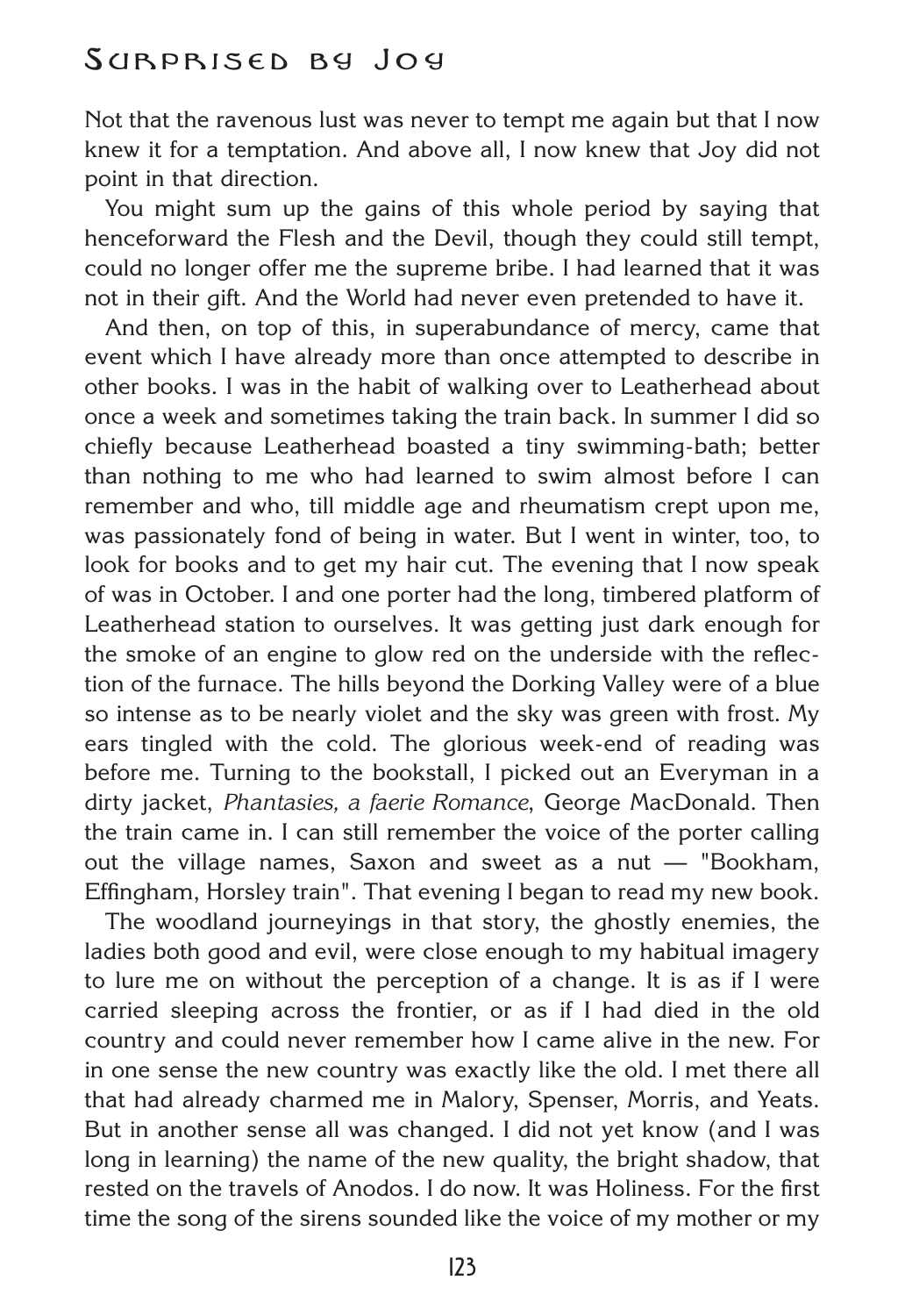nurse. Here were old wives' tales; there was nothing to be proud of in enjoying them. It was as though the voice which had called to me from the world's end were now speaking at my side. It was with me in the room, or in my own body, or behind me. If it had once eluded me by its distance, it now eluded me by proximity — something too near to see, too plain to be understood, on this side of knowledge. It seemed to have been always with me; if I could ever have turned my head quick enough I should have seized it. Now for the first time I felt that it was out of reach not because of something I could not do but because of something I could not stop doing. If I could only leave off, let go, unmake myself, it would be there. Meanwhile, in this new region all the confusions that had hitherto perplexed my search for Joy were disarmed. There was no temptation to confuse the scenes of the tale with the light that rested upon them, or to suppose that they were put forward as realities, or even to dream that if they had been realities and I could reach the woods where Anodos journeyed I should thereby come a step nearer to my desire. Yet, at the same time, never had the wind of Joy blowing through any story been less separable from the story itself. Where the god and the *idolon* were most nearly one there was least danger of confounding them. Thus, when the great moments came I did not break away from the woods and cottages that I read of to seek some bodiless light shining beyond them, but gradually, with a swelling continuity (like the sun at midmorning burning through a fog) I found the light shining on those woods and cottages, and then on my own past life, and on the quiet room where I sat and on my old teacher where he nodded above his little *Tacitus*. For I now perceived that while the air of the new region made all my erotic and magical perversions of Joy look like sordid trumpery, it had no such disenchanting power over the bread upon the table or the coals in the grate. That was the marvel. Up till now each visitation of Joy had left the common world momentarily a desert — "The first touch of the earth went nigh to kill". Even when real clouds or trees had been the material of the vision, they had been so only by reminding me of another world; and I did not like the return to ours. But now I saw the bright shadow coming out of the book into the real world and resting there, transforming all common things and yet itself unchanged. Or, more accurately, I saw the common things drawn into the bright shadow. *Unde hoc mihi?* In the depth of my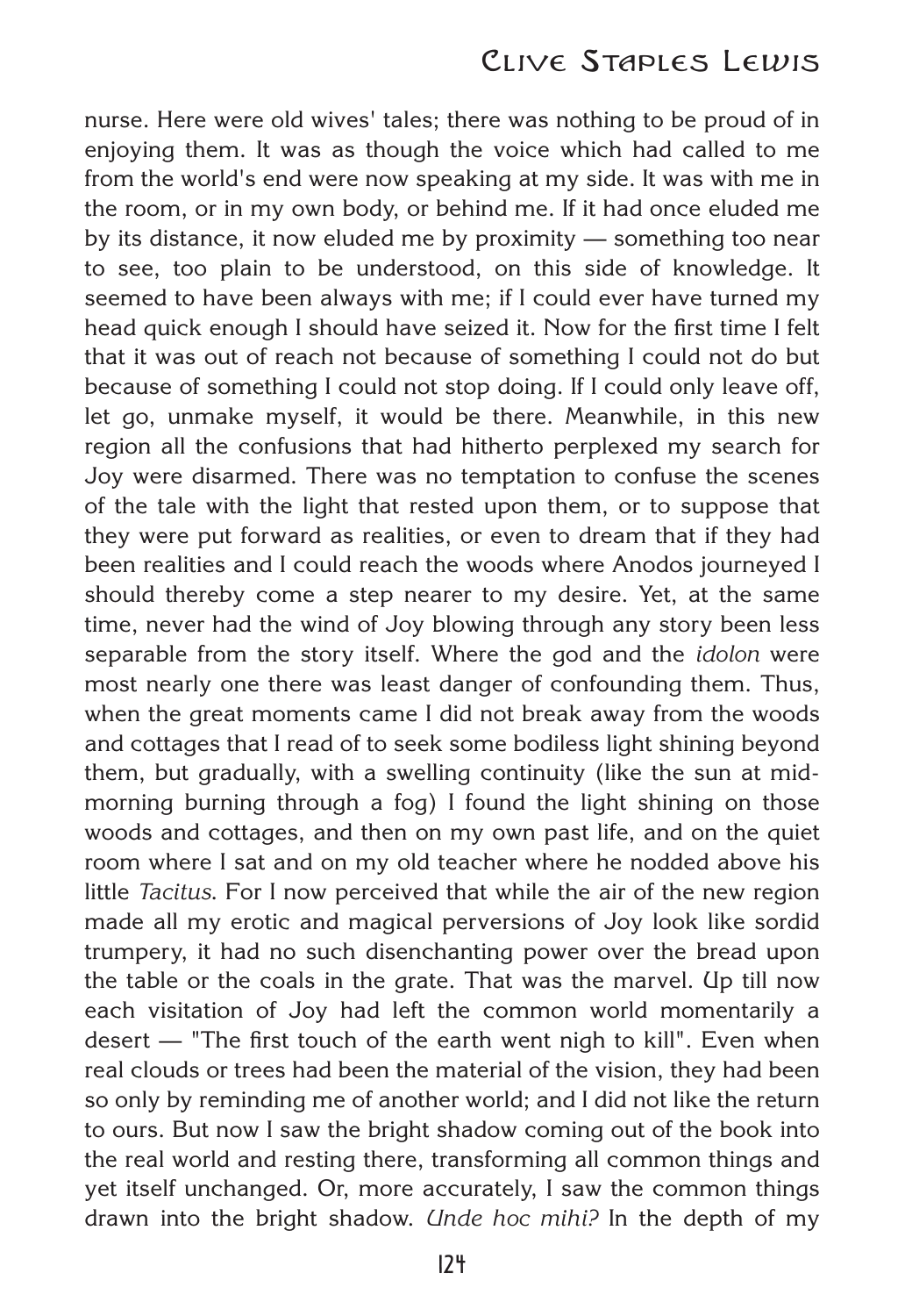disgraces, in the then invincible ignorance of my intellect, all this was given me without asking, even without consent. That night my imagination was, in a certain sense, baptised; the rest of me, not unnaturally, took longer. I had not the faintest notion what I had let myself in for by buying *Phantastes*.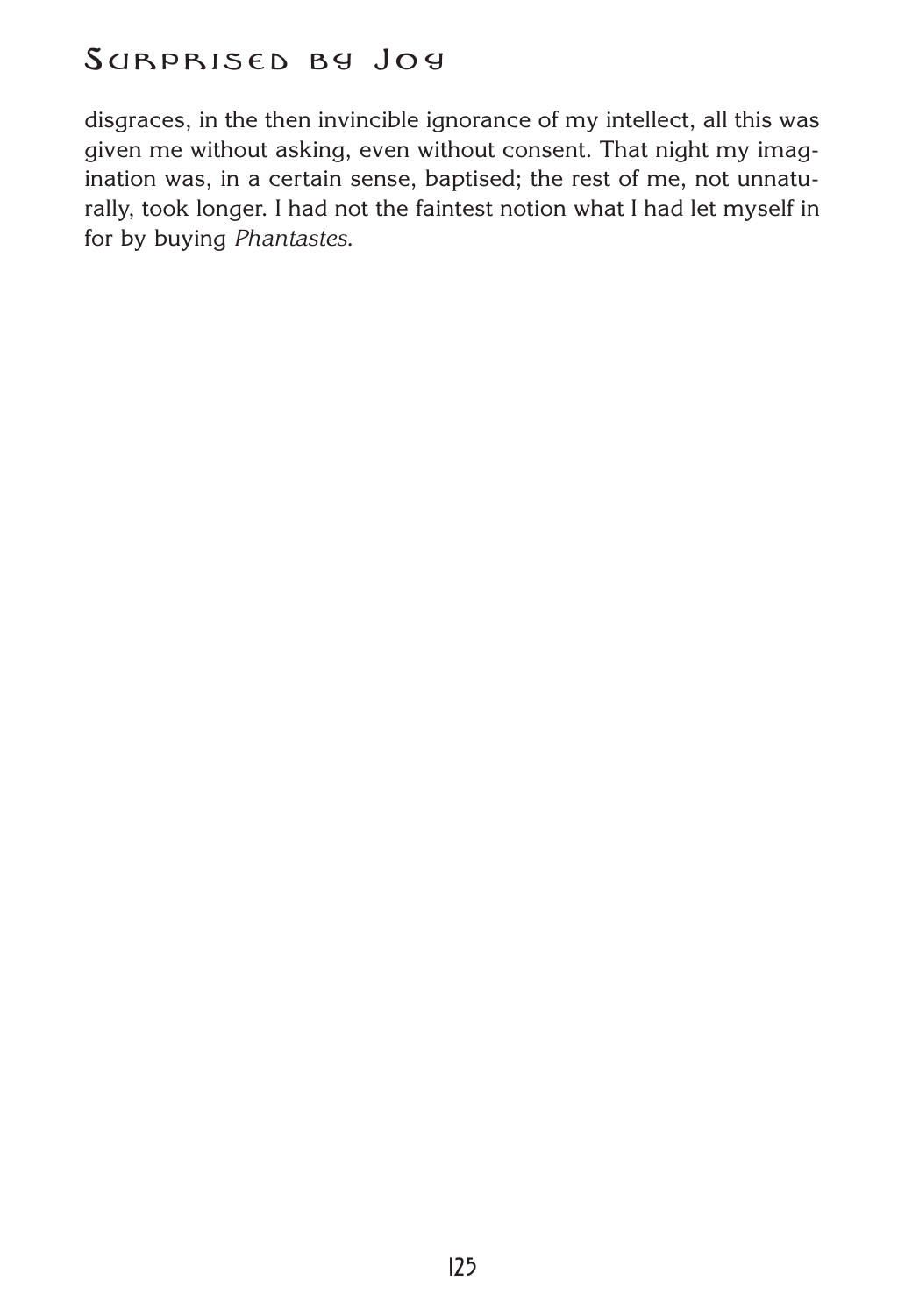## XII. Guns and Good COMPANY

La compagnie, de tant d'hommes vous plaist, nobles, jeunes, *actifs; la liberté de cette conversation sans art, et une façon de vie masle et sans cérémonie. Montaigne*



he old pattern began to repeat itself. The Bookham days, like a longer and more glorious holidays, drew to their end; a scholarship examination and, after that, the Army, loomed

behind them like a grimmer term. The good time had never been better than in its last months. I remember, in particular, glorious hours of bathing in Donegal. It was surf bathing: not the formal affair with boards that you have now, but mere rough and tumble, in which the waves, the monstrous, emerald, deafening waves, are always the winner, and it is at once a joke, a terror, and a joy to look over your shoulder and see (too late) one breaker of such sublime proportions that you would have avoided him had you known he was coming. But they gather themselves up, pre-eminent above their fellows, as suddenly and unpredictably as a revolution.

It was late in the winter term of 1916 that I went to Oxford to sit for my scholarship examination. Boys who have faced this ordeal in peace-time will not easily imagine the indifference with which I went. This does not mean that I underestimated the importance (in one sense) of succeeding. I knew very well by now that there was hardly any position in the world save that of a don in which I was fitted to earn a living, and that I was staking everything on a game in which few won and hundreds lost. As Kirk had said of me in a letter to my father (I did not, of course, see it till many years later), "You may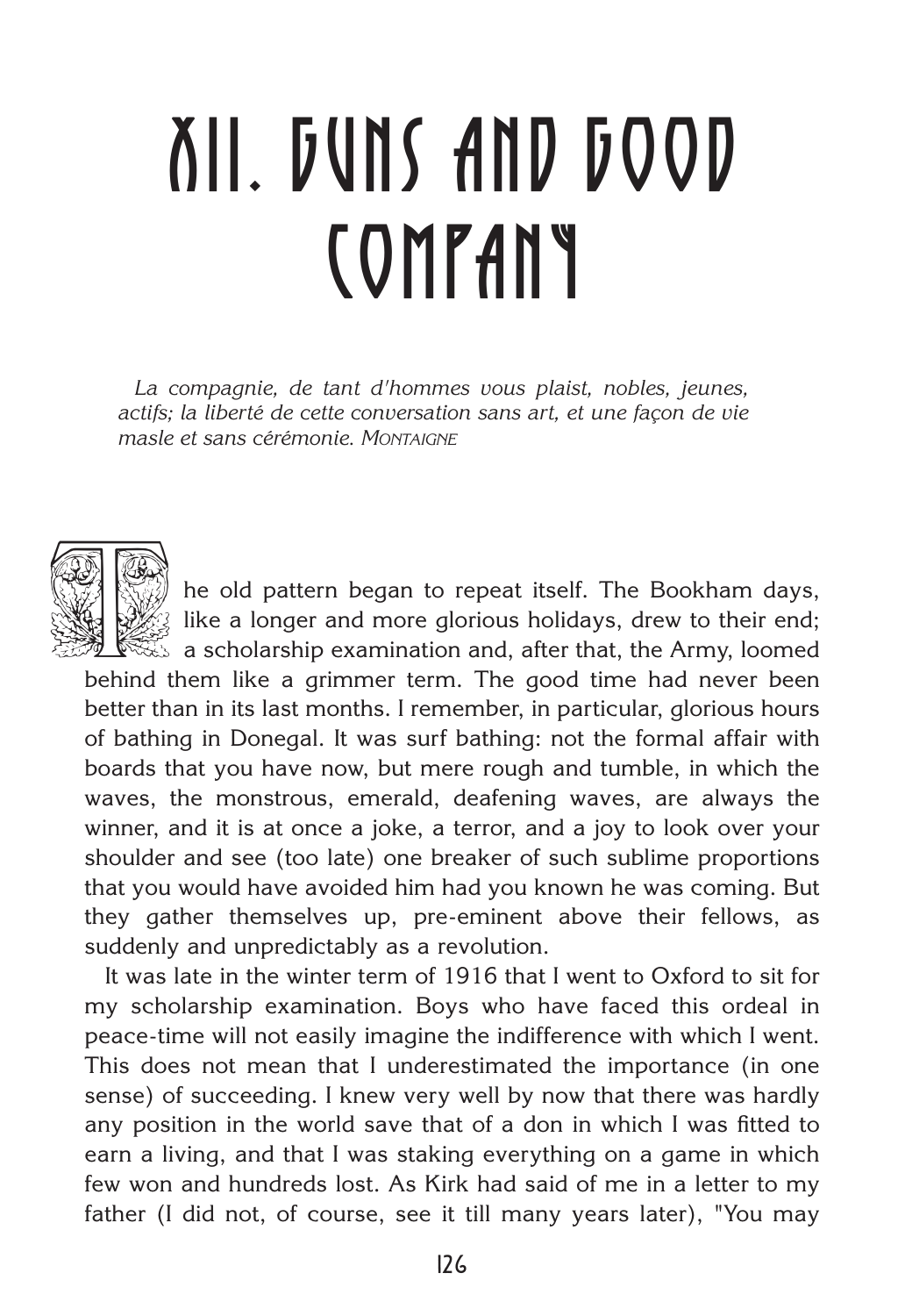make a writer or a scholar of him, but you'll not make anything else. You may make up your mind to *that*." And I knew this myself; sometimes it terrified me. What blunted the edge of it now was that whether I won a scholarship or no I should next year go into the army; and even a temper more sanguine than mine could feel in 1916 that an infantry subaltern would be insane to waste anxiety on anything so hypothetical as his post-war life. I once tried to explain this to my father; it was one of the attempts I often made (though doubtless less often than I ought) to break through the artificiality of our intercourse and admit him to my real life. It was a total failure. He replied at once with fatherly counsels about the necessity of hard work and concentration, the amount that he had already spent in educating me, the very moderate, nay negligible, assistance he would be able to give me in later life. Poor man! He misjudged me sadly if he thought that idleness at my book was among my many vices. And how, I asked myself, could he expect the winning or losing of a scholarship to lose none of its importance when life and death were the real issues? The truth is, I think, that while death (mine, his, everyone's) was often vividly present to him as a subject of anxiety and other emotions, it had no place in his mind as a sober, matter-of-fact contingency from which consequences could be drawn. At any rate the conversation was a failure. It shipwrecked on the old rock. His intense desire for my total confidence co-existed with an inability to listen (in any strict sense) to what I said. He could never empty, or silence, his own mind to make room for an alien thought.

My first taste of Oxford was comical enough. I had made no arrangements about quarters and, having no more luggage than I could carry in my hand, I sallied out of the railway station on foot to find either a lodging-house or a cheap hotel; all agog for "dreaming spires" and "last enchantments". My first disappointment at what I saw could be dealt with. Towns always show their worst face to the railway. But as I walked on and on I became more bewildered. Could this succession of mean shops really be Oxford? But I still went on, always expecting the next turn to reveal the beauties, and reflecting that it was a much larger town than I had been led to suppose. Only when it became obvious that there was very little town left ahead of me, that I was, in fact, getting to open country, did I turn round and look. There, behind me, far away, never more beautiful since, was the fabled cluster of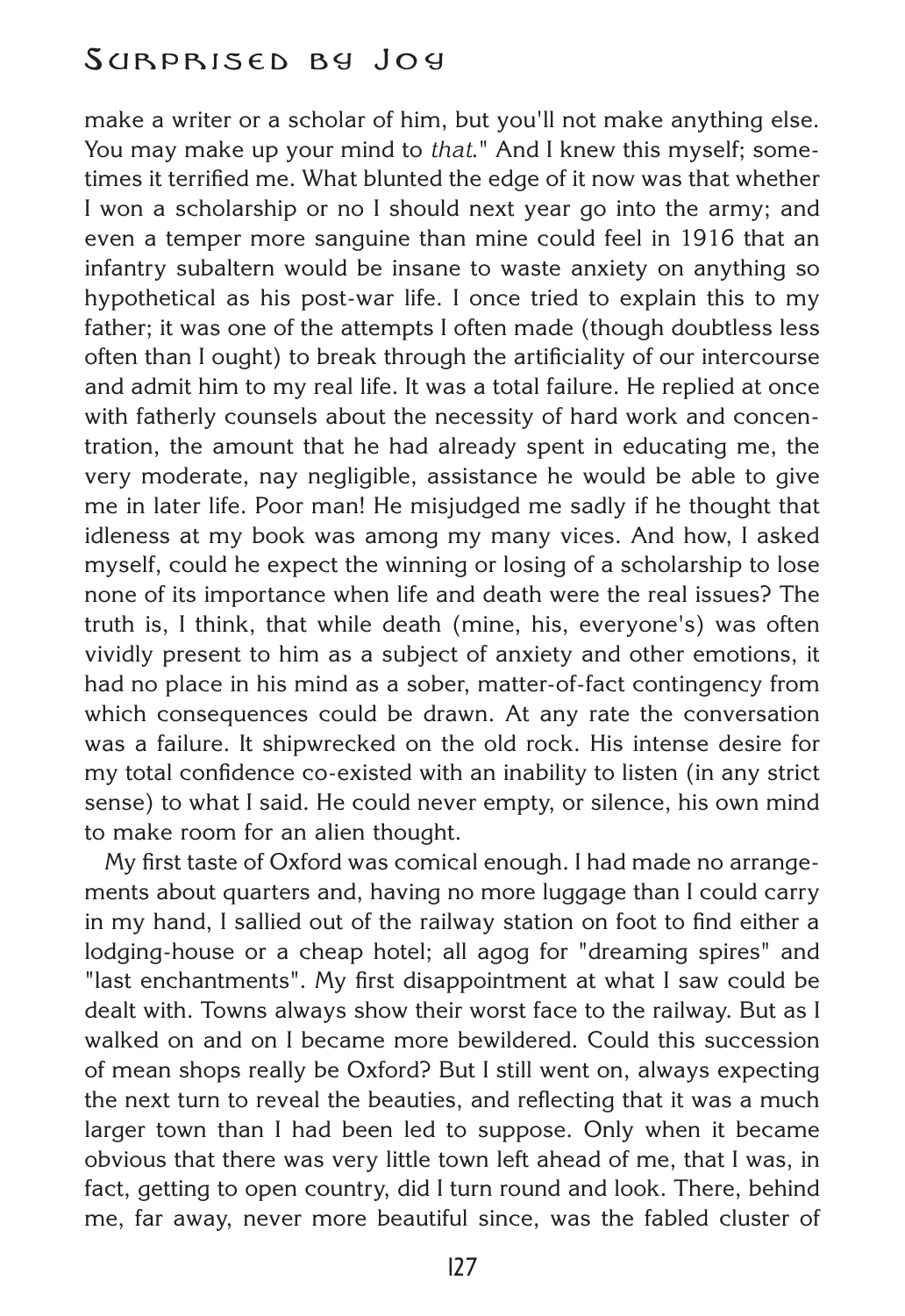spires and towers. I had come out of the station on the wrong side and been all this time walking into what was even then the mean and sprawling suburb of Botley. I did not see to what extent this little adventure was an allegory of my whole life. I merely walked back to the station, somewhat footsore, took a hansom, and asked to be driven to "some place where I can get rooms for a week, please". The method, which I should now think hazardous, was a complete success, and I was soon at tea in comfortable lodgings. The house is still there, the first on the right as you turn into Mansfield Road out of Holywell. I shared the sitting-room with another candidate, a man from Cardiff College, which he pronounced to be architecturally superior to anything in Oxford. His learning terrified me, but he was an agreeable man. I have never seen him since.

It was very cold and next day snow began to fall, turning pinnacles into wedding-cake decorations. The examination was held in the Hall of Oriel, and we all wrote in greatcoats and mufflers and wearing at least our left-hand gloves. The Provost, old Phelps, gave out the papers. I remember very little about them, but I suppose I was outshone in pure classics by many of my rivals and succeeded on my general knowledge and dialectics. I had the impression that I was doing badly. Long years (or years that seemed long) with the Knock had cured me of my defensive Wyvernian priggery, and I no longer supposed other boys to be ignorant of what I knew. Thus the essay was on a quotation from Johnson. I had read several times the Boswellian conversation in which it occurred and was able to replace the whole question in that context; but I never thought that this (any more than a fairish knowledge of Schopenhauer) would gain me any particular credit. It was a blessed state to be in, but for the moment depressing. As I left the Hall after that essay I heard one candidate say to his friend, "I worked in all my stuff about Rousseau and the Social Contract." That struck dismay into my soul, for though I had dabbled (not to my good) in the *Confessions* I knew nothing of the *Contrat Social*. At the beginning of the morning a nice Harrovian had whispered to me, "I don't even know if it's Sam or Ben." In my innocence I explained to him that it was Sam and could not be Ben because Ben was spelled without an H. I did not think there could be any harm in giving away such information.

When I arrived home I told my father that I had almost certainly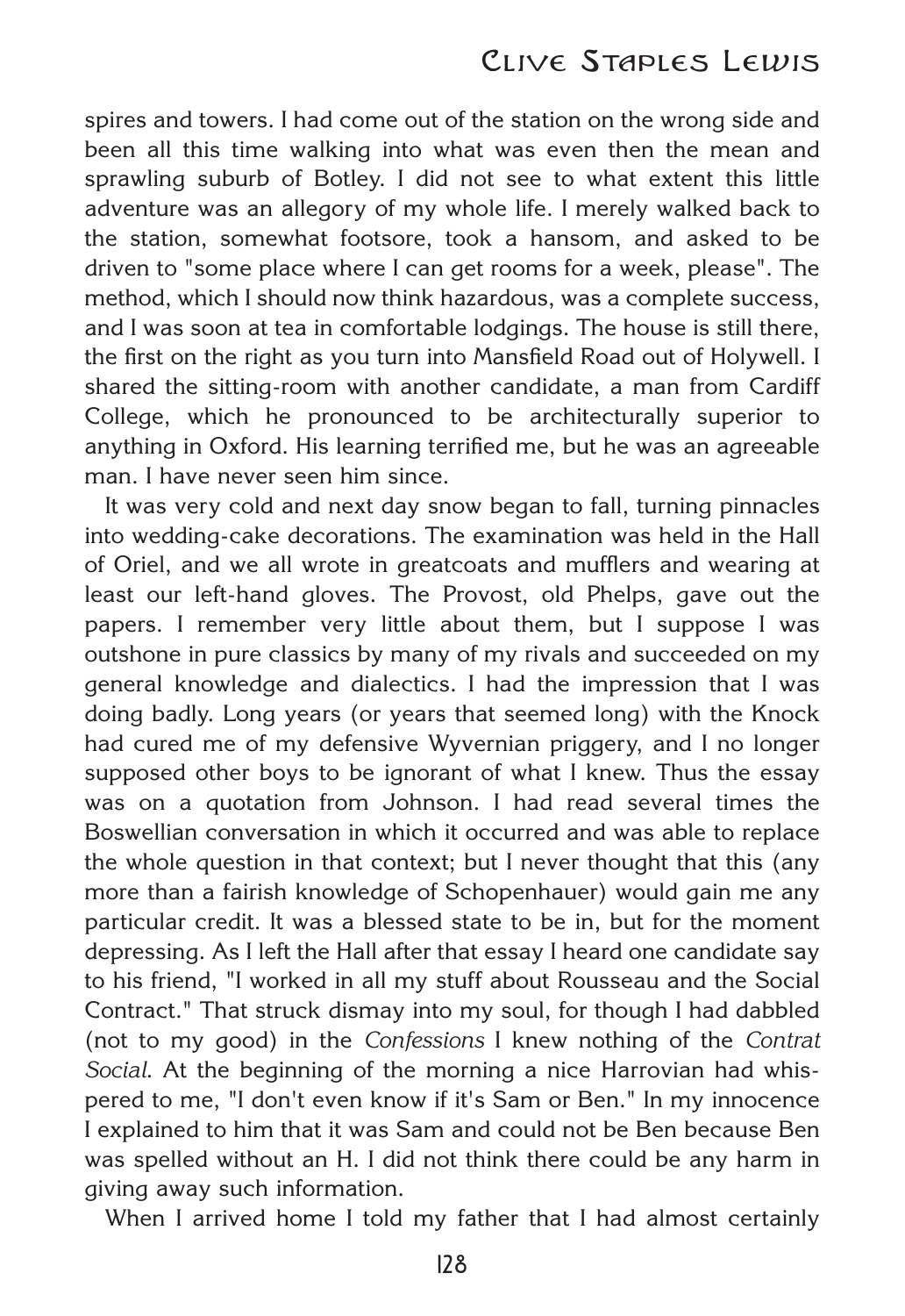failed. It was an admission calculated to bring out all his tenderness and chivalry. The man who could not understand a boy's taking his own possible, or probable, death into account could very well understand a child's disappointment. Not a word was now heard of expenses and difficulties; nothing but consolation, reassurance and affection. Then, almost on Christmas Eve, we heard that "Univ." (University College) had elected me.

Though I was now a scholar of my College I still had to pass "Responsions", which involved elementary mathematics. To prepare for this I returned after Christmas for one last term with Kirk — a golden term, poignantly happy under the approaching shadow. At Easter I was handsomely ploughed in Responsions, having been unable as usual to get my sums right. "Be more careful," was the advice that everyone gave me, but I found it useless. The more care I took the more mistakes I made; just as, to this day, the more anxiously I fair copy a piece of writing the more certain I am to make a ghastly clerical error in the very first line.

In spite of this I came into residence in the summer (Trinity) term of 1917; for the real object now was simply to enter the University Officers' Training Corps as my most promising route into the Army. My first studies at Oxford, nevertheless, still had Responsions in view. I read algebra (devil take it!) with old Mr. Campbell of Hertford who turned out to be a friend of our dear friend Janie M. That I never passed Responsions is certain, but I cannot remember whether I again sat for it and was again ploughed. The question became unimportant after the war, for a benevolent decree exempted ex-Service men from taking it. Otherwise, no doubt, I should have had to abandon the idea of going to Oxford.

I was less than a term at Univ when my papers came through and I enlisted; and the conditions made it a most abnormal term. Half the College had been converted into a hospital and was in the hands of the R.A.M.C. In the remaining portion lived a tiny community of undergraduates — two of us not yet of military age, two unfit, one a Sinn-Feiner who would not fight for England, and a few other oddments which I never quite placed. We dined in the little lecture room which is now a passage between Common Room and Hall. Small though our numbers were (about eight) we were rather distinguished, for we included E. V. Gordon, afterwards Professor of English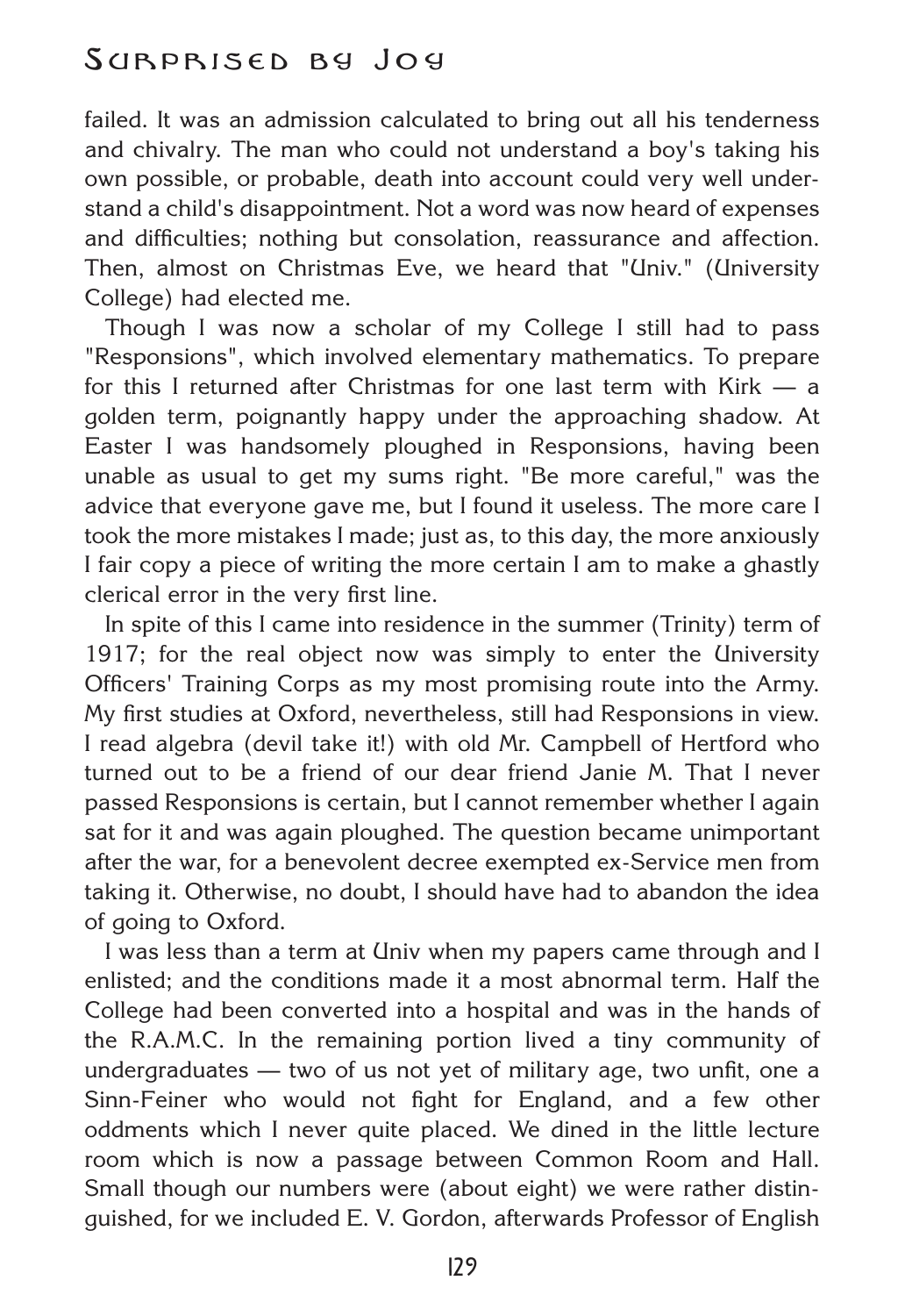at Manchester, and A. C. Ewing, the Cambridge philosopher; also that witty and kindly man, Theobald Butler, skilled in turning the most lurid limericks into Greek verse. I enjoyed myself greatly; but it bore little resemblance to normal undergraduate life and was for me an unsettled, excited, and generally useless period. Then came the Army. By a remarkable turn of fate this did not mean removal from Oxford. I was drafted into a Cadet Battalion whose billet was Keble.

I passed through the ordinary course of training (a mild affair in those days compared with that of the recent war) and was commissioned as a Second Lieutenant in the Somerset Light Infantry, the old XIII<sup>th</sup> Foot. I arrived in the front line trenches on my nineteenth birthday (November 1917), saw most of my service in the villages before Arras — Fampoux and Monchy — and was wounded at Mt. Bernenchon, near Lillers, in April 1918.

I am surprised that I did not dislike the Army more. It was, of course, detestable. But the words "of course" drew the sting. That is where it differed from Wyvern. One did not expect to like it. Nobody said you ought to like it. Nobody pretended to like it. Everyone you met took it for granted that the whole thing was an odious necessity, a ghastly interruption of rational life. And that made all the difference. Straight tribulation is easier to bear than tribulation which advertises itself as pleasure. The one breeds *camaraderie* and even (when intense) a kind of love between the fellow-sufferers; the other, mutual distrust, cynicism, concealed and fretting resentment. And secondly, I found my military elders and betters incomparably nicer than the Wyvern Bloods. This is no doubt because Thirty is naturally kinder to Nineteen than Nineteen is to Thirteen: it is really grown-up and does not need to reassure itself. But I am inclined to think that my face had altered. That "look" which I had so often been told to "take off it" had apparently taken itself off — perhaps when I read *Phantastes*. There is even some evidence that it had been succeeded by a look which excited either pity or kindly amusement. Thus, on my very first night in France, in a vast marquee or drill hall where about a hundred officers were to sleep on plank beds, two middle-aged Canadians at once took charge of me and treated me, not like a son (that might have given offence) but like a long-lost friend. Blessings upon them! Once, too, in the Officers' Club at Arras where I was dining alone, and quite happy with my book and my wine (a bottle of Heidsieck then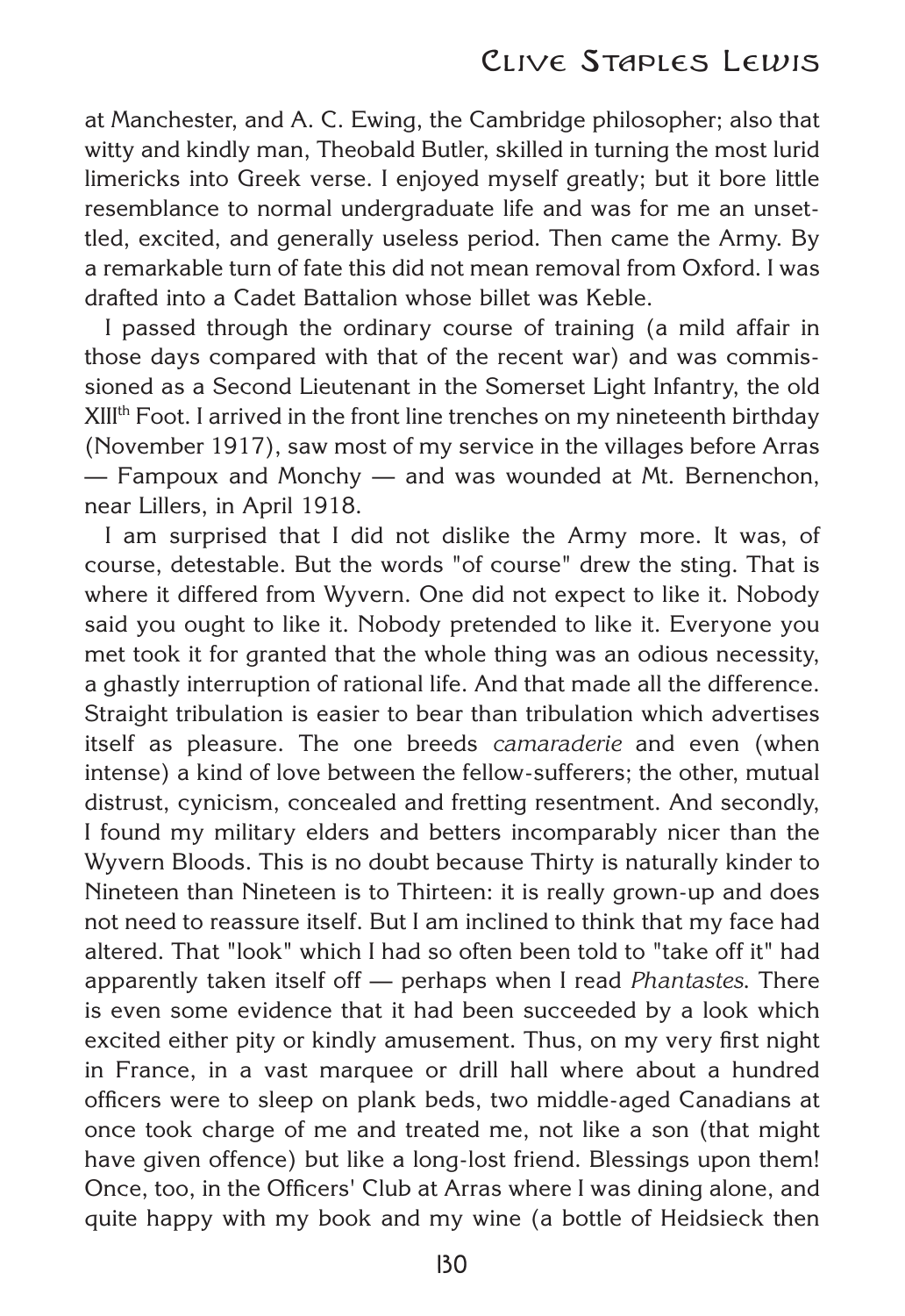cost 8 francs, and a bottle of Perrier Jouet, 12) two immensely senior officers, all covered with ribbons and red tabs, came over to my table towards the end of the meal, and hailing me as "Sunny Jim" carried me off to their own for brandy and cigars. They weren't drunk either; nor did they make me drunk. It was pure good will. And though exceptional, this was not so very exceptional. There were nasty people in the army; but memory fills those months with pleasant, transitory contacts. Every few days one seemed to meet a scholar, an original, a poet, a cheery buffoon, a raconteur, or at the least a man of good will.

Some time in the middle of that winter I had the good luck to fall sick with what the troops called "trench fever" and the doctors P.U.O. (Pyrexia, unknown origin) and was sent for a wholly delightful three weeks to hospital at Le Tréport. Perhaps I ought to have mentioned before that I had had a weak chest ever since childhood and had very early learned to make a minor illness one of the pleasures of life, even in peace-time. Now, as an alternative to the trenches, a bed and a book were "very heaven". The hospital was a converted hotel and we were two in a room. My first week was marred by the fact that one of the night nurses was conducting a furious love affair with my roommate. I had too high a temperature to be embarrassed, but the human whisper is a very tedious and unmusical noise; especially at night. After that my fortune mended. The amorous man was sent elsewhere and replaced by a musical misogynist from Yorkshire, who on our second morning together said to me, "Eh, lad, if we make beds ourselves dom  $b - -s$  won't stay in room so long" (or words to that effect). Accordingly, we made our own beds every day, and every day when the two V.A.D.'s looked in they said, "Oh, they've made their beds! Aren't these two good?" and rewarded us with their brightest smiles. I think they attributed our action to gallantry.

It was here that I first read a volume of Chesterton's essays. I had never heard of him and had no idea of what he stood for; nor can I quite understand why he made such an immediate conquest of me. It might have been expected that my pessimism, my atheism, and my hatred of sentiment would have made him to me the least congenial of all authors. It would almost seem that Providence, or some "second cause" of a very obscure kind, quite over-rules our previous tastes when It decides to bring two minds together. Liking an author may be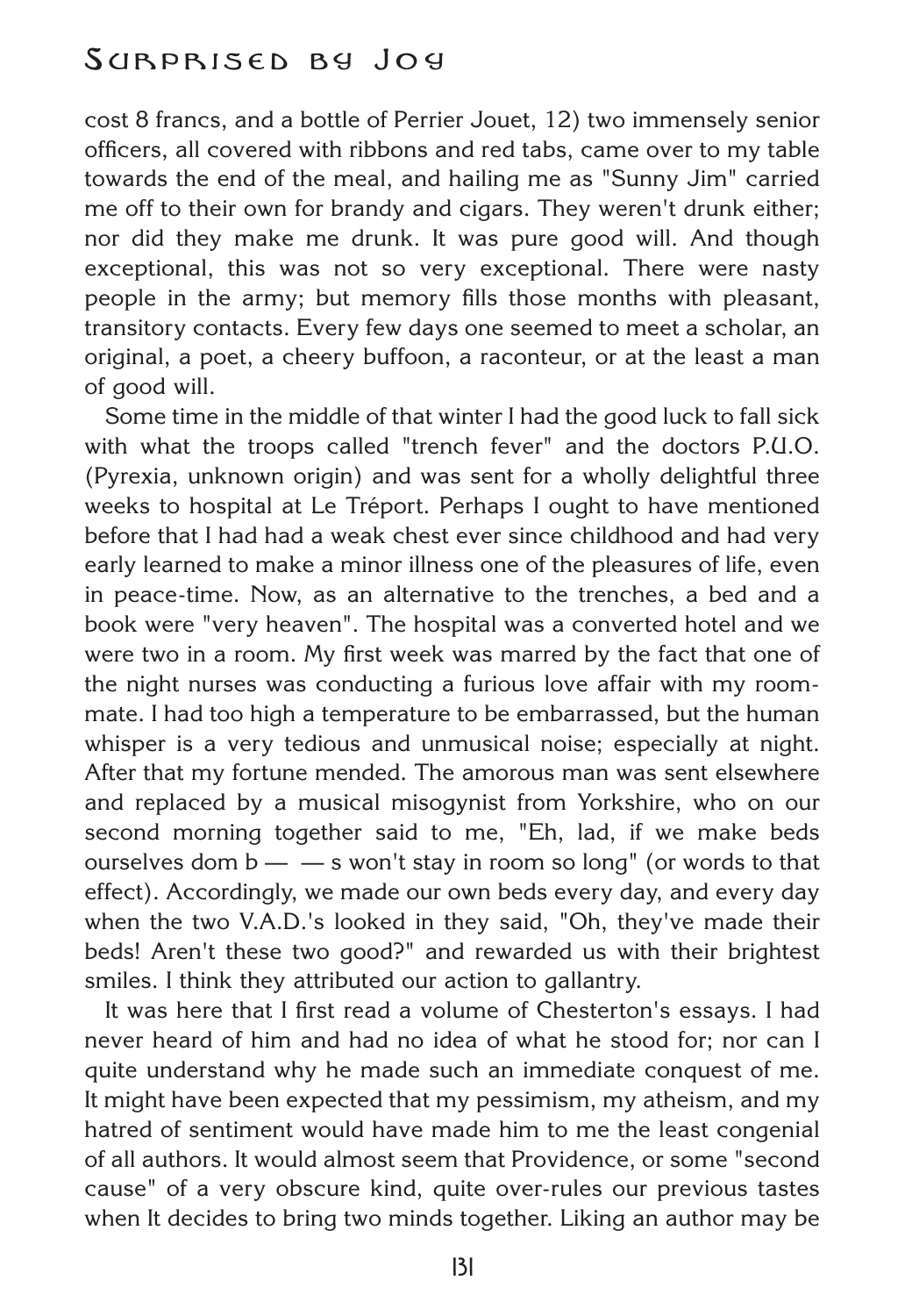as involuntary and improbable as falling in love. I was by now a sufficiently experienced reader to distinguish liking from agreement. I did not need to accept what Chesterton said in order to enjoy it. His humour was of the kind which I like best — not "jokes" imbedded in the page like currants in a cake, still less (what I cannot endure), a general tone of flippancy and jocularity, but the humour which is not in any way separable from the argument but is rather (as Aristotle would say) the "bloom" on dialectic itself. The sword glitters not because the swordsman set out to make it glitter but because he is fighting for his life and therefore moving it very quickly. For the critics who think Chesterton frivolous or "paradoxical" I have to work hard to feel even pity; sympathy is out of the question. Moreover, strange as it may seem, I liked him for his goodness. I can attribute this taste to myself freely (even at that age) because it was a liking for goodness which had nothing to do with any attempt to be good myself. I have never felt the dislike of goodness which seems to be quite common in better men than me. "Smug" and "smugness" were terms of disapprobation which had never had a place in my critical vocabulary. I lacked the cynic's nose, the *odora canum vis* or bloodhound sensitivity for hypocrisy or Pharisaism. It was a matter of taste: I felt the "charm" of goodness as a man feels the charm of a woman he has no intention of marrying. It is, indeed, at that distance that its "charm" is most apparent.

In reading Chesterton, as in reading MacDonald, I did not know what I was letting myself in for. A young man who wishes to remain a sound Atheist cannot be too careful of his reading. There are traps everywhere — "Bibles laid open, millions of surprises," as Herbert says, "fine nets and stratagems." God is, if I may say it, very unscrupulous.

In my own battalion also I was assailed. Here I met one Johnson (on whom be peace) who would have been a lifelong friend if he had not been killed. He was, like me, already a scholar of an Oxford college (Queen's) who hoped to take up his scholarship after the war, but a few years my senior and at that time in command of a company. In him I found dialectical sharpness such as I had hitherto known only in Kirk, but coupled with youth and whim and poetry. He was moving towards Theism and we had endless arguments on that and every other topic whenever we were out of the line. But it was not this that mattered. The important thing was that he was a man of conscience.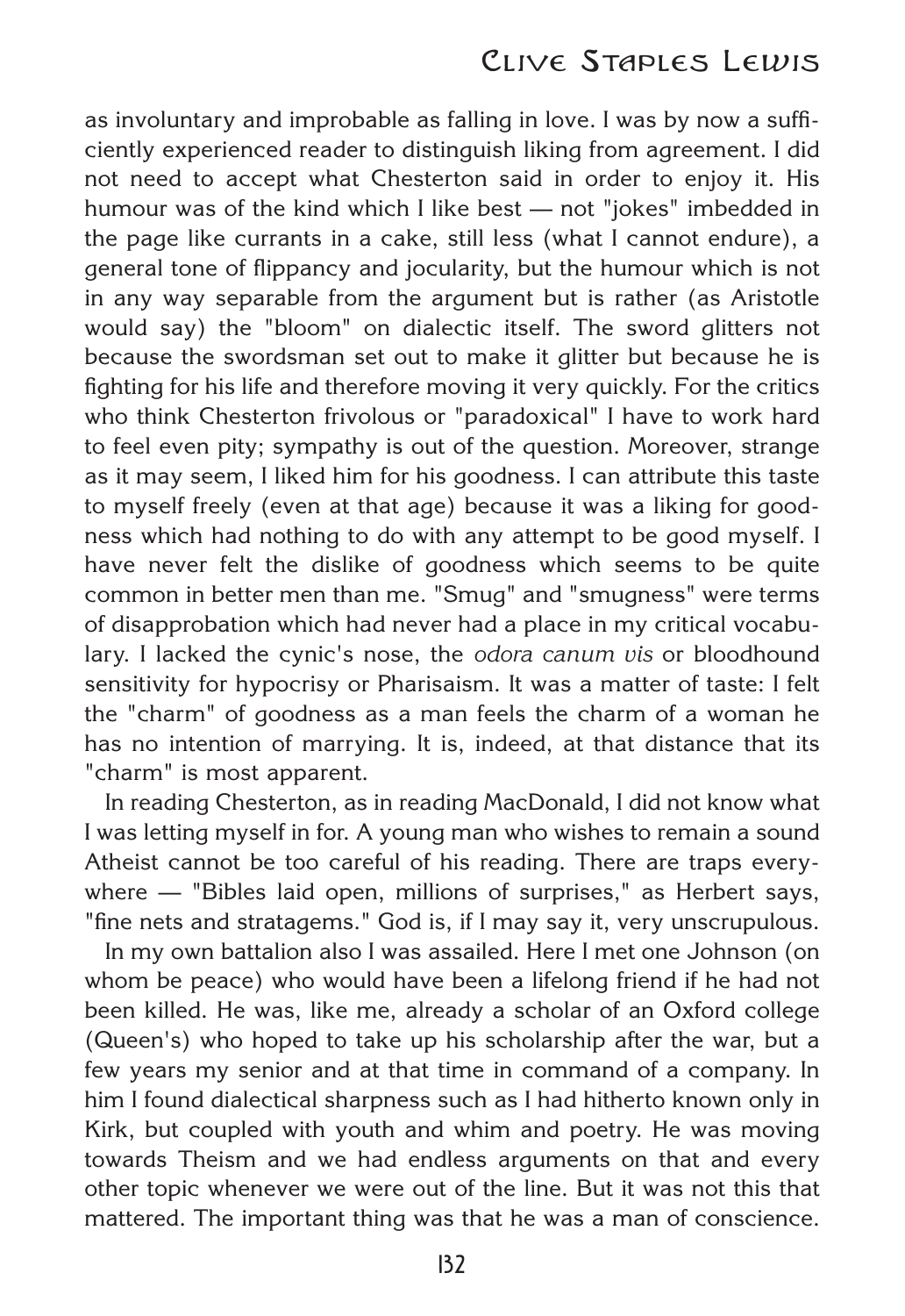I had hardly till now encountered principles in anyone so nearly of my own age and my own sort. The alarming thing was that he took them for granted. It crossed my mind for the first time since my apostasy that the severer virtues might have some relevance to one's own life. I say "the severer virtues" because I already had some notion of kindness and faithfulness to friends and generosity about money — as who has not till he meets the temptation which gives all their opposite vices new and more civil names? But it had not seriously occurred to me that people like ourselves, people like Johnson and me who wanted to know whether beauty was objective or how Aeschylus handled the reconciliation of Zeus and Prometheus, should be attempting strict veracity, chastity, or devotion to duty. I had taken it that they were not our subjects. There was no discussion between us on the point and I do not think he ever suspected the truth about me. I was at no pains to display it. If this is hypocrisy, then I must conclude that hypocrisy can do a man good. To be ashamed of what you were about to say, to pretend that something which you had meant seriously was only a joke — this is an ignoble part. But it is better than not to be ashamed at all. And the distinction between pretending you are better than you are and beginning to be better in reality is finer than moral sleuthhounds conceive. I was, in intention, concealing only a part: I accepted his principles at once, made no attempt internally to defend my own "unexamined life". When a boor first enters the society of courteous people what can he do, for a while, except imitate the motions? How can he learn except by imitation?

You will have divined that ours was a very nice battalion; a minority of good regulars ruling a pleasantly mixed population of promoted rankers (west country farmers, these), barristers, and university men. You could get as good talk there as anywhere. Perhaps the best of us all was our butt, Wallie. Wallie was a farmer, a Roman Catholic, a passionate soldier (the only man I met who really longed for fighting) and gullible to any degree by the rawest subaltern. The technique was to criticise the Yeomanry. Poor Wallie knew that it was the bravest, the most efficient, the hardest and cleanest corps that ever sat on horses. He knew all that inside, having learned it from an uncle in the Yeomanry when he was a child. But he could not get it out. He stammered and contradicted himself and always came at last to his trump card: "I wish my Uncle Ben was here to talk to you. Uncle Bend talk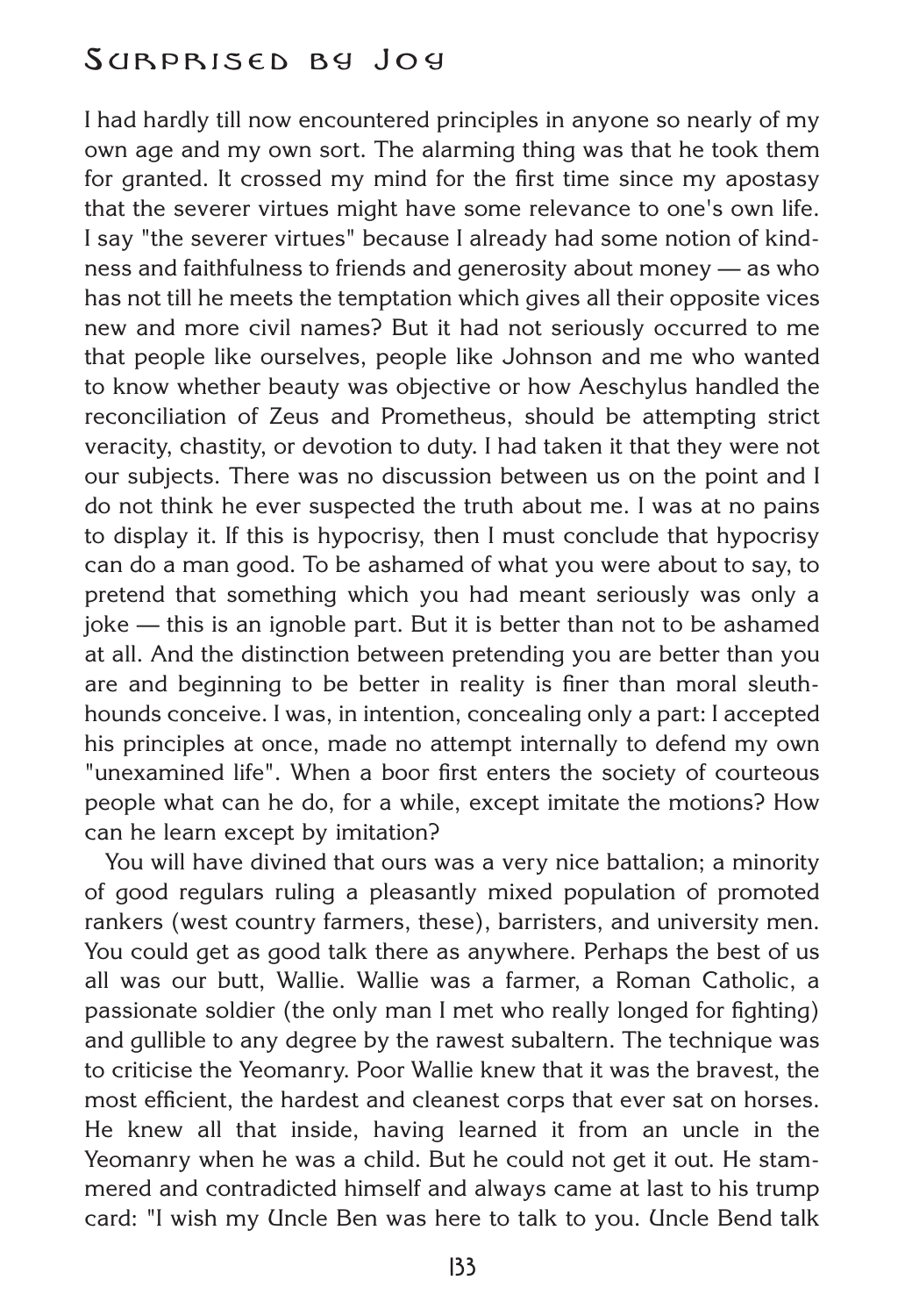to you. He'd tell you." Mortals must not judge; but I doubt whether any man fought in France who was more likely to go straight to Heaven if he were killed. I would have been better employed cleaning his boots than laughing at him. I may add that I did not enjoy the short time I spent in the company he commanded. Wallie had a genuine passion for killing Germans and a complete disregard of his own or anyone else's safety. He was always striking out bright ideas at which the hair of us subalterns stood on end. Luckily he could be very easily dissuaded by any plausible argument that occurred to us. Such was his valour and innocence that he never for a moment suspected us of any but a military motive. He could never grasp the neighbourly principles which, by the tacit agreement of the troops, were held to govern trench-warfare, and to which I was introduced at once by my sergeant. I had suggested "pooping" a rifle grenade into a German post where we had seen heads moving. "Just as 'ee like, zir," said the sergeant, scratching his head, "but once 'ee start doing that kind of thing, 'ee'll get zummit back, zee?"

I must not paint the war-time army all gold. I met there both the World and the great goddess Nonsense. The world presented itself in a very ridiculous form on that night (my nineteenth birthday) when I first arrived "up the line". As I emerged from the shaft into the dug-out and blinked in the candle-light I noticed that the Captain to whom I was reporting was a master whom I had liked more than I had respected at one of my schools. I ventured to claim acquaintance. He admitted in a low, hurried voice that he had once been a schoolmaster, and the topic was never raised between us again. The impact of the Great Goddess was even funnier, and I met it long before I had reached my own battalion. The troop train from Rouen — that interminable, twelve-mile-an-hour train, in which no two coaches were alike — left at about ten in the evening. Three other officers and I were allotted a compartment. There was no heating; for light we brought our own candles; for sanitation there were the windows. The journey would last about fifteen hours. It was freezing hard. In the tunnel just outside Rouen (all my generation remember it) there was a sudden wrenching and grating noise and one of our doors dropped off bodily into the dark. We sat with chattering teeth till the next stop, where the officer commanding the train came bustling up and demanded what we had done with our door. "It came off, sir," said we. "Don't talk nonsense,"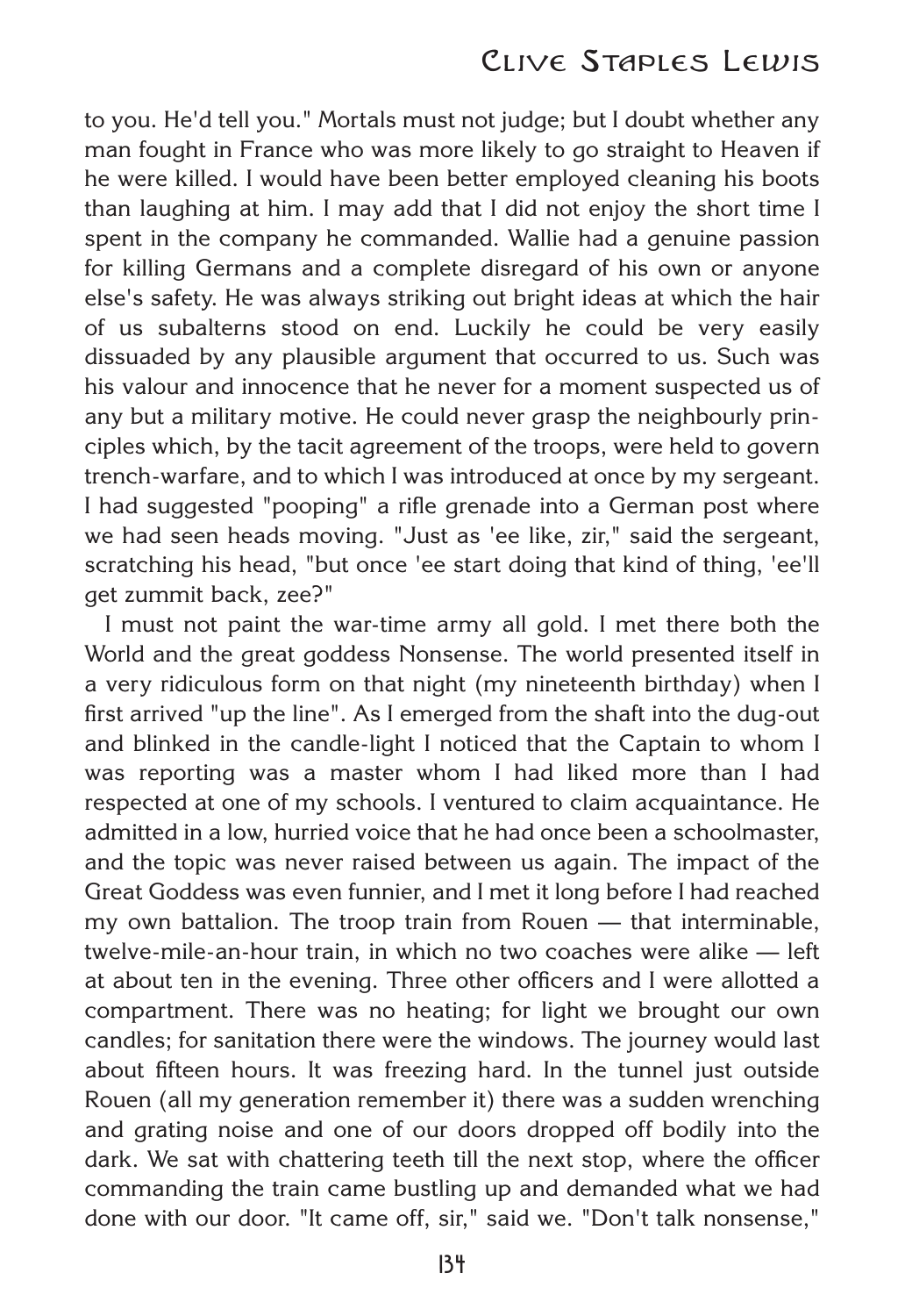said he, "it wouldn't have come off if there hadn't been some horseplay!" — as if nothing were more natural than that four officers (being, of course, provided with screwdrivers) should begin a night journey in midwinter by removing the door of their carriage.

The war itself has been so often described by those who saw more of it than I that I shall here say little about it. Until the great German attack came in the Spring we had a pretty quiet time. Even then they attacked not us but the Canadians on our right, merely "keeping us quiet" by pouring shells into our line about three a minute all day. I think it was that day I noticed how a greater terror overcomes a less: a mouse that I met (and a poor shivering mouse it was, as I was a poor shivering man) made no attempt to run from me. Through the winter, weariness and water were our chief enemies. I have gone to sleep marching and woken again and found myself marching still. One walked in the trenches in thigh gum boots with water above the knee; one remembers the icy stream welling up inside the boot when you punctured it on concealed barbed wire. Familiarity both with the very old and the very recent dead confirmed that view of corpses which had been formed the moment I saw my dead mother. I came to know and pity and reverence the ordinary man: particularly dear Sergeant Ayres, who was (I suppose) killed by the same shell that wounded me. I was a futile officer (they gave commissions too easily then), a puppet moved about by him, and he turned this ridiculous and painful relation into something beautiful, became to me almost like a father. But for the rest, the war — the frights, the cold, the smell of H.E., the horribly smashed men still moving like half-crushed beetles, the sitting or standing corpses, the landscape of sheer earth without a blade of grass, the boots worn day and night till they seemed to grow to your feet — all this shows rarely and faintly in memory. It is too cut off from the rest of my experience and often seems to have happened to someone else. It is even in a way unimportant. One imaginative moment seems now to matter more than the realities that followed. It was the first bullet I heard — so far from me that it "whined" like a journalist's or a peace-time poet's bullet. At that moment there was something not exactly like fear, much less like indifference: a little quavering signal that said, "This is War. This is what Homer wrote about."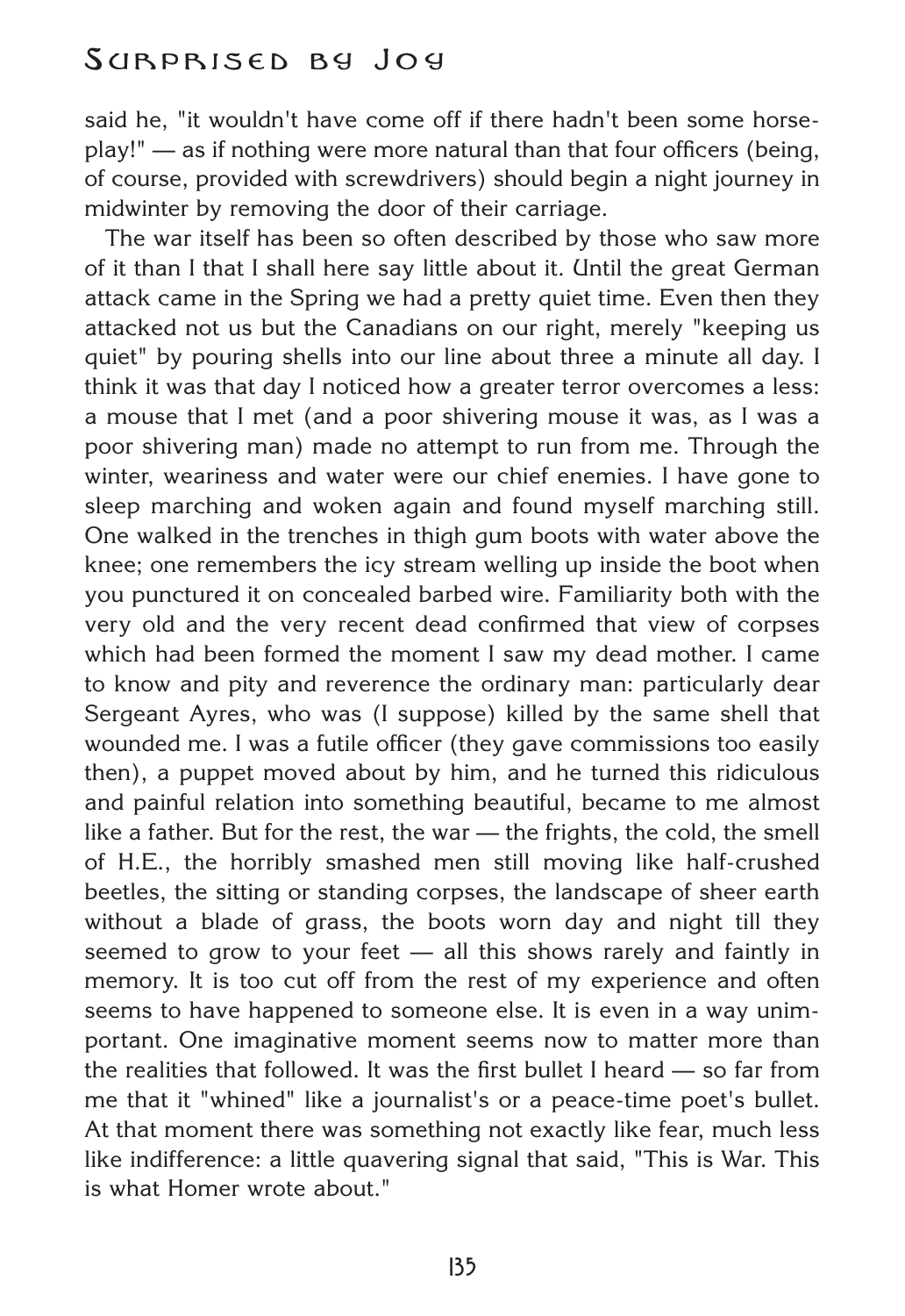# **XIII. THE NEW LOOK**

*This wall I was many a weary month in finishing, and yet never thought myself safe till it was done. Defoe, Robinson Crusoe.*



he rest of my war experiences have little to do with this story. How I "took" about sixty prisoners — that is, discovered to my great relief that the crowd of field-grey figures

who suddenly appeared from nowhere, all had their hands up-is not worth telling, save as a joke. Did not Falstaff "take" Sir Colville of the Dale? Nor does it concern the reader to know how I got a sound "Blighty" from an English shell, or how the exquisite Sister N. in the C.C.S. has ever since embodied my idea of Artemis. Two things stand out. One is the moment, just after I had been hit, when I found (or thought I found) that I was not breathing and concluded that this was death. I felt no fear and certainly no courage. It did not seem to be an occasion for either. The proposition "Here is a man dying" stood before my mind as dry, as factual, as unemotional as something in a text-book. It was not even interesting. The fruit of this experience was that when, some years later, I met Kant's distinction between the Noumenal and the Phenomenal self, it was more to me than an abstraction. I had tasted it; I had proved that there was a fully conscious "I" whose connections with the "me" of introspection were loose and transitory. The other momentous experience was that of reading Bergson in a Convalescent Camp on Salisbury Plain. Intellectually this taught me to avoid the snares that lurk about the word *Nothing*. But it also had a revolutionary effect on my emotional outlook. Hitherto my whole bent had been towards things pale, remote, and evanescent; the water-colour world of Morris, the leafy recesses of Malory, $7$  the twilight of Yeats. The word "life" had for me

<sup>7 -</sup> The iron in Malory, the tragedy of contrition, I did not yet at all perceive.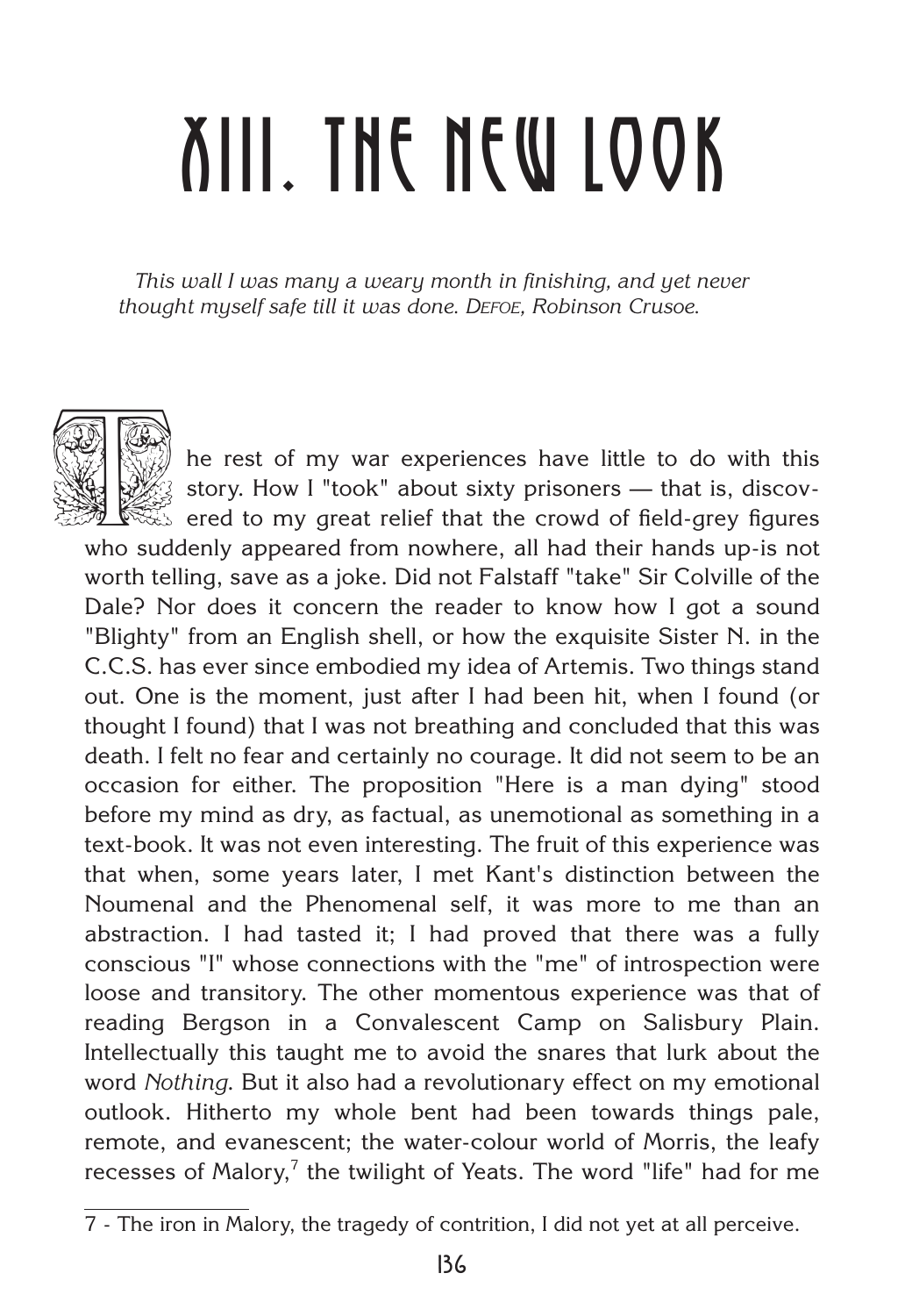pretty much the same associations it had for Shelley in *The Triumph of Life*. I would not have understood what Goethe meant by *des Lebens goldnes Baum*. Bergson showed me. He did not abolish my old loves, but he gave me a new one. From him I first learned to relish energy, fertility, and urgency; the resource, the triumphs, and even the insolence, of things that grow. I became capable of appreciating artists who would, I believe, have meant nothing to me before; all the resonant, dogmatic, flaming, unanswerable people like Beethoven, Titian (in his mythological pictures), Goethe, Dunbar, Pindar, Christopher Wren, and the more exultant Psalms.

I returned to Oxford — "demobbed" — in January 1919. But before I say anything of my life there I must warn the reader that one huge and complex episode will be omitted. I have no choice about this reticence. All I can or need say is that my earlier hostility to the emotions was very fully and variously avenged. But even were I free to tell the story, I doubt if it has much to do with the subject of the book.

The first lifelong friend I made at Oxford was A. K. Hamilton Jenkin, since known for his books on Cornwall. He continued (what Arthur had begun) my education as a seeing, listening, smelling, receptive creature. Arthur had had his preference for the Homely. But Jenkin seemed to be able to enjoy everything; even ugliness. I learned from him that we should attempt a total surrender to whatever atmosphere was offering itself at the moment; in a squalid town to seek out those very places where its squalor rose to grimness and almost grandeur, on a dismal day to find the most dismal and dripping wood, on a windy day to seek the windiest ridge. There was no Betjemannic irony about it; only a serious, yet gleeful, determination to rub one's nose in the very quiddity of each thing, to rejoice in its being (so magnificently) what it was.

My next was Owen Barfield. There is a sense in which Arthur and Barfield are the types of every man's First Friend and Second Friend. The First is the *alter ego*, the man who first reveals to you that you are not alone in the world by turning out (beyond hope) to share all your most secret delights. There is nothing to be overcome in making him your friend; he and you join like rain-drops on a window. But the Second Friend is the man who disagrees with you about everything. He is not so much the *alter ego* as the anti-self. Of course he shares your interests; otherwise he would not become your friend at all. But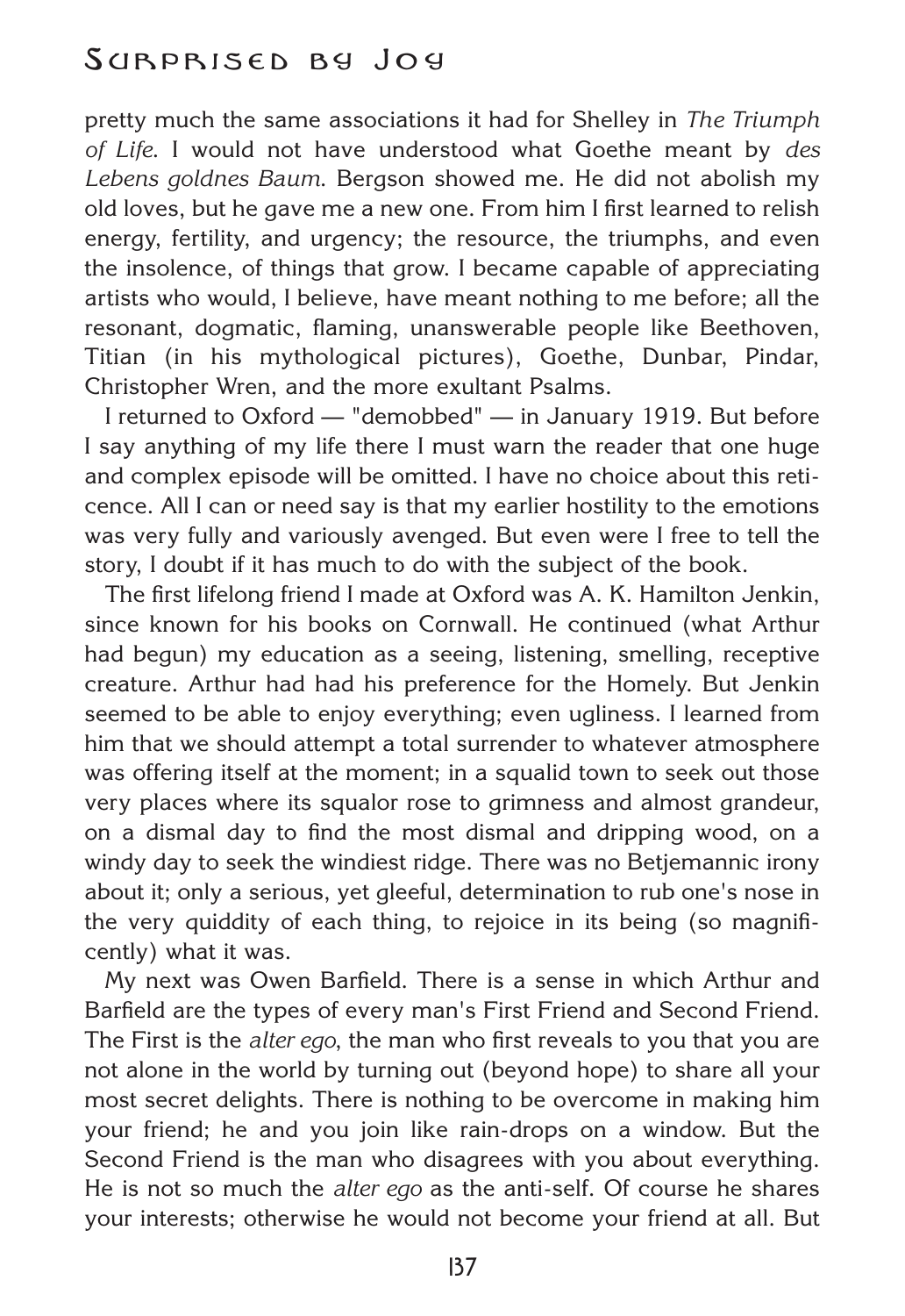he has approached them all at a different angle. He has read all the right books but has got the wrong thing out of every one. It is as if he spoke your language but mispronounced it. How can he be so nearly right and yet, invariably, just not right? He is as fascinating (and infuriating) as a woman. When you set out to correct his heresies, you find that he forsooth has decided to correct yours! And then you go at it, hammer and tongs, far into the night, night after night, or walking through fine country that neither gives a glance to, each learning the weight of the other's punches, and often more like mutually respectful enemies than friends. Actually (though it never seems so at the time) you modify one another's thought; out of this perpetual dog-fight a community of mind and a deep affection emerge. But I think he changed me a good deal more than I him. Much of the thought which he afterwards put into *Poetic Diction* had already become mine before that important little book appeared. It would be strange if it had not. He was of course not so learned then as he has since become; but the genius was already there.

Closely linked with Barfield of Wadham was his friend (and soon mine), A. C. Harwood of The House, later a pillar of Michael Hall, the Steinerite school at Kidbrooke. He was different from either of us; a wholly imperturbable man. Though poor (like most of us) and wholly without "prospects", he wore the expression of a nineteenth-century gentleman with something in the Funds. On a walking tour when the last light of a wet evening had just revealed some ghastly error in map-reading (probably his own) and the best hope was "Five miles to Mudham (if we could find it) and we *might* get beds there," he still wore that expression. In the heat of argument he wore it still. You would think that he, if anyone, would have been told to "take that look off his face". But I don't believe he ever was. It was no mask and came from no stupidity. He has been tried since by all the usual sorrows and anxieties. He is the sole Horatio known to me in this age of Hamlets; no "stop for Fortune's finger".

There is one thing to be said about these and other friends whom I made at Oxford. They were all, by decent Pagan standards (much more, by so low a standard as mine), "good". That is, they all, like my friend Johnson, believed, and acted on the belief, that veracity, public spirit, chastity, and sobriety were obligatory — "to be attempted," as the examiners say, "by all candidates." Johnson had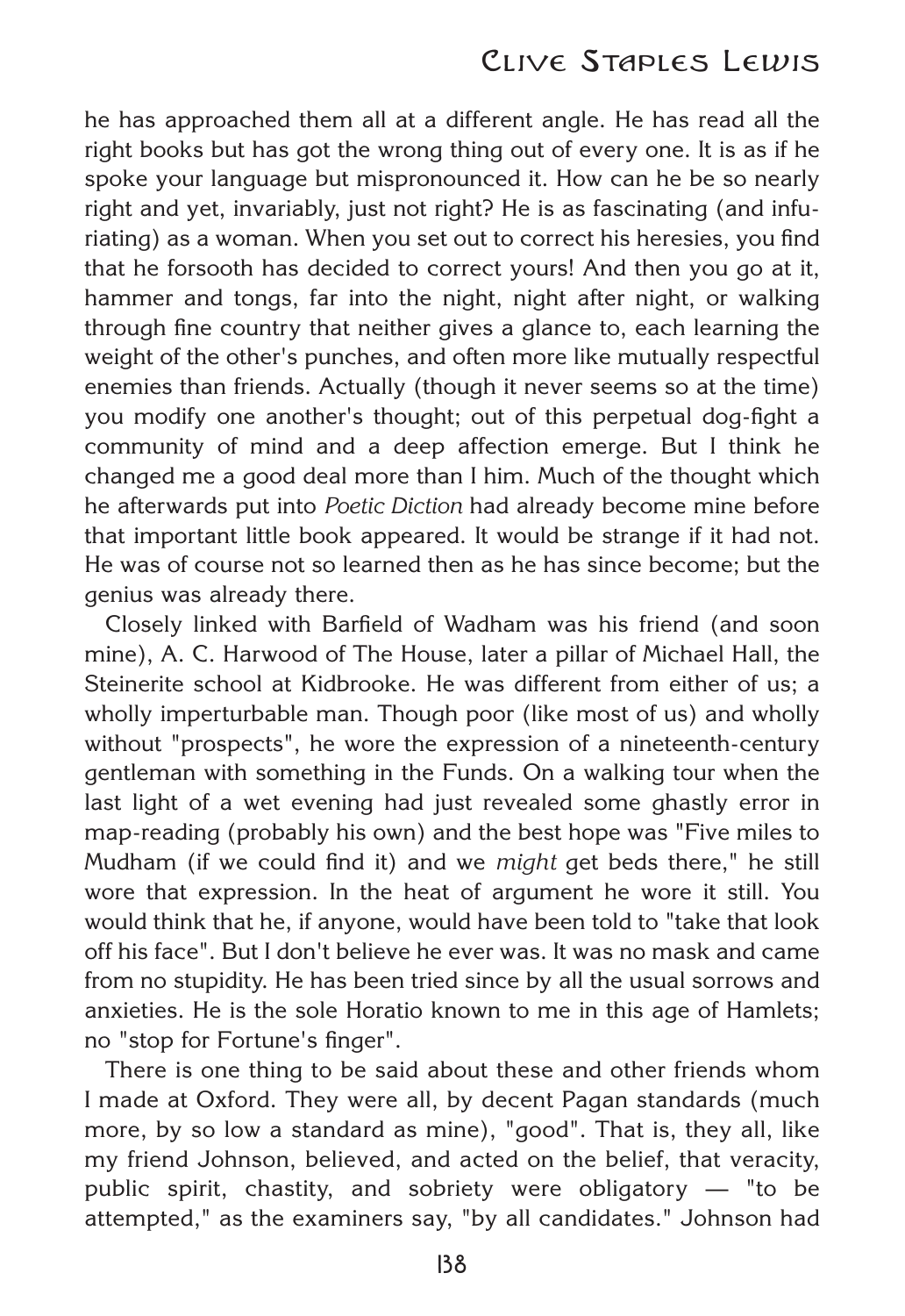prepared me to be influenced by them. I accepted their standards in principle and perhaps (this part I do not very well remember) tried to act accordingly.

During my first two years at Oxford I was busily engaged (apart from "doing Mods." and "beginning Greats") in assuming what we may call an intellectual "New Look". There was to be no more pessimism, no more self-pity, no flirtations with any idea of the supernatural, no romantic delusions. In a word, like the heroine of *Northanger Abbey*, I formed the resolution "of always judging and acting in future with the greatest good sense". And good sense meant, for me at that moment, a retreat, almost a panic-stricken flight, from all that sort of romanticism which had hitherto been the chief concern of my life. Several causes operated together.

For one thing, I had recently come to know an old, dirty, gabbling, tragic, Irish parson who had long since lost his faith but retained his living. By the time I met him his only interest was the search for evidence of "human survival". On this he read and talked incessantly, and, having a highly critical mind, could never satisfy himself. What was especially shocking was that the ravenous desire for personal immortality co-existed in him with (apparently) a total indifference to all that could, on a sane view, make immortality desirable. He was not seeking the Beatific Vision and did not even believe in God. He was not hoping for more time in which to purge and improve his own personality. He was not dreaming of reunion with dead friends or lovers; I never heard him speak with affection of anybody. All he wanted was the assurance that something he could call "himself" would, on almost any terms, last longer than his bodily life. So, at least, I thought. I was too young and hard to suspect that what secretly moved him was a thirst for the happiness which had been wholly denied him on earth. And his state of mind appeared to me the most contemptible I had ever encountered. Any thoughts or dreams which might lead one into that fierce monomania were, I decided, to be utterly shunned. The whole question of immortality became rather disgusting to me. I shut it out. All one's thoughts must be confined to

*the very world, which is the world Of all of us — the place where, in the end, We find our happiness, or not at all.*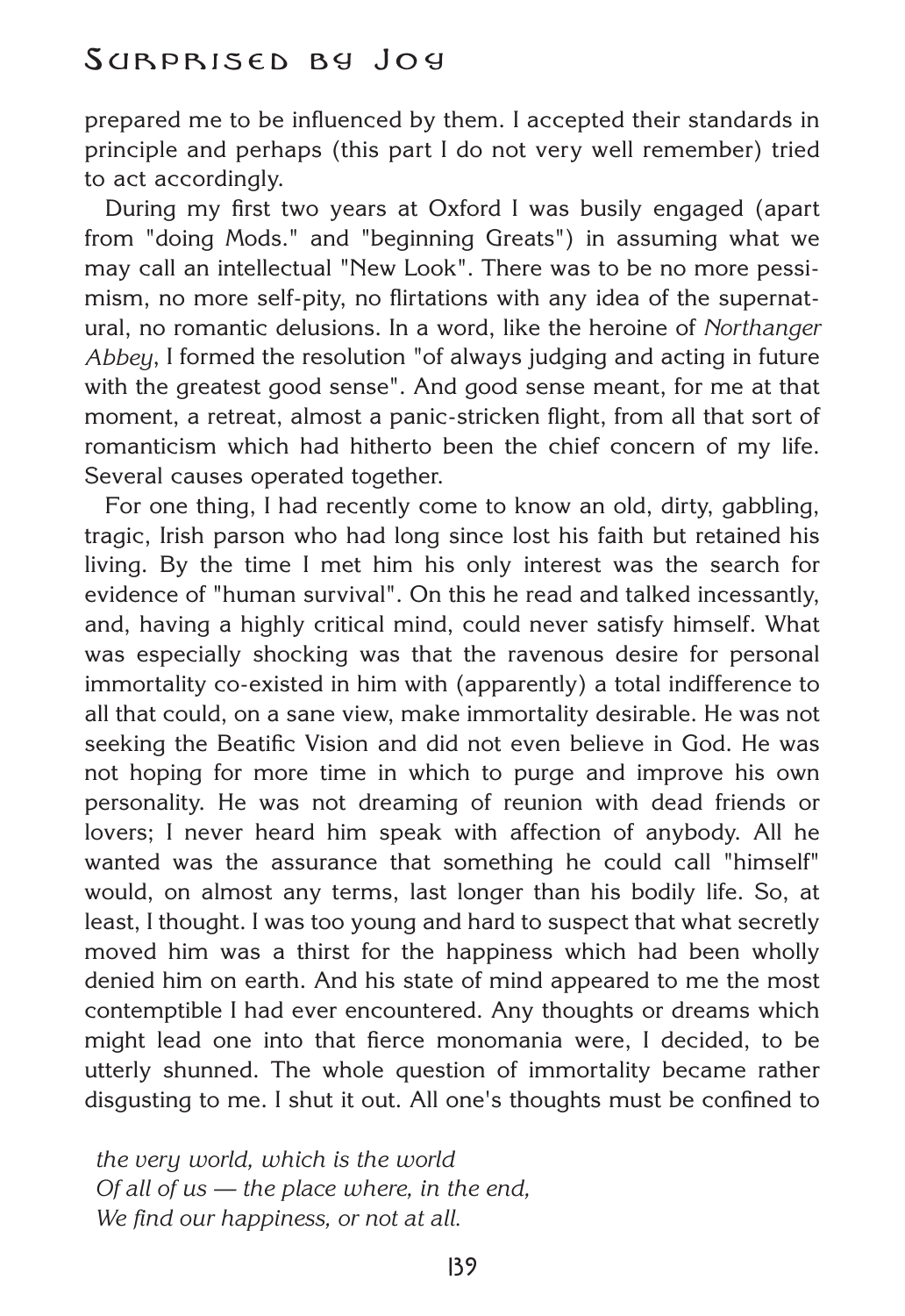Secondly, it had been my chance to spend fourteen days, and most of the fourteen nights as well, in close contact with a man who was going mad. He was a man whom I had dearly loved, and well he deserved love. And now I helped to hold him while he kicked and wallowed on the floor, screaming out that devils were tearing him and that he was that moment falling down into Hell. And this man, as I well knew, had not kept the beaten track. He had flirted with Theosophy, Yoga, Spiritualism, Psychoanalysis, what not? Probably these things had in fact no connection with his insanity, for which (I believe) there were physical causes. But it did not seem so to me at the time. I thought I had seen a warning; it was to this, this raving on the floor, that all romantic longings and unearthly speculations led a man in the end —

*Be not too wildly amorous of the far Nor lure thy fantasy to its utmost scope.*

Safety first, thought I: the beaten track, the approved road, the centre of the road, the lights on. For some months after that nightmare fortnight, the words "ordinary" and "humdrum" summed up everything that appeared to me most desirable.

Thirdly, the new Psychology was at that time sweeping through us all. We did not swallow it whole (few people then did) but we were all influenced. What we were most concerned about was "Fantasy" or "wishful thinking". For (of course) we were all poets and critics and set a very great value on "Imagination" in some high Coleridgean sense, so that it became important to distinguish Imagination, not only (as Coleridge did) from Fancy, but also from Fantasy as the psychologists understand that term. Now what, I asked myself, were all my delectable mountains and western gardens but sheer Fantasies? Had they not revealed their true nature by luring me, time and again, into undisguisedly erotic reverie or the squalid nightmare of Magic? In reality, of course, as previous chapters have told, my own experience had repeatedly shown that these romantic images had never been more than a sort of flash, or even slag, thrown off by the occurrence of Joy, that those mountains and gardens had never been what I wanted but only symbols which professed themselves to be no more, and that every effort to treat them as the real Desirable soon honestly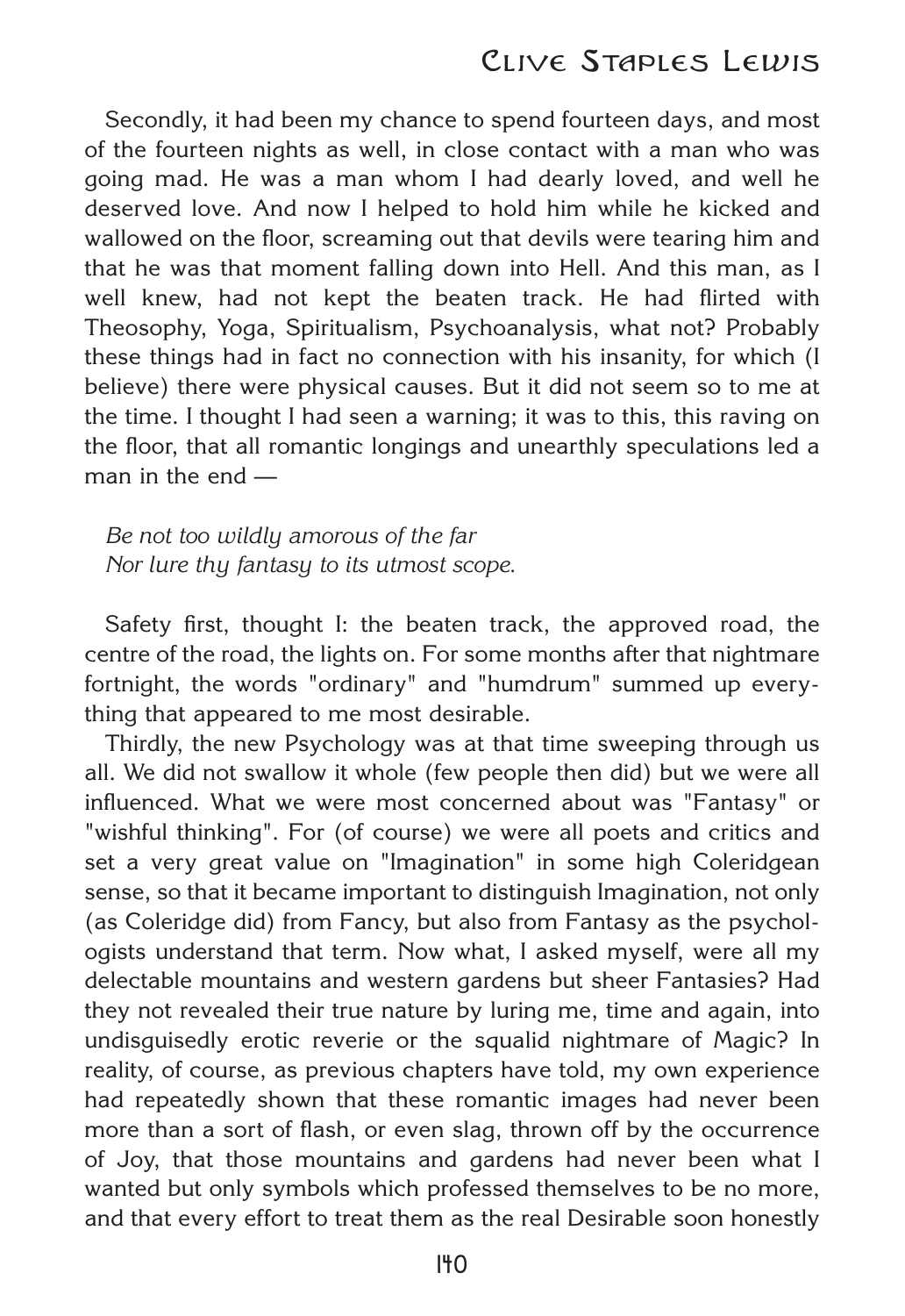proved itself to be a failure. But now, busy with my New Look, I managed to forget this. Instead of repenting my idolatry I vilified the unoffending images on which I had lavished it. With the confidence of a boy I decided I had done with all that. No more Avalon, no more Hesperides. I had (this was very precisely the opposite of the truth) "seen through" them. And I was never going to be taken in again.

Finally, there was of course Bergson. Somehow or other (for it does not seem very clear when I re-open his books today) I found in him a refutation of the old haunting idea, Schopenhauer's idea, that the universe "might not have existed". In other words one Divine attribute, that of necessary existence, rose above my horizon. It was still, and long after, attached to the wrong subject; to the universe, not to God. But the mere attribute was itself of immense potency. When once one has dropped the absurd notion that reality is an arbitrary alternative to "nothing", one gives up being a pessimist (or even an optimist). There is no sense in blaming or praising the Whole, nor, indeed, in saying anything about it. Even if you persist in hurling Promethean or Hardyesque defiances at it, then, since you are part of it, it is only that same Whole which through you "quietly declaims the cursings of itself"  $-$  a futility which seems to me to vitiate Lord Russell's stirring essay on "The Worship of a Free Man". Cursings were as futile, and as immature, as dreams about the western garden. One must (like Carlyle's lady) "accept" the universe; totally, with no reservations, loyally. This sort of Stoical Monism was the philosophy of my New Look. And it gave me a great sense of peace. It was perhaps the nearest thing to a religious experience which I had had since my prep. school days. It ended (I hope forever) any idea of a treaty or compromise with reality. So much the perception of even one Divine attribute can do.

As for Joy, I labelled it "aesthetic experience" and talked much about it under that name and said it was very "valuable". But it came very seldom and when it came it didn't amount to much.

Those early days of the New Look were on the whole happy ones. Very gradually the sky changed. There came to be more unhappiness and anxiety in my own life; and Barfield was living through

*that whole year of youth When life ached like an aching tooth.*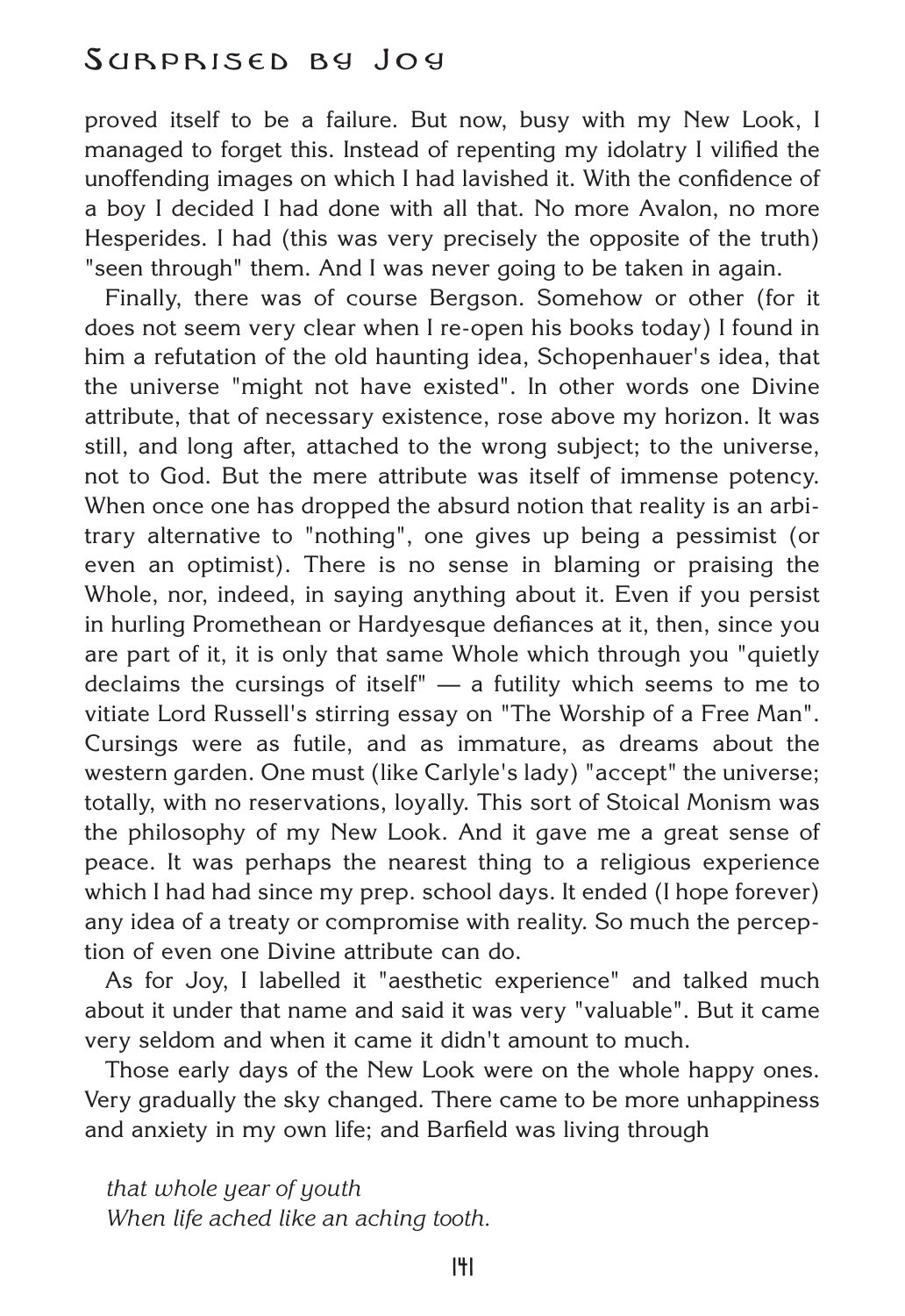Our generation, the generation of the returned soldiers, began to pass. Oxford was full of new faces. Freshmen began to make historical allowances for our warped point of view. The problem of one's career loomed larger and grimmer.

It was then that a really dreadful thing (dreadful to me) happened. First Harwood (still without changing his expression), and then Barfield, embraced the doctrines of Steiner and became Anthroposophists. I was hideously shocked. Everything that I had laboured so hard to expel from my own life seemed to have flared up and met me in my best friends. Not only my best friends but those whom I would have thought safest; the one so immovable, the other brought up in a free-thinking family and so immune from all "superstition" that he had hardly heard of Christianity itself until he went to school. (The gospel first broke on Barfield in the form of a dictated list of Parables Peculiar to St. Matthew.) Not only in my seeming-safest friends but at a moment when we all had most need to stand together. And as I came to learn (so far as I ever have learned) what Steiner thought, my horror turned into disgust and resentment. For here, apparently, were all the abominations; none more abominable than those which had once attracted me. Here were gods, spirits, after-life and pre-existence, initiates, occult knowledge, meditation. "Why damn it — it's *medieval*," I exclaimed; for I still had all the chronological snobbery of my period and used the names of earlier periods as terms of abuse. Here was everything which the New Look had been designed to exclude; everything that might lead one off the main road into those dark places where men wallow on the floor and scream that they are being dragged down into Hell. Of course it was all arrant nonsense. There was no danger of *my* being taken in. But then, the loneliness, the sense of being deserted.

Naturally, I attributed to my friends the same desires which, had I become an Anthroposophist, would have been operative in me. I thought they were falling under that ravenous, salt lust for the occult. I now see that, from the very first, all the evidence was against this. They were not that sort. Nor does Anthroposophy, so far as I can see, cater for that sort. There is a difficulty and (to me) a re-assuring Germanic dullness about it which would soon deter those who were looking for thrills. Nor have I ever seen that it had a deleterious effect on the character of those who embraced it; I have once known it to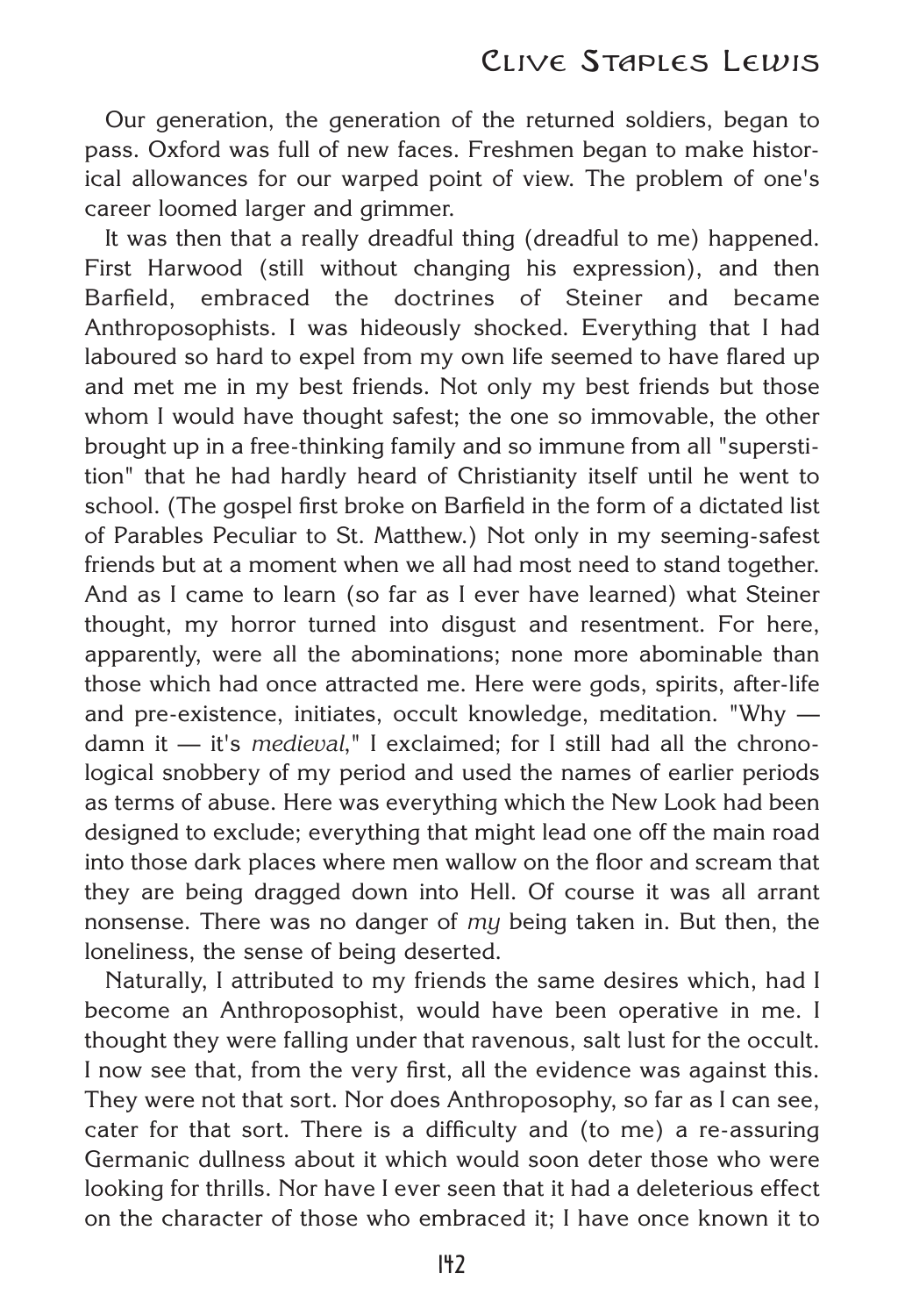have a very good one.

I say this, not because I ever came within a hundred miles of accepting the thing myself, but in common fairness, and also as a tardy amends for the many hard, unjust and bitter things I once said about it to my friends. For Barfield's conversion to Anthroposophy marked the beginning of what I can only describe as the Great War between him and me. It was never, thank God, a quarrel, though it could have become one in a moment if he had used to me anything like the violence I allowed myself to him. But it was an almost incessant disputation, sometimes by letter and sometimes face to face, which lasted for years. And this Great War was one of the turning points of my life.

Barfield never made me an Anthroposophist, but his counter-attacks destroyed forever two elements in my own thought. In the first place he made short work of what I have called my "chronological snobbery", the uncritical acceptance of the intellectual climate common to our own age and the assumption that whatever has gone out of date is on that account discredited. You must find why it went out of date. Was it ever refuted (and if so by whom, where, and how conclusively) or did it merely die away as fashions do? If the latter, this tells us nothing about its truth or falsehood. From seeing this, one passes to the realisation that our own age is also "a period", and certainly has, like all periods, its own characteristic illusions. They are likeliest to lurk in those wide-spread assumptions which are so ingrained in the age that no one dares to attack or feels it necessary to defend them. In the second place he convinced me that the positions we had hitherto held left no room for any satisfactory theory of knowledge. We had been, in the technical sense of the term, "realists"; that is, we accepted as rock-bottom reality the universe revealed by the senses. But at the same time we continued to make for certain phenomena of consciousness all the claims that really went with a theistic or idealistic view. We maintained that abstract thought (if obedient to logical rules) gave indisputable truth, that our moral judgment was "valid", and our aesthetic experience not merely pleasing but "valuable". The view was, I think, common at the time; it runs through Bridges' *Testament of Beauty*, the work of Gilbert Murray, and Lord Russell's "Worship of a Free Man". Barfield convinced me that it was inconsistent. If thought were a purely subjective event, these claims for it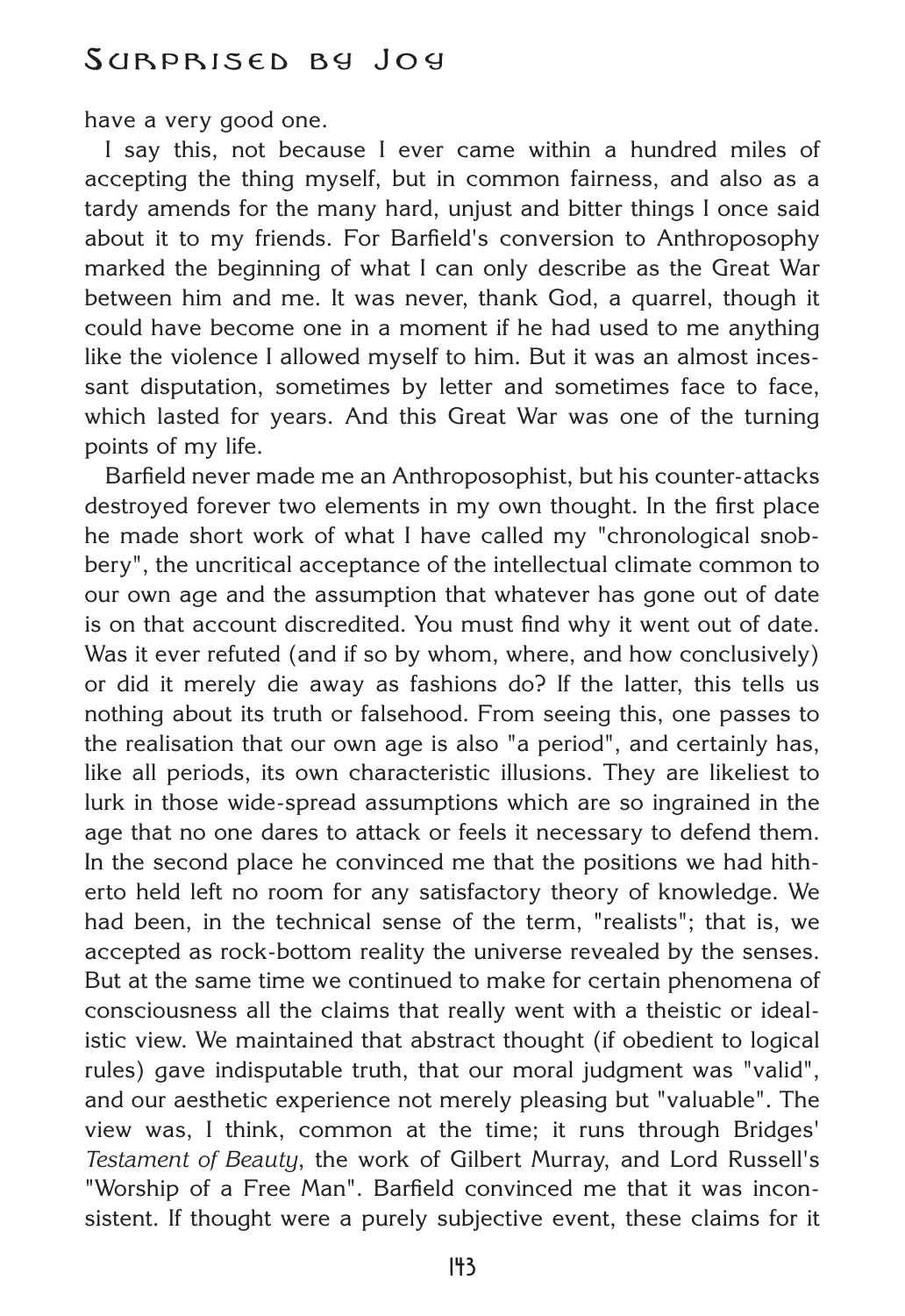would have to be abandoned. If one kept (as rock-bottom reality) the universe of the senses, aided by instruments and co-ordinated so as to form "science", then one would have to go much further — as many have since gone — and adopt a Behaviouristic theory of logic, ethics, and aesthetics. But such a theory was, and is, unbelievable to me. I am using the word "unbelievable", which many use to mean "improbable" or even "undesirable", in a quite literal sense. I mean that the act of believing what the behaviourist believes is one that my mind simply will not perform. I cannot force my thought into that shape any more than I can scratch my ear with my big toe or pour wine out of a bottle into the cavity at the base of that same bottle. It is as final as a physical impossibility. I was therefore compelled to give up realism. I had been trying to defend it ever since I began reading philosophy. Partly, no doubt, this was mere "cussedness". Idealism was then the dominant philosophy at Oxford and I was by nature "against Government". But partly, too, realism satisfied an emotional need. I wanted Nature to be quite independent of our observation; something other, indifferent, self-existing. (This went with the Jenkinian zest for rubbing one's nose in the mere quiddity.) But now, it seemed to me, I had to give that up. Unless I were to accept an unbelievable alternative, I must admit that mind was no late-come epiphenomenon; that the whole universe was, in the last resort, mental; that our logic was participation in a cosmic *Logos*.

It is astonishing (at this time of day) that I could regard this position as something quite distinct from Theism. I suspect there was some wilful blindness. But there were in those days all sorts of blankets, insulators, and insurances which enabled one to get all the conveniences of Theism, without believing in God. The English Hegelians, writers like T. H. Green, Bradley, and Bosanquet (then mighty names), dealt in precisely such wares. The Absolute Mind — better still, the Absolute — was impersonal, or it knew itself (but not us?) only in us, and it was so absolute that it wasn't really much more like a mind than anything else. And anyway, the more muddled one got about it and the more contradictions one committed, the more this proved that our discursive thought moved only on the level of "Appearance", and "Reality" must be somewhere else. And where else but, of course, in the Absolute? There, not here, was "the fuller splendour" behind the "sensuous curtain". The emotion that went with all this was certainly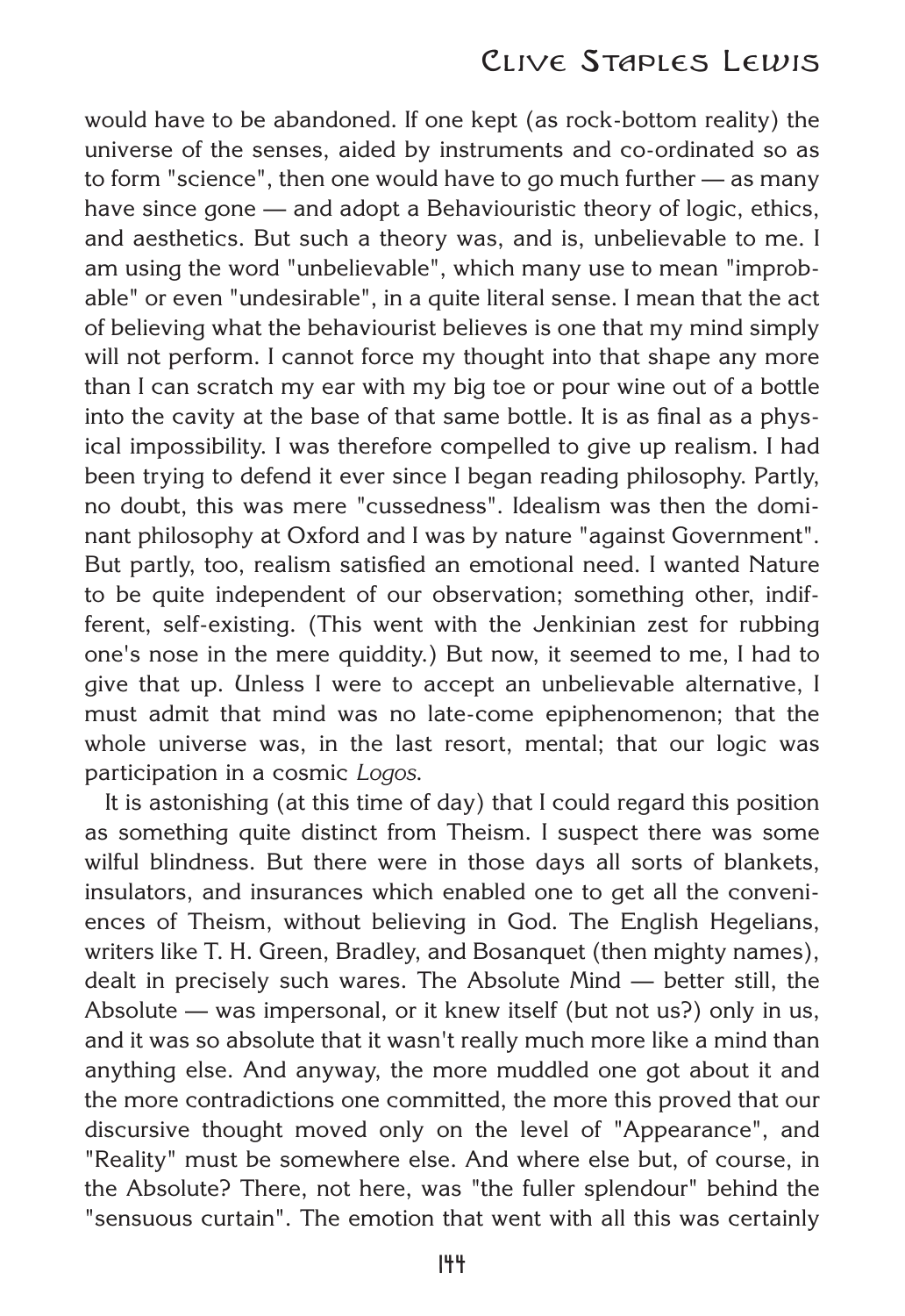religious. But this was a religion that cost nothing. We could talk religiously about the Absolute: but there was no danger of Its doing anything about us. It was "there"; safely and immovably "there". It would never come "here", never (to be blunt) make a nuisance of Itself. This quasi-religion was all a one-way street; all *eros* (as Dr. Nygren would say) steaming up, but no *agape* darting down. There was nothing to fear; better still, nothing to obey.

Yet there was one really wholesome element in it. The Absolute was "there", and that "there" contained the reconciliation of all contraries, the transcendence of all finitude, the hidden glory which was the only perfectly real thing there is. In fact, it had much of the quality of Heaven. But it was a Heaven none of us could ever get to. For we are appearances. To be "there" is, by definition, not to be we. All who embrace such a philosophy live, like Dante's virtuous Pagans, "in desire without hope". Or like Spinoza they so love their God as to be unable even to wish that He should love them in return. I should be very sorry not to have passed through that experience. I think it is more religious than many experiences that have been called Christian. What I learned from the Idealists (and still most strongly hold) is this maxim: it is more important that Heaven should exist than that any of us should reach it.

And so the great Angler played His fish and I never dreamed that the hook was in my tongue. But two great advances had been made. Bergson had showed me necessary existence; and from Idealism I had come one step nearer to understanding the words, "We give thanks to thee for thy great glory." The Norse gods had given me the first hint of it; but then I didn't believe in them, and I did believe (so far as one can believe an *Unding*) in the Absolute.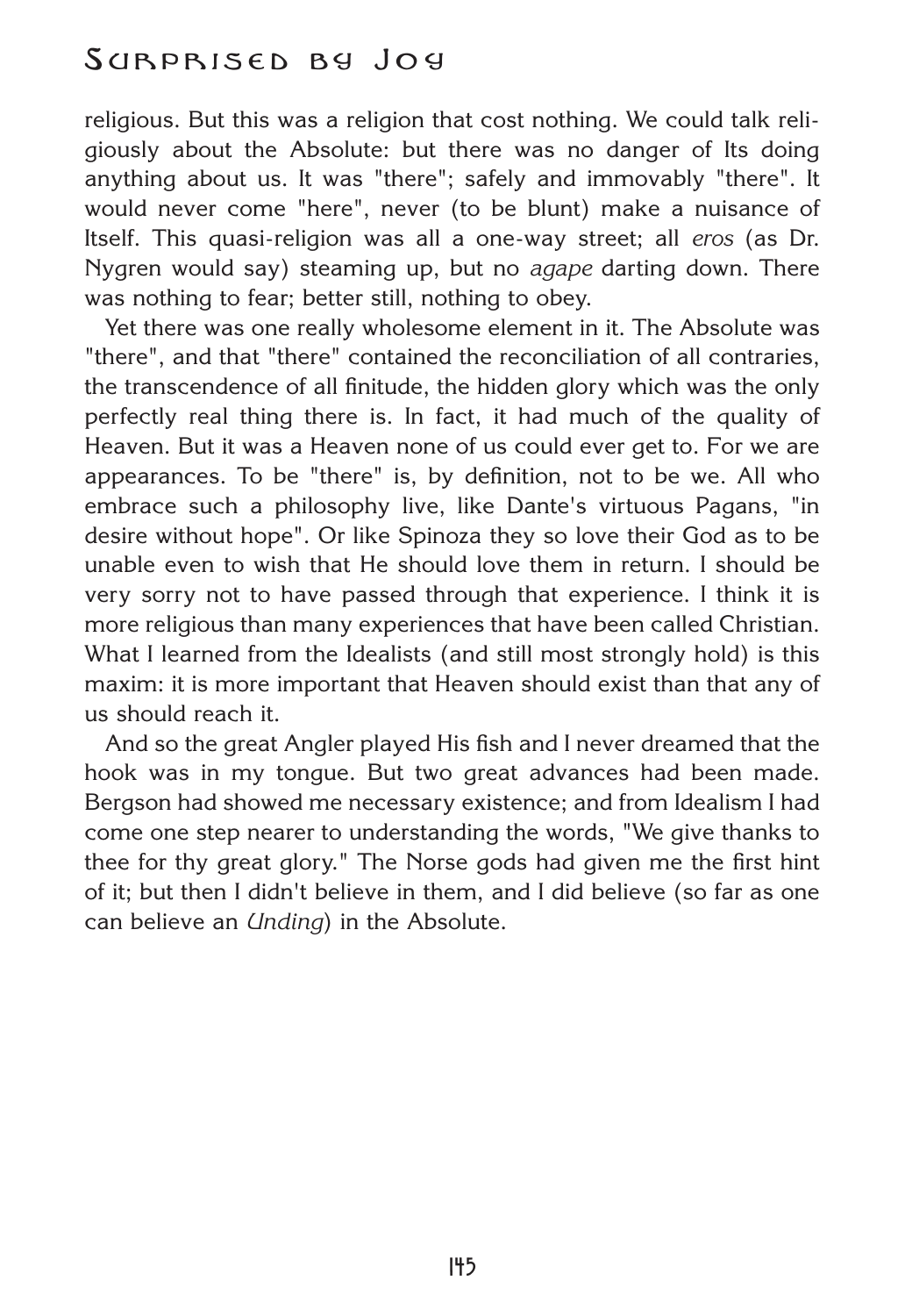# XIV. CHECKMATE

*The one principle of hell is — "I am my own." GEORGE MACDONALD* 



IN THE SUITE OF THE SUITE OF THE SUITE OF THE SUITE OF THE SUITE OF THE SUITE OF THE SUITE OF SUITE SUITE SUITE SUITE SUITE SUITE SUITE SUITE SUITE SUITE SUITE SUITE OF THE SUITE OF THE SUITE OF THE SUITE OF THE SUITE OF T philosophical posts going, or none that I could get, my longsuffering father offered me a fourth year at Oxford during which I read English so as to get a second string to my bow. The Great War with Barfield had, I think, begun at this time.

No sooner had I entered the English School than I went to George Gordon's discussion class. And there I made a new friend. The very first words he spoke marked him out from the ten or twelve others who were present; a man after my own heart, and that too at an age when the instantaneous friendships of earlier youth were becoming rather rare events. His name was Nevill Coghill. I soon had the shock of discovering that he — clearly the most intelligent and best-informed man in that class — was a Christian and a thoroughgoing supernaturalist. There were other traits that I liked but found (for I was still very much a modern) oddly archaic; chivalry, honour, courtesy, "freedom", and "gentillesse". One could imagine him fighting a duel. He spoke much "ribaldry" but never "villeinye". Barfield was beginning to overthrow my chronological snobbery; Coghill gave it another blow. Had something really dropped out of our lives? Was the archaic simply the civilised, and the modern simply the barbaric? It will seem strange to many of my critics who regard me as a typical *laudator temporis acti* that this question should have arisen so comparatively late in my life. But then the key to my books is Donne's maxim, "The heresies that men leave are hated most." The things I assert most vigorously are those that I resisted long and accepted late.

These disturbing factors in Coghill ranged themselves with a wider disturbance which was now threatening my whole earlier outlook. All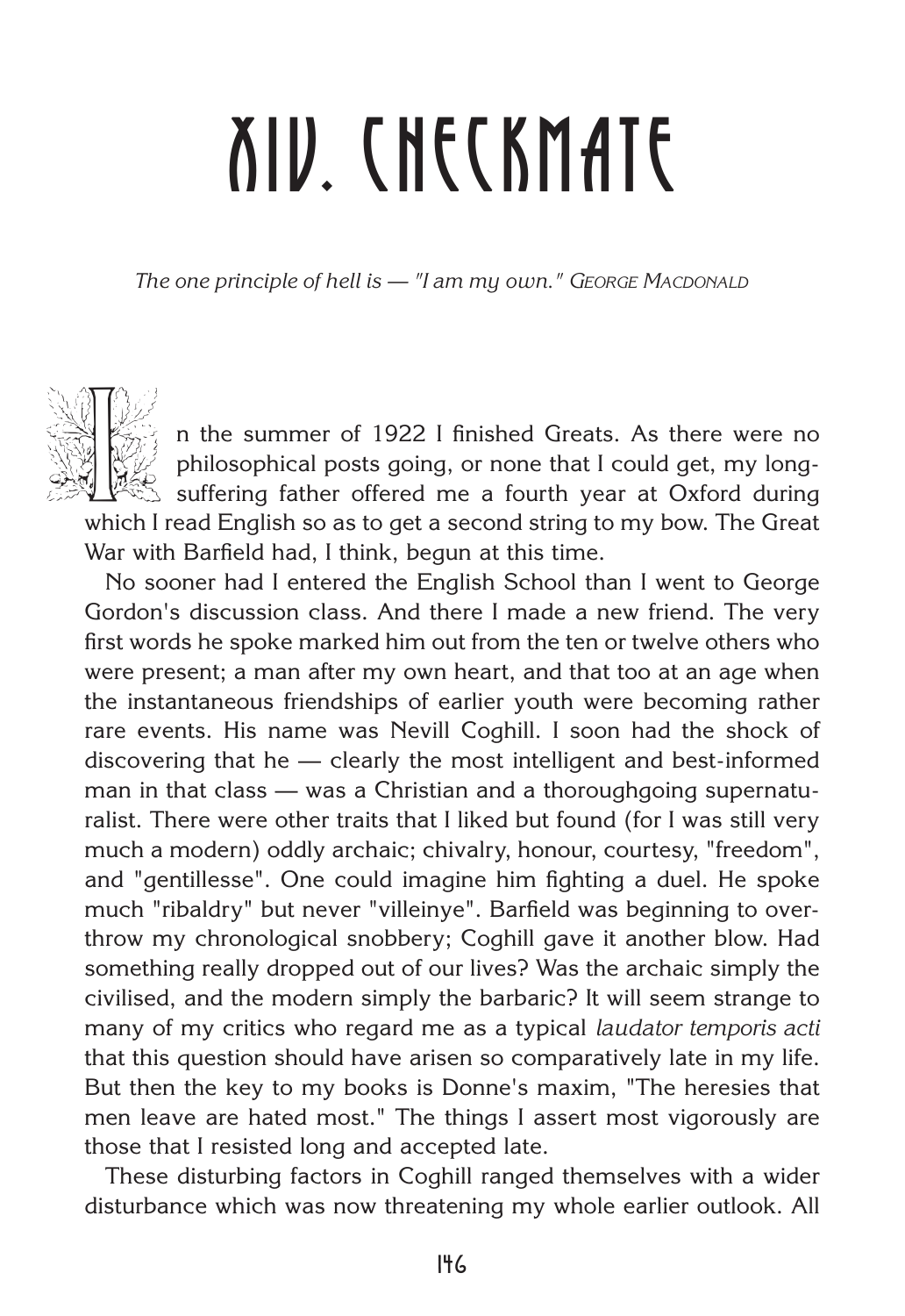the books were beginning to turn against me. Indeed, I must have been as blind as a bat not to have seen, long before, the ludicrous contradiction between my theory of life and my actual experiences as a reader. George MacDonald had done more to me than any other writer; of course it was a pity he had that bee in his bonnet about Christianity. He was good *in spite of it*. Chesterton had more sense than all the other moderns put together; bating, of course, his Christianity. Johnson was one of the few authors whom I felt I could trust utterly; curiously enough, he had the same kink. Spenser and Milton by a strange coincidence had it too. Even among ancient authors the same paradox was to be found. The most religious (Plato, Aeschylus, Virgil) were clearly those on whom I could really feed. On the other hand, those writers who did not suffer from religion and with whom in theory my sympathy ought to have been complete - Shaw and Wells and Mill and Gibbon and Voltaire — all seemed a little thin; what as boys we called "tinny". It wasn't that I didn't like them. They were all (especially Gibbon) entertaining; but hardly more. There seemed to be no depth in them. They were too simple. The roughness and density of life did not appear in their books.

Now that I was reading more English, the paradox began to be aggravated. I was deeply moved by the *Dream of the Rood*; more deeply still by Langland; intoxicated (for a time) by Donne; deeply and lastingly satisfied by Thomas Browne. But the most alarming of all was George Herbert. Here was a man who seemed to me to excel all the authors I had ever read in conveying the very quality of life as we actually live it from moment to moment; but the wretched fellow, instead of doing it all directly, insisted on meditating it though what I would still have called "the Christian mythology". On the other hand most of the authors who might be claimed as precursors of modern enlightenment seemed to me very small beer and bored me cruelly. I thought Bacon (to speak frankly) a solemn, pretentious ass, yawned my way through Restoration Comedy, and, having manfully struggled on to the last line of *Don Juan*, wrote on the end-leaf "Never again". The only non-Christians who seemed to me really to know anything were the Romantics; and a good many of them were dangerously tinged with something like religion, even at times with Christianity. The upshot of it all could nearly be expressed in a perversion of Roland's great line in the *Chanson* —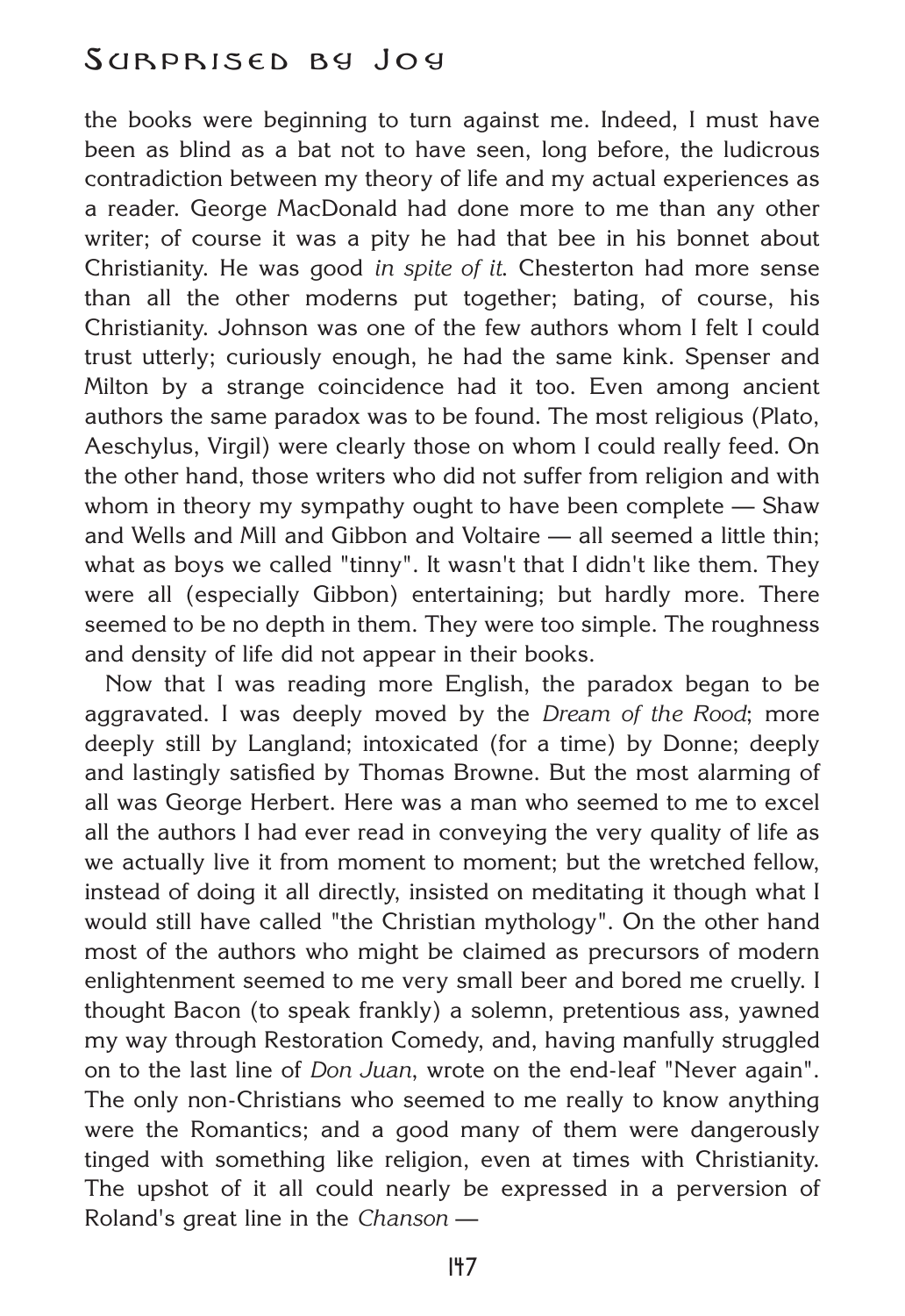*Christians are wrong, but all the rest are bores.*

The natural step would have been to inquire a little more closely whether the Christians were, after all, wrong. But I did not take it. I thought I could explain their superiority without that hypothesis. Absurdly (yet many Absolute Idealists have shared this absurdity) I thought that "the Christian myth" conveyed to unphilosophic minds as much of the truth, that is of Absolute Idealism, as they were capable of grasping, and that even that much put them above the irreligious. Those who could not rise to the notion of the Absolute would come nearer to the truth by belief in "a God" than by disbelief. Those who could not understand how, as Reasoners, we participated in a timeless and therefore deathless world, would get a symbolic shadow of the truth by believing in a life after death. The implication — that something which I and most other undergraduates could master without extraordinary pains would have been too hard for Plato, Dante, Hooker, and Pascal — did not yet strike me as absurd. I hope this is because I never looked it squarely in the face.

As the plot quickens and thickens towards its end, I leave out more and more of such matters as would go into a full autobiography. My father's death, with all the fortitude (even playfulness) which he displayed in his last illness, does not really come into the story I am telling. My brother was at that time in Shanghai. Nor would it be relevant to tell in detail how I became a temporary lecturer at Univ. for a year and was elected a fellow of Magdalen in 1925. The worst is that I must leave undescribed many men whom I love and to whom I am deeply in debt; G. H. Stevenson and E. F. Carritt, my tutors, the Fark (but who could paint him anyway?), and five great Magdalen men who enlarged my very idea of what a learned life should be  $-$  P. V. M. Benecke, C. C. J. Webb, J. A. Smith, F. E. Brightman, and C. T. Onions. Except for Oldie, I have always been blessed both in my official and my unofficial teachers. In my earlier years at Magdalen I inhabited a world where hardly anything I wanted to know needed to be found out by my own unaided efforts. One or other of these could always give you a clue. ("You'll find something about it in Alanus...." — "Macrobius would be the man to try...." — "Doesn't Comparetti mention it?"... "Have you looked for it in Du Cange?") I found, as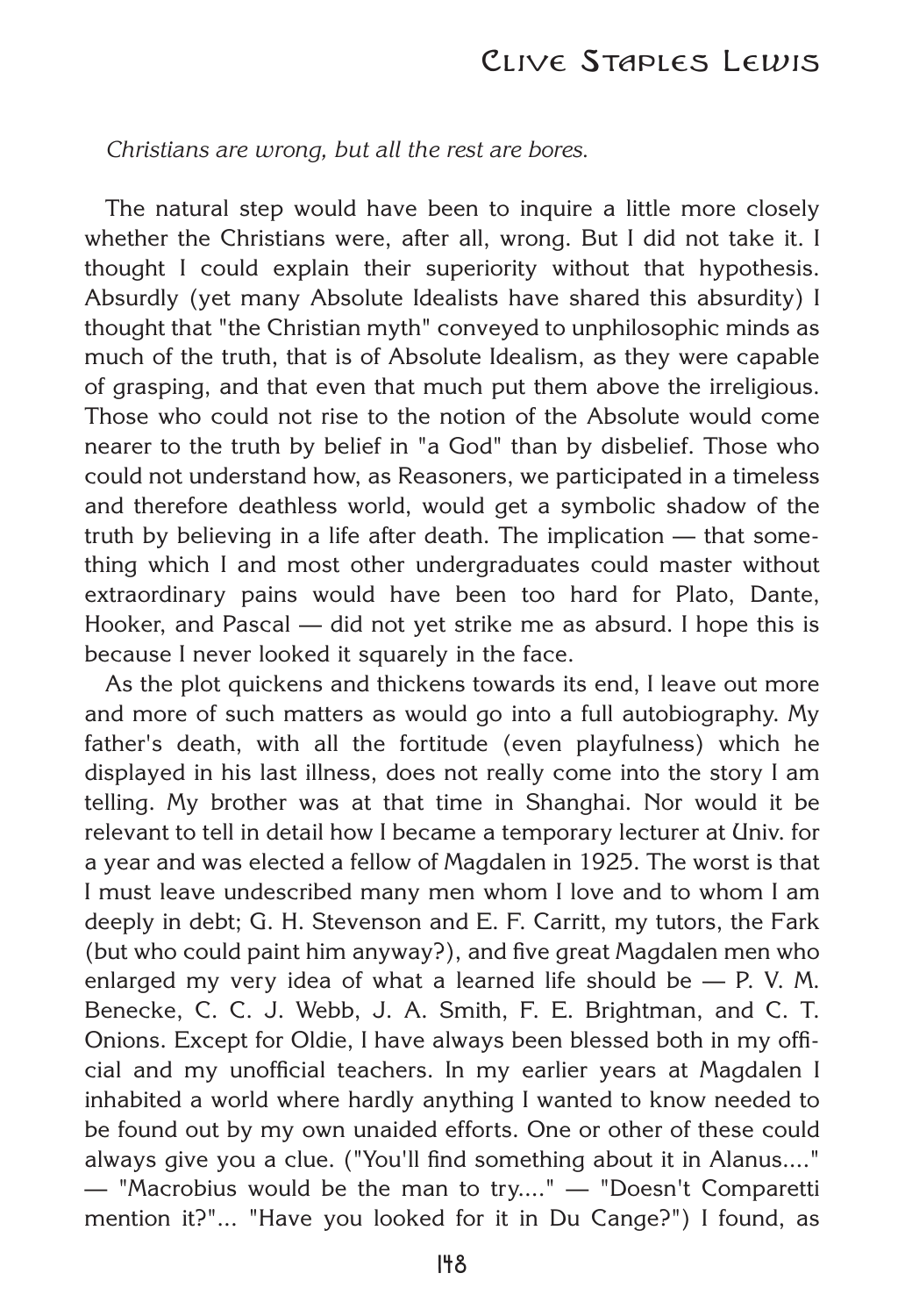always, that the ripest are kindest to the raw and the most studious have most time to spare. When I began teaching for the English Faculty, I made two other friends, both Christians (these queer people seemed now to pop up on every side) who were later to give me much help in getting over the last stile. They were H. V. V. Dyson (then of Reading) and J. R. R. Tolkien. Friendship with the latter marked the breakdown of two old prejudices. At my first coming into the world I had been (implicitly) warned never to trust a Papist, and at my first coming into the English Faculty (explicitly) never to trust a philologist. Tolkien was both.

Realism had been abandoned; the New Look was somewhat damaged; and chronological snobbery was seriously shaken. All over the board my pieces were in the most disadvantageous positions. Soon I could no longer cherish even the illusion that the initiative lay with me. My Adversary began to make His final moves.

The first Move annihilated the last remains of the New Look. I was suddenly impelled to re-read (which was certainly no business of mine at the moment) the *Hippolytus* of Euripides. In one chorus all that world's end imagery which I had rejected when I assumed my New Look rose before me. I liked, but did not yield; I tried to patronise it. But next day I was overwhelmed. There was a transitional moment of delicious uneasiness, and then  $-$  instantaneously  $-$  the long inhibition was over, the dry desert lay behind, I was off once more into the land of longing, my heart at once broken and exalted as it had never been since the old days at Bookham. There was nothing whatever to do about it; no question of returning to the desert. I had simply been ordered — or, rather, compelled — to "take that look off my face". And never to resume it either.

The next Move was intellectual, and consolidated the first Move. I read in Alexander's *Space Time and Deity* his theory of "Enjoyment" and "Contemplation". These are technical terms in Alexander's philosophy; "Enjoyment" has nothing to do with pleasure, nor "Contemplation" with the contemplative life. When you see a table you "enjoy" the act of seeing and "contemplate" the table. Later, if you took up Optics and thought about Seeing itself, you would be contemplating the seeing and enjoying the thought. In bereavement you contemplate the beloved and the beloved's death and, in Alexander's sense, "enjoy" the loneliness and grief; but a psychologist, if he were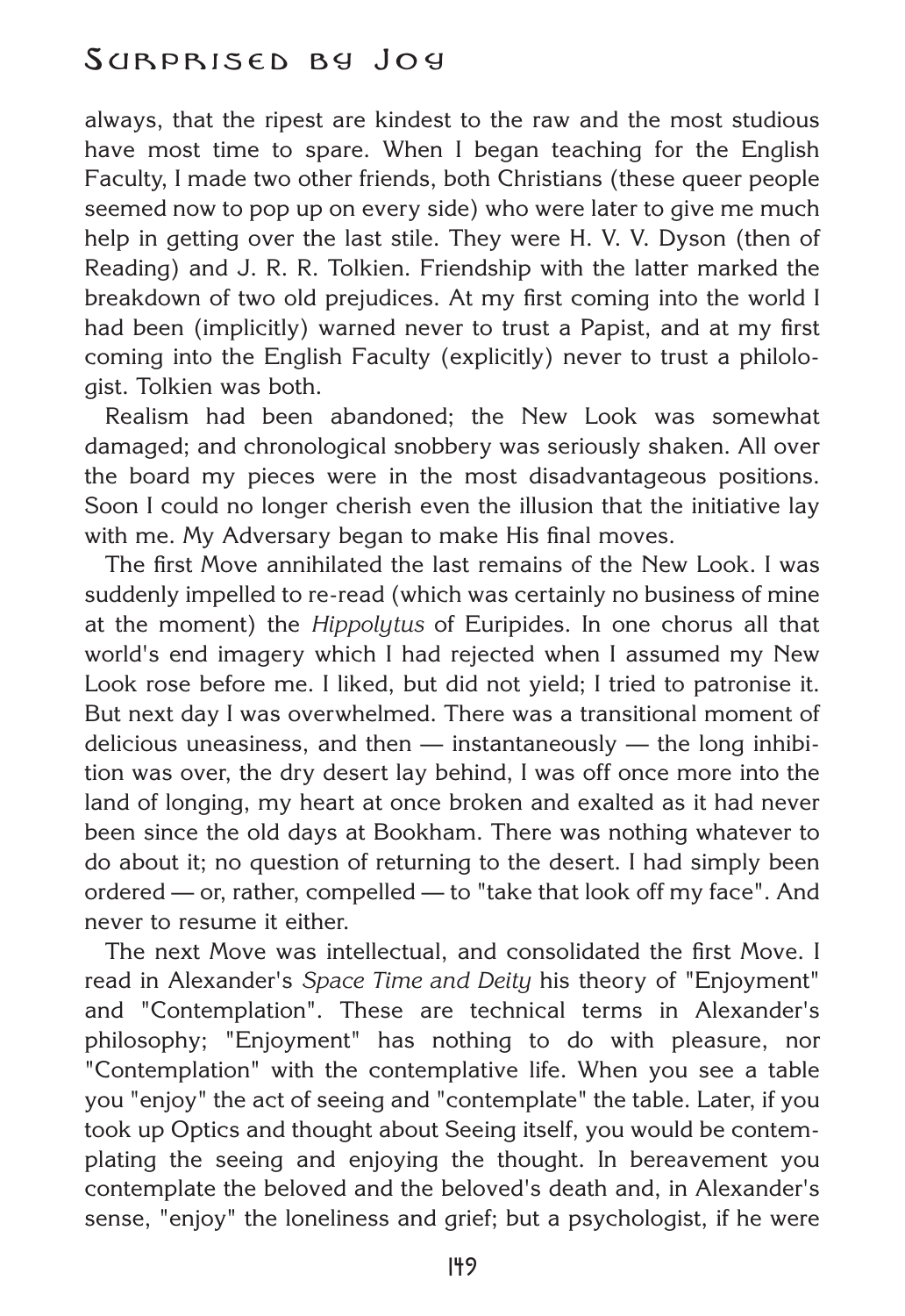considering you as a case of melancholia, would be contemplating your grief and enjoying psychology. We do not "think a thought" in the same sense in which we "think that Herodotus is unreliable". When we think a thought, "thought" is a cognate accusative (like "blow" in "strike a blow"). We enjoy the thought (that Herodotus is unreliable) and, in so doing, contemplate the unreliability of Herodotus.

I accepted this distinction at once and have ever since regarded it as an indispensable tool of thought. A moment later its consequences — for me quite catastrophic — began to appear. It seemed to me selfevident that one essential property of love, hate, fear, hope, or desire was attention to their object. To cease thinking about or attending to the woman is, so far, to cease loving; to cease thinking about or attending to the dreaded thing is, so far, to cease being afraid. But to attend to your own love or fear is to cease attending to the loved or dreaded object. In other words the enjoyment and the contemplation of our inner activities are incompatible. You cannot hope and also think about hoping at the same moment; for in hope we look to hope's object and we interrupt this by (so to speak) turning round to look at the hope itself. Of course the two activities can and do alternate with great rapidity; but they are distinct and incompatible. This was not merely a logical result of Alexander's analysis, but could be verified in daily and hourly experience. The surest means of disarming an anger or a lust was to turn your attention from the girl or the insult and start examining the passion itself. The surest way of spoiling a pleasure was to start examining your satisfaction. But if so, it followed that all introspection is in one respect misleading. In introspection we try to look "inside ourselves" and see what is going on. But nearly everything that was going on a moment before is stopped by the very act of our turning to look at it. Unfortunately this does not mean that introspection finds nothing. On the contrary, it finds precisely what is left behind by the suspension of all our normal activities; and what is left behind is mainly mental images and physical sensations. The great error is to mistake this mere sediment or track or by-product for the activities themselves. That is how men may come to believe that thought is only unspoken words, or the appreciation of poetry only a collection of mental pictures, when these in reality are what the thought or the appreciation, when interrupted, leave behind — like the swell at sea, working after the wind has dropped. Not, of course, that these activi-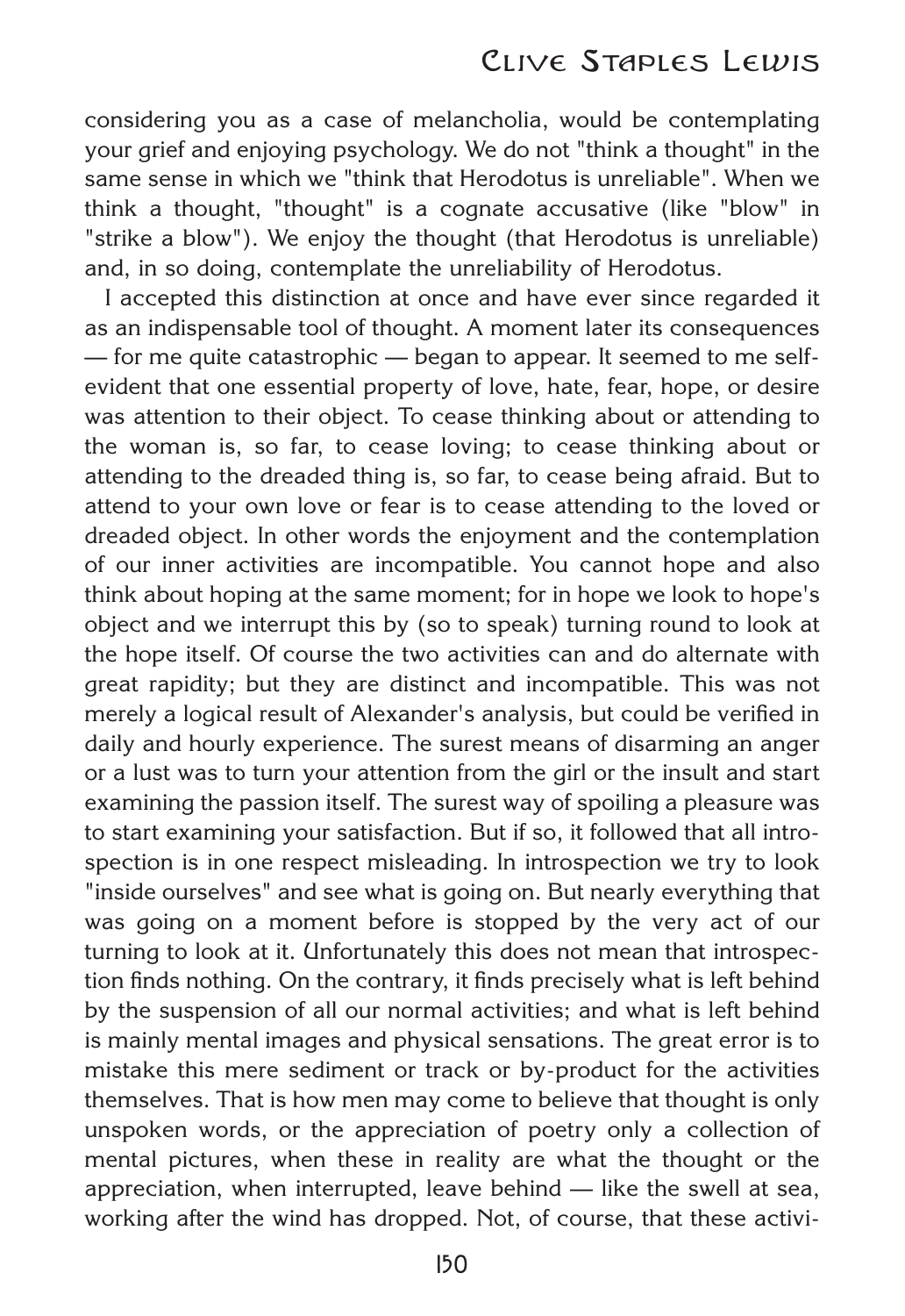ties, before we stopped them by introspection, were unconscious. We do not love, fear, or think without knowing it. Instead of the twofold division into Conscious and Unconscious, we need a three-fold division: the Unconscious, the Enjoyed, and the Contemplated.

This discovery flashed a new light back on my whole life. I saw that all my waitings and watchings for Joy, all my vain hopes to find some mental content on which I could, so to speak, lay my finger and say, "This is it," had been a futile attempt to contemplate the enjoyed. All that such watching and waiting ever *could* find would be either an image (Asgard, the Western Garden, or what not) or a quiver in the diaphragm. I should never have to bother again about these images or sensations. I knew now that they were merely the mental track left by the passage of Joy — not the wave but the wave's imprint on the sand. The inherent dialectic of desire itself had in a way already shown me this; for all images and sensations, if idolatrously mistaken for Joy itself, soon honestly confessed themselves inadequate. All said, in the last resort, "It is not I. I am only a reminder. Look! Look! What do I remind you of?"

So far, so good. But it is at the next step that awe overtakes me. There was no doubt that Joy was a desire (and, in so far as it was also simultaneously a good, it was also a kind of love). But a desire is turned not to itself but to its object. Not only that, but it owes all its character to its object. Erotic love is not like desire for food, nay, a love for one woman differs from a love for another woman in the very same way and the very same degree as the two women differ from one another. Even our desire for one wine differs in tone from our desire for another. Our intellectual desire (curiosity) to know the true answer to a question is quite different from our desire to find that one answer, rather than another, is true. The form of the desired is in the desire. It is the object which makes the desire harsh or sweet, coarse or choice, "high" or "low". It is the object that makes the desire itself desirable or hateful. I perceived (and this was a wonder of wonders) that just as I had been wrong in supposing that I really desired the Garden of the Hesperides, so also I had been equally wrong in supposing that I desired Joy itself. Joy itself, considered simply as an event in my own mind, turned out to be of no value at all. All the value lay in that of which Joy was the desiring. And that object, quite clearly, was no state of my own mind or body at all. In a way, I had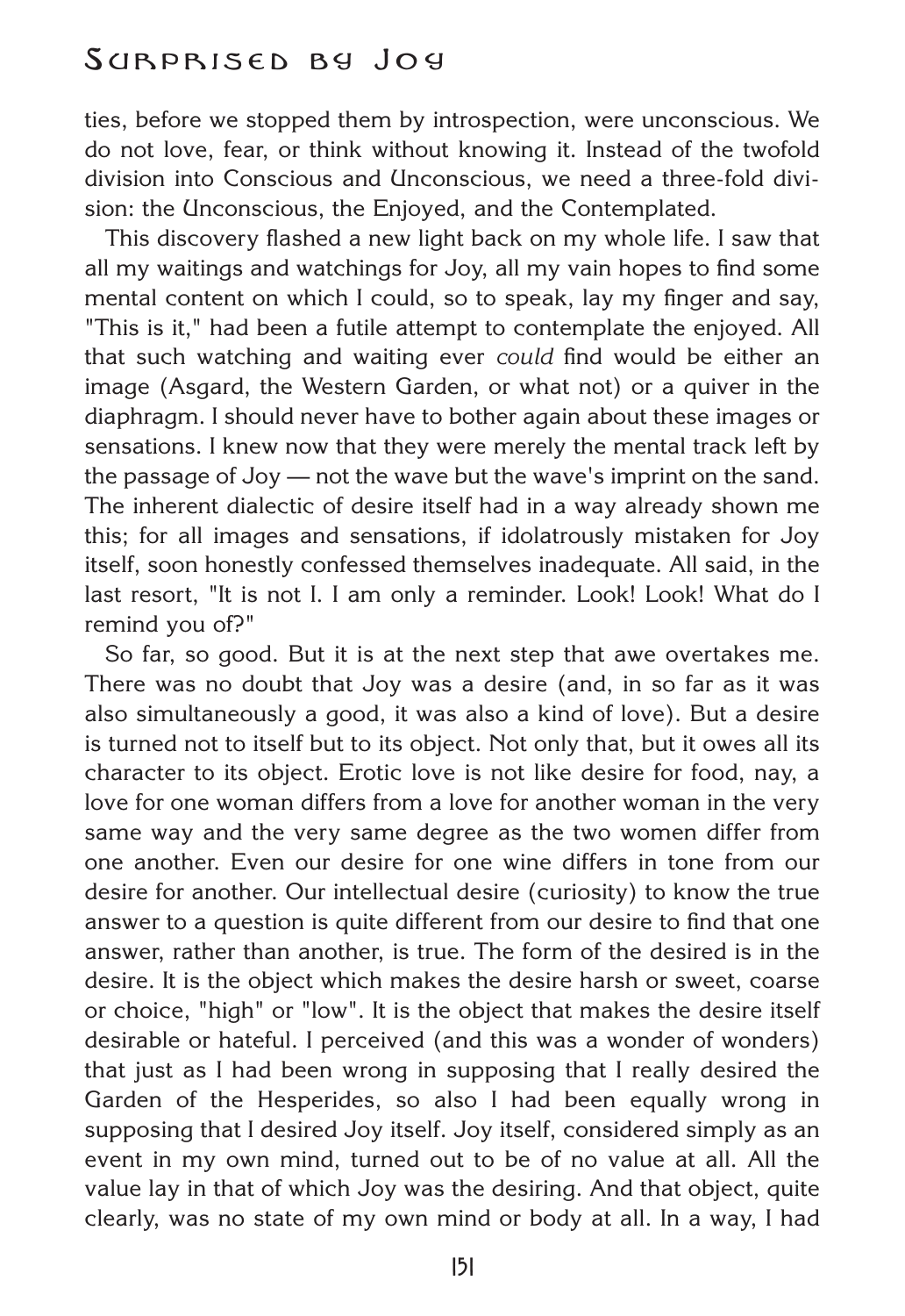proved this by elimination. I had tried everything in my own mind and body; as it were, asking myself, "Is it this you want? Is it this?" Last of all I had asked if Joy itself was what I wanted; and, labelling it "aesthetic experience", had pretended I could answer Yes. But that answer too had broken down. Inexorably Joy proclaimed, "You want — I myself am your want of — something other, outside, not you nor any state of you." I did not yet ask, Who is the desired? only What is it? But this brought me already into the region of awe, for I thus understood that in deepest solitude there is a road right out of the self, a commerce with something which, by refusing to identify itself with any object of the senses, or anything whereof we have biological or social need, or anything imagined, or any state of our own minds, proclaims itself sheerly objective. Far more objective than bodies, for it is not, like them, clothed in our senses; the naked Other, imageless (though our imagination salutes it with a hundred images), unknown, undefined, desired.

That was the second Move; equivalent, perhaps, to the loss of one's last remaining bishop. The third Move did not seem to me dangerous at the time. It consisted merely in linking up this new *éclaircissement* about Joy with my idealistic philosophy. I saw that Joy, as I now understood it, would fit in. We mortals, seen as the sciences see us and as we commonly see one another, are mere "appearances". But appearances of the Absolute. In so far as we really are at all (which isn't saying much) we have, so to speak, a root in the Absolute, which is the utter reality. And that is why we experience Joy: we yearn, rightly, for that unity which we can never reach except by ceasing to be the separate phenomenal beings called "we". Joy was not a deception. Its visitations were rather the moments of clearest consciousness we had, when we became aware of our fragmentary and phantasmal nature and ached for that impossible reunion which would annihilate us or that self-contradictory waking which would reveal, not that we had had, but that we *were*, a dream. This seemed quite satisfactory intellectually. Even emotionally too; for it matters more that Heaven should exist than that we should ever get there. What I did not notice was that I had passed an important milestone. Up till now my thoughts had been centrifugal; now the centripetal movement had begun. Considerations arising from quite different parts of my experience were beginning to come together with a click. This new dovetailing of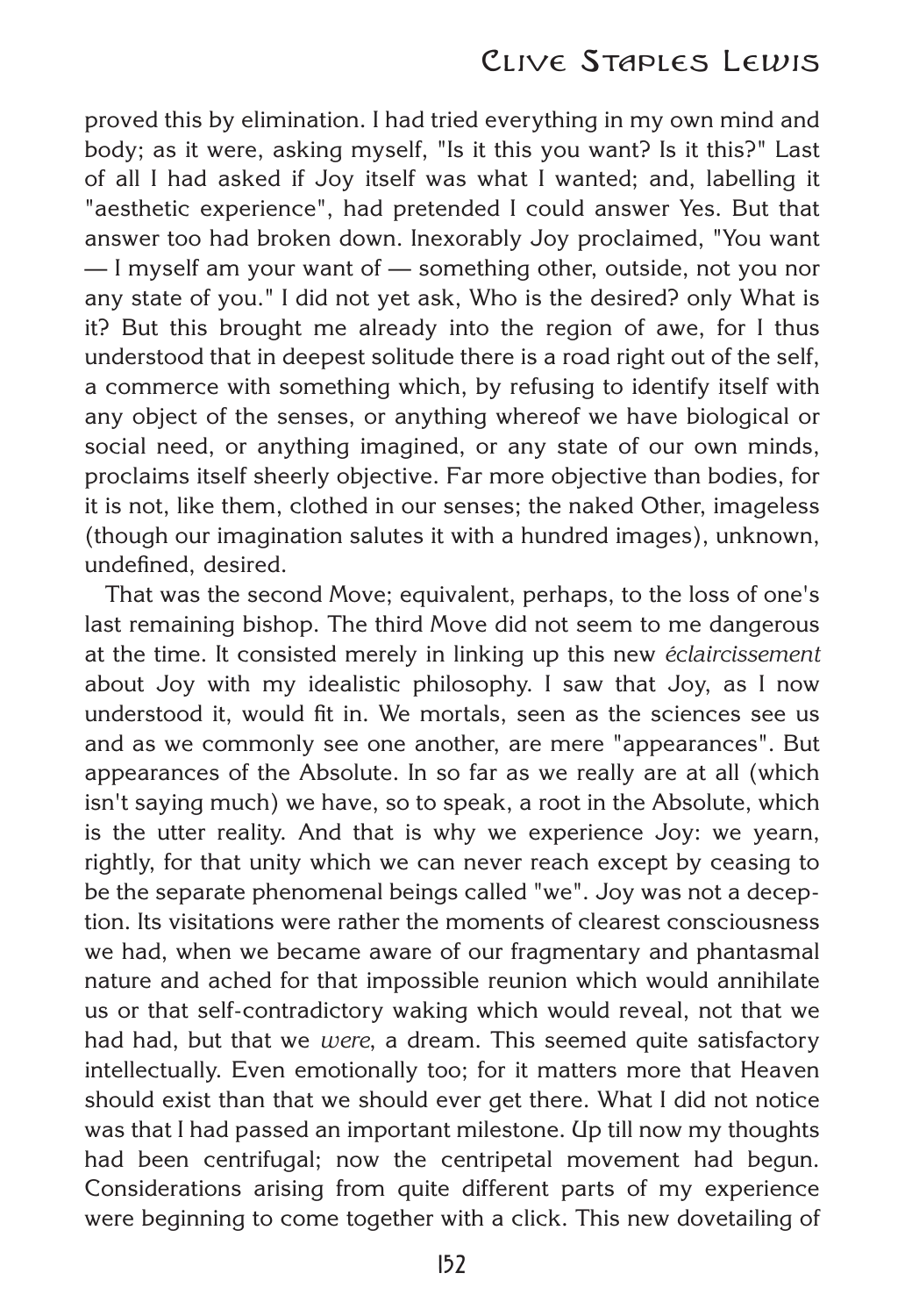my desire-life with my philosophy foreshadowed the day, now fast approaching, when I should be forced to take my "philosophy" more seriously than I ever intended. I did not foresee this. I was like a man who has lost "merely a pawn" and never dreams that this (in that state of the game) means mate in a few moves.

The fourth Move was more alarming. I was now teaching philosophy (I suspect very badly) as well as English. And my watered Hegelianism wouldn't serve for tutorial purposes.<sup>8</sup> A tutor must make things clear. Now the Absolute cannot be made clear. Do you mean Nobody-knows-what, or do you mean a superhuman mind and therefore (we may as well admit) a Person? After all, did Hegel and Bradley and all the rest of them ever do more than add mystifications to the simple, workable, theistic idealism of Berkeley? I thought not. And didn't Berkeley's "God" do all the same work as the Absolute, with the added advantage that we had at least some notion of what we meant by Him? I thought He did. So I was driven back into something like Berkeleyanism; but Berkeleyanism with a few top-dressings of my own. I distinguished this philosophical "God" very sharply (or so I said) from "the God of popular religion". There was, I explained, no possibility of being in a personal relation with Him. For I thought He projected us as a dramatist projects his characters, and I could no more "meet" Him, than Hamlet could meet Shakespeare. I didn't call Him "God" either; I called Him "Spirit". One fights for one's remaining comforts.

Then I read Chesterton's *Everlasting Man* and for the first time saw the whole Christian outline of history set out in a form that seemed to me to make sense. Somehow I contrived not to be too badly shaken. You will remember that I already thought Chesterton the most sensible man alive "apart from his Christianity". Now, I veritably believe, I thought — I didn't of course *say*; words would have revealed the nonsense — that Christianity itself was very sensible "apart from its Christianity". But I hardly remember, for I had not long finished *The Everlasting Man* when something far more alarming happened to me. Early in 1926 the hardest boiled of all the atheists I ever knew sat in my room on the other side of the fire and remarked that the evidence

<sup>8 -</sup> Not, of course, that I thought it a tutor's business to make converts to his own philosophy. But I found I needed a position of my own as a basis from which to criticise my pupils' essays.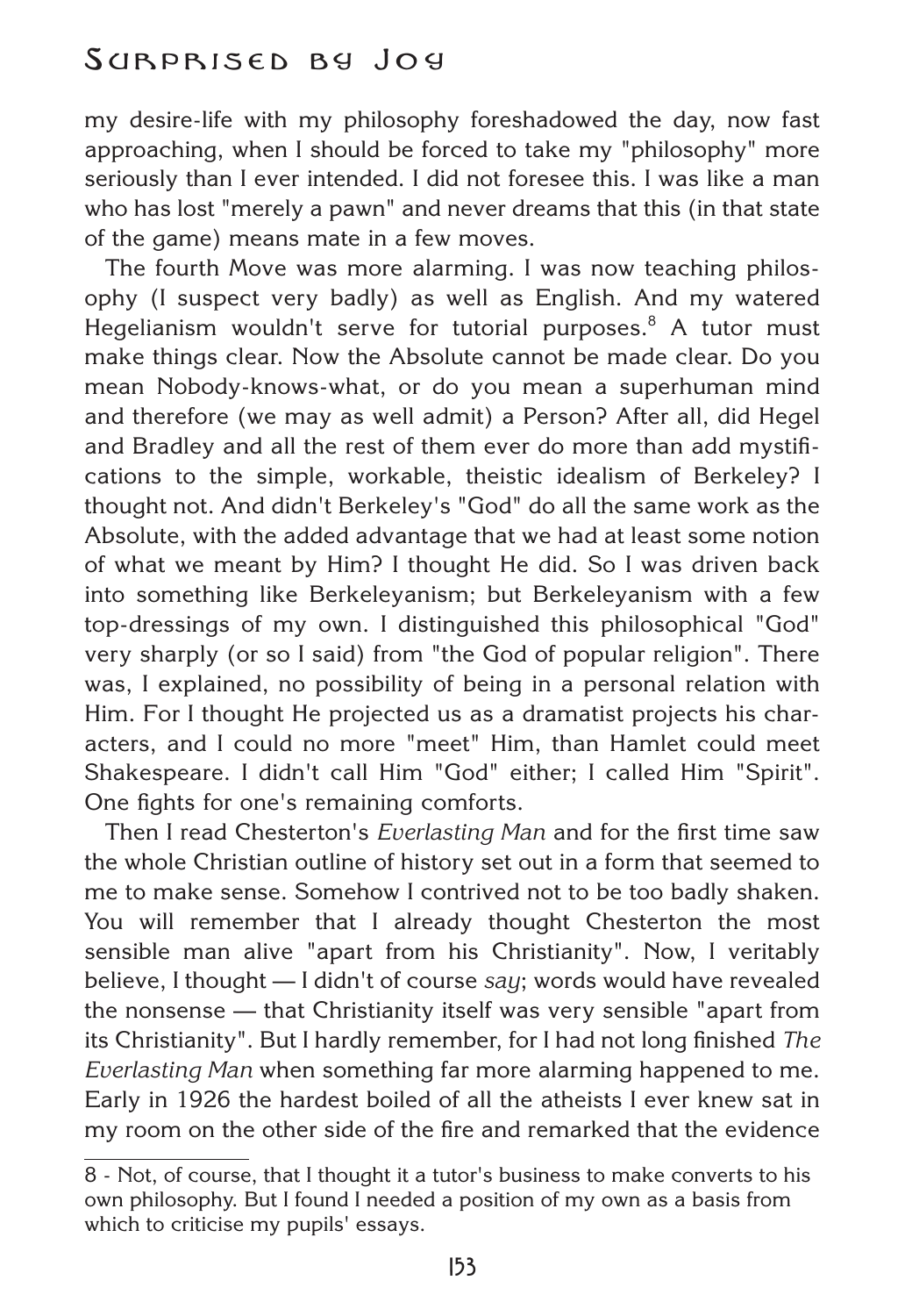for the historicity of the Gospels was really surprisingly good. "Rum thing," he went on. "All that stuff of Frazer's about the Dying God. Rum thing. It almost looks as if it had really happened once." To understand the shattering impact of it, you would need to know the man (who has certainly never since shown any interest in Christianity). If he, the cynic of cynics, the toughest of the toughs, were not  $-$  as I would still have put it — "safe", where could I turn? Was there then no escape?

The odd thing was that before God closed in on me, I was in fact offered what now appears a moment of wholly free choice. In a sense. I was going up Headington Hill on the top of a bus. Without words and (I think) almost without images, a fact about myself was somehow presented to me. I became aware that I was holding something at bay, or shutting something out. Or, if you like, that I was wearing some stiff clothing, like corsets, or even a suit of armour, as if I were a lobster. I felt myself being, there and then, given a free choice. I could open the door or keep it shut; I could unbuckle the armour or keep it on. Neither choice was presented as a duty; no threat or promise was attached to either, though I knew that to open the door or to take off the corslet meant the incalculable. The choice appeared to be momentous but it was also strangely unemotional. I was moved by no desires or fears. In a sense I was not moved by anything. I chose to open, to unbuckle, to loosen the rein. I say, "I chose," yet it did not really seem possible to do the opposite. On the other hand, I was aware of no motives. You could argue that I was not a free agent, but I am more inclined to think that this came nearer to being a perfectly free act than most that I have ever done. Necessity may not be the opposite of freedom, and perhaps a man is most free when, instead of producing motives, he could only say, "I am what I do." Then came the repercussion on the imaginative level. I felt as if I were a man of snow at long last beginning to melt. The melting was starting in my back — drip-drip and presently trickle-trickle. I rather disliked the feeling.

The fox had been dislodged from Hegelian Wood and was now running in the open, "with all the wo in the world," bedraggled and weary, hounds barely a field behind. And nearly everyone was now (one way or another) in the pack; Plato, Dante, MacDonald, Herbert, Barfield, Tolkien, Dyson, Joy itself. Everyone and everything had joined the other side. Even my own pupil Griffiths — now Dom Bede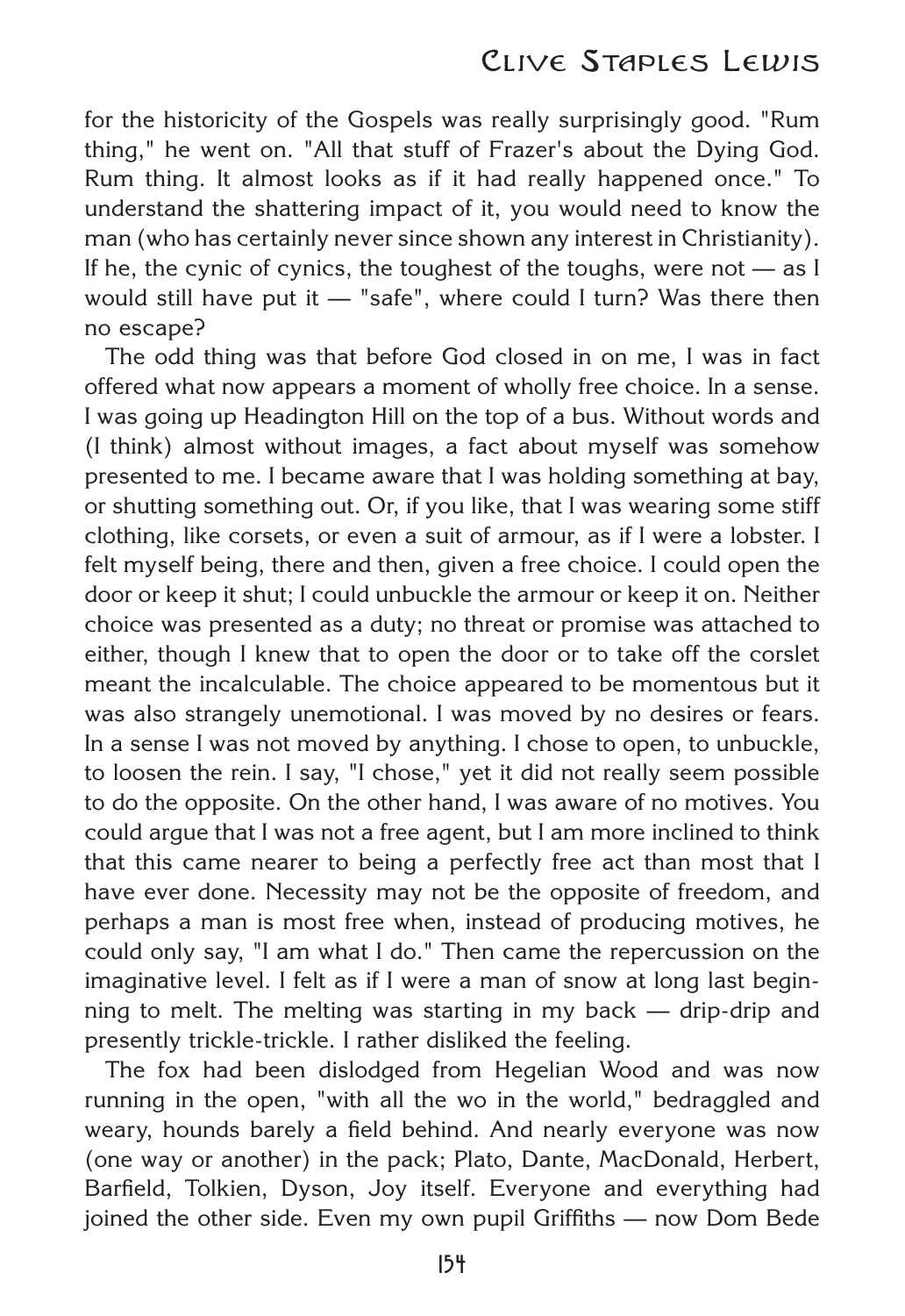Griffiths — though not yet himself a believer, did his share. Once, when he and Barfield were lunching in my room, I happened to refer to philosophy as "a subject". "It wasn't a *subject* to Plato," said Barfield, "it was a way." The quiet but fervent agreement of Griffiths, and the quick glance of understanding between these two, revealed to me my own frivolity. Enough had been thought, and said, and felt, and imagined. It was about time that something should be done.

For of course there had long been an ethic (theoretically) attached to my Idealism. I thought the business of us finite and half-unreal souls was to multiply the consciousness of Spirit by seeing the world from different positions while yet remaining qualitatively the same as Spirit; to be tied to a particular time and place and set of circumstances, yet there to will and think as Spirit itself does. This was hard; for the very act whereby Spirit projected souls and a world gave those souls different and competitive interests, so that there was a temptation to selfishness. But I thought each of us had it in his power to discount the emotional perspective produced by his own particular selfhood, just as we discount the optical perspective produced by our position in space. To prefer my own happiness to my neighbour's was like thinking that the nearest telegraph post was really the largest. The way to recover, and act upon, this universal and objective vision was daily and hourly to remember our true nature, to reascend or return into that Spirit which, in so far as we really were at all, we still were. Yes; but I now felt I had better try to do it. I freed at last (in MacDonald's words) "something to be neither more nor less nor other than *done*". An attempt at complete virtue must be made.

Really, a young Atheist cannot guard his faith too carefully. Dangers lie in wait for him on every side. You must not do, you must not even try to do, the will of the Father unless you are prepared to "know of the doctrine". All my acts, desires, and thoughts were to be brought into harmony with universal Spirit. For the first time I examined myself with a seriously practical purpose. And there I found what appalled me; a zoo of lusts, a bedlam of ambitions, a nursery of fears, a hareem of fondled hatreds. My name was legion.

Of course I could do nothing — I could not last out one hour without continual conscious recourse to what I called Spirit. But the fine, philosophical distinction between this and what ordinary people call "prayer to God" breaks down as soon as you start doing it in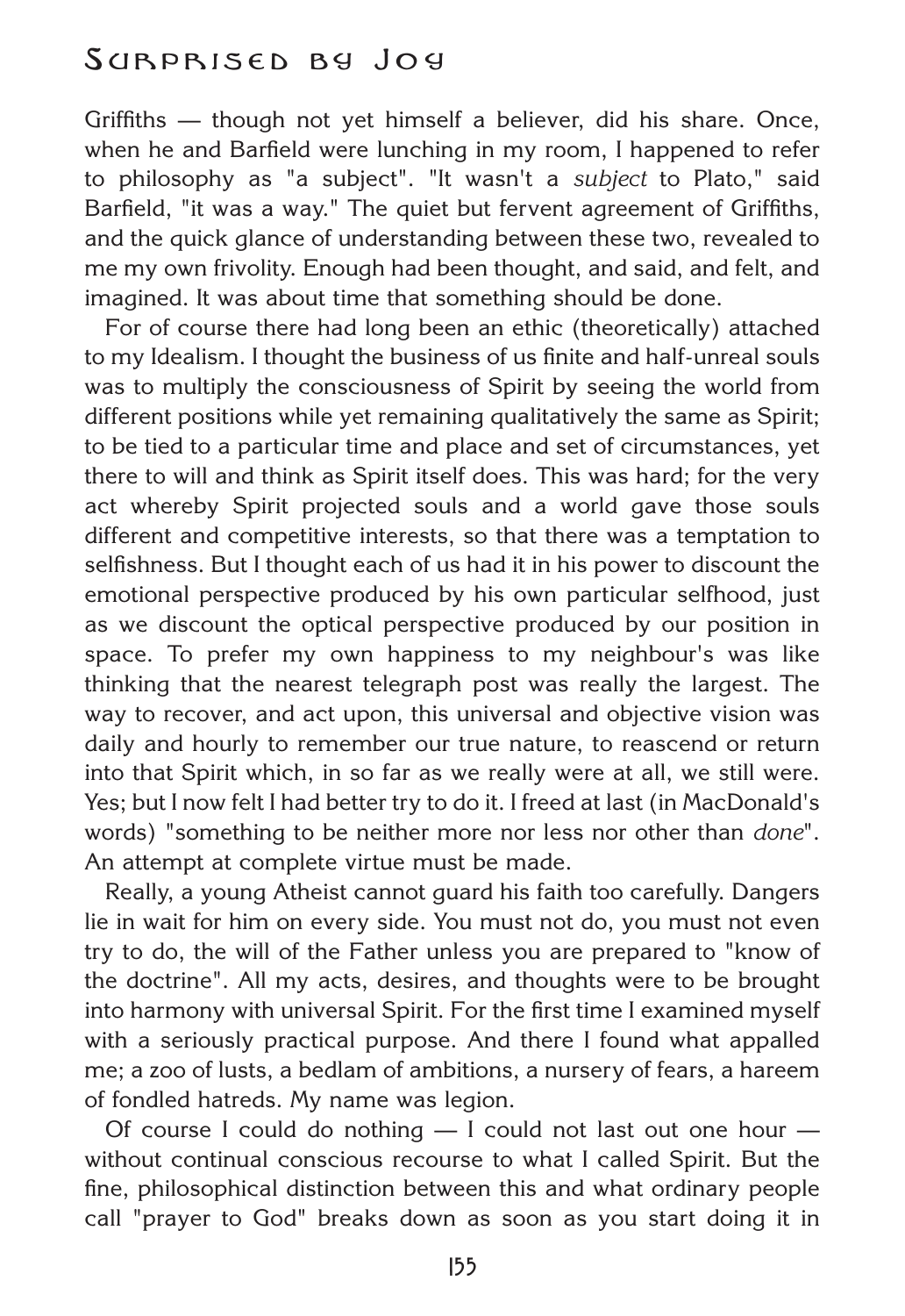earnest. Idealism can be talked, and even felt; it cannot be lived. It became patently absurd to go on thinking of "Spirit" as either ignorant of, or passive to, my approaches. Even if my own philosophy were true, how could the initiative lie on my side? My own analogy, as I now first perceived, suggested the opposite: if Shakespeare and Hamlet could ever meet, it must be Shakespeare's doing.<sup>9</sup> Hamlet could initiate nothing. Perhaps, even now, my Absolute Spirit still differed in some way from the God of religion. The real issue was not, or not yet, there. The real terror was that if you seriously believed in even such a "God" or "Spirit" as I admitted, a wholly new situation developed. As the dry bones shook and came together in that dreadful valley of Ezekiel's, so now a philosophical theorem, cerebrally entertained, began to stir and heave and throw off its gravecloths, and stood upright and became a living presence. I was to be allowed to play at philosophy no longer. It might, as I say, still be true that my "Spirit" differed in some way from "the God of popular religion". My Adversary waived the point. It sank into utter unimportance. He would not argue about it. He only said, "I am the Lord"; "I am that I am"; "I am".

People who are naturally religious find difficulty in understanding the horror of such a revelation. Amiable agnostics will talk cheerfully about "man's search for God". To me, as I then was, they might as well have talked about the mouse's search for the cat. The best image of my predicament is the meeting of Mime and Wotan in the first act of *Siegfried*; *hier brauch' ich nicht Spärer noch Späher, Einsam will ich*... (I've no use for spies and snoopers. I would be private....)

Remember, I had always wanted, above all things, not to be "interfered with". I had wanted (mad wish) "to call my soul my own". I had been far more anxious to avoid suffering than to achieve delight. I had always aimed at limited liabilities. The supernatural itself had been to me, first, an illicit dram, and then, as by a drunkard's reaction, nauseous. Even my recent attempt to live my philosophy had secretly (I now knew) been hedged round by all sorts of reservations. I had pretty well known that my ideal of virtue would never be allowed to lead me into anything intolerably painful; I would be "reasonable". But

<sup>9 -</sup> i.e. Shakespeare could, in principle, make himself appear as Author within the play, and write a dialogue between Hamlet and himself. The "Shakespeare" within the play would of course be at once Shakespeare and one of Shakespeare's creatures. It would bear some analogy to Incarnation.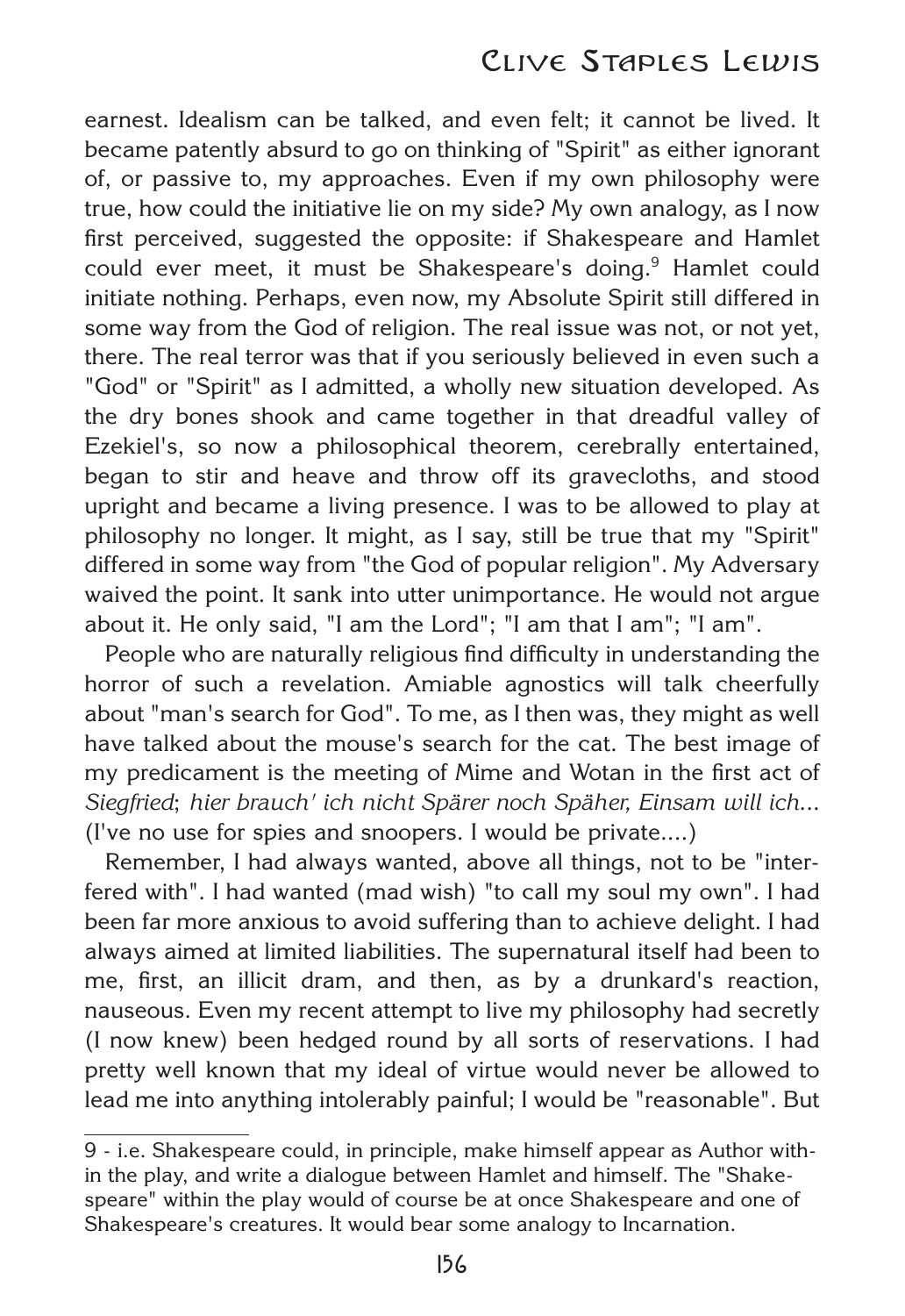now what had been an ideal became a command; and what might not be expected of one? Doubtless, by definition, God was Reason itself. But would He also be "reasonable" in that other, more comfortable, sense? Not the slightest assurance on that score was offered me. Total surrender, the absolute leap in the dark, were demanded. The reality with which no treaty can be made was upon me. The demand was not even "All or nothing". I think that stage had been passed, on the bus-top when I unbuckled my armour and the snow-man started to melt. Now, the demand was simply "All".

You must picture me alone in that room in Magdalen, night after night, feeling, whenever my mind lifted even for a second from my work, the steady, unrelenting approach of Him whom I so earnestly desired not to meet. That which I greatly feared had at last come upon me. In the Trinity Term of 1929 I gave in, and admitted that God was God, and knelt and prayed: perhaps, that night, the most dejected and reluctant convert in all England. I did not then see what is now the most shining and obvious thing; the Divine humility which will accept a convert even on such terms. The Prodigal Son at least walked home on his own feet. But who can duly adore that Love which will open the high gates to a prodigal who is brought in kicking, struggling, resentful, and darting his eyes in every direction for a chance of escape? The words *compelle intrare*, 'compel them to come in', have been so abused by wicked men that we shudder at them; but, properly understood, they plumb the depth of the Divine mercy. The hardness of God is kinder than the softness of men, and His compulsion is our liberation.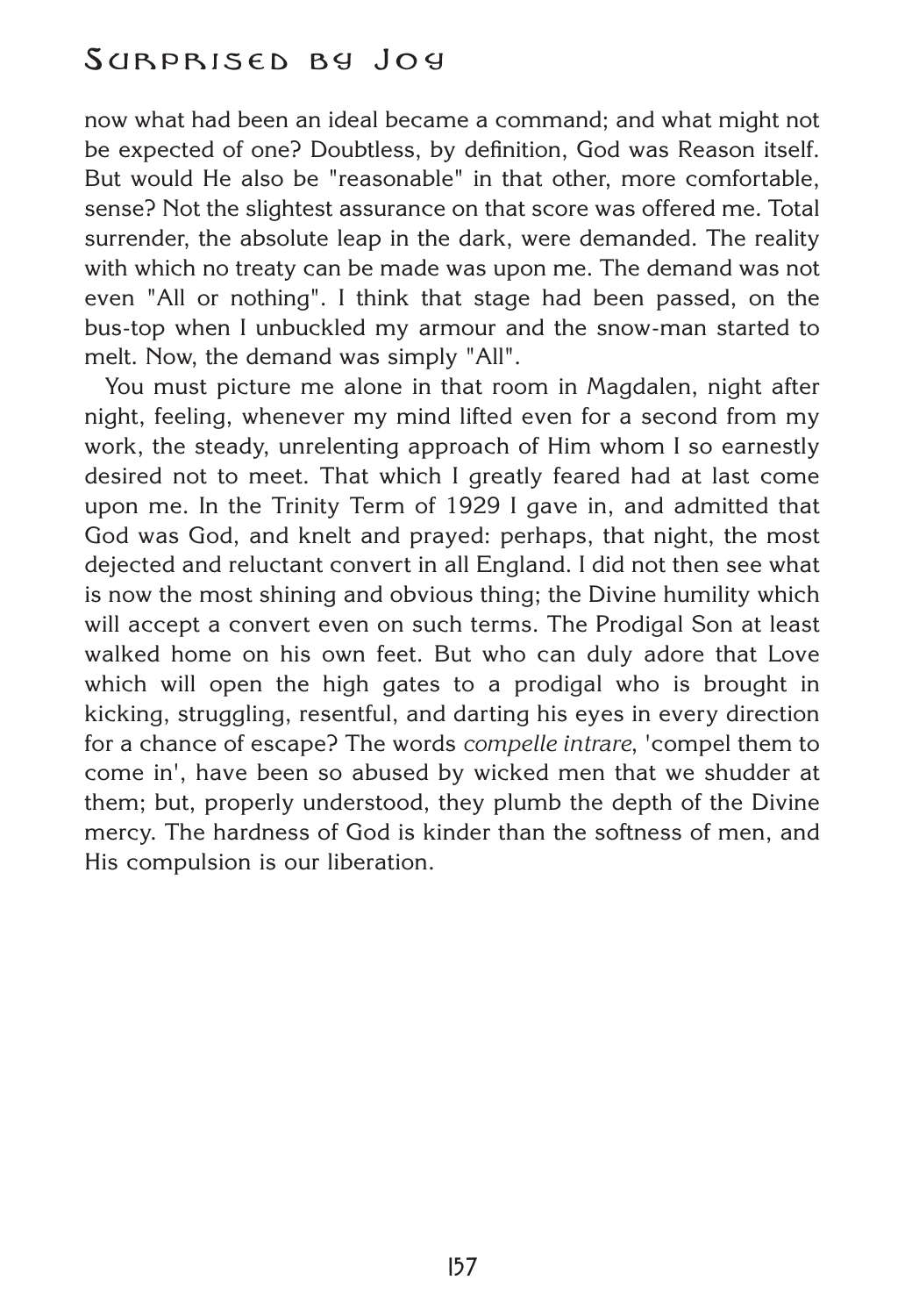# XV. THE BEGINNING

*Aliud est de silvestri cacumine videre patriam pacis... et aliud tenere viam illuc ducentem. ST. AUGUSTINE, Confessions, VII, xxi*

*For it is one thing to see the land of peace from a wooded ridge... and another to tread the road that leads to it.*



t must be understood that the conversion recorded in the last chapter was only to Theism, pure and simple, not to Christianity. I knew nothing yet about the Incarnation. The God to whom I surrendered was sheerly non-human.

It may be asked whether my terror was at all relieved by the thought that I was now approaching the source from which those arrows of Joy had been shot at me ever since childhood. Not in the least. No slightest hint was vouchsafed me that there ever had been or ever would be any connection between God and Joy. If anything, it was the reverse. I had hoped that the heart of reality might be of such a kind that we can best symbolise it as a place; instead, I found it to be a Person. For all I knew, the total rejection of what I called Joy might be one of the demands, might be the very first demand, He would make upon me. There was no strain of music from within, no smell of eternal orchards at the threshold, when I was dragged through the doorway. No kind of desire was present at all.

My conversion involved as yet no belief in a future life. I now number it among my greatest mercies that I was permitted for several months, perhaps for a year, to know God and to attempt obedience without even raising that question. My training was like that of the Jews, to whom He revealed Himself centuries before there was a whisper of anything better (or worse) beyond the grave than shadowy and featureless *Sheol*. And I did not dream even of that. There are men, far better men than I, who have made immortality almost the central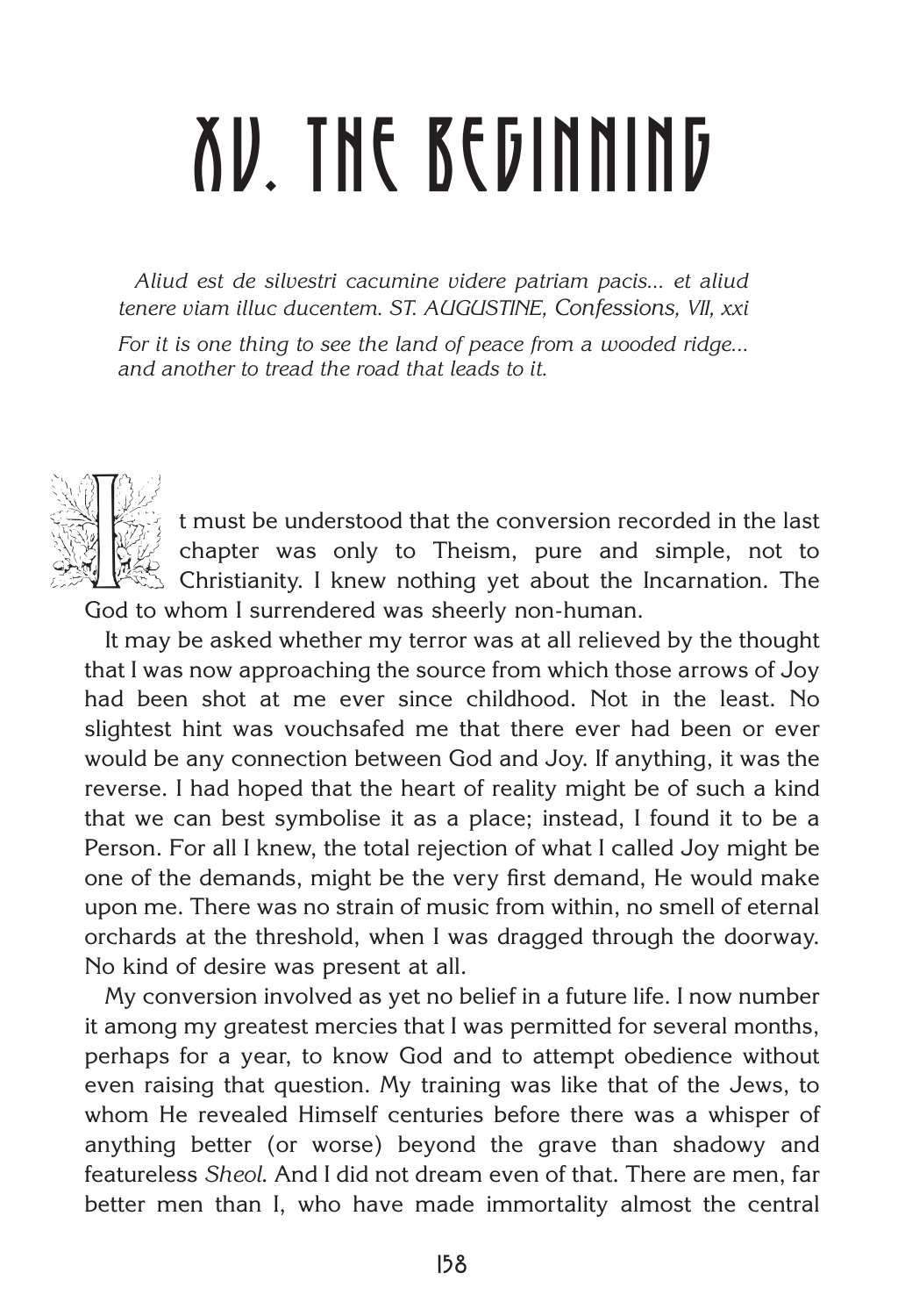doctrine of their religion; but for my own part I have never seen how a preoccupation with that subject at the outset could fail to corrupt the whole thing. I had been brought up to believe that goodness was goodness only if it were disinterested, and that any hope of reward or fear of punishment contaminated the will. If I was wrong in this (the question is really much more complicated than I then perceived) my error was most tenderly allowed for. I was afraid that threats or promises would demoralise me; no threats or promises were made. The commands were inexorable, but they were backed by no "sanctions". God was to be obeyed simply because he was God. Long since, through the gods of Asgard, and later through the notion of the Absolute, He had taught me how a thing can be revered not for what it can do to us but for what it is in itself. That is why, though it was a terror, it was no surprise to learn that God is to be obeyed because of what He is in Himself. If you ask why we should obey God, in the last resort the answer is, "I am." To know God is to know that our obedience is due to Him. In His nature His sovereignty *de jure* is revealed.

Of course, as I have said, the matter is more complicated than that. The primal and necessary Being, the Creator, has sovereignty *de facto* as well as *de jure*. He has the power as well as the kingdom and the glory. But the *de jure* sovereignty was made known to me before the power, the right before the might. And for this I am thankful. I think it is well, even now, sometimes to say to ourselves, "God is such that if (*per impossibile*) his power could vanish and His other attributes remain, so that the supreme right were forever robbed of the supreme might, we should still owe Him precisely the same kind and degree of allegiance as we now do." On the other hand, while it is true to say that God's own nature is the real sanction of His commands, yet to understand this must, in the end, lead us to the conclusion that union with that Nature is bliss and separation from it horror. Thus Heaven and Hell come in. But it may well be that to think much of either except in this context of thought, to hypostatise them as if they had a substantial meaning apart from the presence or absence of God, corrupts the doctrine of both and corrupts us while we so think of them.

The last stage in my story, the transition from mere Theism to Christianity, is the one on which I am now least informed. Since it is also the most recent, this ignorance may seem strange. I think there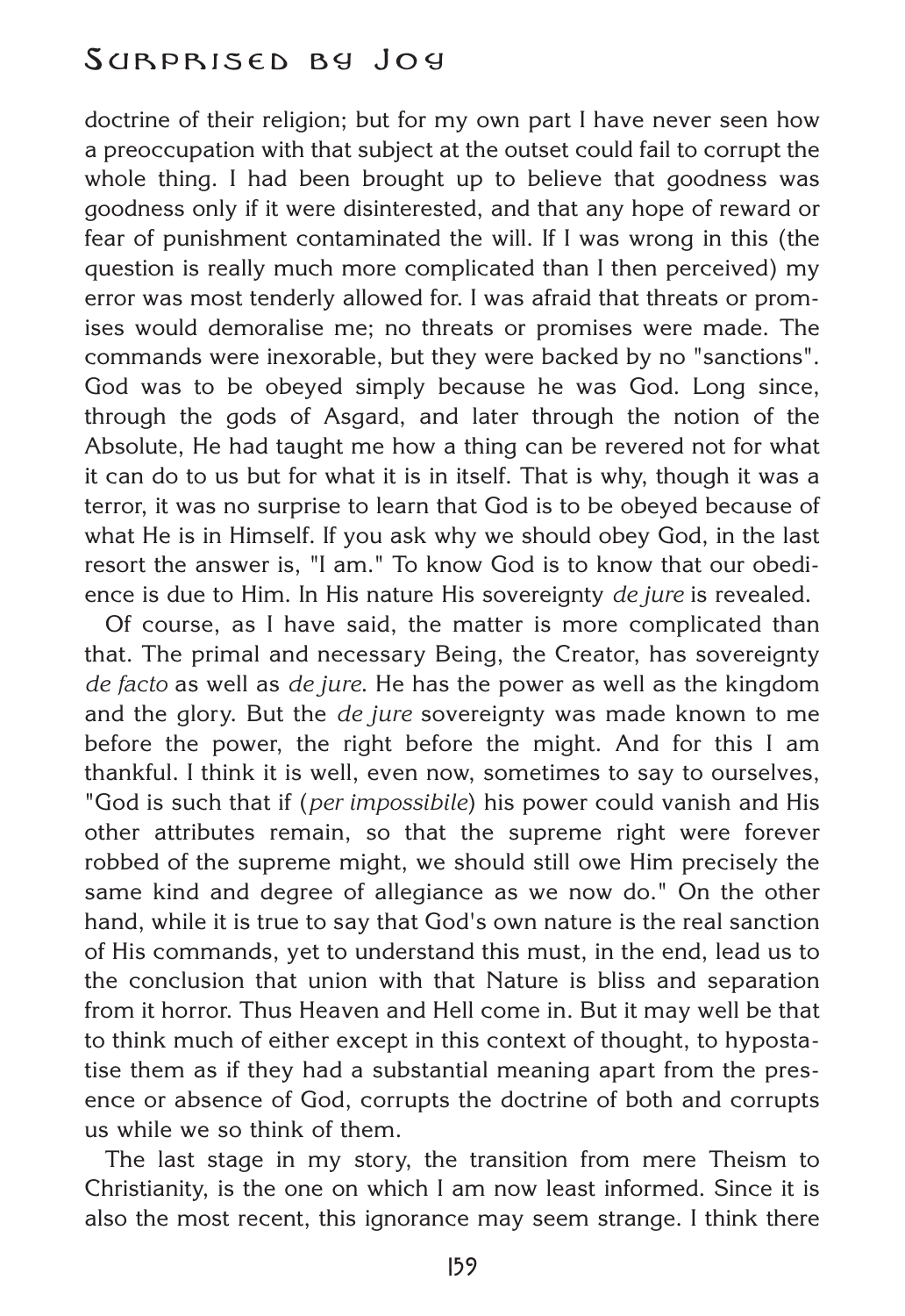are two reasons. One is that as we grow older we remember the more distant past better than what is nearer. But the other is, I believe, that one of the first results of my Theistic conversion was a marked decrease (and high time, as all readers of this book will agree) in the fussy attentiveness which I had so long paid to the progress of my own opinions and the states of my own mind. For many healthy extroverts self-examination first begins with conversion. For me it was almost the other way round. Self-examination did of course continue. But it was (I suppose, for I cannot quite remember) at stated intervals, and for a practical purpose; a duty, a discipline, an uncomfortable thing, no longer a hobby or a habit. To believe and to pray were the beginning of extroversion. I had been, as they say, "taken out of myself". If Theism had done nothing else for me, I should still be thankful that it cured me of the time-wasting and foolish practice of keeping a diary. (Even for autobiographical purposes a diary is nothing like so useful as I had hoped. You put down each day what you think important; but of course you cannot each day see what will prove to have been important in the long run.<sup>10</sup>)

As soon as I became a Theist I started attending my parish church on Sundays and my college chapel on weekdays; not because I believed in Christianity, nor because I thought the difference between it and simple Theism a small one, but because I thought one ought to "fly one's flag" by some unmistakable overt sign. I was acting in obedience to a (perhaps mistaken) sense of honour. The idea of churchmanship was to me wholly unattractive. I was not in the least anti-clerical, but I was deeply anti-ecclesiastical. That curates and archdeacons and churchwardens should exist, was admirable. They gratified my Jenkinian love of everything which has its own strong flavour. And (apart from Oldie) I had been fortunate in my clerical acquaintances; especially in Adam Fox, the Dean of Divinity at Magdalen, and in Arthur Barton (later Archbishop of Dublin) who had been our Rector at home in Ireland. (He, by the by, had once suffered

<sup>10 -</sup> The only real good I got from keeping a diary was that it taught me a just appreciation of Boswell's amazing genius. I tried very hard to reproduce conversations, in some of which very amusing and striking people had taken part. But none of these people came to life in the diary at all. Obviously something quite different from mere accurate reporting went to the presentation of Boswell's Langton, Beauclerk, Wilkes, and the rest.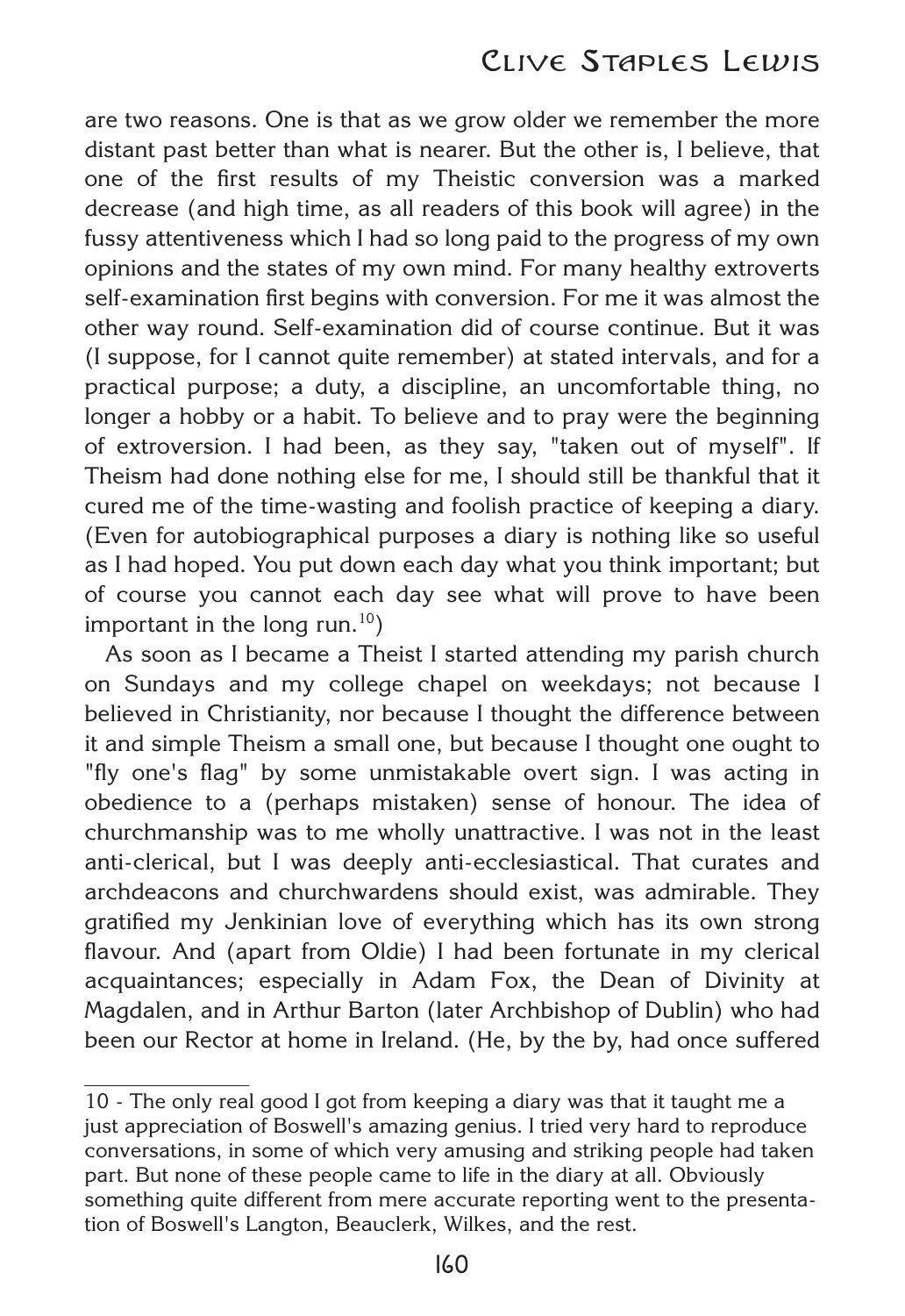under Oldie at Belsen. Speaking of Oldie's death, I had said to him, "Well, we shan't see *him* again." "You mean," he answered with a grim smile, "we *hope* we shan't.") But though I liked clergymen as I liked bears, I had as little wish to be in the Church as in the zoo. It was, to begin with, a kind of collective; a wearisome "get-together" affair. I couldn't yet see how a concern of that sort should have anything to do with one's spiritual life. To me, religion ought to have been a matter of good men praying alone and meeting by twos and threes to talk of spiritual matters. And then the fussy, time-wasting botheration of it all! the bells, the crowds, the umbrellas, the notices, the bustle, the perpetual arranging and organising. Hymns were (and are) extremely disagreeable to me. Of all musical instruments I liked (and like) the organ least. I have, too, a sort of spiritual *gaucherie* which makes me unapt to participate in any rite.

Thus my churchgoing was a merely symbolical and provisional practice. If it in fact helped to move me in the Christian direction, I was and am unaware of this. My chief companion on this stage of the road was Griffiths, with whom I kept up a copious correspondence. Both now believed in God, and were ready to hear more of Him from any source, Pagan or Christian. In my mind (I cannot now answer for his, and he has told his own story admirably in *The Golden String*) the perplexing multiplicity of "religions" began to sort itself out. The real clue had been put into my hand by that hard-boiled Atheist when he said, "Rum thing, all that about the Dying God. Seems to have really happened once"; by him and by Barfield's encouragement of a more respectful, if not more delighted, attitude to Pagan myth. The question was no longer to find the one simply true religion among a thousand religions simply false. It was rather, "Where has religion reached its true maturity? Where, if anywhere, have the hints of all Paganism been fulfilled?" With the irreligious I was no longer concerned; their view of life was henceforth out of court. As against them, the whole mass of those who had worshipped — all who had danced and sung and sacrificed and trembled and adored — were clearly right. But the intellect and the conscience, as well as the orgy and the ritual, must be our guide. There could be no question of going back to primitive, untheologised and unmoralised, Paganism. The God whom I had at last acknowledged was one, and was righteous. Paganism had been only the childhood of religion, or only a prophetic dream. Where was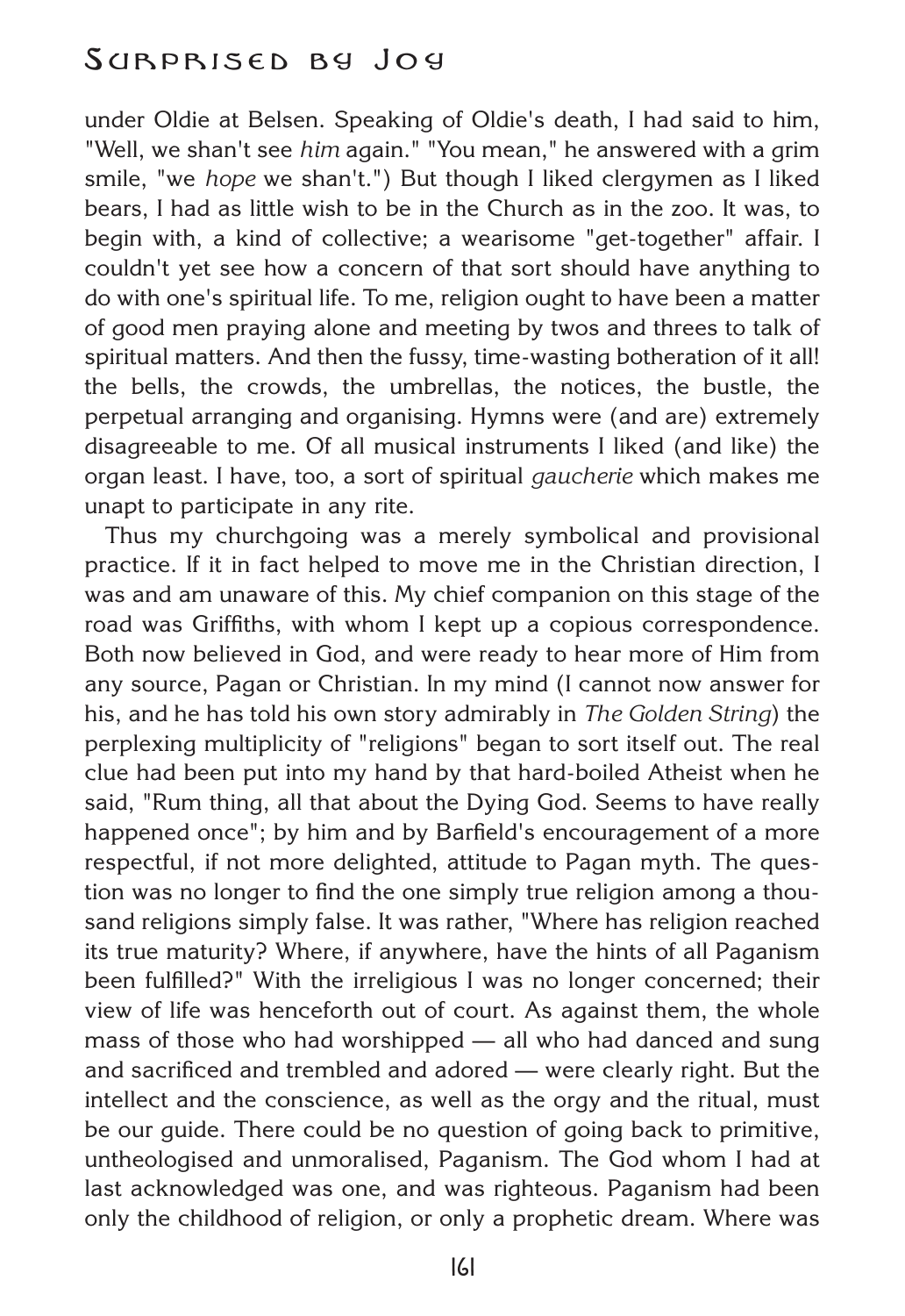the thing full grown? or where was the awaking? (*The Everlasting Man* was helping me here.) There were really only two answers possible: either in Hinduism or in Christianity. Everything else was either a preparation for, or else (in the French sense) a *vulgarisation* of, these. Whatever you could find elsewhere you could find better in one of these. But Hinduism seemed to have two disqualifications. For one thing, it appeared to be not so much a moralised and philosophical maturity of Paganism as a mere oil-and-water coexistence of philosophy side by side with Paganism unpurged; the Brahmin meditating in the forest, and, in the village a few miles away, temple-prostitution, *sati*, cruelty, monstrosity. And secondly, there was no such historical claim as in Christianity. I was by now too experienced in literary criticism to regard the Gospels as myths. They had not the mythical taste. And yet the very matter which they set down in their artless, historical fashion — those narrow, unattractive Jews, too blind to the mythical wealth of the Pagan world around them — was precisely the matter of the great myths. If ever a myth had become fact, had been incarnated, it would be just like this. And nothing else in all literature was just like this. Myths were like it in one way. Histories were like it in another. But nothing was simply like it. And no person was like the Person it depicted; as real, as recognisable, through all that depth of time, as Plato's Socrates or Boswell's Johnson (ten times more so than Eckermann's Goethe or Lockhart's Scott), yet also numinous, lit by a light from beyond the world, a god. But if a god — we are no longer polytheists — then not a god, but God. Here and here only in all time the myth must have become fact; the Word, flesh; God, Man. This is not "a religion", nor "a philosophy". It is the summing up and actuality of them all.

As I have said, I speak of this last transition less certainly than of any which went before it, and it may be that in the preceding paragraph I have mixed thoughts that came later. But I can hardly be wrong about the main lines. Of one thing I am sure. As I drew near the conclusion, I felt a resistance almost as strong as my previous resistance to Theism. As strong, but shorter-lived, for I understood it better. Every step I had taken, from the Absolute to "Spirit" and from "Spirit" to "God", had been a step towards the more concrete, the more imminent, the more compulsive. At each step one had less chance "to call one's soul one's own". To accept the Incarnation was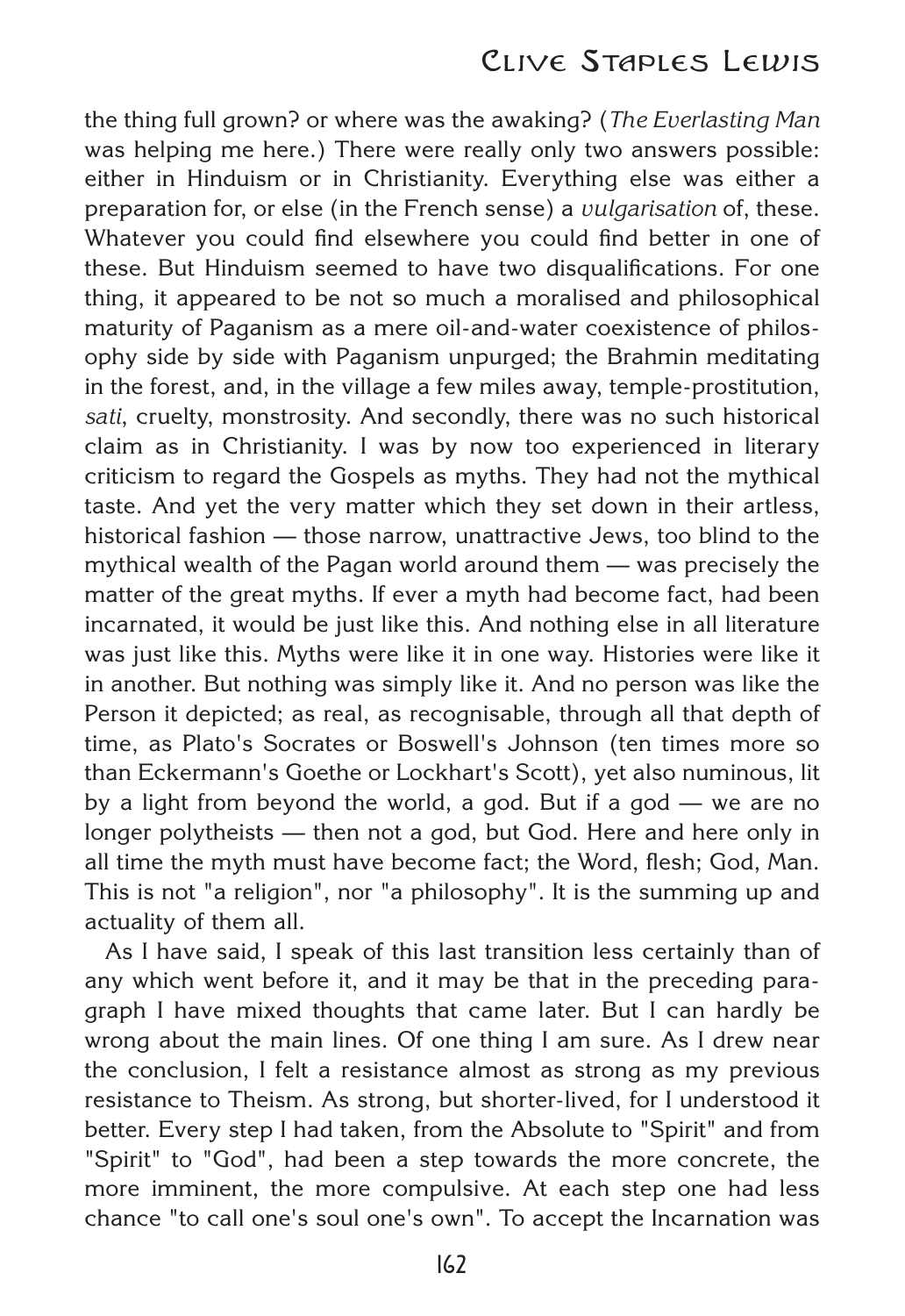a further step in the same direction. It brings God nearer, or near in a new way. And this, I found, was something I had not wanted. But to recognise the ground for my evasion was of course to recognise both its shame and its futility. I know very well when, but hardly how, the final step was taken. I was driven to Whipsnade one sunny morning. When we set out I did not believe that Jesus Christ is the Son of God, and when we reached the zoo I did. Yet I had not exactly spent the journey in thought. Nor in great emotion. "Emotional" is perhaps the last word we can apply to some of the most important events. It was more like when a man, after long sleep, still lying motionless in bed, becomes aware that he is now awake. And it was, like that moment on top of the bus, ambiguous. Freedom, or necessity? Or do they differ at their maximum? At that maximum a man is what he does; there is nothing of him left over or outside the act. As for what we commonly call Will, and what we commonly call Emotion, I fancy these usually talk too loud, protest too much, to be quite believed, and we have a secret suspicion that the great passion or the iron resolution is partly a put-up job.

They have spoiled Whipsnade since then. Wallaby Wood, with the birds singing overhead and the bluebells underfoot and the Wallabies hopping all round one, was almost Eden come again.

But what, in conclusion, of Joy? for that, after all, is what the story has mainly been about. To tell you the truth, the subject has lost nearly all interest for me since I became a Christian. I cannot, indeed, complain, like Wordsworth, that the visionary gleam has passed away. I believe (if the thing were at all worth recording) that the old stab, the old bittersweet, has come to me as often and as sharply since my conversion as at any time of my life whatever. But I now know that the experience, considered as a state of my own mind, had never had the kind of importance I once gave it. It was valuable only as a pointer to something other and outer. While that other was in doubt, the pointer naturally loomed large in my thoughts. When we are lost in the woods the sight of a signpost is a great matter. He who first sees it cries, "Look!" The whole party gathers round and stares. But when we have found the road and are passing signposts every few miles, we shall not stop and stare. They will encourage us and we shall be grateful to the authority that set them up. But we shall not stop and stare, or not much; not on this road, though their pillars are of silver and their